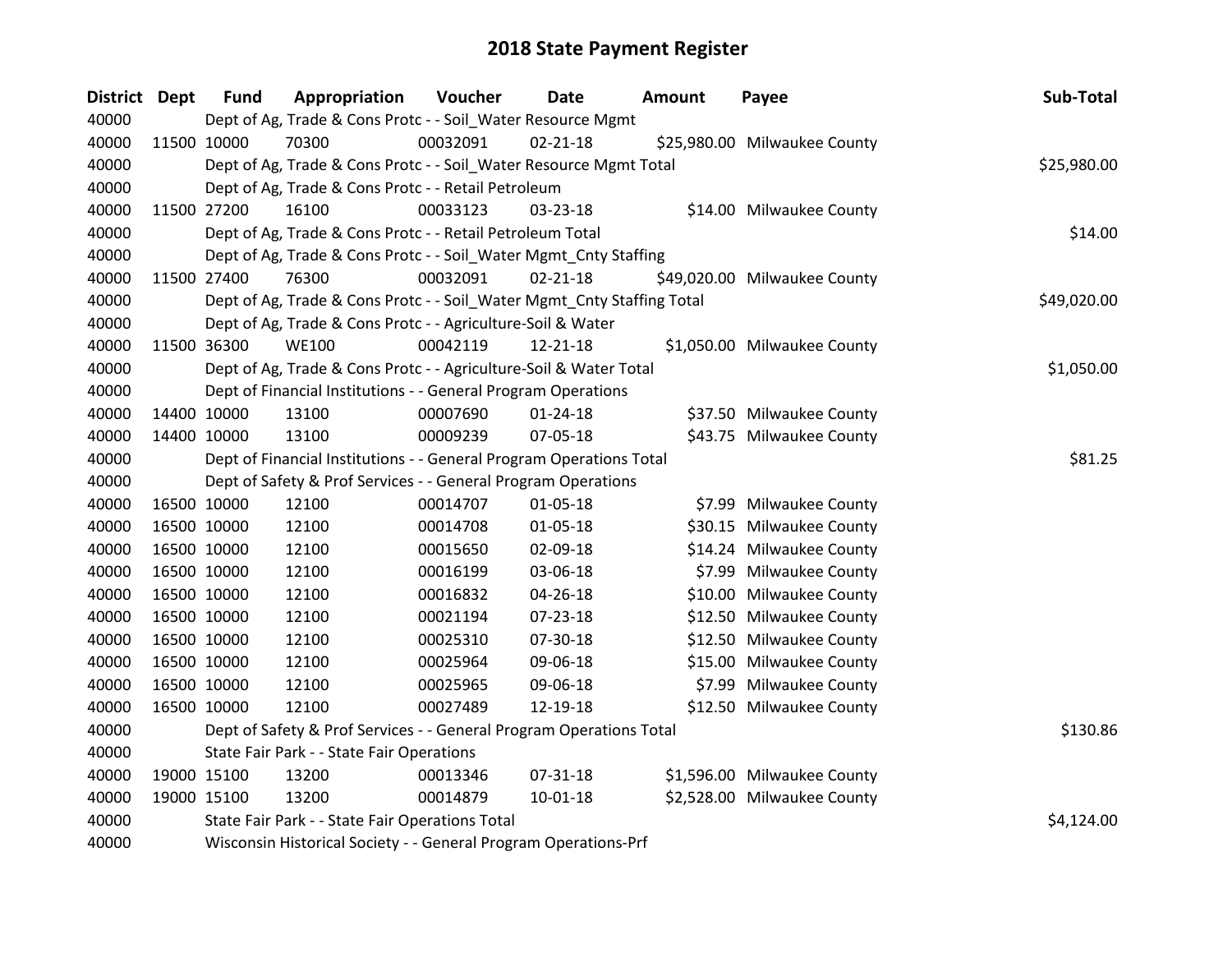| District Dept | <b>Fund</b> | Appropriation                                                         | Voucher  | <b>Date</b>    | <b>Amount</b> | Payee                        | Sub-Total    |
|---------------|-------------|-----------------------------------------------------------------------|----------|----------------|---------------|------------------------------|--------------|
| 40000         | 24500 10000 | 14100                                                                 | 00019310 | 09-20-18       |               | \$60.00 Milwaukee County     |              |
| 40000         |             | Wisconsin Historical Society - - General Program Operations-Prf Total |          |                |               |                              | \$60.00      |
| 40000         |             | Dept of Public Instruction - - Federal Aids, Local Aid                |          |                |               |                              |              |
| 40000         | 25500 10000 | 24100                                                                 | 00106541 | $01 - 16 - 18$ |               | \$17,320.78 Milwaukee County |              |
| 40000         | 25500 10000 | 24100                                                                 | 00108228 | $01 - 22 - 18$ |               | \$16,949.57 Milwaukee County |              |
| 40000         | 25500 10000 | 24100                                                                 | 00111475 | 02-20-18       |               | \$14,822.84 Milwaukee County |              |
| 40000         | 25500 10000 | 24100                                                                 | 00115488 | 03-19-18       |               | \$12,635.66 Milwaukee County |              |
| 40000         | 25500 10000 | 24100                                                                 | 00120253 | $04 - 16 - 18$ |               | \$12,446.31 Milwaukee County |              |
| 40000         | 25500 10000 | 24100                                                                 | 00124624 | $05 - 21 - 18$ |               | \$12,488.30 Milwaukee County |              |
| 40000         | 25500 10000 | 24100                                                                 | 00128768 | 06-18-18       |               | \$12,949.32 Milwaukee County |              |
| 40000         | 25500 10000 | 24100                                                                 | 00136014 | 07-30-18       |               | \$12,970.72 Milwaukee County |              |
| 40000         | 25500 10000 | 24100                                                                 | 00138303 | 08-20-18       |               | \$14,513.04 Milwaukee County |              |
| 40000         | 25500 10000 | 24100                                                                 | 00144154 | $10 - 01 - 18$ |               | \$15,109.22 Milwaukee County |              |
| 40000         | 25500 10000 | 24100                                                                 | 00146667 | 10-29-18       |               | \$13,611.37 Milwaukee County |              |
| 40000         | 25500 10000 | 24100                                                                 | 00148427 | 11-19-18       |               | \$5,792.98 Milwaukee County  |              |
| 40000         | 25500 10000 | 24100                                                                 | 00150424 | 11-26-18       |               | \$9,393.69 Milwaukee County  |              |
| 40000         | 25500 10000 | 24100                                                                 | 00153988 | 12-24-18       |               | \$13,045.67 Milwaukee County |              |
| 40000         |             | Dept of Public Instruction - - Federal Aids, Local Aid Total          |          |                |               |                              | \$184,049.47 |
| 40000         |             | Dept of Natural Resources - - Gpo-Federal Funds                       |          |                |               |                              |              |
| 40000         | 37000 10000 | 44100                                                                 | 00209793 | 01-24-18       |               | \$62,070.20 Milwaukee County |              |
| 40000         | 37000 10000 | 44100                                                                 | 00230683 | 04-20-18       |               | \$12,615.45 Milwaukee County |              |
| 40000         | 37000 10000 | 44100                                                                 | 00256217 | 08-01-18       |               | \$52,251.56 Milwaukee County |              |
| 40000         | 37000 10000 | 44100                                                                 | 00265681 | 09-21-18       |               | \$65,880.44 Milwaukee County |              |
| 40000         |             | Dept of Natural Resources - - Gpo-Federal Funds Total                 |          |                |               |                              | \$192,817.65 |
| 40000         |             | Dept of Natural Resources - - Gen Program Ops-State Funds             |          |                |               |                              |              |
| 40000         | 37000 21200 | 16100                                                                 | 00210320 | $02 - 14 - 18$ |               | \$432.50 Milwaukee County    |              |
| 40000         | 37000 21200 | 16100                                                                 | 00217049 | 03-16-18       |               | \$462.50 Milwaukee County    |              |
| 40000         | 37000 21200 | 16100                                                                 | 00221623 | 04-06-18       |               | \$627.50 Milwaukee County    |              |
| 40000         | 37000 21200 | 16100                                                                 | 00237084 | 05-30-18       |               | \$322.50 Milwaukee County    |              |
| 40000         |             | Dept of Natural Resources - - Gen Program Ops-State Funds Total       |          |                |               |                              | \$1,845.00   |
| 40000         |             | Dept of Natural Resources - - Er--Vol Pay, Sale, Lease & Fee          |          |                |               |                              |              |
| 40000         | 37000 21200 | 16300                                                                 | 00246972 | $07 - 02 - 18$ |               | \$3,977.86 Milwaukee County  |              |
| 40000         |             | Dept of Natural Resources - - Er--Vol Pay, Sale, Lease & Fee Total    |          |                |               |                              | \$3,977.86   |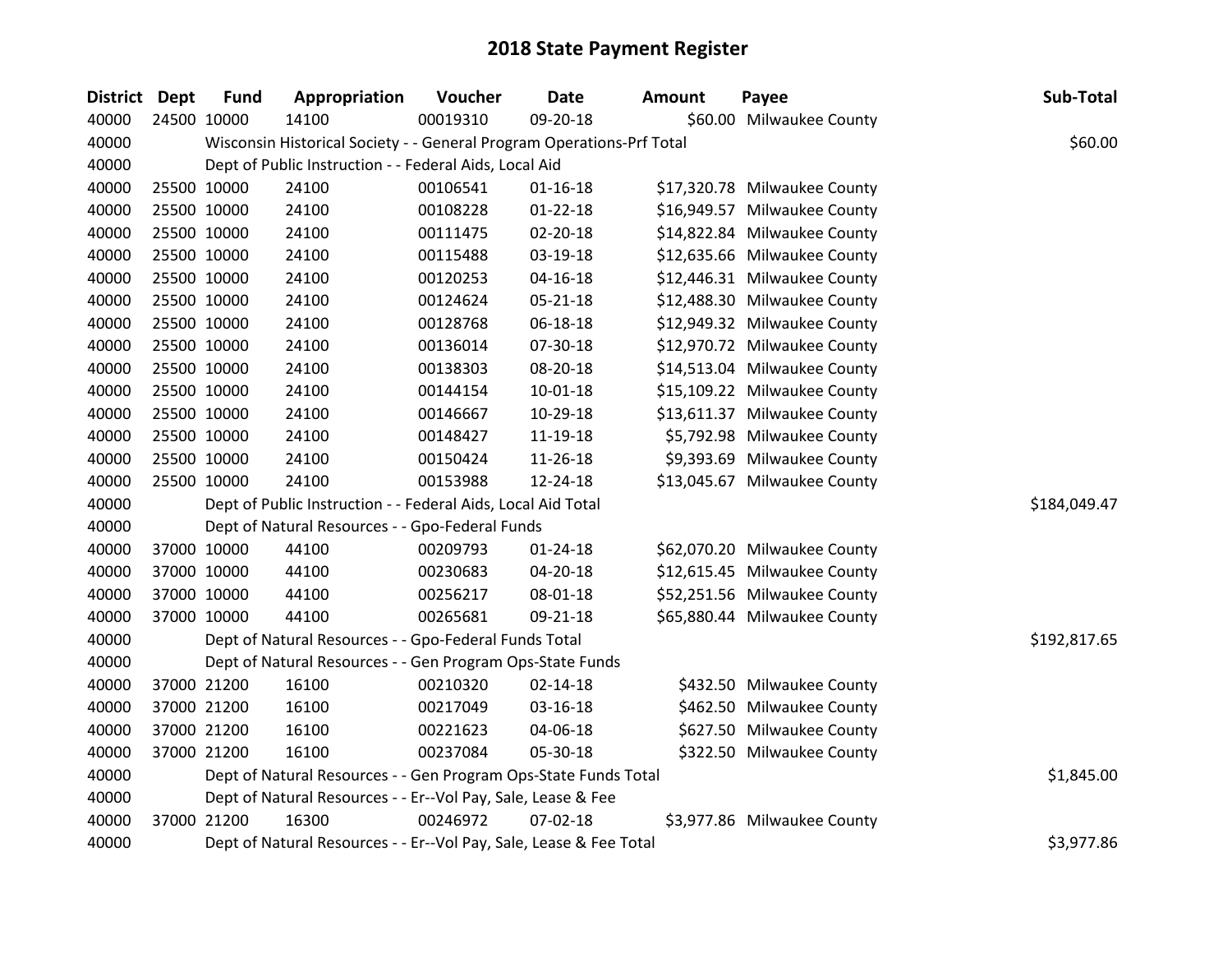| District Dept | <b>Fund</b> | Appropriation                                                     | Voucher  | <b>Date</b>    | <b>Amount</b> | Payee                         | Sub-Total    |
|---------------|-------------|-------------------------------------------------------------------|----------|----------------|---------------|-------------------------------|--------------|
| 40000         |             | Dept of Natural Resources - - Gpo--State Funds                    |          |                |               |                               |              |
| 40000         | 37000 21200 | 36100                                                             | 00228732 | 04-26-18       |               | \$7,900.00 Milwaukee County   |              |
| 40000         | 37000 21200 | 36100                                                             | 00261757 | 09-07-18       |               | \$421.24 Milwaukee County     |              |
| 40000         |             | Dept of Natural Resources - - Gpo--State Funds Total              |          |                |               |                               | \$8,321.24   |
| 40000         |             | Dept of Natural Resources - - Gpo -Federal Funds                  |          |                |               |                               |              |
| 40000         | 37000 21200 | 38100                                                             | 00222235 | 03-23-18       |               | \$1,632.75 Milwaukee County   |              |
| 40000         |             | Dept of Natural Resources - - Gpo -Federal Funds Total            |          |                |               |                               | \$1,632.75   |
| 40000         |             | Dept of Natural Resources - - Venison Processing                  |          |                |               |                               |              |
| 40000         | 37000 21200 | 54900                                                             | 00226462 | $04 - 12 - 18$ |               | \$170.00 Milwaukee County     |              |
| 40000         |             | Dept of Natural Resources - - Venison Processing Total            |          |                |               |                               | \$170.00     |
| 40000         |             | Dept of Natural Resources - - Enf A - Boating Enforcement         |          |                |               |                               |              |
| 40000         | 37000 21200 | 55000                                                             | 00222235 | 03-23-18       |               | \$3,582.39 Milwaukee County   |              |
| 40000         |             | Dept of Natural Resources - - Enf A - Boating Enforcement Total   |          |                |               |                               | \$3,582.39   |
| 40000         |             | Dept of Natural Resources - - Wildlife Damage Claims & Abat       |          |                |               |                               |              |
| 40000         | 37000 21200 | 55300                                                             | 00226462 | $04 - 12 - 18$ |               | \$2,252.65 Milwaukee County   |              |
| 40000         |             | Dept of Natural Resources - - Wildlife Damage Claims & Abat Total |          |                |               |                               | \$2,252.65   |
| 40000         |             | Dept of Natural Resources - - Gpo-Environmental Fund              |          |                |               |                               |              |
| 40000         | 37000 27400 | 46100                                                             | 00237433 | 05-17-18       |               | \$30.00 Milwaukee County      |              |
| 40000         | 37000 27400 | 46100                                                             | 00258743 | 08-08-18       |               | \$30.00 Milwaukee County      |              |
| 40000         | 37000 27400 | 46100                                                             | 00263304 | 09-04-18       |               | \$30.00 Milwaukee County      |              |
| 40000         | 37000 27400 | 46100                                                             | 00277621 | 11-06-18       |               | \$30.00 Milwaukee County      |              |
| 40000         |             | Dept of Natural Resources - - Gpo-Environmental Fund Total        |          |                |               |                               | \$120.00     |
| 40000         |             | Dept of Natural Resources - - Land Acquisition                    |          |                |               |                               |              |
| 40000         | 37000 36300 | TA100                                                             | 00231559 | $04 - 27 - 18$ |               | \$400,000.00 Milwaukee County |              |
| 40000         | 37000 36300 | <b>TA100</b>                                                      | 00280543 | 11-20-18       |               | \$449,443.75 Milwaukee County |              |
| 40000         |             | Dept of Natural Resources - - Land Acquisition Total              |          |                |               |                               | \$849,443.75 |
| 40000         |             | Dept of Natural Resources - - Dnr-Dam Safety Projects             |          |                |               |                               |              |
| 40000         | 37000 36300 | <b>TX100</b>                                                      | 00280543 | 11-20-18       |               | \$400,000.00 Milwaukee County |              |
| 40000         |             | Dept of Natural Resources - - Dnr-Dam Safety Projects Total       |          |                |               |                               | \$400,000.00 |
| 40000         |             | Department of Tourism - - Mktg: Gaming Revenue                    |          |                |               |                               |              |
| 40000         | 38000 10000 | 12800                                                             | 00006585 | $11 - 21 - 18$ |               | \$39,500.00 Milwaukee County  |              |
| 40000         |             | Department of Tourism - - Mktg: Gaming Revenue Total              |          |                |               |                               | \$39,500.00  |
| 40000         |             | WI Dept of Transportation - - Expway Police Aidssf                |          |                |               |                               |              |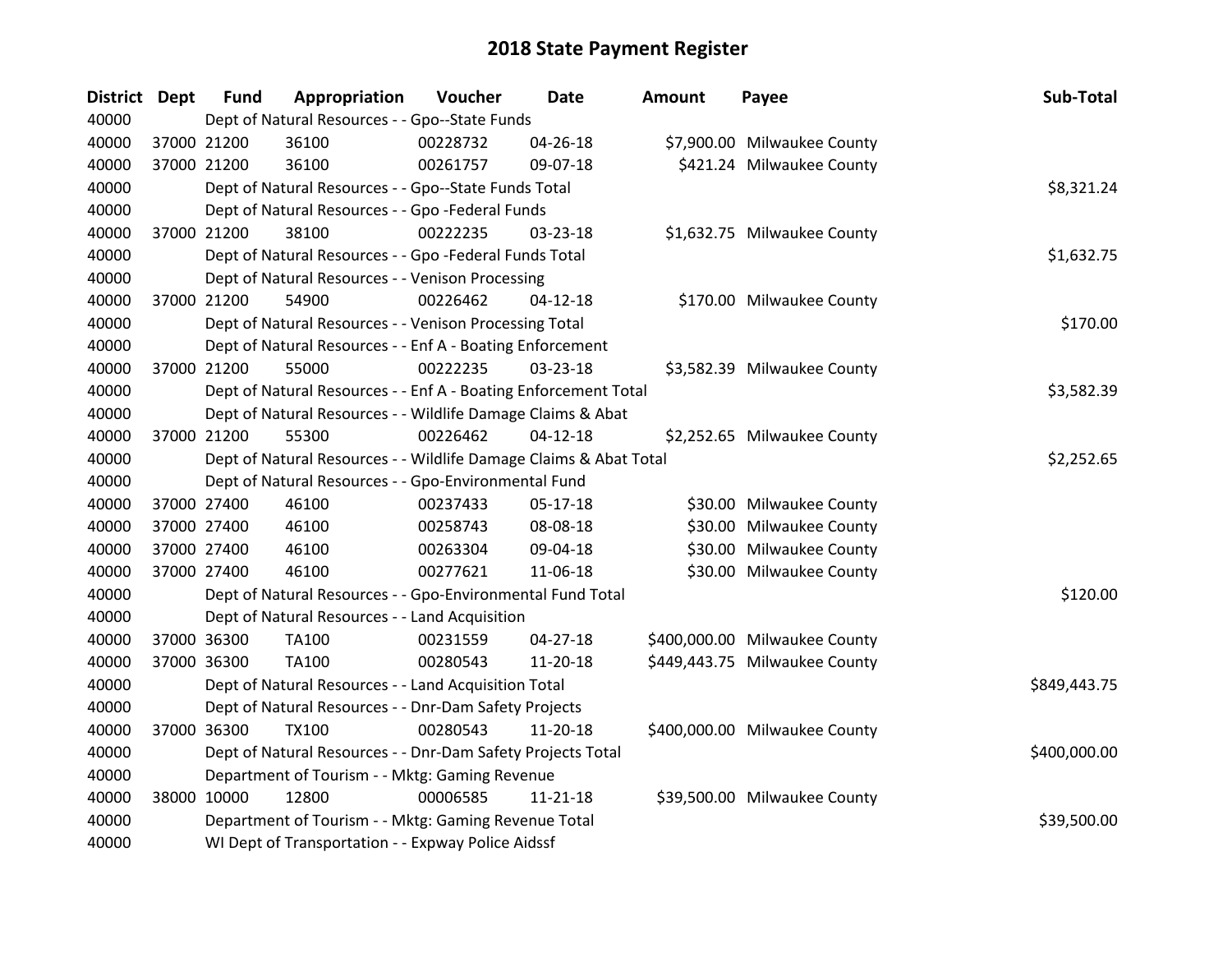| <b>District</b> | <b>Dept</b> | <b>Fund</b> | Appropriation                                            | Voucher  | <b>Date</b>    | <b>Amount</b> | Payee                            | Sub-Total       |
|-----------------|-------------|-------------|----------------------------------------------------------|----------|----------------|---------------|----------------------------------|-----------------|
| 40000           |             | 39500 21100 | 16100                                                    | 00207292 | $01 - 02 - 18$ |               | \$255,975.00 Milwaukee County    |                 |
| 40000           |             | 39500 21100 | 16100                                                    | 00236930 | 03-29-18       |               | \$255,975.00 Milwaukee County    |                 |
| 40000           |             | 39500 21100 | 16100                                                    | 00270441 | 07-03-18       |               | \$255,975.00 Milwaukee County    |                 |
| 40000           |             | 39500 21100 | 16100                                                    | 00303995 | 10-01-18       |               | \$255,975.00 Milwaukee County    |                 |
| 40000           |             |             | WI Dept of Transportation - - Expway Police Aidssf Total |          |                |               |                                  | \$1,023,900.00  |
| 40000           |             |             | WI Dept of Transportation - - Eldly&Disa Co/Aid Sf       |          |                |               |                                  |                 |
| 40000           |             | 39500 21100 | 16800                                                    | 00238278 | 04-05-18       |               | \$2,162,873.00 Milwaukee County  |                 |
| 40000           |             |             | WI Dept of Transportation - - Eldly&Disa Co/Aid Sf Total |          |                |               |                                  | \$2,162,873.00  |
| 40000           |             |             | WI Dept of Transportation - - Paratransit Aids, Sf       |          |                |               |                                  |                 |
| 40000           |             | 39500 21100 | 17500                                                    | 00261370 | $06-12-18$     |               | \$1,405,782.00 Milwaukee County  |                 |
| 40000           |             |             | WI Dept of Transportation - - Paratransit Aids, Sf Total |          |                |               |                                  | \$1,405,782.00  |
| 40000           |             |             | WI Dept of Transportation - - Hwy Sfty Loc Aid Ffd       |          |                |               |                                  |                 |
| 40000           |             | 39500 21100 | 18500                                                    | 00211995 | $01 - 16 - 18$ |               | \$924.83 Milwaukee County        |                 |
| 40000           |             | 39500 21100 | 18500                                                    | 00251032 | 05-25-18       |               | \$4,859.58 Milwaukee County      |                 |
| 40000           |             | 39500 21100 | 18500                                                    | 00263821 | 06-25-18       |               | \$4,264.70 Milwaukee County      |                 |
| 40000           |             | 39500 21100 | 18500                                                    | 00275298 | 07-20-18       |               | \$2,690.98 Milwaukee County      |                 |
| 40000           |             | 39500 21100 | 18500                                                    | 00284057 | 08-28-18       |               | \$963.24 Milwaukee County        |                 |
| 40000           |             | 39500 21100 | 18500                                                    | 00297079 | 09-20-18       |               | \$632.80 Milwaukee County        |                 |
| 40000           |             | 39500 21100 | 18500                                                    | 00303982 | $10 - 01 - 18$ |               | \$2,350.92 Milwaukee County      |                 |
| 40000           |             |             | WI Dept of Transportation - - Hwy Sfty Loc Aid Ffd Total |          |                |               |                                  | \$16,687.05     |
| 40000           |             |             | WI Dept of Transportation - - Trans Aids To Co.-Sf       |          |                |               |                                  |                 |
| 40000           |             | 39500 21100 | 19000                                                    | 00203652 | $01 - 02 - 18$ |               | \$1,097,522.81 Milwaukee County  |                 |
| 40000           |             | 39500 21100 | 19000                                                    | 00267860 | 07-02-18       |               | \$2,195,045.68 Milwaukee County  |                 |
| 40000           |             | 39500 21100 | 19000                                                    | 00301912 | $10 - 01 - 18$ |               | \$1,097,522.85 Milwaukee County  |                 |
| 40000           |             |             | WI Dept of Transportation - - Trans Aids To Co.-Sf Total |          |                |               |                                  | \$4,390,091.34  |
| 40000           |             |             | WI Dept of Transportation - - Tier A1 Trnsit Aidsf       |          |                |               |                                  |                 |
| 40000           |             | 39500 21100 | 19300                                                    | 00262839 | 06-14-18       |               | \$16,048,475.00 Milwaukee County |                 |
| 40000           |             | 39500 21100 | 19300                                                    | 00289476 | 08-27-18       |               | \$48,145,425.00 Milwaukee County |                 |
| 40000           |             |             | WI Dept of Transportation - - Tier A1 Trnsit Aidsf Total |          |                |               |                                  | \$64,193,900.00 |
| 40000           |             |             | WI Dept of Transportation - - Trnsprt Alternats Lf       |          |                |               |                                  |                 |
| 40000           |             | 39500 21100 | 22600                                                    | 00228032 | 03-08-18       |               | \$92,624.70 Milwaukee County     |                 |
| 40000           |             | 39500 21100 | 22600                                                    | 00228038 | 03-07-18       |               | \$6,876.51 Milwaukee County      |                 |
| 40000           |             | 39500 21100 | 22600                                                    | 00228042 | 03-07-18       |               | \$10,858.74 Milwaukee County     |                 |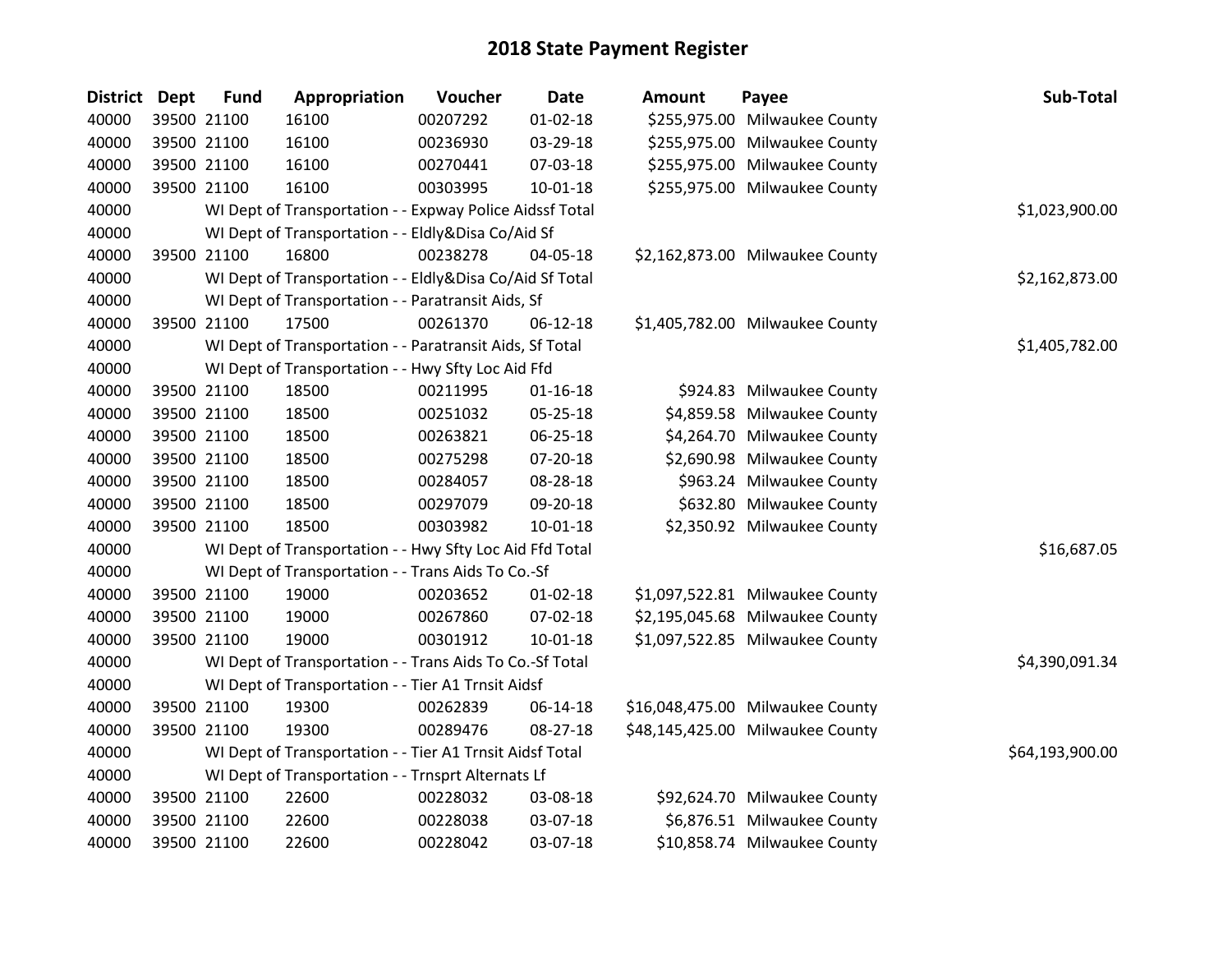| District Dept | <b>Fund</b> | Appropriation                                            | Voucher  | <b>Date</b>    | <b>Amount</b> | Payee                         | Sub-Total    |
|---------------|-------------|----------------------------------------------------------|----------|----------------|---------------|-------------------------------|--------------|
| 40000         | 39500 21100 | 22600                                                    | 00232642 | $03 - 21 - 18$ |               | \$91,056.49 Milwaukee County  |              |
| 40000         | 39500 21100 | 22600                                                    | 00238960 | 04-05-18       |               | \$55,520.24 Milwaukee County  |              |
| 40000         |             | WI Dept of Transportation - - Trnsprt Alternats Lf Total |          |                |               |                               | \$256,936.68 |
| 40000         |             | WI Dept of Transportation - - Trnsprt Alternats Ff       |          |                |               |                               |              |
| 40000         | 39500 21100 | 22700                                                    | 00228032 | 03-08-18       |               | \$370,498.77 Milwaukee County |              |
| 40000         | 39500 21100 | 22700                                                    | 00228038 | 03-07-18       |               | \$27,506.02 Milwaukee County  |              |
| 40000         | 39500 21100 | 22700                                                    | 00228042 | 03-07-18       |               | \$43,434.94 Milwaukee County  |              |
| 40000         | 39500 21100 | 22700                                                    | 00232642 | 03-21-18       |               | \$364,225.96 Milwaukee County |              |
| 40000         | 39500 21100 | 22700                                                    | 00238960 | 04-05-18       |               | \$90,506.54 Milwaukee County  |              |
| 40000         |             | WI Dept of Transportation - - Trnsprt Alternats Ff Total |          |                |               |                               | \$896,172.23 |
| 40000         |             | WI Dept of Transportation - - Aero Assistance Sfd        |          |                |               |                               |              |
| 40000         | 39500 21100 | 26400                                                    | 00213769 | $01 - 22 - 18$ |               | \$4,232.85 Milwaukee County   |              |
| 40000         | 39500 21100 | 26400                                                    | 00226766 | 03-02-18       |               | \$69.62 Milwaukee County      |              |
| 40000         | 39500 21100 | 26400                                                    | 00226771 | 03-02-18       |               | \$71.59 Milwaukee County      |              |
| 40000         | 39500 21100 | 26400                                                    | 00226774 | 03-02-18       |               | \$78,881.88 Milwaukee County  |              |
| 40000         | 39500 21100 | 26400                                                    | 00226796 | 03-02-18       |               | \$124.58 Milwaukee County     |              |
| 40000         | 39500 21100 | 26400                                                    | 00226797 | 03-02-18       |               | \$660.89 Milwaukee County     |              |
| 40000         | 39500 21100 | 26400                                                    | 00226800 | 03-02-18       |               | \$4,378.41 Milwaukee County   |              |
| 40000         | 39500 21100 | 26400                                                    | 00226804 | 03-02-18       |               | \$38.26 Milwaukee County      |              |
| 40000         | 39500 21100 | 26400                                                    | 00230854 | 03-16-18       |               | \$559.82 Milwaukee County     |              |
| 40000         | 39500 21100 | 26400                                                    | 00230857 | 03-16-18       |               | \$212,734.94 Milwaukee County |              |
| 40000         | 39500 21100 | 26400                                                    | 00230860 | 03-16-18       |               | \$210.35 Milwaukee County     |              |
| 40000         | 39500 21100 | 26400                                                    | 00230871 | 03-16-18       |               | \$6,114.28 Milwaukee County   |              |
| 40000         | 39500 21100 | 26400                                                    | 00234137 | 03-30-18       |               | \$1,681.58 Milwaukee County   |              |
| 40000         | 39500 21100 | 26400                                                    | 00234141 | 03-27-18       |               | \$182.72 Milwaukee County     |              |
| 40000         | 39500 21100 | 26400                                                    | 00236626 | 03-30-18       |               | \$2,076.32 Milwaukee County   |              |
| 40000         | 39500 21100 | 26400                                                    | 00237951 | 04-04-18       |               | \$71,101.02 Milwaukee County  |              |
| 40000         | 39500 21100 | 26400                                                    | 00243077 | $04 - 18 - 18$ |               | \$9,670.95 Milwaukee County   |              |
| 40000         | 39500 21100 | 26400                                                    | 00243078 | 04-18-18       |               | \$2,203.45 Milwaukee County   |              |
| 40000         | 39500 21100 | 26400                                                    | 00243079 | 04-18-18       |               | \$5,335.60 Milwaukee County   |              |
| 40000         | 39500 21100 | 26400                                                    | 00257169 | 05-25-18       |               | \$1,390.46 Milwaukee County   |              |
| 40000         | 39500 21100 | 26400                                                    | 00257170 | 05-25-18       |               | \$61.70 Milwaukee County      |              |
| 40000         | 39500 21100 | 26400                                                    | 00257171 | 05-25-18       |               | \$30.00 Milwaukee County      |              |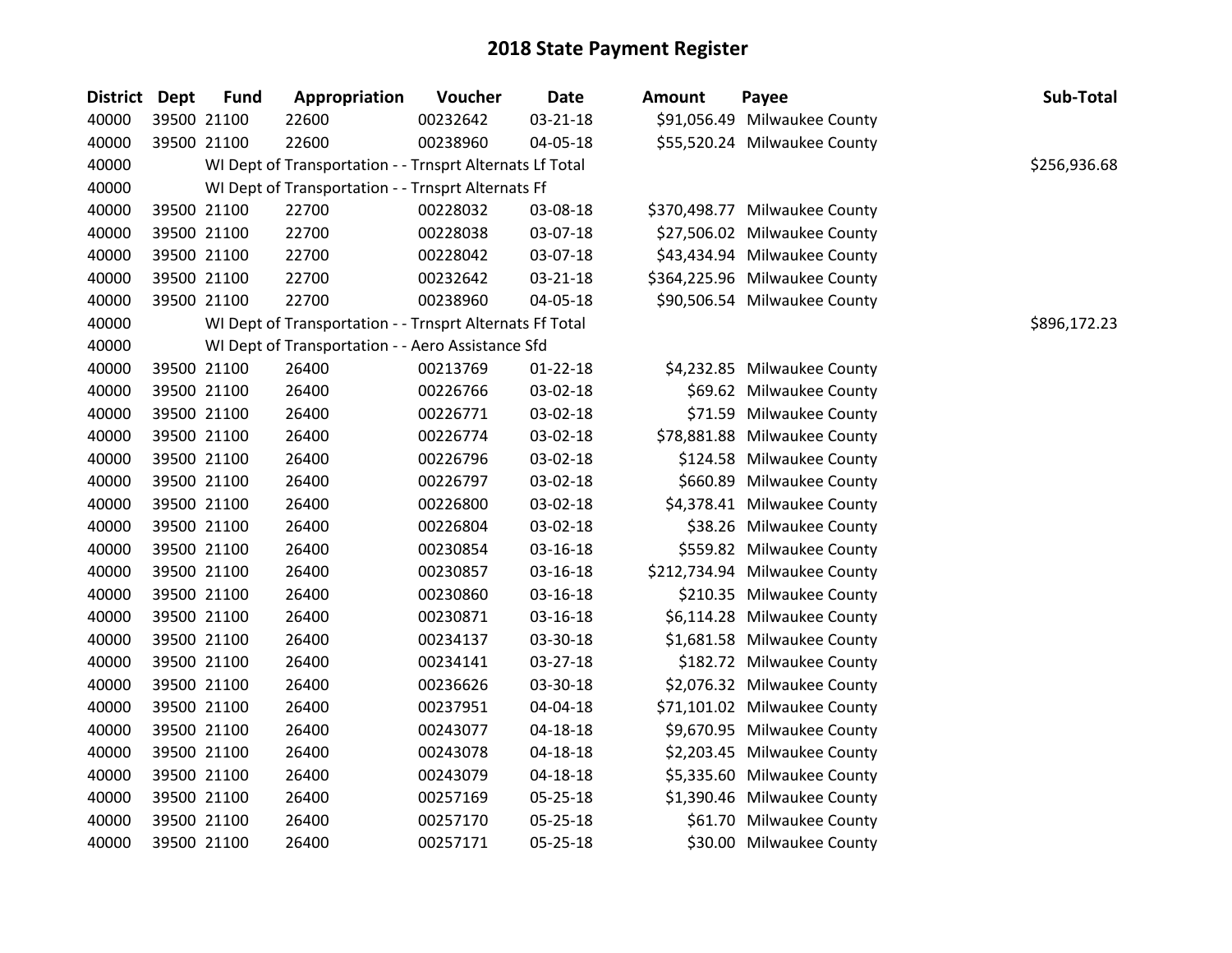| <b>District</b> | Dept | <b>Fund</b> | Appropriation                                            | Voucher  | <b>Date</b>    | <b>Amount</b> | Payee                         | Sub-Total      |
|-----------------|------|-------------|----------------------------------------------------------|----------|----------------|---------------|-------------------------------|----------------|
| 40000           |      | 39500 21100 | 26400                                                    | 00259697 | 06-05-18       |               | \$34,676.79 Milwaukee County  |                |
| 40000           |      | 39500 21100 | 26400                                                    | 00259698 | 06-11-18       |               | \$3,640.76 Milwaukee County   |                |
| 40000           |      | 39500 21100 | 26400                                                    | 00270344 | 06-28-18       |               | \$11,798.38 Milwaukee County  |                |
| 40000           |      | 39500 21100 | 26400                                                    | 00271068 | 07-02-18       |               | \$121.36 Milwaukee County     |                |
| 40000           |      | 39500 21100 | 26400                                                    | 00271073 | 07-02-18       |               | \$7,158.23 Milwaukee County   |                |
| 40000           |      | 39500 21100 | 26400                                                    | 00271075 | 07-02-18       |               | \$10.00 Milwaukee County      |                |
| 40000           |      | 39500 21100 | 26400                                                    | 00274083 | $07 - 12 - 18$ |               | \$3,864.72 Milwaukee County   |                |
| 40000           |      | 39500 21100 | 26400                                                    | 00275897 | $07 - 16 - 18$ |               | \$18,098.60 Milwaukee County  |                |
| 40000           |      | 39500 21100 | 26400                                                    | 00279550 | 07-27-18       |               | \$13,148.00 Milwaukee County  |                |
| 40000           |      | 39500 21100 | 26400                                                    | 00279926 | 07-27-18       |               | \$4,795.15 Milwaukee County   |                |
| 40000           |      | 39500 21100 | 26400                                                    | 00290858 | 08-28-18       |               | \$15,107.95 Milwaukee County  |                |
| 40000           |      | 39500 21100 | 26400                                                    | 00291294 | 08-29-18       |               | \$61,263.12 Milwaukee County  |                |
| 40000           |      | 39500 21100 | 26400                                                    | 00291296 | 08-29-18       |               | \$16,515.20 Milwaukee County  |                |
| 40000           |      | 39500 21100 | 26400                                                    | 00291297 | 08-29-18       |               | \$17,649.82 Milwaukee County  |                |
| 40000           |      | 39500 21100 | 26400                                                    | 00291298 | 08-29-18       |               | \$312,562.63 Milwaukee County |                |
| 40000           |      | 39500 21100 | 26400                                                    | 00299605 | 09-20-18       |               | \$231.53 Milwaukee County     |                |
| 40000           |      | 39500 21100 | 26400                                                    | 00312779 | 10-19-18       |               | \$21,165.89 Milwaukee County  |                |
| 40000           |      | 39500 21100 | 26400                                                    | 00312782 | 10-19-18       |               | \$10,030.98 Milwaukee County  |                |
| 40000           |      | 39500 21100 | 26400                                                    | 00313338 | 10-24-18       |               | \$9,704.14 Milwaukee County   |                |
| 40000           |      | 39500 21100 | 26400                                                    | 00314517 | $10 - 25 - 18$ |               | \$14,322.68 Milwaukee County  |                |
| 40000           |      | 39500 21100 | 26400                                                    | 00317509 | $10 - 31 - 18$ |               | \$1,177.67 Milwaukee County   |                |
| 40000           |      | 39500 21100 | 26400                                                    | 00317515 | 10-31-18       |               | \$1,481.77 Milwaukee County   |                |
| 40000           |      | 39500 21100 | 26400                                                    | 00318066 | 10-31-18       |               | \$951.24 Milwaukee County     |                |
| 40000           |      | 39500 21100 | 26400                                                    | 00319561 | 11-05-18       |               | \$148,206.32 Milwaukee County |                |
| 40000           |      |             | WI Dept of Transportation - - Aero Assistance Sfd Total  |          |                |               |                               | \$1,129,494.20 |
| 40000           |      |             | WI Dept of Transportation - - Hwy/Loc Brdg Imp Sfd       |          |                |               |                               |                |
| 40000           |      | 39500 21100 | 26500                                                    | 00219406 | 02-07-18       |               | \$3,035.66 Milwaukee County   |                |
| 40000           |      | 39500 21100 | 26500                                                    | 00219407 | 02-07-18       |               | \$5,854.78 Milwaukee County   |                |
| 40000           |      | 39500 21100 | 26500                                                    | 00245073 | 04-24-18       |               | \$1,237.78 Milwaukee County   |                |
| 40000           |      | 39500 21100 | 26500                                                    | 00253385 | 05-15-18       |               | \$16.29 Milwaukee County      |                |
| 40000           |      | 39500 21100 | 26500                                                    | 00285852 | 08-13-18       |               | \$1,116.31 Milwaukee County   |                |
| 40000           |      |             | WI Dept of Transportation - - Hwy/Loc Brdg Imp Sfd Total |          |                |               |                               | \$11,260.82    |
| 40000           |      |             | WI Dept of Transportation - - Local Rds, Grants Sf       |          |                |               |                               |                |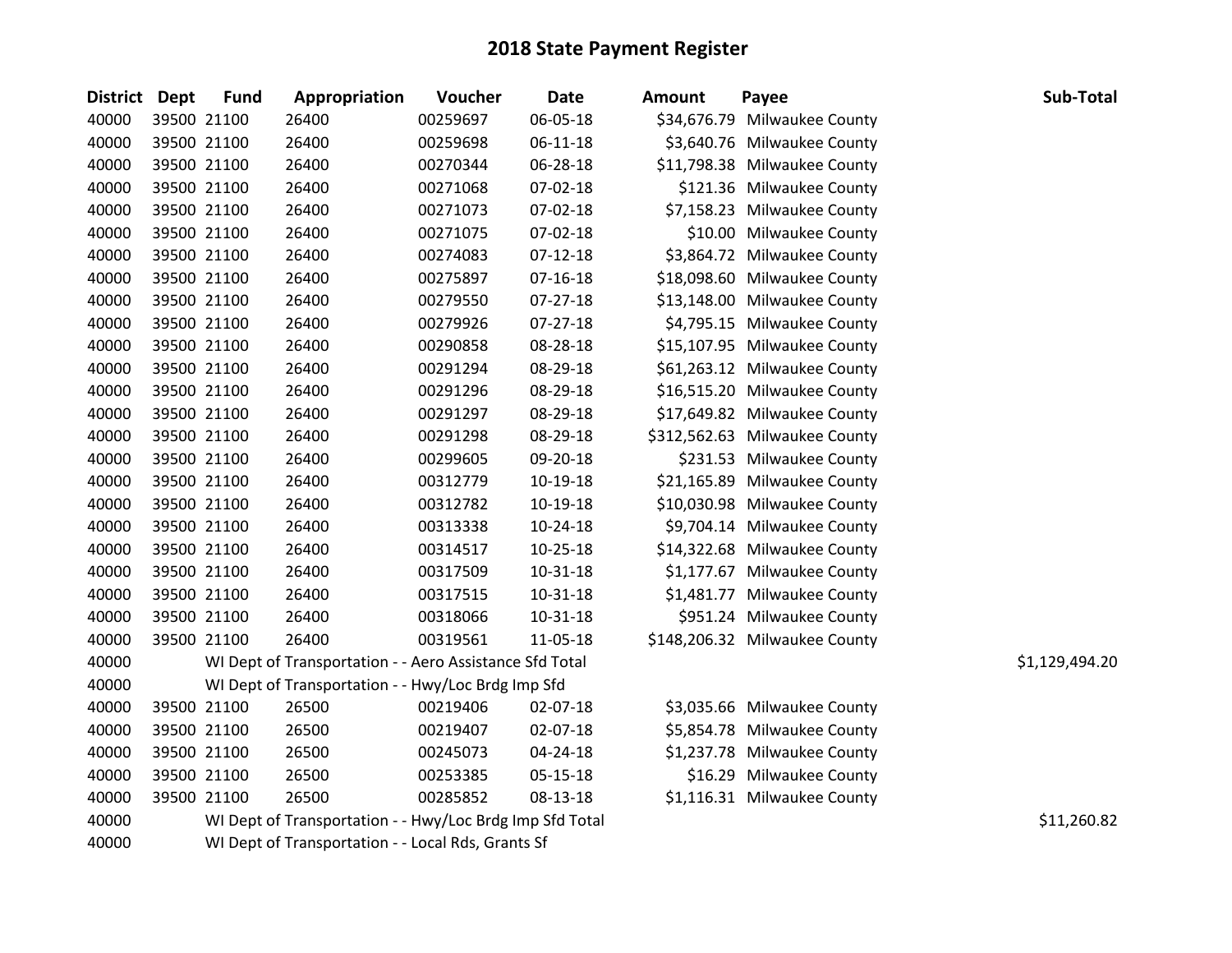| District Dept | <b>Fund</b> | Appropriation                                            | <b>Voucher</b> | Date           | Amount | Payee                         | Sub-Total    |
|---------------|-------------|----------------------------------------------------------|----------------|----------------|--------|-------------------------------|--------------|
| 40000         | 39500 21100 | 27000                                                    | 00255443       | 05-22-18       |        | \$572,060.46 Milwaukee County |              |
| 40000         |             | WI Dept of Transportation - - Local Rds, Grants Sf Total |                |                |        |                               | \$572,060.46 |
| 40000         |             | WI Dept of Transportation - - Aero Assistance Lfd        |                |                |        |                               |              |
| 40000         | 39500 21100 | 27400                                                    | 00213769       | $01 - 22 - 18$ |        | \$4,232.85 Milwaukee County   |              |
| 40000         | 39500 21100 | 27400                                                    | 00226766       | 03-02-18       |        | \$69.62 Milwaukee County      |              |
| 40000         | 39500 21100 | 27400                                                    | 00226771       | 03-02-18       |        | \$71.59 Milwaukee County      |              |
| 40000         | 39500 21100 | 27400                                                    | 00226774       | 03-02-18       |        | \$78,881.88 Milwaukee County  |              |
| 40000         | 39500 21100 | 27400                                                    | 00226796       | 03-02-18       |        | \$124.58 Milwaukee County     |              |
| 40000         | 39500 21100 | 27400                                                    | 00226797       | 03-02-18       |        | \$165.22 Milwaukee County     |              |
| 40000         | 39500 21100 | 27400                                                    | 00226800       | 03-02-18       |        | \$4,378.41 Milwaukee County   |              |
| 40000         | 39500 21100 | 27400                                                    | 00226804       | 03-02-18       |        | \$38.26 Milwaukee County      |              |
| 40000         | 39500 21100 | 27400                                                    | 00230854       | 03-16-18       |        | \$139.95 Milwaukee County     |              |
| 40000         | 39500 21100 | 27400                                                    | 00230857       | 03-16-18       |        | \$53,183.73 Milwaukee County  |              |
| 40000         | 39500 21100 | 27400                                                    | 00230860       | 03-16-18       |        | \$210.35 Milwaukee County     |              |
| 40000         | 39500 21100 | 27400                                                    | 00230871       | 03-16-18       |        | \$6,114.28 Milwaukee County   |              |
| 40000         | 39500 21100 | 27400                                                    | 00234137       | 03-30-18       |        | \$1,681.58 Milwaukee County   |              |
| 40000         | 39500 21100 | 27400                                                    | 00234141       | 03-27-18       |        | \$182.72 Milwaukee County     |              |
| 40000         | 39500 21100 | 27400                                                    | 00236626       | 03-30-18       |        | \$2,076.32 Milwaukee County   |              |
| 40000         | 39500 21100 | 27400                                                    | 00237951       | 04-04-18       |        | \$71,101.02 Milwaukee County  |              |
| 40000         | 39500 21100 | 27400                                                    | 00243077       | $04 - 18 - 18$ |        | \$9,670.95 Milwaukee County   |              |
| 40000         | 39500 21100 | 27400                                                    | 00243078       | 04-18-18       |        | \$2,203.45 Milwaukee County   |              |
| 40000         | 39500 21100 | 27400                                                    | 00243079       | 04-18-18       |        | \$5,335.60 Milwaukee County   |              |
| 40000         | 39500 21100 | 27400                                                    | 00257169       | 05-25-18       |        | \$347.61 Milwaukee County     |              |
| 40000         | 39500 21100 | 27400                                                    | 00257170       | 05-25-18       |        | \$61.70 Milwaukee County      |              |
| 40000         | 39500 21100 | 27400                                                    | 00257171       | 05-25-18       |        | \$30.00 Milwaukee County      |              |
| 40000         | 39500 21100 | 27400                                                    | 00259697       | 06-05-18       |        | \$34,676.79 Milwaukee County  |              |
| 40000         | 39500 21100 | 27400                                                    | 00259698       | $06-11-18$     |        | \$3,640.76 Milwaukee County   |              |
| 40000         | 39500 21100 | 27400                                                    | 00270344       | 06-28-18       |        | \$11,798.38 Milwaukee County  |              |
| 40000         | 39500 21100 | 27400                                                    | 00271068       | 07-02-18       |        | \$121.36 Milwaukee County     |              |
| 40000         | 39500 21100 | 27400                                                    | 00271073       | 07-02-18       |        | \$7,158.23 Milwaukee County   |              |
| 40000         | 39500 21100 | 27400                                                    | 00271075       | 07-02-18       |        | \$10.00 Milwaukee County      |              |
| 40000         | 39500 21100 | 27400                                                    | 00274083       | $07 - 12 - 18$ |        | \$3,864.72 Milwaukee County   |              |
| 40000         | 39500 21100 | 27400                                                    | 00275897       | $07-16-18$     |        | \$18,098.60 Milwaukee County  |              |

| Sub-Total<br>Payee                        |  |
|-------------------------------------------|--|
| 2,060.46 Milwaukee County<br>\$572,060.46 |  |
| 4,232.85 Milwaukee County                 |  |
| \$69.62 Milwaukee County                  |  |
| \$71.59 Milwaukee County                  |  |
| 8,881.88 Milwaukee County                 |  |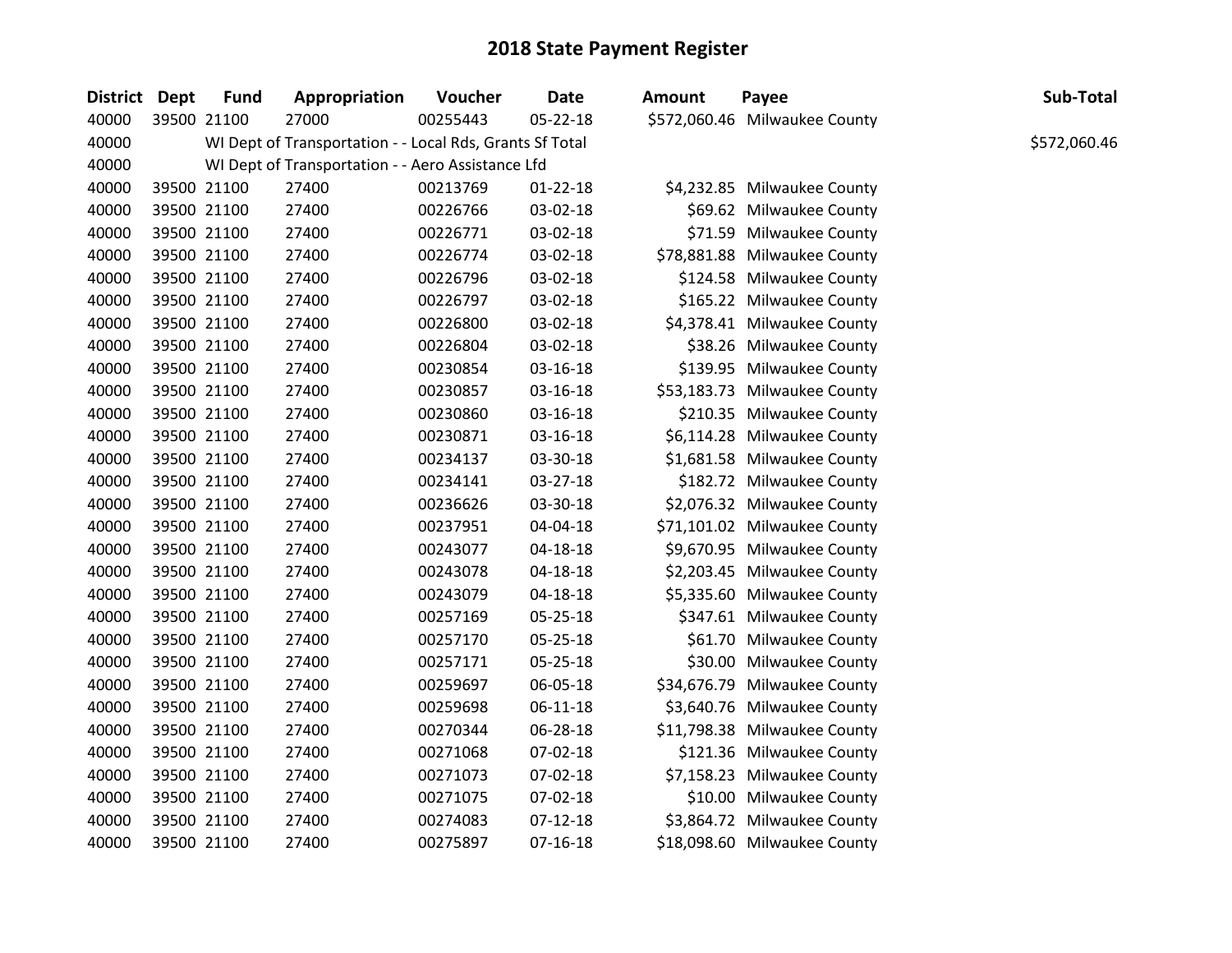| District Dept |             | <b>Fund</b> | Appropriation                                            | Voucher  | <b>Date</b>    | <b>Amount</b> | Payee                        | Sub-Total    |
|---------------|-------------|-------------|----------------------------------------------------------|----------|----------------|---------------|------------------------------|--------------|
| 40000         | 39500 21100 |             | 27400                                                    | 00279550 | 07-27-18       |               | \$13,148.00 Milwaukee County |              |
| 40000         |             | 39500 21100 | 27400                                                    | 00279926 | $07 - 27 - 18$ |               | \$4,795.15 Milwaukee County  |              |
| 40000         | 39500 21100 |             | 27400                                                    | 00290858 | 08-28-18       |               | \$15,107.95 Milwaukee County |              |
| 40000         | 39500 21100 |             | 27400                                                    | 00291294 | 08-29-18       |               | \$61,263.12 Milwaukee County |              |
| 40000         | 39500 21100 |             | 27400                                                    | 00291296 | 08-29-18       |               | \$16,515.20 Milwaukee County |              |
| 40000         | 39500 21100 |             | 27400                                                    | 00291297 | 08-29-18       |               | \$17,649.82 Milwaukee County |              |
| 40000         |             | 39500 21100 | 27400                                                    | 00291298 | 08-29-18       |               | \$78,140.66 Milwaukee County |              |
| 40000         | 39500 21100 |             | 27400                                                    | 00299605 | 09-20-18       |               | \$231.53 Milwaukee County    |              |
| 40000         | 39500 21100 |             | 27400                                                    | 00312779 | 10-19-18       |               | \$21,165.89 Milwaukee County |              |
| 40000         | 39500 21100 |             | 27400                                                    | 00312782 | $10-19-18$     |               | \$10,030.98 Milwaukee County |              |
| 40000         | 39500 21100 |             | 27400                                                    | 00313338 | $10-24-18$     |               | \$9,704.14 Milwaukee County  |              |
| 40000         |             | 39500 21100 | 27400                                                    | 00314517 | $10 - 25 - 18$ |               | \$3,580.67 Milwaukee County  |              |
| 40000         | 39500 21100 |             | 27400                                                    | 00317509 | 10-31-18       |               | \$1,177.67 Milwaukee County  |              |
| 40000         | 39500 21100 |             | 27400                                                    | 00317515 | 10-31-18       |               | \$1,481.77 Milwaukee County  |              |
| 40000         | 39500 21100 |             | 27400                                                    | 00318066 | $10 - 31 - 18$ |               | \$951.24 Milwaukee County    |              |
| 40000         | 39500 21100 |             | 27400                                                    | 00319561 | 11-05-18       |               | \$37,051.58 Milwaukee County |              |
| 40000         |             |             | WI Dept of Transportation - - Aero Assistance Lfd Total  |          |                |               |                              | \$611,665.88 |
| 40000         |             |             | WI Dept of Transportation - - Loc Brdg Imp Asst Lf       |          |                |               |                              |              |
| 40000         |             | 39500 21100 | 27500                                                    | 00219406 | 02-07-18       |               | \$758.91 Milwaukee County    |              |
| 40000         | 39500 21100 |             | 27500                                                    | 00219407 | 02-07-18       |               | \$1,463.69 Milwaukee County  |              |
| 40000         |             | 39500 21100 | 27500                                                    | 00245073 | 04-24-18       |               | \$309.44 Milwaukee County    |              |
| 40000         | 39500 21100 |             | 27500                                                    | 00253385 | 05-15-18       |               | \$4.07 Milwaukee County      |              |
| 40000         | 39500 21100 |             | 27500                                                    | 00285852 | 08-13-18       |               | \$279.08 Milwaukee County    |              |
| 40000         |             |             | WI Dept of Transportation - - Loc Brdg Imp Asst Lf Total |          |                |               |                              | \$2,815.19   |
| 40000         |             |             | WI Dept of Transportation - - Loc Trns Facl Implfd       |          |                |               |                              |              |
| 40000         | 39500 21100 |             | 27600                                                    | 00211917 | $01 - 16 - 18$ |               | \$13.34 Milwaukee County     |              |
| 40000         | 39500 21100 |             | 27600                                                    | 00219404 | 02-07-18       |               | \$385.46 Milwaukee County    |              |
| 40000         | 39500 21100 |             | 27600                                                    | 00219408 | 02-07-18       |               | \$64.68 Milwaukee County     |              |
| 40000         | 39500 21100 |             | 27600                                                    | 00219410 | 02-07-18       |               | \$592.60 Milwaukee County    |              |
| 40000         | 39500 21100 |             | 27600                                                    | 00245070 | 04-25-18       |               | \$12,147.97 Milwaukee County |              |
| 40000         |             | 39500 21100 | 27600                                                    | 00245529 | 04-25-18       |               | \$977.60 Milwaukee County    |              |
| 40000         | 39500 21100 |             | 27600                                                    | 00253394 | 05-15-18       |               | \$3,755.95 Milwaukee County  |              |
| 40000         | 39500 21100 |             | 27600                                                    | 00253780 | 05-16-18       |               | \$334.41 Milwaukee County    |              |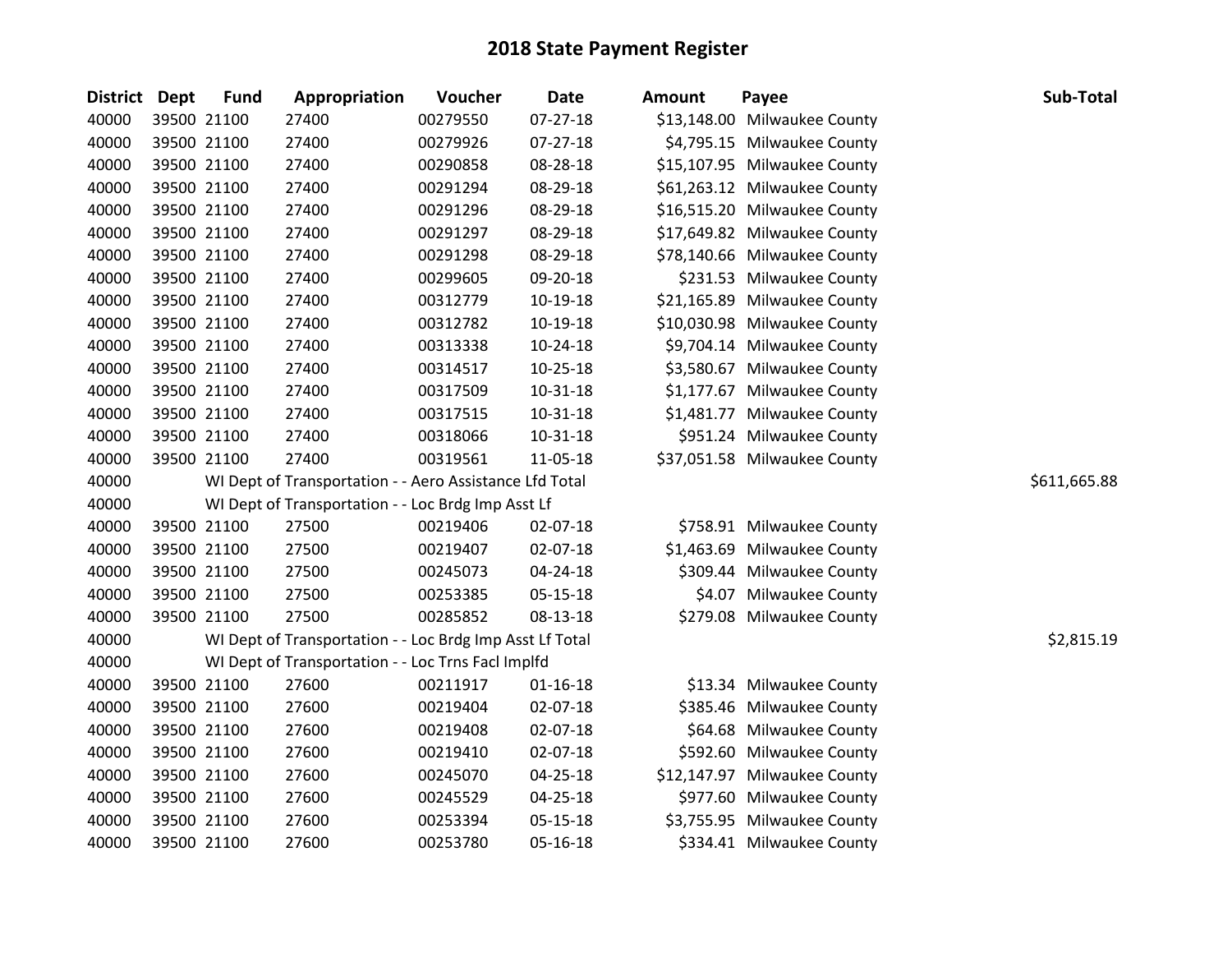| <b>District Dept</b> | <b>Fund</b> | Appropriation                                            | Voucher  | <b>Date</b>    | <b>Amount</b> | Payee                         | Sub-Total    |
|----------------------|-------------|----------------------------------------------------------|----------|----------------|---------------|-------------------------------|--------------|
| 40000                | 39500 21100 | 27600                                                    | 00276196 | $07 - 18 - 18$ |               | \$83,780.72 Milwaukee County  |              |
| 40000                | 39500 21100 | 27600                                                    | 00285837 | 08-13-18       |               | \$11.75 Milwaukee County      |              |
| 40000                | 39500 21100 | 27600                                                    | 00285838 | 08-13-18       |               | \$225.11 Milwaukee County     |              |
| 40000                | 39500 21100 | 27600                                                    | 00286539 | 08-15-18       |               | \$11,794.75 Milwaukee County  |              |
| 40000                | 39500 21100 | 27600                                                    | 00290819 | 08-28-18       |               | \$178.85 Milwaukee County     |              |
| 40000                | 39500 21100 | 27600                                                    | 00290822 | 08-28-18       |               | \$688.12 Milwaukee County     |              |
| 40000                | 39500 21100 | 27600                                                    | 00320638 | 11-07-18       |               | \$13,354.93 Milwaukee County  |              |
| 40000                | 39500 21100 | 27600                                                    | 00326934 | 11-28-18       |               | \$396,023.35 Milwaukee County |              |
| 40000                |             | WI Dept of Transportation - - Loc Trns Facl Implfd Total |          |                |               |                               | \$524,329.59 |
| 40000                |             | WI Dept of Transportation - - Loc Rd Imp Prg St Fd       |          |                |               |                               |              |
| 40000                | 39500 21100 | 27800                                                    | 00278485 | 07-25-18       |               | \$6,511.10 Milwaukee County   |              |
| 40000                |             | WI Dept of Transportation - - Loc Rd Imp Prg St Fd Total |          |                |               |                               | \$6,511.10   |
| 40000                |             | WI Dept of Transportation - - Cg Mt & Air Q Imp-Lf       |          |                |               |                               |              |
| 40000                | 39500 21100 | 27900                                                    | 00218946 | 02-05-18       |               | \$55.45 Milwaukee County      |              |
| 40000                | 39500 21100 | 27900                                                    | 00219405 | 02-07-18       |               | \$3,871.65 Milwaukee County   |              |
| 40000                | 39500 21100 | 27900                                                    | 00245531 | 04-25-18       |               | \$2,570.00 Milwaukee County   |              |
| 40000                | 39500 21100 | 27900                                                    | 00253209 | 05-15-18       |               | \$36.78 Milwaukee County      |              |
| 40000                | 39500 21100 | 27900                                                    | 00285841 | 08-13-18       |               | \$943.24 Milwaukee County     |              |
| 40000                | 39500 21100 | 27900                                                    | 00290818 | 08-28-18       |               | \$194.00 Milwaukee County     |              |
| 40000                | 39500 21100 | 27900                                                    | 00294076 | 09-11-18       |               | \$3,675.28 Milwaukee County   |              |
| 40000                | 39500 21100 | 27900                                                    | 00321861 | $11 - 13 - 18$ |               | \$1,917.46 Milwaukee County   |              |
| 40000                | 39500 21100 | 27900                                                    | 00321864 | 11-13-18       |               | \$37.34 Milwaukee County      |              |
| 40000                |             | WI Dept of Transportation - - Cg Mt & Air Q Imp-Lf Total |          |                |               |                               | \$13,301.20  |
| 40000                |             | WI Dept of Transportation - - Aero Assistance Ffd        |          |                |               |                               |              |
| 40000                | 39500 21100 | 28400                                                    | 00213769 | 01-22-18       |               | \$24,943.18 Milwaukee County  |              |
| 40000                | 39500 21100 | 28400                                                    | 00226766 | 03-02-18       |               | \$395.36 Milwaukee County     |              |
| 40000                | 39500 21100 | 28400                                                    | 00226771 | 03-02-18       |               | \$429.52 Milwaukee County     |              |
| 40000                | 39500 21100 | 28400                                                    | 00226774 | 03-02-18       |               | \$473,291.28 Milwaukee County |              |
| 40000                | 39500 21100 | 28400                                                    | 00226796 | 03-02-18       |               | \$747.48 Milwaukee County     |              |
| 40000                | 39500 21100 | 28400                                                    | 00226800 | 03-02-18       |               | \$26,270.45 Milwaukee County  |              |
| 40000                | 39500 21100 | 28400                                                    | 00226804 | 03-02-18       |               | \$688.74 Milwaukee County     |              |
| 40000                | 39500 21100 | 28400                                                    | 00230860 | 03-16-18       |               | \$1,262.12 Milwaukee County   |              |
| 40000                | 39500 21100 | 28400                                                    | 00230871 | 03-16-18       |               | \$36,685.70 Milwaukee County  |              |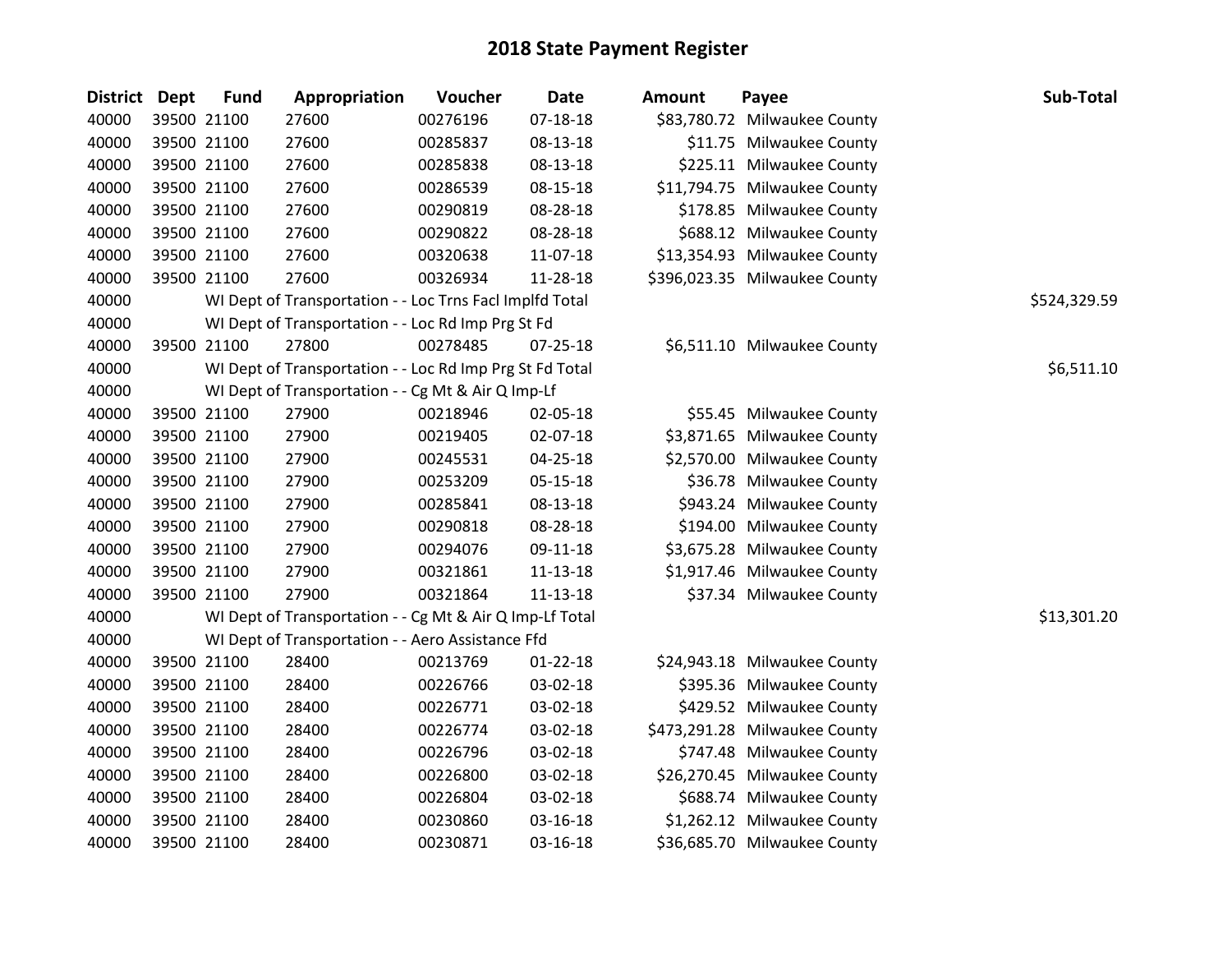| District Dept | <b>Fund</b> | Appropriation                                           | Voucher  | <b>Date</b>    | <b>Amount</b> | Payee                         | Sub-Total      |
|---------------|-------------|---------------------------------------------------------|----------|----------------|---------------|-------------------------------|----------------|
| 40000         | 39500 21100 | 28400                                                   | 00234137 | 03-30-18       |               | \$30,268.48 Milwaukee County  |                |
| 40000         | 39500 21100 | 28400                                                   | 00234141 | 03-27-18       |               | \$1,096.30 Milwaukee County   |                |
| 40000         | 39500 21100 | 28400                                                   | 00236626 | 03-30-18       |               | \$12,457.90 Milwaukee County  |                |
| 40000         | 39500 21100 | 28400                                                   | 00237951 | 04-04-18       |               | \$411,775.33 Milwaukee County |                |
| 40000         | 39500 21100 | 28400                                                   | 00243077 | 04-18-18       |               | \$58,025.69 Milwaukee County  |                |
| 40000         | 39500 21100 | 28400                                                   | 00243078 | 04-18-18       |               | \$13,220.70 Milwaukee County  |                |
| 40000         | 39500 21100 | 28400                                                   | 00243079 | 04-18-18       |               | \$96,040.93 Milwaukee County  |                |
| 40000         | 39500 21100 | 28400                                                   | 00257170 | 05-25-18       |               | \$370.21 Milwaukee County     |                |
| 40000         | 39500 21100 | 28400                                                   | 00257171 | 05-25-18       |               | \$180.00 Milwaukee County     |                |
| 40000         | 39500 21100 | 28400                                                   | 00259697 | 06-05-18       |               | \$208,060.76 Milwaukee County |                |
| 40000         | 39500 21100 | 28400                                                   | 00259698 | 06-11-18       |               | \$65,533.70 Milwaukee County  |                |
| 40000         | 39500 21100 | 28400                                                   | 00270344 | 06-28-18       |               | \$70,790.25 Milwaukee County  |                |
| 40000         | 39500 21100 | 28400                                                   | 00271068 | 07-02-18       |               | \$728.19 Milwaukee County     |                |
| 40000         | 39500 21100 | 28400                                                   | 00271073 | 07-02-18       |               | \$42,949.37 Milwaukee County  |                |
| 40000         | 39500 21100 | 28400                                                   | 00271075 | 07-02-18       |               | \$60.00 Milwaukee County      |                |
| 40000         | 39500 21100 | 28400                                                   | 00274083 | $07-12-18$     |               | \$23,188.29 Milwaukee County  |                |
| 40000         | 39500 21100 | 28400                                                   | 00275897 | $07-16-18$     |               | \$108,591.62 Milwaukee County |                |
| 40000         | 39500 21100 | 28400                                                   | 00279550 | $07 - 27 - 18$ |               | \$236,664.15 Milwaukee County |                |
| 40000         | 39500 21100 | 28400                                                   | 00279926 | 07-27-18       |               | \$28,770.88 Milwaukee County  |                |
| 40000         | 39500 21100 | 28400                                                   | 00290858 | 08-28-18       |               | \$271,942.95 Milwaukee County |                |
| 40000         | 39500 21100 | 28400                                                   | 00291294 | 08-29-18       |               | \$367,578.74 Milwaukee County |                |
| 40000         | 39500 21100 | 28400                                                   | 00291296 | 08-29-18       |               | \$99,091.19 Milwaukee County  |                |
| 40000         | 39500 21100 | 28400                                                   | 00291297 | 08-29-18       |               | \$105,898.90 Milwaukee County |                |
| 40000         | 39500 21100 | 28400                                                   | 00299605 | 09-20-18       |               | \$4,167.51 Milwaukee County   |                |
| 40000         | 39500 21100 | 28400                                                   | 00312779 | 10-19-18       |               | \$126,995.35 Milwaukee County |                |
| 40000         | 39500 21100 | 28400                                                   | 00312782 | 10-19-18       |               | \$60,185.89 Milwaukee County  |                |
| 40000         | 39500 21100 | 28400                                                   | 00313338 | 10-24-18       |               | \$58,224.80 Milwaukee County  |                |
| 40000         | 39500 21100 | 28400                                                   | 00317509 | 10-31-18       |               | \$21,198.06 Milwaukee County  |                |
| 40000         | 39500 21100 | 28400                                                   | 00317515 | 10-31-18       |               | \$8,890.61 Milwaukee County   |                |
| 40000         | 39500 21100 | 28400                                                   | 00318066 | 10-31-18       |               | \$5,707.45 Milwaukee County   |                |
| 40000         |             | WI Dept of Transportation - - Aero Assistance Ffd Total |          |                |               |                               | \$3,103,368.03 |
| 40000         |             | WI Dept of Transportation - - Loc Trns Facl Impffd      |          |                |               |                               |                |
| 40000         | 39500 21100 | 28600                                                   | 00211917 | $01 - 16 - 18$ |               | \$120.02 Milwaukee County     |                |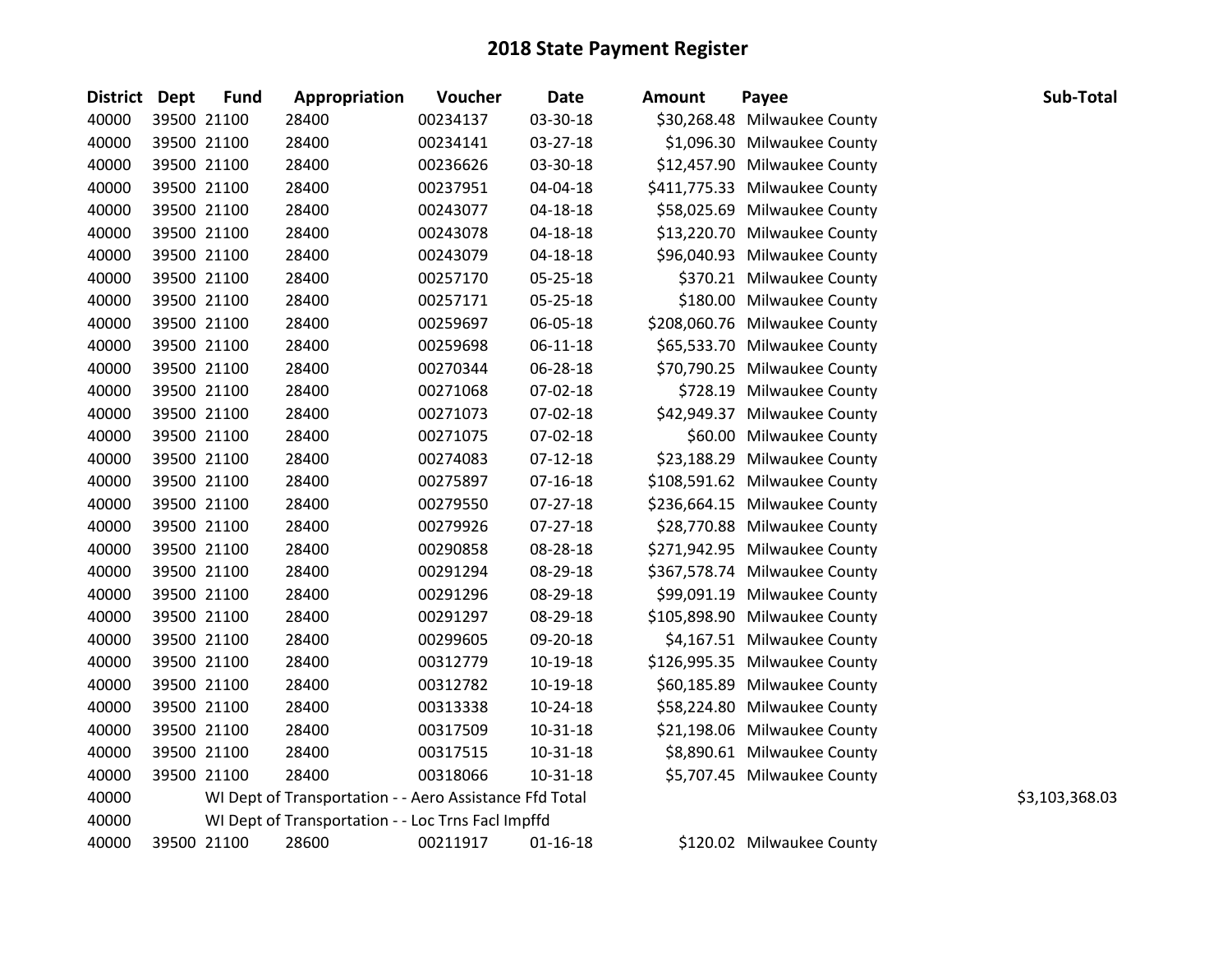|       |       | <b>Fund</b>   | Appropriation                                                                                                                                                                                                                                                                                                                                                                                                                                   | Voucher                 | <b>Date</b>    | <b>Amount</b>                                                                                                                                                                                                                            | Payee | Sub-Total                                                                                                                                                                                                                                                                                                                                                                                                                                                                                                                                                                                                                                                                                                                                                                                                                                                                                                    |
|-------|-------|---------------|-------------------------------------------------------------------------------------------------------------------------------------------------------------------------------------------------------------------------------------------------------------------------------------------------------------------------------------------------------------------------------------------------------------------------------------------------|-------------------------|----------------|------------------------------------------------------------------------------------------------------------------------------------------------------------------------------------------------------------------------------------------|-------|--------------------------------------------------------------------------------------------------------------------------------------------------------------------------------------------------------------------------------------------------------------------------------------------------------------------------------------------------------------------------------------------------------------------------------------------------------------------------------------------------------------------------------------------------------------------------------------------------------------------------------------------------------------------------------------------------------------------------------------------------------------------------------------------------------------------------------------------------------------------------------------------------------------|
| 40000 |       |               | 28600                                                                                                                                                                                                                                                                                                                                                                                                                                           | 00219404                | 02-07-18       |                                                                                                                                                                                                                                          |       |                                                                                                                                                                                                                                                                                                                                                                                                                                                                                                                                                                                                                                                                                                                                                                                                                                                                                                              |
| 40000 |       |               | 28600                                                                                                                                                                                                                                                                                                                                                                                                                                           | 00219408                | 02-07-18       |                                                                                                                                                                                                                                          |       |                                                                                                                                                                                                                                                                                                                                                                                                                                                                                                                                                                                                                                                                                                                                                                                                                                                                                                              |
| 40000 |       |               | 28600                                                                                                                                                                                                                                                                                                                                                                                                                                           | 00219410                | 02-07-18       |                                                                                                                                                                                                                                          |       |                                                                                                                                                                                                                                                                                                                                                                                                                                                                                                                                                                                                                                                                                                                                                                                                                                                                                                              |
| 40000 |       |               | 28600                                                                                                                                                                                                                                                                                                                                                                                                                                           | 00245070                | 04-25-18       |                                                                                                                                                                                                                                          |       |                                                                                                                                                                                                                                                                                                                                                                                                                                                                                                                                                                                                                                                                                                                                                                                                                                                                                                              |
| 40000 |       |               | 28600                                                                                                                                                                                                                                                                                                                                                                                                                                           | 00245529                | 04-25-18       |                                                                                                                                                                                                                                          |       |                                                                                                                                                                                                                                                                                                                                                                                                                                                                                                                                                                                                                                                                                                                                                                                                                                                                                                              |
| 40000 |       |               | 28600                                                                                                                                                                                                                                                                                                                                                                                                                                           | 00253394                | $05 - 15 - 18$ |                                                                                                                                                                                                                                          |       |                                                                                                                                                                                                                                                                                                                                                                                                                                                                                                                                                                                                                                                                                                                                                                                                                                                                                                              |
| 40000 |       |               | 28600                                                                                                                                                                                                                                                                                                                                                                                                                                           | 00253780                | 05-16-18       |                                                                                                                                                                                                                                          |       |                                                                                                                                                                                                                                                                                                                                                                                                                                                                                                                                                                                                                                                                                                                                                                                                                                                                                                              |
| 40000 |       |               | 28600                                                                                                                                                                                                                                                                                                                                                                                                                                           | 00276196                | 07-18-18       |                                                                                                                                                                                                                                          |       |                                                                                                                                                                                                                                                                                                                                                                                                                                                                                                                                                                                                                                                                                                                                                                                                                                                                                                              |
| 40000 |       |               | 28600                                                                                                                                                                                                                                                                                                                                                                                                                                           | 00285837                | 08-13-18       |                                                                                                                                                                                                                                          |       |                                                                                                                                                                                                                                                                                                                                                                                                                                                                                                                                                                                                                                                                                                                                                                                                                                                                                                              |
| 40000 |       |               | 28600                                                                                                                                                                                                                                                                                                                                                                                                                                           | 00285838                | 08-13-18       |                                                                                                                                                                                                                                          |       |                                                                                                                                                                                                                                                                                                                                                                                                                                                                                                                                                                                                                                                                                                                                                                                                                                                                                                              |
| 40000 |       |               | 28600                                                                                                                                                                                                                                                                                                                                                                                                                                           | 00286539                | 08-15-18       |                                                                                                                                                                                                                                          |       |                                                                                                                                                                                                                                                                                                                                                                                                                                                                                                                                                                                                                                                                                                                                                                                                                                                                                                              |
| 40000 |       |               | 28600                                                                                                                                                                                                                                                                                                                                                                                                                                           | 00290819                | 08-28-18       |                                                                                                                                                                                                                                          |       |                                                                                                                                                                                                                                                                                                                                                                                                                                                                                                                                                                                                                                                                                                                                                                                                                                                                                                              |
| 40000 |       |               | 28600                                                                                                                                                                                                                                                                                                                                                                                                                                           | 00290822                | 08-28-18       |                                                                                                                                                                                                                                          |       |                                                                                                                                                                                                                                                                                                                                                                                                                                                                                                                                                                                                                                                                                                                                                                                                                                                                                                              |
| 40000 |       |               | 28600                                                                                                                                                                                                                                                                                                                                                                                                                                           | 00320638                | 11-07-18       |                                                                                                                                                                                                                                          |       |                                                                                                                                                                                                                                                                                                                                                                                                                                                                                                                                                                                                                                                                                                                                                                                                                                                                                                              |
| 40000 |       |               |                                                                                                                                                                                                                                                                                                                                                                                                                                                 |                         |                |                                                                                                                                                                                                                                          |       | \$505,865.06                                                                                                                                                                                                                                                                                                                                                                                                                                                                                                                                                                                                                                                                                                                                                                                                                                                                                                 |
| 40000 |       |               |                                                                                                                                                                                                                                                                                                                                                                                                                                                 |                         |                |                                                                                                                                                                                                                                          |       |                                                                                                                                                                                                                                                                                                                                                                                                                                                                                                                                                                                                                                                                                                                                                                                                                                                                                                              |
| 40000 |       |               | 28900                                                                                                                                                                                                                                                                                                                                                                                                                                           | 00218946                | 02-05-18       |                                                                                                                                                                                                                                          |       |                                                                                                                                                                                                                                                                                                                                                                                                                                                                                                                                                                                                                                                                                                                                                                                                                                                                                                              |
| 40000 |       |               | 28900                                                                                                                                                                                                                                                                                                                                                                                                                                           | 00219405                | 02-07-18       |                                                                                                                                                                                                                                          |       |                                                                                                                                                                                                                                                                                                                                                                                                                                                                                                                                                                                                                                                                                                                                                                                                                                                                                                              |
| 40000 |       |               | 28900                                                                                                                                                                                                                                                                                                                                                                                                                                           | 00245531                | $04 - 25 - 18$ |                                                                                                                                                                                                                                          |       |                                                                                                                                                                                                                                                                                                                                                                                                                                                                                                                                                                                                                                                                                                                                                                                                                                                                                                              |
| 40000 |       |               | 28900                                                                                                                                                                                                                                                                                                                                                                                                                                           | 00253209                | 05-15-18       |                                                                                                                                                                                                                                          |       |                                                                                                                                                                                                                                                                                                                                                                                                                                                                                                                                                                                                                                                                                                                                                                                                                                                                                                              |
| 40000 |       |               | 28900                                                                                                                                                                                                                                                                                                                                                                                                                                           | 00285841                | 08-13-18       |                                                                                                                                                                                                                                          |       |                                                                                                                                                                                                                                                                                                                                                                                                                                                                                                                                                                                                                                                                                                                                                                                                                                                                                                              |
| 40000 |       |               | 28900                                                                                                                                                                                                                                                                                                                                                                                                                                           | 00290818                | 08-28-18       |                                                                                                                                                                                                                                          |       |                                                                                                                                                                                                                                                                                                                                                                                                                                                                                                                                                                                                                                                                                                                                                                                                                                                                                                              |
| 40000 |       |               | 28900                                                                                                                                                                                                                                                                                                                                                                                                                                           | 00294076                | 09-11-18       |                                                                                                                                                                                                                                          |       |                                                                                                                                                                                                                                                                                                                                                                                                                                                                                                                                                                                                                                                                                                                                                                                                                                                                                                              |
| 40000 |       |               |                                                                                                                                                                                                                                                                                                                                                                                                                                                 | 00321861                | $11 - 13 - 18$ |                                                                                                                                                                                                                                          |       |                                                                                                                                                                                                                                                                                                                                                                                                                                                                                                                                                                                                                                                                                                                                                                                                                                                                                                              |
| 40000 |       |               | 28900                                                                                                                                                                                                                                                                                                                                                                                                                                           | 00321864                | 11-13-18       |                                                                                                                                                                                                                                          |       |                                                                                                                                                                                                                                                                                                                                                                                                                                                                                                                                                                                                                                                                                                                                                                                                                                                                                                              |
| 40000 |       |               |                                                                                                                                                                                                                                                                                                                                                                                                                                                 |                         |                |                                                                                                                                                                                                                                          |       | \$53,204.71                                                                                                                                                                                                                                                                                                                                                                                                                                                                                                                                                                                                                                                                                                                                                                                                                                                                                                  |
| 40000 |       |               |                                                                                                                                                                                                                                                                                                                                                                                                                                                 |                         |                |                                                                                                                                                                                                                                          |       |                                                                                                                                                                                                                                                                                                                                                                                                                                                                                                                                                                                                                                                                                                                                                                                                                                                                                                              |
| 40000 |       |               |                                                                                                                                                                                                                                                                                                                                                                                                                                                 | 00203109                | 01-05-18       |                                                                                                                                                                                                                                          |       |                                                                                                                                                                                                                                                                                                                                                                                                                                                                                                                                                                                                                                                                                                                                                                                                                                                                                                              |
|       |       |               |                                                                                                                                                                                                                                                                                                                                                                                                                                                 | 00220259                |                |                                                                                                                                                                                                                                          |       |                                                                                                                                                                                                                                                                                                                                                                                                                                                                                                                                                                                                                                                                                                                                                                                                                                                                                                              |
| 40000 |       |               | 36300                                                                                                                                                                                                                                                                                                                                                                                                                                           | 00226458                | 03-09-18       |                                                                                                                                                                                                                                          |       |                                                                                                                                                                                                                                                                                                                                                                                                                                                                                                                                                                                                                                                                                                                                                                                                                                                                                                              |
| 40000 |       |               | 36300                                                                                                                                                                                                                                                                                                                                                                                                                                           | 00250557                | 05-04-18       |                                                                                                                                                                                                                                          |       |                                                                                                                                                                                                                                                                                                                                                                                                                                                                                                                                                                                                                                                                                                                                                                                                                                                                                                              |
| 40000 |       |               | 36300                                                                                                                                                                                                                                                                                                                                                                                                                                           | 00252772                | 05-14-18       |                                                                                                                                                                                                                                          |       |                                                                                                                                                                                                                                                                                                                                                                                                                                                                                                                                                                                                                                                                                                                                                                                                                                                                                                              |
| 40000 |       |               | 36300                                                                                                                                                                                                                                                                                                                                                                                                                                           | 00262168                | 06-12-18       |                                                                                                                                                                                                                                          |       |                                                                                                                                                                                                                                                                                                                                                                                                                                                                                                                                                                                                                                                                                                                                                                                                                                                                                                              |
|       | 40000 | District Dept | 39500 21100<br>39500 21100<br>39500 21100<br>39500 21100<br>39500 21100<br>39500 21100<br>39500 21100<br>39500 21100<br>39500 21100<br>39500 21100<br>39500 21100<br>39500 21100<br>39500 21100<br>39500 21100<br>39500 21100<br>39500 21100<br>39500 21100<br>39500 21100<br>39500 21100<br>39500 21100<br>39500 21100<br>39500 21100<br>39500 21100<br>39500 21100<br>39500 21100<br>39500 21100<br>39500 21100<br>39500 21100<br>39500 21100 | 28900<br>36300<br>36300 |                | WI Dept of Transportation - - Loc Trns Facl Impffd Total<br>WI Dept of Transportation - - Cg Mt & Air Q Imp-Ff<br>WI Dept of Transportation - - Cg Mt & Air Q Imp-Ff Total<br>WI Dept of Transportation - - St Hwy Rehab, Sf<br>02-23-18 |       | \$916.55 Milwaukee County<br>\$582.08 Milwaukee County<br>\$5,333.42 Milwaukee County<br>\$28,885.97 Milwaukee County<br>\$8,798.39 Milwaukee County<br>\$15,023.80 Milwaukee County<br>\$3,009.72 Milwaukee County<br>\$335,122.86 Milwaukee County<br>\$105.70 Milwaukee County<br>\$2,026.02 Milwaukee County<br>\$46,024.88 Milwaukee County<br>\$1,609.68 Milwaukee County<br>\$6,193.04 Milwaukee County<br>\$52,112.93 Milwaukee County<br>\$221.79 Milwaukee County<br>\$15,486.58 Milwaukee County<br>\$10,279.98 Milwaukee County<br>\$147.14 Milwaukee County<br>\$3,772.94 Milwaukee County<br>\$776.00 Milwaukee County<br>\$14,701.08 Milwaukee County<br>\$7,669.83 Milwaukee County<br>\$149.37 Milwaukee County<br>\$68.00 Milwaukee County<br>\$5.00 Milwaukee County<br>\$10.00 Milwaukee County<br>\$68,965.33 Milwaukee County<br>\$367.02 Milwaukee County<br>\$17.42 Milwaukee County |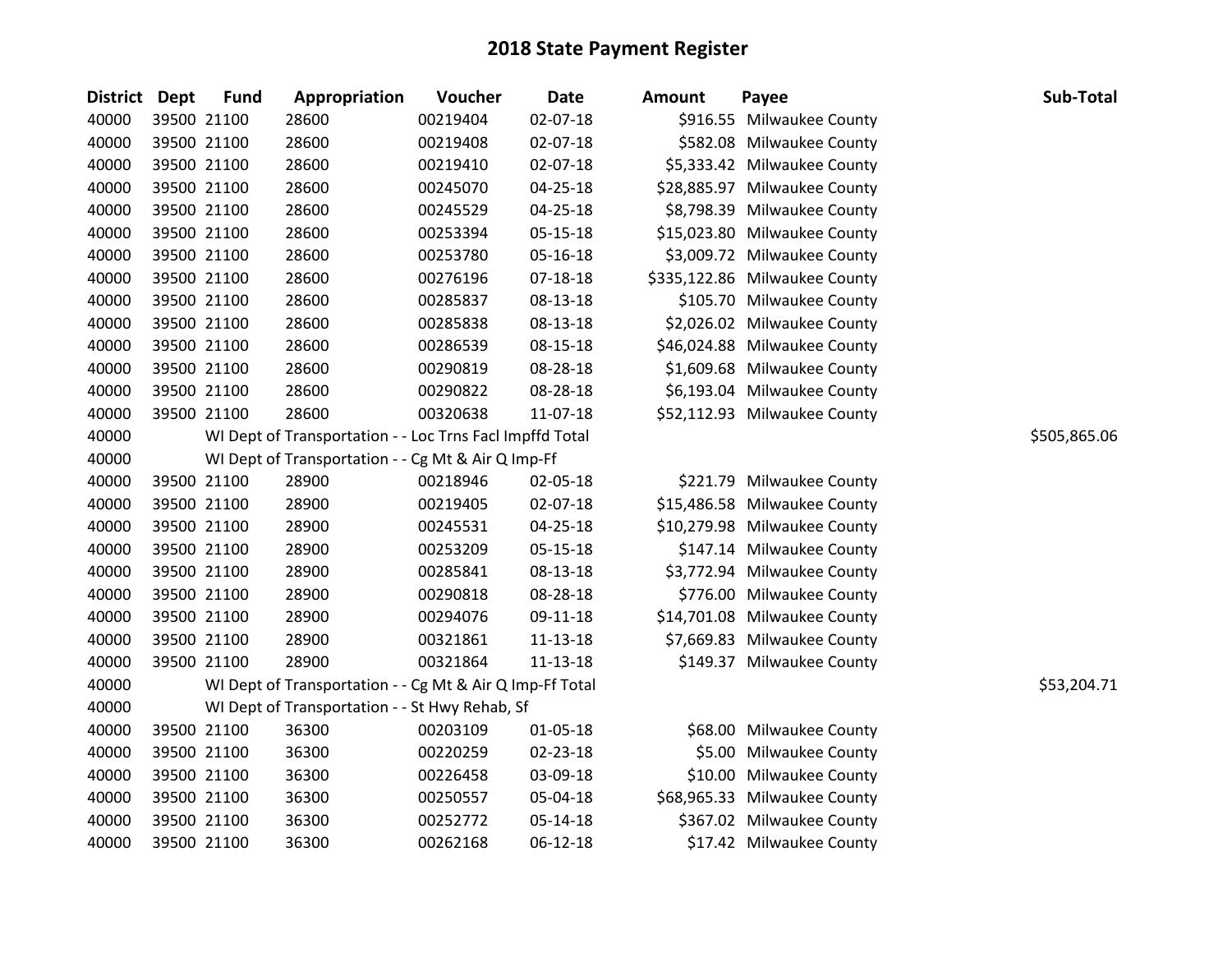| <b>District Dept</b> | <b>Fund</b> | Appropriation                                           | Voucher  | <b>Date</b>    | Amount | Payee                           | Sub-Total      |
|----------------------|-------------|---------------------------------------------------------|----------|----------------|--------|---------------------------------|----------------|
| 40000                | 39500 21100 | 36300                                                   | 00296430 | 09-13-18       |        | \$3,050.21 Milwaukee County     |                |
| 40000                | 39500 21100 | 36300                                                   | 00296431 | 09-13-18       |        | \$3,927.81 Milwaukee County     |                |
| 40000                | 39500 21100 | 36300                                                   | 00296432 | 09-13-18       |        | \$3,368.33 Milwaukee County     |                |
| 40000                | 39500 21100 | 36300                                                   | 00304442 | 10-05-18       |        | \$90.00 Milwaukee County        |                |
| 40000                | 39500 21100 | 36300                                                   | 00318711 | $11 - 01 - 18$ |        | \$5,422.49 Milwaukee County     |                |
| 40000                | 39500 21100 | 36300                                                   | 00318715 | 11-01-18       |        | \$3,693.11 Milwaukee County     |                |
| 40000                | 39500 21100 | 36300                                                   | 00318717 | 11-01-18       |        | \$2,513.79 Milwaukee County     |                |
| 40000                |             | WI Dept of Transportation - - St Hwy Rehab, Sf Total    |          |                |        |                                 | \$91,498.51    |
| 40000                |             | WI Dept of Transportation - - Hwy Mgmt & Opers Sf       |          |                |        |                                 |                |
| 40000                | 39500 21100 | 36500                                                   | 00210763 | $01 - 12 - 18$ |        | \$81,537.27 Milwaukee County    |                |
| 40000                | 39500 21100 | 36500                                                   | 00216288 | 01-30-18       |        | \$21,028.48 Milwaukee County    |                |
| 40000                | 39500 21100 | 36500                                                   | 00219398 | 02-08-18       |        | \$78,875.23 Milwaukee County    |                |
| 40000                | 39500 21100 | 36500                                                   | 00229149 | 03-13-18       |        | \$69,216.75 Milwaukee County    |                |
| 40000                | 39500 21100 | 36500                                                   | 00241982 | $04 - 16 - 18$ |        | \$110,427.61 Milwaukee County   |                |
| 40000                | 39500 21100 | 36500                                                   | 00252772 | 05-14-18       |        | \$104,732.02 Milwaukee County   |                |
| 40000                | 39500 21100 | 36500                                                   | 00262145 | 06-12-18       |        | \$5,262.83 Milwaukee County     |                |
| 40000                | 39500 21100 | 36500                                                   | 00262168 | 06-12-18       |        | \$78,429.67 Milwaukee County    |                |
| 40000                | 39500 21100 | 36500                                                   | 00276586 | 07-19-18       |        | \$67,120.28 Milwaukee County    |                |
| 40000                | 39500 21100 | 36500                                                   | 00285009 | 08-10-18       |        | \$53,413.91 Milwaukee County    |                |
| 40000                | 39500 21100 | 36500                                                   | 00294928 | 09-12-18       |        | \$1,005,950.05 Milwaukee County |                |
| 40000                | 39500 21100 | 36500                                                   | 00306852 | 10-09-18       |        | \$805,211.43 Milwaukee County   |                |
| 40000                | 39500 21100 | 36500                                                   | 00324233 | 11-21-18       |        | \$781,449.82 Milwaukee County   |                |
| 40000                | 39500 21100 | 36500                                                   | 00327052 | 11-29-18       |        | \$662,374.00 Milwaukee County   |                |
| 40000                |             | WI Dept of Transportation - - Hwy Mgmt & Opers Sf Total |          |                |        |                                 | \$3,925,029.35 |
| 40000                |             | WI Dept of Transportation - - Routine Maint Sf          |          |                |        |                                 |                |
| 40000                | 39500 21100 | 36800                                                   | 00210763 | $01 - 12 - 18$ |        | \$1,214,101.77 Milwaukee County |                |
| 40000                | 39500 21100 | 36800                                                   | 00219398 | 02-08-18       |        | \$1,369,558.60 Milwaukee County |                |
| 40000                | 39500 21100 | 36800                                                   | 00229149 | 03-13-18       |        | \$1,998,973.36 Milwaukee County |                |
| 40000                | 39500 21100 | 36800                                                   | 00241982 | $04 - 16 - 18$ |        | \$1,783,856.17 Milwaukee County |                |
| 40000                | 39500 21100 | 36800                                                   | 00252772 | 05-14-18       |        | \$2,029,642.93 Milwaukee County |                |
| 40000                | 39500 21100 | 36800                                                   | 00262145 | 06-12-18       |        | \$145,185.84 Milwaukee County   |                |
| 40000                | 39500 21100 | 36800                                                   | 00262168 | 06-12-18       |        | \$1,540,521.58 Milwaukee County |                |
| 40000                | 39500 21100 | 36800                                                   | 00276586 | 07-19-18       |        | \$1,489,950.33 Milwaukee County |                |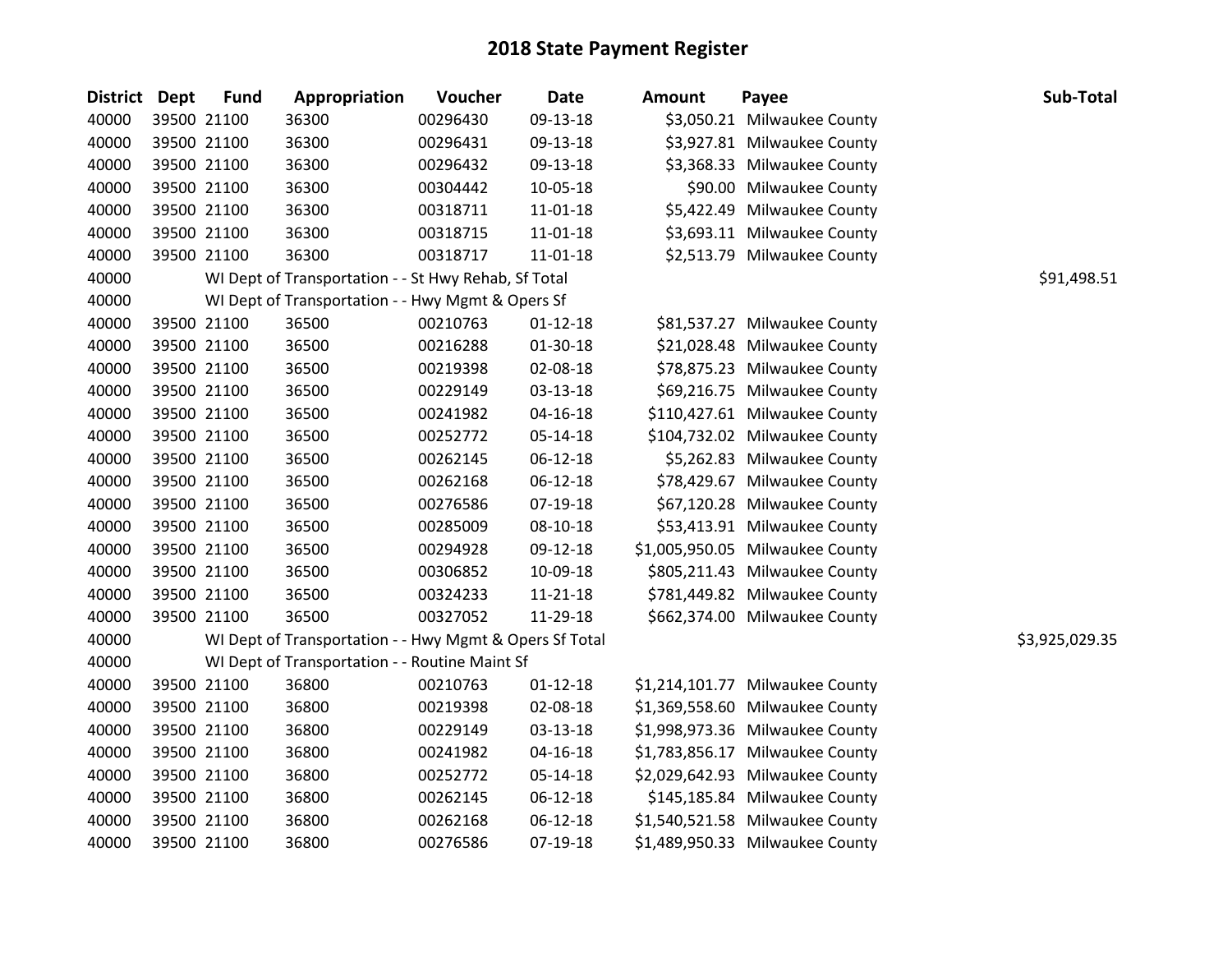| <b>District</b> | Dept | <b>Fund</b> | Appropriation                                           | Voucher  | <b>Date</b>    | <b>Amount</b> | Payee                           | Sub-Total       |
|-----------------|------|-------------|---------------------------------------------------------|----------|----------------|---------------|---------------------------------|-----------------|
| 40000           |      | 39500 21100 | 36800                                                   | 00285009 | $08 - 10 - 18$ |               | \$1,078,098.46 Milwaukee County |                 |
| 40000           |      | 39500 21100 | 36800                                                   | 00294928 | 09-12-18       |               | \$331,049.66 Milwaukee County   |                 |
| 40000           |      | 39500 21100 | 36800                                                   | 00306852 | 10-09-18       |               | \$375,034.85 Milwaukee County   |                 |
| 40000           |      | 39500 21100 | 36800                                                   | 00324233 | 11-21-18       |               | \$444,154.26 Milwaukee County   |                 |
| 40000           |      | 39500 21100 | 36800                                                   | 00327052 | 11-29-18       |               | \$500,397.18 Milwaukee County   |                 |
| 40000           |      |             | WI Dept of Transportation - - Routine Maint Sf Total    |          |                |               |                                 | \$14,300,524.99 |
| 40000           |      |             | WI Dept of Transportation - - Se Wi Frewy Mega Sf       |          |                |               |                                 |                 |
| 40000           |      | 39500 21100 | 37400                                                   | 00236948 | 03-30-18       |               | \$26,635.71 Milwaukee County    |                 |
| 40000           |      | 39500 21100 | 37400                                                   | 00236949 | 03-30-18       |               | \$38,953.94 Milwaukee County    |                 |
| 40000           |      | 39500 21100 | 37400                                                   | 00236991 | 03-30-18       |               | \$47,786.04 Milwaukee County    |                 |
| 40000           |      | 39500 21100 | 37400                                                   | 00239027 | 04-09-18       |               | \$837,310.54 Milwaukee County   |                 |
| 40000           |      | 39500 21100 | 37400                                                   | 00287901 | 08-20-18       |               | \$746,446.58 Milwaukee County   |                 |
| 40000           |      | 39500 21100 | 37400                                                   | 00296425 | 09-13-18       |               | \$27,666.81 Milwaukee County    |                 |
| 40000           |      | 39500 21100 | 37400                                                   | 00296426 | 09-13-18       |               | \$28,409.68 Milwaukee County    |                 |
| 40000           |      | 39500 21100 | 37400                                                   | 00296427 | 09-13-18       |               | \$31,228.08 Milwaukee County    |                 |
| 40000           |      | 39500 21100 | 37400                                                   | 00296428 | 09-13-18       |               | \$26,165.92 Milwaukee County    |                 |
| 40000           |      | 39500 21100 | 37400                                                   | 00296429 | 09-13-18       |               | \$28,012.85 Milwaukee County    |                 |
| 40000           |      | 39500 21100 | 37400                                                   | 00318245 | 11-02-18       |               | \$28,751.56 Milwaukee County    |                 |
| 40000           |      | 39500 21100 | 37400                                                   | 00318703 | 11-02-18       |               | \$32,690.39 Milwaukee County    |                 |
| 40000           |      | 39500 21100 | 37400                                                   | 00318705 | 11-02-18       |               | \$41,600.99 Milwaukee County    |                 |
| 40000           |      | 39500 21100 | 37400                                                   | 00318708 | 11-02-18       |               | \$32,549.41 Milwaukee County    |                 |
| 40000           |      | 39500 21100 | 37400                                                   | 00320784 | 11-08-18       |               | \$113,298.90 Milwaukee County   |                 |
| 40000           |      | 39500 21100 | 37400                                                   | 00320785 | 11-07-18       |               | \$57,315.70 Milwaukee County    |                 |
| 40000           |      |             | WI Dept of Transportation - - Se Wi Frewy Mega Sf Total |          |                |               |                                 | \$2,144,823.10  |
| 40000           |      |             | WI Dept of Transportation - - Se Wi Frewy Mega Lf       |          |                |               |                                 |                 |
| 40000           |      | 39500 21100 | 37600                                                   | 00219398 | 02-08-18       |               | \$1.91 Milwaukee County         |                 |
| 40000           |      | 39500 21100 | 37600                                                   | 00229149 | 03-13-18       |               | \$0.49 Milwaukee County         |                 |
| 40000           |      |             | WI Dept of Transportation - - Se Wi Frewy Mega Lf Total |          |                |               |                                 | \$2.40          |
| 40000           |      |             | WI Dept of Transportation - - Se Wi Fewy Mega Ff        |          |                |               |                                 |                 |
| 40000           |      | 39500 21100 | 37800                                                   | 00219398 | 02-08-18       |               | \$3,168.56 Milwaukee County     |                 |
| 40000           |      | 39500 21100 | 37800                                                   | 00229149 | $03 - 13 - 18$ |               | \$821.50 Milwaukee County       |                 |
| 40000           |      | 39500 21100 | 37800                                                   | 00320784 | 11-08-18       |               | \$453,195.61 Milwaukee County   |                 |
| 40000           |      | 39500 21100 | 37800                                                   | 00320785 | 11-07-18       |               | \$229,262.80 Milwaukee County   |                 |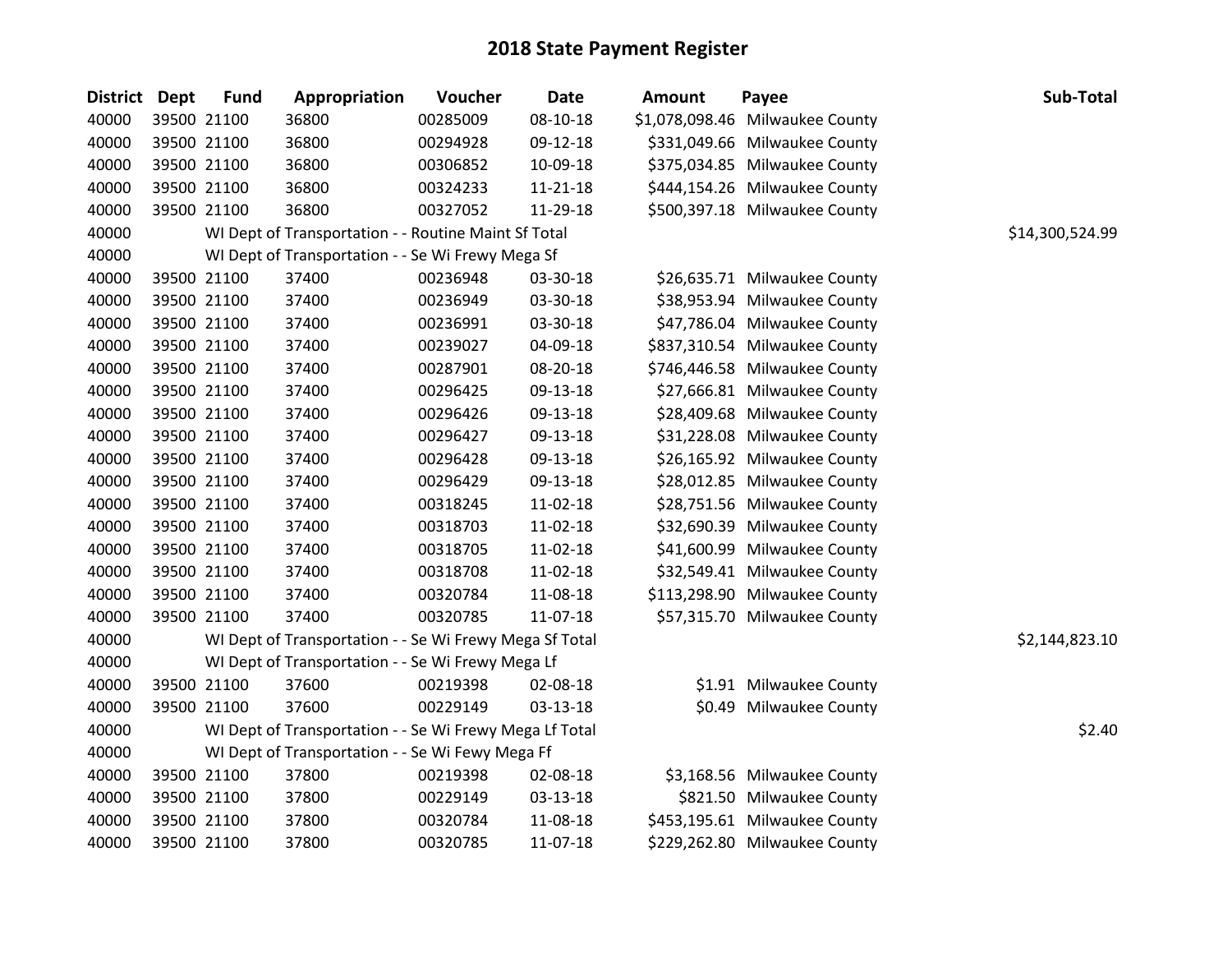| <b>District Dept</b> | <b>Fund</b> | Appropriation                                             | Voucher  | <b>Date</b>    | Amount | Payee                        | Sub-Total    |
|----------------------|-------------|-----------------------------------------------------------|----------|----------------|--------|------------------------------|--------------|
| 40000                |             | WI Dept of Transportation - - Se Wi Fewy Mega Ff Total    |          |                |        |                              | \$686,448.47 |
| 40000                |             | WI Dept of Transportation - - Routine Maint Ff            |          |                |        |                              |              |
| 40000                | 39500 21100 | 38000                                                     | 00229149 | 03-13-18       |        | \$1,895.21 Milwaukee County  |              |
| 40000                |             | WI Dept of Transportation - - Routine Maint Ff Total      |          |                |        |                              | \$1,895.21   |
| 40000                |             | WI Dept of Transportation - - St Hwy Rehab Fed Fd         |          |                |        |                              |              |
| 40000                | 39500 21100 | 38300                                                     | 00252772 | $05 - 14 - 18$ |        | \$3,303.22 Milwaukee County  |              |
| 40000                | 39500 21100 | 38300                                                     | 00262168 | 06-12-18       |        | \$156.77 Milwaukee County    |              |
| 40000                | 39500 21100 | 38300                                                     | 00296430 | 09-13-18       |        | \$12,200.85 Milwaukee County |              |
| 40000                | 39500 21100 | 38300                                                     | 00296431 | 09-13-18       |        | \$15,711.25 Milwaukee County |              |
| 40000                | 39500 21100 | 38300                                                     | 00296432 | 09-13-18       |        | \$13,473.30 Milwaukee County |              |
| 40000                | 39500 21100 | 38300                                                     | 00318711 | 11-01-18       |        | \$21,689.97 Milwaukee County |              |
| 40000                | 39500 21100 | 38300                                                     | 00318715 | 11-01-18       |        | \$14,772.43 Milwaukee County |              |
| 40000                | 39500 21100 | 38300                                                     | 00318717 | 11-01-18       |        | \$10,055.18 Milwaukee County |              |
| 40000                |             | WI Dept of Transportation - - St Hwy Rehab Fed Fd Total   |          |                |        |                              | \$91,362.97  |
| 40000                |             | WI Dept of Transportation - - Dept Mgt & Oper St Fd       |          |                |        |                              |              |
| 40000                | 39500 21100 | 46100                                                     | 00306852 | 10-09-18       |        | \$217.32 Milwaukee County    |              |
| 40000                |             | WI Dept of Transportation - - Dept Mgt & Oper St Fd Total |          |                |        |                              | \$217.32     |
| 40000                |             | WI Dept of Transportation - - Dept Mgt & Opr Fed Fd       |          |                |        |                              |              |
| 40000                | 39500 21100 | 48100                                                     | 00306852 | 10-09-18       |        | \$869.26 Milwaukee County    |              |
| 40000                |             | WI Dept of Transportation - - Dept Mgt & Opr Fed Fd Total |          |                |        |                              | \$869.26     |
| 40000                |             | WI Dept of Transportation - - Bond Proceeds               |          |                |        |                              |              |
| 40000                | 39500 21100 | 93900                                                     | 00219398 | 02-08-18       |        | \$792.16 Milwaukee County    |              |
| 40000                | 39500 21100 | 93900                                                     | 00229149 | 03-13-18       |        | \$205.38 Milwaukee County    |              |
| 40000                |             | WI Dept of Transportation - - Bond Proceeds Total         |          |                |        |                              | \$997.54     |
| 40000                |             | Department of Corrections - - General Program Operations  |          |                |        |                              |              |
| 40000                | 41000 10000 | 10100                                                     | 00181466 | $01 - 16 - 18$ |        | \$700.00 Milwaukee County    |              |
| 40000                | 41000 10000 | 10100                                                     | 00182508 | $01-19-18$     |        | \$2.10 Milwaukee County      |              |
| 40000                | 41000 10000 | 10100                                                     | 00182580 | $01 - 22 - 18$ |        | \$5.95 Milwaukee County      |              |
| 40000                | 41000 10000 | 10100                                                     | 00182724 | $01 - 19 - 18$ |        | \$1.40 Milwaukee County      |              |
| 40000                | 41000 10000 | 10100                                                     | 00183431 | $01 - 23 - 18$ |        | \$540.00 Milwaukee County    |              |
| 40000                | 41000 10000 | 10100                                                     | 00203930 | 04-23-18       |        | \$2.10 Milwaukee County      |              |
| 40000                | 41000 10000 | 10100                                                     | 00204920 | 04-27-18       |        | \$31.85 Milwaukee County     |              |
| 40000                | 41000 10000 | 10100                                                     | 00205192 | 05-03-18       |        | \$2.80 Milwaukee County      |              |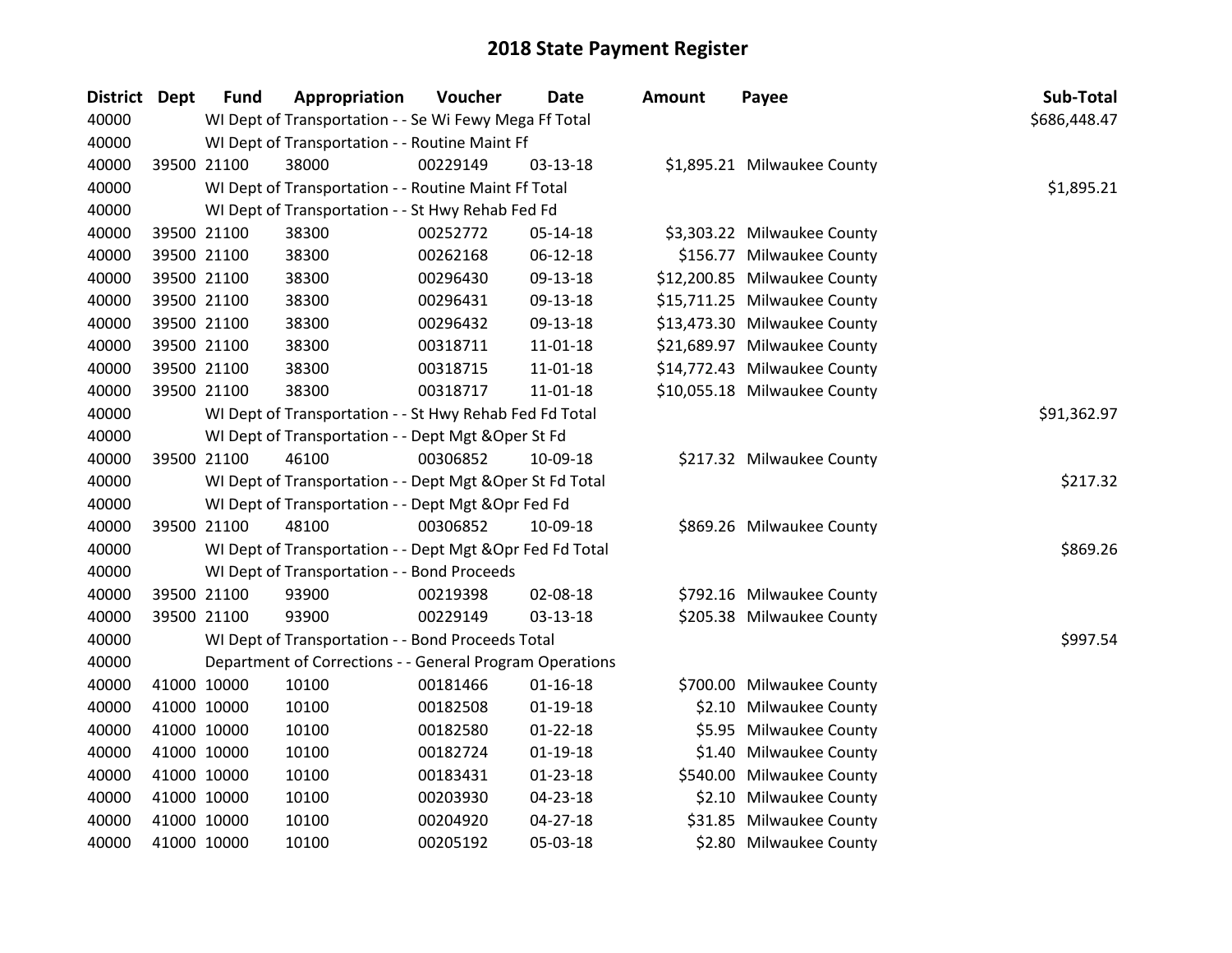| District Dept | <b>Fund</b> | Appropriation                                                      | Voucher  | <b>Date</b>    | <b>Amount</b> | Payee                         | Sub-Total   |
|---------------|-------------|--------------------------------------------------------------------|----------|----------------|---------------|-------------------------------|-------------|
| 40000         | 41000 10000 | 10100                                                              | 00206321 | 05-04-18       |               | \$2.80 Milwaukee County       |             |
| 40000         | 41000 10000 | 10100                                                              | 00222022 | 07-13-18       |               | \$5.25 Milwaukee County       |             |
| 40000         | 41000 10000 | 10100                                                              | 00223020 | 07-19-18       |               | \$1.75 Milwaukee County       |             |
| 40000         | 41000 10000 | 10100                                                              | 00223232 | 07-24-18       |               | \$2.80 Milwaukee County       |             |
| 40000         | 41000 10000 | 10100                                                              | 00223588 | 07-20-18       |               | \$18,525.60 Milwaukee County  |             |
| 40000         | 41000 10000 | 10100                                                              | 00223774 | 07-24-18       |               | \$1.40 Milwaukee County       |             |
| 40000         | 41000 10000 | 10100                                                              | 00225942 | 08-10-18       |               | \$6.30 Milwaukee County       |             |
| 40000         | 41000 10000 | 10100                                                              | 00237786 | 10-24-18       |               | \$540.00 Milwaukee County     |             |
| 40000         | 41000 10000 | 10100                                                              | 00242171 | 11-08-18       |               | \$0.70 Milwaukee County       |             |
| 40000         | 41000 10000 | 10100                                                              | 00242677 | 11-08-18       |               | \$0.35 Milwaukee County       |             |
| 40000         | 41000 10000 | 10100                                                              | 00242818 | 10-18-18       |               | \$300.00 Milwaukee County     |             |
| 40000         | 41000 10000 | 10100                                                              | 00242822 | 10-18-18       |               | \$750.00 Milwaukee County     |             |
| 40000         | 41000 10000 | 10100                                                              | 00242827 | 10-18-18       |               | \$600.00 Milwaukee County     |             |
| 40000         | 41000 10000 | 10100                                                              | 00246013 | 11-08-18       |               | \$2.50 Milwaukee County       |             |
| 40000         | 41000 10000 | 10100                                                              | 00247155 | 11-23-18       |               | \$900.00 Milwaukee County     |             |
| 40000         | 41000 10000 | 10100                                                              | 00253076 | 12-11-18       |               | \$5.60 Milwaukee County       |             |
| 40000         |             | Department of Corrections - - General Program Operations Total     |          |                |               |                               | \$22,931.25 |
| 40000         |             | Department of Corrections - - Services For Community Correct       |          |                |               |                               |             |
| 40000         | 41000 10000 | 10200                                                              | 00189871 | $02 - 21 - 18$ |               | \$1.75 Milwaukee County       |             |
| 40000         | 41000 10000 | 10200                                                              | 00213576 | 06-07-18       |               | \$842.00 Milwaukee County     |             |
| 40000         |             | Department of Corrections - - Services For Community Correct Total |          |                |               |                               | \$843.75    |
| 40000         |             | Department of Corrections - - Corrections Contracts And Agre       |          |                |               |                               |             |
| 40000         | 41000 10000 | 11400                                                              | 00180310 | 01-08-18       |               | \$7,101.48 Milwaukee County   |             |
| 40000         | 41000 10000 | 11400                                                              | 00180466 | 01-08-18       |               | \$176,868.02 Milwaukee County |             |
| 40000         | 41000 10000 | 11400                                                              | 00180553 | 01-09-18       |               | \$151,961.38 Milwaukee County |             |
| 40000         | 41000 10000 | 11400                                                              | 00180555 | 01-09-18       |               | \$2,109.86 Milwaukee County   |             |
| 40000         | 41000 10000 | 11400                                                              | 00180556 | 01-09-18       |               | \$162,510.68 Milwaukee County |             |
| 40000         | 41000 10000 | 11400                                                              | 00180558 | 01-09-18       |               | \$158,702.64 Milwaukee County |             |
| 40000         | 41000 10000 | 11400                                                              | 00180559 | 01-09-18       |               | \$162,665.06 Milwaukee County |             |
| 40000         | 41000 10000 | 11400                                                              | 00182527 | $01 - 18 - 18$ |               | \$2,573.00 Milwaukee County   |             |
| 40000         | 41000 10000 | 11400                                                              | 00183963 | $01 - 23 - 18$ |               | \$11,527.04 Milwaukee County  |             |
| 40000         | 41000 10000 | 11400                                                              | 00185946 | 02-02-18       |               | \$2,006.94 Milwaukee County   |             |
| 40000         | 41000 10000 | 11400                                                              | 00192282 | 03-01-18       |               | \$13,688.36 Milwaukee County  |             |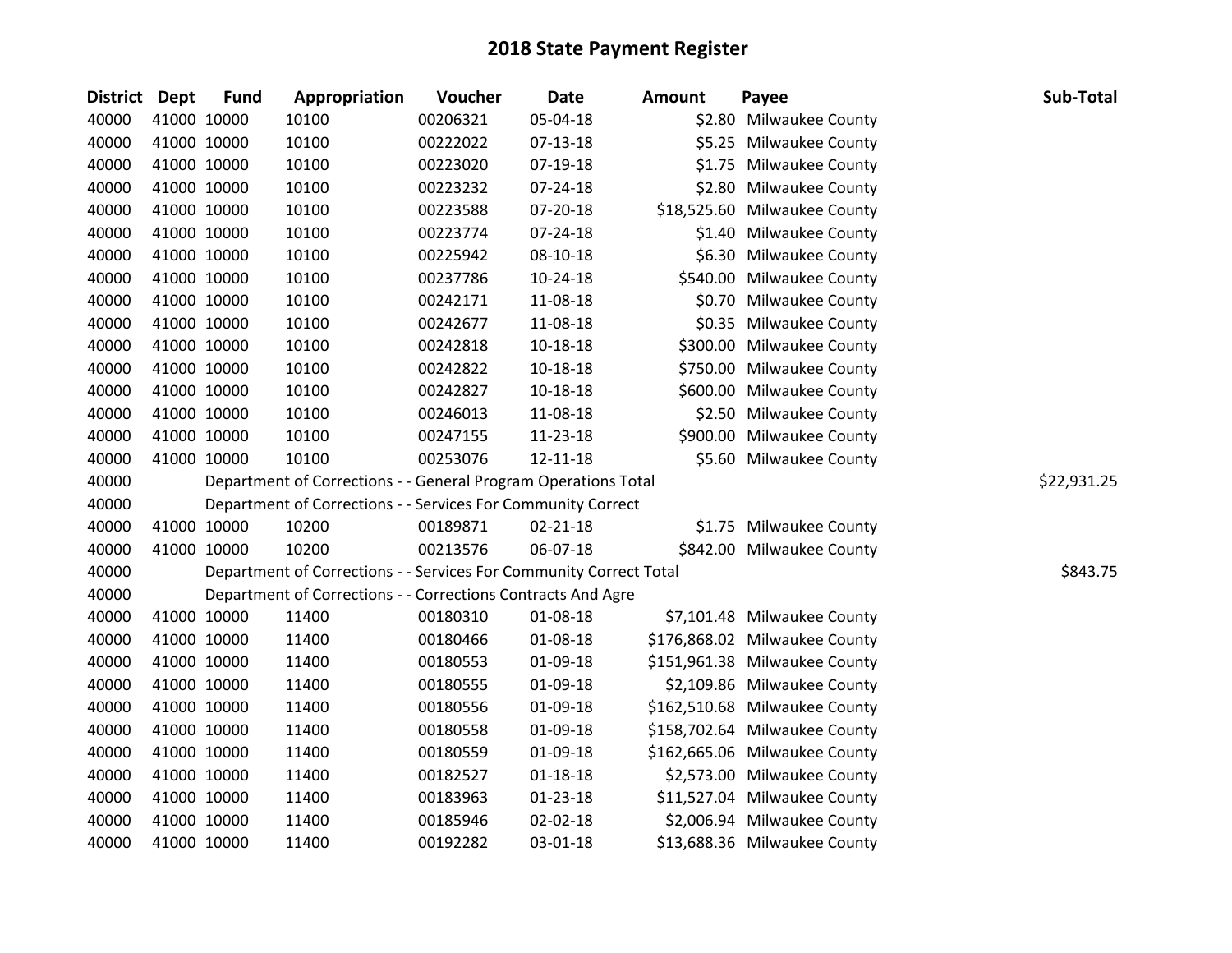| <b>District</b> | <b>Dept</b> | <b>Fund</b> | Appropriation                                                      | Voucher  | <b>Date</b>    | <b>Amount</b> | Payee                                                                                                   | Sub-Total      |
|-----------------|-------------|-------------|--------------------------------------------------------------------|----------|----------------|---------------|---------------------------------------------------------------------------------------------------------|----------------|
| 40000           |             | 41000 10000 | 11400                                                              | 00198098 | 03-27-18       |               | \$14,408.80 Milwaukee County                                                                            |                |
| 40000           |             | 41000 10000 | 11400                                                              | 00200392 | 04-06-18       |               | \$134,362.06 Milwaukee County                                                                           |                |
| 40000           |             | 41000 10000 | 11400                                                              | 00200398 | 04-06-18       |               | \$116,608.36 Milwaukee County                                                                           |                |
| 40000           |             | 41000 10000 | 11400                                                              | 00200403 | 04-06-18       |               | \$3,756.58 Milwaukee County                                                                             |                |
| 40000           |             | 41000 10000 | 11400                                                              | 00200743 | $04 - 10 - 18$ |               | \$6,483.96 Milwaukee County                                                                             |                |
| 40000           |             | 41000 10000 | 11400                                                              | 00207179 | 05-08-18       |               | \$143,492.74 Milwaukee County                                                                           |                |
| 40000           |             | 41000 10000 | 11400                                                              | 00207181 | 05-08-18       |               | \$145,940.56 Milwaukee County                                                                           |                |
| 40000           |             | 41000 10000 | 11400                                                              | 00209612 | 05-17-18       |               | \$14,974.86 Milwaukee County                                                                            |                |
| 40000           |             | 41000 10000 | 11400                                                              | 00209613 | 05-17-18       |               | \$19,297.50 Milwaukee County                                                                            |                |
| 40000           |             | 41000 10000 | 11400                                                              | 00210562 | 05-23-18       |               | \$4,734.32 Milwaukee County                                                                             |                |
| 40000           |             | 41000 10000 | 11400                                                              | 00210907 | 05-25-18       |               | \$2,830.30 Milwaukee County                                                                             |                |
| 40000           |             | 41000 10000 | 11400                                                              | 00211058 | 05-25-18       |               | \$4,991.62 Milwaukee County                                                                             |                |
| 40000           |             | 41000 10000 | 11400                                                              | 00215294 | 06-14-18       |               | \$146,506.62 Milwaukee County                                                                           |                |
| 40000           |             | 41000 10000 | 11400                                                              | 00216318 | 06-19-18       |               | \$1,646.72 Milwaukee County                                                                             |                |
| 40000           |             | 41000 10000 | 11400                                                              | 00217942 | 06-25-18       |               | \$23,928.90 Milwaukee County                                                                            |                |
| 40000           |             | 41000 10000 | 11400                                                              | 00221441 | $07 - 12 - 18$ |               | \$124,327.36 Milwaukee County                                                                           |                |
| 40000           |             | 41000 10000 | 11400                                                              | 00221930 | $07 - 16 - 18$ |               | \$720.44 Milwaukee County                                                                               |                |
| 40000           |             | 41000 10000 | 11400                                                              | 00228373 | 08-13-18       |               | \$17,136.18 Milwaukee County                                                                            |                |
| 40000           |             | 41000 10000 | 11400                                                              | 00230227 | 08-22-18       |               | \$109,095.20 Milwaukee County                                                                           |                |
| 40000           |             | 41000 10000 | 11400                                                              | 00231530 | 08-29-18       |               | \$1,389.42 Milwaukee County                                                                             |                |
| 40000           |             | 41000 10000 | 11400                                                              | 00232950 | 09-06-18       |               | \$116,505.44 Milwaukee County                                                                           |                |
| 40000           |             | 41000 10000 | 11400                                                              | 00237798 | 10-05-18       |               | \$34,058.90 Milwaukee County                                                                            |                |
| 40000           |             | 41000 10000 | 11400                                                              | 00239039 | 10-02-18       |               | \$3,087.60 Milwaukee County                                                                             |                |
| 40000           |             | 41000 10000 | 11400                                                              | 00240540 | $10-10-18$     |               | \$116,402.52 Milwaukee County                                                                           |                |
| 40000           |             | 41000 10000 | 11400                                                              | 00242798 | 10-18-18       |               | \$7,050.02 Milwaukee County                                                                             |                |
| 40000           |             | 41000 10000 | 11400                                                              | 00245835 | 11-02-18       |               | \$71,758.30 Milwaukee County                                                                            |                |
| 40000           |             | 41000 10000 | 11400                                                              | 00247509 | $11 - 13 - 18$ |               | \$131,480.30 Milwaukee County                                                                           |                |
| 40000           |             | 41000 10000 | 11400                                                              | 00252287 | 12-06-18       |               | \$71,272.90 Milwaukee County                                                                            |                |
| 40000           |             | 41000 10000 | 11400                                                              | 00254853 | 12-14-18       |               | \$2,675.92 Milwaukee County                                                                             |                |
| 40000           |             | 41000 10000 | 11400                                                              | 00254855 | 12-14-18       |               | \$4,837.24 Milwaukee County                                                                             |                |
| 40000           |             |             | Department of Corrections - - Corrections Contracts And Agre Total |          |                |               |                                                                                                         | \$2,447,476.10 |
| 40000           |             |             |                                                                    |          |                |               | Department of Corrections - - Reimbursing Counties For Probation, Extended Supervision And Parole Holds |                |
| 40000           |             | 41000 10000 | 11600                                                              | 00246056 | 11-02-18       |               | \$140,281.20 Milwaukee County                                                                           |                |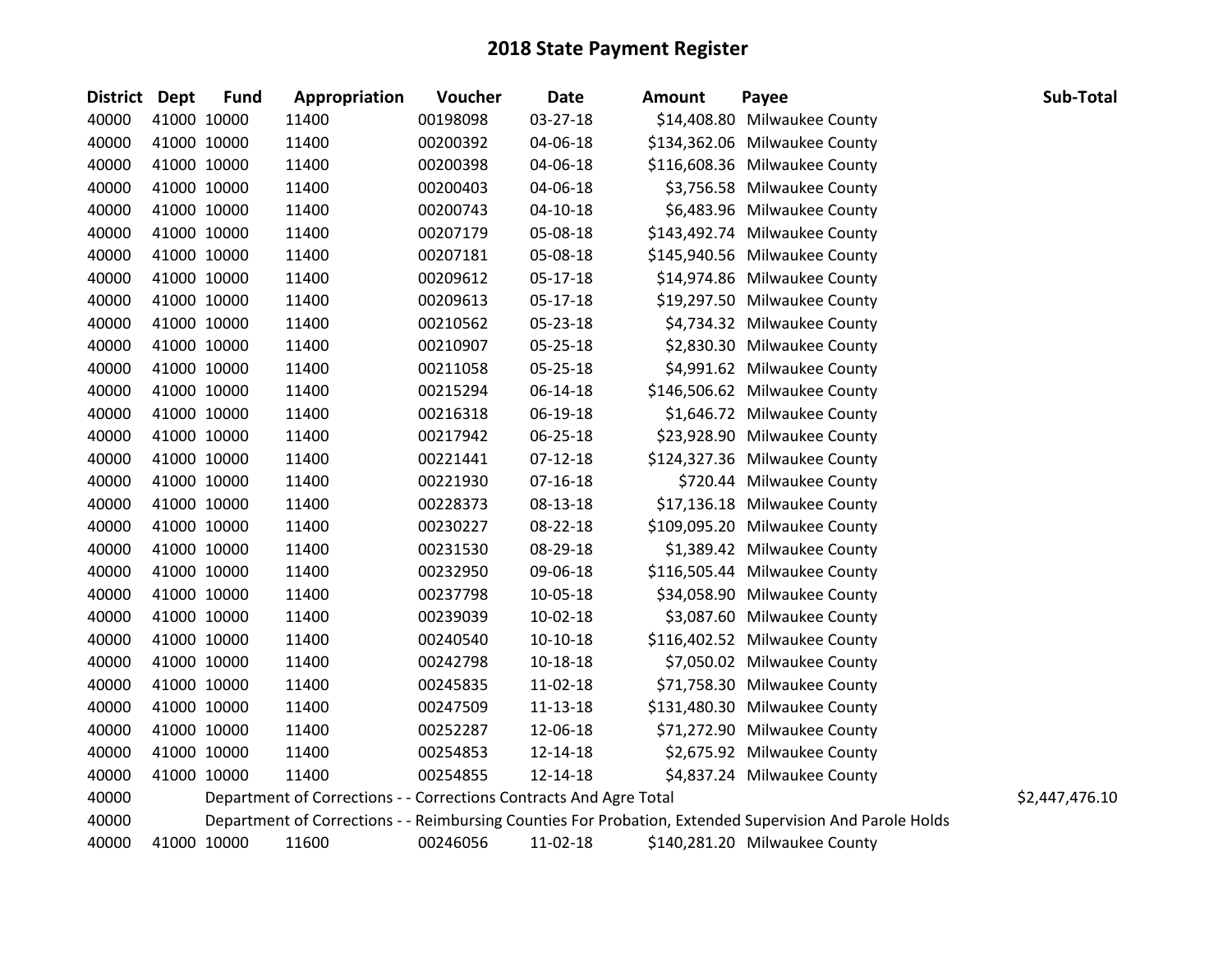| District Dept | <b>Fund</b> | Appropriation                                                      | Voucher  | Date           | <b>Amount</b> | Payee                                                                                                         | Sub-Total    |
|---------------|-------------|--------------------------------------------------------------------|----------|----------------|---------------|---------------------------------------------------------------------------------------------------------------|--------------|
| 40000         |             |                                                                    |          |                |               | Department of Corrections - - Reimbursing Counties For Probation, Extended Supervision And Parole Holds Total | \$140,281.20 |
| 40000         |             | Department of Corrections - - General Operations                   |          |                |               |                                                                                                               |              |
| 40000         | 41000 10000 | 18500                                                              | 00204119 | 04-26-18       |               | \$4.55 Milwaukee County                                                                                       |              |
| 40000         | 41000 10000 | 18500                                                              | 00205140 | 05-02-18       |               | \$2.45 Milwaukee County                                                                                       |              |
| 40000         | 41000 10000 | 18500                                                              | 00223171 | 07-19-18       |               | \$2.80 Milwaukee County                                                                                       |              |
| 40000         | 41000 10000 | 18500                                                              | 00223174 | 07-19-18       |               | \$5.60 Milwaukee County                                                                                       |              |
| 40000         | 41000 10000 | 18500                                                              | 00223177 | $07 - 20 - 18$ |               | \$2.80 Milwaukee County                                                                                       |              |
| 40000         |             | Department of Corrections - - General Operations Total             |          |                |               |                                                                                                               | \$18.20      |
| 40000         |             | Department of Corrections - - Probation, Parole And Extended       |          |                |               |                                                                                                               |              |
| 40000         | 41000 10000 | 18700                                                              | 00182132 | $01 - 17 - 18$ |               | \$4.55 Milwaukee County                                                                                       |              |
| 40000         | 41000 10000 | 18700                                                              | 00183064 | $01 - 22 - 18$ |               | \$141.05 Milwaukee County                                                                                     |              |
| 40000         | 41000 10000 | 18700                                                              | 00203057 | 04-19-18       |               | \$131.60 Milwaukee County                                                                                     |              |
| 40000         | 41000 10000 | 18700                                                              | 00222426 | $07-16-18$     |               | \$119.35 Milwaukee County                                                                                     |              |
| 40000         | 41000 10000 | 18700                                                              | 00230012 | 08-21-18       |               | \$9.10 Milwaukee County                                                                                       |              |
| 40000         | 41000 10000 | 18700                                                              | 00243097 | $10-19-18$     |               | \$117.25 Milwaukee County                                                                                     |              |
| 40000         | 41000 10000 | 18700                                                              | 00246056 | 11-02-18       |               | \$10,558.80 Milwaukee County                                                                                  |              |
| 40000         |             | Department of Corrections - - Probation, Parole And Extended Total |          |                |               |                                                                                                               | \$11,081.70  |
| 40000         |             | Department of Corrections - - General Program Operations           |          |                |               |                                                                                                               |              |
| 40000         | 41000 10000 | 20100                                                              | 00182896 | $01 - 22 - 18$ |               | \$117.50 Milwaukee County                                                                                     |              |
| 40000         |             | Department of Corrections - - General Program Operations Total     |          |                |               |                                                                                                               | \$117.50     |
| 40000         |             | Department of Health Services - - State/Federal Aids               |          |                |               |                                                                                                               |              |
| 40000         | 43500 10000 | 00000                                                              | 90808    | $01 - 02 - 18$ |               | \$1,297,758.00 Milwaukee County                                                                               |              |
| 40000         | 43500 10000 | 00000                                                              | 90809    | $02 - 01 - 18$ |               | \$1,067,826.00 Milwaukee County                                                                               |              |
| 40000         | 43500 10000 | 00000                                                              | 90810    | 03-01-18       |               | \$3,807,744.00 Milwaukee County                                                                               |              |
| 40000         | 43500 10000 | 00000                                                              | 90812    | 04-02-18       |               | \$5,435,649.00 Milwaukee County                                                                               |              |
| 40000         | 43500 10000 | 00000                                                              | 90813    | 05-01-18       |               | \$1,186,133.00 Milwaukee County                                                                               |              |
| 40000         | 43500 10000 | 00000                                                              | 90814    | 06-01-18       |               | \$6,598,362.00 Milwaukee County                                                                               |              |
| 40000         | 43500 10000 | 00000                                                              | 90900    | 07-02-18       |               | \$12,350,514.00 Milwaukee County                                                                              |              |
| 40000         | 43500 10000 | 00000                                                              | 90901    | 08-01-18       |               | \$5,728,279.00 Milwaukee County                                                                               |              |
| 40000         | 43500 10000 | 00000                                                              | 90902    | 09-04-18       |               | \$6,069,156.00 Milwaukee County                                                                               |              |
| 40000         | 43500 10000 | 00000                                                              | 90903    | $10 - 01 - 18$ |               | \$17,272,481.00 Milwaukee County                                                                              |              |
| 40000         | 43500 10000 | 00000                                                              | 90904    | 11-01-18       |               | \$5,640,239.00 Milwaukee County                                                                               |              |
| 40000         | 43500 10000 | 00000                                                              | 90905    | 12-03-18       |               | \$5,957,649.00 Milwaukee County                                                                               |              |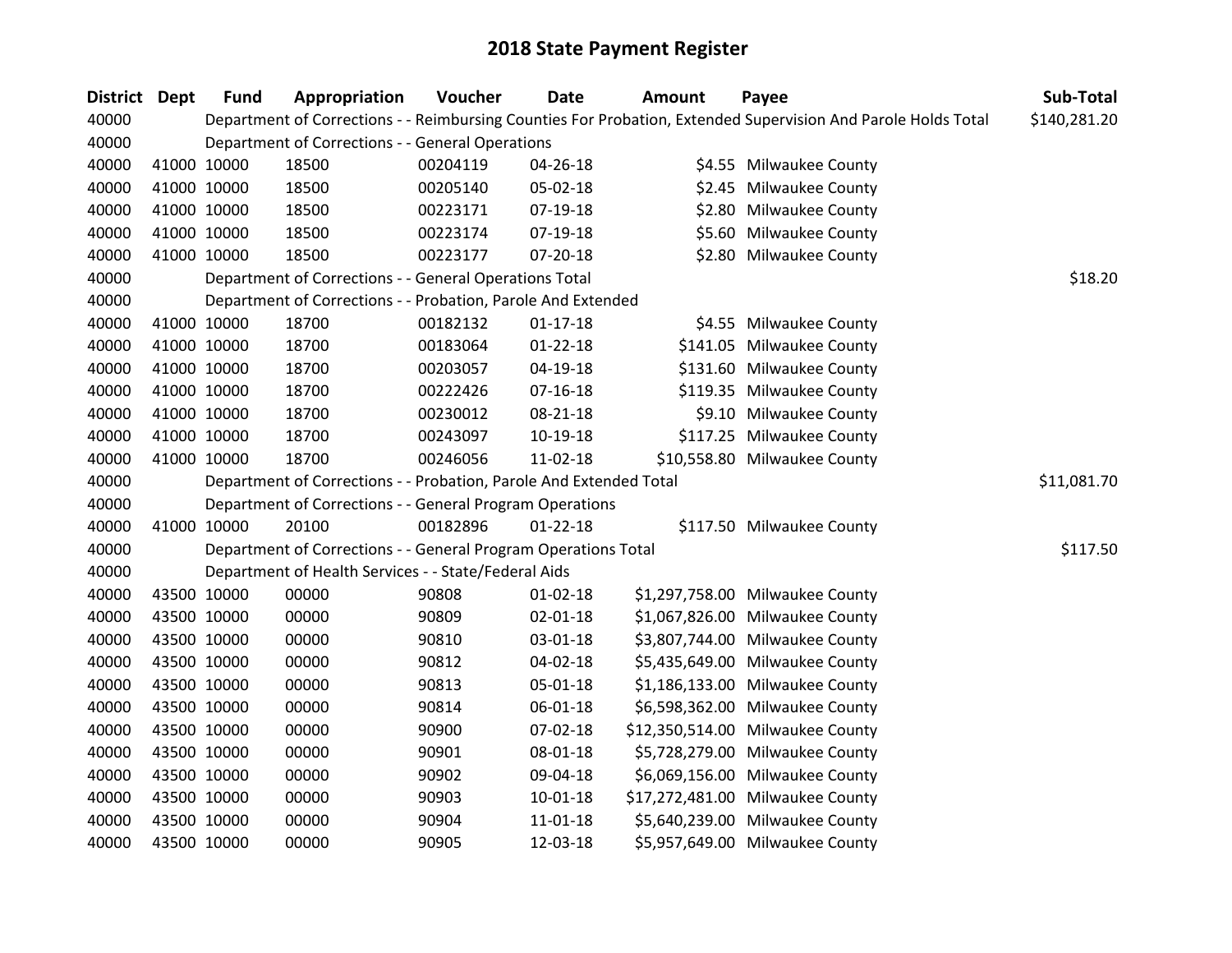| <b>District Dept</b> | <b>Fund</b> | Appropriation                                                          | Voucher  | <b>Date</b>    | Amount | Payee                         | Sub-Total       |
|----------------------|-------------|------------------------------------------------------------------------|----------|----------------|--------|-------------------------------|-----------------|
| 40000                |             | Department of Health Services - - State/Federal Aids Total             |          |                |        |                               | \$72,411,790.00 |
| 40000                |             | Department of Health Services - - Maternal And Child Health Bloc       |          |                |        |                               |                 |
| 40000                | 43500 10000 | 19100                                                                  | 00228242 | 08-31-18       |        | \$7.00 Milwaukee County       |                 |
| 40000                | 43500 10000 | 19100                                                                  | 00228244 | 08-31-18       |        | \$11.50 Milwaukee County      |                 |
| 40000                | 43500 10000 | 19100                                                                  | 00228245 | 08-30-18       |        | \$12.00 Milwaukee County      |                 |
| 40000                | 43500 10000 | 19100                                                                  | 00228246 | 08-31-18       |        | \$6.00 Milwaukee County       |                 |
| 40000                |             | Department of Health Services - - Maternal And Child Health Bloc Total |          |                |        |                               | \$36.50         |
| 40000                |             | Department of Health Services - - General Program Operations           |          |                |        |                               |                 |
| 40000                | 43500 10000 | 40100                                                                  | 00174372 | $01 - 02 - 18$ |        | \$102,658.06 Milwaukee County |                 |
| 40000                | 43500 10000 | 40100                                                                  | 00179182 | 01-08-18       |        | \$1,088.45 Milwaukee County   |                 |
| 40000                | 43500 10000 | 40100                                                                  | 00179183 | 01-08-18       |        | \$582.34 Milwaukee County     |                 |
| 40000                | 43500 10000 | 40100                                                                  | 00179184 | 01-08-18       |        | \$992.97 Milwaukee County     |                 |
| 40000                | 43500 10000 | 40100                                                                  | 00179319 | 01-08-18       |        | \$769.92 Milwaukee County     |                 |
| 40000                | 43500 10000 | 40100                                                                  | 00179400 | 01-09-18       |        | \$755.59 Milwaukee County     |                 |
| 40000                | 43500 10000 | 40100                                                                  | 00179404 | 01-09-18       |        | \$848.36 Milwaukee County     |                 |
| 40000                | 43500 10000 | 40100                                                                  | 00179423 | 01-09-18       |        | \$830.77 Milwaukee County     |                 |
| 40000                | 43500 10000 | 40100                                                                  | 00179447 | $01-09-18$     |        | \$738.52 Milwaukee County     |                 |
| 40000                | 43500 10000 | 40100                                                                  | 00179450 | 01-09-18       |        | \$803.09 Milwaukee County     |                 |
| 40000                | 43500 10000 | 40100                                                                  | 00179454 | 01-09-18       |        | \$898.85 Milwaukee County     |                 |
| 40000                | 43500 10000 | 40100                                                                  | 00179459 | 01-09-18       |        | \$1,227.34 Milwaukee County   |                 |
| 40000                | 43500 10000 | 40100                                                                  | 00179460 | 01-09-18       |        | \$810.89 Milwaukee County     |                 |
| 40000                | 43500 10000 | 40100                                                                  | 00179463 | 01-09-18       |        | \$1,033.91 Milwaukee County   |                 |
| 40000                | 43500 10000 | 40100                                                                  | 00179604 | 01-09-18       |        | \$772.29 Milwaukee County     |                 |
| 40000                | 43500 10000 | 40100                                                                  | 00179608 | 01-09-18       |        | \$794.79 Milwaukee County     |                 |
| 40000                | 43500 10000 | 40100                                                                  | 00179775 | $01 - 10 - 18$ |        | \$1.50 Milwaukee County       |                 |
| 40000                | 43500 10000 | 40100                                                                  | 00179777 | $01 - 10 - 18$ |        | \$1.50 Milwaukee County       |                 |
| 40000                | 43500 10000 | 40100                                                                  | 00179792 | $01-10-18$     |        | \$1.50 Milwaukee County       |                 |
| 40000                | 43500 10000 | 40100                                                                  | 00180579 | $01-17-18$     |        | \$414.00 Milwaukee County     |                 |
| 40000                | 43500 10000 | 40100                                                                  | 00180738 | $01 - 18 - 18$ |        | \$1.50 Milwaukee County       |                 |
| 40000                | 43500 10000 | 40100                                                                  | 00181622 | 02-01-18       |        | \$102,658.06 Milwaukee County |                 |
| 40000                | 43500 10000 | 40100                                                                  | 00181906 | $01 - 22 - 18$ |        | \$965.92 Milwaukee County     |                 |
| 40000                | 43500 10000 | 40100                                                                  | 00181946 | $01 - 26 - 18$ |        | \$902.99 Milwaukee County     |                 |
| 40000                | 43500 10000 | 40100                                                                  | 00182060 | 01-24-18       |        | \$1.50 Milwaukee County       |                 |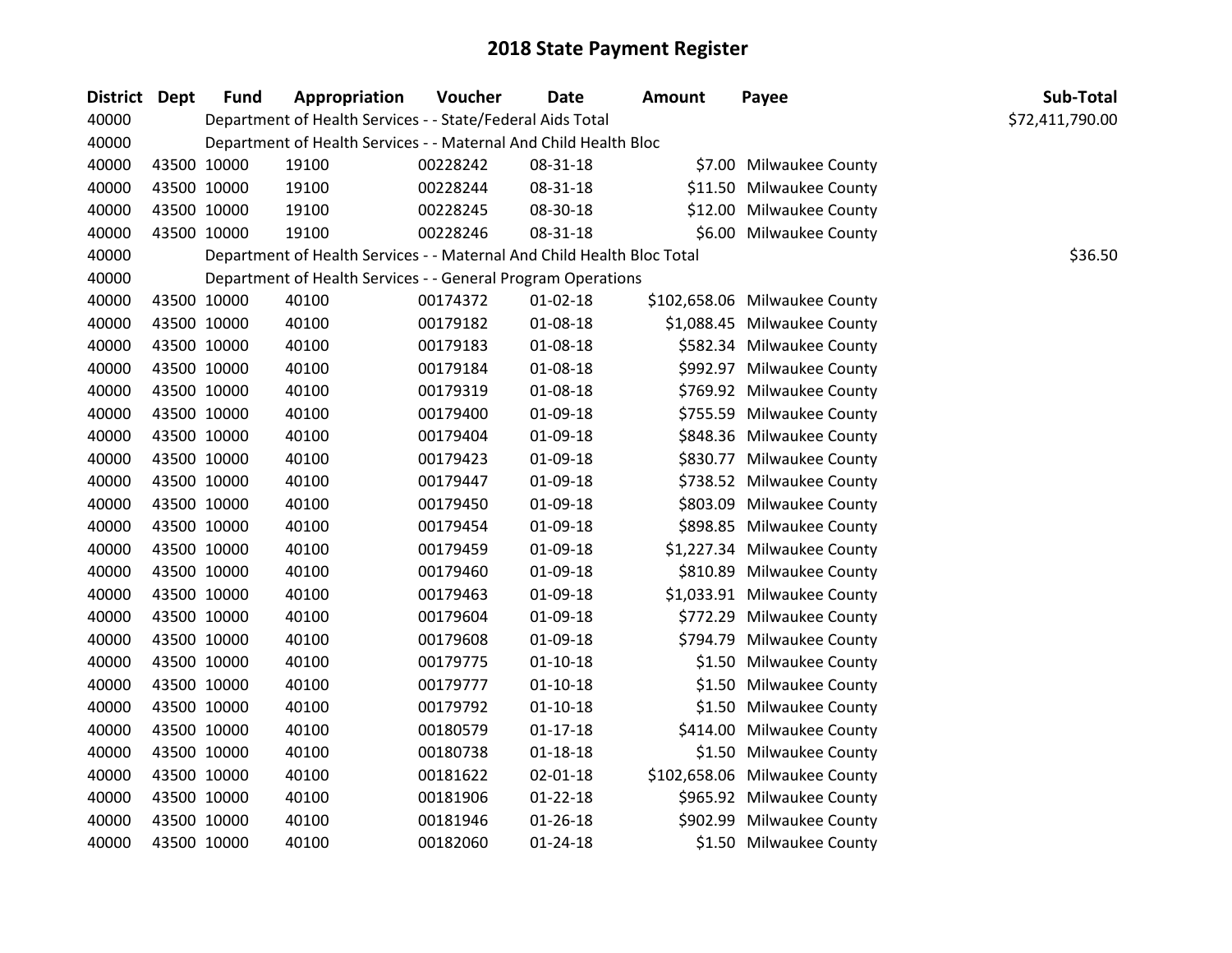| <b>District Dept</b> |             | <b>Fund</b> | Appropriation | Voucher  | <b>Date</b>    | <b>Amount</b> | Payee                         | Sub-Total |
|----------------------|-------------|-------------|---------------|----------|----------------|---------------|-------------------------------|-----------|
| 40000                |             | 43500 10000 | 40100         | 00182063 | $01 - 24 - 18$ |               | \$1.50 Milwaukee County       |           |
| 40000                |             | 43500 10000 | 40100         | 00182065 | $01 - 24 - 18$ |               | \$1.50 Milwaukee County       |           |
| 40000                |             | 43500 10000 | 40100         | 00182066 | $01 - 24 - 18$ |               | \$1.50 Milwaukee County       |           |
| 40000                |             | 43500 10000 | 40100         | 00182068 | 01-24-18       |               | \$1.50 Milwaukee County       |           |
| 40000                |             | 43500 10000 | 40100         | 00183442 | $01 - 31 - 18$ |               | \$1.50 Milwaukee County       |           |
| 40000                |             | 43500 10000 | 40100         | 00183443 | $01 - 31 - 18$ |               | \$1.50 Milwaukee County       |           |
| 40000                |             | 43500 10000 | 40100         | 00183444 | $01 - 31 - 18$ |               | \$1.50 Milwaukee County       |           |
| 40000                |             | 43500 10000 | 40100         | 00183453 | $01 - 31 - 18$ |               | \$1.50 Milwaukee County       |           |
| 40000                |             | 43500 10000 | 40100         | 00183456 | $01 - 31 - 18$ |               | \$1.50 Milwaukee County       |           |
| 40000                |             | 43500 10000 | 40100         | 00183493 | 02-28-18       |               | \$127.60 Milwaukee County     |           |
| 40000                |             | 43500 10000 | 40100         | 00185301 | 02-07-18       |               | \$1.50 Milwaukee County       |           |
| 40000                |             | 43500 10000 | 40100         | 00185937 | 03-01-18       |               | \$102,658.06 Milwaukee County |           |
| 40000                |             | 43500 10000 | 40100         | 00186075 | 03-02-18       |               | \$939.93 Milwaukee County     |           |
| 40000                |             | 43500 10000 | 40100         | 00186502 | $02 - 14 - 18$ |               | \$1.50 Milwaukee County       |           |
| 40000                |             | 43500 10000 | 40100         | 00186510 | 02-14-18       |               | \$1.50 Milwaukee County       |           |
| 40000                |             | 43500 10000 | 40100         | 00186512 | $02 - 14 - 18$ |               | \$1.50 Milwaukee County       |           |
| 40000                |             | 43500 10000 | 40100         | 00187950 | $02 - 21 - 18$ |               | \$1.50 Milwaukee County       |           |
| 40000                |             | 43500 10000 | 40100         | 00187965 | $02 - 21 - 18$ |               | \$1.50 Milwaukee County       |           |
| 40000                |             | 43500 10000 | 40100         | 00189043 | 02-28-18       |               | \$15.00 Milwaukee County      |           |
| 40000                |             | 43500 10000 | 40100         | 00189046 | 02-28-18       |               | \$1.50 Milwaukee County       |           |
| 40000                |             | 43500 10000 | 40100         | 00189049 | 02-28-18       |               | \$1.50 Milwaukee County       |           |
| 40000                |             | 43500 10000 | 40100         | 00189051 | 02-28-18       |               | \$1.50 Milwaukee County       |           |
| 40000                |             | 43500 10000 | 40100         | 00189054 | 02-28-18       |               | \$1.50 Milwaukee County       |           |
| 40000                |             | 43500 10000 | 40100         | 00189057 | 02-28-18       |               | \$15.00 Milwaukee County      |           |
| 40000                |             | 43500 10000 | 40100         | 00189059 | 02-28-18       |               | \$1.50 Milwaukee County       |           |
| 40000                |             | 43500 10000 | 40100         | 00189060 | 02-28-18       |               | \$1.50 Milwaukee County       |           |
| 40000                |             | 43500 10000 | 40100         | 00191143 | 03-07-18       |               | \$1.50 Milwaukee County       |           |
| 40000                |             | 43500 10000 | 40100         | 00191147 | 03-07-18       |               | \$1.50 Milwaukee County       |           |
| 40000                |             | 43500 10000 | 40100         | 00191149 | 03-07-18       | \$1.50        | Milwaukee County              |           |
| 40000                |             | 43500 10000 | 40100         | 00191151 | 03-07-18       |               | \$1.50 Milwaukee County       |           |
| 40000                |             | 43500 10000 | 40100         | 00191152 | 03-07-18       |               | \$1.50 Milwaukee County       |           |
| 40000                |             | 43500 10000 | 40100         | 00191154 | 03-07-18       |               | \$15.00 Milwaukee County      |           |
| 40000                | 43500 10000 |             | 40100         | 00192502 | 03-30-18       |               | \$102,658.06 Milwaukee County |           |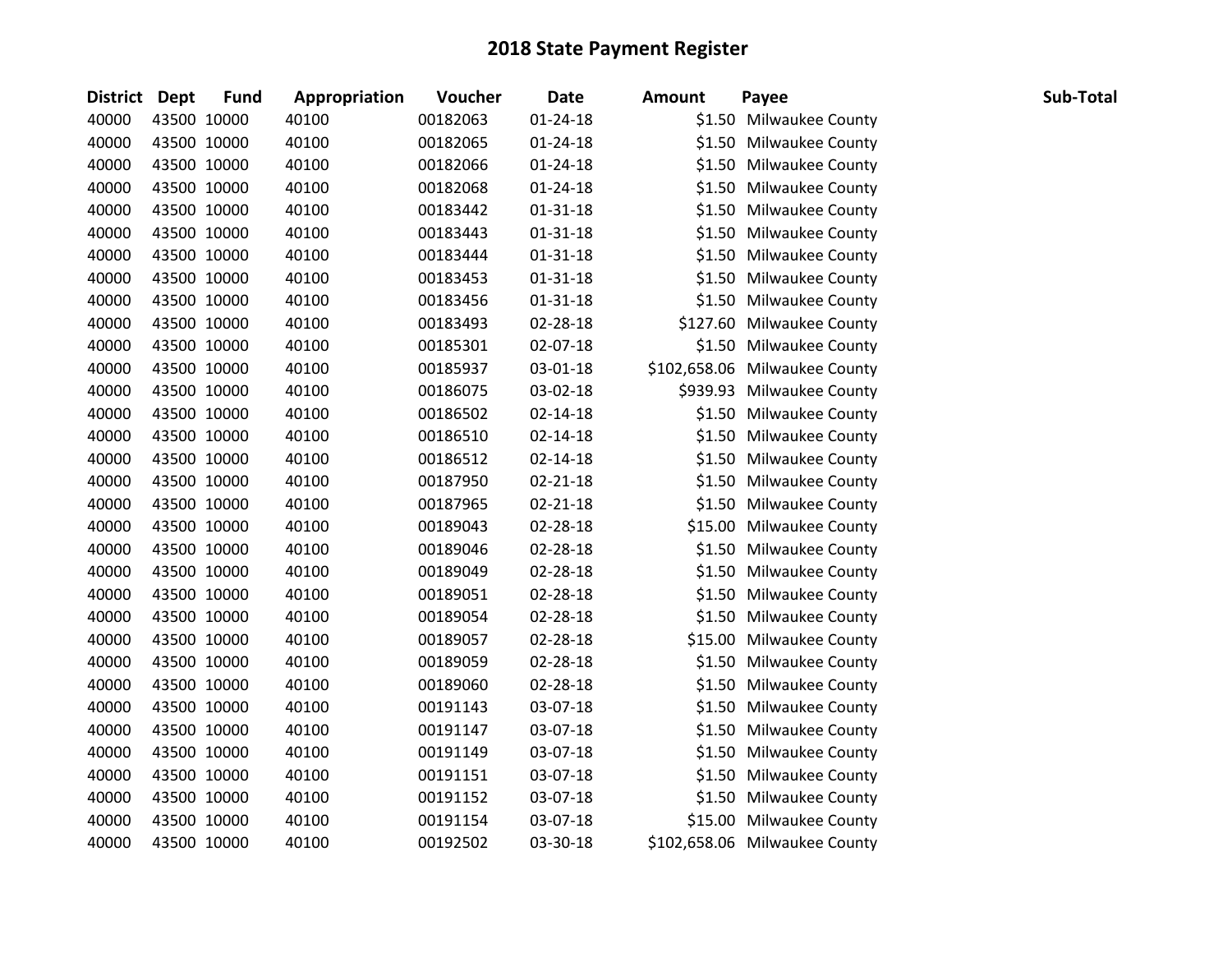| <b>District</b> | Dept        | <b>Fund</b> | Appropriation | Voucher  | <b>Date</b>    | <b>Amount</b> | Payee                         | Sub-Total |
|-----------------|-------------|-------------|---------------|----------|----------------|---------------|-------------------------------|-----------|
| 40000           |             | 43500 10000 | 40100         | 00192726 | 03-14-18       |               | \$1.50 Milwaukee County       |           |
| 40000           |             | 43500 10000 | 40100         | 00193538 | 03-19-18       |               | \$392.50 Milwaukee County     |           |
| 40000           |             | 43500 10000 | 40100         | 00194005 | 03-22-18       |               | \$1.50 Milwaukee County       |           |
| 40000           |             | 43500 10000 | 40100         | 00194021 | 03-22-18       |               | \$15.00 Milwaukee County      |           |
| 40000           |             | 43500 10000 | 40100         | 00195463 | 03-28-18       |               | \$1.50 Milwaukee County       |           |
| 40000           |             | 43500 10000 | 40100         | 00195467 | 03-28-18       |               | \$1.50 Milwaukee County       |           |
| 40000           |             | 43500 10000 | 40100         | 00195470 | 03-28-18       |               | \$1.50 Milwaukee County       |           |
| 40000           |             | 43500 10000 | 40100         | 00195473 | 03-28-18       |               | \$1.50 Milwaukee County       |           |
| 40000           |             | 43500 10000 | 40100         | 00195474 | 03-28-18       |               | \$1.50 Milwaukee County       |           |
| 40000           |             | 43500 10000 | 40100         | 00195476 | 03-28-18       |               | \$1.50 Milwaukee County       |           |
| 40000           |             | 43500 10000 | 40100         | 00198961 | 05-01-18       |               | \$102,658.06 Milwaukee County |           |
| 40000           |             | 43500 10000 | 40100         | 00199176 | 04-13-18       |               | \$15.00 Milwaukee County      |           |
| 40000           |             | 43500 10000 | 40100         | 00199177 | $04 - 13 - 18$ |               | \$1.50 Milwaukee County       |           |
| 40000           |             | 43500 10000 | 40100         | 00199181 | 04-13-18       |               | \$1.50 Milwaukee County       |           |
| 40000           |             | 43500 10000 | 40100         | 00200375 | 04-18-18       |               | \$1.50 Milwaukee County       |           |
| 40000           |             | 43500 10000 | 40100         | 00200378 | 04-18-18       |               | \$15.00 Milwaukee County      |           |
| 40000           |             | 43500 10000 | 40100         | 00200713 | 04-20-18       |               | \$3.00 Milwaukee County       |           |
| 40000           |             | 43500 10000 | 40100         | 00201987 | 04-25-18       |               | \$1.50 Milwaukee County       |           |
| 40000           |             | 43500 10000 | 40100         | 00201989 | 04-25-18       |               | \$1.50 Milwaukee County       |           |
| 40000           |             | 43500 10000 | 40100         | 00201990 | 04-25-18       |               | \$1.50 Milwaukee County       |           |
| 40000           |             | 43500 10000 | 40100         | 00203410 | 05-02-18       |               | \$1.50 Milwaukee County       |           |
| 40000           |             | 43500 10000 | 40100         | 00203411 | 05-02-18       |               | \$1.50 Milwaukee County       |           |
| 40000           |             | 43500 10000 | 40100         | 00203422 | 05-02-18       |               | \$1.50 Milwaukee County       |           |
| 40000           |             | 43500 10000 | 40100         | 00203424 | 05-02-18       |               | \$15.00 Milwaukee County      |           |
| 40000           |             | 43500 10000 | 40100         | 00204802 | 05-09-18       |               | \$1.50 Milwaukee County       |           |
| 40000           |             | 43500 10000 | 40100         | 00204819 | 05-09-18       |               | \$1.50 Milwaukee County       |           |
| 40000           |             | 43500 10000 | 40100         | 00206468 | 05-16-18       |               | \$1.50 Milwaukee County       |           |
| 40000           |             | 43500 10000 | 40100         | 00206476 | 05-16-18       |               | \$1.50 Milwaukee County       |           |
| 40000           |             | 43500 10000 | 40100         | 00206477 | 05-16-18       |               | \$1.50 Milwaukee County       |           |
| 40000           |             | 43500 10000 | 40100         | 00207260 | 06-01-18       |               | \$102,658.06 Milwaukee County |           |
| 40000           |             | 43500 10000 | 40100         | 00207766 | 05-23-18       |               | \$1.50 Milwaukee County       |           |
| 40000           |             | 43500 10000 | 40100         | 00207772 | 05-23-18       |               | \$1.50 Milwaukee County       |           |
| 40000           | 43500 10000 |             | 40100         | 00209151 | 05-30-18       |               | \$1.50 Milwaukee County       |           |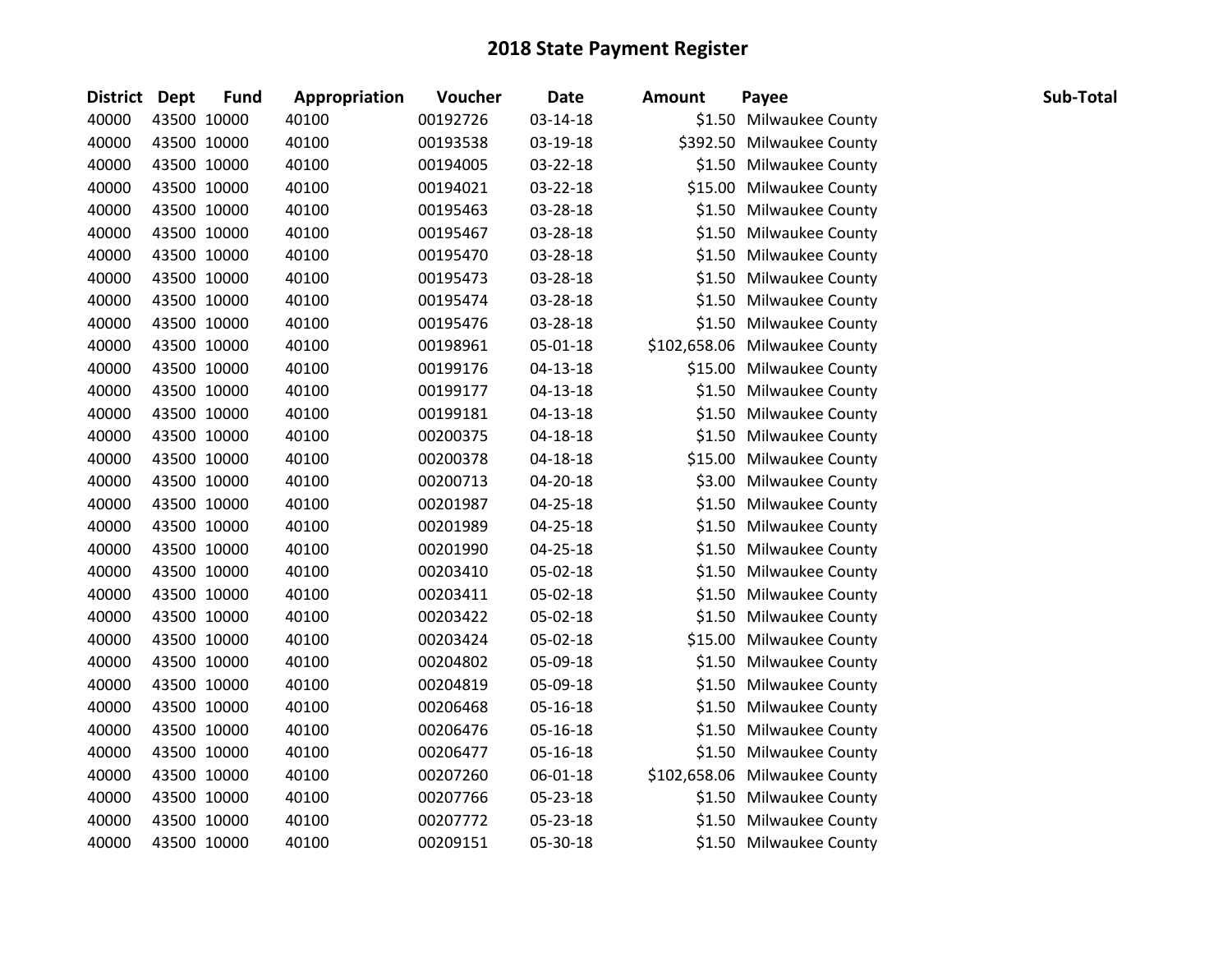| District Dept |             | <b>Fund</b> | Appropriation | Voucher  | <b>Date</b> | <b>Amount</b> | Payee                         | Sub-Total |
|---------------|-------------|-------------|---------------|----------|-------------|---------------|-------------------------------|-----------|
| 40000         | 43500 10000 |             | 40100         | 00209162 | 05-30-18    |               | \$15.00 Milwaukee County      |           |
| 40000         | 43500 10000 |             | 40100         | 00209163 | 05-30-18    |               | \$1.50 Milwaukee County       |           |
| 40000         | 43500 10000 |             | 40100         | 00209166 | 05-30-18    |               | \$1.50 Milwaukee County       |           |
| 40000         | 43500 10000 |             | 40100         | 00210330 | 06-07-18    |               | \$1.50 Milwaukee County       |           |
| 40000         | 43500 10000 |             | 40100         | 00210345 | 06-07-18    |               | \$1.50 Milwaukee County       |           |
| 40000         | 43500 10000 |             | 40100         | 00212212 | 06-14-18    |               | \$1.50 Milwaukee County       |           |
| 40000         | 43500 10000 |             | 40100         | 00213644 | 06-21-18    |               | \$1.50 Milwaukee County       |           |
| 40000         | 43500 10000 |             | 40100         | 00213651 | 06-21-18    |               | \$15.00 Milwaukee County      |           |
| 40000         | 43500 10000 |             | 40100         | 00213653 | 06-21-18    |               | \$1.50 Milwaukee County       |           |
| 40000         | 43500 10000 |             | 40100         | 00213654 | 06-29-18    |               | \$15.00 Milwaukee County      |           |
| 40000         | 43500 10000 |             | 40100         | 00213657 | 06-21-18    |               | \$1.50 Milwaukee County       |           |
| 40000         | 43500 10000 |             | 40100         | 00213665 | 06-21-18    |               | \$1.50 Milwaukee County       |           |
| 40000         | 43500 10000 |             | 40100         | 00215503 | 06-29-18    |               | \$102,658.06 Milwaukee County |           |
| 40000         | 43500 10000 |             | 40100         | 00215813 | 06-29-18    |               | \$1.50 Milwaukee County       |           |
| 40000         | 43500 10000 |             | 40100         | 00219778 | 08-01-18    |               | \$102,658.06 Milwaukee County |           |
| 40000         | 43500 10000 |             | 40100         | 00220038 | 07-19-18    |               | \$1.50 Milwaukee County       |           |
| 40000         | 43500 10000 |             | 40100         | 00221582 | 07-25-18    |               | \$1.50 Milwaukee County       |           |
| 40000         | 43500 10000 |             | 40100         | 00221639 | 08-03-18    |               | \$6,886.23 Milwaukee County   |           |
| 40000         | 43500 10000 |             | 40100         | 00221757 | 08-08-18    |               | \$6,022.90 Milwaukee County   |           |
| 40000         | 43500 10000 |             | 40100         | 00221758 | 08-08-18    |               | \$5,492.98 Milwaukee County   |           |
| 40000         | 43500 10000 |             | 40100         | 00221759 | 08-08-18    |               | \$5,667.66 Milwaukee County   |           |
| 40000         | 43500 10000 |             | 40100         | 00221761 | 08-08-18    |               | \$3,964.06 Milwaukee County   |           |
| 40000         | 43500 10000 |             | 40100         | 00221890 | 08-03-18    |               | \$6,411.07 Milwaukee County   |           |
| 40000         | 43500 10000 |             | 40100         | 00222713 | 08-01-18    |               | \$1.50 Milwaukee County       |           |
| 40000         | 43500 10000 |             | 40100         | 00224683 | 08-08-18    |               | \$1.50 Milwaukee County       |           |
| 40000         | 43500 10000 |             | 40100         | 00226096 | 08-16-18    |               | \$1.50 Milwaukee County       |           |
| 40000         | 43500 10000 |             | 40100         | 00226098 | 08-16-18    |               | \$1.50 Milwaukee County       |           |
| 40000         | 43500 10000 |             | 40100         | 00226281 | 08-31-18    |               | \$102,658.06 Milwaukee County |           |
| 40000         | 43500 10000 |             | 40100         | 00228700 | 08-29-18    |               | \$1.50 Milwaukee County       |           |
| 40000         | 43500 10000 |             | 40100         | 00230608 | 09-05-18    |               | \$1.50 Milwaukee County       |           |
| 40000         | 43500 10000 |             | 40100         | 00231866 | 09-12-18    |               | \$15.00 Milwaukee County      |           |
| 40000         | 43500 10000 |             | 40100         | 00231874 | 09-12-18    |               | \$1.50 Milwaukee County       |           |
| 40000         | 43500 10000 |             | 40100         | 00231878 | 09-12-18    |               | \$15.00 Milwaukee County      |           |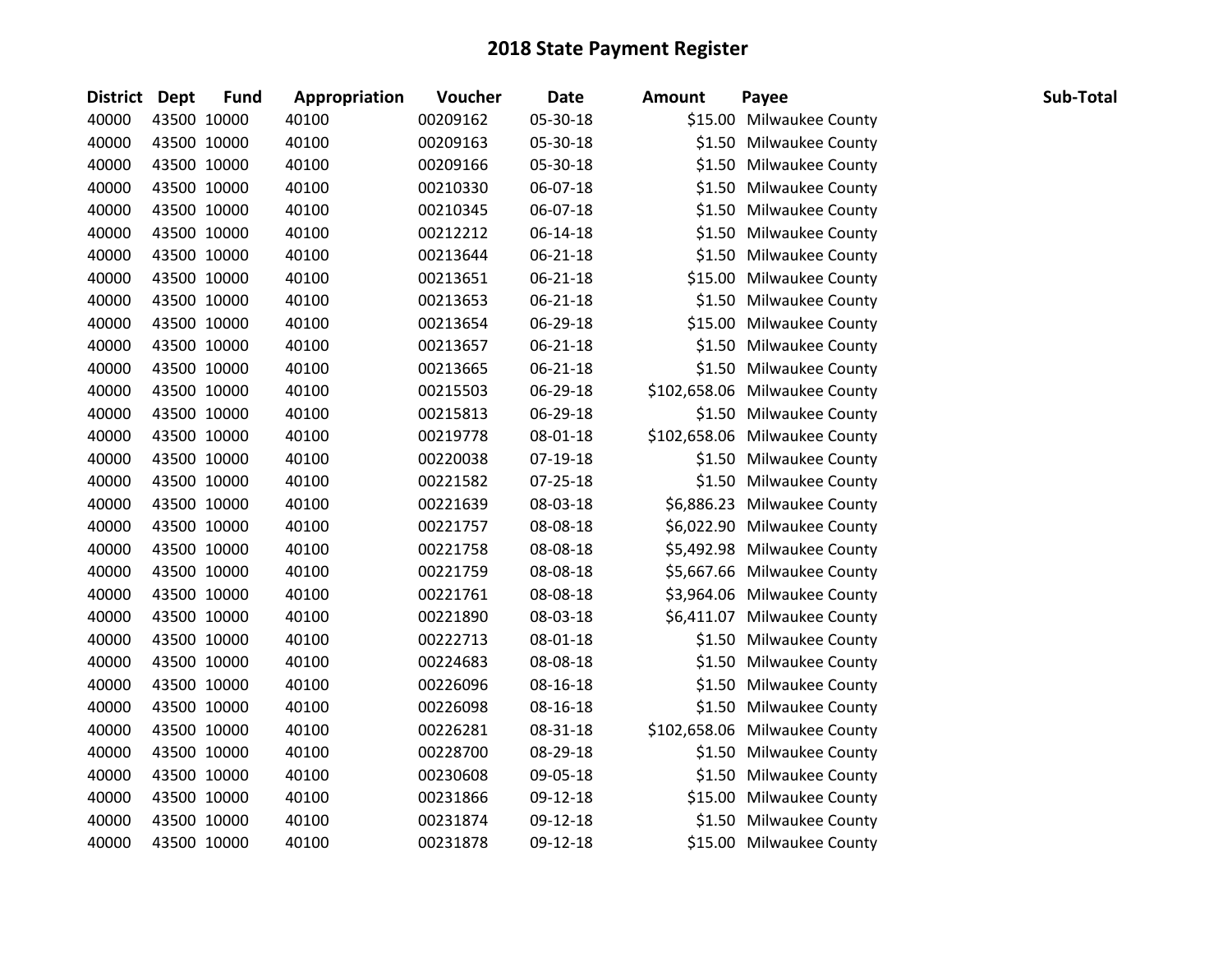| District Dept | <b>Fund</b> | Appropriation | Voucher  | <b>Date</b>    | <b>Amount</b> | Payee                         | Sub-Total |
|---------------|-------------|---------------|----------|----------------|---------------|-------------------------------|-----------|
| 40000         | 43500 10000 | 40100         | 00231885 | 09-12-18       |               | \$15.00 Milwaukee County      |           |
| 40000         | 43500 10000 | 40100         | 00233306 | $10 - 01 - 18$ |               | \$102,658.06 Milwaukee County |           |
| 40000         | 43500 10000 | 40100         | 00233567 | 09-19-18       |               | \$1.50 Milwaukee County       |           |
| 40000         | 43500 10000 | 40100         | 00233568 | 09-19-18       |               | \$1.50 Milwaukee County       |           |
| 40000         | 43500 10000 | 40100         | 00233569 | 09-19-18       |               | \$1.50 Milwaukee County       |           |
| 40000         | 43500 10000 | 40100         | 00233571 | 09-19-18       |               | \$1.50 Milwaukee County       |           |
| 40000         | 43500 10000 | 40100         | 00233573 | 09-19-18       |               | \$15.00 Milwaukee County      |           |
| 40000         | 43500 10000 | 40100         | 00234467 | 09-24-18       |               | \$7,048.35 Milwaukee County   |           |
| 40000         | 43500 10000 | 40100         | 00234530 | 09-24-18       |               | \$58,501.37 Milwaukee County  |           |
| 40000         | 43500 10000 | 40100         | 00234531 | 09-24-18       |               | \$5,725.37 Milwaukee County   |           |
| 40000         | 43500 10000 | 40100         | 00234532 | 09-24-18       |               | \$5,582.86 Milwaukee County   |           |
| 40000         | 43500 10000 | 40100         | 00234533 | 09-24-18       |               | \$6,824.73 Milwaukee County   |           |
| 40000         | 43500 10000 | 40100         | 00234534 | 09-24-18       |               | \$5,714.16 Milwaukee County   |           |
| 40000         | 43500 10000 | 40100         | 00234967 | 09-27-18       |               | \$1.50 Milwaukee County       |           |
| 40000         | 43500 10000 | 40100         | 00234979 | 09-27-18       |               | \$1.50 Milwaukee County       |           |
| 40000         | 43500 10000 | 40100         | 00236503 | 10-03-18       |               | \$1.50 Milwaukee County       |           |
| 40000         | 43500 10000 | 40100         | 00236505 | 10-03-18       |               | \$15.00 Milwaukee County      |           |
| 40000         | 43500 10000 | 40100         | 00236507 | 10-03-18       |               | \$1.50 Milwaukee County       |           |
| 40000         | 43500 10000 | 40100         | 00236508 | 10-03-18       |               | \$1.50 Milwaukee County       |           |
| 40000         | 43500 10000 | 40100         | 00237736 | $10-10-18$     |               | \$1.50 Milwaukee County       |           |
| 40000         | 43500 10000 | 40100         | 00237738 | $10-10-18$     |               | \$15.00 Milwaukee County      |           |
| 40000         | 43500 10000 | 40100         | 00237752 | $10-10-18$     |               | \$1.50 Milwaukee County       |           |
| 40000         | 43500 10000 | 40100         | 00237754 | $10-10-18$     |               | \$1.50 Milwaukee County       |           |
| 40000         | 43500 10000 | 40100         | 00237755 | $10-10-18$     |               | \$1.50 Milwaukee County       |           |
| 40000         | 43500 10000 | 40100         | 00237757 | $10-10-18$     |               | \$1.50 Milwaukee County       |           |
| 40000         | 43500 10000 | 40100         | 00237763 | $10-10-18$     |               | \$1.50 Milwaukee County       |           |
| 40000         | 43500 10000 | 40100         | 00237914 | 11-01-18       |               | \$102,658.06 Milwaukee County |           |
| 40000         | 43500 10000 | 40100         | 00239470 | $10-17-18$     |               | \$1.50 Milwaukee County       |           |
| 40000         | 43500 10000 | 40100         | 00240545 | 11-08-18       |               | \$735.76 Milwaukee County     |           |
| 40000         | 43500 10000 | 40100         | 00242518 | $10 - 31 - 18$ |               | \$1.50 Milwaukee County       |           |
| 40000         | 43500 10000 | 40100         | 00243685 | 11-07-18       |               | \$1.50 Milwaukee County       |           |
| 40000         | 43500 10000 | 40100         | 00243686 | 11-07-18       |               | \$1.50 Milwaukee County       |           |
| 40000         | 43500 10000 | 40100         | 00243698 | 11-07-18       |               | \$1.50 Milwaukee County       |           |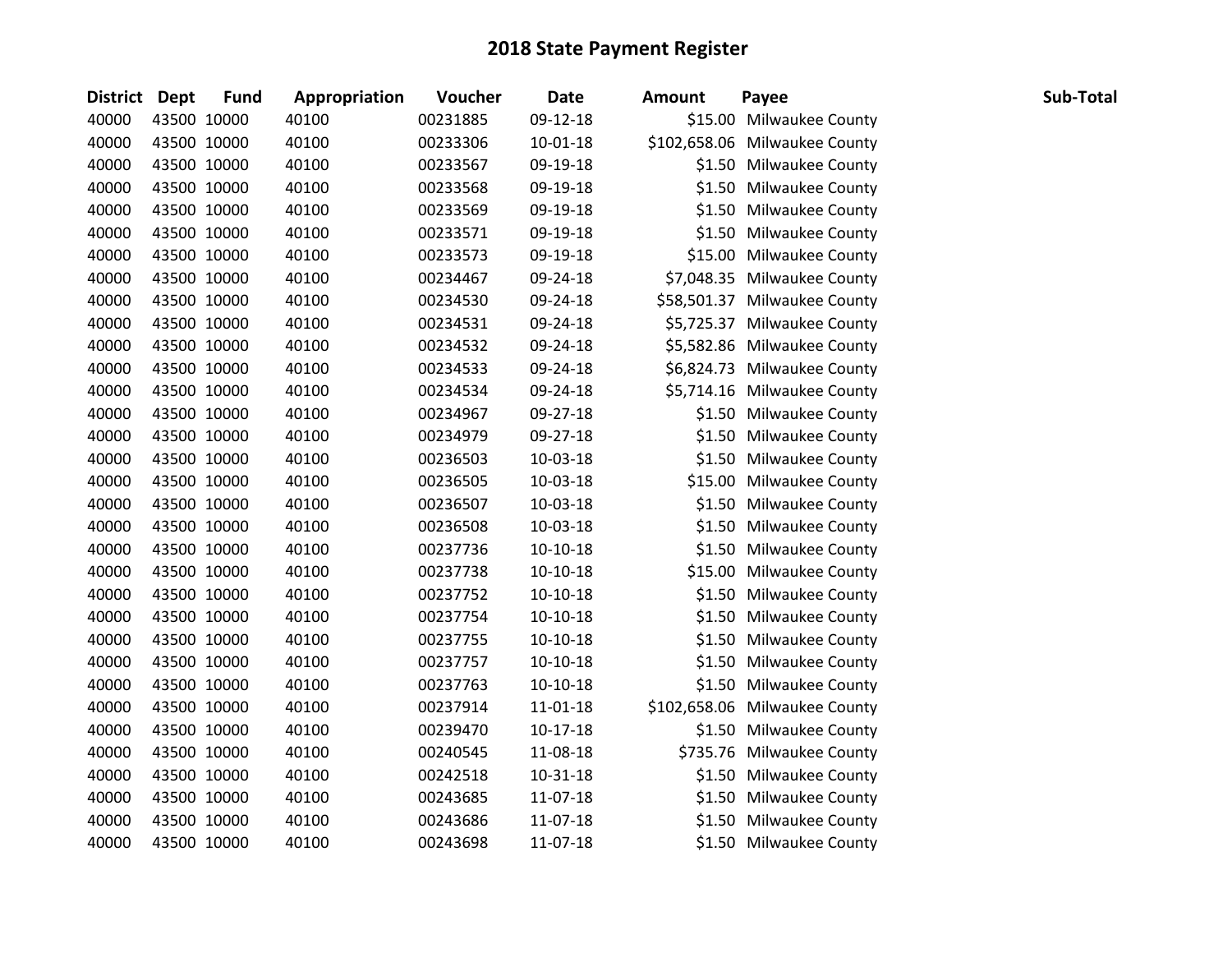| District Dept |             | <b>Fund</b> | Appropriation                                                      | Voucher  | <b>Date</b>    | <b>Amount</b> | Payee                         | Sub-Total      |
|---------------|-------------|-------------|--------------------------------------------------------------------|----------|----------------|---------------|-------------------------------|----------------|
| 40000         | 43500 10000 |             | 40100                                                              | 00244182 | 11-30-18       |               | \$102,658.06 Milwaukee County |                |
| 40000         | 43500 10000 |             | 40100                                                              | 00245421 | 11-14-18       |               | \$1.50 Milwaukee County       |                |
| 40000         | 43500 10000 |             | 40100                                                              | 00245424 | $11 - 14 - 18$ |               | \$1.50 Milwaukee County       |                |
| 40000         | 43500 10000 |             | 40100                                                              | 00245427 | $11 - 14 - 18$ |               | \$1.50 Milwaukee County       |                |
| 40000         | 43500 10000 |             | 40100                                                              | 00245428 | 11-14-18       |               | \$1.50 Milwaukee County       |                |
| 40000         | 43500 10000 |             | 40100                                                              | 00245434 | $11 - 14 - 18$ |               | \$15.00 Milwaukee County      |                |
| 40000         |             | 43500 10000 | 40100                                                              | 00248373 | 11-28-18       |               | \$1.50 Milwaukee County       |                |
| 40000         | 43500 10000 |             | 40100                                                              | 00248393 | 11-28-18       |               | \$1.50 Milwaukee County       |                |
| 40000         | 43500 10000 |             | 40100                                                              | 00248395 | 11-28-18       |               | \$15.00 Milwaukee County      |                |
| 40000         | 43500 10000 |             | 40100                                                              | 00248397 | 11-28-18       |               | \$15.00 Milwaukee County      |                |
| 40000         | 43500 10000 |             | 40100                                                              | 00248398 | 11-28-18       |               | \$1.50 Milwaukee County       |                |
| 40000         | 43500 10000 |             | 40100                                                              | 00248734 | 12-21-18       |               | \$5,383.28 Milwaukee County   |                |
| 40000         | 43500 10000 |             | 40100                                                              | 00249643 | 12-06-18       |               | \$15.00 Milwaukee County      |                |
| 40000         | 43500 10000 |             | 40100                                                              | 00249646 | 12-06-18       |               | \$1.50 Milwaukee County       |                |
| 40000         | 43500 10000 |             | 40100                                                              | 00249647 | 12-06-18       |               | \$1.50 Milwaukee County       |                |
| 40000         | 43500 10000 |             | 40100                                                              | 00249648 | 12-06-18       |               | \$1.50 Milwaukee County       |                |
| 40000         | 43500 10000 |             | 40100                                                              | 00252257 | 12-20-18       |               | \$1.50 Milwaukee County       |                |
| 40000         | 43500 10000 |             | 40100                                                              | 00253667 | 12-27-18       |               | \$5,797.29 Milwaukee County   |                |
| 40000         |             |             | Department of Health Services - - General Program Operations Total |          |                |               |                               | \$1,384,807.81 |
| 40000         |             |             | Department of Health Services - - Medical Assistance State Admin   |          |                |               |                               |                |
| 40000         |             | 43500 10000 | 44000                                                              | 00174372 | $01 - 02 - 18$ |               | \$51,341.42 Milwaukee County  |                |
| 40000         | 43500 10000 |             | 44000                                                              | 00179182 | 01-08-18       |               | \$1,088.45 Milwaukee County   |                |
| 40000         | 43500 10000 |             | 44000                                                              | 00179183 | 01-08-18       |               | \$582.34 Milwaukee County     |                |
| 40000         | 43500 10000 |             | 44000                                                              | 00179184 | 01-08-18       |               | \$992.96 Milwaukee County     |                |
| 40000         | 43500 10000 |             | 44000                                                              | 00179319 | 01-08-18       |               | \$769.92 Milwaukee County     |                |
| 40000         | 43500 10000 |             | 44000                                                              | 00179400 | 01-09-18       |               | \$755.59 Milwaukee County     |                |
| 40000         | 43500 10000 |             | 44000                                                              | 00179404 | 01-09-18       |               | \$848.36 Milwaukee County     |                |
| 40000         | 43500 10000 |             | 44000                                                              | 00179423 | 01-09-18       |               | \$830.77 Milwaukee County     |                |
| 40000         | 43500 10000 |             | 44000                                                              | 00179447 | 01-09-18       |               | \$738.52 Milwaukee County     |                |
| 40000         | 43500 10000 |             | 44000                                                              | 00179450 | 01-09-18       |               | \$803.09 Milwaukee County     |                |
| 40000         | 43500 10000 |             | 44000                                                              | 00179454 | 01-09-18       |               | \$898.85 Milwaukee County     |                |
| 40000         | 43500 10000 |             | 44000                                                              | 00179459 | 01-09-18       |               | \$1,227.34 Milwaukee County   |                |
| 40000         | 43500 10000 |             | 44000                                                              | 00179460 | 01-09-18       |               | \$810.89 Milwaukee County     |                |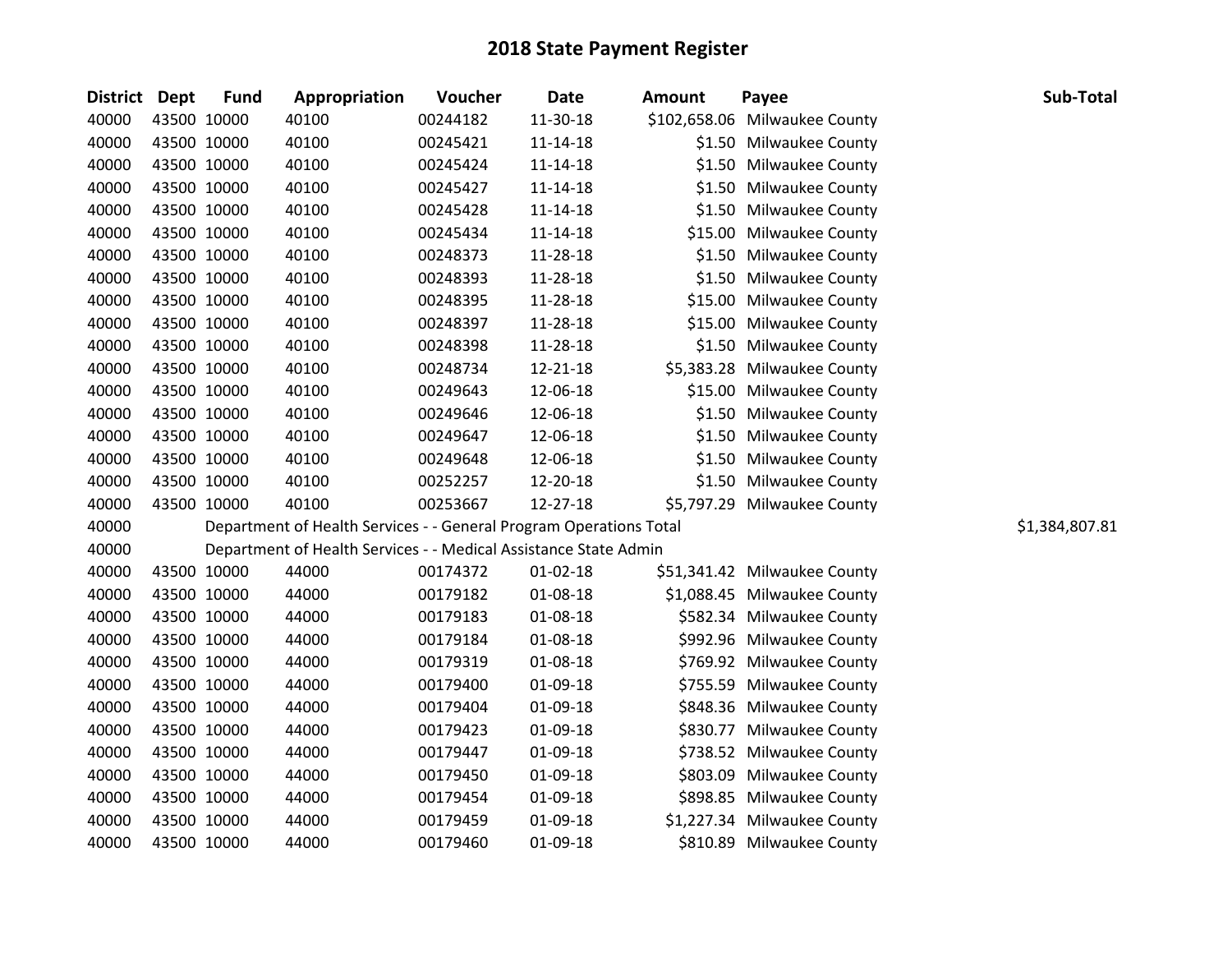| <b>District</b> | <b>Dept</b> | <b>Fund</b> | Appropriation | Voucher  | <b>Date</b>    | <b>Amount</b> | Payee                        | Sub-Total |
|-----------------|-------------|-------------|---------------|----------|----------------|---------------|------------------------------|-----------|
| 40000           |             | 43500 10000 | 44000         | 00179463 | 01-09-18       |               | \$1,033.91 Milwaukee County  |           |
| 40000           |             | 43500 10000 | 44000         | 00179604 | 01-09-18       |               | \$772.29 Milwaukee County    |           |
| 40000           |             | 43500 10000 | 44000         | 00179608 | 01-09-18       |               | \$794.79 Milwaukee County    |           |
| 40000           |             | 43500 10000 | 44000         | 00179775 | $01-10-18$     |               | \$1.50 Milwaukee County      |           |
| 40000           |             | 43500 10000 | 44000         | 00179777 | $01-10-18$     |               | \$1.50 Milwaukee County      |           |
| 40000           |             | 43500 10000 | 44000         | 00179792 | $01 - 10 - 18$ |               | \$1.50 Milwaukee County      |           |
| 40000           |             | 43500 10000 | 44000         | 00180579 | $01 - 17 - 18$ |               | \$414.00 Milwaukee County    |           |
| 40000           |             | 43500 10000 | 44000         | 00180738 | $01 - 18 - 18$ |               | \$1.50 Milwaukee County      |           |
| 40000           |             | 43500 10000 | 44000         | 00181622 | 02-01-18       |               | \$51,341.42 Milwaukee County |           |
| 40000           |             | 43500 10000 | 44000         | 00181906 | $01 - 22 - 18$ |               | \$965.91 Milwaukee County    |           |
| 40000           |             | 43500 10000 | 44000         | 00181946 | $01 - 26 - 18$ |               | \$902.99 Milwaukee County    |           |
| 40000           |             | 43500 10000 | 44000         | 00182060 | $01 - 24 - 18$ |               | \$1.50 Milwaukee County      |           |
| 40000           |             | 43500 10000 | 44000         | 00182063 | $01 - 24 - 18$ |               | \$1.50 Milwaukee County      |           |
| 40000           |             | 43500 10000 | 44000         | 00182065 | $01 - 24 - 18$ |               | \$1.50 Milwaukee County      |           |
| 40000           |             | 43500 10000 | 44000         | 00182066 | $01 - 24 - 18$ |               | \$1.50 Milwaukee County      |           |
| 40000           |             | 43500 10000 | 44000         | 00182068 | $01 - 24 - 18$ |               | \$1.50 Milwaukee County      |           |
| 40000           |             | 43500 10000 | 44000         | 00183442 | $01 - 31 - 18$ |               | \$1.50 Milwaukee County      |           |
| 40000           |             | 43500 10000 | 44000         | 00183443 | $01 - 31 - 18$ |               | \$1.50 Milwaukee County      |           |
| 40000           |             | 43500 10000 | 44000         | 00183444 | $01 - 31 - 18$ |               | \$1.50 Milwaukee County      |           |
| 40000           |             | 43500 10000 | 44000         | 00183453 | $01 - 31 - 18$ |               | \$1.50 Milwaukee County      |           |
| 40000           |             | 43500 10000 | 44000         | 00183456 | $01 - 31 - 18$ |               | \$1.50 Milwaukee County      |           |
| 40000           |             | 43500 10000 | 44000         | 00183493 | 02-28-18       |               | \$127.59 Milwaukee County    |           |
| 40000           |             | 43500 10000 | 44000         | 00185301 | 02-07-18       |               | \$1.50 Milwaukee County      |           |
| 40000           |             | 43500 10000 | 44000         | 00185937 | 03-01-18       |               | \$51,341.42 Milwaukee County |           |
| 40000           |             | 43500 10000 | 44000         | 00186075 | 03-02-18       |               | \$940.00 Milwaukee County    |           |
| 40000           |             | 43500 10000 | 44000         | 00186502 | $02 - 14 - 18$ |               | \$1.50 Milwaukee County      |           |
| 40000           |             | 43500 10000 | 44000         | 00186510 | $02 - 14 - 18$ |               | \$1.50 Milwaukee County      |           |
| 40000           |             | 43500 10000 | 44000         | 00186512 | $02 - 14 - 18$ |               | \$1.50 Milwaukee County      |           |
| 40000           |             | 43500 10000 | 44000         | 00187950 | $02 - 21 - 18$ |               | \$1.50 Milwaukee County      |           |
| 40000           |             | 43500 10000 | 44000         | 00187965 | $02 - 21 - 18$ |               | \$1.50 Milwaukee County      |           |
| 40000           |             | 43500 10000 | 44000         | 00189043 | 02-28-18       |               | \$15.00 Milwaukee County     |           |
| 40000           |             | 43500 10000 | 44000         | 00189046 | 02-28-18       |               | \$1.50 Milwaukee County      |           |
| 40000           |             | 43500 10000 | 44000         | 00189049 | 02-28-18       |               | \$1.50 Milwaukee County      |           |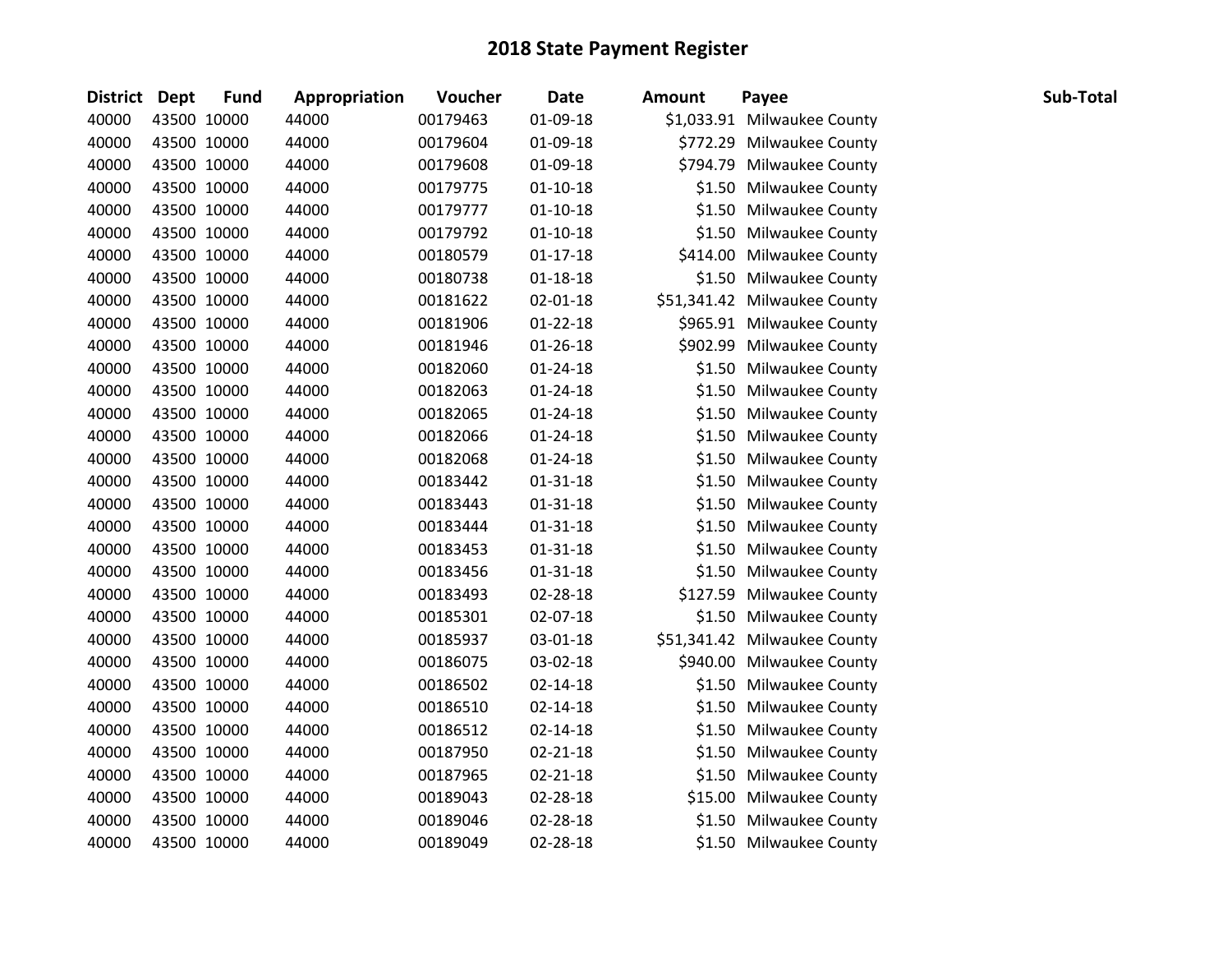| District Dept | <b>Fund</b> | Appropriation | Voucher  | <b>Date</b>    | <b>Amount</b> | Payee                        | Sub-Total |
|---------------|-------------|---------------|----------|----------------|---------------|------------------------------|-----------|
| 40000         | 43500 10000 | 44000         | 00189051 | 02-28-18       |               | \$1.50 Milwaukee County      |           |
| 40000         | 43500 10000 | 44000         | 00189054 | 02-28-18       |               | \$1.50 Milwaukee County      |           |
| 40000         | 43500 10000 | 44000         | 00189057 | 02-28-18       |               | \$15.00 Milwaukee County     |           |
| 40000         | 43500 10000 | 44000         | 00189059 | 02-28-18       |               | \$1.50 Milwaukee County      |           |
| 40000         | 43500 10000 | 44000         | 00189060 | 02-28-18       |               | \$1.50 Milwaukee County      |           |
| 40000         | 43500 10000 | 44000         | 00191143 | 03-07-18       |               | \$1.50 Milwaukee County      |           |
| 40000         | 43500 10000 | 44000         | 00191147 | 03-07-18       |               | \$1.50 Milwaukee County      |           |
| 40000         | 43500 10000 | 44000         | 00191149 | 03-07-18       |               | \$1.50 Milwaukee County      |           |
| 40000         | 43500 10000 | 44000         | 00191151 | 03-07-18       |               | \$1.50 Milwaukee County      |           |
| 40000         | 43500 10000 | 44000         | 00191152 | 03-07-18       |               | \$1.50 Milwaukee County      |           |
| 40000         | 43500 10000 | 44000         | 00191154 | 03-07-18       |               | \$15.00 Milwaukee County     |           |
| 40000         | 43500 10000 | 44000         | 00192502 | 03-30-18       |               | \$51,341.42 Milwaukee County |           |
| 40000         | 43500 10000 | 44000         | 00192726 | 03-14-18       |               | \$1.50 Milwaukee County      |           |
| 40000         | 43500 10000 | 44000         | 00193538 | 03-19-18       |               | \$392.50 Milwaukee County    |           |
| 40000         | 43500 10000 | 44000         | 00194005 | 03-22-18       |               | \$1.50 Milwaukee County      |           |
| 40000         | 43500 10000 | 44000         | 00194021 | 03-22-18       |               | \$15.00 Milwaukee County     |           |
| 40000         | 43500 10000 | 44000         | 00195463 | 03-28-18       |               | \$1.50 Milwaukee County      |           |
| 40000         | 43500 10000 | 44000         | 00195467 | 03-28-18       |               | \$1.50 Milwaukee County      |           |
| 40000         | 43500 10000 | 44000         | 00195470 | 03-28-18       |               | \$1.50 Milwaukee County      |           |
| 40000         | 43500 10000 | 44000         | 00195473 | 03-28-18       |               | \$1.50 Milwaukee County      |           |
| 40000         | 43500 10000 | 44000         | 00195474 | 03-28-18       |               | \$1.50 Milwaukee County      |           |
| 40000         | 43500 10000 | 44000         | 00195476 | 03-28-18       |               | \$1.50 Milwaukee County      |           |
| 40000         | 43500 10000 | 44000         | 00198961 | 05-01-18       |               | \$51,341.42 Milwaukee County |           |
| 40000         | 43500 10000 | 44000         | 00199176 | 04-13-18       |               | \$15.00 Milwaukee County     |           |
| 40000         | 43500 10000 | 44000         | 00199177 | $04 - 13 - 18$ |               | \$1.50 Milwaukee County      |           |
| 40000         | 43500 10000 | 44000         | 00199181 | 04-13-18       |               | \$1.50 Milwaukee County      |           |
| 40000         | 43500 10000 | 44000         | 00200375 | 04-18-18       |               | \$1.50 Milwaukee County      |           |
| 40000         | 43500 10000 | 44000         | 00200378 | 04-18-18       |               | \$15.00 Milwaukee County     |           |
| 40000         | 43500 10000 | 44000         | 00201987 | 04-25-18       |               | \$1.50 Milwaukee County      |           |
| 40000         | 43500 10000 | 44000         | 00201989 | 04-25-18       |               | \$1.50 Milwaukee County      |           |
| 40000         | 43500 10000 | 44000         | 00201990 | 04-25-18       |               | \$1.50 Milwaukee County      |           |
| 40000         | 43500 10000 | 44000         | 00203410 | 05-02-18       |               | \$1.50 Milwaukee County      |           |
| 40000         | 43500 10000 | 44000         | 00203411 | 05-02-18       |               | \$1.50 Milwaukee County      |           |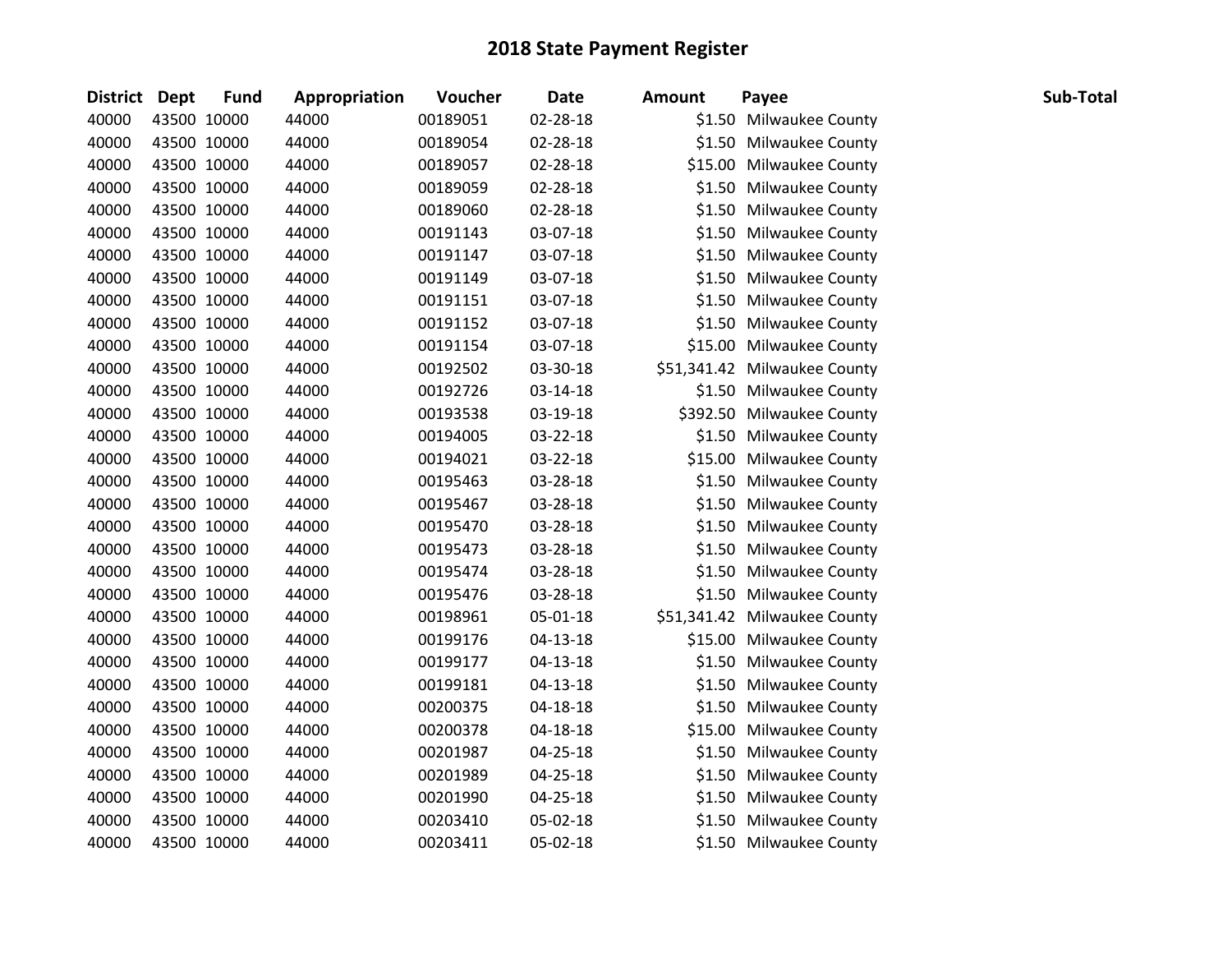| <b>District</b> | <b>Dept</b> | <b>Fund</b> | Appropriation | Voucher  | <b>Date</b> | <b>Amount</b> | Payee                        | Sub-Total |
|-----------------|-------------|-------------|---------------|----------|-------------|---------------|------------------------------|-----------|
| 40000           |             | 43500 10000 | 44000         | 00203422 | 05-02-18    |               | \$1.50 Milwaukee County      |           |
| 40000           |             | 43500 10000 | 44000         | 00203424 | 05-02-18    |               | \$15.00 Milwaukee County     |           |
| 40000           |             | 43500 10000 | 44000         | 00204802 | 05-09-18    |               | \$1.50 Milwaukee County      |           |
| 40000           |             | 43500 10000 | 44000         | 00204819 | 05-09-18    |               | \$1.50 Milwaukee County      |           |
| 40000           |             | 43500 10000 | 44000         | 00206468 | 05-16-18    | \$1.50        | <b>Milwaukee County</b>      |           |
| 40000           |             | 43500 10000 | 44000         | 00206476 | 05-16-18    |               | \$1.50 Milwaukee County      |           |
| 40000           |             | 43500 10000 | 44000         | 00206477 | 05-16-18    |               | \$1.50 Milwaukee County      |           |
| 40000           |             | 43500 10000 | 44000         | 00207260 | 06-01-18    |               | \$51,341.42 Milwaukee County |           |
| 40000           |             | 43500 10000 | 44000         | 00207766 | 05-23-18    |               | \$1.50 Milwaukee County      |           |
| 40000           |             | 43500 10000 | 44000         | 00207772 | 05-23-18    |               | \$1.50 Milwaukee County      |           |
| 40000           |             | 43500 10000 | 44000         | 00209151 | 05-30-18    |               | \$1.50 Milwaukee County      |           |
| 40000           |             | 43500 10000 | 44000         | 00209162 | 05-30-18    |               | \$15.00 Milwaukee County     |           |
| 40000           |             | 43500 10000 | 44000         | 00209163 | 05-30-18    |               | \$1.50 Milwaukee County      |           |
| 40000           |             | 43500 10000 | 44000         | 00209166 | 05-30-18    |               | \$1.50 Milwaukee County      |           |
| 40000           |             | 43500 10000 | 44000         | 00210330 | 06-07-18    |               | \$1.50 Milwaukee County      |           |
| 40000           |             | 43500 10000 | 44000         | 00210345 | 06-07-18    | \$1.50        | <b>Milwaukee County</b>      |           |
| 40000           |             | 43500 10000 | 44000         | 00212212 | 06-14-18    |               | \$1.50 Milwaukee County      |           |
| 40000           |             | 43500 10000 | 44000         | 00213644 | 06-21-18    | \$1.50        | Milwaukee County             |           |
| 40000           |             | 43500 10000 | 44000         | 00213651 | 06-21-18    | \$15.00       | <b>Milwaukee County</b>      |           |
| 40000           |             | 43500 10000 | 44000         | 00213653 | 06-21-18    | \$1.50        | <b>Milwaukee County</b>      |           |
| 40000           |             | 43500 10000 | 44000         | 00213654 | 06-29-18    |               | \$15.00 Milwaukee County     |           |
| 40000           |             | 43500 10000 | 44000         | 00213657 | 06-21-18    |               | \$1.50 Milwaukee County      |           |
| 40000           |             | 43500 10000 | 44000         | 00213665 | 06-21-18    |               | \$1.50 Milwaukee County      |           |
| 40000           |             | 43500 10000 | 44000         | 00215503 | 06-29-18    |               | \$51,341.42 Milwaukee County |           |
| 40000           |             | 43500 10000 | 44000         | 00215813 | 06-29-18    |               | \$1.50 Milwaukee County      |           |
| 40000           |             | 43500 10000 | 44000         | 00219778 | 08-01-18    |               | \$51,341.42 Milwaukee County |           |
| 40000           |             | 43500 10000 | 44000         | 00220038 | 07-19-18    |               | \$1.50 Milwaukee County      |           |
| 40000           |             | 43500 10000 | 44000         | 00220041 | 07-19-18    | \$3.00        | <b>Milwaukee County</b>      |           |
| 40000           |             | 43500 10000 | 44000         | 00221582 | 07-25-18    | \$1.50        | <b>Milwaukee County</b>      |           |
| 40000           |             | 43500 10000 | 44000         | 00221598 | 07-25-18    |               | \$3.00 Milwaukee County      |           |
| 40000           |             | 43500 10000 | 44000         | 00221639 | 08-03-18    |               | \$6,886.23 Milwaukee County  |           |
| 40000           |             | 43500 10000 | 44000         | 00221757 | 08-08-18    |               | \$6,022.90 Milwaukee County  |           |
| 40000           |             | 43500 10000 | 44000         | 00221758 | 08-08-18    |               | \$5,492.98 Milwaukee County  |           |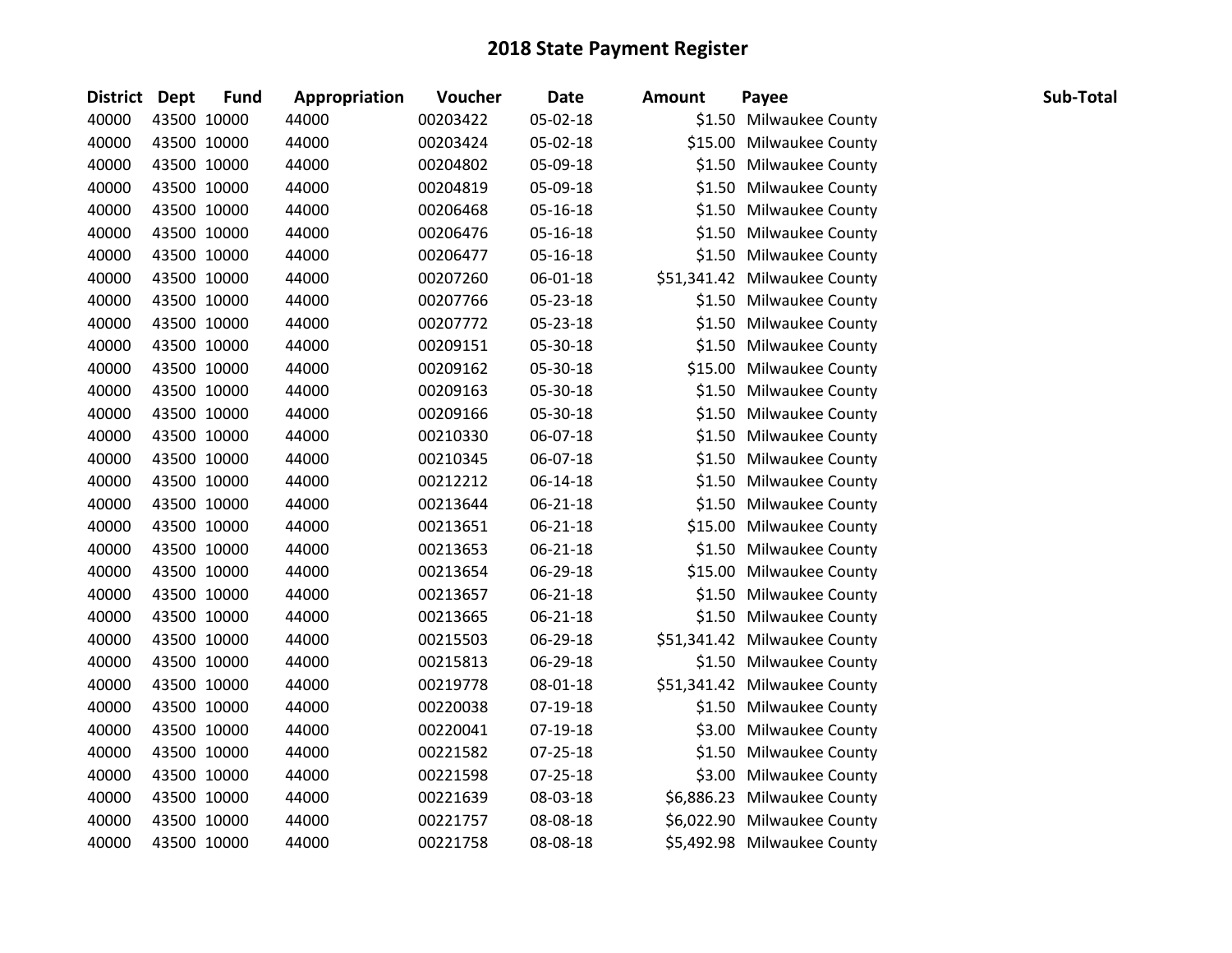| <b>District</b> | <b>Dept</b> | <b>Fund</b> | Appropriation | Voucher  | <b>Date</b>    | <b>Amount</b> | Payee                        | Sub-Total |
|-----------------|-------------|-------------|---------------|----------|----------------|---------------|------------------------------|-----------|
| 40000           |             | 43500 10000 | 44000         | 00221759 | 08-08-18       |               | \$5,667.66 Milwaukee County  |           |
| 40000           |             | 43500 10000 | 44000         | 00221761 | 08-08-18       |               | \$3,964.06 Milwaukee County  |           |
| 40000           |             | 43500 10000 | 44000         | 00221890 | 08-03-18       |               | \$6,411.07 Milwaukee County  |           |
| 40000           |             | 43500 10000 | 44000         | 00222713 | 08-01-18       |               | \$1.50 Milwaukee County      |           |
| 40000           |             | 43500 10000 | 44000         | 00224683 | 08-08-18       |               | \$1.50 Milwaukee County      |           |
| 40000           |             | 43500 10000 | 44000         | 00226096 | 08-16-18       |               | \$1.50 Milwaukee County      |           |
| 40000           |             | 43500 10000 | 44000         | 00226098 | 08-16-18       |               | \$1.50 Milwaukee County      |           |
| 40000           |             | 43500 10000 | 44000         | 00226281 | 08-31-18       |               | \$51,341.42 Milwaukee County |           |
| 40000           |             | 43500 10000 | 44000         | 00228700 | 08-29-18       |               | \$1.50 Milwaukee County      |           |
| 40000           |             | 43500 10000 | 44000         | 00230608 | 09-05-18       |               | \$1.50 Milwaukee County      |           |
| 40000           |             | 43500 10000 | 44000         | 00231866 | 09-12-18       |               | \$15.00 Milwaukee County     |           |
| 40000           |             | 43500 10000 | 44000         | 00231874 | 09-12-18       |               | \$1.50 Milwaukee County      |           |
| 40000           |             | 43500 10000 | 44000         | 00231878 | 09-12-18       |               | \$15.00 Milwaukee County     |           |
| 40000           |             | 43500 10000 | 44000         | 00231885 | 09-12-18       |               | \$15.00 Milwaukee County     |           |
| 40000           |             | 43500 10000 | 44000         | 00233306 | $10 - 01 - 18$ |               | \$51,341.42 Milwaukee County |           |
| 40000           |             | 43500 10000 | 44000         | 00233567 | 09-19-18       |               | \$1.50 Milwaukee County      |           |
| 40000           |             | 43500 10000 | 44000         | 00233568 | 09-19-18       |               | \$1.50 Milwaukee County      |           |
| 40000           |             | 43500 10000 | 44000         | 00233569 | 09-19-18       |               | \$1.50 Milwaukee County      |           |
| 40000           |             | 43500 10000 | 44000         | 00233571 | 09-19-18       |               | \$1.50 Milwaukee County      |           |
| 40000           |             | 43500 10000 | 44000         | 00233573 | 09-19-18       |               | \$15.00 Milwaukee County     |           |
| 40000           |             | 43500 10000 | 44000         | 00234467 | 09-24-18       |               | \$7,048.35 Milwaukee County  |           |
| 40000           |             | 43500 10000 | 44000         | 00234530 | 09-24-18       |               | \$58,501.37 Milwaukee County |           |
| 40000           |             | 43500 10000 | 44000         | 00234531 | 09-24-18       |               | \$5,725.37 Milwaukee County  |           |
| 40000           |             | 43500 10000 | 44000         | 00234532 | 09-24-18       |               | \$5,582.86 Milwaukee County  |           |
| 40000           |             | 43500 10000 | 44000         | 00234533 | 09-24-18       |               | \$6,824.73 Milwaukee County  |           |
| 40000           |             | 43500 10000 | 44000         | 00234534 | 09-24-18       |               | \$5,714.16 Milwaukee County  |           |
| 40000           |             | 43500 10000 | 44000         | 00234967 | 09-27-18       |               | \$1.50 Milwaukee County      |           |
| 40000           | 43500 10000 |             | 44000         | 00234979 | 09-27-18       |               | \$1.50 Milwaukee County      |           |
| 40000           |             | 43500 10000 | 44000         | 00236503 | 10-03-18       |               | \$1.50 Milwaukee County      |           |
| 40000           |             | 43500 10000 | 44000         | 00236505 | $10-03-18$     |               | \$15.00 Milwaukee County     |           |
| 40000           |             | 43500 10000 | 44000         | 00236507 | 10-03-18       |               | \$1.50 Milwaukee County      |           |
| 40000           |             | 43500 10000 | 44000         | 00236508 | $10-03-18$     |               | \$1.50 Milwaukee County      |           |
| 40000           | 43500 10000 |             | 44000         | 00237736 | $10-10-18$     |               | \$1.50 Milwaukee County      |           |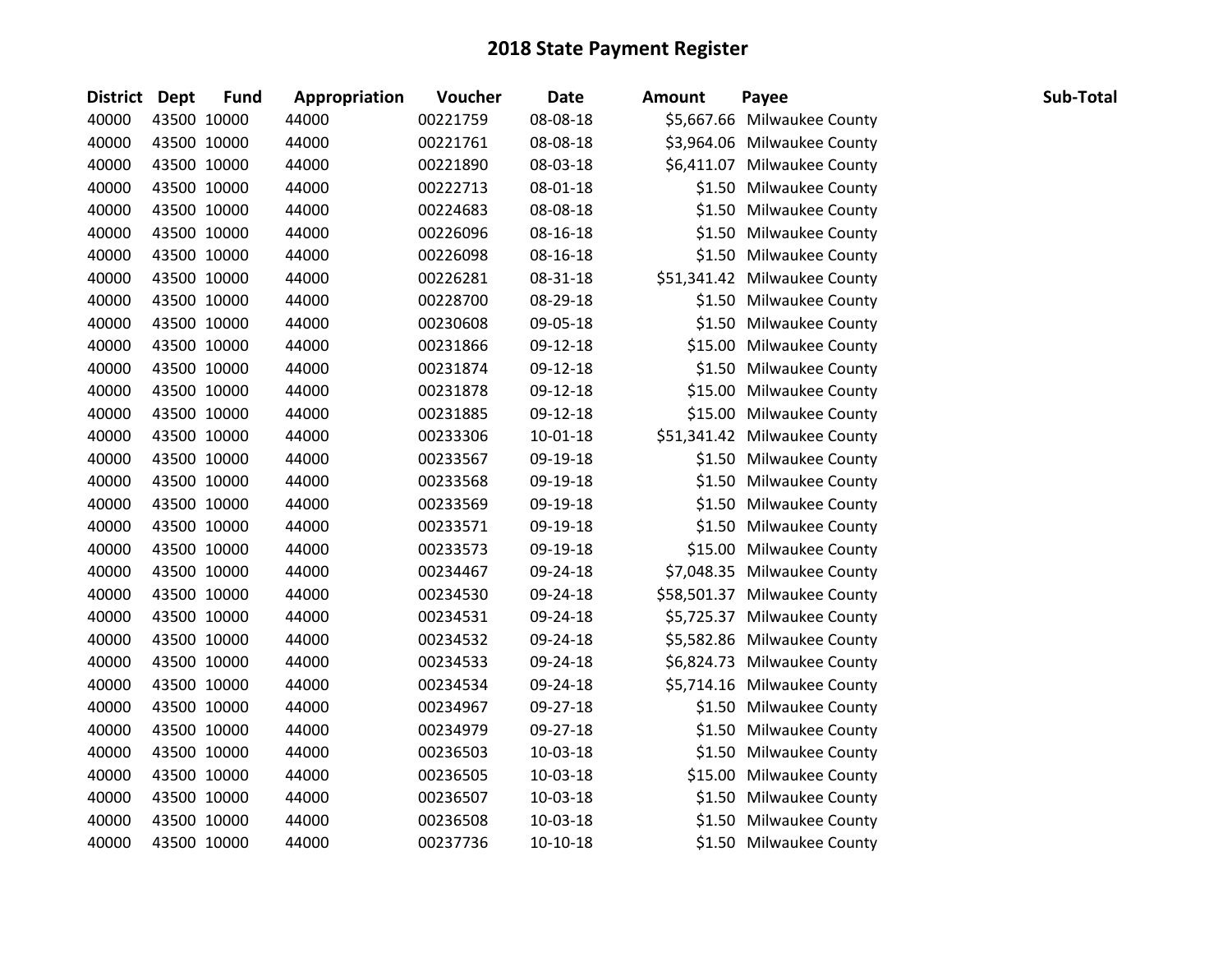| <b>District</b> | <b>Dept</b> | <b>Fund</b> | Appropriation | Voucher  | <b>Date</b>    | <b>Amount</b> | Payee                        | Sub-Total |
|-----------------|-------------|-------------|---------------|----------|----------------|---------------|------------------------------|-----------|
| 40000           | 43500 10000 |             | 44000         | 00237738 | $10-10-18$     |               | \$15.00 Milwaukee County     |           |
| 40000           | 43500 10000 |             | 44000         | 00237752 | $10-10-18$     |               | \$1.50 Milwaukee County      |           |
| 40000           | 43500 10000 |             | 44000         | 00237754 | 10-10-18       |               | \$1.50 Milwaukee County      |           |
| 40000           | 43500 10000 |             | 44000         | 00237755 | $10-10-18$     | \$1.50        | <b>Milwaukee County</b>      |           |
| 40000           | 43500 10000 |             | 44000         | 00237757 | $10-10-18$     |               | \$1.50 Milwaukee County      |           |
| 40000           | 43500 10000 |             | 44000         | 00237763 | $10-10-18$     | \$1.50        | <b>Milwaukee County</b>      |           |
| 40000           | 43500 10000 |             | 44000         | 00237914 | $11 - 01 - 18$ |               | \$51,341.42 Milwaukee County |           |
| 40000           | 43500 10000 |             | 44000         | 00239470 | $10-17-18$     |               | \$1.50 Milwaukee County      |           |
| 40000           | 43500 10000 |             | 44000         | 00240545 | 11-08-18       |               | \$735.76 Milwaukee County    |           |
| 40000           | 43500 10000 |             | 44000         | 00242518 | $10 - 31 - 18$ |               | \$1.50 Milwaukee County      |           |
| 40000           | 43500 10000 |             | 44000         | 00243685 | 11-07-18       | \$1.50        | Milwaukee County             |           |
| 40000           | 43500 10000 |             | 44000         | 00243686 | 11-07-18       |               | \$1.50 Milwaukee County      |           |
| 40000           | 43500 10000 |             | 44000         | 00243698 | 11-07-18       |               | \$1.50 Milwaukee County      |           |
| 40000           | 43500 10000 |             | 44000         | 00244182 | 11-30-18       |               | \$51,341.42 Milwaukee County |           |
| 40000           | 43500 10000 |             | 44000         | 00245421 | 11-14-18       |               | \$1.50 Milwaukee County      |           |
| 40000           | 43500 10000 |             | 44000         | 00245424 | $11 - 14 - 18$ |               | \$1.50 Milwaukee County      |           |
| 40000           | 43500 10000 |             | 44000         | 00245427 | 11-14-18       |               | \$1.50 Milwaukee County      |           |
| 40000           | 43500 10000 |             | 44000         | 00245428 | $11 - 14 - 18$ |               | \$1.50 Milwaukee County      |           |
| 40000           | 43500 10000 |             | 44000         | 00245434 | 11-14-18       |               | \$15.00 Milwaukee County     |           |
| 40000           | 43500 10000 |             | 44000         | 00248373 | 11-28-18       |               | \$1.50 Milwaukee County      |           |
| 40000           | 43500 10000 |             | 44000         | 00248393 | 11-28-18       |               | \$1.50 Milwaukee County      |           |
| 40000           | 43500 10000 |             | 44000         | 00248395 | 11-28-18       |               | \$15.00 Milwaukee County     |           |
| 40000           | 43500 10000 |             | 44000         | 00248397 | 11-28-18       | \$15.00       | <b>Milwaukee County</b>      |           |
| 40000           | 43500 10000 |             | 44000         | 00248398 | 11-28-18       |               | \$1.50 Milwaukee County      |           |
| 40000           | 43500 10000 |             | 44000         | 00248734 | 12-21-18       |               | \$5,383.28 Milwaukee County  |           |
| 40000           | 43500 10000 |             | 44000         | 00249643 | 12-06-18       |               | \$15.00 Milwaukee County     |           |
| 40000           | 43500 10000 |             | 44000         | 00249646 | 12-06-18       |               | \$1.50 Milwaukee County      |           |
| 40000           | 43500 10000 |             | 44000         | 00249647 | 12-06-18       | \$1.50        | <b>Milwaukee County</b>      |           |
| 40000           | 43500 10000 |             | 44000         | 00249648 | 12-06-18       |               | \$1.50 Milwaukee County      |           |
| 40000           | 43500 10000 |             | 44000         | 00252257 | 12-20-18       |               | \$1.50 Milwaukee County      |           |
| 40000           | 43500 10000 |             | 44000         | 00253667 | 12-27-18       |               | \$5,797.29 Milwaukee County  |           |
|                 |             |             |               |          |                |               |                              |           |

40000 Department of Health Services - - Medical Assistance State Admin Total \$769,011.17

Department of Health Services - - Federal Program Operations --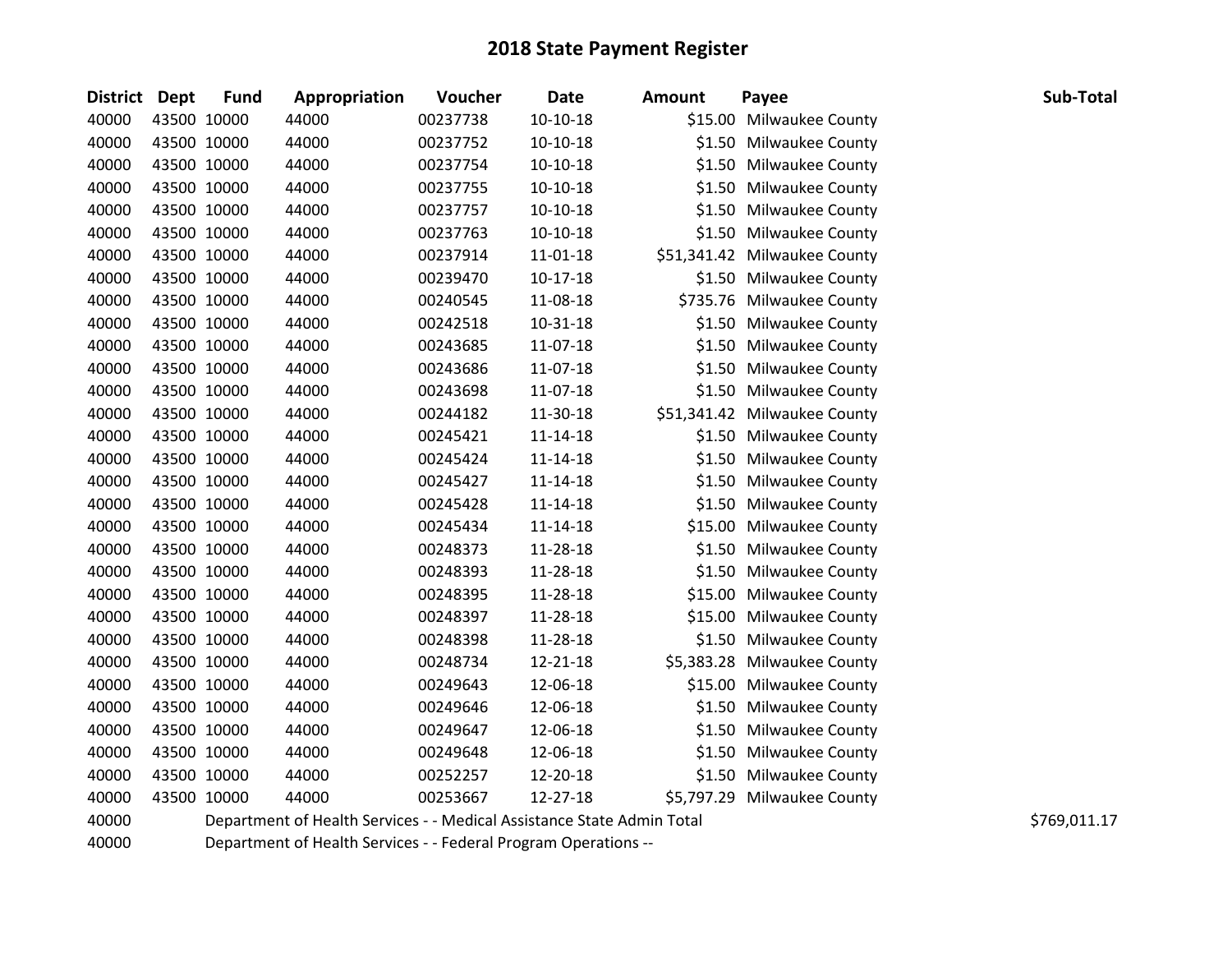| District Dept |             | <b>Fund</b> | Appropriation                                                         | Voucher  | <b>Date</b>    | <b>Amount</b> | Payee                        | Sub-Total    |
|---------------|-------------|-------------|-----------------------------------------------------------------------|----------|----------------|---------------|------------------------------|--------------|
| 40000         |             | 43500 10000 | 44100                                                                 | 00174372 | $01 - 02 - 18$ |               | \$51,316.64 Milwaukee County |              |
| 40000         |             | 43500 10000 | 44100                                                                 | 00181622 | $02 - 01 - 18$ |               | \$51,316.64 Milwaukee County |              |
| 40000         |             | 43500 10000 | 44100                                                                 | 00185937 | 03-01-18       |               | \$51,316.64 Milwaukee County |              |
| 40000         |             | 43500 10000 | 44100                                                                 | 00192502 | 03-30-18       |               | \$51,316.64 Milwaukee County |              |
| 40000         |             | 43500 10000 | 44100                                                                 | 00198961 | 05-01-18       |               | \$51,316.64 Milwaukee County |              |
| 40000         |             | 43500 10000 | 44100                                                                 | 00207260 | 06-01-18       |               | \$51,316.64 Milwaukee County |              |
| 40000         |             | 43500 10000 | 44100                                                                 | 00215503 | 06-29-18       |               | \$51,316.64 Milwaukee County |              |
| 40000         |             | 43500 10000 | 44100                                                                 | 00219778 | 08-01-18       |               | \$51,316.64 Milwaukee County |              |
| 40000         |             | 43500 10000 | 44100                                                                 | 00226281 | 08-31-18       |               | \$51,316.64 Milwaukee County |              |
| 40000         |             | 43500 10000 | 44100                                                                 | 00233306 | $10 - 01 - 18$ |               | \$51,316.64 Milwaukee County |              |
| 40000         |             | 43500 10000 | 44100                                                                 | 00237914 | 11-01-18       |               | \$51,316.64 Milwaukee County |              |
| 40000         |             | 43500 10000 | 44100                                                                 | 00244182 | 11-30-18       |               | \$51,316.64 Milwaukee County |              |
| 40000         |             |             | Department of Health Services - - Federal Program Operations -- Total |          |                |               |                              | \$615,799.68 |
| 40000         |             |             | Department of Health Services - - Interagency And Intra-Agency P      |          |                |               |                              |              |
| 40000         |             | 43500 10000 | 46700                                                                 | 00174372 | $01 - 02 - 18$ |               | \$42,470.65 Milwaukee County |              |
| 40000         |             | 43500 10000 | 46700                                                                 | 00179182 | 01-08-18       |               | \$189.30 Milwaukee County    |              |
| 40000         |             | 43500 10000 | 46700                                                                 | 00179183 | 01-08-18       |               | \$101.28 Milwaukee County    |              |
| 40000         |             | 43500 10000 | 46700                                                                 | 00179184 | 01-08-18       |               | \$172.69 Milwaukee County    |              |
| 40000         |             | 43500 10000 | 46700                                                                 | 00179319 | 01-08-18       |               | \$133.90 Milwaukee County    |              |
| 40000         |             | 43500 10000 | 46700                                                                 | 00179400 | 01-09-18       |               | \$131.41 Milwaukee County    |              |
| 40000         |             | 43500 10000 | 46700                                                                 | 00179404 | 01-09-18       |               | \$147.54 Milwaukee County    |              |
| 40000         |             | 43500 10000 | 46700                                                                 | 00179423 | 01-09-18       |               | \$144.48 Milwaukee County    |              |
| 40000         |             | 43500 10000 | 46700                                                                 | 00179447 | 01-09-18       |               | \$128.44 Milwaukee County    |              |
| 40000         |             | 43500 10000 | 46700                                                                 | 00179450 | 01-09-18       |               | \$139.67 Milwaukee County    |              |
| 40000         |             | 43500 10000 | 46700                                                                 | 00179454 | 01-09-18       |               | \$156.32 Milwaukee County    |              |
| 40000         |             | 43500 10000 | 46700                                                                 | 00179459 | 01-09-18       |               | \$213.45 Milwaukee County    |              |
| 40000         |             | 43500 10000 | 46700                                                                 | 00179460 | 01-09-18       |               | \$141.02 Milwaukee County    |              |
| 40000         |             | 43500 10000 | 46700                                                                 | 00179463 | 01-09-18       |               | \$179.81 Milwaukee County    |              |
| 40000         |             | 43500 10000 | 46700                                                                 | 00179604 | 01-09-18       |               | \$134.31 Milwaukee County    |              |
| 40000         |             | 43500 10000 | 46700                                                                 | 00179608 | 01-09-18       |               | \$138.22 Milwaukee County    |              |
| 40000         |             | 43500 10000 | 46700                                                                 | 00180579 | $01 - 17 - 18$ |               | \$72.00 Milwaukee County     |              |
| 40000         |             | 43500 10000 | 46700                                                                 | 00181622 | 02-01-18       |               | \$42,470.65 Milwaukee County |              |
| 40000         | 43500 10000 |             | 46700                                                                 | 00181906 | $01 - 22 - 18$ |               | \$167.99 Milwaukee County    |              |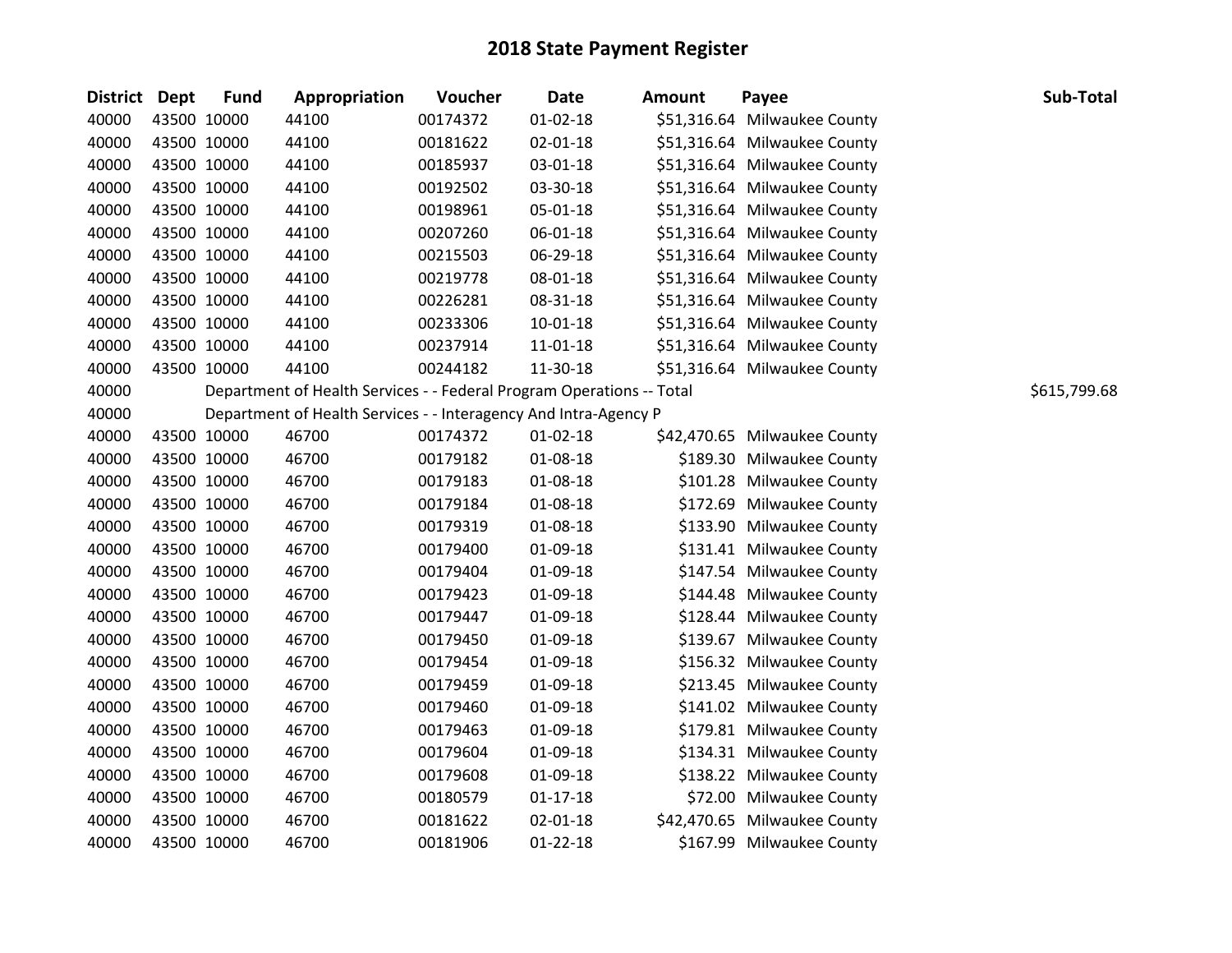| <b>District Dept</b> |             | <b>Fund</b> | Appropriation                                                          | Voucher  | <b>Date</b>    | <b>Amount</b> | Payee                        | Sub-Total    |
|----------------------|-------------|-------------|------------------------------------------------------------------------|----------|----------------|---------------|------------------------------|--------------|
| 40000                | 43500 10000 |             | 46700                                                                  | 00181946 | $01 - 26 - 18$ |               | \$157.04 Milwaukee County    |              |
| 40000                | 43500 10000 |             | 46700                                                                  | 00183493 | 02-28-18       |               | \$22.19 Milwaukee County     |              |
| 40000                | 43500 10000 |             | 46700                                                                  | 00185937 | 03-01-18       |               | \$42,470.65 Milwaukee County |              |
| 40000                | 43500 10000 |             | 46700                                                                  | 00186075 | 03-02-18       |               | \$163.52 Milwaukee County    |              |
| 40000                | 43500 10000 |             | 46700                                                                  | 00192502 | 03-30-18       |               | \$42,470.65 Milwaukee County |              |
| 40000                | 43500 10000 |             | 46700                                                                  | 00198961 | 05-01-18       |               | \$42,470.65 Milwaukee County |              |
| 40000                | 43500 10000 |             | 46700                                                                  | 00207260 | 06-01-18       |               | \$42,470.65 Milwaukee County |              |
| 40000                | 43500 10000 |             | 46700                                                                  | 00215503 | 06-29-18       |               | \$42,470.65 Milwaukee County |              |
| 40000                | 43500 10000 |             | 46700                                                                  | 00219778 | 08-01-18       |               | \$42,470.65 Milwaukee County |              |
| 40000                | 43500 10000 |             | 46700                                                                  | 00221639 | 08-03-18       |               | \$1,197.61 Milwaukee County  |              |
| 40000                | 43500 10000 |             | 46700                                                                  | 00221757 | 08-08-18       |               | \$1,047.47 Milwaukee County  |              |
| 40000                | 43500 10000 |             | 46700                                                                  | 00221758 | 08-08-18       |               | \$955.30 Milwaukee County    |              |
| 40000                | 43500 10000 |             | 46700                                                                  | 00221759 | 08-08-18       |               | \$985.67 Milwaukee County    |              |
| 40000                | 43500 10000 |             | 46700                                                                  | 00221761 | 08-08-18       |               | \$689.41 Milwaukee County    |              |
| 40000                | 43500 10000 |             | 46700                                                                  | 00221890 | 08-03-18       |               | \$1,114.96 Milwaukee County  |              |
| 40000                | 43500 10000 |             | 46700                                                                  | 00226281 | 08-31-18       |               | \$42,470.65 Milwaukee County |              |
| 40000                | 43500 10000 |             | 46700                                                                  | 00233306 | $10 - 01 - 18$ |               | \$42,470.65 Milwaukee County |              |
| 40000                | 43500 10000 |             | 46700                                                                  | 00234467 | 09-24-18       |               | \$1,225.80 Milwaukee County  |              |
| 40000                | 43500 10000 |             | 46700                                                                  | 00234530 | 09-24-18       |               | \$10,174.15 Milwaukee County |              |
| 40000                | 43500 10000 |             | 46700                                                                  | 00234531 | 09-24-18       |               | \$995.72 Milwaukee County    |              |
| 40000                | 43500 10000 |             | 46700                                                                  | 00234532 | 09-24-18       |               | \$970.93 Milwaukee County    |              |
| 40000                | 43500 10000 |             | 46700                                                                  | 00234533 | 09-24-18       |               | \$1,186.91 Milwaukee County  |              |
| 40000                | 43500 10000 |             | 46700                                                                  | 00234534 | 09-24-18       |               | \$993.77 Milwaukee County    |              |
| 40000                | 43500 10000 |             | 46700                                                                  | 00237914 | 11-01-18       |               | \$42,470.65 Milwaukee County |              |
| 40000                | 43500 10000 |             | 46700                                                                  | 00240545 | 11-08-18       |               | \$127.96 Milwaukee County    |              |
| 40000                | 43500 10000 |             | 46700                                                                  | 00244182 | 11-30-18       |               | \$42,470.65 Milwaukee County |              |
| 40000                | 43500 10000 |             | 46700                                                                  | 00248734 | 12-21-18       |               | \$936.22 Milwaukee County    |              |
| 40000                | 43500 10000 |             | 46700                                                                  | 00253667 | 12-27-18       |               | \$1,008.22 Milwaukee County  |              |
| 40000                |             |             | Department of Health Services - - Interagency And Intra-Agency P Total |          |                |               |                              | \$536,092.48 |
| 40000                |             |             | Department of Health Services - - Administrative And Support-Fis       |          |                |               |                              |              |
| 40000                | 43500 10000 |             | 82100                                                                  | 00189661 | 03-02-18       |               | \$5.00 Milwaukee County      |              |
| 40000                |             |             | Department of Health Services - - Administrative And Support-Fis Total |          |                |               |                              | \$5.00       |
| 40000                |             |             | Department of Health Services - - General Aids                         |          |                |               |                              |              |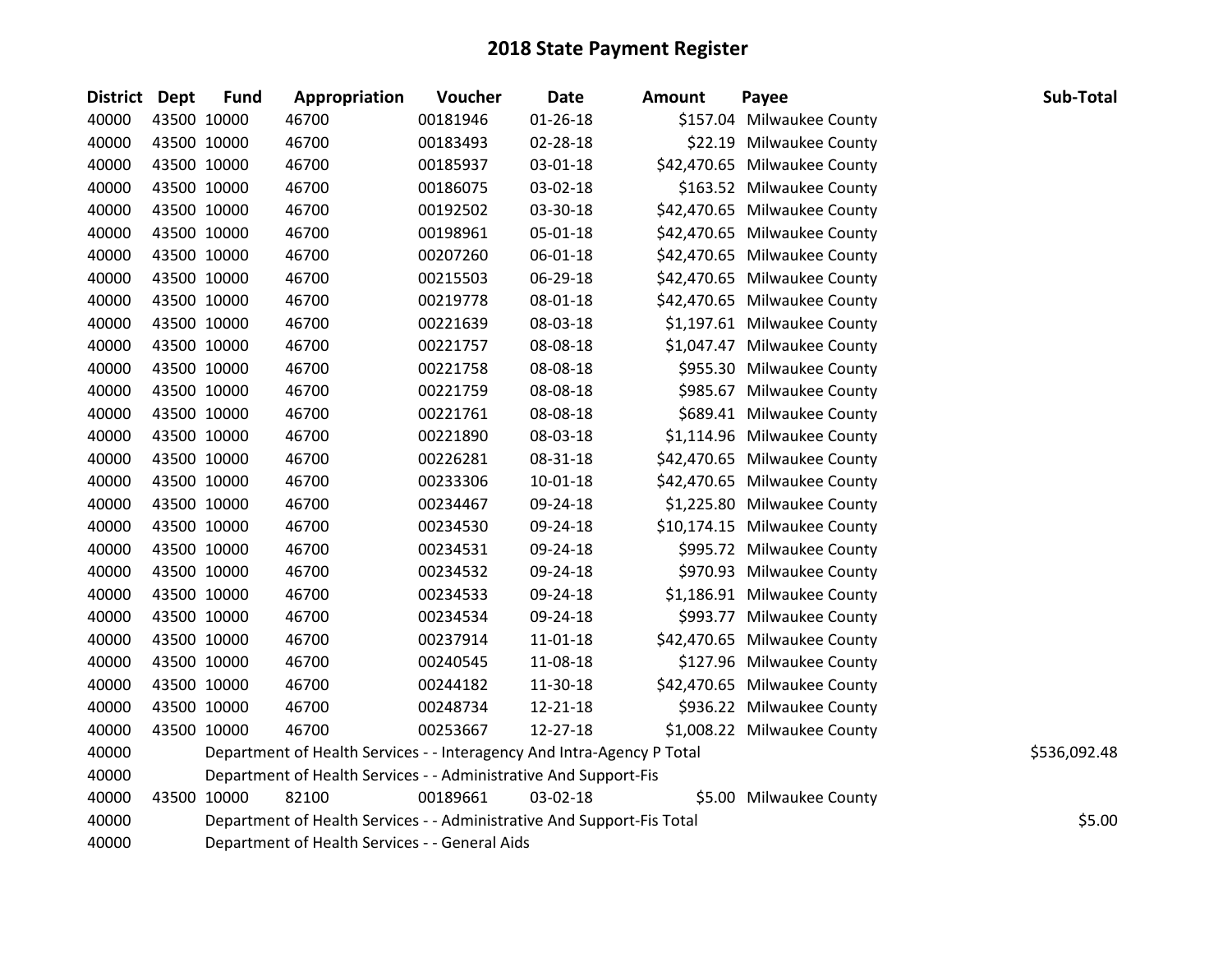| District Dept |             | <b>Fund</b> | Appropriation                                                          | Voucher  | <b>Date</b>    | <b>Amount</b> | Payee                        | Sub-Total    |
|---------------|-------------|-------------|------------------------------------------------------------------------|----------|----------------|---------------|------------------------------|--------------|
| 40000         |             | 43500 10000 | 97500                                                                  | 00202375 | $05 - 11 - 18$ |               | \$6.25 Milwaukee County      |              |
| 40000         |             | 43500 10000 | 97500                                                                  | 00240085 | 11-07-18       |               | \$5.00 Milwaukee County      |              |
| 40000         |             |             | Department of Health Services - - General Aids Total                   |          |                |               |                              | \$11.25      |
| 40000         |             |             | Dept of Children and Families - - Milw Child Welfare Svc Collect       |          |                |               |                              |              |
| 40000         |             | 43700 10000 | 12200                                                                  | 00033646 | $01 - 17 - 18$ |               | \$48,045.97 Milwaukee County |              |
| 40000         |             | 43700 10000 | 12200                                                                  | 00033647 | $01 - 17 - 18$ |               | \$52,969.09 Milwaukee County |              |
| 40000         |             | 43700 10000 | 12200                                                                  | 00033648 | 02-02-18       |               | \$51,768.52 Milwaukee County |              |
| 40000         | 43700 10000 |             | 12200                                                                  | 00033649 | $01 - 17 - 18$ |               | \$53,368.25 Milwaukee County |              |
| 40000         | 43700 10000 |             | 12200                                                                  | 00034185 | $02 - 16 - 18$ |               | \$47,456.77 Milwaukee County |              |
| 40000         |             | 43700 10000 | 12200                                                                  | 00034395 | 03-01-18       |               | \$39,122.54 Milwaukee County |              |
| 40000         |             | 43700 10000 | 12200                                                                  | 00036445 | $04 - 11 - 18$ |               | \$41,405.97 Milwaukee County |              |
| 40000         |             | 43700 10000 | 12200                                                                  | 00037847 | 05-03-18       |               | \$14,166.00 Milwaukee County |              |
| 40000         | 43700 10000 |             | 12200                                                                  | 00038327 | $05-10-18$     |               | \$7,083.00 Milwaukee County  |              |
| 40000         |             | 43700 10000 | 12200                                                                  | 00040129 | 06-20-18       |               | \$7,083.00 Milwaukee County  |              |
| 40000         | 43700 10000 |             | 12200                                                                  | 00040130 | 06-20-18       |               | \$41,399.43 Milwaukee County |              |
| 40000         |             | 43700 10000 | 12200                                                                  | 00040131 | 06-20-18       |               | \$40,470.34 Milwaukee County |              |
| 40000         |             | 43700 10000 | 12200                                                                  | 00041082 | $07 - 13 - 18$ |               | \$225.00 Milwaukee County    |              |
| 40000         | 43700 10000 |             | 12200                                                                  | 00041586 | 06-27-18       |               | \$40,540.99 Milwaukee County |              |
| 40000         | 43700 10000 |             | 12200                                                                  | 00044114 | 09-26-18       |               | \$7,083.00 Milwaukee County  |              |
| 40000         |             | 43700 10000 | 12200                                                                  | 00044115 | 09-26-18       |               | \$45,161.47 Milwaukee County |              |
| 40000         |             | 43700 10000 | 12200                                                                  | 00044367 | 09-28-18       |               | \$47,369.57 Milwaukee County |              |
| 40000         |             | 43700 10000 | 12200                                                                  | 00044368 | 09-28-18       |               | \$38,870.09 Milwaukee County |              |
| 40000         |             | 43700 10000 | 12200                                                                  | 00044369 | 09-28-18       |               | \$7,083.00 Milwaukee County  |              |
| 40000         |             | 43700 10000 | 12200                                                                  | 00046756 | 12-06-18       |               | \$7,083.00 Milwaukee County  |              |
| 40000         |             | 43700 10000 | 12200                                                                  | 00046757 | 12-06-18       |               | \$7,083.00 Milwaukee County  |              |
| 40000         |             | 43700 10000 | 12200                                                                  | 00046759 | 12-06-18       |               | \$47,320.42 Milwaukee County |              |
| 40000         | 43700 10000 |             | 12200                                                                  | 00046760 | 12-06-18       |               | \$44,579.25 Milwaukee County |              |
| 40000         |             | 43700 10000 | 12200                                                                  | 00047059 | 11-19-18       |               | \$7,083.00 Milwaukee County  |              |
| 40000         |             | 43700 10000 | 12200                                                                  | 00047060 | 12-13-18       |               | \$7,083.00 Milwaukee County  |              |
| 40000         |             |             | Dept of Children and Families - - Milw Child Welfare Svc Collect Total |          |                |               |                              | \$750,903.67 |
| 40000         |             |             | Dept of Children and Families - - Milw Child Welfare Pr Aids           |          |                |               |                              |              |
| 40000         |             | 43700 10000 | 13000                                                                  | 00032555 | 01-05-18       |               | \$10,914.64 Milwaukee County |              |
| 40000         |             | 43700 10000 | 13000                                                                  | 00033079 | $01 - 16 - 18$ |               | \$45,953.32 Milwaukee County |              |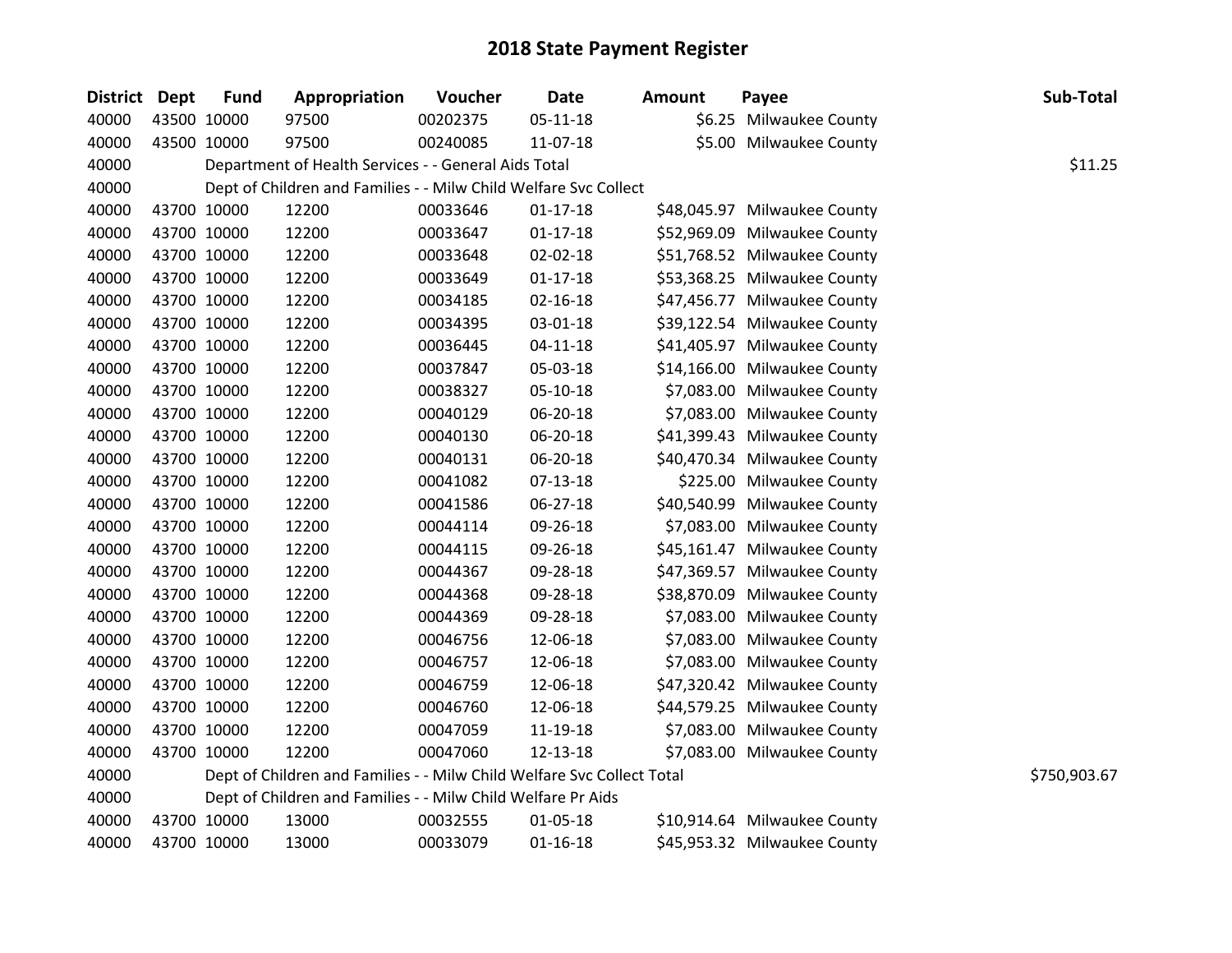| District Dept |             | <b>Fund</b> | Appropriation                                                      | Voucher  | Date           | Amount | Payee                         | Sub-Total    |
|---------------|-------------|-------------|--------------------------------------------------------------------|----------|----------------|--------|-------------------------------|--------------|
| 40000         |             | 43700 10000 | 13000                                                              | 00033527 | 02-02-18       |        | \$7,937.92 Milwaukee County   |              |
| 40000         |             | 43700 10000 | 13000                                                              | 00034396 | 03-14-18       |        | \$56,592.98 Milwaukee County  |              |
| 40000         |             | 43700 10000 | 13000                                                              | 00034397 | 03-14-18       |        | \$12,151.84 Milwaukee County  |              |
| 40000         |             | 43700 10000 | 13000                                                              | 00034736 | 03-19-18       |        | \$10,666.58 Milwaukee County  |              |
| 40000         |             | 43700 10000 | 13000                                                              | 00035794 | 03-30-18       |        | \$17,238.55 Milwaukee County  |              |
| 40000         |             | 43700 10000 | 13000                                                              | 00036448 | 04-05-18       |        | \$14,387.48 Milwaukee County  |              |
| 40000         |             | 43700 10000 | 13000                                                              | 00037636 | 04-20-18       |        | \$28,735.12 Milwaukee County  |              |
| 40000         |             | 43700 10000 | 13000                                                              | 00038326 | 05-10-18       |        | \$12,154.94 Milwaukee County  |              |
| 40000         |             | 43700 10000 | 13000                                                              | 00039094 | $05 - 21 - 18$ |        | \$34,554.76 Milwaukee County  |              |
| 40000         |             | 43700 10000 | 13000                                                              | 00039705 | 06-06-18       |        | \$9,674.34 Milwaukee County   |              |
| 40000         |             | 43700 10000 | 13000                                                              | 00039877 | 05-25-18       |        | \$12,177.94 Milwaukee County  |              |
| 40000         |             | 43700 10000 | 13000                                                              | 00040683 | 06-29-18       |        | \$98,706.82 Milwaukee County  |              |
| 40000         |             | 43700 10000 | 13000                                                              | 00040903 | 07-06-18       |        | \$6,449.56 Milwaukee County   |              |
| 40000         |             | 43700 10000 | 13000                                                              | 00041715 | $07 - 18 - 18$ |        | \$42,908.34 Milwaukee County  |              |
| 40000         | 43700 10000 |             | 13000                                                              | 00042761 | 08-10-18       |        | \$3,968.96 Milwaukee County   |              |
| 40000         |             | 43700 10000 | 13000                                                              | 00043716 | 09-14-18       |        | \$38,771.24 Milwaukee County  |              |
| 40000         |             | 43700 10000 | 13000                                                              | 00044370 | 09-21-18       |        | \$6,300.00 Milwaukee County   |              |
| 40000         |             | 43700 10000 | 13000                                                              | 00044666 | 10-05-18       |        | \$6,804.00 Milwaukee County   |              |
| 40000         |             | 43700 10000 | 13000                                                              | 00045125 | 10-19-18       |        | \$39,234.90 Milwaukee County  |              |
| 40000         |             | 43700 10000 | 13000                                                              | 00045708 | 11-02-18       |        | \$9,324.00 Milwaukee County   |              |
| 40000         |             | 43700 10000 | 13000                                                              | 00046429 | 11-23-18       |        | \$38,598.68 Milwaukee County  |              |
| 40000         |             | 43700 10000 | 13000                                                              | 00046618 | 11-28-18       |        | \$12,311.45 Milwaukee County  |              |
| 40000         |             | 43700 10000 | 13000                                                              | 00046898 | 12-06-18       |        | \$14,484.04 Milwaukee County  |              |
| 40000         | 43700 10000 |             | 13000                                                              | 00047291 | 12-19-18       |        | \$39,027.76 Milwaukee County  |              |
| 40000         |             |             | Dept of Children and Families - - Milw Child Welfare Pr Aids Total |          |                |        |                               | \$630,030.16 |
| 40000         |             |             | Dept of Children and Families - - Subst Abuse Block Grant Aids     |          |                |        |                               |              |
| 40000         |             | 43700 10000 | 13400                                                              | 00034248 | $02 - 21 - 18$ |        | \$68,057.95 Milwaukee County  |              |
| 40000         |             | 43700 10000 | 13400                                                              | 00034249 | $02 - 21 - 18$ |        | \$321,895.28 Milwaukee County |              |
| 40000         |             | 43700 10000 | 13400                                                              | 00035062 | 03-15-18       |        | \$3,434.50 Milwaukee County   |              |
| 40000         |             | 43700 10000 | 13400                                                              | 00042759 | 07-31-18       |        | \$49,677.60 Milwaukee County  |              |
| 40000         |             | 43700 10000 | 13400                                                              | 00042760 | 07-31-18       |        | \$21,108.33 Milwaukee County  |              |
| 40000         |             | 43700 10000 | 13400                                                              | 00045972 | 10-26-18       |        | \$68,851.16 Milwaukee County  |              |
| 40000         | 43700 10000 |             | 13400                                                              | 00045973 | 10-26-18       |        | \$196,817.45 Milwaukee County |              |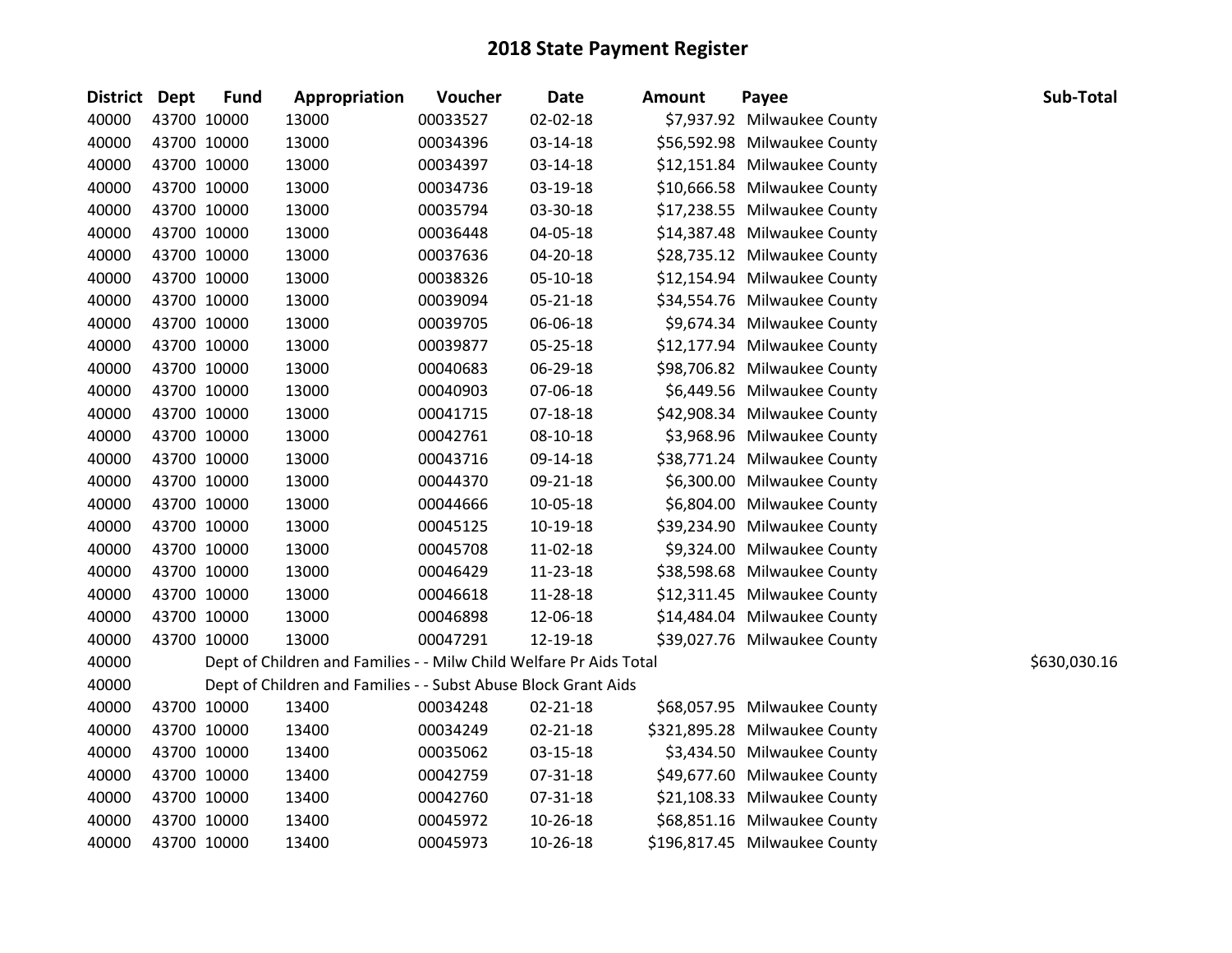| <b>District Dept</b> | <b>Fund</b> | Appropriation                                                          | Voucher  | <b>Date</b>    | <b>Amount</b> | Payee                        | Sub-Total    |
|----------------------|-------------|------------------------------------------------------------------------|----------|----------------|---------------|------------------------------|--------------|
| 40000                | 43700 10000 | 13400                                                                  | 00048331 | 12-31-18       |               | \$17,295.50 Milwaukee County |              |
| 40000                |             | Dept of Children and Families - - Subst Abuse Block Grant Aids Total   |          |                |               |                              | \$747,137.77 |
| 40000                |             | Dept of Children and Families - - Fed Aid, Milw Child Welfar Aid       |          |                |               |                              |              |
| 40000                | 43700 10000 | 15300                                                                  | 00033079 | $01 - 16 - 18$ |               | \$16,996.44 Milwaukee County |              |
| 40000                | 43700 10000 | 15300                                                                  | 00034396 | 03-14-18       |               | \$20,931.65 Milwaukee County |              |
| 40000                | 43700 10000 | 15300                                                                  | 00034397 | 03-14-18       |               | \$4,494.51 Milwaukee County  |              |
| 40000                | 43700 10000 | 15300                                                                  | 00035794 | 03-30-18       |               | \$6,375.90 Milwaukee County  |              |
| 40000                | 43700 10000 | 15300                                                                  | 00037636 | 04-20-18       |               | \$10,628.06 Milwaukee County |              |
| 40000                | 43700 10000 | 15300                                                                  | 00039094 | $05 - 21 - 18$ |               | \$12,780.53 Milwaukee County |              |
| 40000                | 43700 10000 | 15300                                                                  | 00039877 | 05-25-18       |               | \$4,504.17 Milwaukee County  |              |
| 40000                | 43700 10000 | 15300                                                                  | 00040683 | 06-29-18       |               | \$36,508.00 Milwaukee County |              |
| 40000                | 43700 10000 | 15300                                                                  | 00041715 | $07-18-18$     |               | \$15,870.21 Milwaukee County |              |
| 40000                | 43700 10000 | 15300                                                                  | 00043293 | 08-20-18       |               | \$16,858.37 Milwaukee County |              |
| 40000                | 43700 10000 | 15300                                                                  | 00043456 | 09-05-18       |               | \$27,285.52 Milwaukee County |              |
| 40000                | 43700 10000 | 15300                                                                  | 00043716 | 09-14-18       |               | \$14,340.05 Milwaukee County |              |
| 40000                | 43700 10000 | 15300                                                                  | 00045125 | 10-19-18       |               | \$14,511.54 Milwaukee County |              |
| 40000                | 43700 10000 | 15300                                                                  | 00046429 | 11-23-18       |               | \$14,276.22 Milwaukee County |              |
| 40000                | 43700 10000 | 15300                                                                  | 00046618 | 11-28-18       |               | \$4,553.55 Milwaukee County  |              |
| 40000                | 43700 10000 | 15300                                                                  | 00047291 | 12-19-18       |               | \$14,434.92 Milwaukee County |              |
| 40000                |             | Dept of Children and Families - - Fed Aid, Milw Child Welfar Aid Total |          |                |               |                              | \$235,349.64 |
| 40000                |             | Dept of Children and Families - - Child Care Licens & Cert Activ       |          |                |               |                              |              |
| 40000                | 43700 10000 | 22100                                                                  | 00042953 | 08-10-18       |               | \$138.75 Milwaukee County    |              |
| 40000                | 43700 10000 | 22100                                                                  | 00046401 | 11-09-18       |               | \$22.50 Milwaukee County     |              |
| 40000                |             | Dept of Children and Families - - Child Care Licens & Cert Activ Total |          |                |               |                              | \$161.25     |
| 40000                |             | Dept of Children and Families - - Fees For Administrative Servic       |          |                |               |                              |              |
| 40000                | 43700 10000 | 23100                                                                  | 00033806 | $01 - 19 - 18$ |               | \$455.00 Milwaukee County    |              |
| 40000                | 43700 10000 | 23100                                                                  | 00038265 | 04-18-18       |               | \$865.00 Milwaukee County    |              |
| 40000                | 43700 10000 | 23100                                                                  | 00042328 | $07-17-18$     |               | \$1,855.00 Milwaukee County  |              |
| 40000                | 43700 10000 | 23100                                                                  | 00045793 | 10-18-18       |               | \$785.00 Milwaukee County    |              |
| 40000                |             | Dept of Children and Families - - Fees For Administrative Servic Total |          |                |               |                              | \$3,960.00   |
| 40000                |             | Dept of Children and Families - - Child Support State Ops Fees         |          |                |               |                              |              |
| 40000                | 43700 10000 | 23400                                                                  | 00043043 | 08-10-18       |               | \$300.00 Milwaukee County    |              |
| 40000                | 43700 10000 | 23400                                                                  | 00044854 | $10-12-18$     |               | \$76.75 Milwaukee County     |              |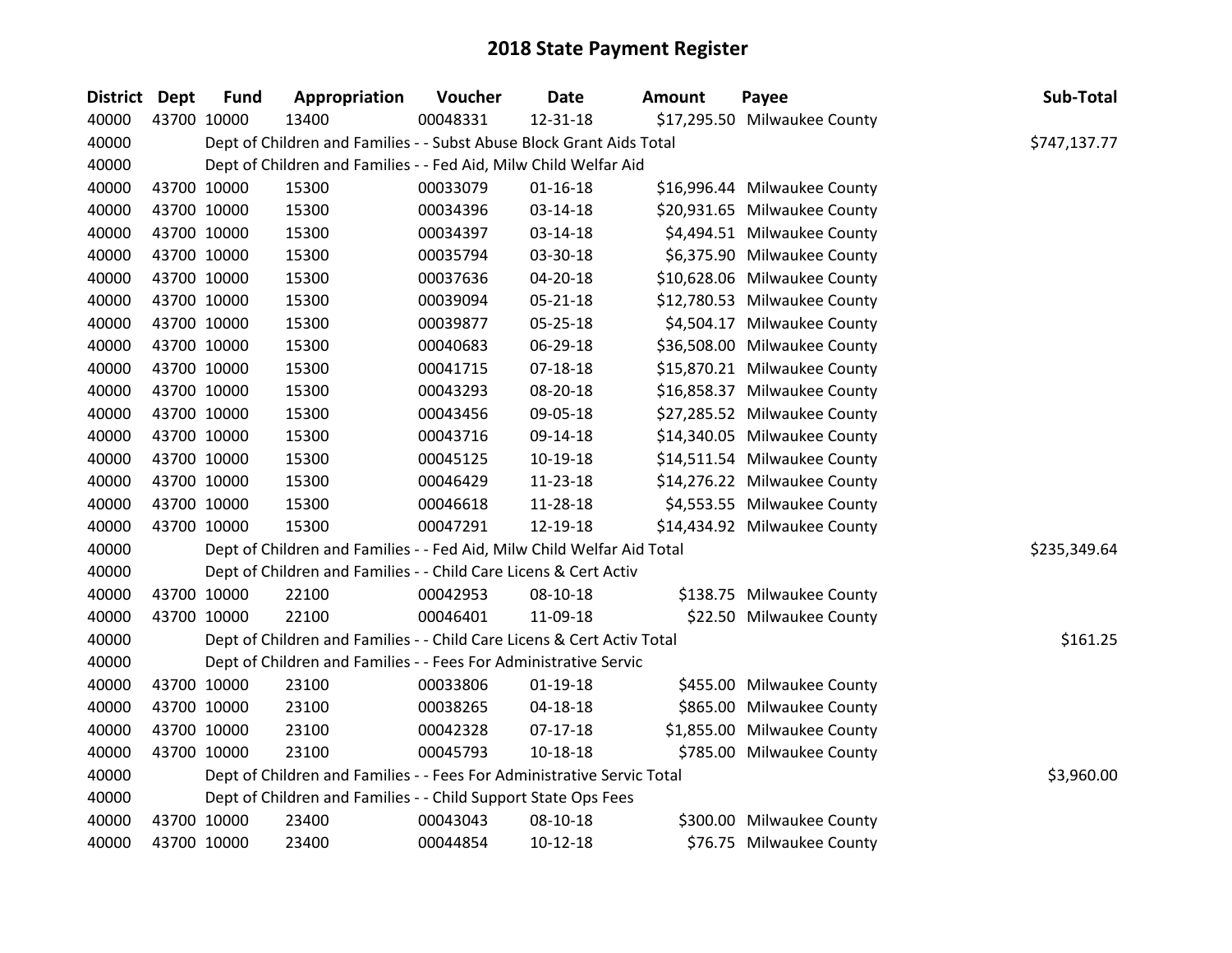| <b>District Dept</b> |             | <b>Fund</b> | Appropriation                                                        | Voucher  | <b>Date</b>    | <b>Amount</b> | Payee                        | Sub-Total   |
|----------------------|-------------|-------------|----------------------------------------------------------------------|----------|----------------|---------------|------------------------------|-------------|
| 40000                | 43700 10000 |             | 23400                                                                | 00045448 | 11-02-18       |               | \$223.25 Milwaukee County    |             |
| 40000                |             |             | Dept of Children and Families - - Child Support State Ops Fees Total |          |                |               |                              | \$600.00    |
| 40000                |             |             | Dept of Children and Families - - Child Care Block Grant - Ops       |          |                |               |                              |             |
| 40000                | 43700 10000 |             | 24500                                                                | 00029147 | $01 - 05 - 18$ |               | \$558.54 Milwaukee County    |             |
| 40000                | 43700 10000 |             | 24500                                                                | 00032721 | $01 - 10 - 18$ |               | \$4,863.85 Milwaukee County  |             |
| 40000                | 43700 10000 |             | 24500                                                                | 00033308 | $01 - 05 - 18$ |               | \$367.44 Milwaukee County    |             |
| 40000                |             | 43700 10000 | 24500                                                                | 00034042 | $02 - 15 - 18$ |               | \$4,826.91 Milwaukee County  |             |
| 40000                | 43700 10000 |             | 24500                                                                | 00034562 | 02-07-18       |               | \$367.44 Milwaukee County    |             |
| 40000                | 43700 10000 |             | 24500                                                                | 00034730 | 03-07-18       |               | \$4,827.84 Milwaukee County  |             |
| 40000                | 43700 10000 |             | 24500                                                                | 00037634 | 04-05-18       |               | \$556.36 Milwaukee County    |             |
| 40000                | 43700 10000 |             | 24500                                                                | 00039125 | 05-07-18       |               | \$372.64 Milwaukee County    |             |
| 40000                | 43700 10000 |             | 24500                                                                | 00040457 | 05-31-18       |               | \$372.64 Milwaukee County    |             |
| 40000                | 43700 10000 |             | 24500                                                                | 00040791 | 06-08-18       |               | \$367.44 Milwaukee County    |             |
| 40000                | 43700 10000 |             | 24500                                                                | 00041651 | 06-28-18       |               | \$372.64 Milwaukee County    |             |
| 40000                | 43700 10000 |             | 24500                                                                | 00043722 | 08-21-18       |               | \$372.64 Milwaukee County    |             |
| 40000                | 43700 10000 |             | 24500                                                                | 00044372 | 09-06-18       |               | \$573.92 Milwaukee County    |             |
| 40000                | 43700 10000 |             | 24500                                                                | 00045305 | 10-03-18       |               | \$380.12 Milwaukee County    |             |
| 40000                |             | 43700 10000 | 24500                                                                | 00045436 | $10-10-18$     |               | \$5,792.99 Milwaukee County  |             |
| 40000                | 43700 10000 |             | 24500                                                                | 00045542 | $10 - 31 - 18$ |               | \$684.23 Milwaukee County    |             |
| 40000                | 43700 10000 |             | 24500                                                                | 00045575 | 10-29-18       |               | \$722.76 Milwaukee County    |             |
| 40000                | 43700 10000 |             | 24500                                                                | 00046397 | 10-31-18       |               | \$1,253.44 Milwaukee County  |             |
| 40000                | 43700 10000 |             | 24500                                                                | 00046443 | 10-31-18       |               | \$380.12 Milwaukee County    |             |
| 40000                |             | 43700 10000 | 24500                                                                | 00047315 | 12-14-18       |               | \$847.49 Milwaukee County    |             |
| 40000                | 43700 10000 |             | 24500                                                                | 00047451 | 11-28-18       |               | \$380.12 Milwaukee County    |             |
| 40000                | 43700 10000 |             | 24500                                                                | 00048435 | 12-28-18       |               | \$380.12 Milwaukee County    |             |
| 40000                |             |             | Dept of Children and Families - - Child Care Block Grant - Ops Total |          |                |               |                              | \$29,621.69 |
| 40000                |             |             | Dept of Children and Families - - Tanf Block Grant - Aids            |          |                |               |                              |             |
| 40000                |             | 43700 10000 | 29100                                                                | 00032555 | $01 - 05 - 18$ |               | \$28,685.36 Milwaukee County |             |
| 40000                |             | 43700 10000 | 29100                                                                | 00033527 | $02 - 02 - 18$ |               | \$20,862.08 Milwaukee County |             |
| 40000                | 43700 10000 |             | 29100                                                                | 00034736 | 03-19-18       |               | \$28,033.42 Milwaukee County |             |
| 40000                | 43700 10000 |             | 29100                                                                | 00036448 | 04-05-18       |               | \$37,812.52 Milwaukee County |             |
| 40000                | 43700 10000 |             | 29100                                                                | 00038326 | 05-10-18       |               | \$31,945.06 Milwaukee County |             |
| 40000                | 43700 10000 |             | 29100                                                                | 00039705 | 06-06-18       |               | \$25,425.66 Milwaukee County |             |
|                      |             |             |                                                                      |          |                |               |                              |             |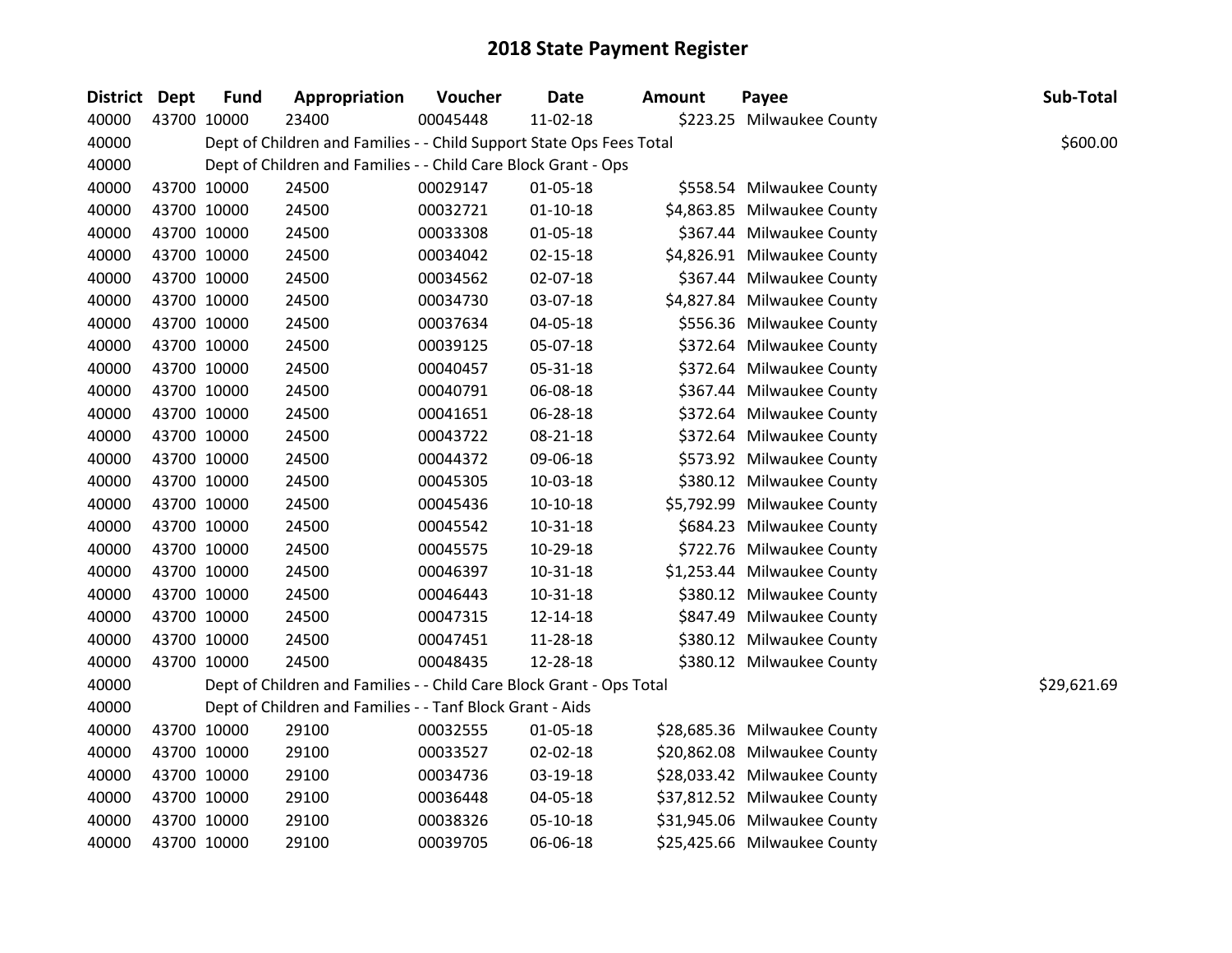| <b>District Dept</b> |             | <b>Fund</b> | Appropriation                                                   | Voucher  | <b>Date</b>    | <b>Amount</b> | Payee                           | Sub-Total    |
|----------------------|-------------|-------------|-----------------------------------------------------------------|----------|----------------|---------------|---------------------------------|--------------|
| 40000                |             | 43700 10000 | 29100                                                           | 00040903 | 07-06-18       |               | \$16,950.44 Milwaukee County    |              |
| 40000                |             | 43700 10000 | 29100                                                           | 00042761 | 08-10-18       |               | \$10,431.04 Milwaukee County    |              |
| 40000                |             | 43700 10000 | 29100                                                           | 00044370 | 09-21-18       |               | \$16,200.00 Milwaukee County    |              |
| 40000                |             | 43700 10000 | 29100                                                           | 00044666 | 10-05-18       |               | \$17,496.00 Milwaukee County    |              |
| 40000                |             | 43700 10000 | 29100                                                           | 00045708 | 11-02-18       |               | \$23,976.00 Milwaukee County    |              |
| 40000                |             | 43700 10000 | 29100                                                           | 00046898 | 12-06-18       |               | \$38,250.96 Milwaukee County    |              |
| 40000                |             |             | Dept of Children and Families - - Tanf Block Grant - Aids Total |          |                |               |                                 | \$296,068.54 |
| 40000                |             |             | Dept of Children and Families - - General Aids                  |          |                |               |                                 |              |
| 40000                |             | 43700 10000 | 99000                                                           | 00033289 | $01 - 04 - 18$ |               | \$2,570,521.00 Milwaukee County |              |
| 40000                |             | 43700 10000 | 99000                                                           | 00033718 | $01 - 19 - 18$ |               | \$4,005.00 Milwaukee County     |              |
| 40000                |             | 43700 10000 | 99000                                                           | 00034121 | 01-30-18       |               | \$2,546,383.02 Milwaukee County |              |
| 40000                |             | 43700 10000 | 99000                                                           | 00034196 | 01-30-18       |               | \$1,461,826.48 Milwaukee County |              |
| 40000                | 43700 10000 |             | 99000                                                           | 00034316 | 02-05-18       |               | \$3,829,173.00 Milwaukee County |              |
| 40000                |             | 43700 10000 | 99000                                                           | 00035164 | $02 - 21 - 18$ |               | \$333,867.28 Milwaukee County   |              |
| 40000                |             | 43700 10000 | 99000                                                           | 00035248 | 02-22-18       |               | \$305,093.00 Milwaukee County   |              |
| 40000                |             | 43700 10000 | 99000                                                           | 00035650 | 03-05-18       |               | \$1,492,265.00 Milwaukee County |              |
| 40000                |             | 43700 10000 | 99000                                                           | 00037086 | 04-03-18       |               | \$1,461,979.00 Milwaukee County |              |
| 40000                | 43700 10000 |             | 99000                                                           | 00038403 | 04-20-18       |               | \$1,551,623.00 Milwaukee County |              |
| 40000                |             | 43700 10000 | 99000                                                           | 00038813 | 04-30-18       |               | \$2,600,115.67 Milwaukee County |              |
| 40000                |             | 43700 10000 | 99000                                                           | 00039189 | 05-07-18       |               | \$3,560,303.00 Milwaukee County |              |
| 40000                |             | 43700 10000 | 99000                                                           | 00039338 | 05-08-18       |               | \$3.00 Milwaukee County         |              |
| 40000                |             | 43700 10000 | 99000                                                           | 00039683 | $05-17-18$     |               | \$315,033.20 Milwaukee County   |              |
| 40000                | 43700 10000 |             | 99000                                                           | 00040609 | 06-05-18       |               | \$4,364,849.00 Milwaukee County |              |
| 40000                |             | 43700 10000 | 99000                                                           | 00041790 | 07-05-18       |               | \$3,685,810.00 Milwaukee County |              |
| 40000                |             | 43700 10000 | 99000                                                           | 00042804 | 07-31-18       |               | \$4,626,706.71 Milwaukee County |              |
| 40000                |             | 43700 10000 | 99000                                                           | 00043010 | 08-03-18       |               | \$52,892.00 Milwaukee County    |              |
| 40000                |             | 43700 10000 | 99000                                                           | 00043100 | 08-06-18       |               | \$3,259,681.00 Milwaukee County |              |
| 40000                |             | 43700 10000 | 99000                                                           | 00043354 | 08-10-18       |               | \$316,777.47 Milwaukee County   |              |
| 40000                |             | 43700 10000 | 99000                                                           | 00043978 | 08-29-18       |               | \$2,387,904.00 Milwaukee County |              |
| 40000                |             | 43700 10000 | 99000                                                           | 00044063 | 08-30-18       |               | \$1,304,880.00 Milwaukee County |              |
| 40000                |             | 43700 10000 | 99000                                                           | 00044174 | 09-05-18       |               | \$3,757,642.00 Milwaukee County |              |
| 40000                |             | 43700 10000 | 99000                                                           | 00045382 | 10-05-18       |               | \$5,881,400.00 Milwaukee County |              |
| 40000                | 43700 10000 |             | 99000                                                           | 00046201 | 10-30-18       |               | \$3,886,605.07 Milwaukee County |              |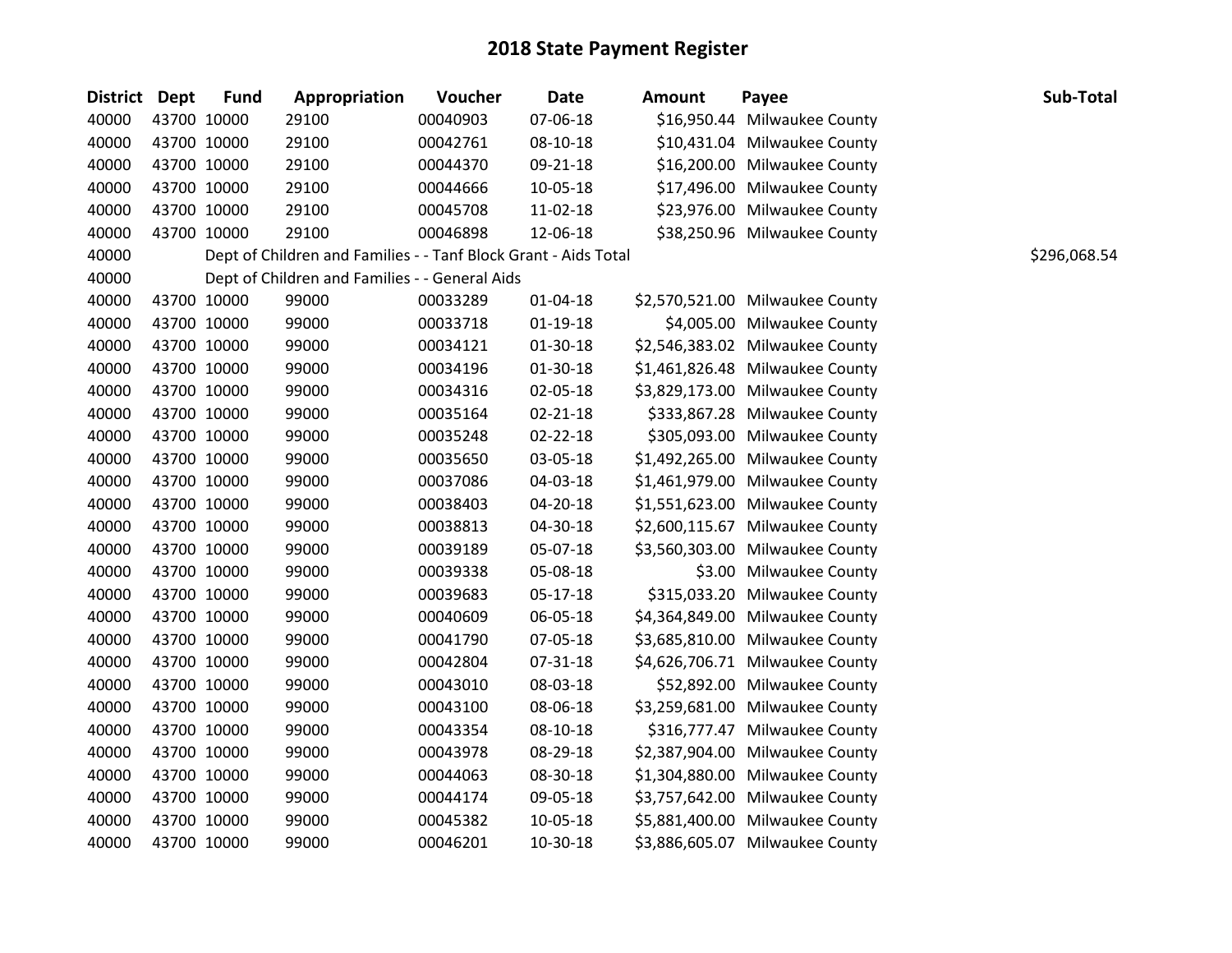| District Dept |             | <b>Fund</b> | Appropriation                                        | Voucher  | <b>Date</b>    | <b>Amount</b> | Payee                           | Sub-Total       |
|---------------|-------------|-------------|------------------------------------------------------|----------|----------------|---------------|---------------------------------|-----------------|
| 40000         |             | 43700 10000 | 99000                                                | 00046458 | 11-01-18       |               | \$2,063.00 Milwaukee County     |                 |
| 40000         |             | 43700 10000 | 99000                                                | 00046515 | 11-05-18       |               | \$3,112,191.00 Milwaukee County |                 |
| 40000         |             | 43700 10000 | 99000                                                | 00047572 | 12-05-18       |               | \$3,079,218.00 Milwaukee County |                 |
| 40000         |             | 43700 10000 | 99000                                                | 00047674 | 12-07-18       |               | \$324,842.50 Milwaukee County   |                 |
| 40000         |             | 43700 10000 | 99000                                                | 00048176 | 12-27-18       |               | \$1,361,063.52 Milwaukee County |                 |
| 40000         |             |             | Dept of Children and Families - - General Aids Total |          |                |               |                                 | \$63,436,715.92 |
| 40000         |             |             | Dept of Workforce Development - - Ui Admin Fed       |          |                |               |                                 |                 |
| 40000         |             | 44500 10000 | 15100                                                | 00142139 | 01-03-18       |               | \$2,225.00 Milwaukee County     |                 |
| 40000         | 44500 10000 |             | 15100                                                | 00143562 | $01 - 11 - 18$ |               | \$75.00 Milwaukee County        |                 |
| 40000         |             | 44500 10000 | 15100                                                | 00143563 | $01 - 11 - 18$ |               | \$75.00 Milwaukee County        |                 |
| 40000         |             | 44500 10000 | 15100                                                | 00143701 | $01 - 12 - 18$ |               | \$75.00 Milwaukee County        |                 |
| 40000         |             | 44500 10000 | 15100                                                | 00144483 | $01-19-18$     |               | \$75.00 Milwaukee County        |                 |
| 40000         |             | 44500 10000 | 15100                                                | 00146818 | 02-02-18       |               | \$2,630.00 Milwaukee County     |                 |
| 40000         | 44500 10000 |             | 15100                                                | 00148054 | 02-08-18       |               | \$75.00 Milwaukee County        |                 |
| 40000         |             | 44500 10000 | 15100                                                | 00148056 | 02-08-18       |               | \$75.00 Milwaukee County        |                 |
| 40000         |             | 44500 10000 | 15100                                                | 00152403 | 03-02-18       |               | \$2,235.00 Milwaukee County     |                 |
| 40000         |             | 44500 10000 | 15100                                                | 00154404 | 03-14-18       |               | \$75.00 Milwaukee County        |                 |
| 40000         |             | 44500 10000 | 15100                                                | 00154405 | 03-14-18       |               | \$75.00 Milwaukee County        |                 |
| 40000         |             | 44500 10000 | 15100                                                | 00154406 | 03-14-18       |               | \$75.00 Milwaukee County        |                 |
| 40000         |             | 44500 10000 | 15100                                                | 00155258 | 03-22-18       |               | \$75.00 Milwaukee County        |                 |
| 40000         |             | 44500 10000 | 15100                                                | 00155260 | 03-22-18       |               | \$75.00 Milwaukee County        |                 |
| 40000         |             | 44500 10000 | 15100                                                | 00157715 | 04-03-18       |               | \$3,980.00 Milwaukee County     |                 |
| 40000         | 44500 10000 |             | 15100                                                | 00160535 | 04-20-18       |               | \$75.00 Milwaukee County        |                 |
| 40000         |             | 44500 10000 | 15100                                                | 00160536 | 04-20-18       |               | \$75.00 Milwaukee County        |                 |
| 40000         |             | 44500 10000 | 15100                                                | 00160537 | 04-20-18       |               | \$75.00 Milwaukee County        |                 |
| 40000         |             | 44500 10000 | 15100                                                | 00162482 | 04-30-18       |               | \$75.00 Milwaukee County        |                 |
| 40000         |             | 44500 10000 | 15100                                                | 00163034 | 05-02-18       |               | \$2,615.00 Milwaukee County     |                 |
| 40000         |             | 44500 10000 | 15100                                                | 00167656 | 05-31-18       |               | \$75.00 Milwaukee County        |                 |
| 40000         |             | 44500 10000 | 15100                                                | 00167657 | 05-31-18       |               | \$75.00 Milwaukee County        |                 |
| 40000         |             | 44500 10000 | 15100                                                | 00167658 | 05-31-18       |               | \$75.00 Milwaukee County        |                 |
| 40000         |             | 44500 10000 | 15100                                                | 00168110 | 06-04-18       |               | \$2,450.00 Milwaukee County     |                 |
| 40000         |             | 44500 10000 | 15100                                                | 00168271 | 06-05-18       |               | \$75.00 Milwaukee County        |                 |
| 40000         |             | 44500 10000 | 15100                                                | 00170038 | 06-15-18       |               | \$75.00 Milwaukee County        |                 |

#### Dept of Children and Families - - General Aids Total \$63,436,715.92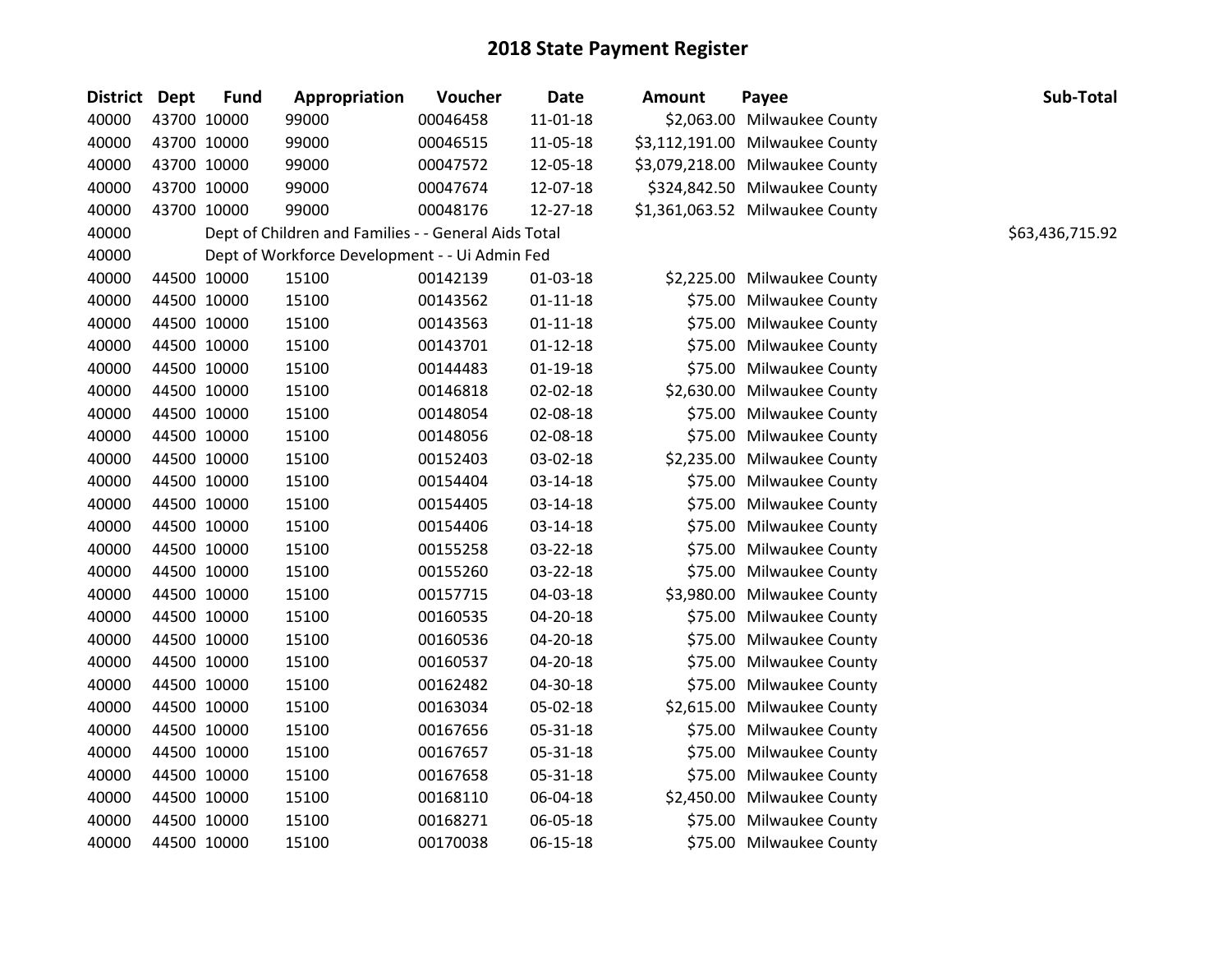| <b>District Dept</b> |             | <b>Fund</b> | Appropriation | Voucher  | <b>Date</b> | <b>Amount</b> | Payee                       | Sub-Total |
|----------------------|-------------|-------------|---------------|----------|-------------|---------------|-----------------------------|-----------|
| 40000                |             | 44500 10000 | 15100         | 00172514 | 06-29-18    |               | \$75.00 Milwaukee County    |           |
| 40000                |             | 44500 10000 | 15100         | 00172516 | 06-29-18    |               | \$75.00 Milwaukee County    |           |
| 40000                |             | 44500 10000 | 15100         | 00172517 | 06-29-18    |               | \$75.00 Milwaukee County    |           |
| 40000                |             | 44500 10000 | 15100         | 00173113 | 07-03-18    |               | \$2,315.00 Milwaukee County |           |
| 40000                | 44500 10000 |             | 15100         | 00174165 | 07-10-18    |               | \$75.00 Milwaukee County    |           |
| 40000                |             | 44500 10000 | 15100         | 00174166 | $07-10-18$  |               | \$75.00 Milwaukee County    |           |
| 40000                |             | 44500 10000 | 15100         | 00174167 | $07-10-18$  |               | \$75.00 Milwaukee County    |           |
| 40000                |             | 44500 10000 | 15100         | 00174168 | $07-10-18$  |               | \$75.00 Milwaukee County    |           |
| 40000                |             | 44500 10000 | 15100         | 00176919 | 07-27-18    |               | \$75.00 Milwaukee County    |           |
| 40000                |             | 44500 10000 | 15100         | 00178358 | 08-02-18    |               | \$2,330.00 Milwaukee County |           |
| 40000                |             | 44500 10000 | 15100         | 00180424 | 08-16-18    |               | \$3.00 Milwaukee County     |           |
| 40000                |             | 44500 10000 | 15100         | 00181724 | 08-23-18    |               | \$75.00 Milwaukee County    |           |
| 40000                | 44500 10000 |             | 15100         | 00181725 | 08-23-18    |               | \$75.00 Milwaukee County    |           |
| 40000                |             | 44500 10000 | 15100         | 00181727 | 08-23-18    |               | \$75.00 Milwaukee County    |           |
| 40000                |             | 44500 10000 | 15100         | 00181728 | 08-23-18    |               | \$75.00 Milwaukee County    |           |
| 40000                |             | 44500 10000 | 15100         | 00181735 | 08-23-18    |               | \$75.00 Milwaukee County    |           |
| 40000                |             | 44500 10000 | 15100         | 00181758 | 08-23-18    |               | \$75.00 Milwaukee County    |           |
| 40000                |             | 44500 10000 | 15100         | 00181759 | 08-23-18    |               | \$75.00 Milwaukee County    |           |
| 40000                |             | 44500 10000 | 15100         | 00183416 | 09-05-18    |               | \$2,065.00 Milwaukee County |           |
| 40000                |             | 44500 10000 | 15100         | 00186188 | 09-21-18    |               | \$75.00 Milwaukee County    |           |
| 40000                |             | 44500 10000 | 15100         | 00186189 | 09-21-18    |               | \$75.00 Milwaukee County    |           |
| 40000                |             | 44500 10000 | 15100         | 00186190 | 09-21-18    |               | \$75.00 Milwaukee County    |           |
| 40000                | 44500 10000 |             | 15100         | 00186340 | 09-21-18    |               | \$3.00 Milwaukee County     |           |
| 40000                | 44500 10000 |             | 15100         | 00188562 | 10-02-18    |               | \$2,065.00 Milwaukee County |           |
| 40000                | 44500 10000 |             | 15100         | 00189164 | 10-05-18    |               | \$75.00 Milwaukee County    |           |
| 40000                |             | 44500 10000 | 15100         | 00194625 | 11-02-18    |               | \$2,205.00 Milwaukee County |           |
| 40000                |             | 44500 10000 | 15100         | 00197356 | 11-21-18    |               | \$75.00 Milwaukee County    |           |
| 40000                |             | 44500 10000 | 15100         | 00197930 | 11-26-18    |               | \$75.00 Milwaukee County    |           |
| 40000                |             | 44500 10000 | 15100         | 00197931 | 11-26-18    |               | \$75.00 Milwaukee County    |           |
| 40000                |             | 44500 10000 | 15100         | 00199605 | 12-04-18    |               | \$1,865.00 Milwaukee County |           |
| 40000                |             | 44500 10000 | 15100         | 00199950 | 12-06-18    |               | \$75.00 Milwaukee County    |           |
| 40000                |             | 44500 10000 | 15100         | 00199953 | 12-06-18    |               | \$75.00 Milwaukee County    |           |
| 40000                | 44500 10000 |             | 15100         | 00200420 | 12-10-18    |               | \$75.00 Milwaukee County    |           |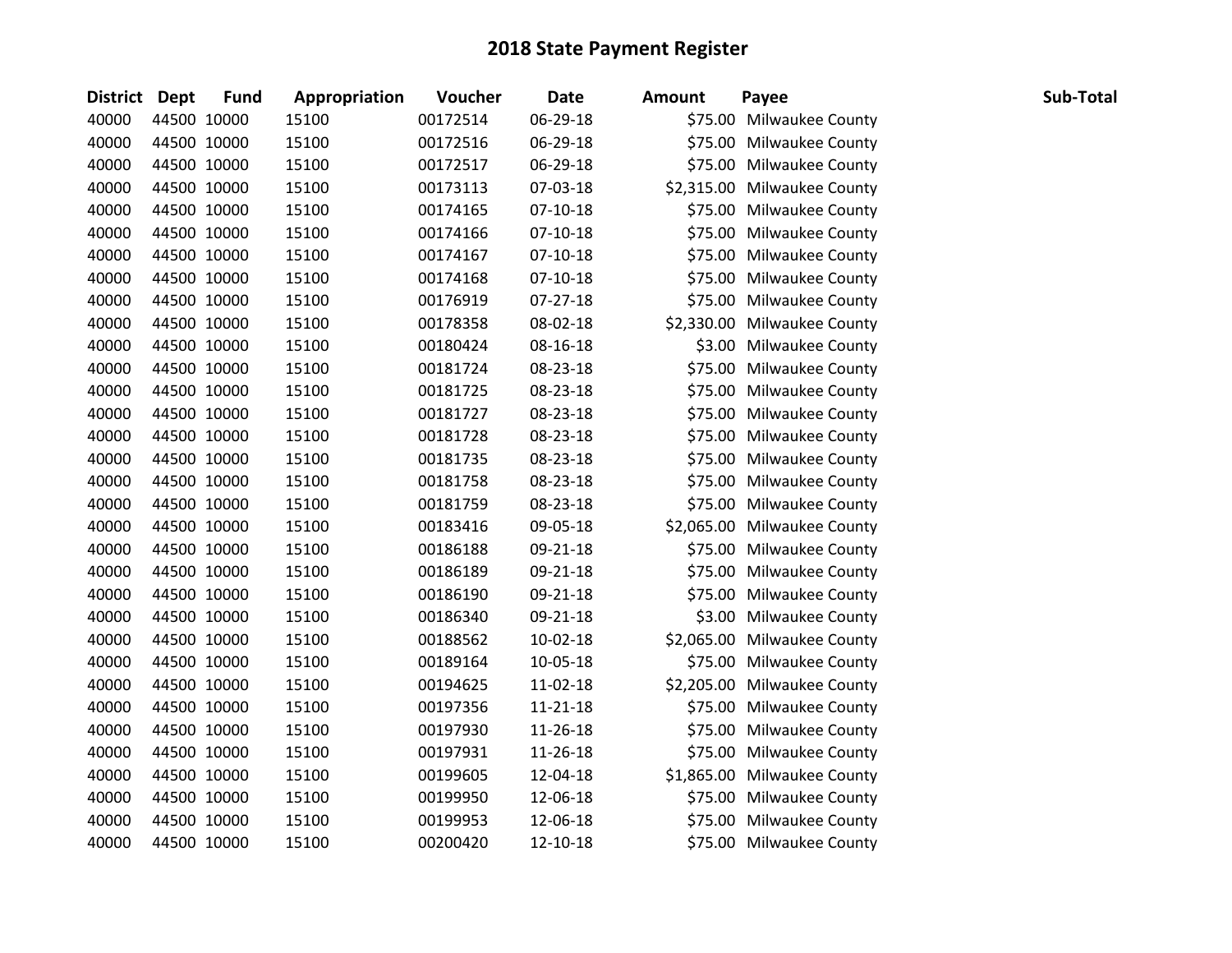| <b>District</b> | <b>Dept</b> | <b>Fund</b> | Appropriation                                                         | Voucher  | <b>Date</b>    | <b>Amount</b> | Payee                     | Sub-Total   |
|-----------------|-------------|-------------|-----------------------------------------------------------------------|----------|----------------|---------------|---------------------------|-------------|
| 40000           |             | 44500 10000 | 15100                                                                 | 00200421 | 12-10-18       |               | \$75.00 Milwaukee County  |             |
| 40000           |             |             | Dept of Workforce Development - - Ui Admin Fed Total                  |          |                |               |                           | \$32,436.00 |
| 40000           |             |             | Dept of Workforce Development - - Wc Ops Uninsured Emplyr Admin       |          |                |               |                           |             |
| 40000           |             | 44500 22700 | 17700                                                                 | 00145627 | $01 - 25 - 18$ |               | \$190.00 Milwaukee County |             |
| 40000           |             | 44500 22700 | 17700                                                                 | 00145629 | $01 - 25 - 18$ |               | \$10.00 Milwaukee County  |             |
| 40000           |             | 44500 22700 | 17700                                                                 | 00145630 | $01 - 25 - 18$ |               | \$90.00 Milwaukee County  |             |
| 40000           |             | 44500 22700 | 17700                                                                 | 00150993 | 02-23-18       |               | \$70.00 Milwaukee County  |             |
| 40000           |             | 44500 22700 | 17700                                                                 | 00150994 | $02 - 23 - 18$ |               | \$85.00 Milwaukee County  |             |
| 40000           |             | 44500 22700 | 17700                                                                 | 00151020 | 02-23-18       |               | \$5.00 Milwaukee County   |             |
| 40000           |             | 44500 22700 | 17700                                                                 | 00152565 | 03-02-18       |               | \$50.00 Milwaukee County  |             |
| 40000           |             | 44500 22700 | 17700                                                                 | 00152566 | 03-02-18       |               | \$50.00 Milwaukee County  |             |
| 40000           |             | 44500 22700 | 17700                                                                 | 00152568 | 03-02-18       |               | \$30.00 Milwaukee County  |             |
| 40000           |             | 44500 22700 | 17700                                                                 | 00171740 | 06-27-18       |               | \$65.00 Milwaukee County  |             |
| 40000           |             | 44500 22700 | 17700                                                                 | 00172552 | 06-29-18       |               | \$255.00 Milwaukee County |             |
| 40000           |             | 44500 22700 | 17700                                                                 | 00172553 | 06-29-18       |               | \$15.00 Milwaukee County  |             |
| 40000           |             | 44500 22700 | 17700                                                                 | 00172554 | 06-29-18       |               | \$105.00 Milwaukee County |             |
| 40000           |             | 44500 22700 | 17700                                                                 | 00172555 | 06-29-18       |               | \$255.00 Milwaukee County |             |
| 40000           |             | 44500 22700 | 17700                                                                 | 00172556 | 06-29-18       |               | \$160.00 Milwaukee County |             |
| 40000           |             | 44500 22700 | 17700                                                                 | 00172559 | 06-29-18       |               | \$220.00 Milwaukee County |             |
| 40000           |             | 44500 22700 | 17700                                                                 | 00172560 | 06-29-18       |               | \$5.00 Milwaukee County   |             |
| 40000           |             | 44500 22700 | 17700                                                                 | 00197945 | 11-26-18       |               | \$100.00 Milwaukee County |             |
| 40000           |             | 44500 22700 | 17700                                                                 | 00197947 | $11 - 27 - 18$ |               | \$5.00 Milwaukee County   |             |
| 40000           |             |             | Dept of Workforce Development - - Wc Ops Uninsured Emplyr Admin Total |          |                |               |                           | \$1,765.00  |
| 40000           |             |             | Department of Justice - - Legal Expenses                              |          |                |               |                           |             |
| 40000           |             | 45500 10000 | 10400                                                                 | 00041629 | 02-06-18       |               | \$72.00 Milwaukee County  |             |
| 40000           |             | 45500 10000 | 10400                                                                 | 00043936 | 04-04-18       |               | \$36.00 Milwaukee County  |             |
| 40000           |             | 45500 10000 | 10400                                                                 | 00050163 | 08-06-18       |               | \$10.00 Milwaukee County  |             |
| 40000           |             | 45500 10000 | 10400                                                                 | 00050480 | 08-21-18       |               | \$5.00 Milwaukee County   |             |
| 40000           |             | 45500 10000 | 10400                                                                 | 00056189 | 11-30-18       |               | \$75.00 Milwaukee County  |             |
| 40000           |             |             | Department of Justice - - Legal Expenses Total                        |          |                |               |                           | \$198.00    |
| 40000           |             |             | Department of Justice - - Federal Aid                                 |          |                |               |                           |             |
| 40000           |             | 45500 10000 | 14100                                                                 | 00048278 | 07-06-18       |               | \$75.00 Milwaukee County  |             |
| 40000           |             | 45500 10000 | 14100                                                                 | 00048666 | 07-19-18       |               | \$75.00 Milwaukee County  |             |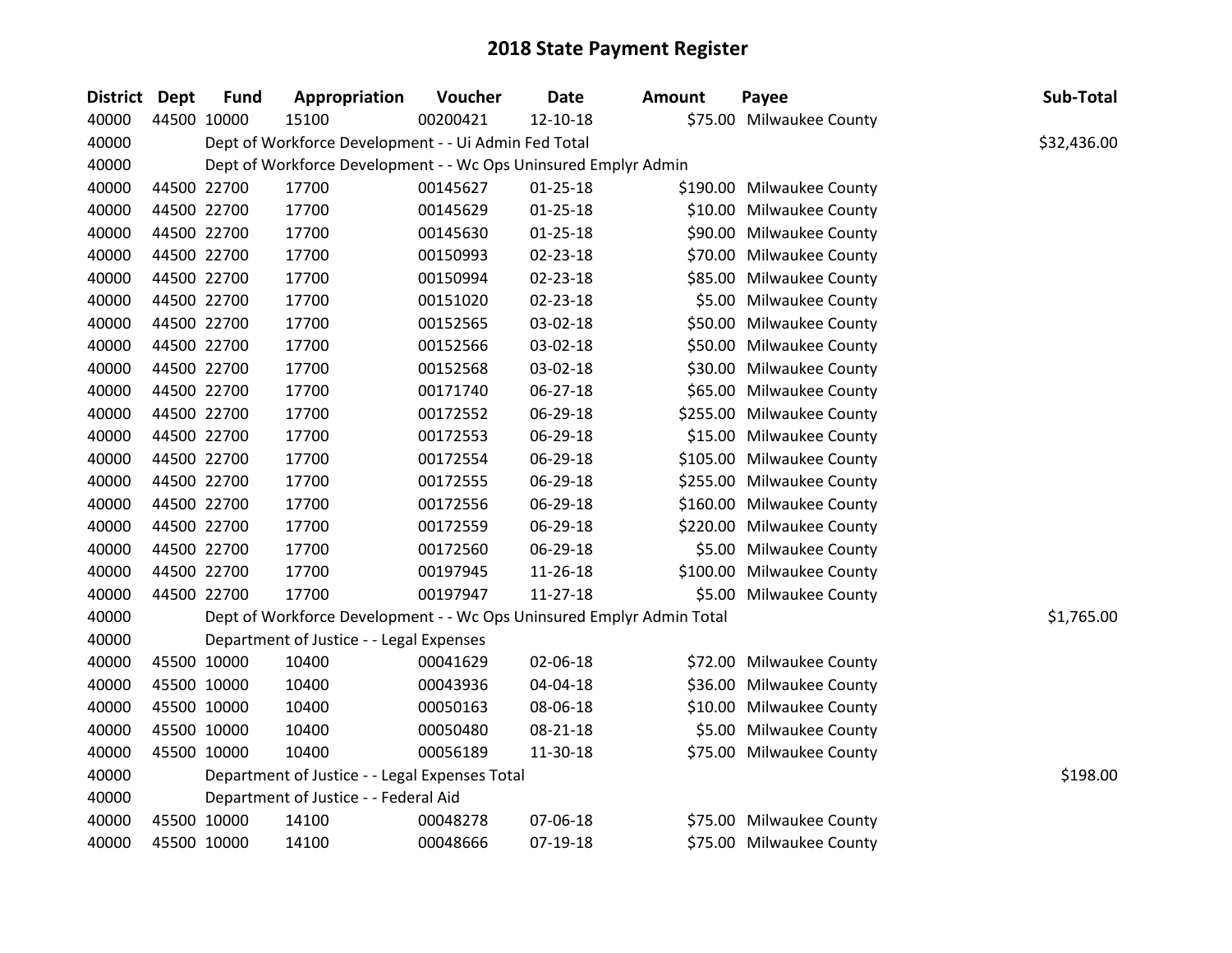| <b>District Dept</b> | <b>Fund</b> | Appropriation                                                  | Voucher  | <b>Date</b>    | <b>Amount</b> | Payee                         | Sub-Total    |
|----------------------|-------------|----------------------------------------------------------------|----------|----------------|---------------|-------------------------------|--------------|
| 40000                | 45500 10000 | 14100                                                          | 00051418 | 09-12-18       |               | \$75.00 Milwaukee County      |              |
| 40000                | 45500 10000 | 14100                                                          | 00051424 | 09-12-18       |               | \$75.00 Milwaukee County      |              |
| 40000                | 45500 10000 | 14100                                                          | 00051425 | 09-12-18       |               | \$75.00 Milwaukee County      |              |
| 40000                |             | Department of Justice - - Federal Aid Total                    |          |                |               |                               | \$375.00     |
| 40000                |             | Department of Justice - - Officer Training Reimbursement       |          |                |               |                               |              |
| 40000                | 45500 10000 | 20200                                                          | 00041064 | $02 - 01 - 18$ |               | \$5,480.00 Milwaukee County   |              |
| 40000                | 45500 10000 | 20200                                                          | 00056025 | 11-29-18       |               | \$10,275.00 Milwaukee County  |              |
| 40000                |             | Department of Justice - - Officer Training Reimbursement Total |          | \$15,755.00    |               |                               |              |
| 40000                |             | Department of Justice - - Crime Laboratories, Dna              |          |                |               |                               |              |
| 40000                | 45500 10000 | 22100                                                          | 00049005 | 07-19-18       |               | \$36,560.00 Milwaukee County  |              |
| 40000                |             | Department of Justice - - Crime Laboratories, Dna Total        |          |                |               |                               | \$36,560.00  |
| 40000                |             | Department of Justice - - Law Enforcement Train, Local         |          |                |               |                               |              |
| 40000                | 45500 10000 | 23100                                                          | 00042792 | 03-01-18       |               | \$95,000.00 Milwaukee County  |              |
| 40000                | 45500 10000 | 23100                                                          | 00044424 | $04-11-18$     |               | \$10,275.00 Milwaukee County  |              |
| 40000                | 45500 10000 | 23100                                                          | 00045665 | 05-14-18       |               | \$8,905.00 Milwaukee County   |              |
| 40000                | 45500 10000 | 23100                                                          | 00050279 | 08-14-18       |               | \$120,000.00 Milwaukee County |              |
| 40000                | 45500 10000 | 23100                                                          | 00051905 | 09-21-18       |               | \$11,645.00 Milwaukee County  |              |
| 40000                | 45500 10000 | 23100                                                          | 00052714 | 10-04-18       |               | \$31,040.00 Milwaukee County  |              |
| 40000                | 45500 10000 | 23100                                                          | 00053116 | $10-11-18$     |               | \$6,880.00 Milwaukee County   |              |
| 40000                | 45500 10000 | 23100                                                          | 00053250 | $10 - 18 - 18$ |               | \$68,160.00 Milwaukee County  |              |
| 40000                | 45500 10000 | 23100                                                          | 00053380 | 10-18-18       |               | \$2,880.00 Milwaukee County   |              |
| 40000                |             | Department of Justice - - Law Enforcement Train, Local Total   |          |                |               |                               | \$354,785.00 |
| 40000                |             | Department of Justice - - Inter And Intra-Agency Assist        |          |                |               |                               |              |
| 40000                | 45500 10000 | 23300                                                          | 00045519 | 05-18-18       |               | \$21,356.93 Milwaukee County  |              |
| 40000                | 45500 10000 | 23300                                                          | 00049679 | 08-02-18       |               | \$10,546.48 Milwaukee County  |              |
| 40000                | 45500 10000 | 23300                                                          | 00051867 | 09-25-18       |               | \$49,933.68 Milwaukee County  |              |
| 40000                | 45500 10000 | 23300                                                          | 00056922 | 12-18-18       |               | \$617.60 Milwaukee County     |              |
| 40000                |             | Department of Justice - - Inter And Intra-Agency Assist Total  |          |                |               |                               | \$82,454.69  |
| 40000                |             | Department of Justice - - Federal Aid, State Operations        |          |                |               |                               |              |
| 40000                | 45500 10000 | 24100                                                          | 00041236 | 01-29-18       |               | \$1,680.58 Milwaukee County   |              |
| 40000                | 45500 10000 | 24100                                                          | 00056154 | 11-29-18       |               | \$2,818.68 Milwaukee County   |              |
| 40000                | 45500 10000 | 24100                                                          | 00056155 | 11-29-18       |               | \$4,255.32 Milwaukee County   |              |
| 40000                |             | Department of Justice - - Federal Aid, State Operations Total  |          |                |               |                               | \$8,754.58   |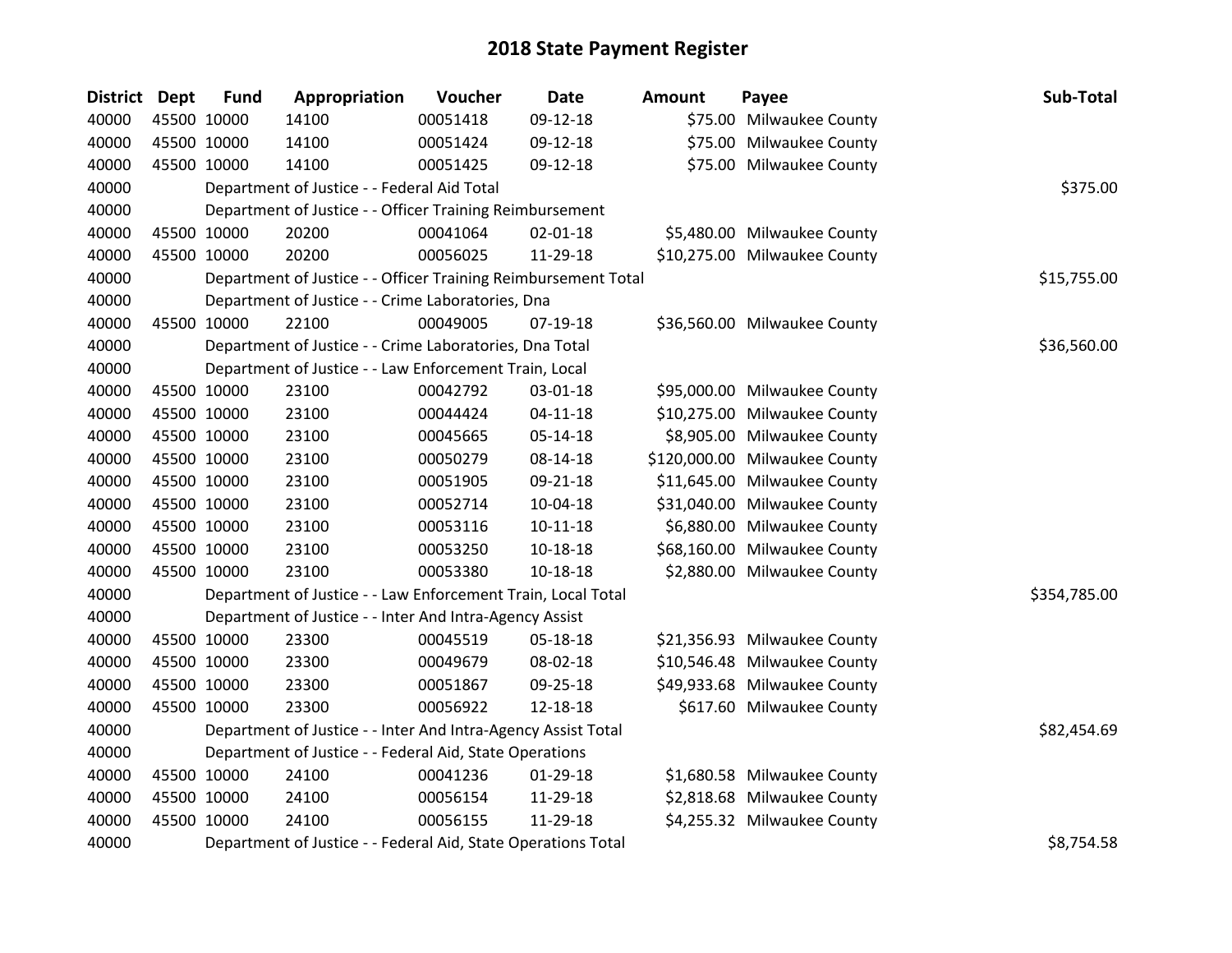| <b>District</b> | <b>Dept</b> | <b>Fund</b> | Appropriation                                                  | Voucher  | <b>Date</b>    | <b>Amount</b> | Payee                         | Sub-Total      |
|-----------------|-------------|-------------|----------------------------------------------------------------|----------|----------------|---------------|-------------------------------|----------------|
| 40000           |             |             | Department of Justice - - Federal Aid, Local Assistance        |          |                |               |                               |                |
| 40000           |             | 45500 10000 | 25100                                                          | 00041041 | 02-01-18       |               | \$5,000.00 Milwaukee County   |                |
| 40000           |             | 45500 10000 | 25100                                                          | 00041294 | 02-01-18       |               | \$18,603.02 Milwaukee County  |                |
| 40000           |             | 45500 10000 | 25100                                                          | 00041377 | 02-01-18       |               | \$140,025.25 Milwaukee County |                |
| 40000           |             | 45500 10000 | 25100                                                          | 00042985 | 03-08-18       |               | \$5,459.23 Milwaukee County   |                |
| 40000           |             | 45500 10000 | 25100                                                          | 00045336 | 04-30-18       |               | \$17,999.99 Milwaukee County  |                |
| 40000           |             | 45500 10000 | 25100                                                          | 00050342 | 08-20-18       |               | \$18,073.99 Milwaukee County  |                |
| 40000           |             | 45500 10000 | 25100                                                          | 00052516 | 10-01-18       |               | \$28,758.91 Milwaukee County  |                |
| 40000           |             | 45500 10000 | 25100                                                          | 00053211 | $10 - 11 - 18$ |               | \$13,545.00 Milwaukee County  |                |
| 40000           |             | 45500 10000 | 25100                                                          | 00054443 | 11-02-18       |               | \$19,241.37 Milwaukee County  |                |
| 40000           |             | 45500 10000 | 25100                                                          | 00056165 | 12-06-18       |               | \$142,200.33 Milwaukee County |                |
| 40000           |             |             | Department of Justice - - Federal Aid, Local Assistance Total  |          |                |               |                               | \$408,907.09   |
| 40000           |             |             | Department of Justice - - Alt Prosecution Alcohol Drugs        |          |                |               |                               |                |
| 40000           |             | 45500 10000 | 27100                                                          | 00042671 | 03-01-18       |               | \$50,495.20 Milwaukee County  |                |
| 40000           |             | 45500 10000 | 27100                                                          | 00046118 | 05-18-18       |               | \$79,871.51 Milwaukee County  |                |
| 40000           |             | 45500 10000 | 27100                                                          | 00050366 | 08-20-18       |               | \$30,341.46 Milwaukee County  |                |
| 40000           |             | 45500 10000 | 27100                                                          | 00055629 | 11-26-18       |               | \$114,314.53 Milwaukee County |                |
| 40000           |             |             | Department of Justice - - Alt Prosecution Alcohol Drugs Total  |          |                |               |                               | \$275,022.70   |
| 40000           |             |             | Department of Justice - - Gifts And Grants                     |          |                |               |                               |                |
| 40000           |             | 45500 10000 | 27200                                                          | 00041069 | $02 - 12 - 18$ |               | \$1,197.25 Milwaukee County   |                |
| 40000           |             | 45500 10000 | 27200                                                          | 00047970 | 07-05-18       |               | \$560.35 Milwaukee County     |                |
| 40000           |             | 45500 10000 | 27200                                                          | 00055082 | 11-19-18       |               | \$525.17 Milwaukee County     |                |
| 40000           |             |             | Department of Justice - - Gifts And Grants Total               |          |                |               |                               | \$2,282.77     |
| 40000           |             |             | Department of Justice - - Alt Prosecut Justice Info Fees       |          |                |               |                               |                |
| 40000           |             | 45500 10000 | 27900                                                          | 00042671 | 03-01-18       |               | \$21,585.80 Milwaukee County  |                |
| 40000           |             | 45500 10000 | 27900                                                          | 00046118 | 05-18-18       |               | \$34,230.65 Milwaukee County  |                |
| 40000           |             | 45500 10000 | 27900                                                          | 00050366 | 08-20-18       |               | \$80,025.35 Milwaukee County  |                |
| 40000           |             |             | Department of Justice - - Alt Prosecut Justice Info Fees Total |          |                |               |                               | \$135,841.80   |
| 40000           |             |             | Department of Justice - - Crime Victim Witness Assist          |          |                |               |                               |                |
| 40000           |             | 45500 10000 | 53200                                                          | 00043061 | 03-06-18       |               | \$744,355.91 Milwaukee County |                |
| 40000           |             | 45500 10000 | 53200                                                          | 00049120 | 07-19-18       |               | \$666,546.64 Milwaukee County |                |
| 40000           |             |             | Department of Justice - - Crime Victim Witness Assist Total    |          |                |               |                               | \$1,410,902.55 |
| 40000           |             |             | Department of Justice - - Federal Aid, Victim Assistance       |          |                |               |                               |                |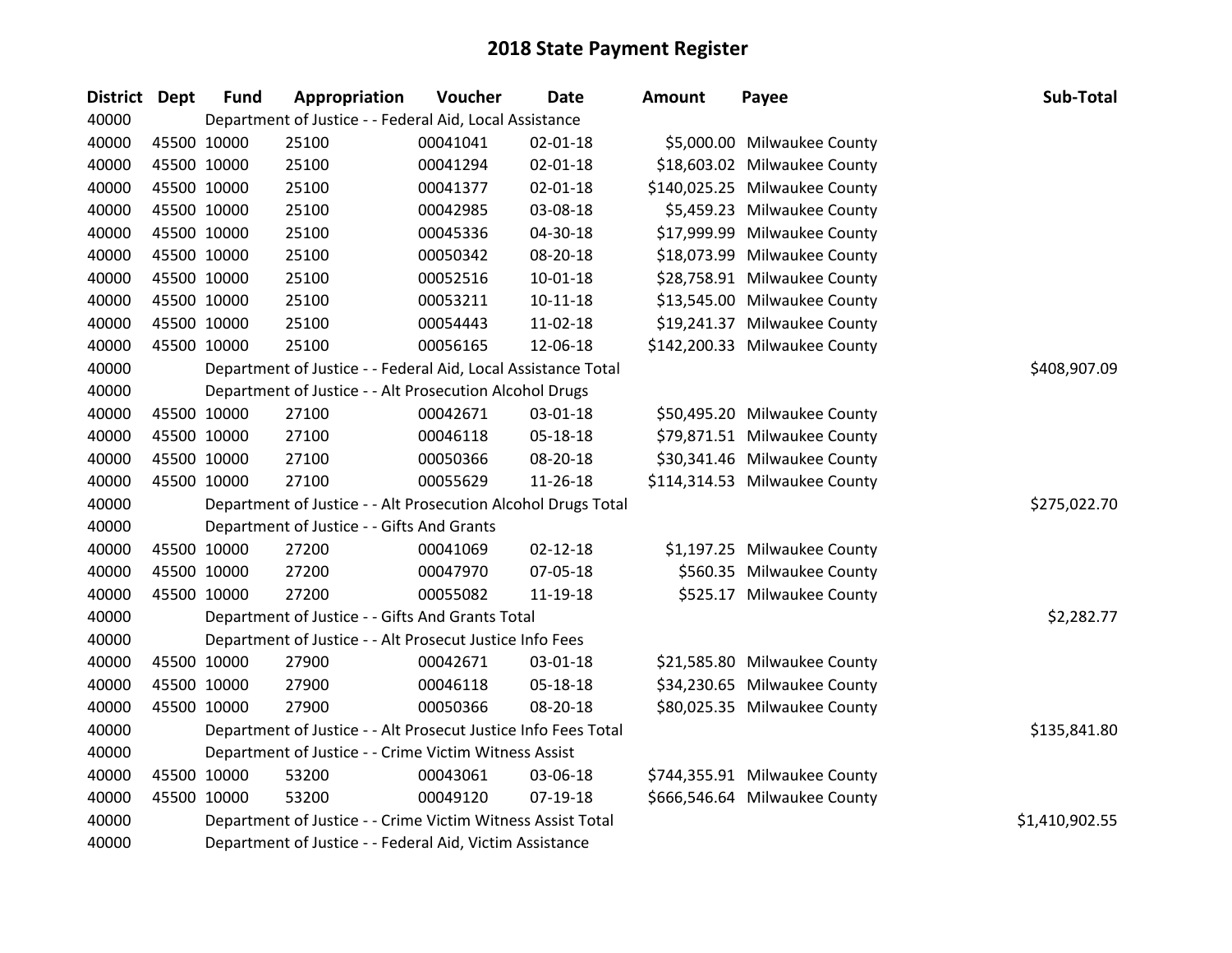| District Dept | <b>Fund</b> | Appropriation                                                          | Voucher  | <b>Date</b>    | <b>Amount</b> | Payee                         | Sub-Total    |
|---------------|-------------|------------------------------------------------------------------------|----------|----------------|---------------|-------------------------------|--------------|
| 40000         | 45500 10000 | 54200                                                                  | 00042052 | $02 - 16 - 18$ |               | \$107,809.00 Milwaukee County |              |
| 40000         | 45500 10000 | 54200                                                                  | 00042647 | 03-01-18       |               | \$24,926.00 Milwaukee County  |              |
| 40000         | 45500 10000 | 54200                                                                  | 00045959 | 05-17-18       |               | \$106,360.00 Milwaukee County |              |
| 40000         | 45500 10000 | 54200                                                                  | 00046008 | 05-21-18       |               | \$25,249.00 Milwaukee County  |              |
| 40000         | 45500 10000 | 54200                                                                  | 00047920 | 06-29-18       |               | \$1,401.79 Milwaukee County   |              |
| 40000         | 45500 10000 | 54200                                                                  | 00050007 | 08-06-18       |               | \$24,429.00 Milwaukee County  |              |
| 40000         | 45500 10000 | 54200                                                                  | 00050008 | 08-20-18       |               | \$108,584.00 Milwaukee County |              |
| 40000         | 45500 10000 | 54200                                                                  | 00052310 | 10-09-18       |               | \$585.00 Milwaukee County     |              |
| 40000         | 45500 10000 | 54200                                                                  | 00054927 | 11-08-18       |               | \$26,549.00 Milwaukee County  |              |
| 40000         | 45500 10000 | 54200                                                                  | 00056052 | 12-03-18       |               | \$112,918.00 Milwaukee County |              |
| 40000         | 45500 10000 | 54200                                                                  | 00056236 | 12-04-18       |               | \$17,270.95 Milwaukee County  |              |
| 40000         |             | Department of Justice - - Federal Aid, Victim Assistance Total         |          |                |               |                               | \$556,081.74 |
| 40000         |             | Department of Military Affairs - - General Program Operations          |          |                |               |                               |              |
| 40000         | 46500 10000 | 10100                                                                  | 00039917 | 03-02-18       |               | \$3,733.32 Milwaukee County   |              |
| 40000         | 46500 10000 | 10100                                                                  | 00043889 | 06-01-18       |               | \$3,733.31 Milwaukee County   |              |
| 40000         | 46500 10000 | 10100                                                                  | 00046602 | 07-18-18       |               | \$2.50 Milwaukee County       |              |
| 40000         | 46500 10000 | 10100                                                                  | 00051013 | 10-26-18       |               | \$3,733.31 Milwaukee County   |              |
| 40000         | 46500 10000 | 10100                                                                  | 00052619 | 12-21-18       |               | \$3,733.32 Milwaukee County   |              |
| 40000         |             | Department of Military Affairs - - General Program Operations Total    |          |                |               |                               | \$14,935.76  |
| 40000         |             | Department of Military Affairs - - Federal Aid-Service Contracts       |          |                |               |                               |              |
| 40000         | 46500 10000 | 14100                                                                  | 00039917 | 03-02-18       |               | \$11,199.93 Milwaukee County  |              |
| 40000         | 46500 10000 | 14100                                                                  | 00043889 | 06-01-18       |               | \$11,199.94 Milwaukee County  |              |
| 40000         | 46500 10000 | 14100                                                                  | 00051013 | 10-26-18       |               | \$11,199.94 Milwaukee County  |              |
| 40000         | 46500 10000 | 14100                                                                  | 00052619 | 12-21-18       |               | \$11,199.93 Milwaukee County  |              |
| 40000         | 46500 10000 | 14100                                                                  | 00052627 | 12-06-18       |               | \$7,875.00 Milwaukee County   |              |
| 40000         | 46500 10000 | 14100                                                                  | 00053772 | 12-27-18       |               | \$23,625.00 Milwaukee County  |              |
| 40000         |             | Department of Military Affairs - - Federal Aid-Service Contracts Total |          |                |               |                               | \$76,299.74  |
| 40000         |             | Department of Military Affairs - - Disaster Recovery Aid               |          |                |               |                               |              |
| 40000         | 46500 10000 | 30500                                                                  | 00042744 | 05-09-18       |               | \$12,514.78 Milwaukee County  |              |
| 40000         |             | Department of Military Affairs - - Disaster Recovery Aid Total         |          |                |               |                               | \$12,514.78  |
| 40000         |             | Department of Military Affairs - - Local Emer Planning Grants          |          |                |               |                               |              |
| 40000         | 46500 10000 | 33700                                                                  | 00045727 | $07 - 02 - 18$ |               | \$71,981.84 Milwaukee County  |              |
| 40000         |             | Department of Military Affairs - - Local Emer Planning Grants Total    |          |                |               |                               | \$71,981.84  |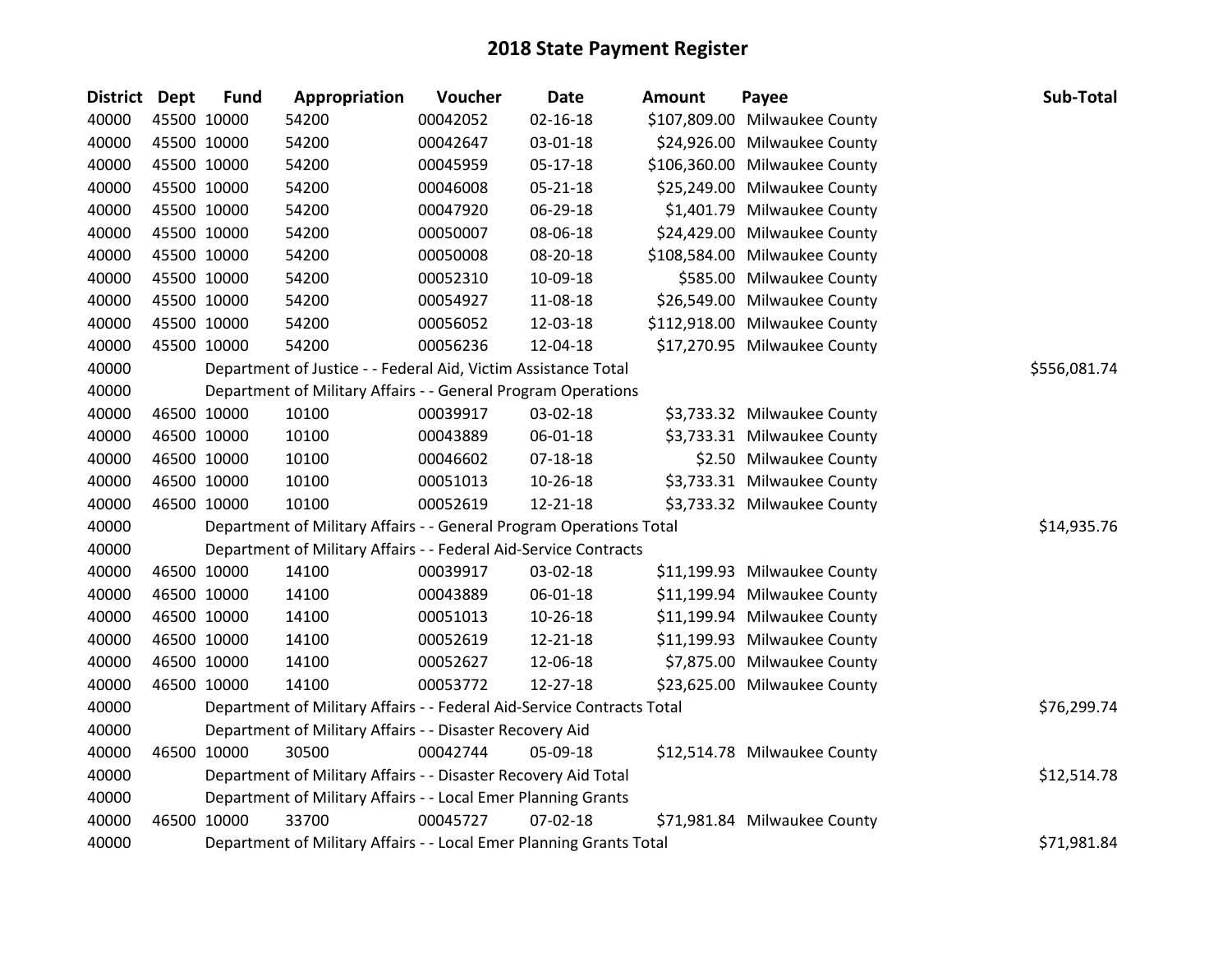| District Dept |             | <b>Fund</b> | Appropriation                                                           | Voucher  | <b>Date</b>    | Amount | Payee                         | Sub-Total    |
|---------------|-------------|-------------|-------------------------------------------------------------------------|----------|----------------|--------|-------------------------------|--------------|
| 40000         |             |             | Department of Military Affairs - - Federal Aid, Local Assistance        |          |                |        |                               |              |
| 40000         |             | 46500 10000 | 34200                                                                   | 00040505 | 03-19-18       |        | \$139,788.98 Milwaukee County |              |
| 40000         | 46500 10000 |             | 34200                                                                   | 00042744 | 05-09-18       |        | \$75,088.67 Milwaukee County  |              |
| 40000         |             | 46500 10000 | 34200                                                                   | 00051023 | 10-26-18       |        | \$141,364.33 Milwaukee County |              |
| 40000         |             |             | Department of Military Affairs - - Federal Aid, Local Assistance Total  |          |                |        |                               | \$356,241.98 |
| 40000         |             |             | Department of Military Affairs - - Federal Aid, Homeland Security       |          |                |        |                               |              |
| 40000         |             | 46500 10000 | 35000                                                                   | 00040351 | 03-15-18       |        | \$4,000.00 Milwaukee County   |              |
| 40000         | 46500 10000 |             | 35000                                                                   | 00040512 | 03-19-18       |        | \$17,785.00 Milwaukee County  |              |
| 40000         |             | 46500 10000 | 35000                                                                   | 00040513 | 03-19-18       |        | \$4,883.70 Milwaukee County   |              |
| 40000         |             | 46500 10000 | 35000                                                                   | 00043093 | $05 - 15 - 18$ |        | \$30,940.64 Milwaukee County  |              |
| 40000         |             | 46500 10000 | 35000                                                                   | 00043821 | 06-04-18       |        | \$3,343.50 Milwaukee County   |              |
| 40000         |             | 46500 10000 | 35000                                                                   | 00047000 | 07-26-18       |        | \$2,394.00 Milwaukee County   |              |
| 40000         |             | 46500 10000 | 35000                                                                   | 00048032 | 08-27-18       |        | \$34,031.74 Milwaukee County  |              |
| 40000         |             |             | Department of Military Affairs - - Federal Aid, Homeland Security Total |          |                |        |                               | \$97,378.58  |
| 40000         |             |             | District Attorneys - - Salaries And Fringe Benefits                     |          |                |        |                               |              |
| 40000         |             | 47500 10000 | 10400                                                                   | 00000533 | $01 - 05 - 18$ |        | \$8,212.14 Milwaukee County   |              |
| 40000         | 47500 10000 |             | 10400                                                                   | 00000537 | $01 - 16 - 18$ |        | \$5,709.35 Milwaukee County   |              |
| 40000         | 47500 10000 |             | 10400                                                                   | 00000546 | $02 - 16 - 18$ |        | \$135,097.80 Milwaukee County |              |
| 40000         | 47500 10000 |             | 10400                                                                   | 00000570 | 02-01-18       |        | \$5,685.35 Milwaukee County   |              |
| 40000         |             | 47500 10000 | 10400                                                                   | 00000577 | $02 - 14 - 18$ |        | \$5,685.36 Milwaukee County   |              |
| 40000         |             | 47500 10000 | 10400                                                                   | 00000583 | 02-28-18       |        | \$5,685.35 Milwaukee County   |              |
| 40000         | 47500 10000 |             | 10400                                                                   | 00000593 | 03-19-18       |        | \$5,685.36 Milwaukee County   |              |
| 40000         |             | 47500 10000 | 10400                                                                   | 00000599 | 03-29-18       |        | \$5,685.37 Milwaukee County   |              |
| 40000         |             | 47500 10000 | 10400                                                                   | 00000602 | $04 - 11 - 18$ |        | \$5,685.36 Milwaukee County   |              |
| 40000         |             | 47500 10000 | 10400                                                                   | 00000611 | $04 - 27 - 18$ |        | \$5,685.36 Milwaukee County   |              |
| 40000         |             | 47500 10000 | 10400                                                                   | 00000613 | $05 - 14 - 18$ |        | \$5,685.36 Milwaukee County   |              |
| 40000         | 47500 10000 |             | 10400                                                                   | 00000620 | 05-23-18       |        | \$5,685.36 Milwaukee County   |              |
| 40000         |             | 47500 10000 | 10400                                                                   | 00000626 | 06-08-18       |        | \$5,685.35 Milwaukee County   |              |
| 40000         |             | 47500 10000 | 10400                                                                   | 00000630 | 06-18-18       |        | \$5,685.36 Milwaukee County   |              |
| 40000         |             | 47500 10000 | 10400                                                                   | 00000635 | 07-05-18       |        | \$5,685.36 Milwaukee County   |              |
| 40000         |             | 47500 10000 | 10400                                                                   | 00000638 | 07-19-18       |        | \$5,685.36 Milwaukee County   |              |
| 40000         | 47500 10000 |             | 10400                                                                   | 00000642 | 08-23-18       |        | \$63,267.84 Milwaukee County  |              |
| 40000         |             | 47500 10000 | 10400                                                                   | 00000648 | 08-14-18       |        | \$11,661.20 Milwaukee County  |              |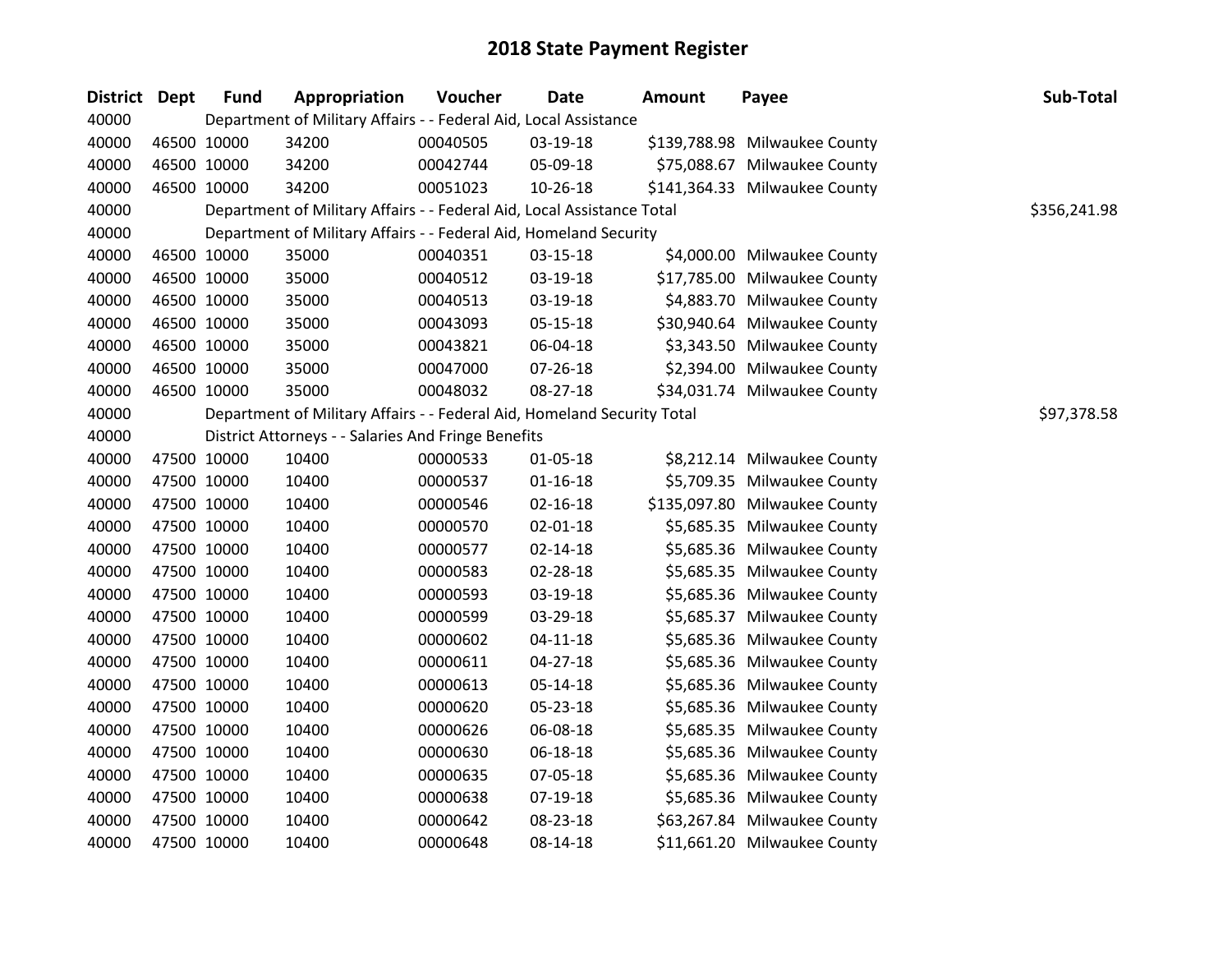| <b>District</b> | <b>Dept</b> | <b>Fund</b> | Appropriation                                                      | Voucher  | <b>Date</b>    | <b>Amount</b> | Payee                         | Sub-Total    |
|-----------------|-------------|-------------|--------------------------------------------------------------------|----------|----------------|---------------|-------------------------------|--------------|
| 40000           |             | 47500 10000 | 10400                                                              | 00000655 | 08-29-18       |               | \$140,045.04 Milwaukee County |              |
| 40000           |             |             | District Attorneys - - Salaries And Fringe Benefits Total          |          |                |               |                               | \$437,903.03 |
| 40000           |             |             | District Attorneys - - Other Employees                             |          |                |               |                               |              |
| 40000           |             | 47500 10000 | 13300                                                              | 00000545 | 02-16-18       |               | \$149,858.37 Milwaukee County |              |
| 40000           |             | 47500 10000 | 13300                                                              | 00000641 | 08-16-18       |               | \$172,141.79 Milwaukee County |              |
| 40000           |             |             | District Attorneys - - Other Employees Total                       |          |                |               |                               | \$322,000.16 |
| 40000           |             |             | Department of Veterans Affairs - - Grants To Counties              |          |                |               |                               |              |
| 40000           |             | 48500 15200 | 12700                                                              | 00043049 | $02 - 16 - 18$ |               | \$1,300.00 Milwaukee County   |              |
| 40000           |             |             | Department of Veterans Affairs - - Grants To Counties Total        |          |                |               |                               | \$1,300.00   |
| 40000           |             |             | Department of Veterans Affairs - - County Grants                   |          |                |               |                               |              |
| 40000           |             | 48500 58200 | 26700                                                              | 00043049 | $02 - 16 - 18$ |               | \$5,850.00 Milwaukee County   |              |
| 40000           |             |             | Department of Veterans Affairs - - County Grants Total             |          |                |               |                               | \$5,850.00   |
| 40000           |             |             | Department of Veterans Affairs - - Foreclosure Loss Payments       |          |                |               |                               |              |
| 40000           |             | 48500 58300 | 36100                                                              | 00041013 | 01-08-18       |               | \$8.73 Milwaukee County       |              |
| 40000           |             |             | Department of Veterans Affairs - - Foreclosure Loss Payments Total |          |                |               |                               | \$8.73       |
| 40000           |             |             | Department of Veterans Affairs - - County Grants                   |          |                |               |                               |              |
| 40000           |             | 48500 58300 | 37000                                                              | 00043049 | $02 - 16 - 18$ |               | \$5,850.00 Milwaukee County   |              |
| 40000           |             |             | Department of Veterans Affairs - - County Grants Total             |          |                |               |                               | \$5,850.00   |
| 40000           |             |             | Department of Administration - - Gifts, Grants And Bequests        |          |                |               |                               |              |
| 40000           |             | 50500 10000 | 13100                                                              | 00074820 | 04-06-18       |               | \$2,505.00 Milwaukee County   |              |
| 40000           |             | 50500 10000 | 13100                                                              | 00081347 | 06-20-18       |               | \$1,796.25 Milwaukee County   |              |
| 40000           |             |             | Department of Administration - - Gifts, Grants And Bequests Total  |          |                |               |                               | \$4,301.25   |
| 40000           |             |             | Department of Administration - - Federal Aid                       |          |                |               |                               |              |
| 40000           |             | 50500 10000 | 14200                                                              | 00089226 | 09-28-18       |               | \$55,215.00 Milwaukee County  |              |
| 40000           |             |             | Department of Administration - - Federal Aid Total                 |          |                |               |                               | \$55,215.00  |
| 40000           |             |             | Department of Administration - - Federal Aid, Local Assistance     |          |                |               |                               |              |
| 40000           |             | 50500 10000 | 15500                                                              | 00071326 | 01-30-18       |               | \$142,188.81 Milwaukee County |              |
| 40000           |             | 50500 10000 | 15500                                                              | 00073897 | 03-02-18       |               | \$154,310.75 Milwaukee County |              |
| 40000           |             | 50500 10000 | 15500                                                              | 00076255 | 03-29-18       |               | \$130,135.32 Milwaukee County |              |
| 40000           |             | 50500 10000 | 15500                                                              | 00079075 | 05-01-18       |               | \$189,675.52 Milwaukee County |              |
| 40000           |             | 50500 10000 | 15500                                                              | 00081295 | 05-30-18       |               | \$236,231.16 Milwaukee County |              |
| 40000           |             | 50500 10000 | 15500                                                              | 00083938 | 06-29-18       |               | \$256,228.75 Milwaukee County |              |
| 40000           |             | 50500 10000 | 15500                                                              | 00085794 | 07-31-18       |               | \$174,905.82 Milwaukee County |              |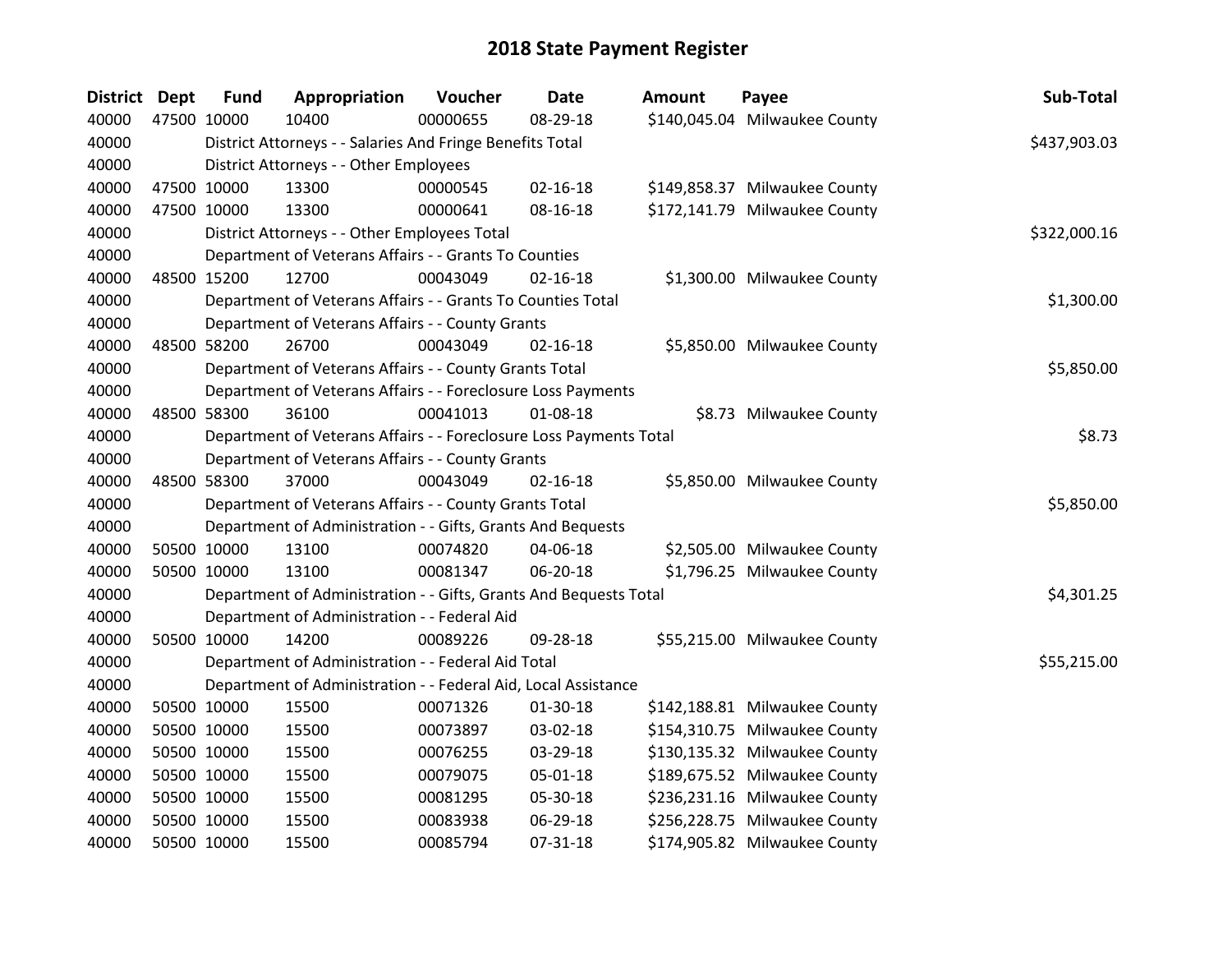| District Dept |             | <b>Fund</b> | Appropriation                                                         | Voucher  | <b>Date</b>    | <b>Amount</b> | Payee                         | Sub-Total      |
|---------------|-------------|-------------|-----------------------------------------------------------------------|----------|----------------|---------------|-------------------------------|----------------|
| 40000         | 50500 10000 |             | 15500                                                                 | 00087415 | 08-29-18       |               | \$160,493.28 Milwaukee County |                |
| 40000         | 50500 10000 |             | 15500                                                                 | 00089302 | $10 - 01 - 18$ |               | \$149,658.10 Milwaukee County |                |
| 40000         | 50500 10000 |             | 15500                                                                 | 00091242 | 11-01-18       |               | \$87,603.64 Milwaukee County  |                |
| 40000         | 50500 10000 |             | 15500                                                                 | 00092069 | $11 - 15 - 18$ |               | \$1.00 Milwaukee County       |                |
| 40000         | 50500 10000 |             | 15500                                                                 | 00092904 | 11-29-18       |               | \$191,479.54 Milwaukee County |                |
| 40000         | 50500 10000 |             | 15500                                                                 | 00094442 | 12-31-18       |               | \$122,809.89 Milwaukee County |                |
| 40000         |             |             | Department of Administration - - Federal Aid, Local Assistance Total  |          |                |               |                               | \$1,995,721.58 |
| 40000         |             |             | Department of Administration - - Legal Services                       |          |                |               |                               |                |
| 40000         | 50500 10000 |             | 18000                                                                 | 00086880 | 08-17-18       |               | \$60.00 Milwaukee County      |                |
| 40000         |             |             | Department of Administration - - Legal Services Total                 |          |                |               |                               | \$60.00        |
| 40000         |             |             | Department of Administration - - Low-Income Assistance Grants         |          |                |               |                               |                |
| 40000         | 50500 23500 |             | 37100                                                                 | 00071326 | 01-30-18       |               | \$151,549.50 Milwaukee County |                |
| 40000         | 50500 23500 |             | 37100                                                                 | 00073897 | 03-02-18       |               | \$128,037.16 Milwaukee County |                |
| 40000         | 50500 23500 |             | 37100                                                                 | 00076255 | 03-29-18       |               | \$108,713.55 Milwaukee County |                |
| 40000         | 50500 23500 |             | 37100                                                                 | 00079075 | 05-01-18       |               | \$92,934.81 Milwaukee County  |                |
| 40000         | 50500 23500 |             | 37100                                                                 | 00081295 | 05-30-18       |               | \$109,772.36 Milwaukee County |                |
| 40000         | 50500 23500 |             | 37100                                                                 | 00083938 | 06-29-18       |               | \$74,962.73 Milwaukee County  |                |
| 40000         | 50500 23500 |             | 37100                                                                 | 00085794 | 07-31-18       |               | \$75,059.50 Milwaukee County  |                |
| 40000         | 50500 23500 |             | 37100                                                                 | 00087415 | 08-29-18       |               | \$86,726.70 Milwaukee County  |                |
| 40000         | 50500 23500 |             | 37100                                                                 | 00089302 | $10 - 01 - 18$ |               | \$75,714.45 Milwaukee County  |                |
| 40000         | 50500 23500 |             | 37100                                                                 | 00091242 | 11-01-18       |               | \$107,776.90 Milwaukee County |                |
| 40000         | 50500 23500 |             | 37100                                                                 | 00092069 | $11 - 15 - 18$ |               | \$15,357.61 Milwaukee County  |                |
| 40000         | 50500 23500 |             | 37100                                                                 | 00092904 | 11-29-18       |               | \$161,205.00 Milwaukee County |                |
| 40000         | 50500 23500 |             | 37100                                                                 | 00094442 | 12-31-18       |               | \$169,596.38 Milwaukee County |                |
| 40000         |             |             | Department of Administration - - Low-Income Assistance Grants Total   |          |                |               |                               | \$1,357,406.65 |
| 40000         |             |             | Department of Administration - - Land Information Program; Loca       |          |                |               |                               |                |
| 40000         | 50500 26900 |             | 17300                                                                 | 00073055 | $02 - 22 - 18$ |               | \$1,000.00 Milwaukee County   |                |
| 40000         | 50500 26900 |             | 17300                                                                 | 00085585 | $07 - 26 - 18$ |               | \$25,000.00 Milwaukee County  |                |
| 40000         | 50500 26900 |             | 17300                                                                 | 00090798 | 10-25-18       |               | \$25,000.00 Milwaukee County  |                |
| 40000         |             |             | Department of Administration - - Land Information Program; Loca Total |          |                |               |                               | \$51,000.00    |
| 40000         |             |             | Public Defender Board - - Appellate Representation                    |          |                |               |                               |                |
| 40000         | 55000 10000 |             | 10200                                                                 | 00132489 | 03-30-18       |               | \$2.00 Milwaukee County       |                |
| 40000         | 55000 10000 |             | 10200                                                                 | 00165731 | 11-02-18       |               | \$1.65 Milwaukee County       |                |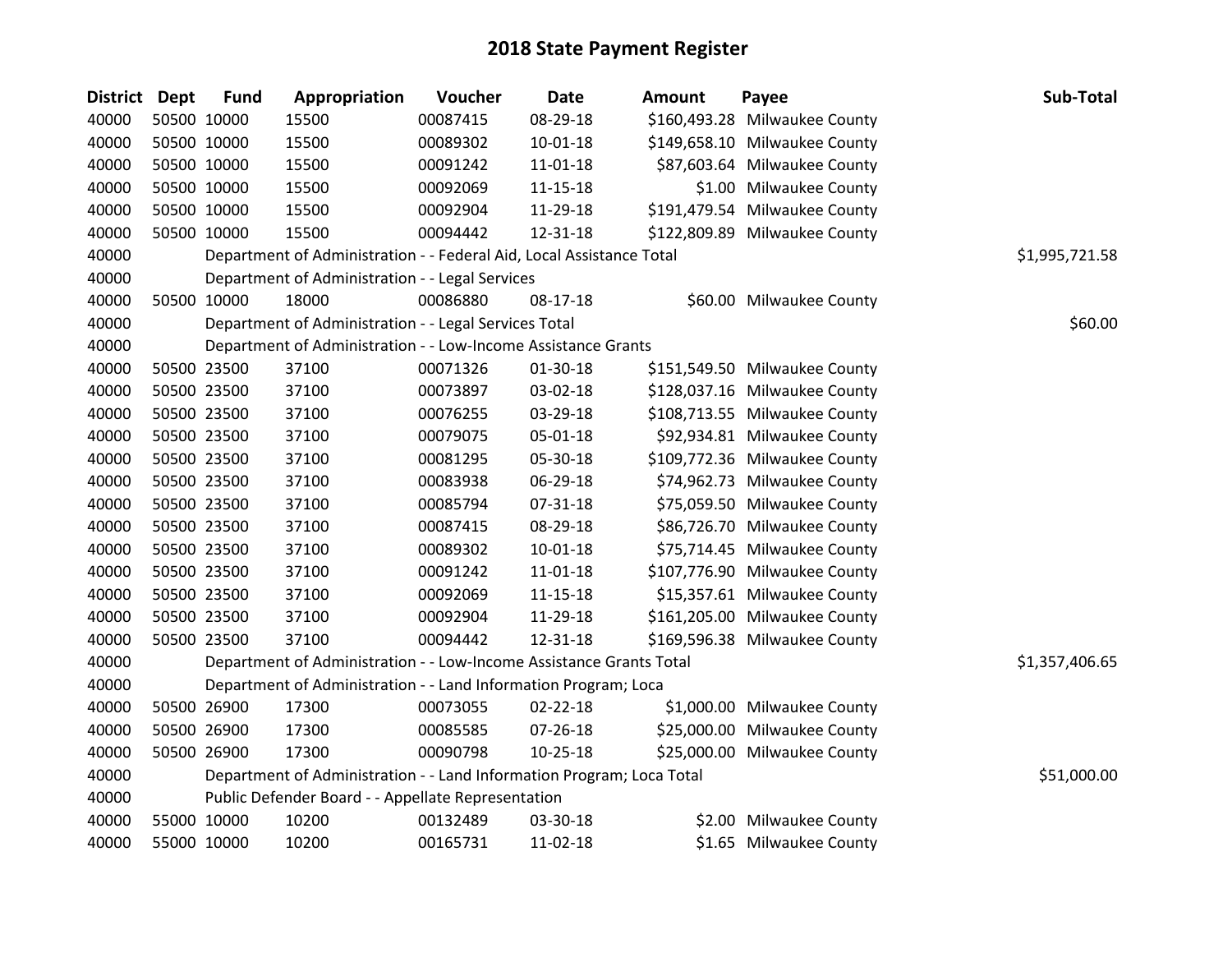| <b>District</b> | Dept        | <b>Fund</b> | Appropriation                                            | Voucher  | <b>Date</b>    | <b>Amount</b> | Payee                       | Sub-Total   |
|-----------------|-------------|-------------|----------------------------------------------------------|----------|----------------|---------------|-----------------------------|-------------|
| 40000           |             |             | Public Defender Board - - Appellate Representation Total |          |                |               |                             | \$3.65      |
| 40000           |             |             | Public Defender Board - - Trial Representation           |          |                |               |                             |             |
| 40000           | 55000 10000 |             | 10300                                                    | 00124847 | $01 - 23 - 18$ |               | \$2,341.02 Milwaukee County |             |
| 40000           | 55000 10000 |             | 10300                                                    | 00126126 | 02-07-18       |               | \$2,625.00 Milwaukee County |             |
| 40000           | 55000 10000 |             | 10300                                                    | 00126500 | 02-01-18       |               | \$15.00 Milwaukee County    |             |
| 40000           | 55000 10000 |             | 10300                                                    | 00129025 | $02 - 16 - 18$ |               | \$1.00 Milwaukee County     |             |
| 40000           | 55000 10000 |             | 10300                                                    | 00129102 | 02-20-18       |               | \$2,341.02 Milwaukee County |             |
| 40000           | 55000 10000 |             | 10300                                                    | 00133385 | 03-21-18       |               | \$2,341.02 Milwaukee County |             |
| 40000           | 55000 10000 |             | 10300                                                    | 00133439 | 04-05-18       |               | \$1,000.00 Milwaukee County |             |
| 40000           | 55000 10000 |             | 10300                                                    | 00138547 | 05-02-18       |               | \$5.00 Milwaukee County     |             |
| 40000           | 55000 10000 |             | 10300                                                    | 00139249 | 04-25-18       |               | \$2,341.02 Milwaukee County |             |
| 40000           | 55000 10000 |             | 10300                                                    | 00140475 | 05-04-18       |               | \$5.00 Milwaukee County     |             |
| 40000           | 55000 10000 |             | 10300                                                    | 00142012 | 05-23-18       |               | \$2,341.02 Milwaukee County |             |
| 40000           | 55000 10000 |             | 10300                                                    | 00147955 | 06-25-18       |               | \$375.00 Milwaukee County   |             |
| 40000           | 55000 10000 |             | 10300                                                    | 00150064 | 07-05-18       |               | \$2,341.02 Milwaukee County |             |
| 40000           | 55000 10000 |             | 10300                                                    | 00152074 | 07-23-18       |               | \$50.00 Milwaukee County    |             |
| 40000           | 55000 10000 |             | 10300                                                    | 00153952 | 07-26-18       |               | \$2,341.02 Milwaukee County |             |
| 40000           | 55000 10000 |             | 10300                                                    | 00157442 | 08-23-18       |               | \$2,341.02 Milwaukee County |             |
| 40000           | 55000 10000 |             | 10300                                                    | 00162542 | 09-24-18       |               | \$2,341.02 Milwaukee County |             |
| 40000           | 55000 10000 |             | 10300                                                    | 00165049 | $11 - 01 - 18$ |               | \$10.00 Milwaukee County    |             |
| 40000           | 55000 10000 |             | 10300                                                    | 00165762 | $10 - 23 - 18$ |               | \$2,341.02 Milwaukee County |             |
| 40000           | 55000 10000 |             | 10300                                                    | 00169811 | 11-23-18       |               | \$2,341.02 Milwaukee County |             |
| 40000           | 55000 10000 |             | 10300                                                    | 00173528 | 12-26-18       |               | \$2,341.02 Milwaukee County |             |
| 40000           |             |             | Public Defender Board - - Trial Representation Total     |          |                |               |                             | \$32,178.24 |
| 40000           |             |             | Public Defender Board - - Transcript, Discovery And Int  |          |                |               |                             |             |
| 40000           | 55000 10000 |             | 10600                                                    | 00123442 | 01-09-18       |               | \$257.60 Milwaukee County   |             |
| 40000           | 55000 10000 |             | 10600                                                    | 00123478 | 01-09-18       |               | \$15.40 Milwaukee County    |             |
| 40000           | 55000 10000 |             | 10600                                                    | 00123479 | 01-09-18       |               | \$115.00 Milwaukee County   |             |
| 40000           | 55000 10000 |             | 10600                                                    | 00123987 | $01 - 16 - 18$ |               | \$221.35 Milwaukee County   |             |
| 40000           | 55000 10000 |             | 10600                                                    | 00126018 | 01-29-18       |               | \$15.50 Milwaukee County    |             |
| 40000           | 55000 10000 |             | 10600                                                    | 00126019 | $01-29-18$     |               | \$110.85 Milwaukee County   |             |
| 40000           | 55000 10000 |             | 10600                                                    | 00126244 | 01-30-18       |               | \$78.90 Milwaukee County    |             |
| 40000           | 55000 10000 |             | 10600                                                    | 00127093 | 02-05-18       |               | \$1,805.51 Milwaukee County |             |
|                 |             |             |                                                          |          |                |               |                             |             |

| \$2,341.02 | Milwaukee County |
|------------|------------------|
| \$2,625.00 | Milwaukee County |
| \$15.00    | Milwaukee County |
| \$1.00     | Milwaukee County |
| \$2,341.02 | Milwaukee County |
| \$2,341.02 | Milwaukee County |
| \$1,000.00 | Milwaukee County |
| \$5.00     | Milwaukee County |
| \$2,341.02 | Milwaukee County |
| \$5.00     | Milwaukee County |
| \$2,341.02 | Milwaukee County |
| \$375.00   | Milwaukee County |
| \$2,341.02 | Milwaukee County |
| \$50.00    | Milwaukee County |
| \$2,341.02 | Milwaukee County |
| \$2,341.02 | Milwaukee County |
| \$2,341.02 | Milwaukee County |
| \$10.00    | Milwaukee County |
| \$2,341.02 | Milwaukee County |
| \$2,341.02 | Milwaukee County |
| \$2,341.02 | Milwaukee County |
|            |                  |

| 5257.60  | Milwaukee County |
|----------|------------------|
| \$15.40  | Milwaukee County |
| \$115.00 | Milwaukee County |
| \$221.35 | Milwaukee County |
| \$15.50  | Milwaukee County |
| \$110.85 | Milwaukee County |
| \$78.90  | Milwaukee County |
| 1,805.51 | Milwaukee County |
|          |                  |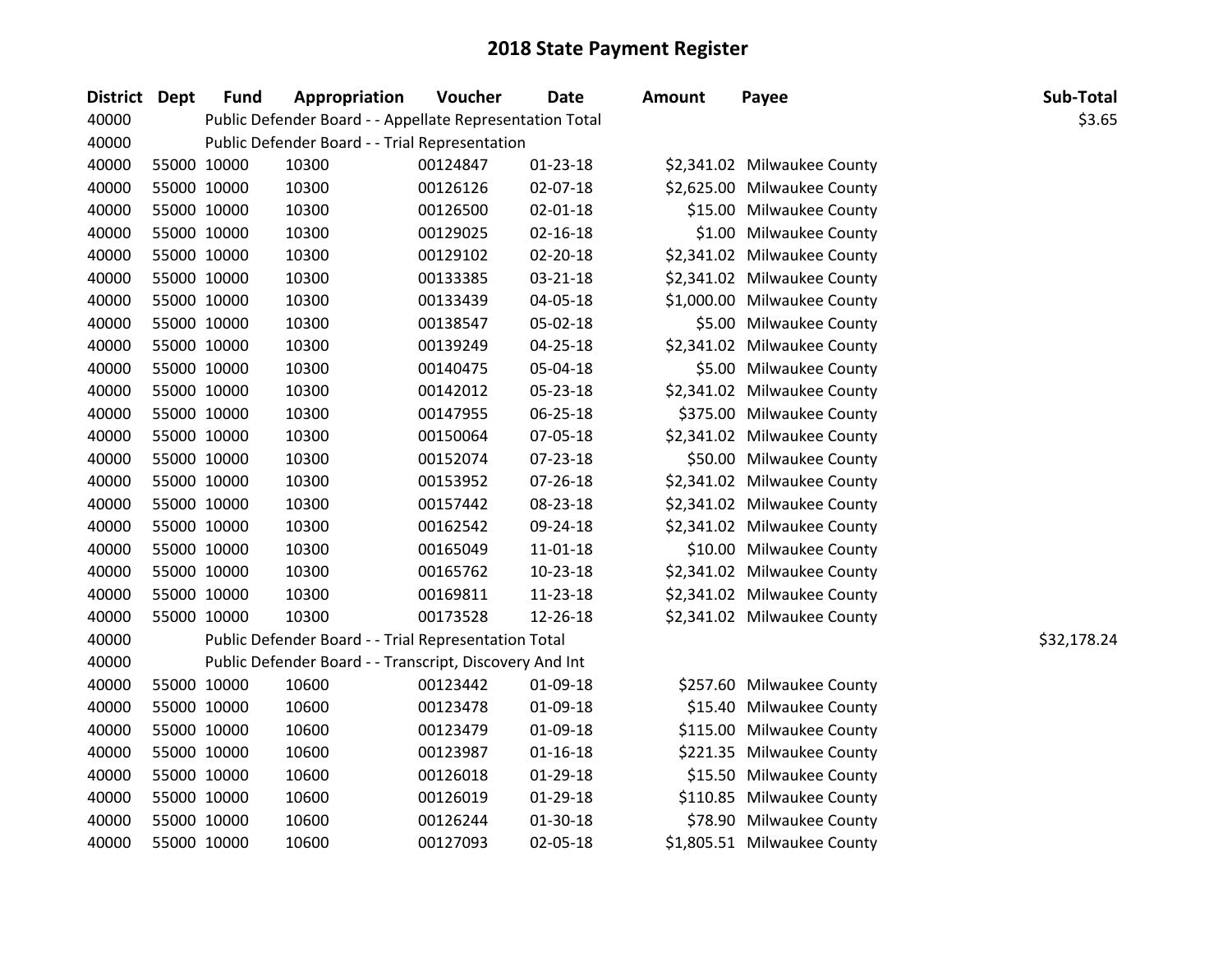| District Dept | <b>Fund</b> | Appropriation | Voucher  | <b>Date</b>    | <b>Amount</b> | Payee                        | Sub-Total |
|---------------|-------------|---------------|----------|----------------|---------------|------------------------------|-----------|
| 40000         | 55000 10000 | 10600         | 00127094 | 02-05-18       |               | \$186.10 Milwaukee County    |           |
| 40000         | 55000 10000 | 10600         | 00127095 | 02-05-18       |               | \$21.32 Milwaukee County     |           |
| 40000         | 55000 10000 | 10600         | 00128197 | 02-13-18       |               | \$197.25 Milwaukee County    |           |
| 40000         | 55000 10000 | 10600         | 00129510 | $02 - 21 - 18$ |               | \$15,256.40 Milwaukee County |           |
| 40000         | 55000 10000 | 10600         | 00129511 | 02-21-18       |               | \$94.65 Milwaukee County     |           |
| 40000         | 55000 10000 | 10600         | 00131616 | 03-07-18       |               | \$171.50 Milwaukee County    |           |
| 40000         | 55000 10000 | 10600         | 00134006 | 03-26-18       |               | \$106.81 Milwaukee County    |           |
| 40000         | 55000 10000 | 10600         | 00135328 | 04-04-18       |               | \$282.22 Milwaukee County    |           |
| 40000         | 55000 10000 | 10600         | 00135362 | 04-04-18       |               | \$118.35 Milwaukee County    |           |
| 40000         | 55000 10000 | 10600         | 00135556 | 04-04-18       |               | \$212.65 Milwaukee County    |           |
| 40000         | 55000 10000 | 10600         | 00136701 | $04 - 11 - 18$ |               | \$220.55 Milwaukee County    |           |
| 40000         | 55000 10000 | 10600         | 00136730 | 04-11-18       |               | \$180.45 Milwaukee County    |           |
| 40000         | 55000 10000 | 10600         | 00136761 | $04 - 11 - 18$ |               | \$103.15 Milwaukee County    |           |
| 40000         | 55000 10000 | 10600         | 00138176 | 04-23-18       |               | \$66.17 Milwaukee County     |           |
| 40000         | 55000 10000 | 10600         | 00138177 | 04-23-18       |               | \$23.40 Milwaukee County     |           |
| 40000         | 55000 10000 | 10600         | 00139650 | 04-30-18       |               | \$222.95 Milwaukee County    |           |
| 40000         | 55000 10000 | 10600         | 00139651 | 04-30-18       |               | \$1,734.71 Milwaukee County  |           |
| 40000         | 55000 10000 | 10600         | 00141062 | 05-08-18       |               | \$397.25 Milwaukee County    |           |
| 40000         | 55000 10000 | 10600         | 00142415 | 05-18-18       |               | \$149.45 Milwaukee County    |           |
| 40000         | 55000 10000 | 10600         | 00143537 | 05-23-18       |               | \$314.75 Milwaukee County    |           |
| 40000         | 55000 10000 | 10600         | 00143538 | 05-23-18       |               | \$20,853.20 Milwaukee County |           |
| 40000         | 55000 10000 | 10600         | 00143568 | 05-23-18       |               | \$127.60 Milwaukee County    |           |
| 40000         | 55000 10000 | 10600         | 00144614 | 06-01-18       |               | \$198.36 Milwaukee County    |           |
| 40000         | 55000 10000 | 10600         | 00147485 | 06-15-18       |               | \$130.40 Milwaukee County    |           |
| 40000         | 55000 10000 | 10600         | 00147486 | 06-15-18       |               | \$12.90 Milwaukee County     |           |
| 40000         | 55000 10000 | 10600         | 00147522 | 06-15-18       |               | \$178.05 Milwaukee County    |           |
| 40000         | 55000 10000 | 10600         | 00147523 | 06-15-18       |               | \$3.40 Milwaukee County      |           |
| 40000         | 55000 10000 | 10600         | 00147987 | 06-22-18       |               | \$31.80 Milwaukee County     |           |
| 40000         | 55000 10000 | 10600         | 00148017 | 06-22-18       |               | \$146.30 Milwaukee County    |           |
| 40000         | 55000 10000 | 10600         | 00150626 | 07-09-18       |               | \$58.30 Milwaukee County     |           |
| 40000         | 55000 10000 | 10600         | 00150677 | $07 - 10 - 18$ |               | \$30.65 Milwaukee County     |           |
| 40000         | 55000 10000 | 10600         | 00150678 | $07 - 10 - 18$ |               | \$16.60 Milwaukee County     |           |
| 40000         | 55000 10000 | 10600         | 00152562 | 07-19-18       |               | \$67.50 Milwaukee County     |           |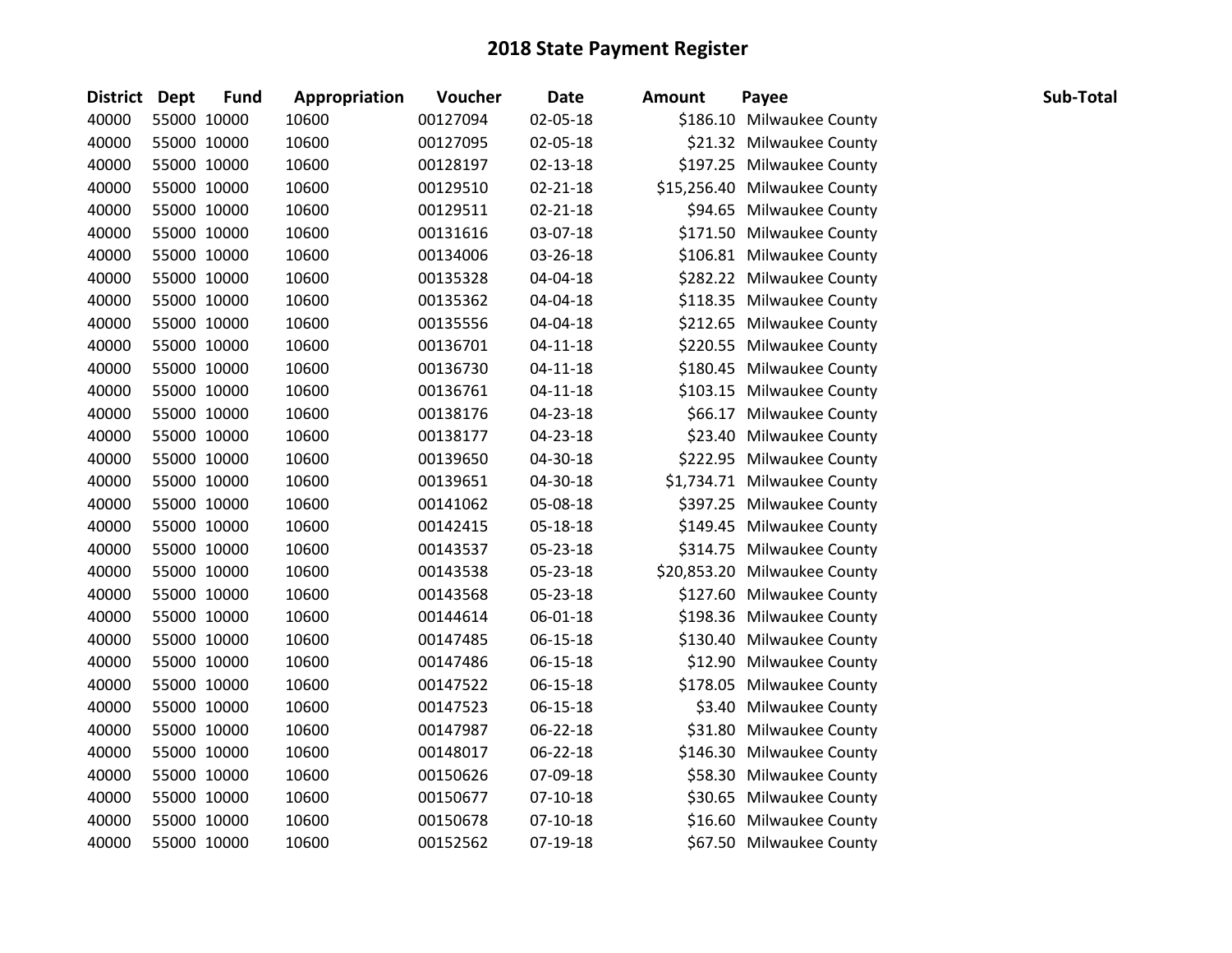| District Dept |             | <b>Fund</b> | Appropriation                                                 | Voucher  | <b>Date</b>    | <b>Amount</b> | Payee                        | Sub-Total   |
|---------------|-------------|-------------|---------------------------------------------------------------|----------|----------------|---------------|------------------------------|-------------|
| 40000         | 55000 10000 |             | 10600                                                         | 00152563 | 07-19-18       |               | \$1,420.35 Milwaukee County  |             |
| 40000         | 55000 10000 |             | 10600                                                         | 00153514 | 07-30-18       |               | \$10,838.25 Milwaukee County |             |
| 40000         | 55000 10000 |             | 10600                                                         | 00154487 | 08-10-18       |               | \$429.45 Milwaukee County    |             |
| 40000         | 55000 10000 |             | 10600                                                         | 00155085 | 08-02-18       |               | \$28.85 Milwaukee County     |             |
| 40000         | 55000 10000 |             | 10600                                                         | 00157472 | 08-21-18       |               | \$149.70 Milwaukee County    |             |
| 40000         | 55000 10000 |             | 10600                                                         | 00159515 | 09-04-18       |               | \$805.09 Milwaukee County    |             |
| 40000         | 55000 10000 |             | 10600                                                         | 00159549 | 09-04-18       |               | \$107.40 Milwaukee County    |             |
| 40000         | 55000 10000 |             | 10600                                                         | 00159550 | 09-04-18       |               | \$14.24 Milwaukee County     |             |
| 40000         | 55000 10000 |             | 10600                                                         | 00160389 | 09-11-18       |               | \$327.75 Milwaukee County    |             |
| 40000         | 55000 10000 |             | 10600                                                         | 00162877 | 09-26-18       |               | \$132.70 Milwaukee County    |             |
| 40000         | 55000 10000 |             | 10600                                                         | 00163660 | 10-05-18       |               | \$238.25 Milwaukee County    |             |
| 40000         | 55000 10000 |             | 10600                                                         | 00164749 | 10-15-18       |               | \$57.70 Milwaukee County     |             |
| 40000         | 55000 10000 |             | 10600                                                         | 00167460 | 11-07-18       |               | \$323.34 Milwaukee County    |             |
| 40000         | 55000 10000 |             | 10600                                                         | 00167461 | 11-07-18       |               | \$30.40 Milwaukee County     |             |
| 40000         | 55000 10000 |             | 10600                                                         | 00167500 | 11-07-18       |               | \$206.10 Milwaukee County    |             |
| 40000         | 55000 10000 |             | 10600                                                         | 00167501 | 11-07-18       |               | \$1,940.70 Milwaukee County  |             |
| 40000         | 55000 10000 |             | 10600                                                         | 00168513 | 11-16-18       |               | \$160.25 Milwaukee County    |             |
| 40000         | 55000 10000 |             | 10600                                                         | 00171541 | 12-06-18       |               | \$404.20 Milwaukee County    |             |
| 40000         | 55000 10000 |             | 10600                                                         | 00171575 | 12-06-18       |               | \$369.35 Milwaukee County    |             |
| 40000         | 55000 10000 |             | 10600                                                         | 00173557 | 12-20-18       |               | \$17,153.60 Milwaukee County |             |
| 40000         |             |             | Public Defender Board - - Transcript, Discovery And Int Total |          |                |               |                              | \$79,672.92 |
| 40000         |             |             | Public Defender Board - - Tuition Payments                    |          |                |               |                              |             |
| 40000         | 55000 10000 |             | 13300                                                         | 00124811 | $01 - 22 - 18$ |               | \$1,895.00 Milwaukee County  |             |
| 40000         |             |             | Public Defender Board - - Tuition Payments Total              |          |                |               |                              | \$1,895.00  |
| 40000         |             |             | Department of Revenue - - General Program Operations          |          |                |               |                              |             |
| 40000         | 56600 10000 |             | 10100                                                         | 00081480 | 01-05-18       |               | \$210.50 Milwaukee County    |             |
| 40000         | 56600 10000 |             | 10100                                                         | 00081557 | 01-05-18       |               | \$6,195.00 Milwaukee County  |             |
| 40000         | 56600 10000 |             | 10100                                                         | 00081714 | 01-09-18       |               | \$214.00 Milwaukee County    |             |
| 40000         | 56600 10000 |             | 10100                                                         | 00081715 | 01-09-18       |               | \$214.00 Milwaukee County    |             |
| 40000         | 56600 10000 |             | 10100                                                         | 00082349 | $01 - 16 - 18$ |               | \$214.00 Milwaukee County    |             |
| 40000         | 56600 10000 |             | 10100                                                         | 00083291 | $01 - 26 - 18$ |               | \$3.50 Milwaukee County      |             |
| 40000         | 56600 10000 |             | 10100                                                         | 00083292 | $01 - 26 - 18$ |               | \$214.00 Milwaukee County    |             |
| 40000         | 56600 10000 |             | 10100                                                         | 00083293 | $01 - 26 - 18$ |               | \$214.00 Milwaukee County    |             |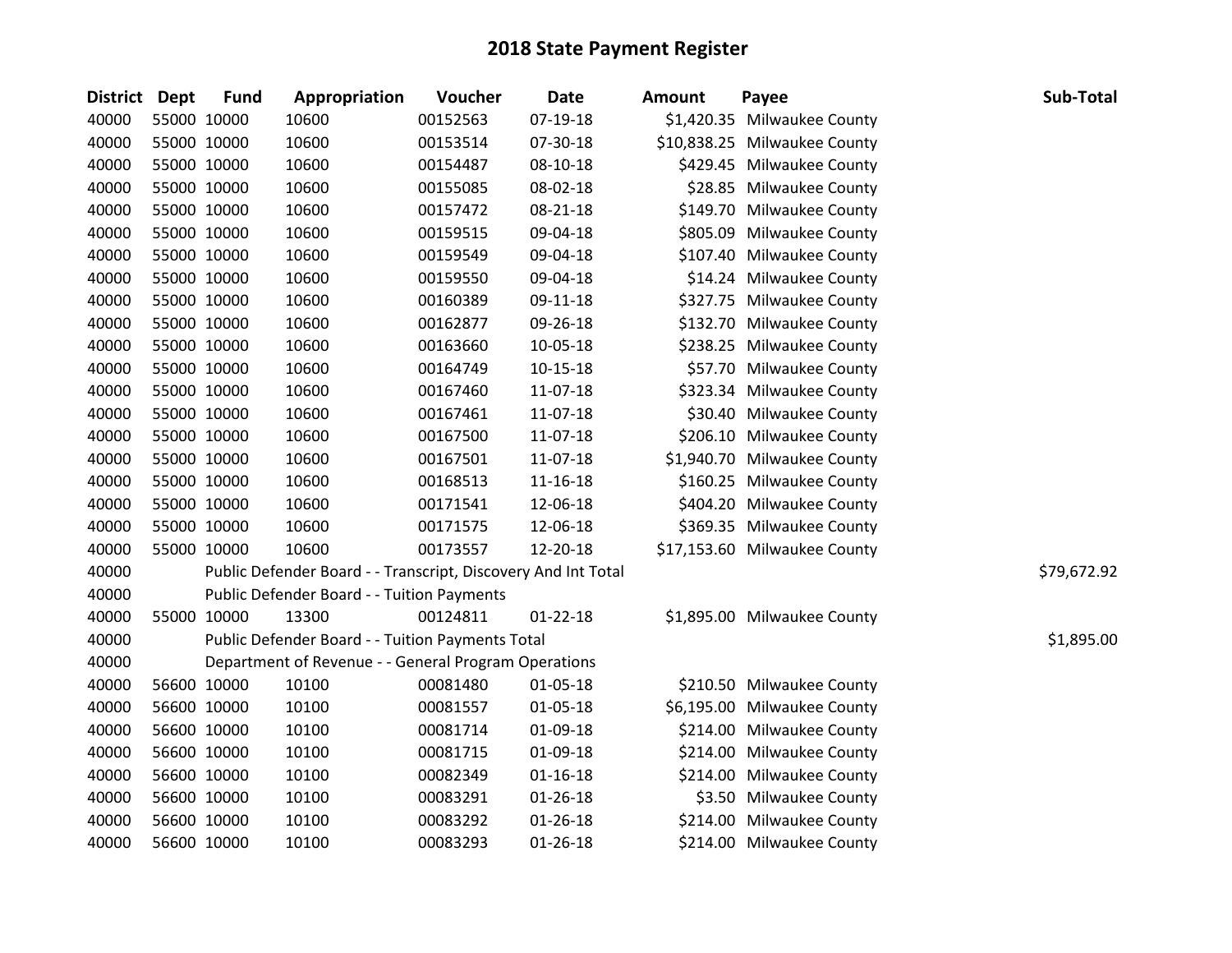| District Dept |             | <b>Fund</b> | Appropriation | Voucher  | <b>Date</b>    | <b>Amount</b> | Payee                       | Sub-Total |
|---------------|-------------|-------------|---------------|----------|----------------|---------------|-----------------------------|-----------|
| 40000         |             | 56600 10000 | 10100         | 00083294 | $01 - 26 - 18$ |               | \$96.00 Milwaukee County    |           |
| 40000         |             | 56600 10000 | 10100         | 00083367 | $02 - 14 - 18$ |               | \$214.00 Milwaukee County   |           |
| 40000         |             | 56600 10000 | 10100         | 00083371 | $02 - 14 - 18$ |               | \$214.00 Milwaukee County   |           |
| 40000         |             | 56600 10000 | 10100         | 00083372 | $02 - 14 - 18$ |               | \$96.00 Milwaukee County    |           |
| 40000         |             | 56600 10000 | 10100         | 00084765 | 02-23-18       |               | \$96.00 Milwaukee County    |           |
| 40000         |             | 56600 10000 | 10100         | 00084779 | $02 - 16 - 18$ |               | \$96.00 Milwaukee County    |           |
| 40000         |             | 56600 10000 | 10100         | 00084780 | 02-22-18       |               | \$214.00 Milwaukee County   |           |
| 40000         |             | 56600 10000 | 10100         | 00085564 | 02-28-18       |               | \$214.00 Milwaukee County   |           |
| 40000         |             | 56600 10000 | 10100         | 00085739 | 03-01-18       |               | \$96.00 Milwaukee County    |           |
| 40000         |             | 56600 10000 | 10100         | 00086539 | 03-02-18       |               | \$214.00 Milwaukee County   |           |
| 40000         |             | 56600 10000 | 10100         | 00086776 | 02-21-18       |               | \$214.00 Milwaukee County   |           |
| 40000         |             | 56600 10000 | 10100         | 00087691 | 03-09-18       |               | \$214.00 Milwaukee County   |           |
| 40000         |             | 56600 10000 | 10100         | 00089995 | 03-12-18       |               | \$214.00 Milwaukee County   |           |
| 40000         | 56600 10000 |             | 10100         | 00089996 | $03 - 12 - 18$ |               | \$214.00 Milwaukee County   |           |
| 40000         |             | 56600 10000 | 10100         | 00089998 | 03-12-18       |               | \$214.00 Milwaukee County   |           |
| 40000         |             | 56600 10000 | 10100         | 00090015 | 03-12-18       |               | \$214.00 Milwaukee County   |           |
| 40000         |             | 56600 10000 | 10100         | 00090065 | 03-13-18       |               | \$214.00 Milwaukee County   |           |
| 40000         |             | 56600 10000 | 10100         | 00090067 | 03-13-18       |               | \$214.00 Milwaukee County   |           |
| 40000         | 56600 10000 |             | 10100         | 00090069 | 03-13-18       |               | \$214.00 Milwaukee County   |           |
| 40000         |             | 56600 10000 | 10100         | 00092708 | $04 - 11 - 18$ |               | \$6,760.00 Milwaukee County |           |
| 40000         |             | 56600 10000 | 10100         | 00093967 | 04-19-18       |               | \$214.00 Milwaukee County   |           |
| 40000         |             | 56600 10000 | 10100         | 00093969 | 04-19-18       |               | \$214.00 Milwaukee County   |           |
| 40000         |             | 56600 10000 | 10100         | 00093972 | $04 - 19 - 18$ |               | \$214.00 Milwaukee County   |           |
| 40000         |             | 56600 10000 | 10100         | 00093975 | 04-19-18       |               | \$214.00 Milwaukee County   |           |
| 40000         |             | 56600 10000 | 10100         | 00093976 | 04-19-18       |               | \$214.00 Milwaukee County   |           |
| 40000         |             | 56600 10000 | 10100         | 00093978 | 04-20-18       |               | \$214.00 Milwaukee County   |           |
| 40000         |             | 56600 10000 | 10100         | 00094059 | 04-26-18       |               | \$214.00 Milwaukee County   |           |
| 40000         |             | 56600 10000 | 10100         | 00094105 | $04 - 12 - 18$ |               | \$214.00 Milwaukee County   |           |
| 40000         |             | 56600 10000 | 10100         | 00094106 | $04 - 12 - 18$ |               | \$214.00 Milwaukee County   |           |
| 40000         |             | 56600 10000 | 10100         | 00094978 | 04-26-18       |               | \$214.00 Milwaukee County   |           |
| 40000         |             | 56600 10000 | 10100         | 00094979 | 04-27-18       |               | \$214.00 Milwaukee County   |           |
| 40000         |             | 56600 10000 | 10100         | 00096608 | 05-03-18       |               | \$214.00 Milwaukee County   |           |
| 40000         |             | 56600 10000 | 10100         | 00098957 | 05-23-18       |               | \$214.00 Milwaukee County   |           |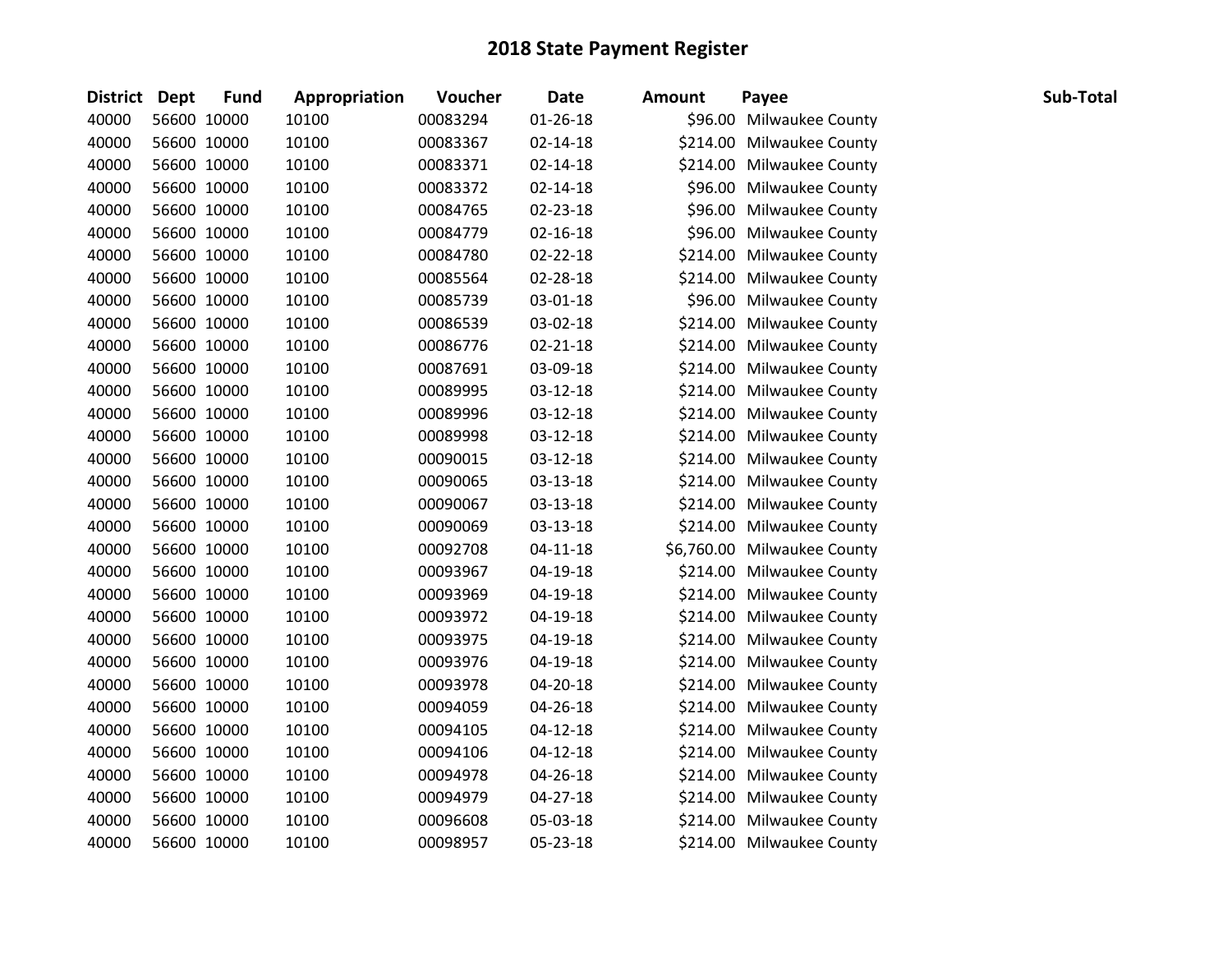| District Dept |             | <b>Fund</b> | Appropriation | Voucher  | <b>Date</b>    | <b>Amount</b> | Payee                       | Sub-Total |
|---------------|-------------|-------------|---------------|----------|----------------|---------------|-----------------------------|-----------|
| 40000         |             | 56600 10000 | 10100         | 00102682 | 06-21-18       |               | \$6,000.00 Milwaukee County |           |
| 40000         |             | 56600 10000 | 10100         | 00102757 | $06 - 21 - 18$ |               | \$214.00 Milwaukee County   |           |
| 40000         | 56600 10000 |             | 10100         | 00102758 | 06-21-18       |               | \$214.00 Milwaukee County   |           |
| 40000         | 56600 10000 |             | 10100         | 00102759 | 06-21-18       |               | \$214.00 Milwaukee County   |           |
| 40000         |             | 56600 10000 | 10100         | 00102760 | 06-21-18       |               | \$214.00 Milwaukee County   |           |
| 40000         |             | 56600 10000 | 10100         | 00104552 | 07-09-18       |               | \$214.00 Milwaukee County   |           |
| 40000         |             | 56600 10000 | 10100         | 00104555 | 07-09-18       |               | \$214.00 Milwaukee County   |           |
| 40000         |             | 56600 10000 | 10100         | 00104558 | 07-09-18       |               | \$214.00 Milwaukee County   |           |
| 40000         | 56600 10000 |             | 10100         | 00104560 | 07-09-18       |               | \$214.00 Milwaukee County   |           |
| 40000         |             | 56600 10000 | 10100         | 00106685 | 08-15-18       |               | \$214.00 Milwaukee County   |           |
| 40000         |             | 56600 10000 | 10100         | 00108540 | 08-31-18       |               | \$214.00 Milwaukee County   |           |
| 40000         |             | 56600 10000 | 10100         | 00108575 | 08-29-18       |               | \$214.00 Milwaukee County   |           |
| 40000         |             | 56600 10000 | 10100         | 00108745 | 08-31-18       |               | \$214.00 Milwaukee County   |           |
| 40000         |             | 56600 10000 | 10100         | 00110038 | 09-14-18       |               | \$214.00 Milwaukee County   |           |
| 40000         |             | 56600 10000 | 10100         | 00110039 | 09-14-18       |               | \$214.00 Milwaukee County   |           |
| 40000         |             | 56600 10000 | 10100         | 00110040 | 09-07-18       |               | \$214.00 Milwaukee County   |           |
| 40000         |             | 56600 10000 | 10100         | 00110041 | 09-13-18       |               | \$96.00 Milwaukee County    |           |
| 40000         |             | 56600 10000 | 10100         | 00110042 | 09-13-18       |               | \$214.00 Milwaukee County   |           |
| 40000         | 56600 10000 |             | 10100         | 00110115 | 09-20-18       |               | \$7,710.00 Milwaukee County |           |
| 40000         |             | 56600 10000 | 10100         | 00112913 | 10-19-18       |               | \$214.00 Milwaukee County   |           |
| 40000         |             | 56600 10000 | 10100         | 00112914 | 10-19-18       |               | \$214.00 Milwaukee County   |           |
| 40000         |             | 56600 10000 | 10100         | 00112915 | 10-19-18       |               | \$214.00 Milwaukee County   |           |
| 40000         | 56600 10000 |             | 10100         | 00112916 | 10-19-18       |               | \$214.00 Milwaukee County   |           |
| 40000         |             | 56600 10000 | 10100         | 00112917 | 10-19-18       |               | \$214.00 Milwaukee County   |           |
| 40000         |             | 56600 10000 | 10100         | 00113378 | 11-07-18       |               | \$96.00 Milwaukee County    |           |
| 40000         |             | 56600 10000 | 10100         | 00113573 | 11-09-18       |               | \$214.00 Milwaukee County   |           |
| 40000         |             | 56600 10000 | 10100         | 00113574 | 11-09-18       |               | \$96.00 Milwaukee County    |           |
| 40000         | 56600 10000 |             | 10100         | 00114461 | $11 - 16 - 18$ |               | \$6,415.00 Milwaukee County |           |
| 40000         |             | 56600 10000 | 10100         | 00115969 | 12-04-18       |               | \$214.00 Milwaukee County   |           |
| 40000         |             | 56600 10000 | 10100         | 00115970 | 12-04-18       |               | \$214.00 Milwaukee County   |           |
| 40000         |             | 56600 10000 | 10100         | 00116190 | 12-07-18       |               | \$214.00 Milwaukee County   |           |
| 40000         |             | 56600 10000 | 10100         | 00116191 | 12-14-18       |               | \$214.00 Milwaukee County   |           |
| 40000         | 56600 10000 |             | 10100         | 00116192 | 12-14-18       |               | \$214.00 Milwaukee County   |           |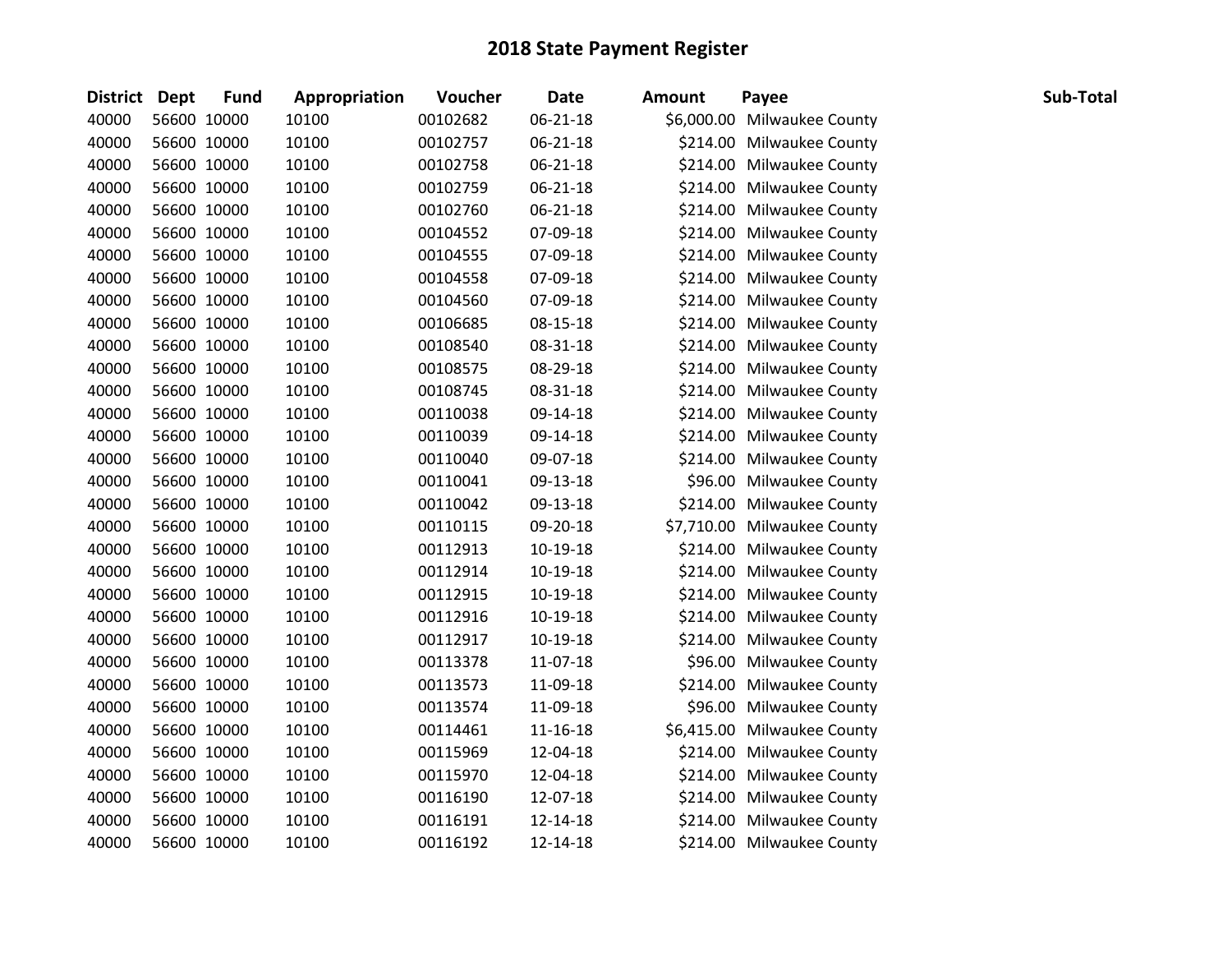| District Dept |             | <b>Fund</b> | Appropriation                                              | Voucher  | <b>Date</b>    | <b>Amount</b> | Payee                           | Sub-Total      |
|---------------|-------------|-------------|------------------------------------------------------------|----------|----------------|---------------|---------------------------------|----------------|
| 40000         |             | 56600 10000 | 10100                                                      | 00116193 | 12-14-18       |               | \$96.00 Milwaukee County        |                |
| 40000         | 56600 10000 |             | 10100                                                      | 00116637 | 12-20-18       |               | \$214.00 Milwaukee County       |                |
| 40000         | 56600 10000 |             | 10100                                                      | 00116638 | 12-20-18       |               | \$214.00 Milwaukee County       |                |
| 40000         | 56600 10000 |             | 10100                                                      | 00117777 | 12-28-18       |               | \$214.00 Milwaukee County       |                |
| 40000         | 56600 10000 |             | 10100                                                      | 00117778 | 12-28-18       |               | \$214.00 Milwaukee County       |                |
| 40000         |             | 56600 10000 | 10100                                                      | 00117779 | 12-28-18       |               | \$214.00 Milwaukee County       |                |
| 40000         | 56600 10000 |             | 10100                                                      | 00117780 | 12-28-18       |               | \$214.00 Milwaukee County       |                |
| 40000         | 56600 10000 |             | 10100                                                      | 00117781 | 12-28-18       |               | \$214.00 Milwaukee County       |                |
| 40000         | 56600 10000 |             | 10100                                                      | 00117782 | 12-28-18       |               | \$214.00 Milwaukee County       |                |
| 40000         | 56600 10000 |             | 10100                                                      | 00117785 | 12-28-18       |               | \$96.00 Milwaukee County        |                |
| 40000         |             |             | Department of Revenue - - General Program Operations Total |          |                |               |                                 | \$48,592.00    |
| 40000         |             |             | Circuit Courts - - Circuit Courts                          |          |                |               |                                 |                |
| 40000         | 62500 10000 |             | 10100                                                      | 00000857 | 07-24-18       |               | \$20,552.71 Milwaukee County    |                |
| 40000         | 62500 10000 |             | 10100                                                      | 00001112 | 11-02-18       |               | \$7,761.74 Milwaukee County     |                |
| 40000         |             |             | Circuit Courts - - Circuit Courts Total                    |          |                |               |                                 | \$28,314.45    |
| 40000         |             |             | Circuit Courts - - Circuit Court Costs                     |          |                |               |                                 |                |
| 40000         | 62500 10000 |             | 10500                                                      | 00000506 | 01-09-18       |               | \$1,700,829.00 Milwaukee County |                |
| 40000         | 62500 10000 |             | 10500                                                      | 00000625 | 02-02-18       |               | \$101,501.80 Milwaukee County   |                |
| 40000         | 62500 10000 |             | 10500                                                      | 00000729 | $04 - 10 - 18$ |               | \$77,368.82 Milwaukee County    |                |
| 40000         | 62500 10000 |             | 10500                                                      | 00000980 | 08-24-18       |               | \$2,843,785.61 Milwaukee County |                |
| 40000         |             |             | Circuit Courts - - Circuit Court Costs Total               |          |                |               |                                 | \$4,723,485.23 |
| 40000         |             |             | Circuit Courts - - Court Interpreters                      |          |                |               |                                 |                |
| 40000         | 62500 10000 |             | 12100                                                      | 00001073 | 09-20-18       |               | \$104,649.71 Milwaukee County   |                |
| 40000         | 62500 10000 |             | 12100                                                      | 00001121 | 10-23-18       |               | \$47,717.81 Milwaukee County    |                |
| 40000         |             |             | Circuit Courts - - Court Interpreters Total                |          |                |               |                                 | \$152,367.52   |
| 40000         |             |             | Supreme Court - - General Program Operations               |          |                |               |                                 |                |
| 40000         | 68000 10000 |             | 20100                                                      | 00000751 | $01 - 25 - 18$ |               | \$1,234.67 Milwaukee County     |                |
| 40000         | 68000 10000 |             | 20100                                                      | 00001040 | 02-22-18       |               | \$1,234.67 Milwaukee County     |                |
| 40000         | 68000 10000 |             | 20100                                                      | 00001332 | 03-22-18       |               | \$1,234.67 Milwaukee County     |                |
| 40000         | 68000 10000 |             | 20100                                                      | 00001730 | 04-24-18       |               | \$1,234.67 Milwaukee County     |                |
| 40000         | 68000 10000 |             | 20100                                                      | 00002235 | 05-30-18       |               | \$1,234.67 Milwaukee County     |                |
| 40000         |             | 68000 10000 | 20100                                                      | 00002783 | 07-24-18       |               | \$1,234.67 Milwaukee County     |                |
| 40000         | 68000 10000 |             | 20100                                                      | 00003123 | 08-23-18       |               | \$1,234.67 Milwaukee County     |                |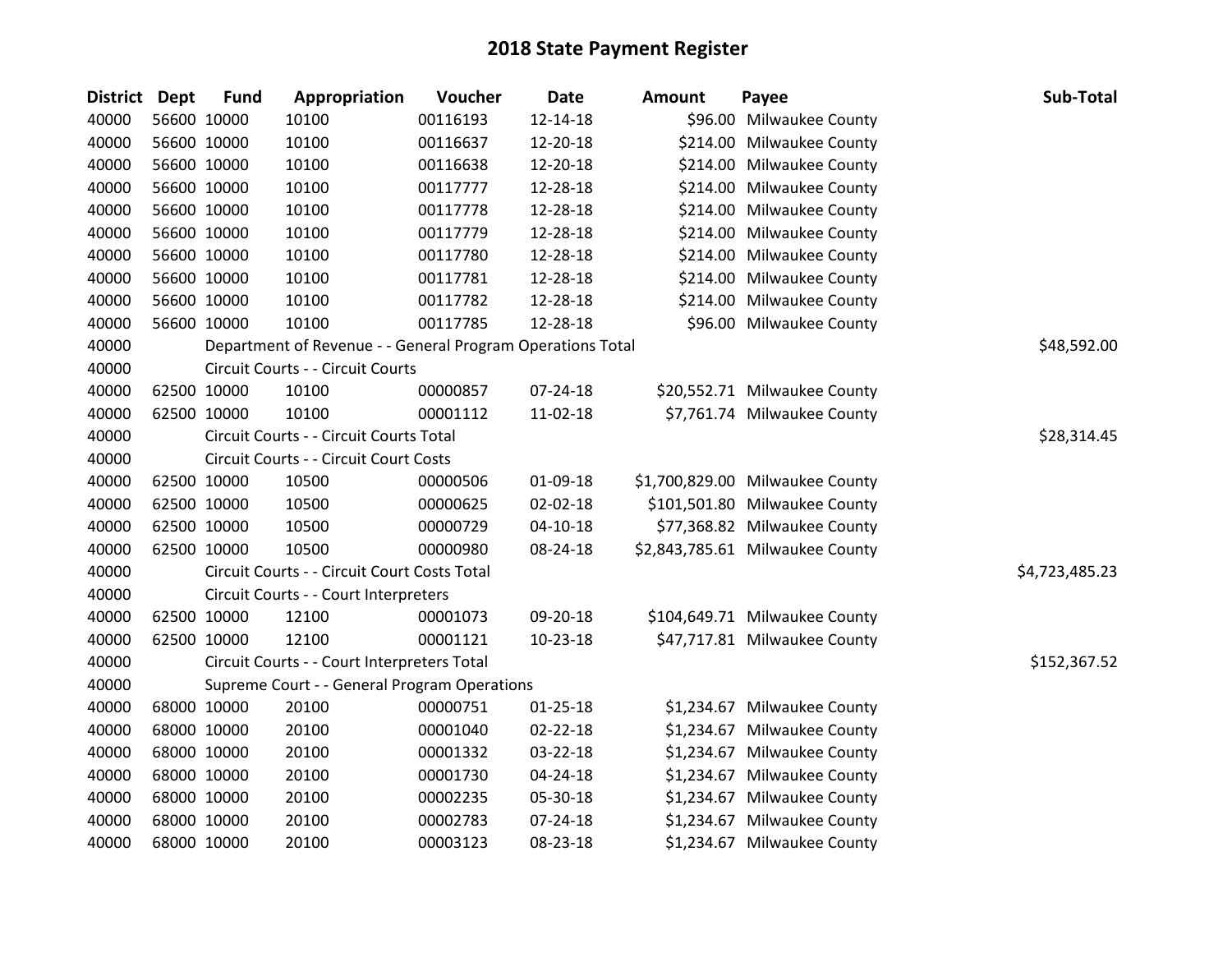| <b>District</b> | Dept                                                  | <b>Fund</b> | Appropriation                                                    | <b>Voucher</b> | Date           | Amount     | Payee                            | Sub-Total        |
|-----------------|-------------------------------------------------------|-------------|------------------------------------------------------------------|----------------|----------------|------------|----------------------------------|------------------|
| 40000           |                                                       | 68000 10000 | 20100                                                            | 00003392       | 09-25-18       | \$1,234.67 | <b>Milwaukee County</b>          |                  |
| 40000           |                                                       | 68000 10000 | 20100                                                            | 00003697       | $10 - 25 - 18$ | \$1,234.67 | <b>Milwaukee County</b>          |                  |
| 40000           | 68000 10000                                           |             | 20100                                                            | 00004112       | 11-23-18       | \$1,234.67 | <b>Milwaukee County</b>          |                  |
| 40000           |                                                       | 68000 10000 | 20100                                                            | 00004436       | 12-21-18       | \$1,234.67 | <b>Milwaukee County</b>          |                  |
| 40000           |                                                       |             | Supreme Court - - General Program Operations Total               |                |                |            |                                  | \$13,581.37      |
| 40000           |                                                       |             | Supreme Court - - Office Of Lawyer Regulation                    |                |                |            |                                  |                  |
| 40000           |                                                       | 68000 10000 | 33300                                                            | 00001983       | 05-08-18       | \$10.00    | <b>Milwaukee County</b>          |                  |
| 40000           |                                                       | 68000 10000 | 33300                                                            | 00002516       | $06 - 21 - 18$ | \$5.00     | <b>Milwaukee County</b>          |                  |
| 40000           |                                                       | 68000 10000 | 33300                                                            | 00003290       | 09-27-18       |            | \$111.65 Milwaukee County        |                  |
| 40000           | 68000 10000                                           |             | 33300                                                            | 00003438       | 09-18-18       |            | \$10.00 Milwaukee County         |                  |
| 40000           |                                                       |             | Supreme Court - - Office Of Lawyer Regulation Total              |                |                |            |                                  | \$136.65         |
| 40000           |                                                       |             | Shared Revenue and Tax Relief - - County And Municipal Aid       |                |                |            |                                  |                  |
| 40000           |                                                       | 83500 10000 | 10500                                                            | 00033670       | 07-23-18       |            | \$313,905.61 Milwaukee County    |                  |
| 40000           | 83500 10000                                           |             | 10500                                                            | 00036556       | 11-19-18       |            | \$26,988,826.03 Milwaukee County |                  |
| 40000           |                                                       |             | Shared Revenue and Tax Relief - - County And Municipal Aid Total |                |                |            |                                  | \$27,302,731.64  |
| 40000           | Shared Revenue and Tax Relief - - Exempt Computer Aid |             |                                                                  |                |                |            |                                  |                  |
| 40000           | 83500                                                 | 10000       | 10900                                                            | 00029909       | 07-23-18       |            | \$5,008,255.80 Milwaukee County  |                  |
| 40000           |                                                       |             | Shared Revenue and Tax Relief - - Exempt Computer Aid Total      |                |                |            |                                  | \$5,008,255.80   |
| 40000 Total     |                                                       |             |                                                                  |                |                |            |                                  | \$293,942,218.23 |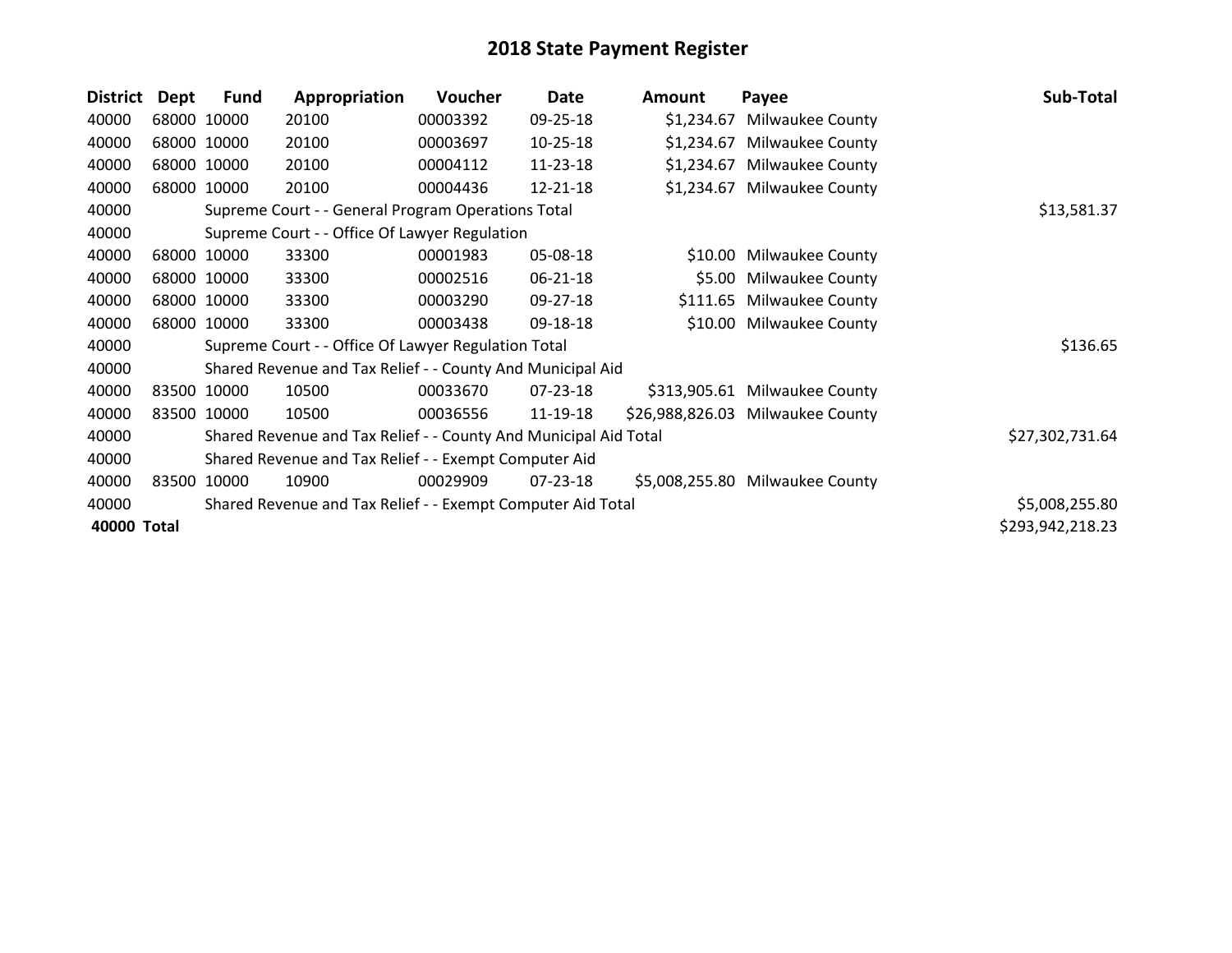| District Dept | <b>Fund</b>                                                 | Appropriation                                                         | Voucher  | <b>Date</b>    | <b>Amount</b> | Payee                           | Sub-Total    |
|---------------|-------------------------------------------------------------|-----------------------------------------------------------------------|----------|----------------|---------------|---------------------------------|--------------|
| 40106         |                                                             | Dept of Ag, Trade & Cons Protc - - Clean Sweep Grants                 |          |                |               |                                 |              |
| 40106         | 11500 27400                                                 | 77800                                                                 | 00030815 | $01 - 24 - 18$ |               | \$4,600.59 Village Of Bayside   |              |
| 40106         | 11500 27400                                                 | 77800                                                                 | 00041256 | 11-28-18       |               | \$5,861.71 Village Of Bayside   |              |
| 40106         | Dept of Ag, Trade & Cons Protc - - Clean Sweep Grants Total | \$10,462.30                                                           |          |                |               |                                 |              |
| 40106         |                                                             | Dept of Safety & Prof Services - - Fire Dues Distribution             |          |                |               |                                 |              |
| 40106         | 16500 10000                                                 | 22500                                                                 | 00022103 | $07 - 26 - 18$ |               | \$20,977.46 Village Of Bayside  |              |
| 40106         |                                                             | Dept of Safety & Prof Services - - Fire Dues Distribution Total       |          |                |               |                                 | \$20,977.46  |
| 40106         |                                                             | Dept of Natural Resources - - Fin Asst For Responsible Units          |          |                |               |                                 |              |
| 40106         | 37000 27400                                                 | 67000                                                                 | 00235073 | $05-11-18$     |               | \$25,633.94 Village Of Bayside  |              |
| 40106         |                                                             | Dept of Natural Resources - - Fin Asst For Responsible Units Total    |          |                |               |                                 | \$25,633.94  |
| 40106         |                                                             | WI Dept of Transportation - - Conn Hwy Aids St Fds                    |          |                |               |                                 |              |
| 40106         | 39500 21100                                                 | 16200                                                                 | 00205592 | 01-02-18       |               | \$4,241.34 Village Of Bayside   |              |
| 40106         | 39500 21100                                                 | 16200                                                                 | 00236100 | 04-02-18       |               | \$4,241.34 Village Of Bayside   |              |
| 40106         | 39500 21100                                                 | 16200                                                                 | 00269799 | 07-02-18       |               | \$4,241.34 Village Of Bayside   |              |
| 40106         | 39500 21100                                                 | 16200                                                                 | 00303851 | $10 - 01 - 18$ |               | \$4,241.34 Village Of Bayside   |              |
| 40106         |                                                             | WI Dept of Transportation - - Conn Hwy Aids St Fds Total              |          |                |               |                                 | \$16,965.36  |
| 40106         |                                                             | WI Dept of Transportation - - Trns Aids To Mnc.-Sf                    |          |                |               |                                 |              |
| 40106         | 39500 21100                                                 | 19100                                                                 | 00204691 | $01 - 02 - 18$ |               | \$115,815.73 Village Of Bayside |              |
| 40106         | 39500 21100                                                 | 19100                                                                 | 00235199 | 04-02-18       |               | \$115,815.73 Village Of Bayside |              |
| 40106         | 39500 21100                                                 | 19100                                                                 | 00268898 | 07-02-18       |               | \$115,815.73 Village Of Bayside |              |
| 40106         | 39500 21100                                                 | 19100                                                                 | 00302950 | 10-01-18       |               | \$115,815.75 Village Of Bayside |              |
| 40106         |                                                             | WI Dept of Transportation - - Trns Aids To Mnc.-Sf Total              |          |                |               |                                 | \$463,262.94 |
| 40106         |                                                             | Department of Justice - - Law Enforcement Train, Local                |          |                |               |                                 |              |
| 40106         | 45500 10000                                                 | 23100                                                                 | 00052090 | 09-25-18       |               | \$1,440.00 Village Of Bayside   |              |
| 40106         |                                                             | Department of Justice - - Law Enforcement Train, Local Total          |          |                |               |                                 | \$1,440.00   |
| 40106         |                                                             | Shared Revenue and Tax Relief - - Expenditure Restraint Program       |          |                |               |                                 |              |
| 40106         | 83500 10000                                                 | 10100                                                                 | 00033651 | 07-23-18       |               | \$88,308.19 Village Of Bayside  |              |
| 40106         | 83500 10000                                                 | 10100                                                                 | 00036537 | 11-19-18       |               | \$0.04 Village Of Bayside       |              |
| 40106         |                                                             | Shared Revenue and Tax Relief - - Expenditure Restraint Program Total |          |                |               |                                 | \$88,308.23  |
| 40106         |                                                             | Shared Revenue and Tax Relief - - County And Municipal Aid            |          |                |               |                                 |              |
| 40106         | 83500 10000                                                 | 10500                                                                 | 00033651 | 07-23-18       |               | \$9,044.86 Village Of Bayside   |              |
| 40106         | 83500 10000                                                 | 10500                                                                 | 00036537 | 11-19-18       |               | \$51,254.19 Village Of Bayside  |              |
| 40106         |                                                             | Shared Revenue and Tax Relief - - County And Municipal Aid Total      |          |                |               |                                 | \$60,299.05  |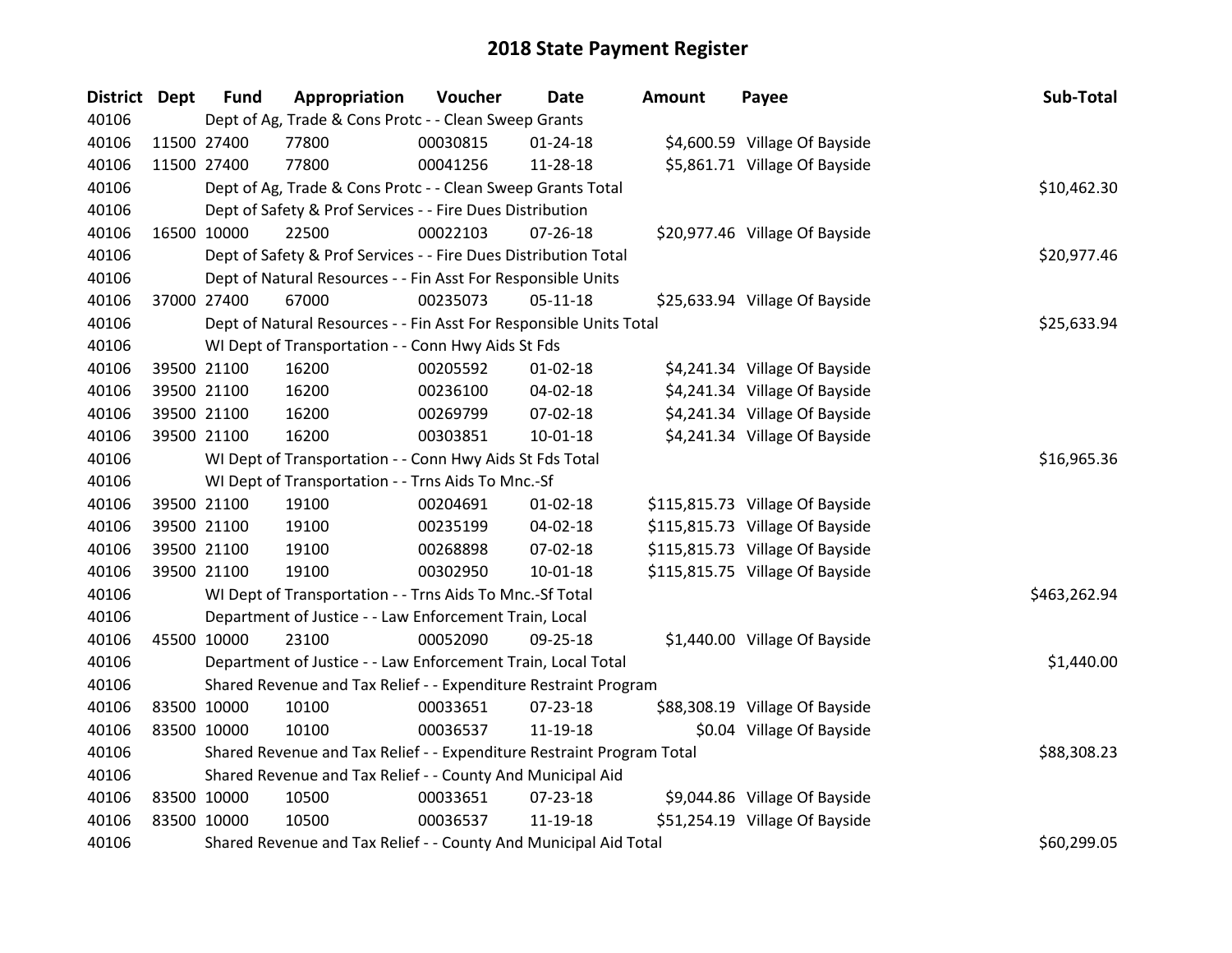| <b>District</b> | Dept        | Fund | Appropriation                                                         | <b>Voucher</b> | Date           | <b>Amount</b> | Payee                              | Sub-Total      |
|-----------------|-------------|------|-----------------------------------------------------------------------|----------------|----------------|---------------|------------------------------------|----------------|
| 40106           |             |      | Shared Revenue and Tax Relief - - Exempt Computer Aid                 |                |                |               |                                    |                |
| 40106           | 83500 10000 |      | 10900                                                                 | 00030895       | $07 - 23 - 18$ |               | \$14,801.43 Village Of Bayside     |                |
| 40106           |             |      | Shared Revenue and Tax Relief - - Exempt Computer Aid Total           |                |                |               |                                    | \$14,801.43    |
| 40106           |             |      | Shared Revenue and Tax Relief - - Utility Aid                         |                |                |               |                                    |                |
| 40106           | 83500 10000 |      | 11000                                                                 | 00033651       | $07 - 23 - 18$ |               | \$3.85 Village Of Bayside          |                |
| 40106           | 83500 10000 |      | 11000                                                                 | 00036537       | 11-19-18       |               | \$22.41 Village Of Bayside         |                |
| 40106           |             |      | Shared Revenue and Tax Relief - - Utility Aid Total                   |                |                |               |                                    | \$26.26        |
| 40106           |             |      | Shared Revenue and Tax Relief - - School Lvy Tx/First Dollar Cr       |                |                |               |                                    |                |
| 40106           | 83500 10000 |      | 30200                                                                 | 00029633       | $07 - 23 - 18$ |               | \$131,047.18 Village Of Bayside    |                |
| 40106           | 83500 10000 |      | 30200                                                                 | 00029781       | 07-23-18       |               | $$1,426,356.49$ Village Of Bayside |                |
| 40106           |             |      | Shared Revenue and Tax Relief - - School Lvy Tx/First Dollar Cr Total |                |                |               |                                    | \$1,557,403.67 |
| 40106           |             |      | Shared Revenue and Tax Relief - - Lottery & Gaming Credit             |                |                |               |                                    |                |
| 40106           | 83500 52100 |      | 36300                                                                 | 00027148       | 03-26-18       |               | \$173,900.78 Village Of Bayside    |                |
| 40106           |             |      | Shared Revenue and Tax Relief - - Lottery & Gaming Credit Total       |                |                |               |                                    | \$173,900.78   |
| 40106 Total     |             |      |                                                                       |                |                |               |                                    | \$2,433,481.42 |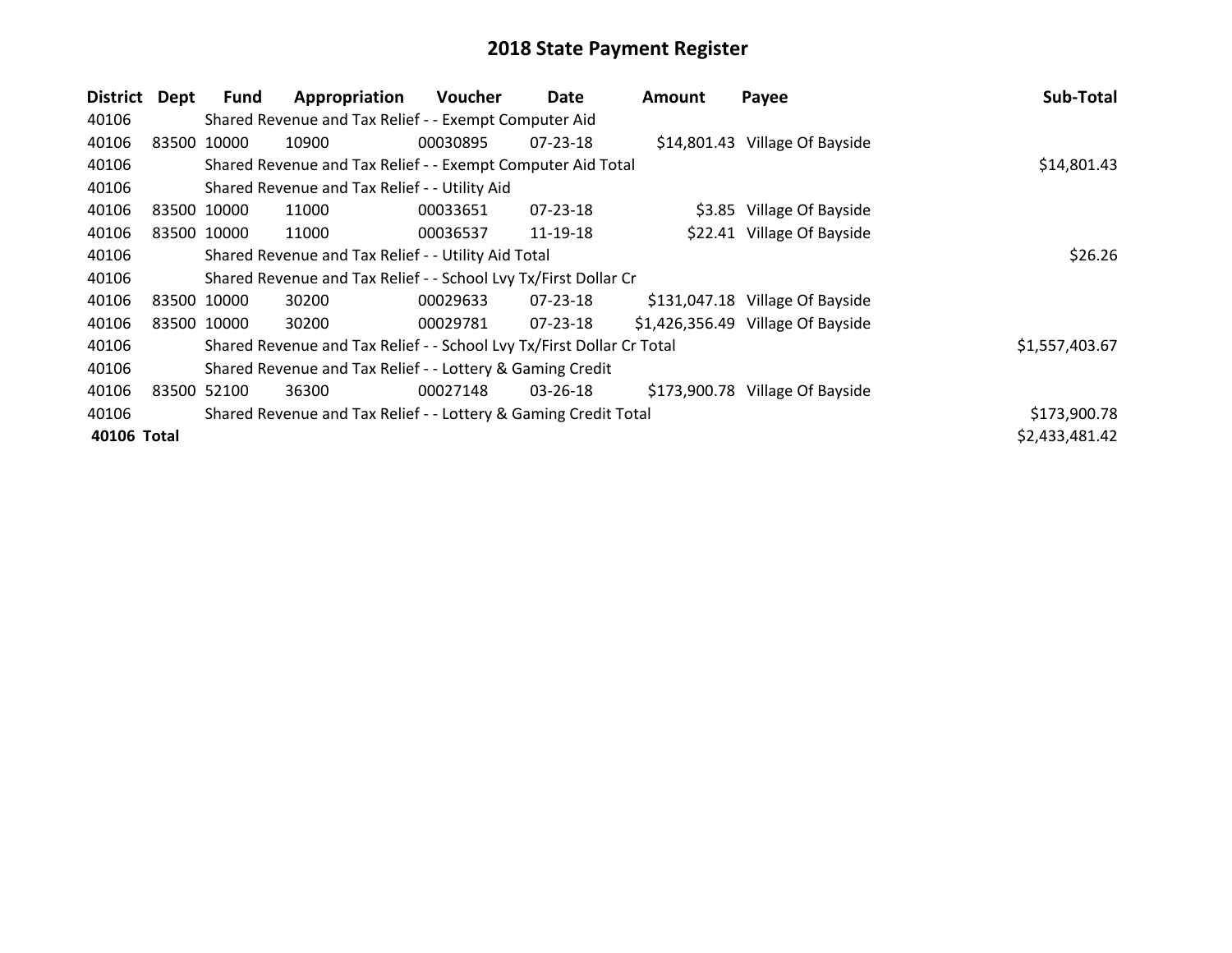| District Dept | <b>Fund</b>                                                                    | Appropriation                                                             | Voucher  | Date           | Amount | Payee                              | Sub-Total    |  |  |  |
|---------------|--------------------------------------------------------------------------------|---------------------------------------------------------------------------|----------|----------------|--------|------------------------------------|--------------|--|--|--|
| 40107         |                                                                                | Dept of Safety & Prof Services - - Fire Dues Distribution                 |          |                |        |                                    |              |  |  |  |
| 40107         | 16500 10000                                                                    | 22500                                                                     | 00017484 | 07-02-18       |        | \$34,979.57 Village Of Brown Deer  |              |  |  |  |
| 40107         | Dept of Safety & Prof Services - - Fire Dues Distribution Total<br>\$34,979.57 |                                                                           |          |                |        |                                    |              |  |  |  |
| 40107         |                                                                                | Dept of Natural Resources - - Resaids - Urban Forestry Grant              |          |                |        |                                    |              |  |  |  |
| 40107         | 37000 21200                                                                    | 58700                                                                     | 00234398 | 05-09-18       |        | \$19,678.50 Village Of Brown Deer  |              |  |  |  |
| 40107         |                                                                                | Dept of Natural Resources - - Resaids - Urban Forestry Grant Total        |          |                |        |                                    | \$19,678.50  |  |  |  |
| 40107         |                                                                                | Dept of Natural Resources - - Fin Asst For Responsible Units              |          |                |        |                                    |              |  |  |  |
| 40107         | 37000 27400                                                                    | 67000                                                                     | 00235777 | $05 - 11 - 18$ |        | \$43,603.92 Village Of Brown Deer  |              |  |  |  |
| 40107         |                                                                                | Dept of Natural Resources - - Fin Asst For Responsible Units Total        |          |                |        |                                    | \$43,603.92  |  |  |  |
| 40107         |                                                                                | Dept of Natural Resources - - Urban Nonpoint Source Cost-Sha              |          |                |        |                                    |              |  |  |  |
| 40107         | 37000 36300                                                                    | <b>TH100</b>                                                              | 00274041 | $10-17-18$     |        | \$60,503.71 Village Of Brown Deer  |              |  |  |  |
| 40107         |                                                                                | Dept of Natural Resources - - Urban Nonpoint Source Cost-Sha Total        |          |                |        |                                    | \$60,503.71  |  |  |  |
| 40107         |                                                                                | WI Dept of Transportation - - Trns Aids To Mnc.-Sf                        |          |                |        |                                    |              |  |  |  |
| 40107         | 39500 21100                                                                    | 19100                                                                     | 00204692 | $01 - 02 - 18$ |        | \$132,072.68 Village Of Brown Deer |              |  |  |  |
| 40107         | 39500 21100                                                                    | 19100                                                                     | 00235200 | 04-02-18       |        | \$132,072.68 Village Of Brown Deer |              |  |  |  |
| 40107         | 39500 21100                                                                    | 19100                                                                     | 00268899 | 07-02-18       |        | \$132,072.68 Village Of Brown Deer |              |  |  |  |
| 40107         | 39500 21100                                                                    | 19100                                                                     | 00302951 | $10 - 01 - 18$ |        | \$132,072.69 Village Of Brown Deer |              |  |  |  |
| 40107         |                                                                                | WI Dept of Transportation - - Trns Aids To Mnc.-Sf Total                  |          |                |        |                                    | \$528,290.73 |  |  |  |
| 40107         |                                                                                | Department of Health Services - - State/Federal Aids                      |          |                |        |                                    |              |  |  |  |
| 40107         | 43500 10000                                                                    | 00000                                                                     | 90808    | $01 - 02 - 18$ |        | \$20,807.00 Village Of Brown Deer  |              |  |  |  |
| 40107         | 43500 10000                                                                    | 00000                                                                     | 90809    | $02 - 01 - 18$ |        | \$7,199.00 Village Of Brown Deer   |              |  |  |  |
| 40107         | 43500 10000                                                                    | 00000                                                                     | 90810    | 03-01-18       |        | \$6,219.00 Village Of Brown Deer   |              |  |  |  |
| 40107         | 43500 10000                                                                    | 00000                                                                     | 90812    | 04-02-18       |        | \$7,322.00 Village Of Brown Deer   |              |  |  |  |
| 40107         | 43500 10000                                                                    | 00000                                                                     | 90814    | 06-01-18       |        | \$15,413.00 Village Of Brown Deer  |              |  |  |  |
| 40107         | 43500 10000                                                                    | 00000                                                                     | 90902    | 09-04-18       |        | \$36,952.00 Village Of Brown Deer  |              |  |  |  |
| 40107         | 43500 10000                                                                    | 00000                                                                     | 90903    | 10-01-18       |        | \$24,550.00 Village Of Brown Deer  |              |  |  |  |
| 40107         | 43500 10000                                                                    | 00000                                                                     | 90904    | 11-01-18       |        | \$20,559.00 Village Of Brown Deer  |              |  |  |  |
| 40107         |                                                                                | Department of Health Services - - State/Federal Aids Total                |          |                |        |                                    | \$139,021.00 |  |  |  |
| 40107         |                                                                                | Department of Health Services - - Federal Projects Operations             |          |                |        |                                    |              |  |  |  |
| 40107         | 43500 10000                                                                    | 14900                                                                     | 00187939 | 03-01-18       |        | \$1,400.00 Village Of Brown Deer   |              |  |  |  |
| 40107         | 43500 10000                                                                    | 14900                                                                     | 00210326 | 06-07-18       |        | \$1,200.00 Village Of Brown Deer   |              |  |  |  |
| 40107         |                                                                                | Department of Health Services - - Federal Projects Operations Total       |          |                |        |                                    | \$2,600.00   |  |  |  |
| 40107         |                                                                                | Department of Health Services - - Prepaid Medical Transport Reimbursement |          |                |        |                                    |              |  |  |  |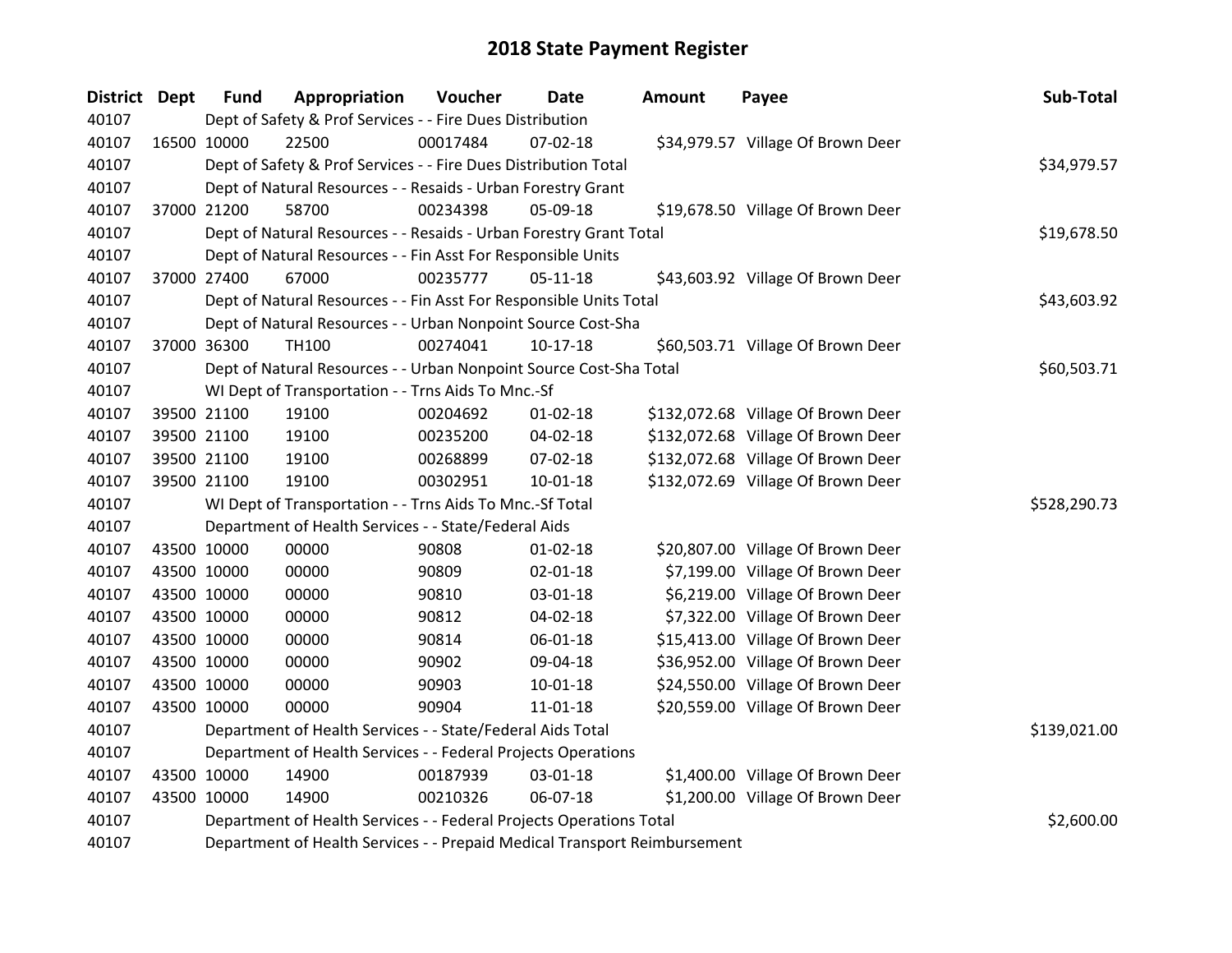| District Dept | <b>Fund</b>                                                                                    | Appropriation                                                         | Voucher   | <b>Date</b>    | Amount | Payee                                | Sub-Total      |  |  |  |
|---------------|------------------------------------------------------------------------------------------------|-----------------------------------------------------------------------|-----------|----------------|--------|--------------------------------------|----------------|--|--|--|
| 40107         | 43500 10000                                                                                    | 16300                                                                 | AMBULANCE | 11-08-18       |        | \$84,859.38 Village Of Brown Deer    |                |  |  |  |
| 40107         | Department of Health Services - - Prepaid Medical Transport Reimbursement Total<br>\$84,859.38 |                                                                       |           |                |        |                                      |                |  |  |  |
| 40107         | Department of Justice - - Crime Laboratories, Dna                                              |                                                                       |           |                |        |                                      |                |  |  |  |
| 40107         | 45500 10000                                                                                    | 22100                                                                 | 00048955  | 07-19-18       |        | \$10.00 Village Of Brown Deer        |                |  |  |  |
| 40107         |                                                                                                | Department of Justice - - Crime Laboratories, Dna Total               |           |                |        |                                      | \$10.00        |  |  |  |
| 40107         |                                                                                                | Department of Justice - - Law Enforcement Train, Local                |           |                |        |                                      |                |  |  |  |
| 40107         | 45500 10000                                                                                    | 23100                                                                 | 00052231  | 09-25-18       |        | \$4,160.00 Village Of Brown Deer     |                |  |  |  |
| 40107         |                                                                                                | Department of Justice - - Law Enforcement Train, Local Total          |           |                |        |                                      | \$4,160.00     |  |  |  |
| 40107         |                                                                                                | Department of Justice - - Internet Crimes Against Childr              |           |                |        |                                      |                |  |  |  |
| 40107         | 45500 10000                                                                                    | 28400                                                                 | 00043408  | $03-15-18$     |        | \$2,726.11 Village Of Brown Deer     |                |  |  |  |
| 40107         |                                                                                                | Department of Justice - - Internet Crimes Against Childr Total        |           |                |        |                                      | \$2,726.11     |  |  |  |
| 40107         |                                                                                                | Shared Revenue and Tax Relief - - Expenditure Restraint Program       |           |                |        |                                      |                |  |  |  |
| 40107         | 83500 10000                                                                                    | 10100                                                                 | 00033652  | 07-23-18       |        | \$253,340.50 Village Of Brown Deer   |                |  |  |  |
| 40107         | 83500 10000                                                                                    | 10100                                                                 | 00036538  | 11-19-18       |        | \$0.06 Village Of Brown Deer         |                |  |  |  |
| 40107         |                                                                                                | Shared Revenue and Tax Relief - - Expenditure Restraint Program Total |           |                |        |                                      | \$253,340.56   |  |  |  |
| 40107         |                                                                                                | Shared Revenue and Tax Relief - - County And Municipal Aid            |           |                |        |                                      |                |  |  |  |
| 40107         | 83500 10000                                                                                    | 10500                                                                 | 00033652  | $07 - 23 - 18$ |        | \$26,843.27 Village Of Brown Deer    |                |  |  |  |
| 40107         | 83500 10000                                                                                    | 10500                                                                 | 00036538  | 11-19-18       |        | \$67,252.47 Village Of Brown Deer    |                |  |  |  |
| 40107         |                                                                                                | Shared Revenue and Tax Relief - - County And Municipal Aid Total      |           |                |        |                                      | \$94,095.74    |  |  |  |
| 40107         |                                                                                                | Shared Revenue and Tax Relief - - Exempt Computer Aid                 |           |                |        |                                      |                |  |  |  |
| 40107         | 83500 10000                                                                                    | 10900                                                                 | 00030896  | $07 - 23 - 18$ |        | \$608,586.62 Village Of Brown Deer   |                |  |  |  |
| 40107         | 83500 10000                                                                                    | 10900                                                                 | 00032413  | 07-23-18       |        | \$21,416.29 Village Of Brown Deer    |                |  |  |  |
| 40107         |                                                                                                | Shared Revenue and Tax Relief - - Exempt Computer Aid Total           |           |                |        |                                      | \$630,002.91   |  |  |  |
| 40107         |                                                                                                | Shared Revenue and Tax Relief - - Utility Aid                         |           |                |        |                                      |                |  |  |  |
| 40107         | 83500 10000                                                                                    | 11000                                                                 | 00033652  | $07 - 23 - 18$ |        | \$1,284.17 Village Of Brown Deer     |                |  |  |  |
| 40107         | 83500 10000                                                                                    | 11000                                                                 | 00036538  | 11-19-18       |        | \$29,399.15 Village Of Brown Deer    |                |  |  |  |
| 40107         |                                                                                                | Shared Revenue and Tax Relief - - Utility Aid Total                   |           |                |        |                                      | \$30,683.32    |  |  |  |
| 40107         |                                                                                                | Shared Revenue and Tax Relief - - School Lvy Tx/First Dollar Cr       |           |                |        |                                      |                |  |  |  |
| 40107         | 83500 10000                                                                                    | 30200                                                                 | 00029634  | 07-23-18       |        | \$409,278.96 Village Of Brown Deer   |                |  |  |  |
| 40107         | 83500 10000                                                                                    | 30200                                                                 | 00029782  | $07 - 23 - 18$ |        | \$2,592,880.01 Village Of Brown Deer |                |  |  |  |
| 40107         |                                                                                                | Shared Revenue and Tax Relief - - School Lvy Tx/First Dollar Cr Total |           |                |        |                                      | \$3,002,158.97 |  |  |  |
| 40107         |                                                                                                | Shared Revenue and Tax Relief - - Lottery & Gaming Credit             |           |                |        |                                      |                |  |  |  |
| 40107         | 83500 52100                                                                                    | 36300                                                                 | 00027149  | 03-26-18       |        | \$582,679.44 Village Of Brown Deer   |                |  |  |  |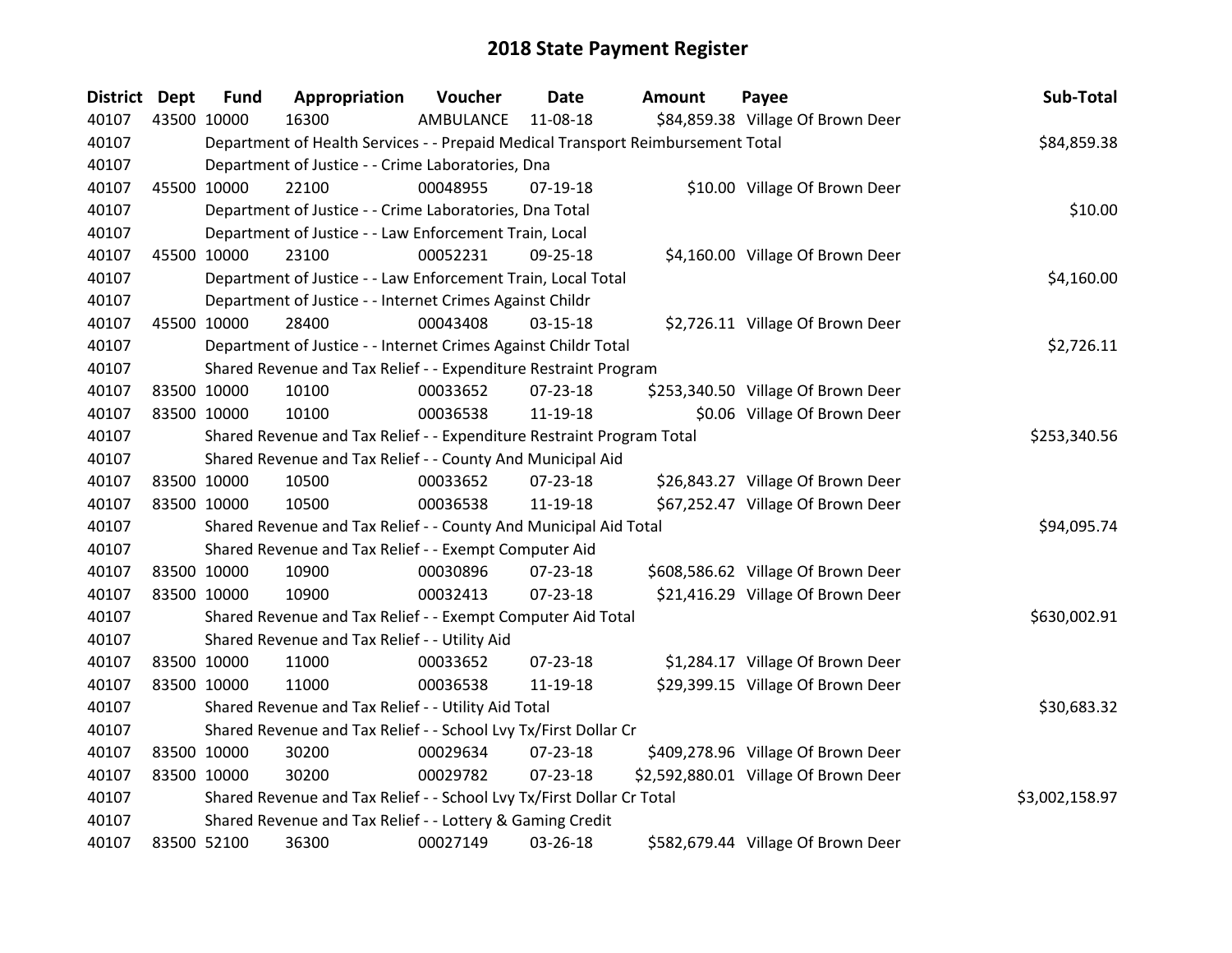|             | District Dept Fund | <b>Appropriation</b>                                            | Voucher | Date | Amount | <b>Pavee</b> | Sub-Total      |
|-------------|--------------------|-----------------------------------------------------------------|---------|------|--------|--------------|----------------|
| 40107       |                    | Shared Revenue and Tax Relief - - Lottery & Gaming Credit Total |         |      |        |              | \$582.679.44   |
| 40107 Total |                    |                                                                 |         |      |        |              | \$5,513,393.86 |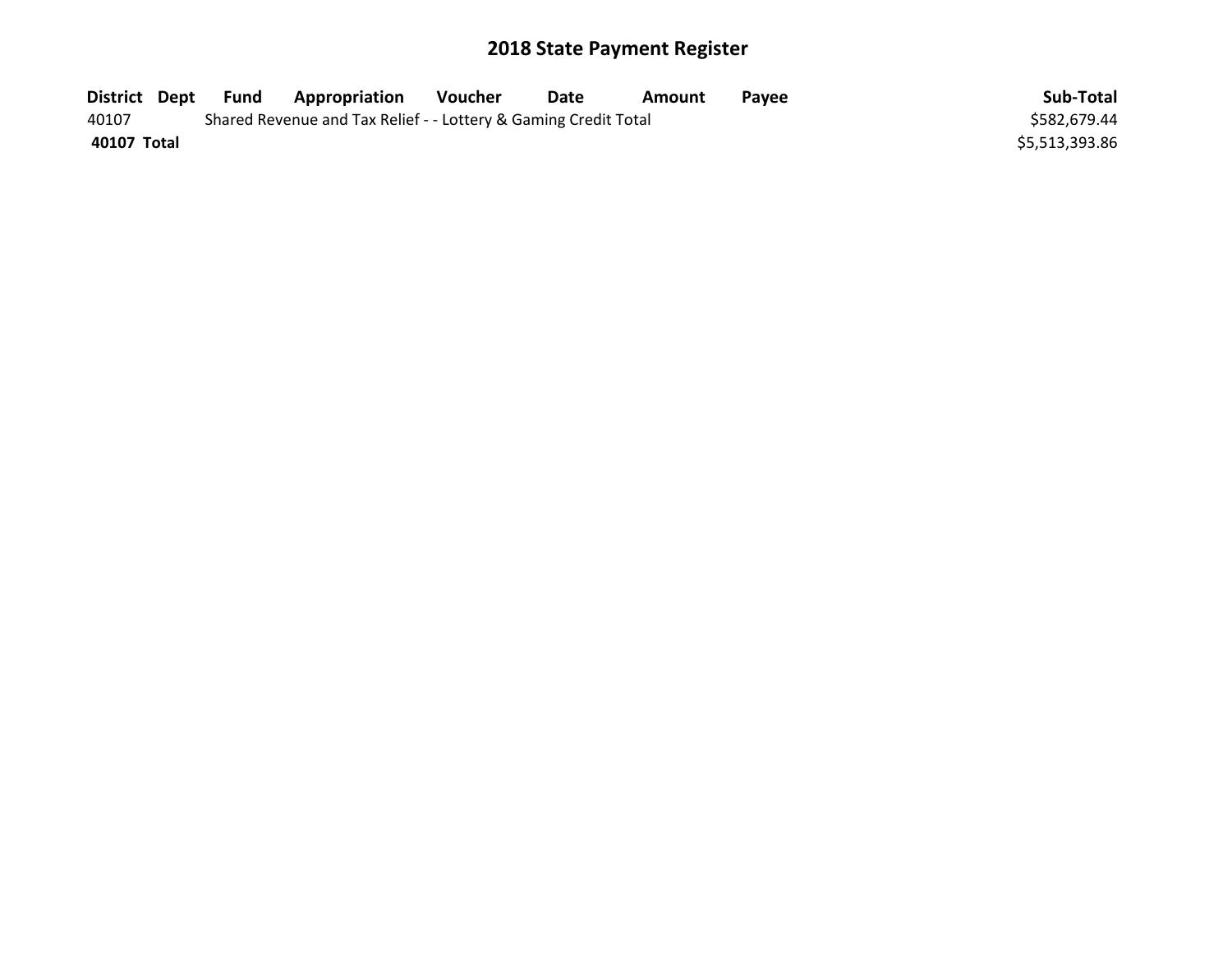| District Dept | <b>Fund</b>                                                                    | Appropriation                                                      | Voucher  | <b>Date</b>    | <b>Amount</b> | Payee                              | Sub-Total    |  |  |  |
|---------------|--------------------------------------------------------------------------------|--------------------------------------------------------------------|----------|----------------|---------------|------------------------------------|--------------|--|--|--|
| 40126         |                                                                                | Dept of Safety & Prof Services - - Fire Dues Distribution          |          |                |               |                                    |              |  |  |  |
| 40126         | 16500 10000                                                                    | 22500                                                              | 00017485 | 07-02-18       |               | \$32,211.79 Fox Point, Village Of  |              |  |  |  |
| 40126         | Dept of Safety & Prof Services - - Fire Dues Distribution Total<br>\$32,211.79 |                                                                    |          |                |               |                                    |              |  |  |  |
| 40126         |                                                                                | Dept of Natural Resources - - Ea - Urban Nonpoint Source           |          |                |               |                                    |              |  |  |  |
| 40126         | 37000 27400                                                                    | 65800                                                              | 00272105 | $10-12-18$     |               | \$59,080.00 Fox Point, Village Of  |              |  |  |  |
| 40126         |                                                                                | Dept of Natural Resources - - Ea - Urban Nonpoint Source Total     |          |                |               |                                    | \$59,080.00  |  |  |  |
| 40126         |                                                                                | Dept of Natural Resources - - Fin Asst For Responsible Units       |          |                |               |                                    |              |  |  |  |
| 40126         | 37000 27400                                                                    | 67000                                                              | 00235319 | $05 - 11 - 18$ |               | \$58,352.53 Fox Point, Village Of  |              |  |  |  |
| 40126         |                                                                                | Dept of Natural Resources - - Fin Asst For Responsible Units Total |          |                |               |                                    | \$58,352.53  |  |  |  |
| 40126         |                                                                                | WI Dept of Transportation - - Conn Hwy Aids St Fds                 |          |                |               |                                    |              |  |  |  |
| 40126         | 39500 21100                                                                    | 16200                                                              | 00205593 | $01 - 02 - 18$ |               | \$8,612.18 Fox Point, Village Of   |              |  |  |  |
| 40126         | 39500 21100                                                                    | 16200                                                              | 00236101 | 04-02-18       |               | \$8,612.18 Fox Point, Village Of   |              |  |  |  |
| 40126         | 39500 21100                                                                    | 16200                                                              | 00269800 | 07-02-18       |               | \$8,612.18 Fox Point, Village Of   |              |  |  |  |
| 40126         | 39500 21100                                                                    | 16200                                                              | 00303852 | 10-01-18       |               | \$8,612.20 Fox Point, Village Of   |              |  |  |  |
| 40126         |                                                                                | WI Dept of Transportation - - Conn Hwy Aids St Fds Total           |          |                |               |                                    | \$34,448.74  |  |  |  |
| 40126         |                                                                                | WI Dept of Transportation - - Hwy Sfty Loc Aid Ffd                 |          |                |               |                                    |              |  |  |  |
| 40126         | 39500 21100                                                                    | 18500                                                              | 00296390 | 09-13-18       |               | \$2,746.83 Fox Point, Village Of   |              |  |  |  |
| 40126         | 39500 21100                                                                    | 18500                                                              | 00301346 | 09-26-18       |               | \$1,183.03 Fox Point, Village Of   |              |  |  |  |
| 40126         |                                                                                | WI Dept of Transportation - - Hwy Sfty Loc Aid Ffd Total           |          |                |               |                                    | \$3,929.86   |  |  |  |
| 40126         |                                                                                | WI Dept of Transportation - - Trns Aids To Mnc.-Sf                 |          |                |               |                                    |              |  |  |  |
| 40126         | 39500 21100                                                                    | 19100                                                              | 00204693 | $01 - 02 - 18$ |               | \$120,815.01 Fox Point, Village Of |              |  |  |  |
| 40126         | 39500 21100                                                                    | 19100                                                              | 00235201 | 04-02-18       |               | \$120,815.01 Fox Point, Village Of |              |  |  |  |
| 40126         | 39500 21100                                                                    | 19100                                                              | 00268900 | 07-02-18       |               | \$120,815.01 Fox Point, Village Of |              |  |  |  |
| 40126         | 39500 21100                                                                    | 19100                                                              | 00302952 | $10 - 01 - 18$ |               | \$120,815.03 Fox Point, Village Of |              |  |  |  |
| 40126         |                                                                                | WI Dept of Transportation - - Trns Aids To Mnc.-Sf Total           |          |                |               |                                    | \$483,260.06 |  |  |  |
| 40126         |                                                                                | WI Dept of Transportation - - Loc Rd Imp Prg St Fd                 |          |                |               |                                    |              |  |  |  |
| 40126         | 39500 21100                                                                    | 27800                                                              | 00263880 | 06-15-18       |               | \$34,425.70 Fox Point, Village Of  |              |  |  |  |
| 40126         |                                                                                | WI Dept of Transportation - - Loc Rd Imp Prg St Fd Total           |          |                |               |                                    | \$34,425.70  |  |  |  |
| 40126         |                                                                                | WI Dept of Transportation - - Transpor Safety Ff                   |          |                |               |                                    |              |  |  |  |
| 40126         | 39500 21100                                                                    | 58200                                                              | 00224321 | $02 - 21 - 18$ |               | \$137.99 Fox Point, Village Of     |              |  |  |  |
| 40126         | 39500 21100                                                                    | 58200                                                              | 00238949 | 04-05-18       |               | \$70.85 Fox Point, Village Of      |              |  |  |  |
| 40126         | 39500 21100                                                                    | 58200                                                              | 00276131 | $07 - 16 - 18$ |               | \$101.13 Fox Point, Village Of     |              |  |  |  |
| 40126         |                                                                                | WI Dept of Transportation - - Transpor Safety Ff Total             |          |                |               |                                    | \$309.97     |  |  |  |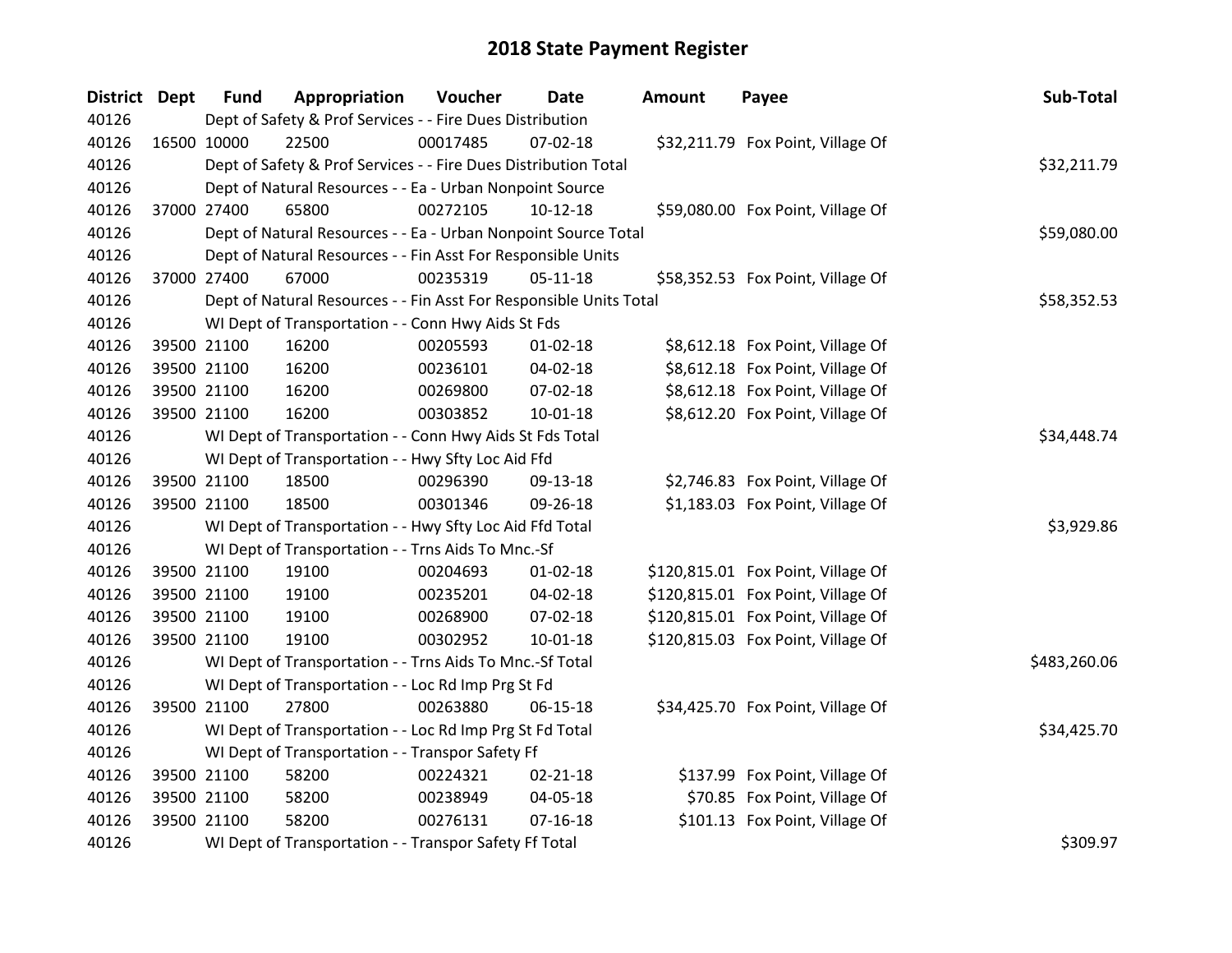| <b>District</b> | Dept        | <b>Fund</b>                                                  | Appropriation                                                         | Voucher  | Date           | <b>Amount</b> | Payee                                | Sub-Total      |
|-----------------|-------------|--------------------------------------------------------------|-----------------------------------------------------------------------|----------|----------------|---------------|--------------------------------------|----------------|
| 40126           |             |                                                              | Department of Health Services - - Federal Project Aids                |          |                |               |                                      |                |
| 40126           | 43500 10000 |                                                              | 15000                                                                 | 00196874 | 04-02-18       |               | \$900.00 Fox Point, Village Of       |                |
| 40126           |             | Department of Health Services - - Federal Project Aids Total | \$900.00                                                              |          |                |               |                                      |                |
| 40126           |             |                                                              | Department of Justice - - Law Enforcement Train, Local                |          |                |               |                                      |                |
| 40126           |             | 45500 10000                                                  | 23100                                                                 | 00048466 | $07-13-18$     |               | \$2,720.00 Fox Point, Village Of     |                |
| 40126           |             |                                                              | Department of Justice - - Law Enforcement Train, Local Total          |          |                |               |                                      | \$2,720.00     |
| 40126           |             |                                                              | Shared Revenue and Tax Relief - - Expenditure Restraint Program       |          |                |               |                                      |                |
| 40126           | 83500 10000 |                                                              | 10100                                                                 | 00033653 | $07 - 23 - 18$ |               | \$94,146.62 Fox Point, Village Of    |                |
| 40126           | 83500 10000 |                                                              | 10100                                                                 | 00036539 | 11-19-18       |               | \$0.11 Fox Point, Village Of         |                |
| 40126           |             |                                                              | Shared Revenue and Tax Relief - - Expenditure Restraint Program Total |          |                |               |                                      | \$94,146.73    |
| 40126           |             |                                                              | Shared Revenue and Tax Relief - - County And Municipal Aid            |          |                |               |                                      |                |
| 40126           | 83500 10000 |                                                              | 10500                                                                 | 00033653 | 07-23-18       |               | \$13,495.28 Fox Point, Village Of    |                |
| 40126           | 83500 10000 |                                                              | 10500                                                                 | 00036539 | 11-19-18       |               | \$76,473.26 Fox Point, Village Of    |                |
| 40126           |             |                                                              | Shared Revenue and Tax Relief - - County And Municipal Aid Total      |          |                |               |                                      | \$89,968.54    |
| 40126           |             |                                                              | Shared Revenue and Tax Relief - - Exempt Computer Aid                 |          |                |               |                                      |                |
| 40126           | 83500 10000 |                                                              | 10900                                                                 | 00030897 | $07 - 23 - 18$ |               | \$6,859.37 Fox Point, Village Of     |                |
| 40126           |             |                                                              | Shared Revenue and Tax Relief - - Exempt Computer Aid Total           |          |                |               |                                      | \$6,859.37     |
| 40126           |             |                                                              | Shared Revenue and Tax Relief - - Utility Aid                         |          |                |               |                                      |                |
| 40126           | 83500 10000 |                                                              | 11000                                                                 | 00033653 | $07 - 23 - 18$ |               | \$588.57 Fox Point, Village Of       |                |
| 40126           | 83500 10000 |                                                              | 11000                                                                 | 00036539 | 11-19-18       |               | \$3,449.80 Fox Point, Village Of     |                |
| 40126           |             |                                                              | Shared Revenue and Tax Relief - - Utility Aid Total                   |          |                |               |                                      | \$4,038.37     |
| 40126           |             |                                                              | Shared Revenue and Tax Relief - - School Lvy Tx/First Dollar Cr       |          |                |               |                                      |                |
| 40126           | 83500 10000 |                                                              | 30200                                                                 | 00029635 | $07 - 23 - 18$ |               | \$132,521.44 Fox Point, Village Of   |                |
| 40126           | 83500 10000 |                                                              | 30200                                                                 | 00029783 | $07 - 23 - 18$ |               | \$2,701,876.24 Fox Point, Village Of |                |
| 40126           |             |                                                              | Shared Revenue and Tax Relief - - School Lvy Tx/First Dollar Cr Total |          |                |               |                                      | \$2,834,397.68 |
| 40126           |             |                                                              | Shared Revenue and Tax Relief - - Lottery & Gaming Credit             |          |                |               |                                      |                |
| 40126           | 83500 52100 |                                                              | 36300                                                                 | 00027150 | 03-26-18       |               | \$202,716.95 Fox Point, Village Of   |                |
| 40126           |             |                                                              | Shared Revenue and Tax Relief - - Lottery & Gaming Credit Total       |          |                |               |                                      | \$202,716.95   |
| 40126 Total     |             |                                                              |                                                                       |          |                |               |                                      | \$3,941,766.29 |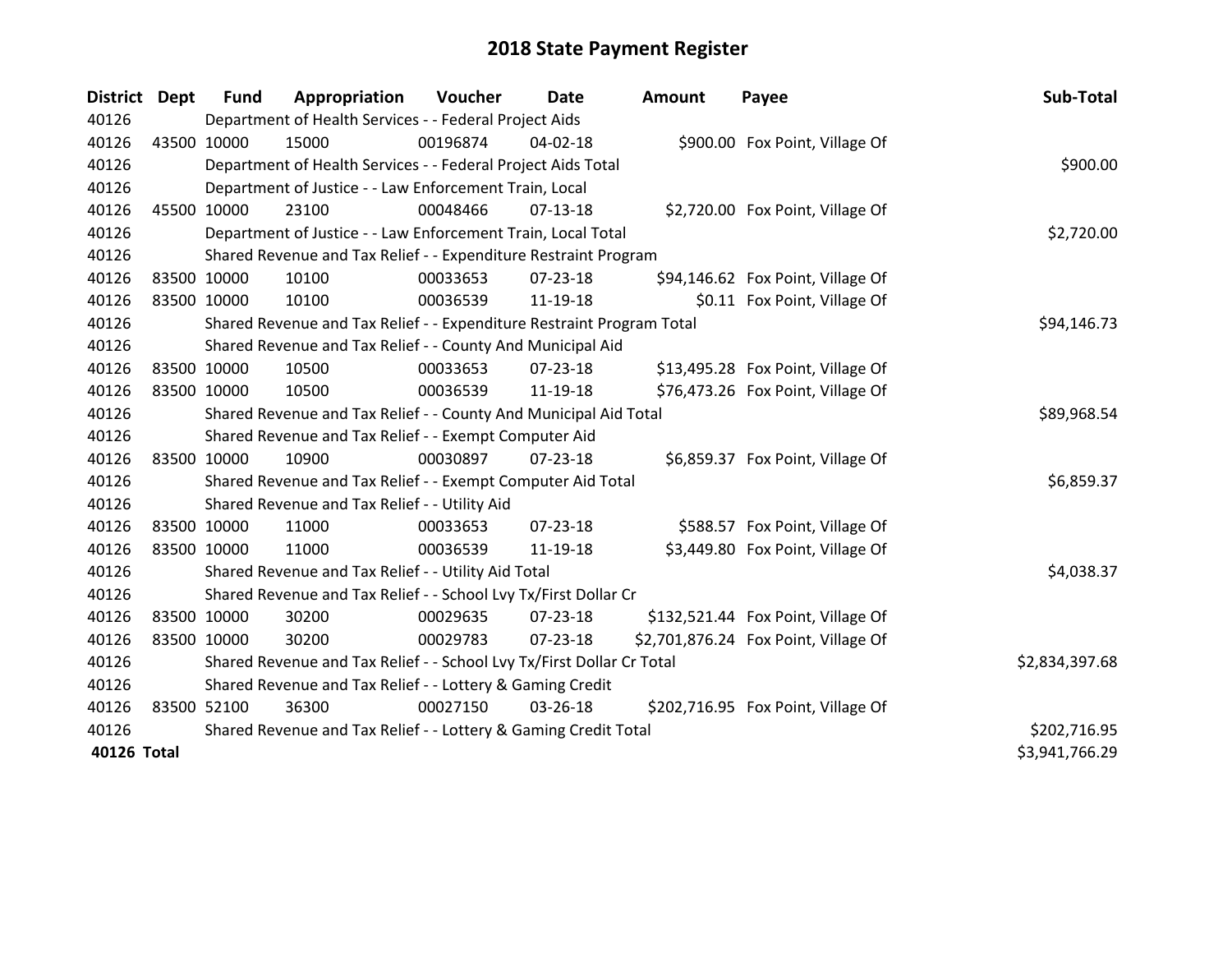| District Dept | <b>Fund</b> | Appropriation                                                          | Voucher  | <b>Date</b>    | Amount | Payee                             | Sub-Total    |
|---------------|-------------|------------------------------------------------------------------------|----------|----------------|--------|-----------------------------------|--------------|
| 40131         |             | Dept of Safety & Prof Services - - Fire Dues Distribution              |          |                |        |                                   |              |
| 40131         | 16500 10000 | 22500                                                                  | 00017486 | 07-02-18       |        | \$54,433.78 Village Of Greendale  |              |
| 40131         |             | Dept of Safety & Prof Services - - Fire Dues Distribution Total        |          |                |        |                                   | \$54,433.78  |
| 40131         |             | Dept of Natural Resources - - Fin Asst For Responsible Units           |          |                |        |                                   |              |
| 40131         | 37000 27400 | 67000                                                                  | 00235657 | 05-11-18       |        | \$54,415.56 Village Of Greendale  |              |
| 40131         |             | Dept of Natural Resources - - Fin Asst For Responsible Units Total     |          |                |        |                                   | \$54,415.56  |
| 40131         |             | WI Dept of Transportation - - Trns Aids To Mnc.-Sf                     |          |                |        |                                   |              |
| 40131         | 39500 21100 | 19100                                                                  | 00204694 | $01 - 02 - 18$ |        | \$153,932.08 Village Of Greendale |              |
| 40131         | 39500 21100 | 19100                                                                  | 00235202 | 04-02-18       |        | \$153,932.08 Village Of Greendale |              |
| 40131         | 39500 21100 | 19100                                                                  | 00268901 | 07-02-18       |        | \$153,932.08 Village Of Greendale |              |
| 40131         | 39500 21100 | 19100                                                                  | 00302953 | $10 - 01 - 18$ |        | \$153,932.10 Village Of Greendale |              |
| 40131         |             | WI Dept of Transportation - - Trns Aids To Mnc.-Sf Total               |          |                |        |                                   | \$615,728.34 |
| 40131         |             | WI Dept of Transportation - - Dept Mgt & Oper St Fd                    |          |                |        |                                   |              |
| 40131         | 39500 21100 | 46100                                                                  | 00221343 | $02 - 12 - 18$ |        | \$963.76 Village Of Greendale     |              |
| 40131         | 39500 21100 | 46100                                                                  | 00253464 | 05-14-18       |        | \$943.19 Village Of Greendale     |              |
| 40131         | 39500 21100 | 46100                                                                  | 00285104 | 08-09-18       |        | \$943.04 Village Of Greendale     |              |
| 40131         | 39500 21100 | 46100                                                                  | 00320659 | $11-07-18$     |        | \$1,002.69 Village Of Greendale   |              |
| 40131         |             | WI Dept of Transportation - - Dept Mgt & Oper St Fd Total              |          |                |        |                                   | \$3,852.68   |
| 40131         |             | WI Dept of Transportation - - Veh Reg/Ins/DI&Air S                     |          |                |        |                                   |              |
| 40131         | 39500 21100 | 56300                                                                  | 00249090 | 05-02-18       |        | \$50.00 Village Of Greendale      |              |
| 40131         |             | WI Dept of Transportation - - Veh Reg/Ins/DI&Air S Total               |          |                |        |                                   | \$50.00      |
| 40131         |             | Department of Health Services - - State/Federal Aids                   |          |                |        |                                   |              |
| 40131         | 43500 10000 | 00000                                                                  | 90809    | $02 - 01 - 18$ |        | \$7,961.00 Village Of Greendale   |              |
| 40131         | 43500 10000 | 00000                                                                  | 90902    | 09-04-18       |        | \$40,888.00 Village Of Greendale  |              |
| 40131         | 43500 10000 | 00000                                                                  | 90903    | $10 - 01 - 18$ |        | \$5,851.00 Village Of Greendale   |              |
| 40131         | 43500 10000 | 00000                                                                  | 90904    | 11-01-18       |        | \$6,500.00 Village Of Greendale   |              |
| 40131         | 43500 10000 | 00000                                                                  | 90905    | 12-03-18       |        | \$3,574.00 Village Of Greendale   |              |
| 40131         |             | Department of Health Services - - State/Federal Aids Total             |          |                |        |                                   | \$64,774.00  |
| 40131         |             | Department of Health Services - - Emergency Medical Services, Ai       |          |                |        |                                   |              |
| 40131         | 43500 10000 | 11900                                                                  | 00229351 | 08-31-18       |        | \$5,477.14 Village Of Greendale   |              |
| 40131         |             | Department of Health Services - - Emergency Medical Services, Ai Total |          |                |        |                                   | \$5,477.14   |
| 40131         |             | Department of Health Services - - Federal Project Aids                 |          |                |        |                                   |              |
| 40131         | 43500 10000 | 15000                                                                  | 00210572 | 06-08-18       |        | \$900.00 Village Of Greendale     |              |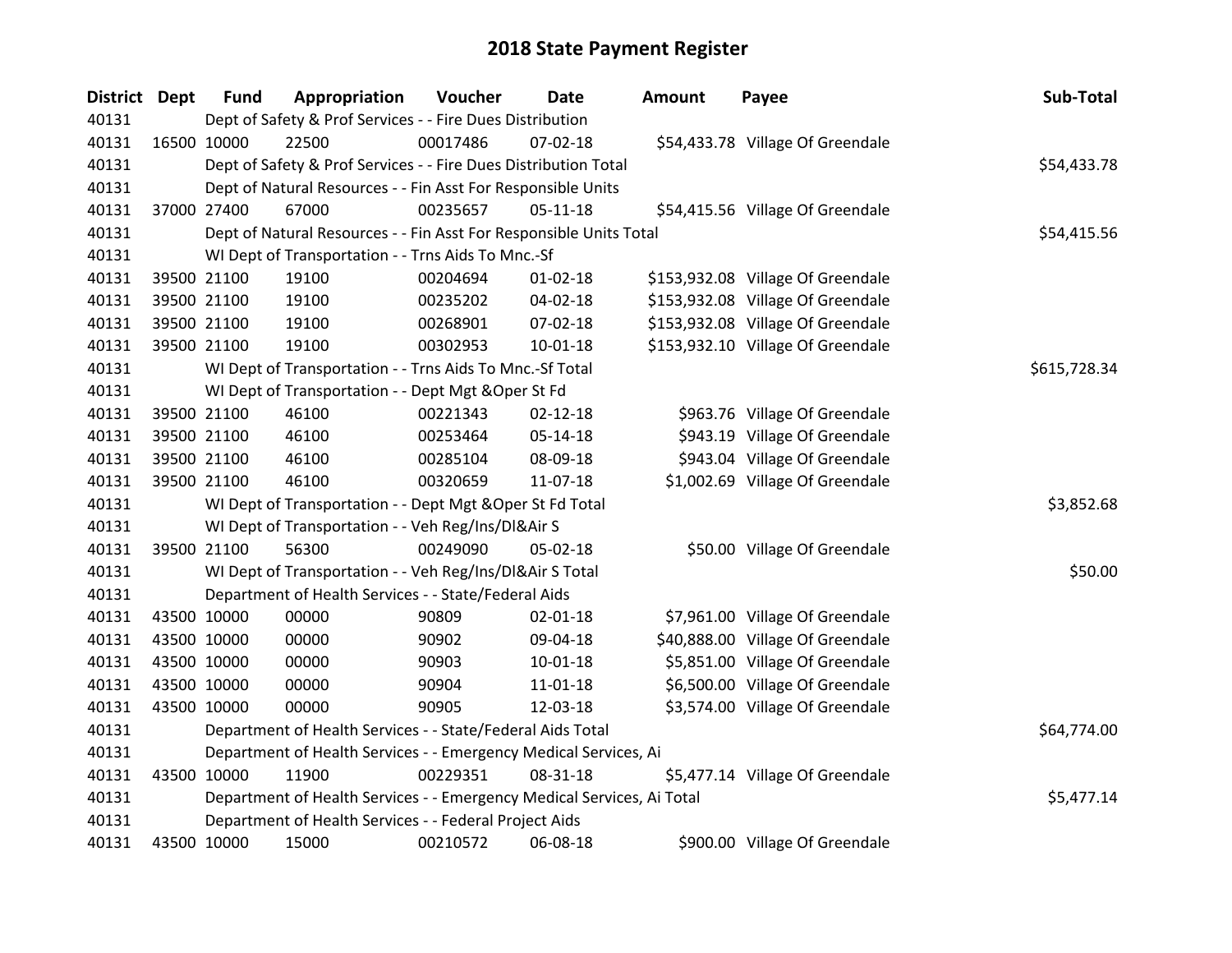| District Dept | <b>Fund</b> | Appropriation                                                                   | Voucher   | Date           | Amount | Payee                               | Sub-Total      |
|---------------|-------------|---------------------------------------------------------------------------------|-----------|----------------|--------|-------------------------------------|----------------|
| 40131         |             | Department of Health Services - - Federal Project Aids Total                    |           |                |        |                                     | \$900.00       |
| 40131         |             | Department of Health Services - - Prepaid Medical Transport Reimbursement       |           |                |        |                                     |                |
| 40131         | 43500 10000 | 16300                                                                           | AMBULANCE | 11-08-18       |        | \$12,799.04 Village Of Greendale    |                |
| 40131         |             | Department of Health Services - - Prepaid Medical Transport Reimbursement Total |           |                |        |                                     | \$12,799.04    |
| 40131         |             | Department of Health Services - - Federal Block Grant Aids -- Pr                |           |                |        |                                     |                |
| 40131         | 43500 10000 | 19200                                                                           | 00250990  | 12-13-18       |        | \$6,500.00 Village Of Greendale     |                |
| 40131         |             | Department of Health Services - - Federal Block Grant Aids -- Pr Total          |           |                |        |                                     | \$6,500.00     |
| 40131         |             | Department of Justice - - Crime Laboratories, Dna                               |           |                |        |                                     |                |
| 40131         | 45500 10000 | 22100                                                                           | 00048979  | $07-19-18$     |        | \$70.00 Village Of Greendale        |                |
| 40131         |             | Department of Justice - - Crime Laboratories, Dna Total                         |           |                |        |                                     | \$70.00        |
| 40131         |             | Department of Justice - - Law Enforcement Train, Local                          |           |                |        |                                     |                |
| 40131         | 45500 10000 | 23100                                                                           | 00053136  | 10-11-18       |        | \$4,480.00 Village Of Greendale     |                |
| 40131         |             | Department of Justice - - Law Enforcement Train, Local Total                    |           |                |        |                                     | \$4,480.00     |
| 40131         |             | Department of Revenue - - Payments For Municipal Svcs                           |           |                |        |                                     |                |
| 40131         | 56600 10000 | 50100                                                                           | 00026849  | $01 - 31 - 18$ |        | \$4,564.60 Village Of Greendale     |                |
| 40131         |             | Department of Revenue - - Payments For Municipal Svcs Total                     |           |                |        |                                     | \$4,564.60     |
| 40131         |             | Shared Revenue and Tax Relief - - Expenditure Restraint Program                 |           |                |        |                                     |                |
| 40131         | 83500 10000 | 10100                                                                           | 00033654  | 07-23-18       |        | \$227,225.44 Village Of Greendale   |                |
| 40131         | 83500 10000 | 10100                                                                           | 00036540  | 11-19-18       |        | \$0.07 Village Of Greendale         |                |
| 40131         |             | Shared Revenue and Tax Relief - - Expenditure Restraint Program Total           |           |                |        |                                     | \$227,225.51   |
| 40131         |             | Shared Revenue and Tax Relief - - County And Municipal Aid                      |           |                |        |                                     |                |
| 40131         | 83500 10000 | 10500                                                                           | 00033654  | $07 - 23 - 18$ |        | \$36,464.52 Village Of Greendale    |                |
| 40131         | 83500 10000 | 10500                                                                           | 00036540  | 11-19-18       |        | \$193,833.27 Village Of Greendale   |                |
| 40131         |             | Shared Revenue and Tax Relief - - County And Municipal Aid Total                |           |                |        |                                     | \$230,297.79   |
| 40131         |             | Shared Revenue and Tax Relief - - Exempt Computer Aid                           |           |                |        |                                     |                |
| 40131         | 83500 10000 | 10900                                                                           | 00030898  | 07-23-18       |        | \$8,771.07 Village Of Greendale     |                |
| 40131         | 83500 10000 | 10900                                                                           | 00032414  | 07-23-18       |        | \$20,712.60 Village Of Greendale    |                |
| 40131         |             | Shared Revenue and Tax Relief - - Exempt Computer Aid Total                     |           |                |        |                                     | \$29,483.67    |
| 40131         |             | Shared Revenue and Tax Relief - - School Lvy Tx/First Dollar Cr                 |           |                |        |                                     |                |
| 40131         | 83500 10000 | 30200                                                                           | 00029636  | $07 - 23 - 18$ |        | \$343,033.50 Village Of Greendale   |                |
| 40131         | 83500 10000 | 30200                                                                           | 00029784  | 07-23-18       |        | \$2,828,965.38 Village Of Greendale |                |
| 40131         |             | Shared Revenue and Tax Relief - - School Lvy Tx/First Dollar Cr Total           |           |                |        |                                     | \$3,171,998.88 |
| 40131         |             | Shared Revenue and Tax Relief - - Lottery & Gaming Credit                       |           |                |        |                                     |                |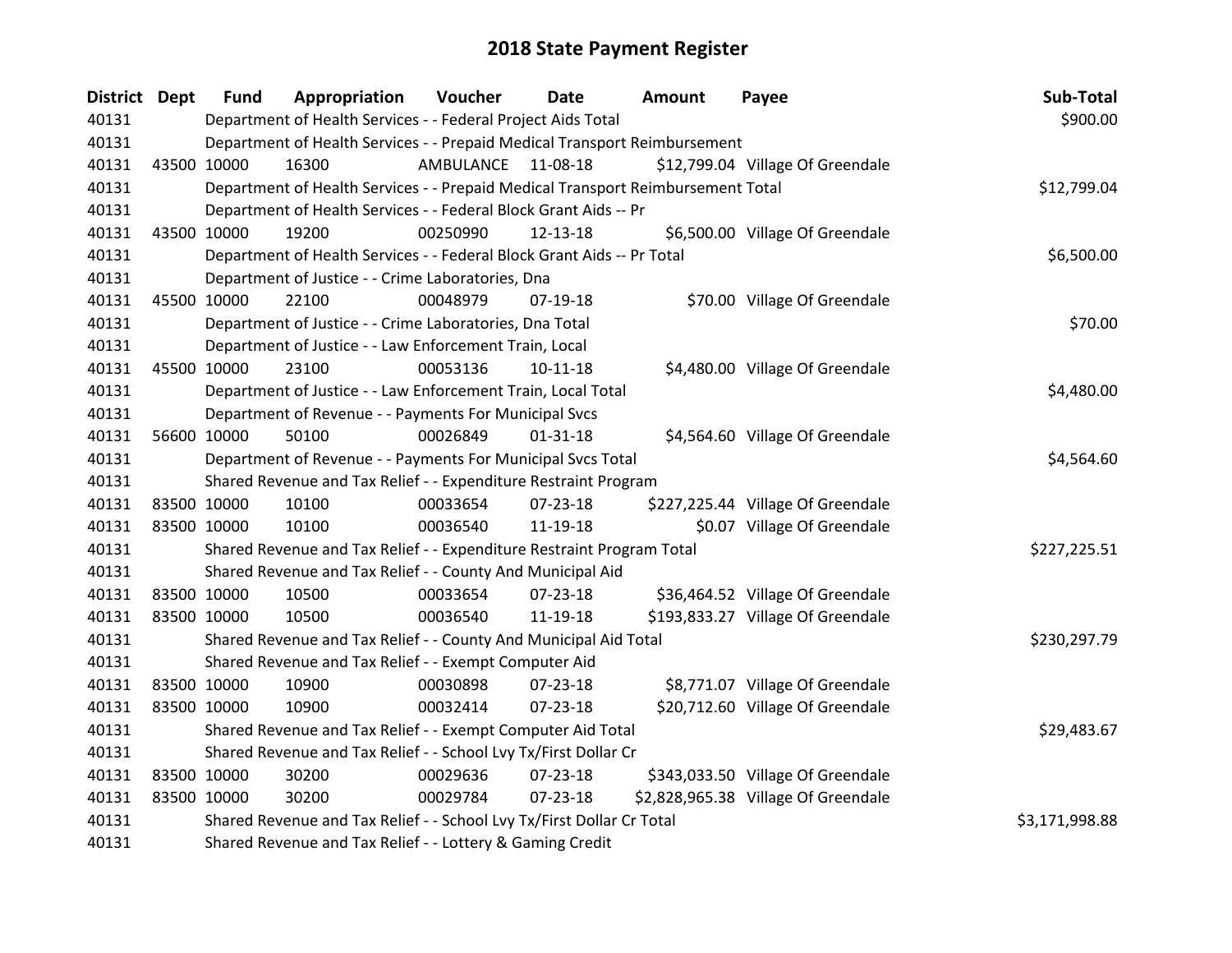| District Dept | Fund        | Appropriation                                                   | <b>Voucher</b> | Date     | Amount | <b>Pavee</b>                      | Sub-Total      |
|---------------|-------------|-----------------------------------------------------------------|----------------|----------|--------|-----------------------------------|----------------|
| 40131         | 83500 52100 | 36300                                                           | 00027151       | 03-26-18 |        | \$537,608.34 Village Of Greendale |                |
| 40131         |             | Shared Revenue and Tax Relief - - Lottery & Gaming Credit Total |                |          |        |                                   | \$537,608.34   |
| 40131 Total   |             |                                                                 |                |          |        |                                   | \$5,024,659.33 |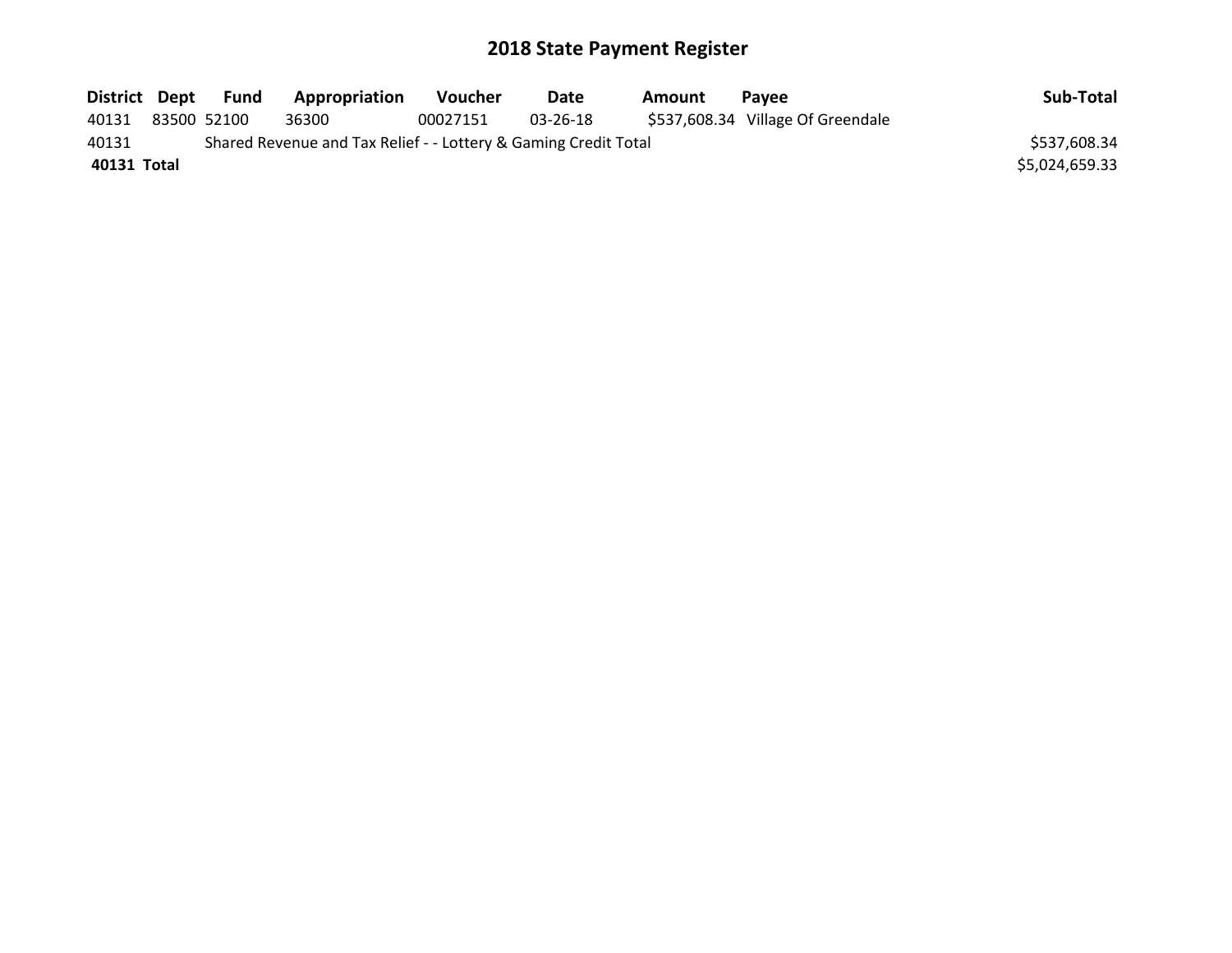| District Dept |             | <b>Fund</b> | Appropriation                                                      | Voucher  | <b>Date</b>    | Amount | Payee                                  | Sub-Total    |
|---------------|-------------|-------------|--------------------------------------------------------------------|----------|----------------|--------|----------------------------------------|--------------|
| 40136         |             |             | Dept of Ag, Trade & Cons Protc - - Retail Petroleum                |          |                |        |                                        |              |
| 40136         |             | 11500 27200 | 16100                                                              | 00036454 | $07-18-18$     |        | \$92.00 Hales Corners, Village of      |              |
| 40136         |             |             | Dept of Ag, Trade & Cons Protc - - Retail Petroleum Total          |          |                |        |                                        | \$92.00      |
| 40136         |             |             | Dept of Safety & Prof Services - - Fire Dues Distribution          |          |                |        |                                        |              |
| 40136         |             | 16500 10000 | 22500                                                              | 00017487 | 07-02-18       |        | \$26,448.83 Hales Corners, Village of  |              |
| 40136         |             |             | Dept of Safety & Prof Services - - Fire Dues Distribution Total    |          |                |        |                                        | \$26,448.83  |
| 40136         |             |             | Dept of Natural Resources - - Ea - Invasive Aqu & Lake Mon         |          |                |        |                                        |              |
| 40136         |             | 37000 21200 | 67800                                                              | 00212694 | 02-05-18       |        | \$562.50 Hales Corners, Village of     |              |
| 40136         |             | 37000 21200 | 67800                                                              | 00277371 | 11-05-18       |        | \$1,581.46 Hales Corners, Village of   |              |
| 40136         |             |             | Dept of Natural Resources - - Ea - Invasive Aqu & Lake Mon Total   |          |                |        |                                        | \$2,143.96   |
| 40136         |             |             | Dept of Natural Resources - - Fin Asst For Responsible Units       |          |                |        |                                        |              |
| 40136         |             | 37000 27400 | 67000                                                              | 00235258 | $05-11-18$     |        | \$19,933.72 Hales Corners, Village of  |              |
| 40136         |             |             | Dept of Natural Resources - - Fin Asst For Responsible Units Total |          |                |        |                                        | \$19,933.72  |
| 40136         |             |             | WI Dept of Transportation - - Trns Aids To Mnc.-Sf                 |          |                |        |                                        |              |
| 40136         |             | 39500 21100 | 19100                                                              | 00204695 | $01 - 02 - 18$ |        | \$105,936.32 Hales Corners, Village of |              |
| 40136         |             | 39500 21100 | 19100                                                              | 00235203 | 04-02-18       |        | \$105,936.32 Hales Corners, Village of |              |
| 40136         |             | 39500 21100 | 19100                                                              | 00268902 | 07-02-18       |        | \$105,936.32 Hales Corners, Village of |              |
| 40136         |             | 39500 21100 | 19100                                                              | 00302954 | 10-01-18       |        | \$105,936.33 Hales Corners, Village of |              |
| 40136         |             |             | WI Dept of Transportation - - Trns Aids To Mnc.-Sf Total           |          |                |        |                                        | \$423,745.29 |
| 40136         |             |             | WI Dept of Transportation - - Loc Rd Imp Prg St Fd                 |          |                |        |                                        |              |
| 40136         |             | 39500 21100 | 27800                                                              | 00226357 | $03 - 01 - 18$ |        | \$33,918.56 Hales Corners, Village of  |              |
| 40136         |             |             | WI Dept of Transportation - - Loc Rd Imp Prg St Fd Total           |          |                |        |                                        | \$33,918.56  |
| 40136         |             |             | Department of Health Services - - State/Federal Aids               |          |                |        |                                        |              |
| 40136         |             | 43500 10000 | 00000                                                              | 90808    | $01 - 02 - 18$ |        | \$13,791.00 Hales Corners, Village of  |              |
| 40136         |             | 43500 10000 | 00000                                                              | 90809    | 02-01-18       |        | \$1,500.00 Hales Corners, Village of   |              |
| 40136         |             | 43500 10000 | 00000                                                              | 90810    | 03-01-18       |        | \$5,000.00 Hales Corners, Village of   |              |
| 40136         | 43500 10000 |             | 00000                                                              | 90812    | 04-02-18       |        | \$6,000.00 Hales Corners, Village of   |              |
| 40136         | 43500 10000 |             | 00000                                                              | 90814    | 06-01-18       |        | \$17,232.00 Hales Corners, Village of  |              |
| 40136         |             | 43500 10000 | 00000                                                              | 90900    | 07-02-18       |        | \$2,570.00 Hales Corners, Village of   |              |
| 40136         |             | 43500 10000 | 00000                                                              | 90901    | 08-01-18       |        | \$749.00 Hales Corners, Village of     |              |
| 40136         |             | 43500 10000 | 00000                                                              | 90904    | 11-01-18       |        | \$5,500.00 Hales Corners, Village of   |              |
| 40136         | 43500 10000 |             | 00000                                                              | 90905    | 12-03-18       |        | \$5,000.00 Hales Corners, Village of   |              |
| 40136         |             |             | Department of Health Services - - State/Federal Aids Total         |          |                |        |                                        | \$57,342.00  |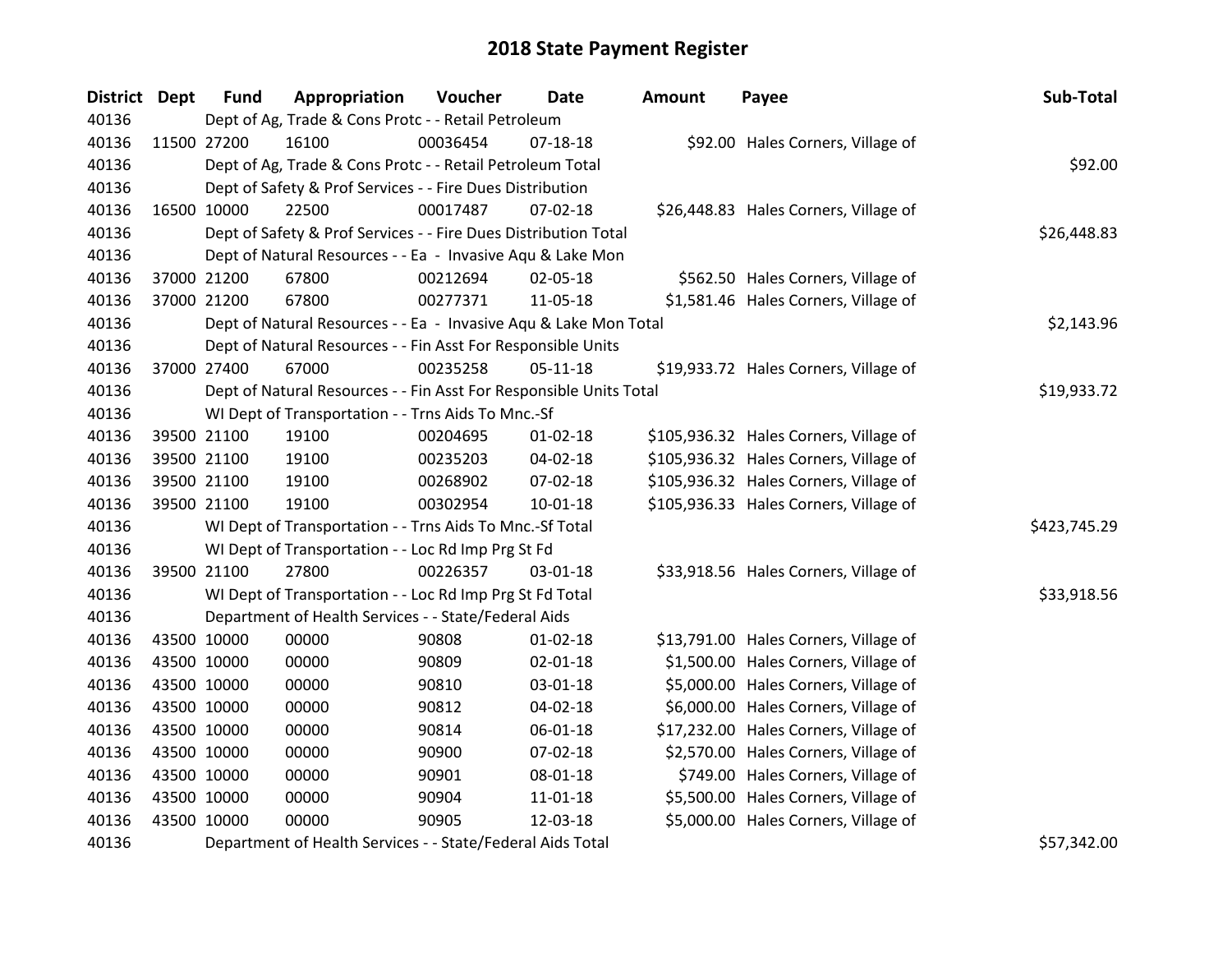| District Dept |             | <b>Fund</b> | Appropriation                                                                   | <b>Voucher</b> | <b>Date</b>    | <b>Amount</b> | Payee                                    | Sub-Total    |
|---------------|-------------|-------------|---------------------------------------------------------------------------------|----------------|----------------|---------------|------------------------------------------|--------------|
| 40136         |             |             | Department of Health Services - - Emergency Medical Services, Ai                |                |                |               |                                          |              |
| 40136         | 43500 10000 |             | 11900                                                                           | 00229253       | 08-31-18       |               | \$3,816.57 Hales Corners, Village of     |              |
| 40136         |             |             | Department of Health Services - - Emergency Medical Services, Ai Total          |                |                |               |                                          | \$3,816.57   |
| 40136         |             |             | Department of Health Services - - Prepaid Medical Transport Reimbursement       |                |                |               |                                          |              |
| 40136         |             | 43500 10000 | 16300                                                                           | AMBULANCE      | 11-08-18       |               | \$5,318.32 Hales Corners, Village of     |              |
| 40136         |             |             | Department of Health Services - - Prepaid Medical Transport Reimbursement Total |                |                |               |                                          | \$5,318.32   |
| 40136         |             |             | Department of Justice - - Law Enforcement Train, Local                          |                |                |               |                                          |              |
| 40136         | 45500 10000 |             | 23100                                                                           | 00053229       | $10-17-18$     |               | \$2,400.00 Hales Corners, Village of     |              |
| 40136         |             |             | Department of Justice - - Law Enforcement Train, Local Total                    |                |                |               |                                          | \$2,400.00   |
| 40136         |             |             | Department of Justice - - Federal Aid, Local Assistance                         |                |                |               |                                          |              |
| 40136         |             | 45500 10000 | 25100                                                                           | 00041291       | $02 - 01 - 18$ |               | \$7,038.00 Hales Corners, Village of     |              |
| 40136         |             |             | Department of Justice - - Federal Aid, Local Assistance Total                   |                |                |               |                                          | \$7,038.00   |
| 40136         |             |             | Department of Justice - - Internet Crimes Against Childr                        |                |                |               |                                          |              |
| 40136         |             | 45500 10000 | 28400                                                                           | 00039449       | $01 - 02 - 18$ |               | \$500.00 Hales Corners, Village of       |              |
| 40136         |             |             | Department of Justice - - Internet Crimes Against Childr Total                  |                |                |               |                                          | \$500.00     |
| 40136         |             |             | Shared Revenue and Tax Relief - - Expenditure Restraint Program                 |                |                |               |                                          |              |
| 40136         | 83500 10000 |             | 10100                                                                           | 00033655       | 07-23-18       |               | \$133,281.03 Hales Corners, Village of   |              |
| 40136         |             |             | Shared Revenue and Tax Relief - - Expenditure Restraint Program Total           |                |                |               |                                          | \$133,281.03 |
| 40136         |             |             | Shared Revenue and Tax Relief - - County And Municipal Aid                      |                |                |               |                                          |              |
| 40136         | 83500 10000 |             | 10500                                                                           | 00033655       | 07-23-18       |               | \$15,696.87 Hales Corners, Village of    |              |
| 40136         | 83500 10000 |             | 10500                                                                           | 00036541       | 11-19-18       |               | \$83,630.64 Hales Corners, Village of    |              |
| 40136         |             |             | Shared Revenue and Tax Relief - - County And Municipal Aid Total                |                |                |               |                                          | \$99,327.51  |
| 40136         |             |             | Shared Revenue and Tax Relief - - Exempt Computer Aid                           |                |                |               |                                          |              |
| 40136         | 83500 10000 |             | 10900                                                                           | 00030899       | 07-23-18       |               | \$10,035.38 Hales Corners, Village of    |              |
| 40136         |             | 83500 10000 | 10900                                                                           | 00032415       | 07-23-18       |               | \$238.07 Hales Corners, Village of       |              |
| 40136         |             |             | Shared Revenue and Tax Relief - - Exempt Computer Aid Total                     |                |                |               |                                          | \$10,273.45  |
| 40136         |             |             | Shared Revenue and Tax Relief - - Utility Aid                                   |                |                |               |                                          |              |
| 40136         | 83500 10000 |             | 11000                                                                           | 00033655       | $07 - 23 - 18$ |               | \$145.54 Hales Corners, Village of       |              |
| 40136         | 83500 10000 |             | 11000                                                                           | 00036541       | 11-19-18       |               | \$814.00 Hales Corners, Village of       |              |
| 40136         |             |             | Shared Revenue and Tax Relief - - Utility Aid Total                             |                |                |               |                                          | \$959.54     |
| 40136         |             |             | Shared Revenue and Tax Relief - - School Lvy Tx/First Dollar Cr                 |                |                |               |                                          |              |
| 40136         | 83500 10000 |             | 30200                                                                           | 00029637       | $07 - 23 - 18$ |               | \$155,378.32 Hales Corners, Village of   |              |
| 40136         | 83500 10000 |             | 30200                                                                           | 00029785       | 07-23-18       |               | \$1,269,988.69 Hales Corners, Village of |              |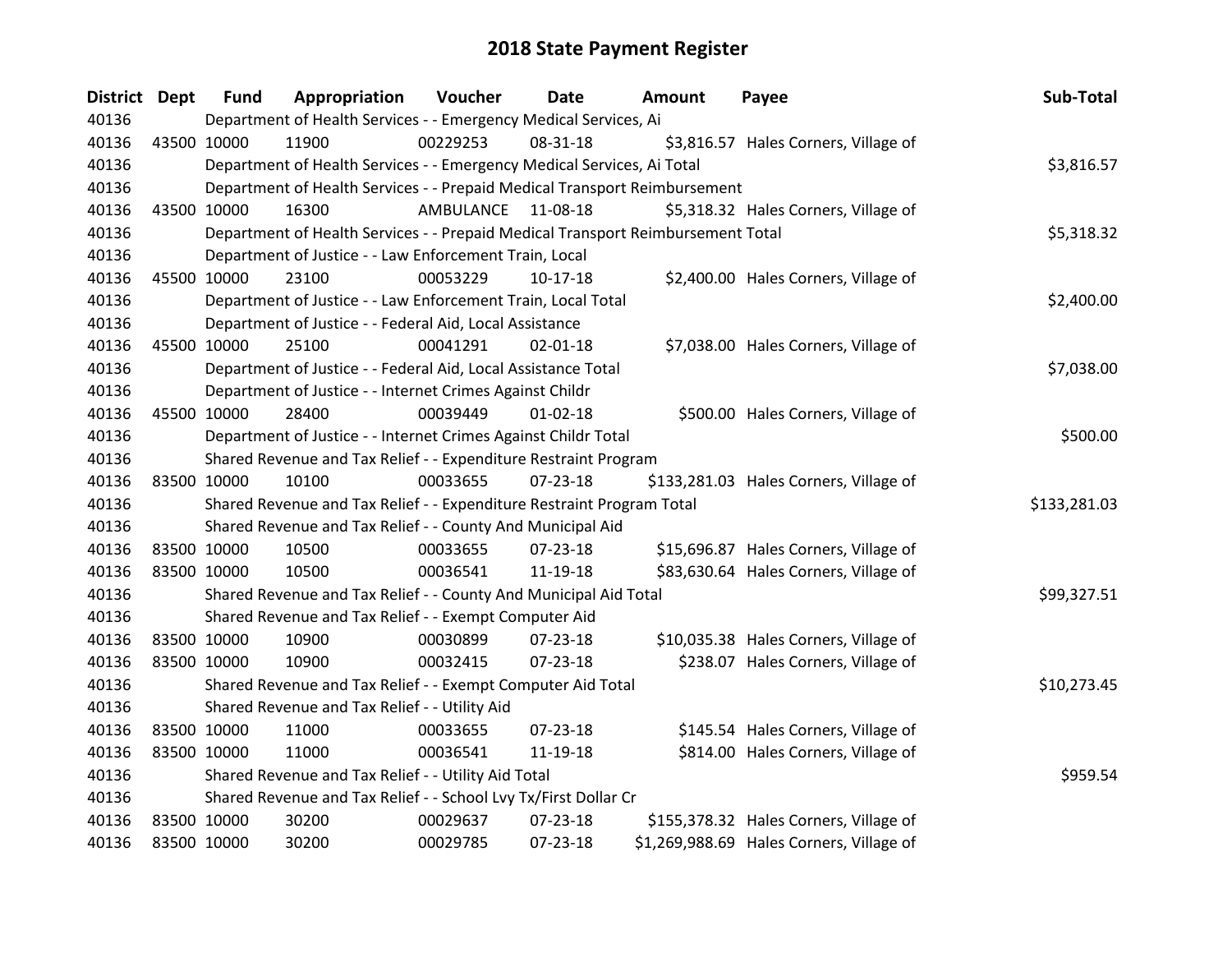| District Dept | <b>Fund</b> | Appropriation                                                         | <b>Voucher</b> | Date     | Amount | <b>Pavee</b>                           | Sub-Total      |
|---------------|-------------|-----------------------------------------------------------------------|----------------|----------|--------|----------------------------------------|----------------|
| 40136         |             | Shared Revenue and Tax Relief - - School Lvy Tx/First Dollar Cr Total |                |          |        |                                        | \$1,425,367.01 |
| 40136         |             | Shared Revenue and Tax Relief - - Lottery & Gaming Credit             |                |          |        |                                        |                |
| 40136         | 83500 52100 | 36300                                                                 | 00027152       | 03-26-18 |        | \$213,657.90 Hales Corners, Village of |                |
| 40136         |             | Shared Revenue and Tax Relief - - Lottery & Gaming Credit Total       |                |          |        |                                        | \$213,657.90   |
| 40136 Total   |             |                                                                       |                |          |        |                                        | \$2,465,563.69 |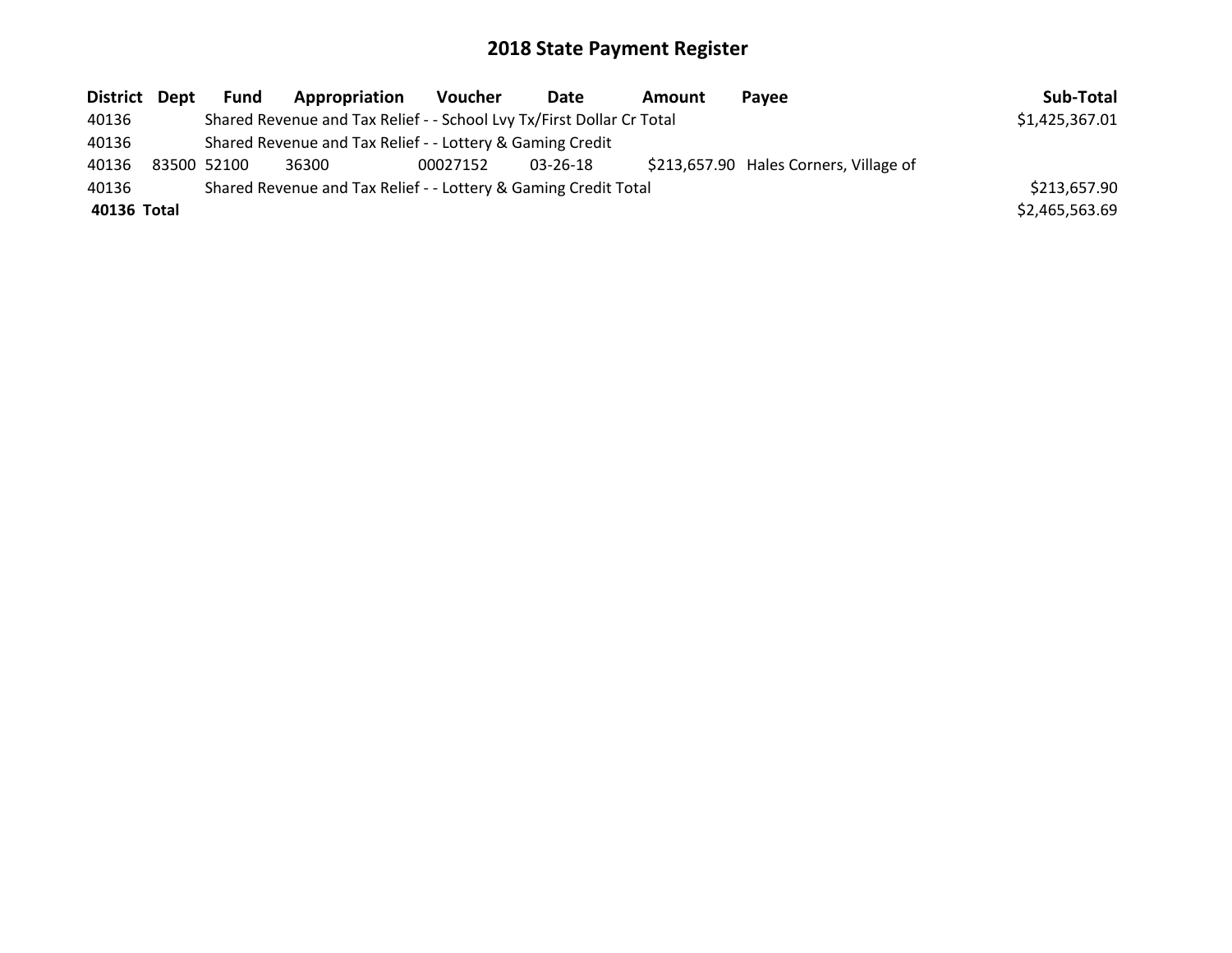| District Dept | <b>Fund</b> | Appropriation                                                      | Voucher  | Date           | <b>Amount</b> | Payee                              | Sub-Total    |
|---------------|-------------|--------------------------------------------------------------------|----------|----------------|---------------|------------------------------------|--------------|
| 40176         |             | Dept of Safety & Prof Services - - Fire Dues Distribution          |          |                |               |                                    |              |
| 40176         | 16500 10000 | 22500                                                              | 00024451 | $07 - 23 - 18$ |               | \$15,441.46 Village Of River Hills |              |
| 40176         |             | Dept of Safety & Prof Services - - Fire Dues Distribution Total    |          |                |               |                                    | \$15,441.46  |
| 40176         |             | Dept of Natural Resources - - Fin Asst For Responsible Units       |          |                |               |                                    |              |
| 40176         | 37000 27400 | 67000                                                              | 00235153 | $05 - 11 - 18$ |               | \$10,806.88 Village Of River Hills |              |
| 40176         |             | Dept of Natural Resources - - Fin Asst For Responsible Units Total |          | \$10,806.88    |               |                                    |              |
| 40176         |             | WI Dept of Transportation - - Hwy Sfty Loc Aid Ffd                 |          |                |               |                                    |              |
| 40176         | 39500 21100 | 18500                                                              | 00209360 | 01-08-18       |               | \$5,389.91 Village Of River Hills  |              |
| 40176         | 39500 21100 | 18500                                                              | 00214322 | 01-26-18       |               | \$4,350.92 Village Of River Hills  |              |
| 40176         | 39500 21100 | 18500                                                              | 00221210 | $02 - 12 - 18$ |               | \$1,000.00 Village Of River Hills  |              |
| 40176         | 39500 21100 | 18500                                                              | 00222121 | 02-20-18       |               | \$4,882.88 Village Of River Hills  |              |
| 40176         | 39500 21100 | 18500                                                              | 00232327 | 03-21-18       |               | \$5,011.36 Village Of River Hills  |              |
| 40176         | 39500 21100 | 18500                                                              | 00246773 | 04-27-18       |               | \$5,993.84 Village Of River Hills  |              |
| 40176         | 39500 21100 | 18500                                                              | 00260894 | $06-11-18$     |               | \$5,602.02 Village Of River Hills  |              |
| 40176         | 39500 21100 | 18500                                                              | 00269890 | $07 - 12 - 18$ |               | \$6,885.67 Village Of River Hills  |              |
| 40176         | 39500 21100 | 18500                                                              | 00288942 | 08-28-18       |               | \$6,771.99 Village Of River Hills  |              |
| 40176         | 39500 21100 | 18500                                                              | 00288943 | 08-28-18       |               | \$7,603.93 Village Of River Hills  |              |
| 40176         | 39500 21100 | 18500                                                              | 00298236 | 09-18-18       |               | \$10,832.09 Village Of River Hills |              |
| 40176         | 39500 21100 | 18500                                                              | 00310470 | $10 - 16 - 18$ |               | \$10,959.34 Village Of River Hills |              |
| 40176         | 39500 21100 | 18500                                                              | 00327818 | 12-06-18       |               | \$6,011.13 Village Of River Hills  |              |
| 40176         | 39500 21100 | 18500                                                              | 00328071 | 12-06-18       |               | \$4,193.91 Village Of River Hills  |              |
| 40176         | 39500 21100 | 18500                                                              | 00335117 | 12-26-18       |               | \$6,444.41 Village Of River Hills  |              |
| 40176         | 39500 21100 | 18500                                                              | 00335125 | 12-26-18       |               | \$4,042.21 Village Of River Hills  |              |
| 40176         |             | WI Dept of Transportation - - Hwy Sfty Loc Aid Ffd Total           |          |                |               |                                    | \$95,975.61  |
| 40176         |             | WI Dept of Transportation - - Trns Aids To Mnc.-Sf                 |          |                |               |                                    |              |
| 40176         | 39500 21100 | 19100                                                              | 00204696 | $01 - 02 - 18$ |               | \$75,440.48 Village Of River Hills |              |
| 40176         | 39500 21100 | 19100                                                              | 00235204 | 04-02-18       |               | \$75,440.48 Village Of River Hills |              |
| 40176         | 39500 21100 | 19100                                                              | 00268903 | 07-02-18       |               | \$75,440.48 Village Of River Hills |              |
| 40176         | 39500 21100 | 19100                                                              | 00302955 | $10 - 01 - 18$ |               | \$75,440.48 Village Of River Hills |              |
| 40176         |             | WI Dept of Transportation - - Trns Aids To Mnc.-Sf Total           |          |                |               |                                    | \$301,761.92 |
| 40176         |             | Department of Justice - - Law Enforcement Train, Local             |          |                |               |                                    |              |
| 40176         | 45500 10000 | 23100                                                              | 00048478 | $07-13-18$     |               | \$1,440.00 Village Of River Hills  |              |
| 40176         |             | Department of Justice - - Law Enforcement Train, Local Total       |          |                |               |                                    | \$1,440.00   |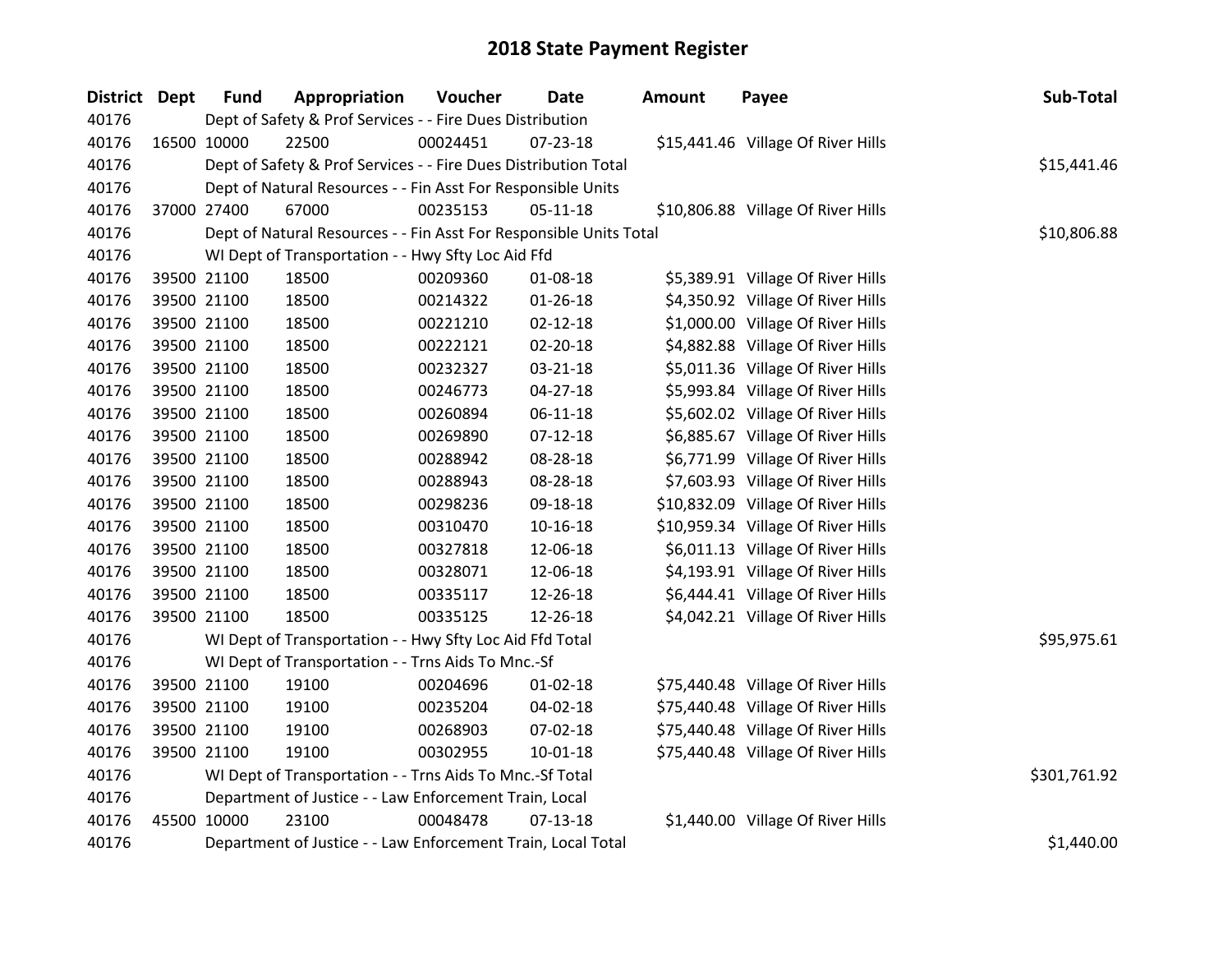| <b>District</b> | Dept        | <b>Fund</b> | Appropriation                                                         | Voucher  | Date           | Amount | Payee                                 | Sub-Total      |
|-----------------|-------------|-------------|-----------------------------------------------------------------------|----------|----------------|--------|---------------------------------------|----------------|
| 40176           |             |             | Shared Revenue and Tax Relief - - Expenditure Restraint Program       |          |                |        |                                       |                |
| 40176           |             | 83500 10000 | 10100                                                                 | 00033656 | $07 - 23 - 18$ |        | \$47,123.11 Village Of River Hills    |                |
| 40176           |             |             | Shared Revenue and Tax Relief - - Expenditure Restraint Program Total |          | \$47,123.11    |        |                                       |                |
| 40176           |             |             | Shared Revenue and Tax Relief - - County And Municipal Aid            |          |                |        |                                       |                |
| 40176           |             | 83500 10000 | 10500                                                                 | 00033656 | $07 - 23 - 18$ |        | \$3,092.71 Village Of River Hills     |                |
| 40176           | 83500 10000 |             | 10500                                                                 | 00036542 | 11-19-18       |        | \$17,525.34 Village Of River Hills    |                |
| 40176           |             |             | Shared Revenue and Tax Relief - - County And Municipal Aid Total      |          |                |        |                                       | \$20,618.05    |
| 40176           |             |             | Shared Revenue and Tax Relief - - Exempt Computer Aid                 |          |                |        |                                       |                |
| 40176           |             | 83500 10000 | 10900                                                                 | 00030900 | $07 - 23 - 18$ |        | \$119.73 Village Of River Hills       |                |
| 40176           |             |             | Shared Revenue and Tax Relief - - Exempt Computer Aid Total           |          |                |        |                                       | \$119.73       |
| 40176           |             |             | Shared Revenue and Tax Relief - - School Lvy Tx/First Dollar Cr       |          |                |        |                                       |                |
| 40176           | 83500 10000 |             | 30200                                                                 | 00029638 | $07 - 23 - 18$ |        | \$50,695.18 Village Of River Hills    |                |
| 40176           |             | 83500 10000 | 30200                                                                 | 00029786 | $07 - 23 - 18$ |        | \$1,109,952.15 Village Of River Hills |                |
| 40176           |             |             | Shared Revenue and Tax Relief - - School Lvy Tx/First Dollar Cr Total |          |                |        |                                       | \$1,160,647.33 |
| 40176           |             |             | Shared Revenue and Tax Relief - - Lottery & Gaming Credit             |          |                |        |                                       |                |
| 40176           |             | 83500 52100 | 36300                                                                 | 00027153 | 03-26-18       |        | \$74,619.72 Village Of River Hills    |                |
| 40176           |             |             | Shared Revenue and Tax Relief - - Lottery & Gaming Credit Total       |          |                |        |                                       | \$74,619.72    |
| 40176 Total     |             |             |                                                                       |          |                |        |                                       | \$1,728,553.81 |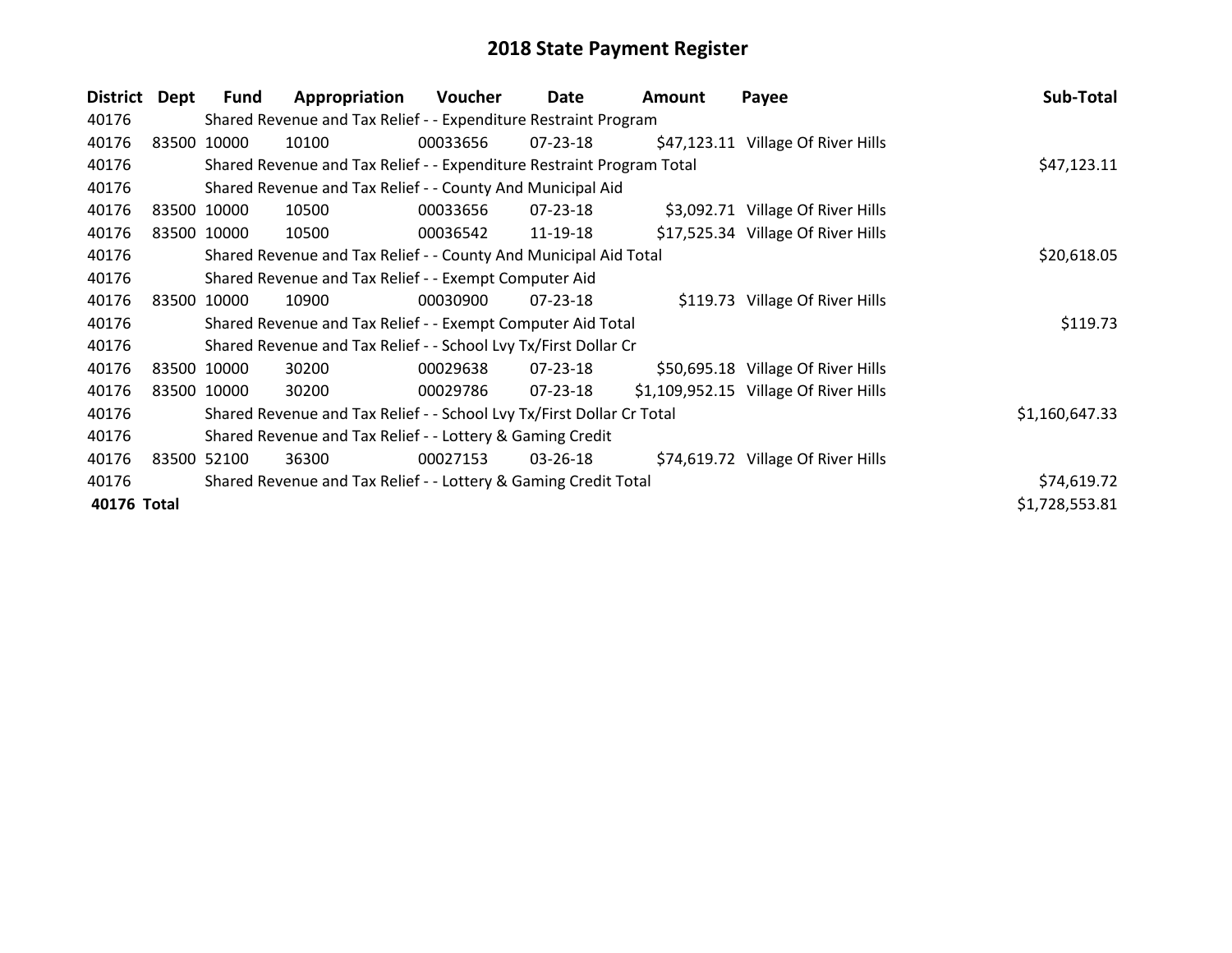| <b>District</b> | Dept | <b>Fund</b> | Appropriation                                                      | Voucher  | <b>Date</b>    | <b>Amount</b> | Payee                             | Sub-Total    |
|-----------------|------|-------------|--------------------------------------------------------------------|----------|----------------|---------------|-----------------------------------|--------------|
| 40181           |      |             | Dept of Safety & Prof Services - - Fire Dues Distribution          |          |                |               |                                   |              |
| 40181           |      | 16500 10000 | 22500                                                              | 00024453 | $07 - 23 - 18$ |               | \$65,895.36 Village Of Shorewood  |              |
| 40181           |      |             | Dept of Safety & Prof Services - - Fire Dues Distribution Total    |          |                |               |                                   | \$65,895.36  |
| 40181           |      |             | Dept of Natural Resources - - Fin Asst For Responsible Units       |          |                |               |                                   |              |
| 40181           |      | 37000 27400 | 67000                                                              | 00235755 | $05-11-18$     |               | \$52,615.86 Village Of Shorewood  |              |
| 40181           |      |             | Dept of Natural Resources - - Fin Asst For Responsible Units Total |          |                |               |                                   | \$52,615.86  |
| 40181           |      |             | WI Dept of Transportation - - Conn Hwy Aids St Fds                 |          |                |               |                                   |              |
| 40181           |      | 39500 21100 | 16200                                                              | 00205594 | $01 - 02 - 18$ |               | \$11,193.56 Village Of Shorewood  |              |
| 40181           |      | 39500 21100 | 16200                                                              | 00236102 | 04-02-18       |               | \$11,193.56 Village Of Shorewood  |              |
| 40181           |      | 39500 21100 | 16200                                                              | 00269801 | 07-02-18       |               | \$11,193.56 Village Of Shorewood  |              |
| 40181           |      | 39500 21100 | 16200                                                              | 00303853 | 10-01-18       |               | \$11,193.58 Village Of Shorewood  |              |
| 40181           |      |             | WI Dept of Transportation - - Conn Hwy Aids St Fds Total           |          |                |               |                                   | \$44,774.26  |
| 40181           |      |             | WI Dept of Transportation - - Trns Aids To Mnc.-Sf                 |          |                |               |                                   |              |
| 40181           |      | 39500 21100 | 19100                                                              | 00204697 | $01 - 02 - 18$ |               | \$201,898.38 Village Of Shorewood |              |
| 40181           |      | 39500 21100 | 19100                                                              | 00235205 | 04-02-18       |               | \$201,898.38 Village Of Shorewood |              |
| 40181           |      | 39500 21100 | 19100                                                              | 00268904 | 07-02-18       |               | \$201,898.38 Village Of Shorewood |              |
| 40181           |      | 39500 21100 | 19100                                                              | 00302956 | 10-01-18       |               | \$201,898.39 Village Of Shorewood |              |
| 40181           |      |             | WI Dept of Transportation - - Trns Aids To Mnc.-Sf Total           |          |                |               |                                   | \$807,593.53 |
| 40181           |      |             | WI Dept of Transportation - - Trnsprt Alternats Lf                 |          |                |               |                                   |              |
| 40181           |      | 39500 21100 | 22600                                                              | 00250475 | 05-04-18       |               | \$24,797.18 Village Of Shorewood  |              |
| 40181           |      | 39500 21100 | 22600                                                              | 00253147 | $05-15-18$     |               | \$27,751.00 Village Of Shorewood  |              |
| 40181           |      |             | WI Dept of Transportation - - Trnsprt Alternats Lf Total           |          |                |               |                                   | \$52,548.18  |
| 40181           |      |             | WI Dept of Transportation - - Trnsprt Alternats Ff                 |          |                |               |                                   |              |
| 40181           |      | 39500 21100 | 22700                                                              | 00250475 | 05-04-18       |               | \$75,202.82 Village Of Shorewood  |              |
| 40181           |      | 39500 21100 | 22700                                                              | 00253147 | $05-15-18$     |               | \$111,004.00 Village Of Shorewood |              |
| 40181           |      |             | WI Dept of Transportation - - Trnsprt Alternats Ff Total           |          |                |               |                                   | \$186,206.82 |
| 40181           |      |             | Department of Justice - - Law Enforcement Train, Local             |          |                |               |                                   |              |
| 40181           |      | 45500 10000 | 23100                                                              | 00053886 | $10 - 25 - 18$ |               | \$3,520.00 Village Of Shorewood   |              |
| 40181           |      |             | Department of Justice - - Law Enforcement Train, Local Total       |          |                |               |                                   | \$3,520.00   |
| 40181           |      |             | Department of Justice - - Internet Crimes Against Childr           |          |                |               |                                   |              |
| 40181           |      | 45500 10000 | 28400                                                              | 00047033 | 06-22-18       |               | \$1,557.44 Village Of Shorewood   |              |
| 40181           |      | 45500 10000 | 28400                                                              | 00048678 | $07 - 13 - 18$ |               | \$823.90 Village Of Shorewood     |              |
| 40181           |      | 45500 10000 | 28400                                                              | 00048706 | 07-13-18       |               | \$765.05 Village Of Shorewood     |              |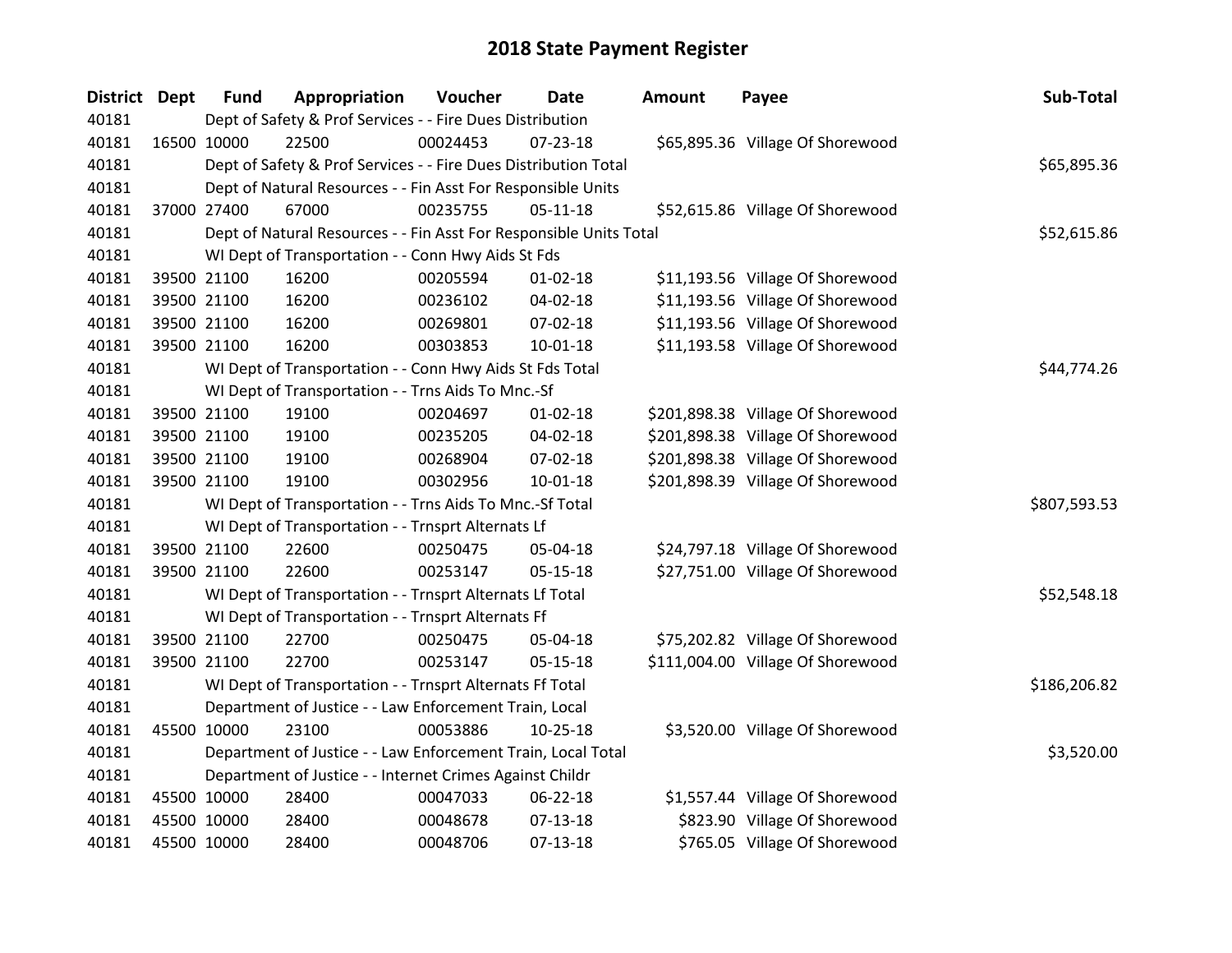| District Dept      | <b>Fund</b> | Appropriation                                                         | Voucher  | <b>Date</b>    | Amount | Payee                               | Sub-Total      |
|--------------------|-------------|-----------------------------------------------------------------------|----------|----------------|--------|-------------------------------------|----------------|
| 40181              | 45500 10000 | 28400                                                                 | 00048707 | $07-13-18$     |        | \$60.84 Village Of Shorewood        |                |
| 40181              | 45500 10000 | 28400                                                                 | 00048708 | $07-13-18$     |        | \$117.70 Village Of Shorewood       |                |
| 40181              | 45500 10000 | 28400                                                                 | 00048709 | $07-13-18$     |        | \$147.13 Village Of Shorewood       |                |
| 40181              | 45500 10000 | 28400                                                                 | 00049580 | $07 - 31 - 18$ |        | \$470.80 Village Of Shorewood       |                |
| 40181              |             | Department of Justice - - Internet Crimes Against Childr Total        |          |                |        |                                     | \$3,942.86     |
| 40181              |             | Shared Revenue and Tax Relief - - Expenditure Restraint Program       |          |                |        |                                     |                |
| 40181              | 83500 10000 | 10100                                                                 | 00033657 | 07-23-18       |        | \$289,312.42 Village Of Shorewood   |                |
| 40181              |             | Shared Revenue and Tax Relief - - Expenditure Restraint Program Total |          | \$289,312.42   |        |                                     |                |
| 40181              |             | Shared Revenue and Tax Relief - - County And Municipal Aid            |          |                |        |                                     |                |
| 40181              | 83500 10000 | 10500                                                                 | 00033657 | $07 - 23 - 18$ |        | \$35,136.96 Village Of Shorewood    |                |
| 40181              | 83500 10000 | 10500                                                                 | 00036543 | 11-19-18       |        | \$199,109.47 Village Of Shorewood   |                |
| 40181              |             | Shared Revenue and Tax Relief - - County And Municipal Aid Total      |          |                |        |                                     | \$234,246.43   |
| 40181              |             | Shared Revenue and Tax Relief - - Exempt Computer Aid                 |          |                |        |                                     |                |
| 40181              | 83500 10000 | 10900                                                                 | 00030901 | 07-23-18       |        | \$699.13 Village Of Shorewood       |                |
| 40181              | 83500 10000 | 10900                                                                 | 00032416 | 07-23-18       |        | \$26,039.78 Village Of Shorewood    |                |
| 40181              |             | Shared Revenue and Tax Relief - - Exempt Computer Aid Total           |          |                |        |                                     | \$26,738.91    |
| 40181              |             | Shared Revenue and Tax Relief - - Utility Aid                         |          |                |        |                                     |                |
| 40181              | 83500 10000 | 11000                                                                 | 00033657 | $07 - 23 - 18$ |        | \$2,955.42 Village Of Shorewood     |                |
| 40181              | 83500 10000 | 11000                                                                 | 00036543 | 11-19-18       |        | \$20,708.33 Village Of Shorewood    |                |
| 40181              |             | Shared Revenue and Tax Relief - - Utility Aid Total                   |          |                |        |                                     | \$23,663.75    |
| 40181              |             | Shared Revenue and Tax Relief - - School Lvy Tx/First Dollar Cr       |          |                |        |                                     |                |
| 40181              | 83500 10000 | 30200                                                                 | 00029639 | 07-23-18       |        | \$363,566.24 Village Of Shorewood   |                |
| 40181              | 83500 10000 | 30200                                                                 | 00029787 | $07 - 23 - 18$ |        | \$3,813,805.86 Village Of Shorewood |                |
| 40181              |             | Shared Revenue and Tax Relief - - School Lvy Tx/First Dollar Cr Total |          |                |        |                                     | \$4,177,372.10 |
| 40181              |             | Shared Revenue and Tax Relief - - Lottery & Gaming Credit             |          |                |        |                                     |                |
| 40181              | 83500 52100 | 36300                                                                 | 00027154 | 03-26-18       |        | \$455,401.26 Village Of Shorewood   |                |
| 40181              |             | Shared Revenue and Tax Relief - - Lottery & Gaming Credit Total       |          |                |        |                                     | \$455,401.26   |
| <b>40181 Total</b> |             |                                                                       |          |                |        |                                     | \$6,423,831.74 |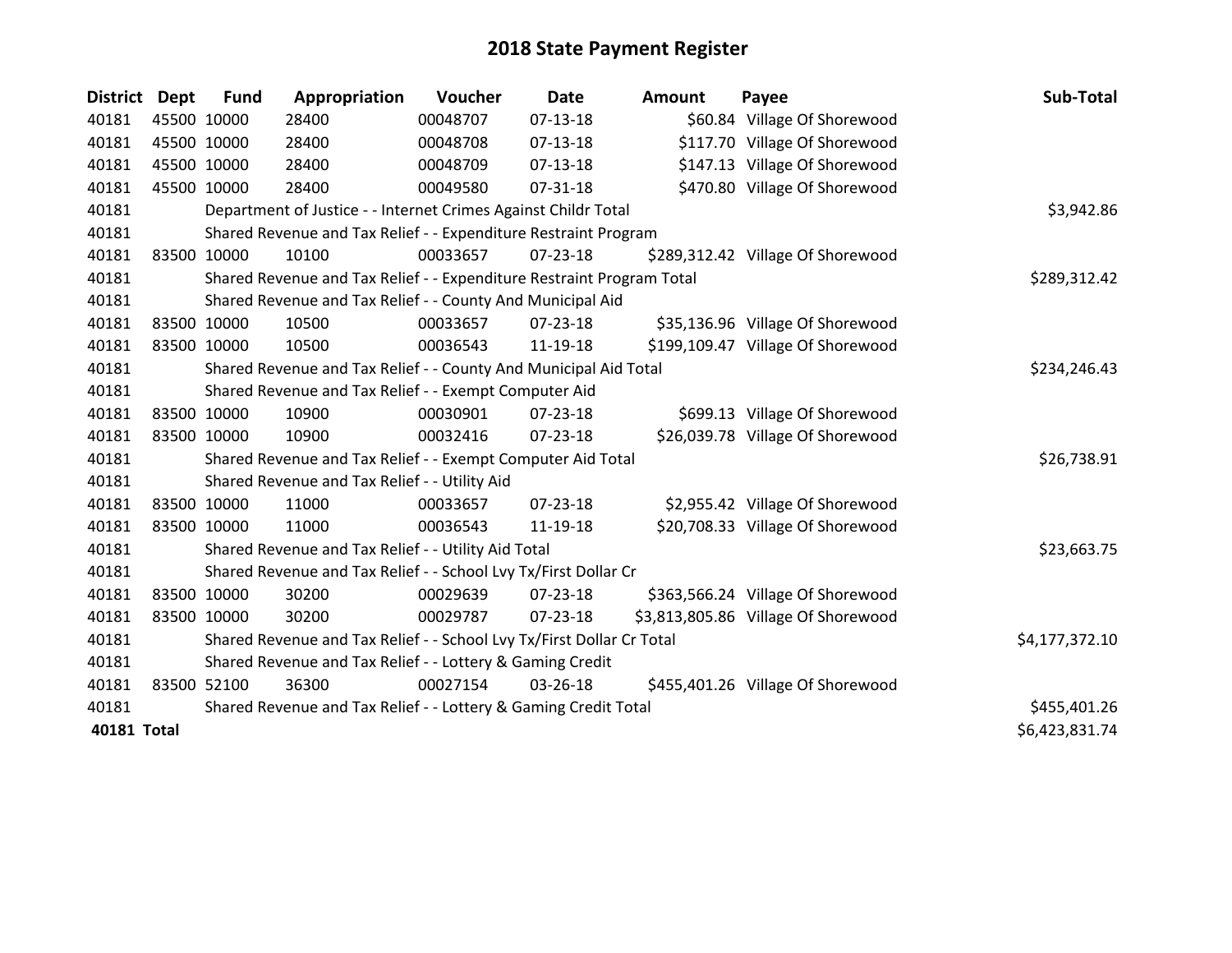| District Dept | <b>Fund</b>                                              | Appropriation                                                      | Voucher  | <b>Date</b>    | <b>Amount</b> | Payee                                  | Sub-Total   |
|---------------|----------------------------------------------------------|--------------------------------------------------------------------|----------|----------------|---------------|----------------------------------------|-------------|
| 40191         |                                                          | Dept of Safety & Prof Services - - Fire Dues Distribution          |          |                |               |                                        |             |
| 40191         | 16500 10000                                              | 22500                                                              | 00021137 | 07-19-18       |               | \$13,819.22 Village Of West Milwaukee  |             |
| 40191         |                                                          | Dept of Safety & Prof Services - - Fire Dues Distribution Total    |          |                |               |                                        | \$13,819.22 |
| 40191         |                                                          | Dept of Natural Resources - - Fin Asst For Responsible Units       |          |                |               |                                        |             |
| 40191         | 37000 27400                                              | 67000                                                              | 00235410 | $05-11-18$     |               | \$14,987.93 Village Of West Milwaukee  |             |
| 40191         |                                                          | Dept of Natural Resources - - Fin Asst For Responsible Units Total |          |                |               |                                        | \$14,987.93 |
| 40191         |                                                          | WI Dept of Transportation - - Conn Hwy Aids St Fds                 |          |                |               |                                        |             |
| 40191         | 39500 21100                                              | 16200                                                              | 00205595 | $01 - 02 - 18$ |               | \$6,119.18 Village Of West Milwaukee   |             |
| 40191         | 39500 21100                                              | 16200                                                              | 00236103 | 04-02-18       |               | \$6,119.18 Village Of West Milwaukee   |             |
| 40191         | 39500 21100                                              | 16200                                                              | 00269802 | 07-02-18       |               | \$6,119.18 Village Of West Milwaukee   |             |
| 40191         | 39500 21100                                              | 16200                                                              | 00303854 | $10 - 01 - 18$ |               | \$6,119.20 Village Of West Milwaukee   |             |
| 40191         |                                                          | WI Dept of Transportation - - Conn Hwy Aids St Fds Total           |          |                |               |                                        | \$24,476.74 |
| 40191         |                                                          | WI Dept of Transportation - - Hwy Sfty Loc Aid Ffd                 |          |                |               |                                        |             |
| 40191         | 39500 21100                                              | 18500                                                              | 00211993 | $01 - 16 - 18$ |               | \$2,251.52 Village Of West Milwaukee   |             |
| 40191         | 39500 21100                                              | 18500                                                              | 00215875 | $01 - 26 - 18$ |               | \$386.45 Village Of West Milwaukee     |             |
| 40191         | 39500 21100                                              | 18500                                                              | 00241961 | 04-20-18       |               | \$2,160.27 Village Of West Milwaukee   |             |
| 40191         | 39500 21100                                              | 18500                                                              | 00241962 | $04 - 20 - 18$ |               | \$2,649.57 Village Of West Milwaukee   |             |
| 40191         | 39500 21100                                              | 18500                                                              | 00259232 | 06-14-18       |               | \$5,254.89 Village Of West Milwaukee   |             |
| 40191         | 39500 21100                                              | 18500                                                              | 00265849 | 06-25-18       |               | \$3,657.47 Village Of West Milwaukee   |             |
| 40191         | 39500 21100                                              | 18500                                                              | 00293706 | 09-07-18       |               | \$4,622.97 Village Of West Milwaukee   |             |
| 40191         | 39500 21100                                              | 18500                                                              | 00298243 | 09-18-18       |               | \$3,785.14 Village Of West Milwaukee   |             |
| 40191         | 39500 21100                                              | 18500                                                              | 00304854 | $10 - 01 - 18$ |               | \$4,664.82 Village Of West Milwaukee   |             |
| 40191         | 39500 21100                                              | 18500                                                              | 00314477 | $10-24-18$     |               | \$3,010.82 Village Of West Milwaukee   |             |
| 40191         | 39500 21100                                              | 18500                                                              | 00325300 | $11 - 21 - 18$ |               | \$414.15 Village Of West Milwaukee     |             |
| 40191         | 39500 21100                                              | 18500                                                              | 00333987 | 12-20-18       |               | \$1,038.98 Village Of West Milwaukee   |             |
| 40191         |                                                          | WI Dept of Transportation - - Hwy Sfty Loc Aid Ffd Total           |          |                |               |                                        | \$33,897.05 |
| 40191         |                                                          | WI Dept of Transportation - - Trns Aids To Mnc.-Sf                 |          |                |               |                                        |             |
| 40191         | 39500 21100                                              | 19100                                                              | 00204698 | $01 - 02 - 18$ |               | \$131,409.03 Village Of West Milwaukee |             |
| 40191         | 39500 21100                                              | 19100                                                              | 00235206 | 04-02-18       |               | \$131,409.03 Village Of West Milwaukee |             |
| 40191         | 39500 21100                                              | 19100                                                              | 00268905 | 07-02-18       |               | \$131,409.03 Village Of West Milwaukee |             |
| 40191         | 39500 21100                                              | 19100                                                              | 00302957 | 10-01-18       |               | \$131,409.05 Village Of West Milwaukee |             |
| 40191         | WI Dept of Transportation - - Trns Aids To Mnc.-Sf Total | \$525,636.14                                                       |          |                |               |                                        |             |
| 40191         |                                                          | Department of Justice - - Law Enforcement Train, Local             |          |                |               |                                        |             |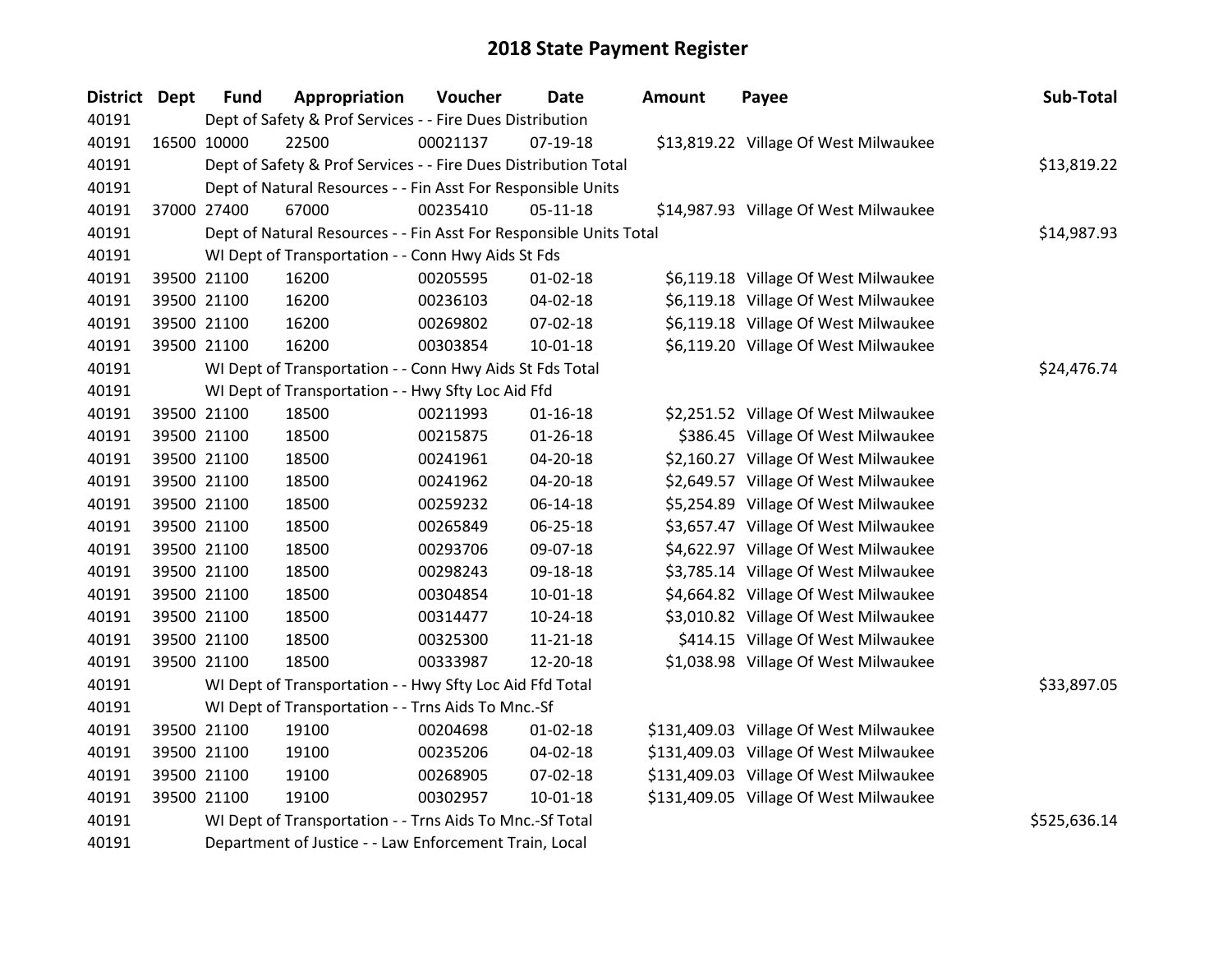| <b>District</b> | Dept | <b>Fund</b> | Appropriation                                                         | <b>Voucher</b> | Date           | Amount | Payee                                  | Sub-Total      |
|-----------------|------|-------------|-----------------------------------------------------------------------|----------------|----------------|--------|----------------------------------------|----------------|
| 40191           |      | 45500 10000 | 23100                                                                 | 00053829       | $10 - 25 - 18$ |        | \$2,100.00 Village Of West Milwaukee   |                |
| 40191           |      |             | Department of Justice - - Law Enforcement Train, Local Total          |                |                |        |                                        | \$2,100.00     |
| 40191           |      |             | Shared Revenue and Tax Relief - - Expenditure Restraint Program       |                |                |        |                                        |                |
| 40191           |      | 83500 10000 | 10100                                                                 | 00033658       | $07 - 23 - 18$ |        | \$215,681.58 Village Of West Milwaukee |                |
| 40191           |      |             | Shared Revenue and Tax Relief - - Expenditure Restraint Program Total |                |                |        |                                        | \$215,681.58   |
| 40191           |      |             | Shared Revenue and Tax Relief - - County And Municipal Aid            |                |                |        |                                        |                |
| 40191           |      | 83500 10000 | 10500                                                                 | 00033658       | 07-23-18       |        | \$110,077.55 Village Of West Milwaukee |                |
| 40191           |      | 83500 10000 | 10500                                                                 | 00036544       | 11-19-18       |        | \$623,772.78 Village Of West Milwaukee |                |
| 40191           |      |             | Shared Revenue and Tax Relief - - County And Municipal Aid Total      |                |                |        |                                        | \$733,850.33   |
| 40191           |      |             | Shared Revenue and Tax Relief - - Exempt Computer Aid                 |                |                |        |                                        |                |
| 40191           |      | 83500 10000 | 10900                                                                 | 00030902       | $07 - 23 - 18$ |        | \$79,403.32 Village Of West Milwaukee  |                |
| 40191           |      | 83500 10000 | 10900                                                                 | 00032417       | 07-23-18       |        | \$49,284.79 Village Of West Milwaukee  |                |
| 40191           |      |             | Shared Revenue and Tax Relief - - Exempt Computer Aid Total           |                |                |        |                                        | \$128,688.11   |
| 40191           |      |             | Shared Revenue and Tax Relief - - School Lvy Tx/First Dollar Cr       |                |                |        |                                        |                |
| 40191           |      | 83500 10000 | 30200                                                                 | 00029640       | $07 - 23 - 18$ |        | \$80,398.72 Village Of West Milwaukee  |                |
| 40191           |      | 83500 10000 | 30200                                                                 | 00029788       | 07-23-18       |        | \$538,342.19 Village Of West Milwaukee |                |
| 40191           |      |             | Shared Revenue and Tax Relief - - School Lvy Tx/First Dollar Cr Total |                |                |        |                                        | \$618,740.91   |
| 40191           |      |             | Shared Revenue and Tax Relief - - Lottery & Gaming Credit             |                |                |        |                                        |                |
| 40191           |      | 83500 52100 | 36300                                                                 | 00027155       | $03 - 26 - 18$ |        | \$77,279.16 Village Of West Milwaukee  |                |
| 40191           |      |             | Shared Revenue and Tax Relief - - Lottery & Gaming Credit Total       |                |                |        |                                        | \$77,279.16    |
| 40191 Total     |      |             |                                                                       |                |                |        |                                        | \$2,389,157.17 |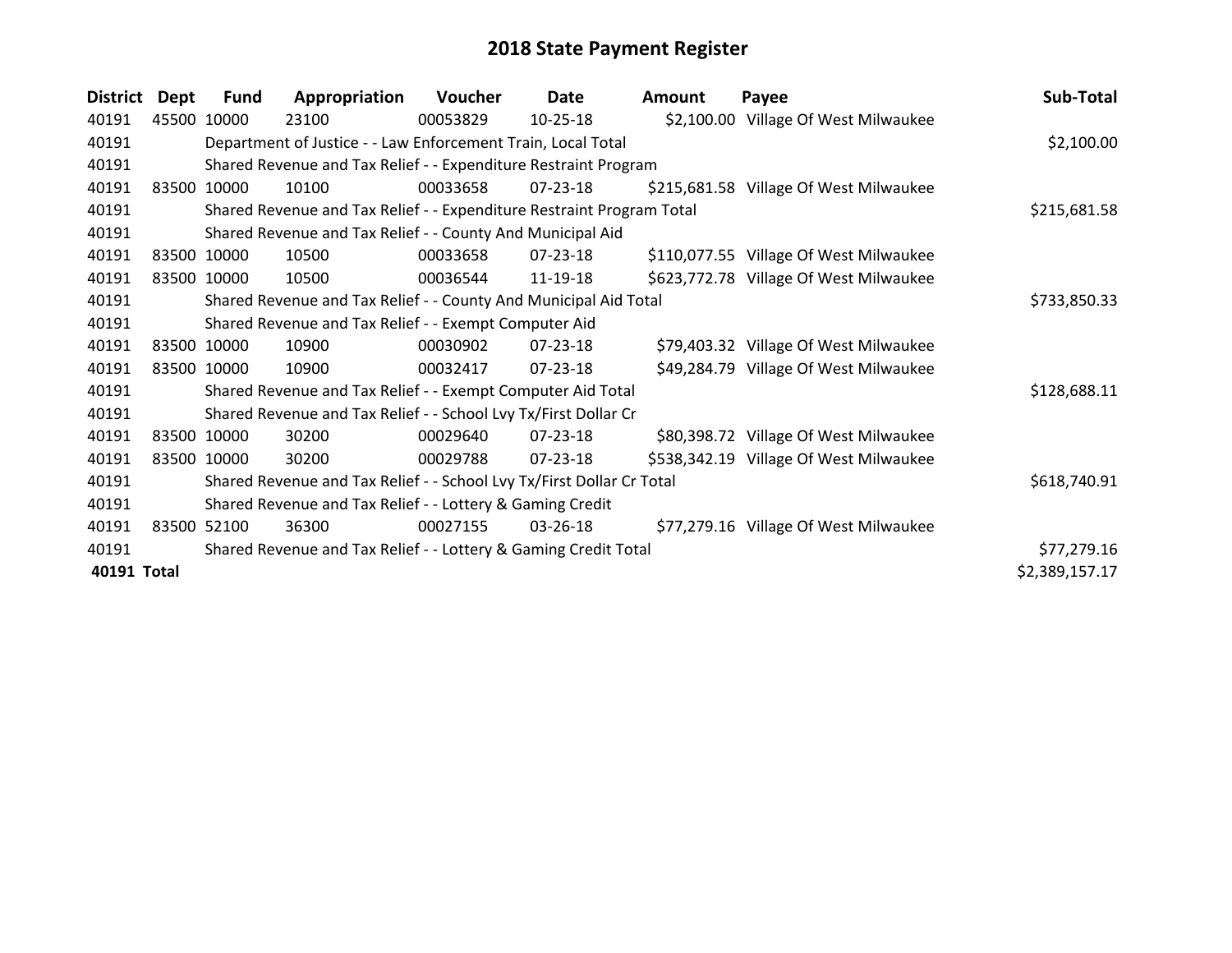| <b>District Dept</b> |             | <b>Fund</b>                                                           | Appropriation                                                | Voucher  | Date           | <b>Amount</b> | Payee                                 | Sub-Total |  |
|----------------------|-------------|-----------------------------------------------------------------------|--------------------------------------------------------------|----------|----------------|---------------|---------------------------------------|-----------|--|
| 40192                |             | Dept of Safety & Prof Services - - Fire Dues Distribution             |                                                              |          |                |               |                                       |           |  |
| 40192                |             | 16500 10000                                                           | 22500                                                        | 00024456 | 07-23-18       |               | \$83,507.85 Village Of Whitefish Bay  |           |  |
| 40192                |             | Dept of Safety & Prof Services - - Fire Dues Distribution Total       | \$83,507.85                                                  |          |                |               |                                       |           |  |
| 40192                |             | Dept of Natural Resources - - Ea - Urban Nonpoint Source              |                                                              |          |                |               |                                       |           |  |
| 40192                |             | 37000 27400                                                           | 65800                                                        | 00238273 | $05 - 22 - 18$ |               | \$61,548.30 Village Of Whitefish Bay  |           |  |
| 40192                |             | Dept of Natural Resources - - Ea - Urban Nonpoint Source Total        | \$61,548.30                                                  |          |                |               |                                       |           |  |
| 40192                |             | Dept of Natural Resources - - Fin Asst For Responsible Units          |                                                              |          |                |               |                                       |           |  |
| 40192                |             | 37000 27400                                                           | 67000                                                        | 00235025 | $05 - 11 - 18$ |               | \$63,722.29 Village Of Whitefish Bay  |           |  |
| 40192                |             | Dept of Natural Resources - - Fin Asst For Responsible Units Total    | \$63,722.29                                                  |          |                |               |                                       |           |  |
| 40192                |             |                                                                       | WI Dept of Transportation - - Conn Hwy Aids St Fds           |          |                |               |                                       |           |  |
| 40192                |             | 39500 21100                                                           | 16200                                                        | 00205596 | $01 - 02 - 18$ |               | \$11,123.10 Village Of Whitefish Bay  |           |  |
| 40192                |             | 39500 21100                                                           | 16200                                                        | 00236104 | 04-02-18       |               | \$11,123.10 Village Of Whitefish Bay  |           |  |
| 40192                |             | 39500 21100                                                           | 16200                                                        | 00269803 | 07-02-18       |               | \$11,123.10 Village Of Whitefish Bay  |           |  |
| 40192                |             | 39500 21100                                                           | 16200                                                        | 00303855 | $10 - 01 - 18$ |               | \$11,123.12 Village Of Whitefish Bay  |           |  |
| 40192                |             | WI Dept of Transportation - - Conn Hwy Aids St Fds Total              | \$44,492.42                                                  |          |                |               |                                       |           |  |
| 40192                |             | WI Dept of Transportation - - Trns Aids To Mnc.-Sf                    |                                                              |          |                |               |                                       |           |  |
| 40192                |             | 39500 21100                                                           | 19100                                                        | 00204699 | $01 - 02 - 18$ |               | \$216,293.56 Village Of Whitefish Bay |           |  |
| 40192                |             | 39500 21100                                                           | 19100                                                        | 00235207 | 04-02-18       |               | \$216,293.56 Village Of Whitefish Bay |           |  |
| 40192                |             | 39500 21100                                                           | 19100                                                        | 00268906 | 07-02-18       |               | \$216,293.56 Village Of Whitefish Bay |           |  |
| 40192                |             | 39500 21100                                                           | 19100                                                        | 00302958 | $10-01-18$     |               | \$216,293.57 Village Of Whitefish Bay |           |  |
| 40192                |             | WI Dept of Transportation - - Trns Aids To Mnc.-Sf Total              | \$865,174.25                                                 |          |                |               |                                       |           |  |
| 40192                |             | WI Dept of Transportation - - Transpor Safety Ff                      |                                                              |          |                |               |                                       |           |  |
| 40192                |             | 39500 21100                                                           | 58200                                                        | 00233771 | 03-23-18       |               | \$96.69 Village Of Whitefish Bay      |           |  |
| 40192                |             | WI Dept of Transportation - - Transpor Safety Ff Total                | \$96.69                                                      |          |                |               |                                       |           |  |
| 40192                |             | Department of Justice - - Law Enforcement Train, Local                |                                                              |          |                |               |                                       |           |  |
| 40192                |             | 45500 10000                                                           | 23100                                                        | 00053833 | $10 - 25 - 18$ |               | \$3,680.00 Village Of Whitefish Bay   |           |  |
| 40192                |             |                                                                       | Department of Justice - - Law Enforcement Train, Local Total |          |                |               |                                       |           |  |
| 40192                |             | Shared Revenue and Tax Relief - - Expenditure Restraint Program       |                                                              |          |                |               |                                       |           |  |
| 40192                |             | 83500 10000                                                           | 10100                                                        | 00033659 | 07-23-18       |               | \$21,945.56 Village Of Whitefish Bay  |           |  |
| 40192                |             | Shared Revenue and Tax Relief - - Expenditure Restraint Program Total | \$21,945.56                                                  |          |                |               |                                       |           |  |
| 40192                |             | Shared Revenue and Tax Relief - - County And Municipal Aid            |                                                              |          |                |               |                                       |           |  |
| 40192                |             | 83500 10000                                                           | 10500                                                        | 00033659 | $07 - 23 - 18$ |               | \$26,411.42 Village Of Whitefish Bay  |           |  |
| 40192                | 83500 10000 |                                                                       | 10500                                                        | 00036545 | 11-19-18       |               | \$149,664.71 Village Of Whitefish Bay |           |  |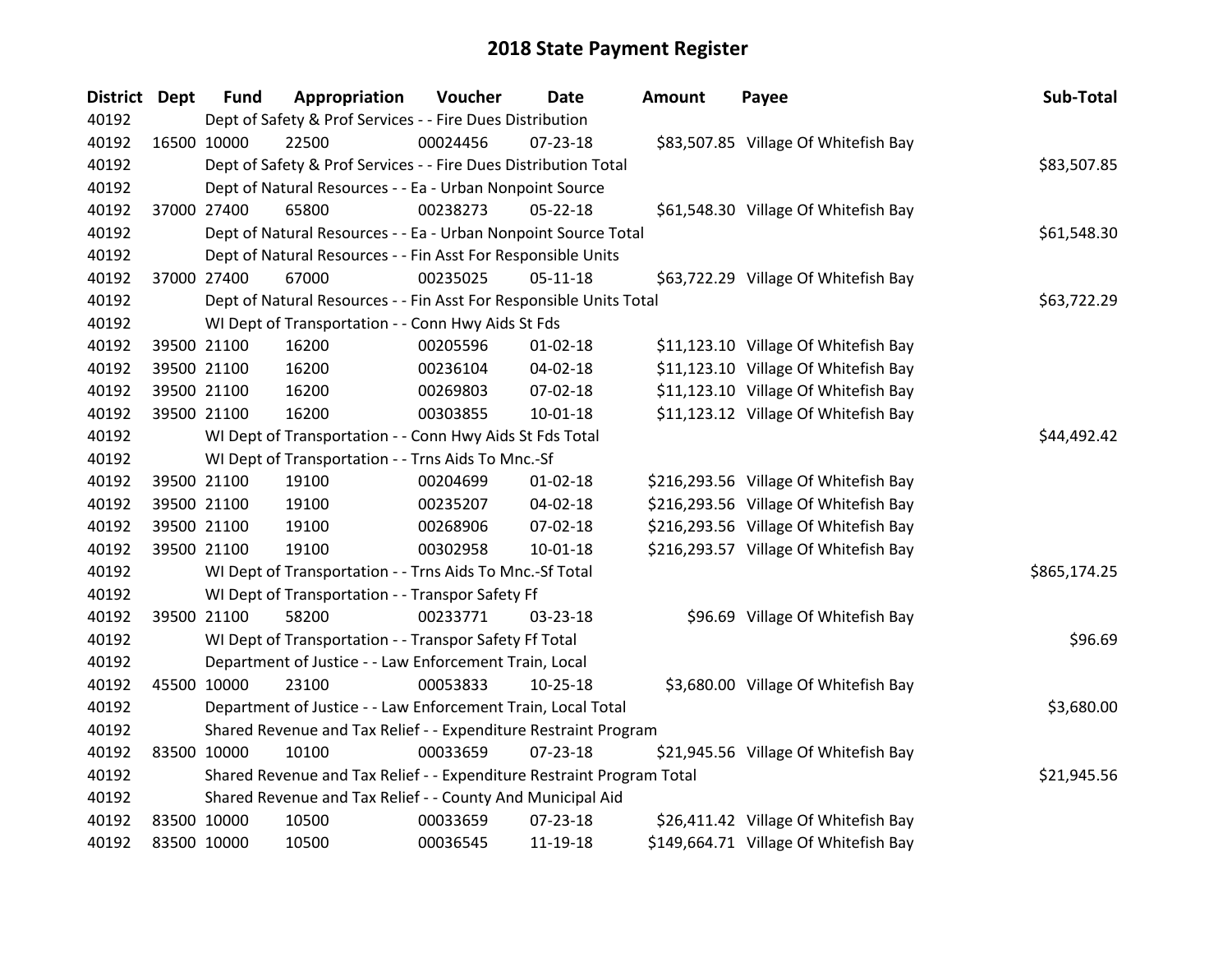| District    | Dept | Fund                                                                  | Appropriation                                                   | Voucher  | Date           | Amount | Payee                                   | Sub-Total      |  |  |
|-------------|------|-----------------------------------------------------------------------|-----------------------------------------------------------------|----------|----------------|--------|-----------------------------------------|----------------|--|--|
| 40192       |      | Shared Revenue and Tax Relief - - County And Municipal Aid Total      | \$176,076.13                                                    |          |                |        |                                         |                |  |  |
| 40192       |      | Shared Revenue and Tax Relief - - Exempt Computer Aid                 |                                                                 |          |                |        |                                         |                |  |  |
| 40192       |      | 83500 10000                                                           | 10900                                                           | 00030903 | $07 - 23 - 18$ |        | \$974.11 Village Of Whitefish Bay       |                |  |  |
| 40192       |      | 83500 10000                                                           | 10900                                                           | 00032418 | 07-23-18       |        | \$13,190.89 Village Of Whitefish Bay    |                |  |  |
| 40192       |      |                                                                       | Shared Revenue and Tax Relief - - Exempt Computer Aid Total     |          |                |        |                                         |                |  |  |
| 40192       |      | Shared Revenue and Tax Relief - - Utility Aid                         |                                                                 |          |                |        |                                         |                |  |  |
| 40192       |      | 83500 10000                                                           | 11000                                                           | 00033659 | $07 - 23 - 18$ |        | \$0.64 Village Of Whitefish Bay         |                |  |  |
| 40192       |      | 83500 10000                                                           | 11000                                                           | 00036545 | 11-19-18       |        | \$3.74 Village Of Whitefish Bay         |                |  |  |
| 40192       |      | Shared Revenue and Tax Relief - - Utility Aid Total                   | \$4.38                                                          |          |                |        |                                         |                |  |  |
| 40192       |      | Shared Revenue and Tax Relief - - School Lvy Tx/First Dollar Cr       |                                                                 |          |                |        |                                         |                |  |  |
| 40192       |      | 83500 10000                                                           | 30200                                                           | 00029641 | 07-23-18       |        | \$344,996.40 Village Of Whitefish Bay   |                |  |  |
| 40192       |      | 83500 10000                                                           | 30200                                                           | 00029789 | $07 - 23 - 18$ |        | \$4,246,902.33 Village Of Whitefish Bay |                |  |  |
| 40192       |      | Shared Revenue and Tax Relief - - School Lvy Tx/First Dollar Cr Total | \$4,591,898.73                                                  |          |                |        |                                         |                |  |  |
| 40192       |      | Shared Revenue and Tax Relief - - Lottery & Gaming Credit             |                                                                 |          |                |        |                                         |                |  |  |
| 40192       |      | 83500 52100                                                           | 36300                                                           | 00027156 | 03-26-18       |        | \$558,349.20 Village Of Whitefish Bay   |                |  |  |
| 40192       |      |                                                                       | Shared Revenue and Tax Relief - - Lottery & Gaming Credit Total |          |                |        |                                         | \$558,349.20   |  |  |
| 40192 Total |      |                                                                       |                                                                 |          |                |        |                                         | \$6,484,660.80 |  |  |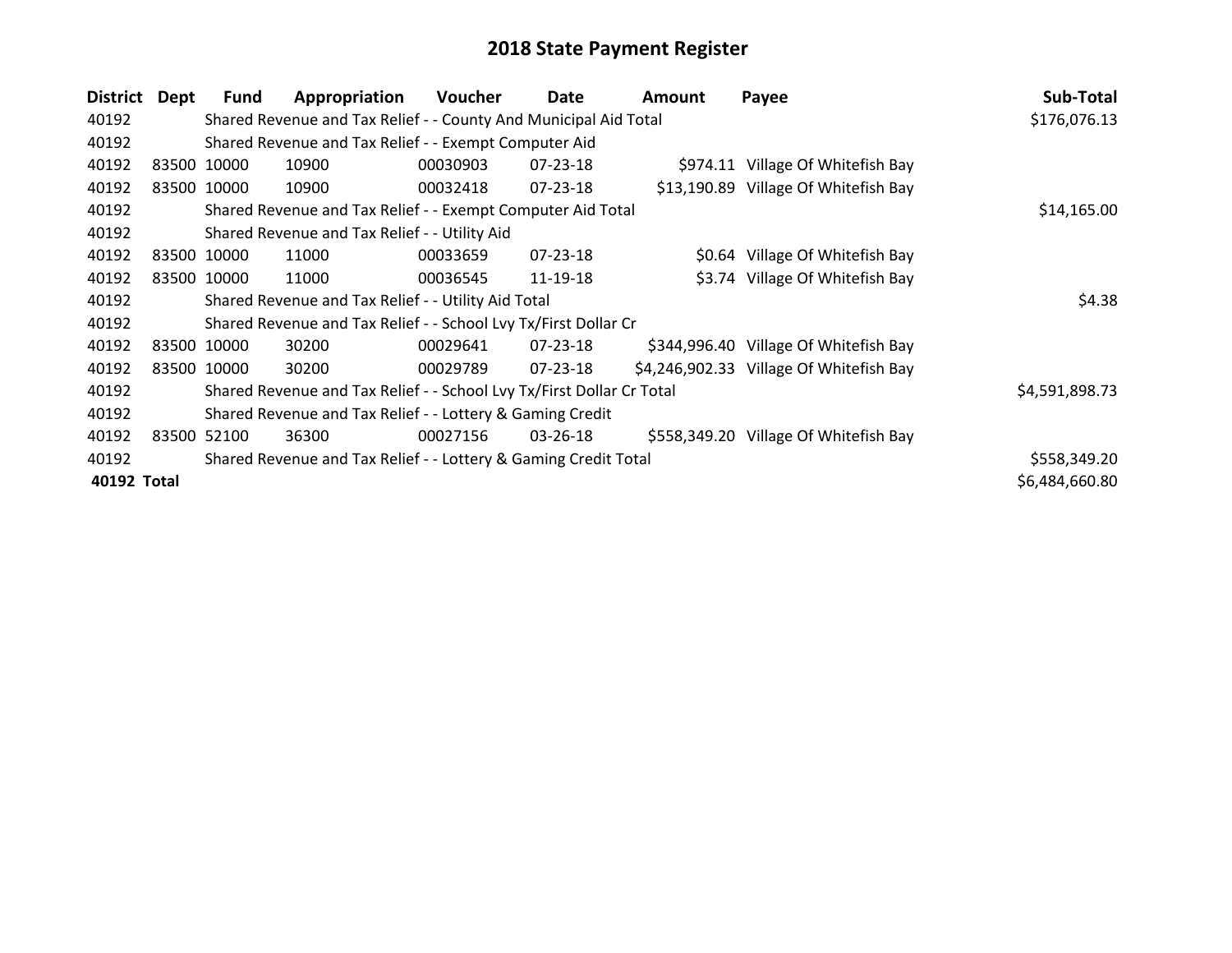| District Dept | <b>Fund</b> | Appropriation                                                      | Voucher  | <b>Date</b>    | <b>Amount</b> | Payee                       | Sub-Total   |
|---------------|-------------|--------------------------------------------------------------------|----------|----------------|---------------|-----------------------------|-------------|
| 40211         |             | Dept of Ag, Trade & Cons Protc - - Clean Sweep Grants              |          |                |               |                             |             |
| 40211         | 11500 27400 | 77800                                                              | 00030937 | 01-29-18       |               | \$1,520.00 Cudahy, City of  |             |
| 40211         | 11500 27400 | 77800                                                              | 00042349 | 12-27-18       |               | \$1,400.00 Cudahy, City of  |             |
| 40211         |             | Dept of Ag, Trade & Cons Protc - - Clean Sweep Grants Total        |          |                |               |                             | \$2,920.00  |
| 40211         |             | Dept of Safety & Prof Services - - Fire Dues Distribution          |          |                |               |                             |             |
| 40211         | 16500 10000 | 22500                                                              | 00017492 | $07 - 02 - 18$ |               | \$39,321.01 Cudahy, City of |             |
| 40211         |             | Dept of Safety & Prof Services - - Fire Dues Distribution Total    |          |                |               |                             | \$39,321.01 |
| 40211         |             | Dept of Natural Resources - - Petrostorage Envr Remd Awards        |          |                |               |                             |             |
| 40211         | 37000 27200 | 66700                                                              | 00282719 | 11-30-18       |               | \$3,944.66 Cudahy, City of  |             |
| 40211         |             | Dept of Natural Resources - - Petrostorage Envr Remd Awards Total  |          |                |               |                             | \$3,944.66  |
| 40211         |             | Dept of Natural Resources - - Fin Asst For Responsible Units       |          |                |               |                             |             |
| 40211         | 37000 27400 | 67000                                                              | 00235220 | $05 - 11 - 18$ |               | \$66,831.93 Cudahy, City of |             |
| 40211         |             | Dept of Natural Resources - - Fin Asst For Responsible Units Total |          |                |               |                             | \$66,831.93 |
| 40211         |             | WI Dept of Transportation - - Conn Hwy Aids St Fds                 |          |                |               |                             |             |
| 40211         | 39500 21100 | 16200                                                              | 00205597 | 01-02-18       |               | \$20,320.33 Cudahy, City of |             |
| 40211         | 39500 21100 | 16200                                                              | 00236105 | 04-02-18       |               | \$20,320.33 Cudahy, City of |             |
| 40211         | 39500 21100 | 16200                                                              | 00269804 | 07-02-18       |               | \$20,320.33 Cudahy, City of |             |
| 40211         | 39500 21100 | 16200                                                              | 00303856 | $10-01-18$     |               | \$20,320.36 Cudahy, City of |             |
| 40211         |             | WI Dept of Transportation - - Conn Hwy Aids St Fds Total           |          |                |               |                             | \$81,281.35 |
| 40211         |             | WI Dept of Transportation - - Hwy Sfty Loc Aid Ffd                 |          |                |               |                             |             |
| 40211         | 39500 21100 | 18500                                                              | 00208441 | 01-08-18       |               | \$4,197.18 Cudahy, City of  |             |
| 40211         | 39500 21100 | 18500                                                              | 00215494 | $01 - 26 - 18$ |               | \$3,509.48 Cudahy, City of  |             |
| 40211         | 39500 21100 | 18500                                                              | 00215499 | $01 - 26 - 18$ |               | \$2,810.99 Cudahy, City of  |             |
| 40211         | 39500 21100 | 18500                                                              | 00228362 | 03-09-18       |               | \$11,021.20 Cudahy, City of |             |
| 40211         | 39500 21100 | 18500                                                              | 00228366 | 03-09-18       |               | \$7,205.61 Cudahy, City of  |             |
| 40211         | 39500 21100 | 18500                                                              | 00233442 | 04-05-18       |               | \$6,816.90 Cudahy, City of  |             |
| 40211         | 39500 21100 | 18500                                                              | 00233801 | 04-05-18       |               | \$5,540.23 Cudahy, City of  |             |
| 40211         | 39500 21100 | 18500                                                              | 00254149 | 05-25-18       |               | \$6,666.44 Cudahy, City of  |             |
| 40211         | 39500 21100 | 18500                                                              | 00254150 | 05-25-18       |               | \$11,356.36 Cudahy, City of |             |
| 40211         | 39500 21100 | 18500                                                              | 00254645 | 06-05-18       |               | \$3,690.75 Cudahy, City of  |             |
| 40211         | 39500 21100 | 18500                                                              | 00264603 | 06-19-18       |               | \$2,444.94 Cudahy, City of  |             |
| 40211         | 39500 21100 | 18500                                                              | 00286953 | 08-28-18       |               | \$17,700.37 Cudahy, City of |             |
| 40211         | 39500 21100 | 18500                                                              | 00286954 | 08-28-18       |               | \$15,884.04 Cudahy, City of |             |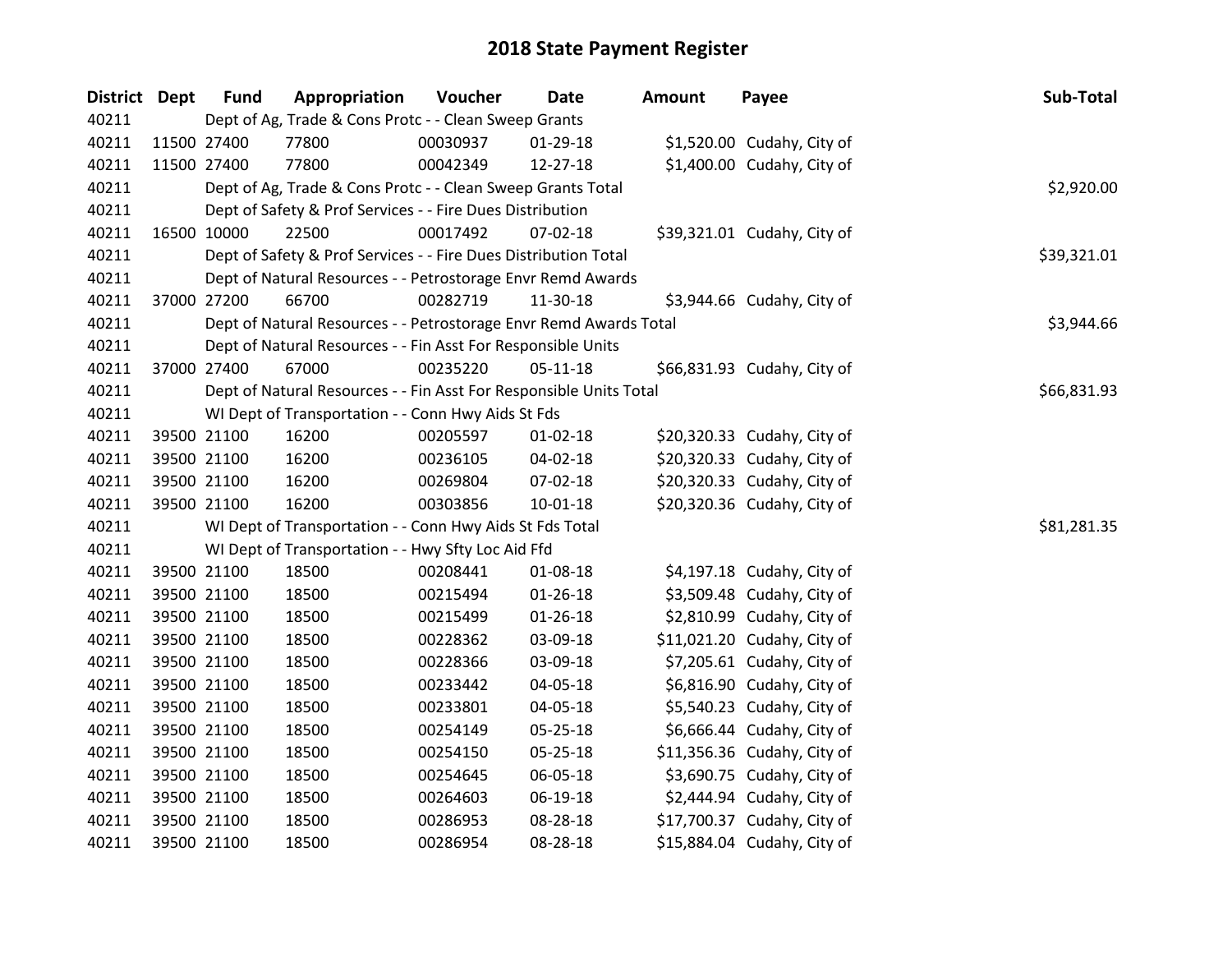| District Dept | <b>Fund</b> | Appropriation                                              | Voucher  | <b>Date</b>    | <b>Amount</b> | Payee                        | Sub-Total    |
|---------------|-------------|------------------------------------------------------------|----------|----------------|---------------|------------------------------|--------------|
| 40211         | 39500 21100 | 18500                                                      | 00291916 | 08-29-18       |               | \$1,698.92 Cudahy, City of   |              |
| 40211         | 39500 21100 | 18500                                                      | 00291917 | 08-29-18       |               | \$1,747.92 Cudahy, City of   |              |
| 40211         | 39500 21100 | 18500                                                      | 00298230 | 09-18-18       |               | \$2,080.76 Cudahy, City of   |              |
| 40211         | 39500 21100 | 18500                                                      | 00298248 | 09-18-18       |               | \$16,415.59 Cudahy, City of  |              |
| 40211         | 39500 21100 | 18500                                                      | 00309975 | $10 - 16 - 18$ |               | \$2,146.04 Cudahy, City of   |              |
| 40211         | 39500 21100 | 18500                                                      | 00323587 | 11-29-18       |               | \$2,269.30 Cudahy, City of   |              |
| 40211         | 39500 21100 | 18500                                                      | 00327437 | 11-29-18       |               | \$1,107.75 Cudahy, City of   |              |
| 40211         | 39500 21100 | 18500                                                      | 00335114 | 12-26-18       |               | \$2,709.34 Cudahy, City of   |              |
| 40211         | 39500 21100 | 18500                                                      | 00335122 | 12-26-18       |               | \$2,416.00 Cudahy, City of   |              |
| 40211         |             | WI Dept of Transportation - - Hwy Sfty Loc Aid Ffd Total   |          |                |               |                              | \$131,436.11 |
| 40211         |             | WI Dept of Transportation - - Trns Aids To Mnc.-Sf         |          |                |               |                              |              |
| 40211         | 39500 21100 | 19100                                                      | 00204700 | $01 - 02 - 18$ |               | \$242,344.41 Cudahy, City of |              |
| 40211         | 39500 21100 | 19100                                                      | 00235208 | 04-02-18       |               | \$242,344.41 Cudahy, City of |              |
| 40211         | 39500 21100 | 19100                                                      | 00268907 | 07-02-18       |               | \$242,344.41 Cudahy, City of |              |
| 40211         | 39500 21100 | 19100                                                      | 00302959 | $10-01-18$     |               | \$242,344.41 Cudahy, City of |              |
| 40211         |             | WI Dept of Transportation - - Trns Aids To Mnc.-Sf Total   |          |                |               |                              | \$969,377.64 |
| 40211         |             | WI Dept of Transportation - - Loc Rd Imp Prg St Fd         |          |                |               |                              |              |
| 40211         | 39500 21100 | 27800                                                      | 00280566 | 07-30-18       |               | \$60,453.00 Cudahy, City of  |              |
| 40211         |             | WI Dept of Transportation - - Loc Rd Imp Prg St Fd Total   |          |                |               |                              | \$60,453.00  |
| 40211         |             | Department of Health Services - - State/Federal Aids       |          |                |               |                              |              |
| 40211         | 43500 10000 | 00000                                                      | 90808    | $01 - 02 - 18$ |               | \$1,364.00 Cudahy, City of   |              |
| 40211         | 43500 10000 | 00000                                                      | 90809    | 02-01-18       |               | \$7,436.00 Cudahy, City of   |              |
| 40211         | 43500 10000 | 00000                                                      | 90810    | 03-01-18       |               | \$3,783.00 Cudahy, City of   |              |
| 40211         | 43500 10000 | 00000                                                      | 90812    | 04-02-18       |               | \$4,628.00 Cudahy, City of   |              |
| 40211         | 43500 10000 | 00000                                                      | 90814    | 06-01-18       |               | \$13,737.00 Cudahy, City of  |              |
| 40211         | 43500 10000 | 00000                                                      | 90900    | 07-02-18       |               | \$8,243.00 Cudahy, City of   |              |
| 40211         | 43500 10000 | 00000                                                      | 90901    | 08-01-18       |               | \$22,140.00 Cudahy, City of  |              |
| 40211         | 43500 10000 | 00000                                                      | 90902    | 09-04-18       |               | \$938.00 Cudahy, City of     |              |
| 40211         | 43500 10000 | 00000                                                      | 90903    | $10 - 01 - 18$ |               | \$3,895.00 Cudahy, City of   |              |
| 40211         | 43500 10000 | 00000                                                      | 90904    | 11-01-18       |               | \$9,043.00 Cudahy, City of   |              |
| 40211         | 43500 10000 | 00000                                                      | 90905    | 12-03-18       |               | \$16,964.00 Cudahy, City of  |              |
| 40211         |             | Department of Health Services - - State/Federal Aids Total |          |                |               |                              | \$92,171.00  |

Department of Health Services - - Emergency Medical Services, Ai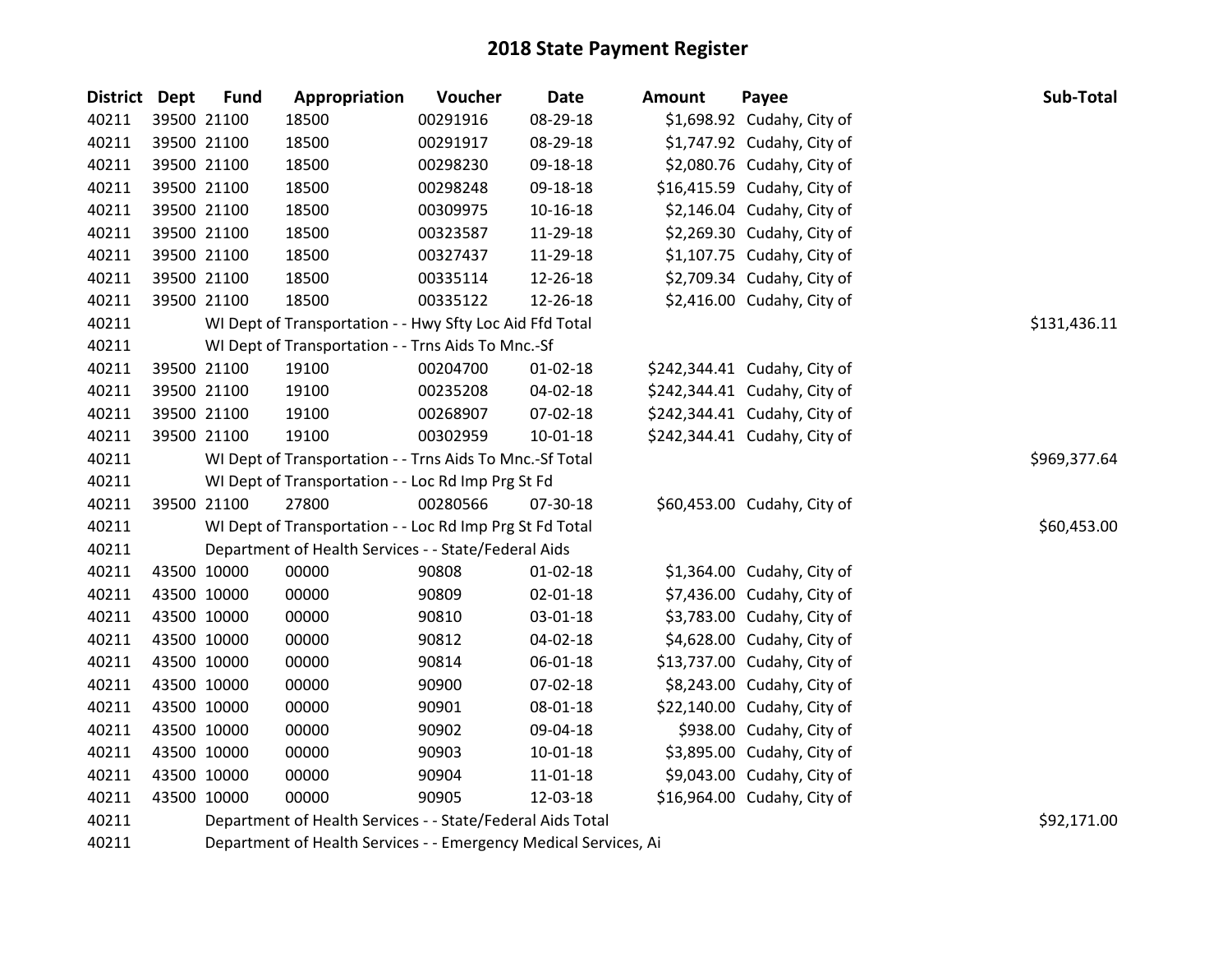| District Dept | <b>Fund</b> | Appropriation                                                                   | Voucher   | Date           | <b>Amount</b> | Payee                       | Sub-Total   |
|---------------|-------------|---------------------------------------------------------------------------------|-----------|----------------|---------------|-----------------------------|-------------|
| 40211         | 43500 10000 | 11900                                                                           | 00229319  | 08-31-18       |               | \$5,658.39 Cudahy, City of  |             |
| 40211         |             | Department of Health Services - - Emergency Medical Services, Ai Total          |           |                |               |                             | \$5,658.39  |
| 40211         |             | Department of Health Services - - Prepaid Medical Transport Reimbursement       |           |                |               |                             |             |
| 40211         | 43500 10000 | 16300                                                                           | AMBULANCE | 11-08-18       |               | \$24,779.87 Cudahy, City of |             |
| 40211         |             | Department of Health Services - - Prepaid Medical Transport Reimbursement Total |           |                |               |                             | \$24,779.87 |
| 40211         |             | Department of Justice - - Law Enforcement Train, Local                          |           |                |               |                             |             |
| 40211         | 45500 10000 | 23100                                                                           | 00052403  | 10-01-18       |               | \$5,440.00 Cudahy, City of  |             |
| 40211         |             | Department of Justice - - Law Enforcement Train, Local Total                    |           |                |               |                             | \$5,440.00  |
| 40211         |             | Department of Justice - - Federal Aid, State Operations                         |           |                |               |                             |             |
| 40211         | 45500 10000 | 24100                                                                           | 00052660  | 10-02-18       |               | $$1,339.86$ Cudahy, City of |             |
| 40211         |             | Department of Justice - - Federal Aid, State Operations Total                   |           |                |               |                             | \$1,339.86  |
| 40211         |             | Department of Military Affairs - - Energy Costs, Energy-Related A               |           |                |               |                             |             |
| 40211         | 46500 10000 | 10600                                                                           | 00036965  | $01 - 11 - 18$ |               | \$5.84 Cudahy, City of      |             |
| 40211         | 46500 10000 | 10600                                                                           | 00036966  | $01 - 11 - 18$ |               | \$5.84 Cudahy, City of      |             |
| 40211         | 46500 10000 | 10600                                                                           | 00039179  | 02-14-18       |               | \$5.78 Cudahy, City of      |             |
| 40211         | 46500 10000 | 10600                                                                           | 00042691  | 05-07-18       |               | \$5.78 Cudahy, City of      |             |
| 40211         | 46500 10000 | 10600                                                                           | 00042692  | 05-07-18       |               | \$5.78 Cudahy, City of      |             |
| 40211         | 46500 10000 | 10600                                                                           | 00044652  | 06-14-18       |               | \$5.78 Cudahy, City of      |             |
| 40211         | 46500 10000 | 10600                                                                           | 00049250  | 09-18-18       |               | \$5.78 Cudahy, City of      |             |
| 40211         | 46500 10000 | 10600                                                                           | 00049252  | 09-18-18       |               | \$5.78 Cudahy, City of      |             |
| 40211         | 46500 10000 | 10600                                                                           | 00050290  | $10 - 11 - 18$ |               | \$5.78 Cudahy, City of      |             |
| 40211         | 46500 10000 | 10600                                                                           | 00051981  | $11 - 15 - 18$ |               | \$2.89 Cudahy, City of      |             |
| 40211         | 46500 10000 | 10600                                                                           | 00051982  | $11 - 15 - 18$ |               | \$2.89 Cudahy, City of      |             |
| 40211         | 46500 10000 | 10600                                                                           | 00053101  | 12-14-18       |               | \$2.89 Cudahy, City of      |             |
| 40211         |             | Department of Military Affairs - - Energy Costs, Energy-Related A Total         |           |                |               |                             | \$60.81     |
| 40211         |             | Department of Military Affairs - - Federal Aid-Service Contracts                |           |                |               |                             |             |
| 40211         | 46500 10000 | 14100                                                                           | 00036965  | $01 - 11 - 18$ |               | \$17.51 Cudahy, City of     |             |
| 40211         | 46500 10000 | 14100                                                                           | 00036966  | $01 - 11 - 18$ |               | \$17.51 Cudahy, City of     |             |
| 40211         | 46500 10000 | 14100                                                                           | 00039179  | $02 - 14 - 18$ |               | \$17.34 Cudahy, City of     |             |
| 40211         | 46500 10000 | 14100                                                                           | 00042691  | 05-07-18       |               | \$17.34 Cudahy, City of     |             |
| 40211         | 46500 10000 | 14100                                                                           | 00042692  | 05-07-18       |               | \$17.34 Cudahy, City of     |             |
| 40211         | 46500 10000 | 14100                                                                           | 00044652  | 06-14-18       |               | \$17.34 Cudahy, City of     |             |
| 40211         | 46500 10000 | 14100                                                                           | 00049250  | 09-18-18       |               | \$17.34 Cudahy, City of     |             |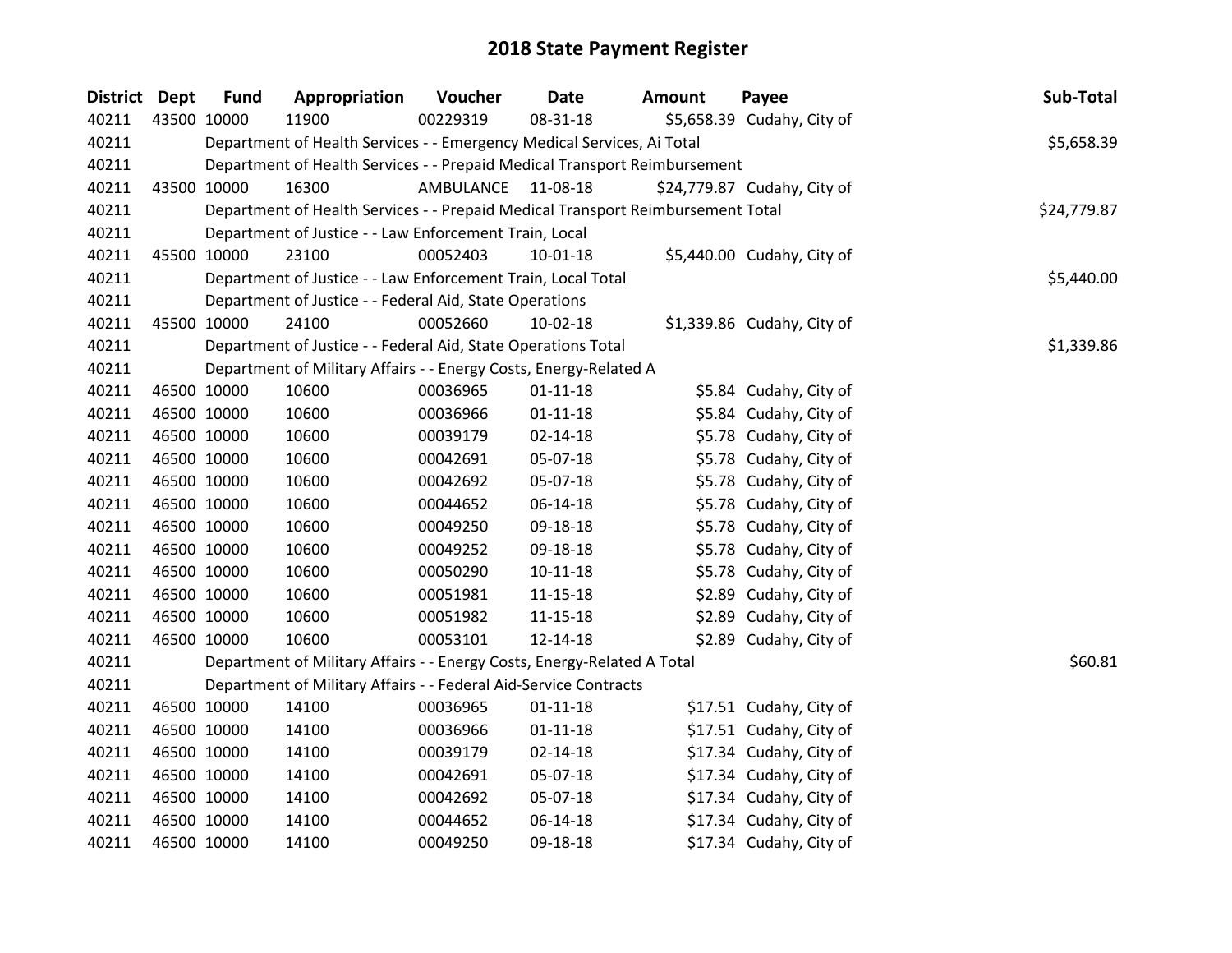| <b>District</b> | Dept | <b>Fund</b> | Appropriation                                                          | Voucher  | Date           | <b>Amount</b> | Payee                          | Sub-Total      |
|-----------------|------|-------------|------------------------------------------------------------------------|----------|----------------|---------------|--------------------------------|----------------|
| 40211           |      | 46500 10000 | 14100                                                                  | 00049252 | 09-18-18       |               | \$17.34 Cudahy, City of        |                |
| 40211           |      | 46500 10000 | 14100                                                                  | 00050290 | $10 - 11 - 18$ |               | \$17.34 Cudahy, City of        |                |
| 40211           |      | 46500 10000 | 14100                                                                  | 00051981 | $11 - 15 - 18$ |               | \$8.67 Cudahy, City of         |                |
| 40211           |      | 46500 10000 | 14100                                                                  | 00051982 | $11 - 15 - 18$ |               | \$8.67 Cudahy, City of         |                |
| 40211           |      | 46500 10000 | 14100                                                                  | 00053101 | 12-14-18       |               | \$8.67 Cudahy, City of         |                |
| 40211           |      |             | Department of Military Affairs - - Federal Aid-Service Contracts Total |          |                |               |                                | \$182.41       |
| 40211           |      |             | Department of Administration - - Gifts, Grants And Bequests            |          |                |               |                                |                |
| 40211           |      | 50500 10000 | 13100                                                                  | 00081346 | 06-20-18       |               | \$1,796.25 Cudahy, City of     |                |
| 40211           |      |             | Department of Administration - - Gifts, Grants And Bequests Total      |          |                |               |                                | \$1,796.25     |
| 40211           |      |             | Shared Revenue and Tax Relief - - County And Municipal Aid             |          |                |               |                                |                |
| 40211           |      | 83500 10000 | 10500                                                                  | 00033660 | 07-23-18       |               | \$506,619.46 Cudahy, City of   |                |
| 40211           |      | 83500 10000 | 10500                                                                  | 00036546 | 11-19-18       |               | \$2,846,063.71 Cudahy, City of |                |
| 40211           |      |             | Shared Revenue and Tax Relief - - County And Municipal Aid Total       |          | \$3,352,683.17 |               |                                |                |
| 40211           |      |             | Shared Revenue and Tax Relief - - Exempt Computer Aid                  |          |                |               |                                |                |
| 40211           |      | 83500 10000 | 10900                                                                  | 00030904 | 07-23-18       |               | \$32,937.16 Cudahy, City of    |                |
| 40211           |      | 83500 10000 | 10900                                                                  | 00032419 | 07-23-18       |               | \$26,664.99 Cudahy, City of    |                |
| 40211           |      |             | Shared Revenue and Tax Relief - - Exempt Computer Aid Total            |          |                |               |                                | \$59,602.15    |
| 40211           |      |             | Shared Revenue and Tax Relief - - Utility Aid                          |          |                |               |                                |                |
| 40211           |      | 83500 10000 | 11000                                                                  | 00033660 | $07 - 23 - 18$ |               | \$1,921.16 Cudahy, City of     |                |
| 40211           |      | 83500 10000 | 11000                                                                  | 00036546 | 11-19-18       |               | \$11,899.88 Cudahy, City of    |                |
| 40211           |      |             | Shared Revenue and Tax Relief - - Utility Aid Total                    |          |                |               |                                | \$13,821.04    |
| 40211           |      |             | Shared Revenue and Tax Relief - - School Lvy Tx/First Dollar Cr        |          |                |               |                                |                |
| 40211           |      | 83500 10000 | 30200                                                                  | 00029642 | 07-23-18       |               | \$461,260.42 Cudahy, City of   |                |
| 40211           |      | 83500 10000 | 30200                                                                  | 00029790 | $07 - 23 - 18$ |               | \$2,195,214.70 Cudahy, City of |                |
| 40211           |      |             | Shared Revenue and Tax Relief - - School Lvy Tx/First Dollar Cr Total  |          |                |               |                                | \$2,656,475.12 |
| 40211           |      |             | Shared Revenue and Tax Relief - - Lottery & Gaming Credit              |          |                |               |                                |                |
| 40211           |      | 83500 52100 | 36300                                                                  | 00027157 | 03-26-18       |               | \$602,613.18 Cudahy, City of   |                |
| 40211           |      | 83500 52100 | 36300                                                                  | 00027507 | 03-26-18       |               | \$9,857.86 Cudahy, City of     |                |
| 40211           |      |             | Shared Revenue and Tax Relief - - Lottery & Gaming Credit Total        |          |                |               |                                | \$612,471.04   |
| 40211 Total     |      |             |                                                                        |          |                |               |                                | \$8,182,046.81 |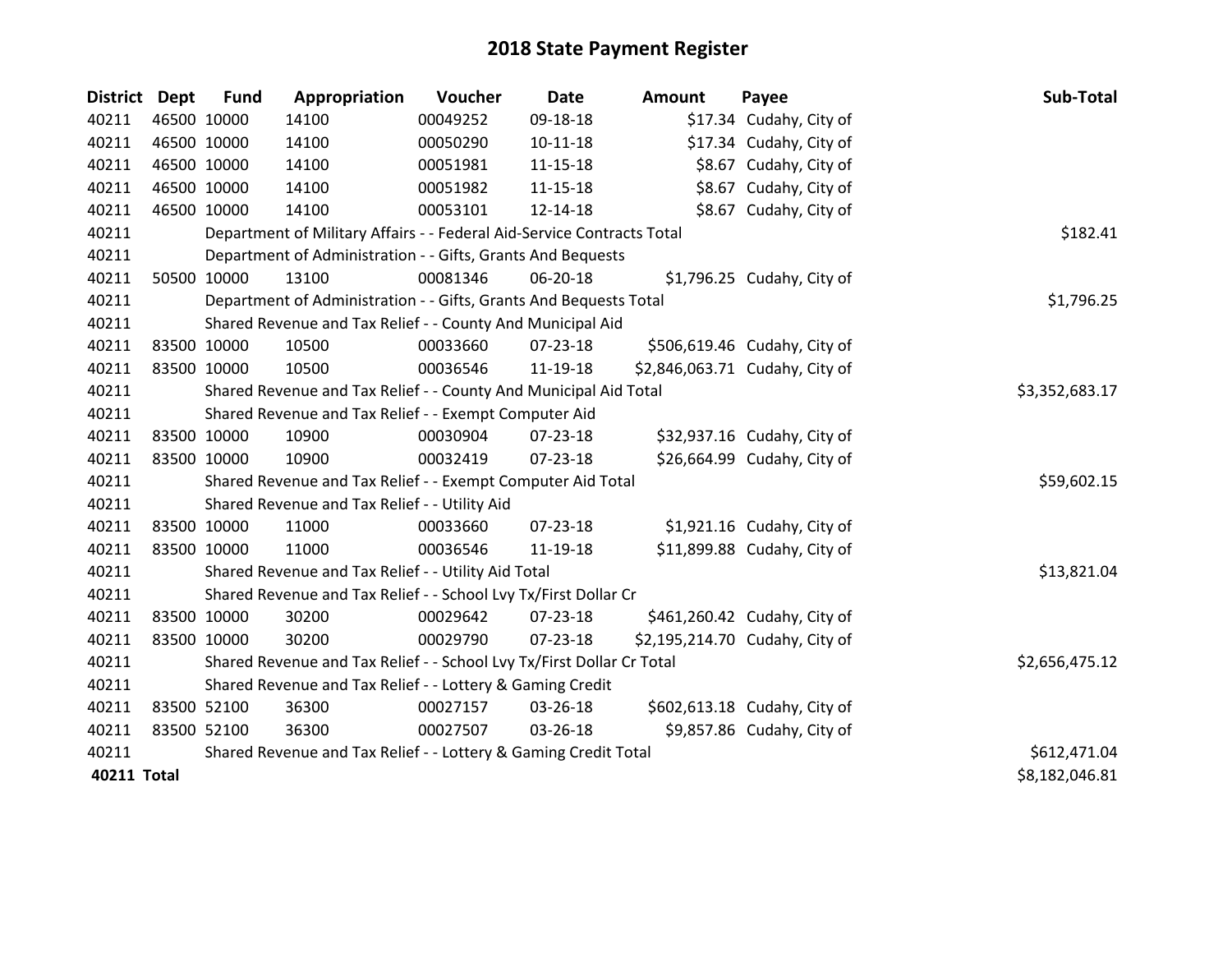| District Dept |             | <b>Fund</b>                                                  | Appropriation                                                      | Voucher    | Date           | Amount | Payee                         | Sub-Total    |  |  |
|---------------|-------------|--------------------------------------------------------------|--------------------------------------------------------------------|------------|----------------|--------|-------------------------------|--------------|--|--|
| 40226         |             |                                                              | Dept of Safety & Prof Services - - Fire Dues Distribution          |            |                |        |                               |              |  |  |
| 40226         | 16500 10000 |                                                              | 22500                                                              | 00022104   | $07 - 26 - 18$ |        | \$151,564.84 City Of Franklin |              |  |  |
| 40226         |             |                                                              | Dept of Safety & Prof Services - - Fire Dues Distribution Total    |            |                |        |                               | \$151,564.84 |  |  |
| 40226         |             |                                                              | Dept of Safety & Prof Services - - Powts Replacement Rehab         |            |                |        |                               |              |  |  |
| 40226         |             | 16500 10000                                                  | 23600                                                              | 00027327   | 11-29-18       |        | \$5,850.00 City Of Franklin   |              |  |  |
| 40226         |             |                                                              | Dept of Safety & Prof Services - - Powts Replacement Rehab Total   |            |                |        |                               | \$5,850.00   |  |  |
| 40226         |             |                                                              | Dept of Natural Resources - - Aids In Lieu Of Taxes - Gener        |            |                |        |                               |              |  |  |
| 40226         |             | 37000 10000                                                  | 50300                                                              | 00212210   | 02-05-18       |        | \$9,386.76 City Of Franklin   |              |  |  |
| 40226         |             |                                                              | Dept of Natural Resources - - Aids In Lieu Of Taxes - Gener Total  |            |                |        |                               | \$9,386.76   |  |  |
| 40226         |             | Dept of Natural Resources - - Fin Asst For Responsible Units |                                                                    |            |                |        |                               |              |  |  |
| 40226         |             | 37000 27400                                                  | 67000                                                              | 00235547   | 05-11-18       |        | \$59,651.39 City Of Franklin  |              |  |  |
| 40226         |             |                                                              | Dept of Natural Resources - - Fin Asst For Responsible Units Total |            |                |        |                               | \$59,651.39  |  |  |
| 40226         |             |                                                              | Dept of Natural Resources - - Recycling Consolidation Grants       |            |                |        |                               |              |  |  |
| 40226         |             | 37000 27400                                                  | 67300                                                              | 00235547   | 05-11-18       |        | \$9,332.77 City Of Franklin   |              |  |  |
| 40226         |             |                                                              | Dept of Natural Resources - - Recycling Consolidation Grants Total | \$9,332.77 |                |        |                               |              |  |  |
| 40226         |             |                                                              | WI Dept of Transportation - - Hwy Sfty Loc Aid Ffd                 |            |                |        |                               |              |  |  |
| 40226         |             | 39500 21100                                                  | 18500                                                              | 00211994   | $01 - 16 - 18$ |        | \$5,226.15 City Of Franklin   |              |  |  |
| 40226         |             | 39500 21100                                                  | 18500                                                              | 00222125   | 02-20-18       |        | \$5,879.53 City Of Franklin   |              |  |  |
| 40226         |             | 39500 21100                                                  | 18500                                                              | 00230449   | 03-16-18       |        | \$6,951.92 City Of Franklin   |              |  |  |
| 40226         |             | 39500 21100                                                  | 18500                                                              | 00254157   | 05-25-18       |        | \$7,841.48 City Of Franklin   |              |  |  |
| 40226         |             | 39500 21100                                                  | 18500                                                              | 00257764   | 06-06-18       |        | \$4,911.23 City Of Franklin   |              |  |  |
| 40226         |             | 39500 21100                                                  | 18500                                                              | 00264607   | 06-19-18       |        | \$5,788.01 City Of Franklin   |              |  |  |
| 40226         |             | 39500 21100                                                  | 18500                                                              | 00293707   | 09-07-18       |        | \$3,051.30 City Of Franklin   |              |  |  |
| 40226         |             | 39500 21100                                                  | 18500                                                              | 00294053   | 09-06-18       |        | \$7,467.15 City Of Franklin   |              |  |  |
| 40226         |             | 39500 21100                                                  | 18500                                                              | 00294054   | 09-06-18       |        | \$5,363.44 City Of Franklin   |              |  |  |
| 40226         |             | 39500 21100                                                  | 18500                                                              | 00297076   | 09-18-18       |        | \$869.08 City Of Franklin     |              |  |  |
| 40226         |             | 39500 21100                                                  | 18500                                                              | 00298244   | 09-18-18       |        | \$658.82 City Of Franklin     |              |  |  |
| 40226         |             | 39500 21100                                                  | 18500                                                              | 00298253   | 09-18-18       |        | \$4,780.97 City Of Franklin   |              |  |  |
| 40226         |             | 39500 21100                                                  | 18500                                                              | 00309979   | $10 - 16 - 18$ |        | \$1,389.11 City Of Franklin   |              |  |  |
| 40226         |             | 39500 21100                                                  | 18500                                                              | 00309982   | $10 - 16 - 18$ |        | \$2,308.72 City Of Franklin   |              |  |  |
| 40226         |             | 39500 21100                                                  | 18500                                                              | 00327440   | 11-29-18       |        | \$1,616.95 City Of Franklin   |              |  |  |
| 40226         |             | 39500 21100                                                  | 18500                                                              | 00335123   | 12-26-18       |        | \$2,660.84 City Of Franklin   |              |  |  |
| 40226         |             |                                                              | WI Dept of Transportation - - Hwy Sfty Loc Aid Ffd Total           |            |                |        |                               | \$66,764.70  |  |  |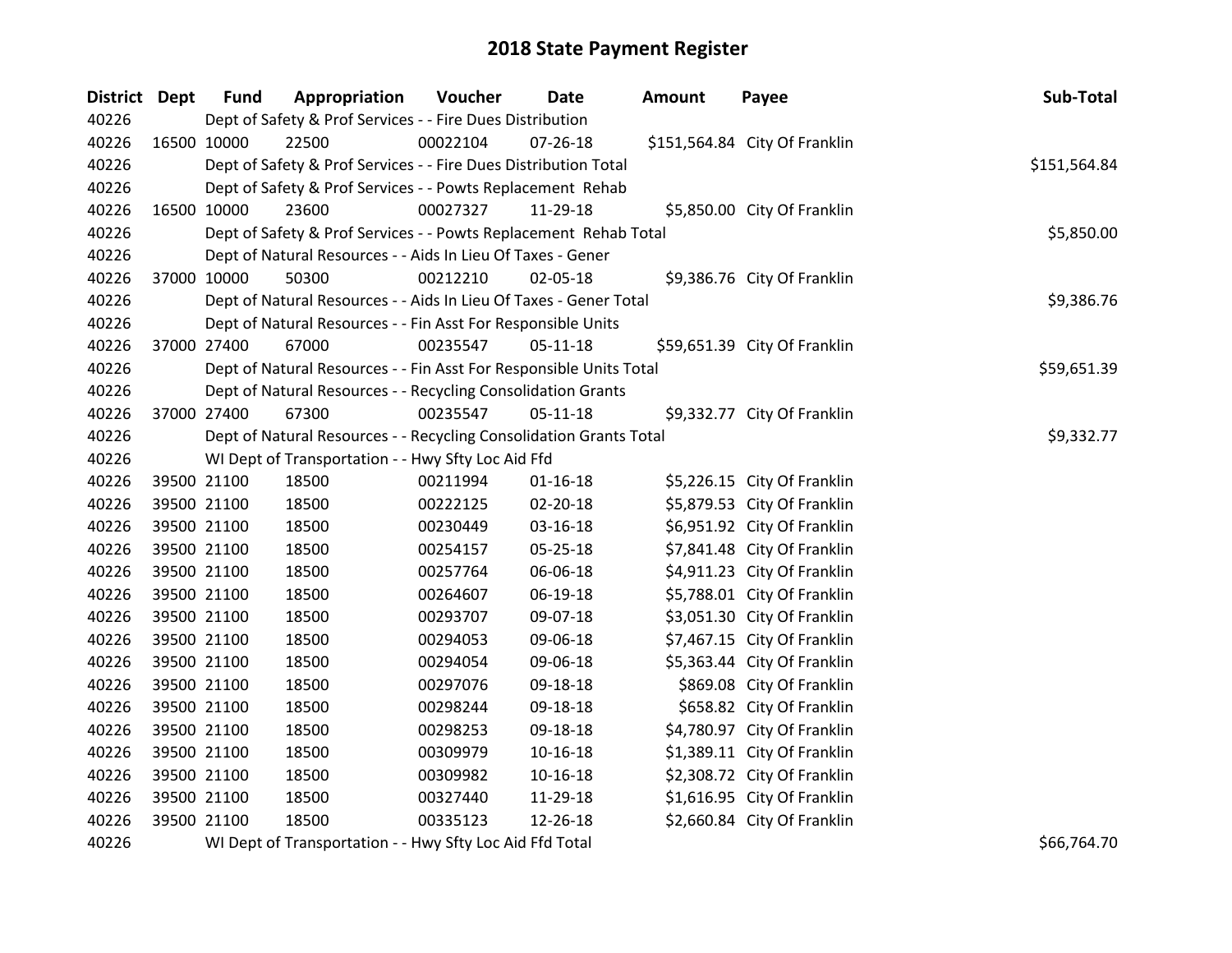| District Dept | <b>Fund</b> | Appropriation                                                                   | Voucher    | <b>Date</b>    | <b>Amount</b> | Payee                         | Sub-Total      |  |  |  |
|---------------|-------------|---------------------------------------------------------------------------------|------------|----------------|---------------|-------------------------------|----------------|--|--|--|
| 40226         |             | WI Dept of Transportation - - Trns Aids To Mnc.-Sf                              |            |                |               |                               |                |  |  |  |
| 40226         | 39500 21100 | 19100                                                                           | 00204701   | $01 - 02 - 18$ |               | \$305,267.24 City Of Franklin |                |  |  |  |
| 40226         | 39500 21100 | 19100                                                                           | 00235209   | 04-02-18       |               | \$305,267.24 City Of Franklin |                |  |  |  |
| 40226         | 39500 21100 | 19100                                                                           | 00268908   | 07-02-18       |               | \$305,267.24 City Of Franklin |                |  |  |  |
| 40226         | 39500 21100 | 19100                                                                           | 00302960   | 10-01-18       |               | \$305,267.27 City Of Franklin |                |  |  |  |
| 40226         |             | WI Dept of Transportation - - Trns Aids To Mnc.-Sf Total                        |            |                |               |                               | \$1,221,068.99 |  |  |  |
| 40226         |             | WI Dept of Transportation - - Loc Rd Imp Prg St Fd                              |            |                |               |                               |                |  |  |  |
| 40226         | 39500 21100 | 27800                                                                           | 00326912   | 11-28-18       |               | \$86,748.07 City Of Franklin  |                |  |  |  |
| 40226         |             | WI Dept of Transportation - - Loc Rd Imp Prg St Fd Total                        |            |                |               |                               | \$86,748.07    |  |  |  |
| 40226         |             | WI Dept of Transportation - - Se Wi Frewy Mega Lf                               |            |                |               |                               |                |  |  |  |
| 40226         | 39500 21100 | 37600                                                                           | 00238641   | $04 - 25 - 18$ |               | \$1.61 City Of Franklin       |                |  |  |  |
| 40226         |             | WI Dept of Transportation - - Se Wi Frewy Mega Lf Total                         |            |                |               |                               | \$1.61         |  |  |  |
| 40226         |             | WI Dept of Transportation - - Se Wi Fewy Mega Ff                                |            |                |               |                               |                |  |  |  |
| 40226         | 39500 21100 | 37800                                                                           | 00238641   | 04-25-18       |               | \$2,666.70 City Of Franklin   |                |  |  |  |
| 40226         |             | WI Dept of Transportation - - Se Wi Fewy Mega Ff Total                          | \$2,666.70 |                |               |                               |                |  |  |  |
| 40226         |             | WI Dept of Transportation - - Bond Proceeds                                     |            |                |               |                               |                |  |  |  |
| 40226         | 39500 21100 | 93900                                                                           | 00238641   | 04-25-18       |               | \$666.69 City Of Franklin     |                |  |  |  |
| 40226         |             | WI Dept of Transportation - - Bond Proceeds Total                               |            |                |               |                               | \$666.69       |  |  |  |
| 40226         |             | Department of Health Services - - State/Federal Aids                            |            |                |               |                               |                |  |  |  |
| 40226         | 43500 10000 | 00000                                                                           | 90809      | 02-01-18       |               | \$8,293.00 City Of Franklin   |                |  |  |  |
| 40226         | 43500 10000 | 00000                                                                           | 90810      | 03-01-18       |               | \$23,988.00 City Of Franklin  |                |  |  |  |
| 40226         | 43500 10000 | 00000                                                                           | 90814      | 06-01-18       |               | \$4,100.00 City Of Franklin   |                |  |  |  |
| 40226         | 43500 10000 | 00000                                                                           | 90900      | 07-02-18       |               | \$36,797.00 City Of Franklin  |                |  |  |  |
| 40226         |             | Department of Health Services - - State/Federal Aids Total                      |            |                |               |                               | \$73,178.00    |  |  |  |
| 40226         |             | Department of Health Services - - Emergency Medical Services, Ai                |            |                |               |                               |                |  |  |  |
| 40226         | 43500 10000 | 11900                                                                           | 00229342   | 08-31-18       |               | \$7,050.88 City Of Franklin   |                |  |  |  |
| 40226         |             | Department of Health Services - - Emergency Medical Services, Ai Total          |            |                |               |                               | \$7,050.88     |  |  |  |
| 40226         |             | Department of Health Services - - Prepaid Medical Transport Reimbursement       |            |                |               |                               |                |  |  |  |
| 40226         | 43500 10000 | 16300                                                                           | AMBULANCE  | 11-08-18       |               | \$28,344.90 City Of Franklin  |                |  |  |  |
| 40226         |             | Department of Health Services - - Prepaid Medical Transport Reimbursement Total |            |                |               |                               | \$28,344.90    |  |  |  |
| 40226         |             | Department of Justice - - Law Enforcement Train, Local                          |            |                |               |                               |                |  |  |  |
| 40226         | 45500 10000 | 23100                                                                           | 00039967   | $01 - 02 - 18$ |               | \$5,000.00 City Of Franklin   |                |  |  |  |
| 40226         | 45500 10000 | 23100                                                                           | 00052749   | 10-04-18       |               | \$8,800.00 City Of Franklin   |                |  |  |  |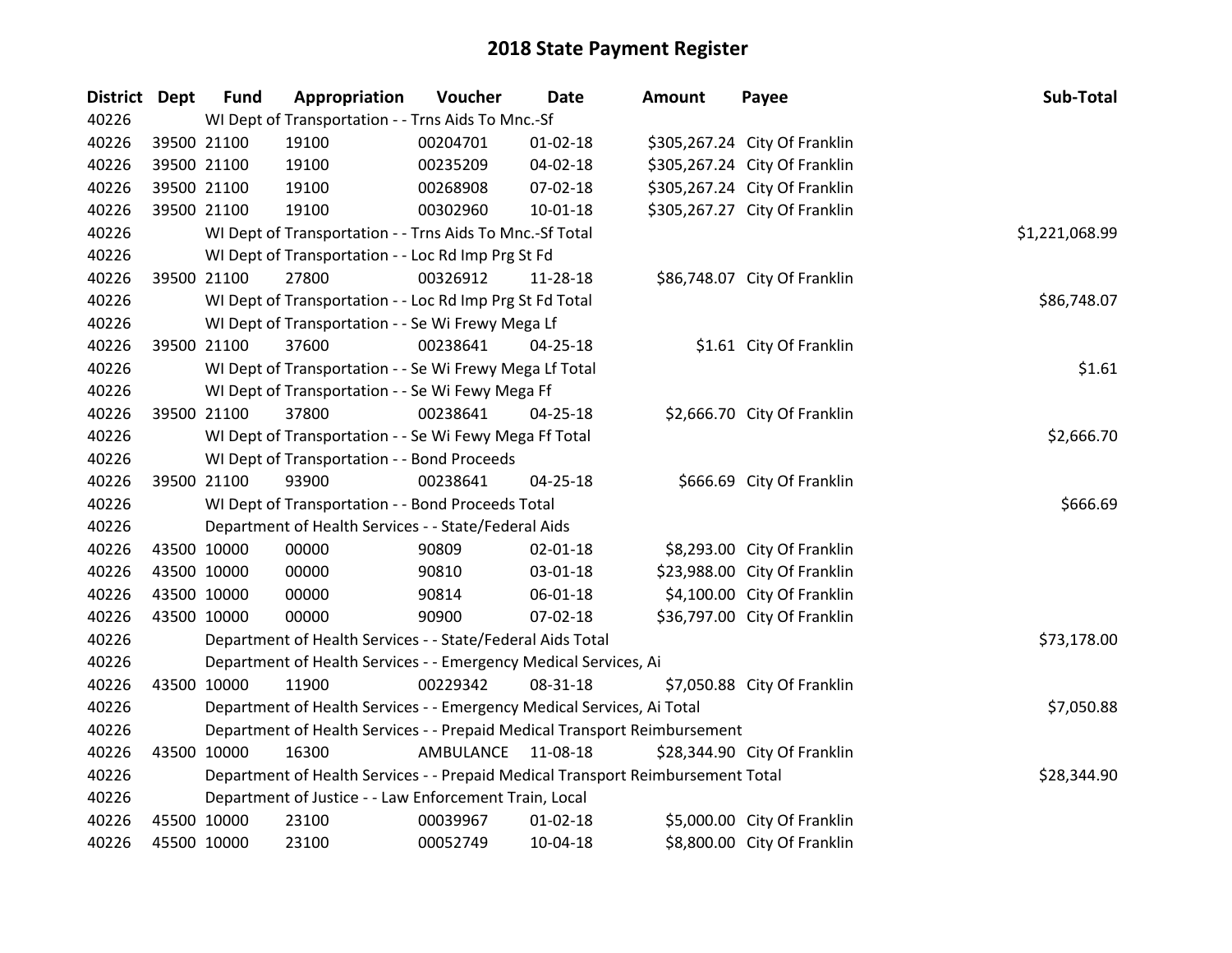| District Dept |             | <b>Fund</b> | Appropriation                                                         | Voucher      | Date           | Amount | Payee                           | Sub-Total       |
|---------------|-------------|-------------|-----------------------------------------------------------------------|--------------|----------------|--------|---------------------------------|-----------------|
| 40226         |             |             | Department of Justice - - Law Enforcement Train, Local Total          |              |                |        |                                 | \$13,800.00     |
| 40226         |             |             | Shared Revenue and Tax Relief - - Expenditure Restraint Program       |              |                |        |                                 |                 |
| 40226         | 83500 10000 |             | 10100                                                                 | 00033661     | $07 - 23 - 18$ |        | \$162,253.81 City Of Franklin   |                 |
| 40226         | 83500 10000 |             | 10100                                                                 | 00036547     | 11-19-18       |        | \$0.23 City Of Franklin         |                 |
| 40226         |             |             | Shared Revenue and Tax Relief - - Expenditure Restraint Program Total |              |                |        |                                 | \$162,254.04    |
| 40226         |             |             | Shared Revenue and Tax Relief - - County And Municipal Aid            |              |                |        |                                 |                 |
| 40226         | 83500 10000 |             | 10500                                                                 | 00033661     | 07-23-18       |        | \$65,007.62 City Of Franklin    |                 |
| 40226         | 83500 10000 |             | 10500                                                                 | 00036547     | 11-19-18       |        | \$340,031.60 City Of Franklin   |                 |
| 40226         |             |             | Shared Revenue and Tax Relief - - County And Municipal Aid Total      |              | \$405,039.22   |        |                                 |                 |
| 40226         |             |             | Shared Revenue and Tax Relief - - Exempt Computer Aid                 |              |                |        |                                 |                 |
| 40226         |             | 83500 10000 | 10900                                                                 | 00030905     | 07-23-18       |        | \$222,662.72 City Of Franklin   |                 |
| 40226         | 83500 10000 |             | 10900                                                                 | 00032420     | $07 - 23 - 18$ |        | \$481,126.00 City Of Franklin   |                 |
| 40226         |             |             | Shared Revenue and Tax Relief - - Exempt Computer Aid Total           | \$703,788.72 |                |        |                                 |                 |
| 40226         |             |             | Shared Revenue and Tax Relief - - Utility Aid                         |              |                |        |                                 |                 |
| 40226         |             | 83500 10000 | 11000                                                                 | 00033661     | $07 - 23 - 18$ |        | \$9,982.50 City Of Franklin     |                 |
| 40226         |             | 83500 10000 | 11000                                                                 | 00036547     | 11-19-18       |        | \$57,392.86 City Of Franklin    |                 |
| 40226         |             |             | Shared Revenue and Tax Relief - - Utility Aid Total                   |              |                |        |                                 | \$67,375.36     |
| 40226         |             |             | Shared Revenue and Tax Relief - - School Lvy Tx/First Dollar Cr       |              |                |        |                                 |                 |
| 40226         |             | 83500 10000 | 30200                                                                 | 00029643     | 07-23-18       |        | \$887,659.86 City Of Franklin   |                 |
| 40226         | 83500 10000 |             | 30200                                                                 | 00029791     | 07-23-18       |        | \$8,010,872.34 City Of Franklin |                 |
| 40226         |             |             | Shared Revenue and Tax Relief - - School Lvy Tx/First Dollar Cr Total |              |                |        |                                 | \$8,898,532.20  |
| 40226         |             |             | Shared Revenue and Tax Relief - - Lottery & Gaming Credit             |              |                |        |                                 |                 |
| 40226         |             | 83500 52100 | 36300                                                                 | 00027158     | 03-26-18       |        | \$1,283,878.09 City Of Franklin |                 |
| 40226         |             | 83500 52100 | 36300                                                                 | 00027508     | 03-26-18       |        | \$8,839.80 City Of Franklin     |                 |
| 40226         |             |             | Shared Revenue and Tax Relief - - Lottery & Gaming Credit Total       |              |                |        |                                 | \$1,292,717.89  |
| 40226 Total   |             |             |                                                                       |              |                |        |                                 | \$13,265,783.73 |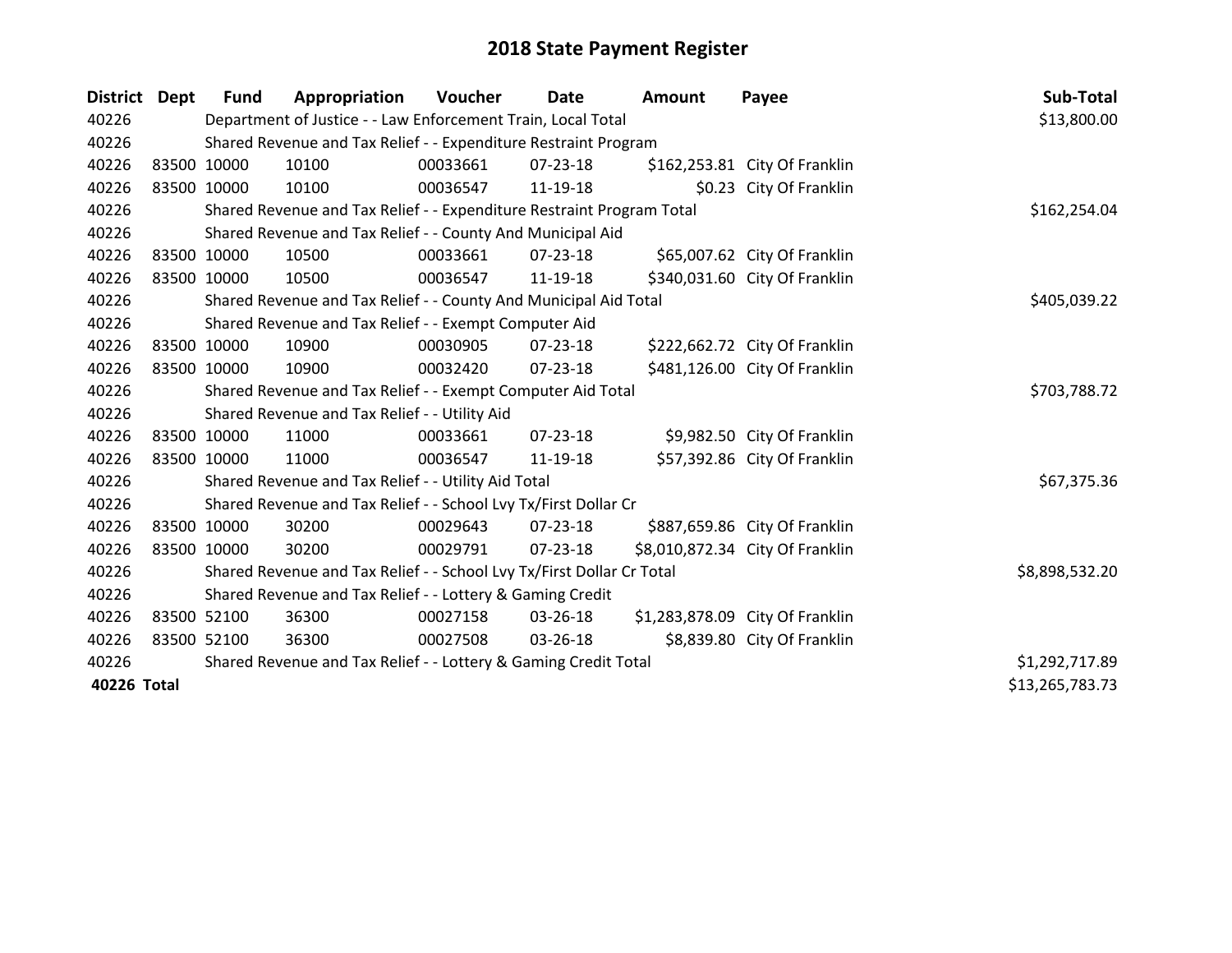| <b>District Dept</b> | <b>Fund</b> | Appropriation                                                      | Voucher     | Date           | Amount | Payee                         | Sub-Total      |
|----------------------|-------------|--------------------------------------------------------------------|-------------|----------------|--------|-------------------------------|----------------|
| 40231                |             | Dept of Safety & Prof Services - - Fire Dues Distribution          |             |                |        |                               |                |
| 40231                | 16500 10000 | 22500                                                              | 00017494    | 07-02-18       |        | \$73,737.82 City Of Glendale  |                |
| 40231                |             | Dept of Safety & Prof Services - - Fire Dues Distribution Total    |             |                |        |                               | \$73,737.82    |
| 40231                |             | State Fair Park - - State Fair Operations                          |             |                |        |                               |                |
| 40231                | 19000 15100 | 13200                                                              | 00012775    | $07-10-18$     |        | \$1.25 City Of Glendale       |                |
| 40231                |             | State Fair Park - - State Fair Operations Total                    |             |                |        |                               | \$1.25         |
| 40231                |             | Dept of Natural Resources - - Fin Asst For Responsible Units       |             |                |        |                               |                |
| 40231                | 37000 27400 | 67000                                                              | 00235019    | $05 - 11 - 18$ |        | \$61,419.38 City Of Glendale  |                |
| 40231                |             | Dept of Natural Resources - - Fin Asst For Responsible Units Total |             |                |        |                               | \$61,419.38    |
| 40231                |             | WI Dept of Transportation - - Conn Hwy Aids St Fds                 |             |                |        |                               |                |
| 40231                | 39500 21100 | 16200                                                              | 00205598    | $01 - 02 - 18$ |        | \$14,476.94 City Of Glendale  |                |
| 40231                | 39500 21100 | 16200                                                              | 00236106    | 04-02-18       |        | \$14,476.94 City Of Glendale  |                |
| 40231                | 39500 21100 | 16200                                                              | 00269805    | 07-02-18       |        | \$14,476.94 City Of Glendale  |                |
| 40231                | 39500 21100 | 16200                                                              | 00303857    | $10-01-18$     |        | \$14,476.97 City Of Glendale  |                |
| 40231                |             | WI Dept of Transportation - - Conn Hwy Aids St Fds Total           | \$57,907.79 |                |        |                               |                |
| 40231                |             | WI Dept of Transportation - - Trns Aids To Mnc.-Sf                 |             |                |        |                               |                |
| 40231                | 39500 21100 | 19100                                                              | 00204702    | $01 - 02 - 18$ |        | \$263,078.84 City Of Glendale |                |
| 40231                | 39500 21100 | 19100                                                              | 00235210    | 04-02-18       |        | \$263,078.84 City Of Glendale |                |
| 40231                | 39500 21100 | 19100                                                              | 00268909    | 07-02-18       |        | \$263,078.84 City Of Glendale |                |
| 40231                | 39500 21100 | 19100                                                              | 00302961    | $10 - 01 - 18$ |        | \$263,078.84 City Of Glendale |                |
| 40231                |             | WI Dept of Transportation - - Trns Aids To Mnc.-Sf Total           |             |                |        |                               | \$1,052,315.36 |
| 40231                |             | WI Dept of Transportation - - St Hwy Rehab, Sf                     |             |                |        |                               |                |
| 40231                | 39500 21100 | 36300                                                              | 00299065    | 09-19-18       |        | \$3,053.35 City Of Glendale   |                |
| 40231                | 39500 21100 | 36300                                                              | 00299066    | 09-19-18       |        | \$11,596.08 City Of Glendale  |                |
| 40231                | 39500 21100 | 36300                                                              | 00325234    | 11-20-18       |        | \$7,708.47 City Of Glendale   |                |
| 40231                |             | WI Dept of Transportation - - St Hwy Rehab, Sf Total               |             |                |        |                               | \$22,357.90    |
| 40231                |             | Department of Justice - - Crime Laboratories, Dna                  |             |                |        |                               |                |
| 40231                | 45500 10000 | 22100                                                              | 00048975    | $07-19-18$     |        | \$30.00 City Of Glendale      |                |
| 40231                |             | Department of Justice - - Crime Laboratories, Dna Total            |             |                |        |                               | \$30.00        |
| 40231                |             | Department of Justice - - Law Enforcement Train, Local             |             |                |        |                               |                |
| 40231                | 45500 10000 | 23100                                                              | 00053119    | $10-11-18$     |        | \$6,240.00 City Of Glendale   |                |
| 40231                |             | Department of Justice - - Law Enforcement Train, Local Total       |             |                |        |                               | \$6,240.00     |
| 40231                |             | Department of Revenue - - Payments For Municipal Svcs              |             |                |        |                               |                |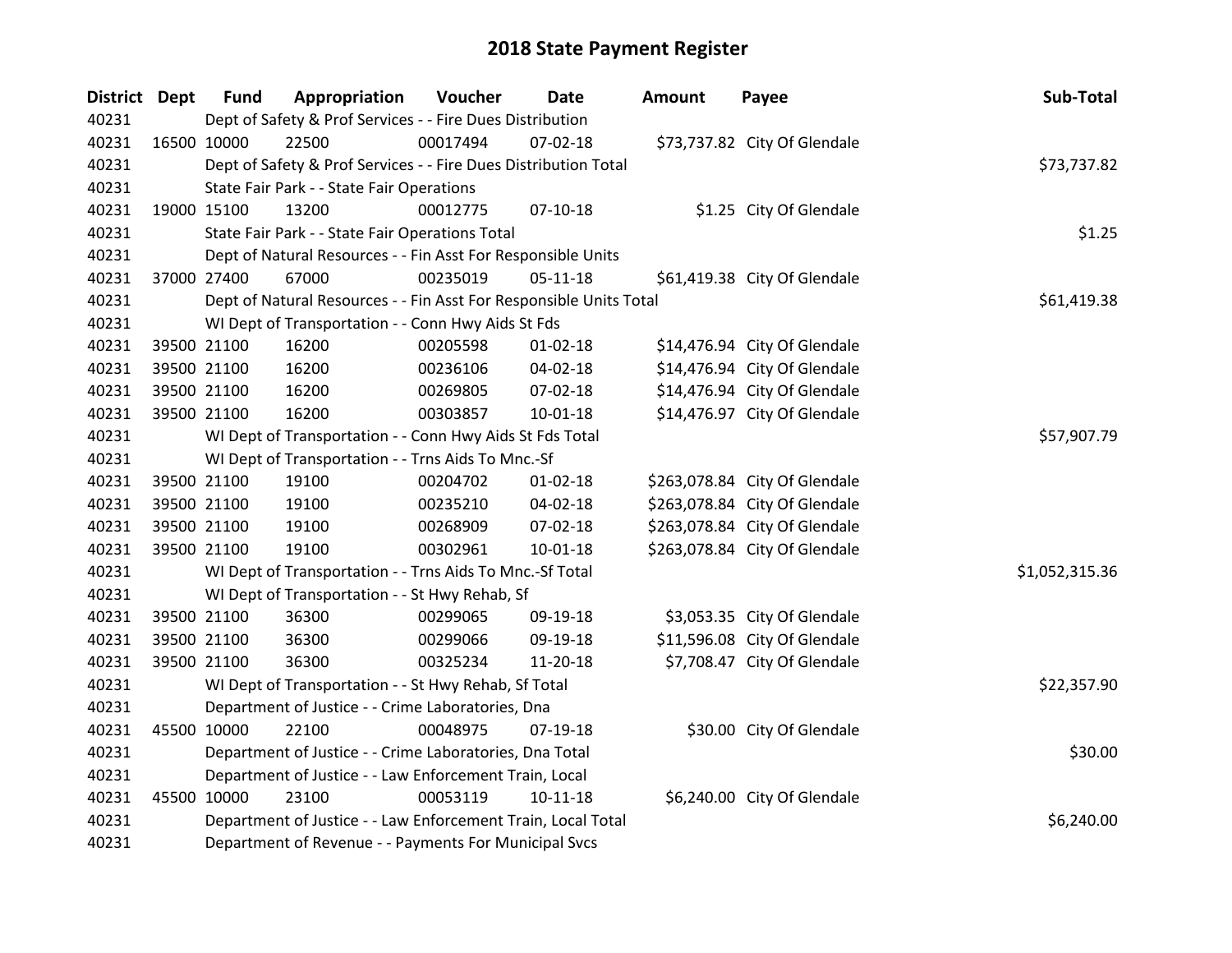| <b>District</b> | <b>Dept</b> | <b>Fund</b> | Appropriation                                                         | Voucher  | Date           | <b>Amount</b> | Payee                           | Sub-Total      |
|-----------------|-------------|-------------|-----------------------------------------------------------------------|----------|----------------|---------------|---------------------------------|----------------|
| 40231           |             | 56600 10000 | 50100                                                                 | 00026850 | $01 - 31 - 18$ |               | \$21,727.94 City Of Glendale    |                |
| 40231           |             |             | Department of Revenue - - Payments For Municipal Svcs Total           |          |                |               |                                 | \$21,727.94    |
| 40231           |             |             | Shared Revenue and Tax Relief - - Expenditure Restraint Program       |          |                |               |                                 |                |
| 40231           |             | 83500 10000 | 10100                                                                 | 00033662 | $07 - 23 - 18$ |               | \$325,222.15 City Of Glendale   |                |
| 40231           |             |             | Shared Revenue and Tax Relief - - Expenditure Restraint Program Total |          |                |               |                                 | \$325,222.15   |
| 40231           |             |             | Shared Revenue and Tax Relief - - County And Municipal Aid            |          |                |               |                                 |                |
| 40231           |             | 83500 10000 | 10500                                                                 | 00033662 | 07-23-18       |               | \$30,819.83 City Of Glendale    |                |
| 40231           |             | 83500 10000 | 10500                                                                 | 00036548 | 11-19-18       |               | \$174,645.71 City Of Glendale   |                |
| 40231           |             |             | Shared Revenue and Tax Relief - - County And Municipal Aid Total      |          | \$205,465.54   |               |                                 |                |
| 40231           |             |             | Shared Revenue and Tax Relief - - Exempt Computer Aid                 |          |                |               |                                 |                |
| 40231           |             | 83500 10000 | 10900                                                                 | 00030906 | $07 - 23 - 18$ |               | \$307,733.14 City Of Glendale   |                |
| 40231           |             | 83500 10000 | 10900                                                                 | 00032421 | $07 - 23 - 18$ |               | \$398,035.12 City Of Glendale   |                |
| 40231           |             |             | Shared Revenue and Tax Relief - - Exempt Computer Aid Total           |          |                |               |                                 | \$705,768.26   |
| 40231           |             |             | Shared Revenue and Tax Relief - - Utility Aid                         |          |                |               |                                 |                |
| 40231           |             | 83500 10000 | 11000                                                                 | 00033662 | 07-23-18       |               | \$12,379.35 City Of Glendale    |                |
| 40231           |             | 83500 10000 | 11000                                                                 | 00036548 | 11-19-18       |               | \$71,277.22 City Of Glendale    |                |
| 40231           |             |             | Shared Revenue and Tax Relief - - Utility Aid Total                   |          |                |               |                                 | \$83,656.57    |
| 40231           |             |             | Shared Revenue and Tax Relief - - School Lvy Tx/First Dollar Cr       |          |                |               |                                 |                |
| 40231           |             | 83500 10000 | 30200                                                                 | 00029644 | $07 - 23 - 18$ |               | \$417,949.87 City Of Glendale   |                |
| 40231           |             | 83500 10000 | 30200                                                                 | 00029792 | $07 - 23 - 18$ |               | \$3,960,993.44 City Of Glendale |                |
| 40231           |             |             | Shared Revenue and Tax Relief - - School Lvy Tx/First Dollar Cr Total |          |                |               |                                 | \$4,378,943.31 |
| 40231           |             |             | Shared Revenue and Tax Relief - - Lottery & Gaming Credit             |          |                |               |                                 |                |
| 40231           |             | 83500 52100 | 36300                                                                 | 00027159 | 03-26-18       |               | \$565,056.66 City Of Glendale   |                |
| 40231           |             |             | Shared Revenue and Tax Relief - - Lottery & Gaming Credit Total       |          |                |               |                                 | \$565,056.66   |
| 40231 Total     |             |             |                                                                       |          |                |               |                                 | \$7,559,849.93 |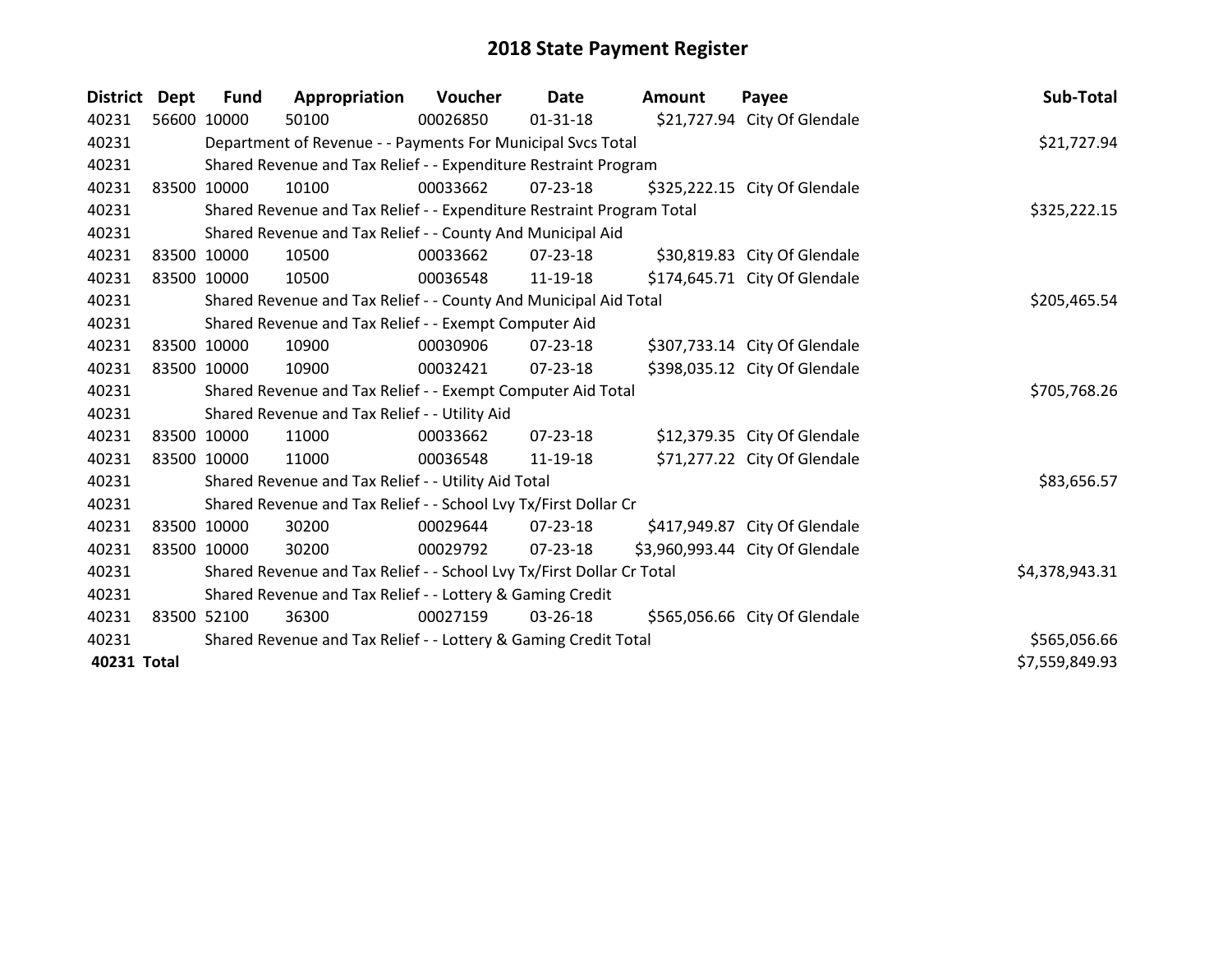| <b>District Dept</b> | <b>Fund</b> | Appropriation                                                      | Voucher  | Date           | <b>Amount</b> | Payee                           | Sub-Total      |
|----------------------|-------------|--------------------------------------------------------------------|----------|----------------|---------------|---------------------------------|----------------|
| 40236                |             | Dept of Safety & Prof Services - - Fire Dues Distribution          |          |                |               |                                 |                |
| 40236                | 16500 10000 | 22500                                                              | 00017495 | $07 - 02 - 18$ |               | \$101,346.03 City Of Greenfield |                |
| 40236                |             | Dept of Safety & Prof Services - - Fire Dues Distribution Total    |          |                |               |                                 | \$101,346.03   |
| 40236                |             | Dept of Natural Resources - - Resaids - Urban Forestry Grant       |          |                |               |                                 |                |
| 40236                | 37000 21200 | 58700                                                              | 00240918 | 06-05-18       |               | \$11,183.75 City Of Greenfield  |                |
| 40236                |             | Dept of Natural Resources - - Resaids - Urban Forestry Grant Total |          |                |               |                                 | \$11,183.75    |
| 40236                |             | Dept of Natural Resources - - Fin Asst For Responsible Units       |          |                |               |                                 |                |
| 40236                | 37000 27400 | 67000                                                              | 00235350 | $05 - 11 - 18$ |               | \$114,570.99 City Of Greenfield |                |
| 40236                |             | Dept of Natural Resources - - Fin Asst For Responsible Units Total |          |                |               |                                 | \$114,570.99   |
| 40236                |             | Dept of Natural Resources - - Recycling Consolidation Grants       |          |                |               |                                 |                |
| 40236                | 37000 27400 | 67300                                                              | 00235350 | $05-11-18$     |               | \$9,396.98 City Of Greenfield   |                |
| 40236                |             | Dept of Natural Resources - - Recycling Consolidation Grants Total |          |                |               |                                 | \$9,396.98     |
| 40236                |             | WI Dept of Transportation - - Hwy Sfty Loc Aid Ffd                 |          |                |               |                                 |                |
| 40236                | 39500 21100 | 18500                                                              | 00213926 | $01 - 22 - 18$ |               | \$3,712.34 City Of Greenfield   |                |
| 40236                | 39500 21100 | 18500                                                              | 00223717 | 02-23-18       |               | \$4,655.03 City Of Greenfield   |                |
| 40236                | 39500 21100 | 18500                                                              | 00232705 | 03-27-18       |               | \$5,352.68 City Of Greenfield   |                |
| 40236                | 39500 21100 | 18500                                                              | 00254151 | 05-25-18       |               | \$7,282.75 City Of Greenfield   |                |
| 40236                | 39500 21100 | 18500                                                              | 00257762 | 06-06-18       |               | \$5,163.51 City Of Greenfield   |                |
| 40236                | 39500 21100 | 18500                                                              | 00264604 | 06-19-18       |               | \$4,841.10 City Of Greenfield   |                |
| 40236                | 39500 21100 | 18500                                                              | 00282129 | 08-28-18       |               | \$1,199.85 City Of Greenfield   |                |
| 40236                | 39500 21100 | 18500                                                              | 00284052 | 08-28-18       |               | \$5,560.54 City Of Greenfield   |                |
| 40236                | 39500 21100 | 18500                                                              | 00296395 | 09-13-18       |               | \$4,097.28 City Of Greenfield   |                |
| 40236                | 39500 21100 | 18500                                                              | 00309625 | $10 - 16 - 18$ |               | \$7,395.83 City Of Greenfield   |                |
| 40236                | 39500 21100 | 18500                                                              | 00313269 | 10-22-18       |               | \$6,840.54 City Of Greenfield   |                |
| 40236                | 39500 21100 | 18500                                                              | 00314473 | $10-24-18$     |               | \$350.04 City Of Greenfield     |                |
| 40236                | 39500 21100 | 18500                                                              | 00335115 | 12-26-18       |               | \$726.58 City Of Greenfield     |                |
| 40236                |             | WI Dept of Transportation - - Hwy Sfty Loc Aid Ffd Total           |          |                |               |                                 | \$57,178.07    |
| 40236                |             | WI Dept of Transportation - - Trns Aids To Mnc.-Sf                 |          |                |               |                                 |                |
| 40236                | 39500 21100 | 19100                                                              | 00204703 | 01-02-18       |               | \$480,036.71 City Of Greenfield |                |
| 40236                | 39500 21100 | 19100                                                              | 00235211 | 04-02-18       |               | \$480,036.71 City Of Greenfield |                |
| 40236                | 39500 21100 | 19100                                                              | 00268910 | 07-02-18       |               | \$480,036.71 City Of Greenfield |                |
| 40236                | 39500 21100 | 19100                                                              | 00302962 | $10 - 01 - 18$ |               | \$480,036.72 City Of Greenfield |                |
| 40236                |             | WI Dept of Transportation - - Trns Aids To Mnc.-Sf Total           |          |                |               |                                 | \$1,920,146.85 |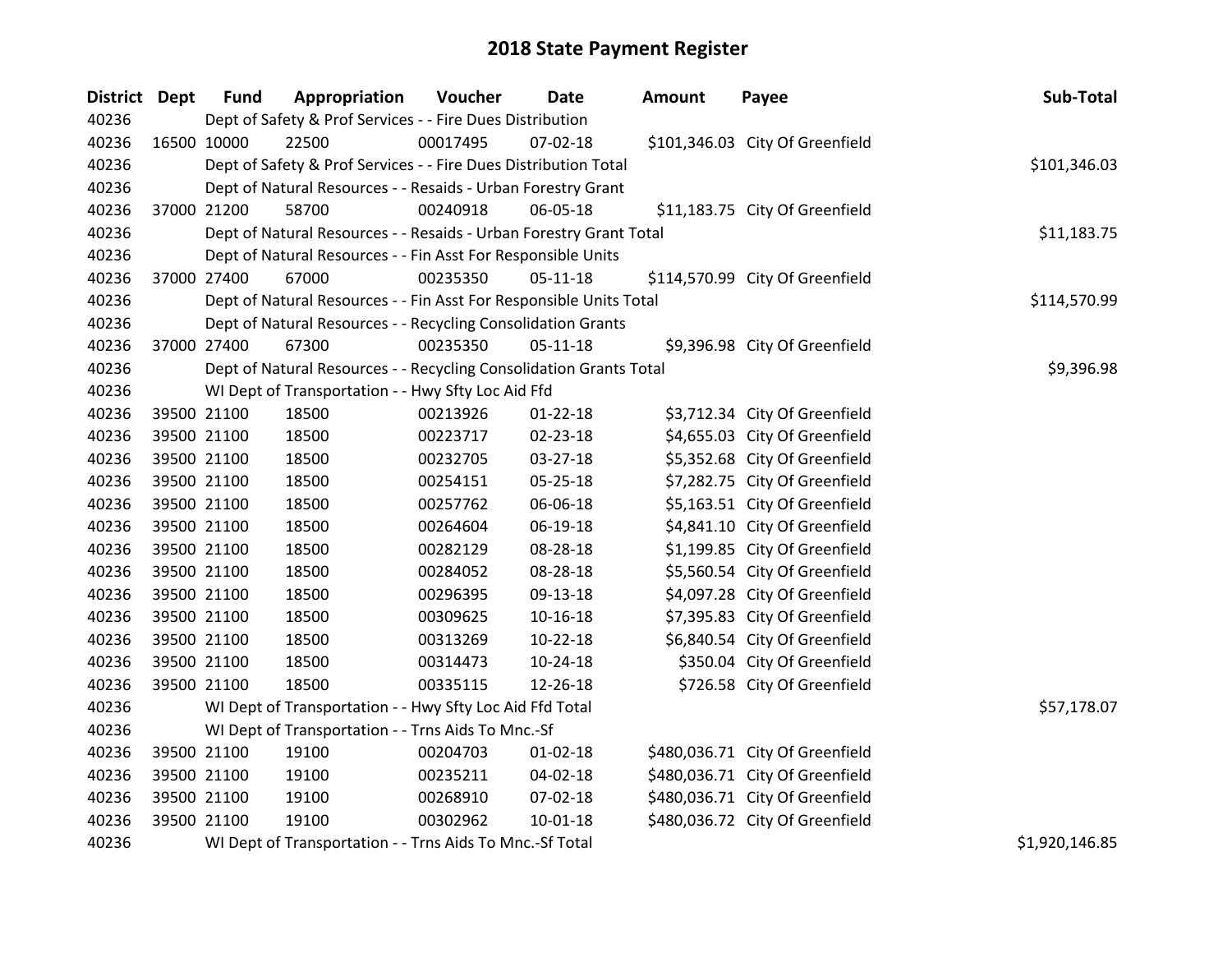| District Dept | <b>Fund</b> | Appropriation                                                          | Voucher  | <b>Date</b>    | Amount | Payee                           | Sub-Total    |  |  |
|---------------|-------------|------------------------------------------------------------------------|----------|----------------|--------|---------------------------------|--------------|--|--|
| 40236         |             | WI Dept of Transportation - - Trnsprt Alternats Lf                     |          |                |        |                                 |              |  |  |
| 40236         | 39500 21100 | 22600                                                                  | 00238971 | 04-05-18       |        | \$3,586.55 City Of Greenfield   |              |  |  |
| 40236         | 39500 21100 | 22600                                                                  | 00259687 | 06-05-18       |        | \$102.36 City Of Greenfield     |              |  |  |
| 40236         |             | WI Dept of Transportation - - Trnsprt Alternats Lf Total               |          |                |        |                                 | \$3,688.91   |  |  |
| 40236         |             | WI Dept of Transportation - - Trnsprt Alternats Ff                     |          |                |        |                                 |              |  |  |
| 40236         | 39500 21100 | 22700                                                                  | 00238971 | 04-05-18       |        | \$171,609.45 City Of Greenfield |              |  |  |
| 40236         | 39500 21100 | 22700                                                                  | 00259687 | 06-05-18       |        | \$4,897.64 City Of Greenfield   |              |  |  |
| 40236         |             | WI Dept of Transportation - - Trnsprt Alternats Ff Total               |          |                |        |                                 | \$176,507.09 |  |  |
| 40236         |             | WI Dept of Transportation - - Loc Rd Imp Prg St Fd                     |          |                |        |                                 |              |  |  |
| 40236         | 39500 21100 | 27800                                                                  | 00231181 | 03-16-18       |        | \$18,826.43 City Of Greenfield  |              |  |  |
| 40236         | 39500 21100 | 27800                                                                  | 00231182 | 03-16-18       |        | \$68,415.95 City Of Greenfield  |              |  |  |
| 40236         |             | WI Dept of Transportation - - Loc Rd Imp Prg St Fd Total               |          |                |        |                                 | \$87,242.38  |  |  |
| 40236         |             | Department of Health Services - - State/Federal Aids                   |          |                |        |                                 |              |  |  |
| 40236         | 43500 10000 | 00000                                                                  | 90808    | 01-02-18       |        | \$2,206.00 City Of Greenfield   |              |  |  |
| 40236         | 43500 10000 | 00000                                                                  | 90809    | $02 - 01 - 18$ |        | \$15,151.00 City Of Greenfield  |              |  |  |
| 40236         | 43500 10000 | 00000                                                                  | 90810    | 03-01-18       |        | \$6,331.00 City Of Greenfield   |              |  |  |
| 40236         | 43500 10000 | 00000                                                                  | 90812    | 04-02-18       |        | \$5,542.00 City Of Greenfield   |              |  |  |
| 40236         | 43500 10000 | 00000                                                                  | 90814    | 06-01-18       |        | \$8,888.00 City Of Greenfield   |              |  |  |
| 40236         | 43500 10000 | 00000                                                                  | 90900    | 07-02-18       |        | \$17,021.00 City Of Greenfield  |              |  |  |
| 40236         | 43500 10000 | 00000                                                                  | 90901    | 08-01-18       |        | \$25,189.00 City Of Greenfield  |              |  |  |
| 40236         | 43500 10000 | 00000                                                                  | 90902    | 09-04-18       |        | \$4,100.00 City Of Greenfield   |              |  |  |
| 40236         | 43500 10000 | 00000                                                                  | 90903    | 10-01-18       |        | \$7,075.00 City Of Greenfield   |              |  |  |
| 40236         | 43500 10000 | 00000                                                                  | 90905    | 12-03-18       |        | \$2,239.00 City Of Greenfield   |              |  |  |
| 40236         |             | Department of Health Services - - State/Federal Aids Total             |          |                |        |                                 | \$93,742.00  |  |  |
| 40236         |             | Department of Health Services - - Public Health Dispensaries And       |          |                |        |                                 |              |  |  |
| 40236         | 43500 10000 | 10700                                                                  | 00220625 | 07-23-18       |        | \$112.80 City Of Greenfield     |              |  |  |
| 40236         |             | Department of Health Services - - Public Health Dispensaries And Total |          |                |        |                                 | \$112.80     |  |  |
| 40236         |             | Department of Health Services - - Emergency Medical Services, Ai       |          |                |        |                                 |              |  |  |
| 40236         | 43500 10000 | 11900                                                                  | 00229352 | 08-31-18       |        | \$7,316.68 City Of Greenfield   |              |  |  |
| 40236         |             | Department of Health Services - - Emergency Medical Services, Ai Total |          |                |        |                                 | \$7,316.68   |  |  |
| 40236         |             | Department of Health Services - - Federal Project Aids                 |          |                |        |                                 |              |  |  |
| 40236         | 43500 10000 | 15000                                                                  | 00224657 | 08-16-18       |        | \$8,000.00 City Of Greenfield   |              |  |  |
| 40236         |             | Department of Health Services - - Federal Project Aids Total           |          |                |        |                                 | \$8,000.00   |  |  |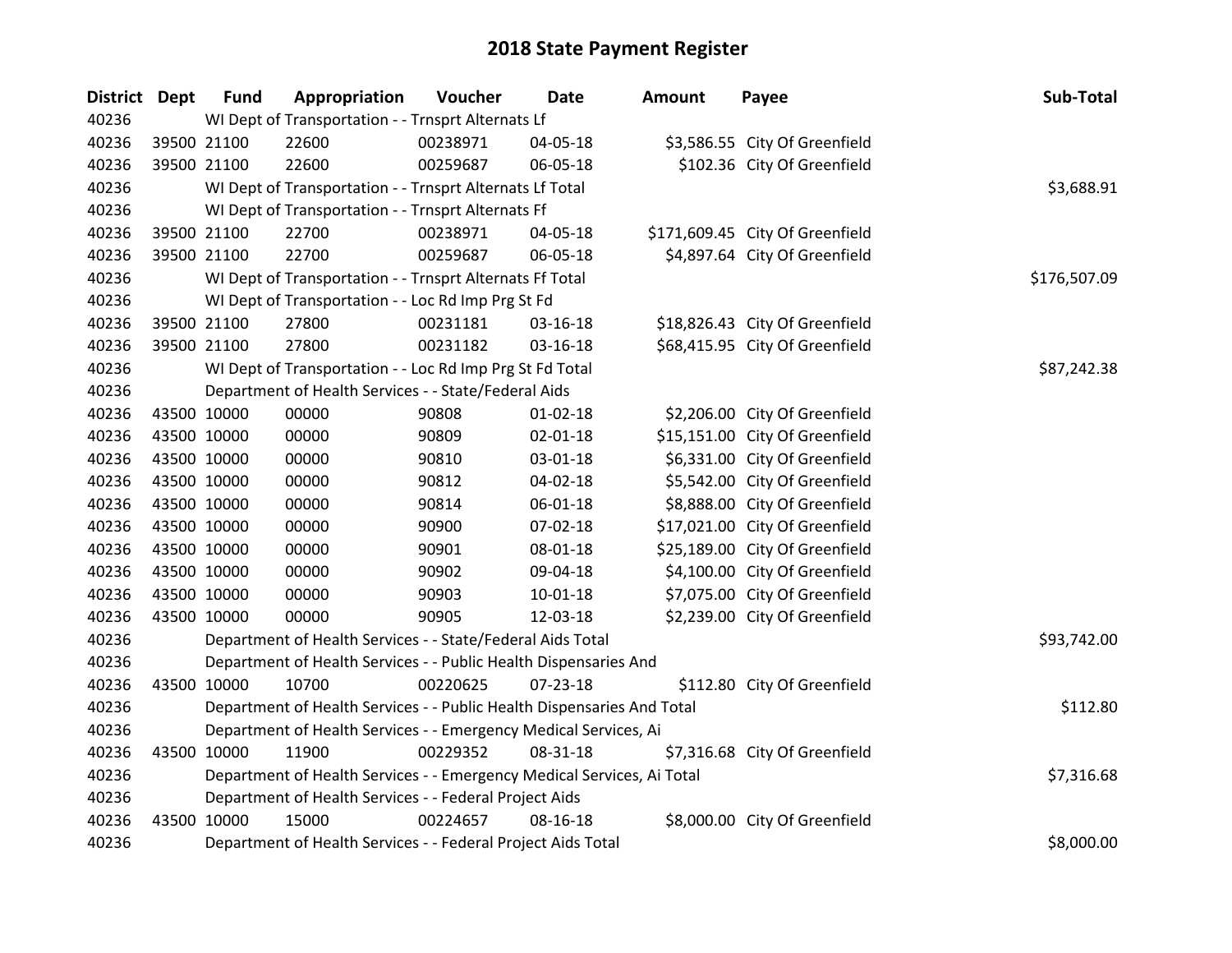| District Dept |             | <b>Fund</b>                                                     | Appropriation                                                                   | Voucher   | Date           | <b>Amount</b> | Payee                           | Sub-Total    |  |  |
|---------------|-------------|-----------------------------------------------------------------|---------------------------------------------------------------------------------|-----------|----------------|---------------|---------------------------------|--------------|--|--|
| 40236         |             |                                                                 | Department of Health Services - - Prepaid Medical Transport Reimbursement       |           |                |               |                                 |              |  |  |
| 40236         | 43500 10000 |                                                                 | 16300                                                                           | AMBULANCE | 11-08-18       |               | \$43,715.44 City Of Greenfield  |              |  |  |
| 40236         |             |                                                                 | Department of Health Services - - Prepaid Medical Transport Reimbursement Total |           |                |               |                                 | \$43,715.44  |  |  |
| 40236         |             |                                                                 | Department of Justice - - Crime Laboratories, Dna                               |           |                |               |                                 |              |  |  |
| 40236         |             | 45500 10000                                                     | 22100                                                                           | 00048980  | 07-19-18       |               | \$30.00 City Of Greenfield      |              |  |  |
| 40236         |             |                                                                 | Department of Justice - - Crime Laboratories, Dna Total                         |           |                |               |                                 | \$30.00      |  |  |
| 40236         |             |                                                                 | Department of Justice - - Law Enforcement Train, Local                          |           |                |               |                                 |              |  |  |
| 40236         |             | 45500 10000                                                     | 23100                                                                           | 00053096  | $10-11-18$     |               | \$8,800.00 City Of Greenfield   |              |  |  |
| 40236         |             |                                                                 | Department of Justice - - Law Enforcement Train, Local Total                    |           |                |               |                                 | \$8,800.00   |  |  |
| 40236         |             |                                                                 | Department of Justice - - Awards For Victims Of Crimes                          |           |                |               |                                 |              |  |  |
| 40236         |             | 45500 10000                                                     | 50200                                                                           | 00048647  | $07-13-18$     |               | \$1,297.08 City Of Greenfield   |              |  |  |
| 40236         |             |                                                                 | Department of Justice - - Awards For Victims Of Crimes Total                    |           |                |               |                                 | \$1,297.08   |  |  |
| 40236         |             |                                                                 | Public Defender Board - - Trial Representation                                  |           |                |               |                                 |              |  |  |
| 40236         |             | 55000 10000                                                     | 10300                                                                           | 00164076  | 10-09-18       |               | \$0.75 City Of Greenfield       |              |  |  |
| 40236         |             |                                                                 | Public Defender Board - - Trial Representation Total                            |           |                |               |                                 | \$0.75       |  |  |
| 40236         |             |                                                                 | Shared Revenue and Tax Relief - - Expenditure Restraint Program                 |           |                |               |                                 |              |  |  |
| 40236         | 83500 10000 |                                                                 | 10100                                                                           | 00033663  | 07-23-18       |               | \$656,899.66 City Of Greenfield |              |  |  |
| 40236         |             | 83500 10000                                                     | 10100                                                                           | 00036549  | 11-19-18       |               | \$0.02 City Of Greenfield       |              |  |  |
| 40236         |             |                                                                 | Shared Revenue and Tax Relief - - Expenditure Restraint Program Total           |           |                |               |                                 | \$656,899.68 |  |  |
| 40236         |             |                                                                 | Shared Revenue and Tax Relief - - County And Municipal Aid                      |           |                |               |                                 |              |  |  |
| 40236         | 83500 10000 |                                                                 | 10500                                                                           | 00033663  | $07 - 23 - 18$ |               | \$134,126.96 City Of Greenfield |              |  |  |
| 40236         | 83500 10000 |                                                                 | 10500                                                                           | 00036549  | 11-19-18       |               | \$716,337.35 City Of Greenfield |              |  |  |
| 40236         |             |                                                                 | Shared Revenue and Tax Relief - - County And Municipal Aid Total                |           |                |               |                                 | \$850,464.31 |  |  |
| 40236         |             |                                                                 | Shared Revenue and Tax Relief - - Exempt Computer Aid                           |           |                |               |                                 |              |  |  |
| 40236         |             | 83500 10000                                                     | 10900                                                                           | 00030907  | $07 - 23 - 18$ |               | \$124,511.81 City Of Greenfield |              |  |  |
| 40236         |             | 83500 10000                                                     | 10900                                                                           | 00032422  | $07 - 23 - 18$ |               | \$19,683.46 City Of Greenfield  |              |  |  |
| 40236         |             |                                                                 | Shared Revenue and Tax Relief - - Exempt Computer Aid Total                     |           |                |               |                                 | \$144,195.27 |  |  |
| 40236         |             |                                                                 | Shared Revenue and Tax Relief - - Utility Aid                                   |           |                |               |                                 |              |  |  |
| 40236         | 83500 10000 |                                                                 | 11000                                                                           | 00033663  | 07-23-18       |               | \$15,422.78 City Of Greenfield  |              |  |  |
| 40236         | 83500 10000 |                                                                 | 11000                                                                           | 00036549  | 11-19-18       |               | \$90,027.29 City Of Greenfield  |              |  |  |
| 40236         |             |                                                                 | Shared Revenue and Tax Relief - - Utility Aid Total                             |           |                |               |                                 | \$105,450.07 |  |  |
| 40236         |             | Shared Revenue and Tax Relief - - School Lvy Tx/First Dollar Cr |                                                                                 |           |                |               |                                 |              |  |  |
| 40236         | 83500 10000 |                                                                 | 30200                                                                           | 00029645  | 07-23-18       |               | \$842,489.44 City Of Greenfield |              |  |  |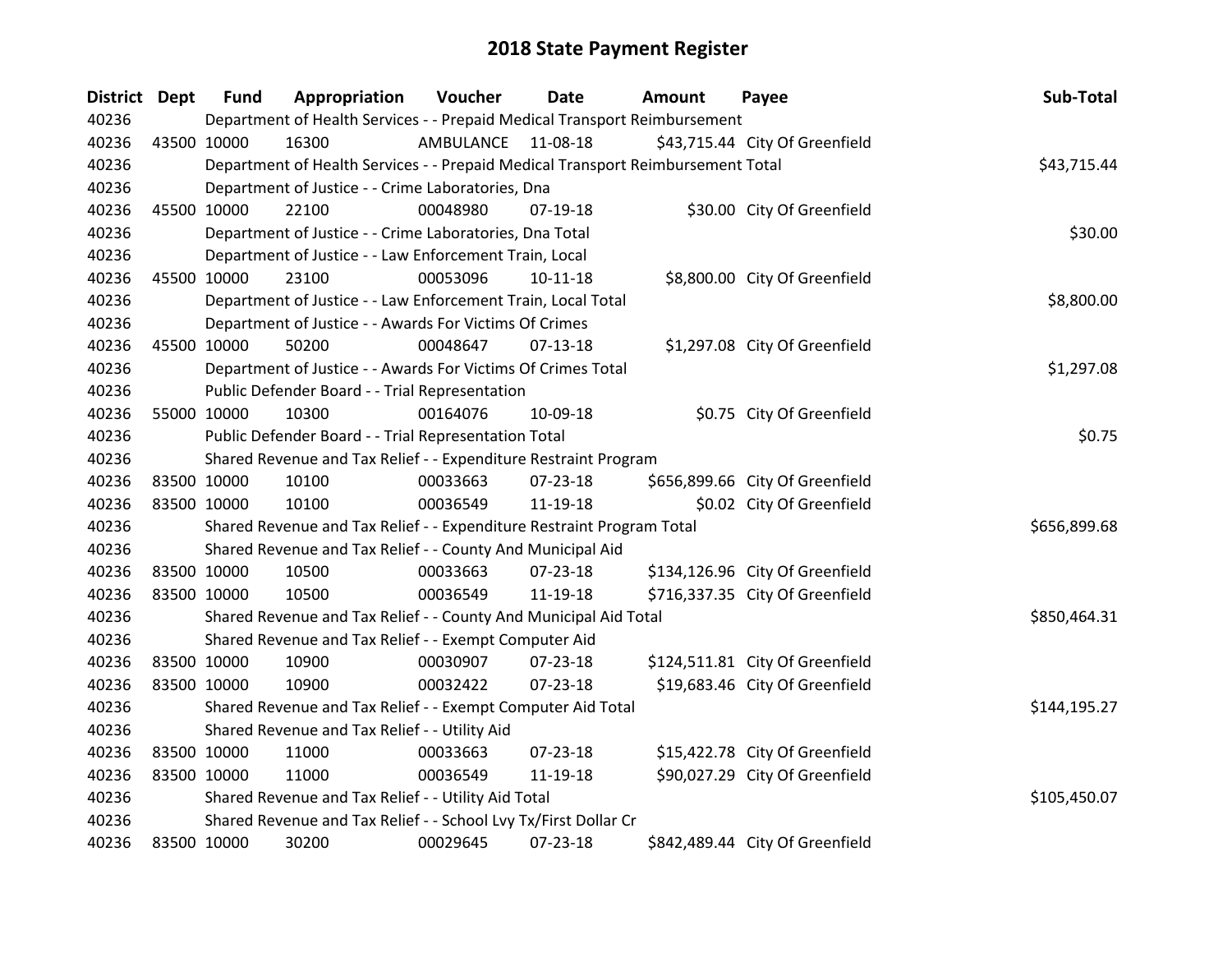| District Dept | Fund                                                      | Appropriation                                                         | <b>Voucher</b> | Date           | <b>Amount</b> | <b>Pavee</b>                      | Sub-Total       |
|---------------|-----------------------------------------------------------|-----------------------------------------------------------------------|----------------|----------------|---------------|-----------------------------------|-----------------|
| 40236         | 83500 10000                                               | 30200                                                                 | 00029793       | $07 - 23 - 18$ |               | \$5,997,404.47 City Of Greenfield |                 |
| 40236         |                                                           | Shared Revenue and Tax Relief - - School Lvy Tx/First Dollar Cr Total |                |                |               |                                   | \$6,839,893.91  |
| 40236         | Shared Revenue and Tax Relief - - Lottery & Gaming Credit |                                                                       |                |                |               |                                   |                 |
| 40236         | 83500 52100                                               | 36300                                                                 | 00027160       | 03-26-18       |               | \$1,259,108.13 City Of Greenfield |                 |
| 40236         |                                                           | Shared Revenue and Tax Relief - - Lottery & Gaming Credit Total       |                |                |               |                                   | \$1,259,108.13  |
| 40236 Total   |                                                           |                                                                       |                |                |               |                                   | \$12,500,287.17 |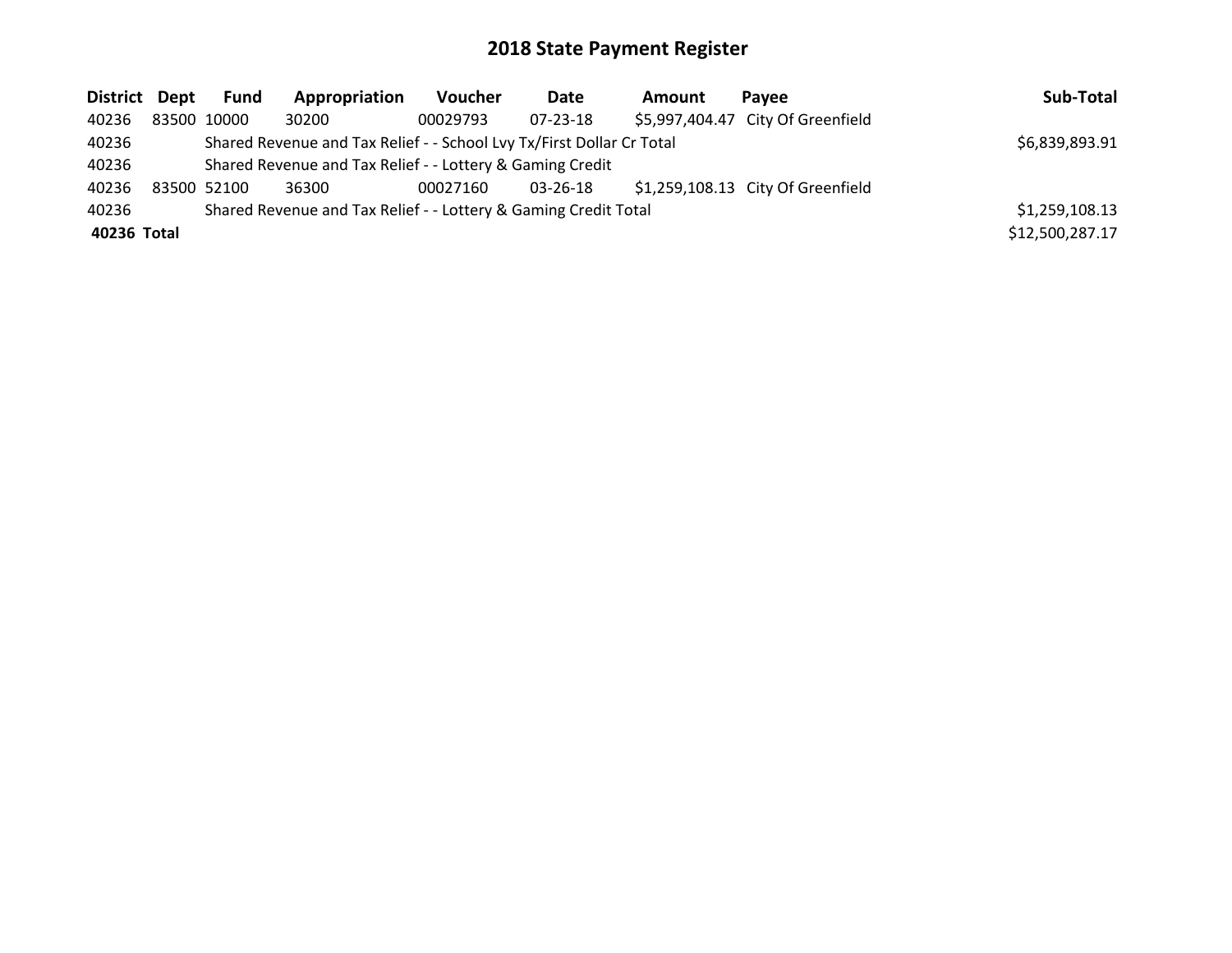| District Dept | <b>Fund</b> | Appropriation                                                           | Voucher  | <b>Date</b>    | <b>Amount</b> | Payee                             | Sub-Total      |
|---------------|-------------|-------------------------------------------------------------------------|----------|----------------|---------------|-----------------------------------|----------------|
| 40251         |             | Dept of Financial Institutions - - Gifts, Grants, Settlements And       |          |                |               |                                   |                |
| 40251         | 14400 10000 | 12900                                                                   | 00007858 | $02 - 15 - 18$ |               | \$27,200.00 Milwaukee, City of    |                |
| 40251         | 14400 10000 | 12900                                                                   | 00008218 | 03-20-18       |               | \$50,000.00 Milwaukee, City of    |                |
| 40251         | 14400 10000 | 12900                                                                   | 00008396 | 04-03-18       |               | \$40,000.00 Milwaukee, City of    |                |
| 40251         | 14400 10000 | 12900                                                                   | 00008781 | 05-11-18       |               | \$50,000.00 Milwaukee, City of    |                |
| 40251         | 14400 10000 | 12900                                                                   | 00009028 | 06-11-18       |               | \$74,480.00 Milwaukee, City of    |                |
| 40251         | 14400 10000 | 12900                                                                   | 00009293 | 07-02-18       |               | \$18,000.00 Milwaukee, City of    |                |
| 40251         | 14400 10000 | 12900                                                                   | 00009456 | $07 - 18 - 18$ |               | \$30,000.00 Milwaukee, City of    |                |
| 40251         | 14400 10000 | 12900                                                                   | 00009723 | 08-10-18       |               | \$60,000.00 Milwaukee, City of    |                |
| 40251         | 14400 10000 | 12900                                                                   | 00009936 | 09-06-18       |               | \$124,000.00 Milwaukee, City of   |                |
| 40251         | 14400 10000 | 12900                                                                   | 00010627 | 11-15-18       |               | \$101,500.00 Milwaukee, City of   |                |
| 40251         | 14400 10000 | 12900                                                                   | 00010786 | 11-30-18       |               | \$80,000.00 Milwaukee, City of    |                |
| 40251         | 14400 10000 | 12900                                                                   | 00010787 | 12-03-18       |               | \$20,000.00 Milwaukee, City of    |                |
| 40251         |             | Dept of Financial Institutions - - Gifts, Grants, Settlements And Total |          |                |               |                                   | \$675,180.00   |
| 40251         |             | Dept of Safety & Prof Services - - Fire Dues Distribution               |          |                |               |                                   |                |
| 40251         | 16500 10000 | 22500                                                                   | 00022105 | 07-24-18       |               | \$1,164,543.99 Milwaukee, City of |                |
| 40251         |             | Dept of Safety & Prof Services - - Fire Dues Distribution Total         |          |                |               |                                   | \$1,164,543.99 |
| 40251         |             | State Fair Park - - State Fair Operations                               |          |                |               |                                   |                |
| 40251         | 19000 15100 | 13200                                                                   | 00010958 | 01-30-18       |               | \$540.94 Milwaukee, City of       |                |
| 40251         | 19000 15100 | 13200                                                                   | 00010959 | $01-30-18$     |               | \$1,288.98 Milwaukee, City of     |                |
| 40251         | 19000 15100 | 13200                                                                   | 00010960 | $01-30-18$     |               | \$145.53 Milwaukee, City of       |                |
| 40251         | 19000 15100 | 13200                                                                   | 00010961 | 01-30-18       |               | \$291.06 Milwaukee, City of       |                |
| 40251         | 19000 15100 | 13200                                                                   | 00010962 | 01-30-18       |               | \$207.90 Milwaukee, City of       |                |
| 40251         | 19000 15100 | 13200                                                                   | 00010963 | 01-30-18       |               | \$1,164.24 Milwaukee, City of     |                |
| 40251         | 19000 15100 | 13200                                                                   | 00010964 | 01-30-18       |               | \$561.33 Milwaukee, City of       |                |
| 40251         | 19000 15100 | 13200                                                                   | 00011035 | 02-09-18       |               | \$10,422.90 Milwaukee, City of    |                |
| 40251         | 19000 15100 | 13200                                                                   | 00011771 | 04-30-18       |               | \$1,288.98 Milwaukee, City of     |                |
| 40251         | 19000 15100 | 13200                                                                   | 00011772 | 04-30-18       |               | \$145.53 Milwaukee, City of       |                |
| 40251         | 19000 15100 | 13200                                                                   | 00011773 | 04-30-18       |               | \$207.90 Milwaukee, City of       |                |
| 40251         | 19000 15100 | 13200                                                                   | 00011774 | 04-30-18       |               | \$291.06 Milwaukee, City of       |                |
| 40251         | 19000 15100 | 13200                                                                   | 00011775 | 04-30-18       |               | \$561.33 Milwaukee, City of       |                |
| 40251         | 19000 15100 | 13200                                                                   | 00011776 | 04-30-18       |               | \$1,164.24 Milwaukee, City of     |                |
| 40251         | 19000 15100 | 13200                                                                   | 00011777 | 04-30-18       |               | \$540.14 Milwaukee, City of       |                |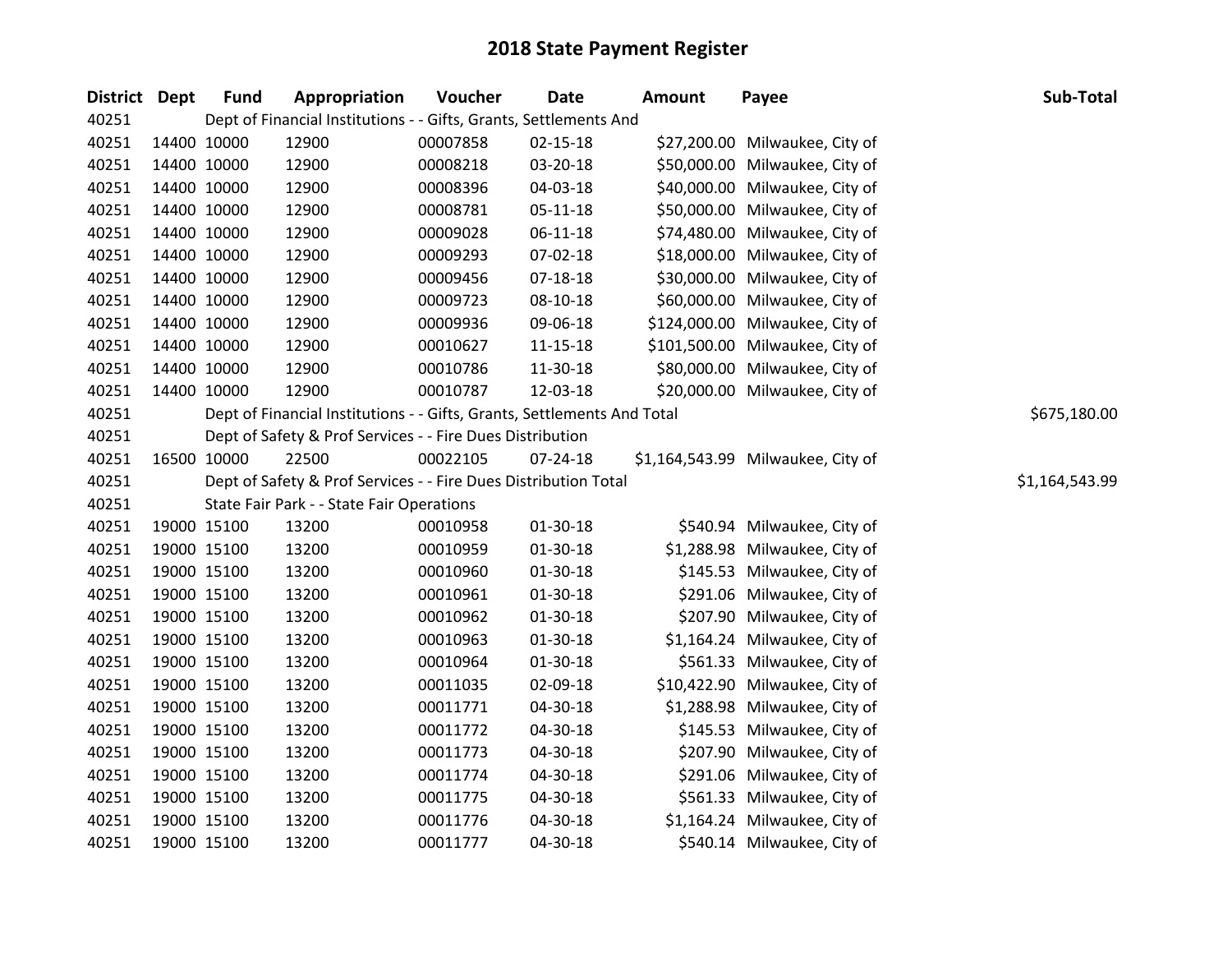| <b>District Dept</b> | <b>Fund</b> | Appropriation                                                       | Voucher  | <b>Date</b> | Amount | Payee                              | Sub-Total    |
|----------------------|-------------|---------------------------------------------------------------------|----------|-------------|--------|------------------------------------|--------------|
| 40251                | 19000 15100 | 13200                                                               | 00011910 | 05-10-18    |        | \$10,563.29 Milwaukee, City of     |              |
| 40251                | 19000 15100 | 13200                                                               | 00013652 | 08-08-18    |        | \$145.53 Milwaukee, City of        |              |
| 40251                | 19000 15100 | 13200                                                               | 00013653 | 08-08-18    |        | \$1,164.24 Milwaukee, City of      |              |
| 40251                | 19000 15100 | 13200                                                               | 00013654 | 08-08-18    |        | \$561.33 Milwaukee, City of        |              |
| 40251                | 19000 15100 | 13200                                                               | 00013655 | 08-08-18    |        | \$540.54 Milwaukee, City of        |              |
| 40251                | 19000 15100 | 13200                                                               | 00013656 | 08-08-18    |        | \$207.90 Milwaukee, City of        |              |
| 40251                | 19000 15100 | 13200                                                               | 00013657 | 08-08-18    |        | \$291.06 Milwaukee, City of        |              |
| 40251                | 19000 15100 | 13200                                                               | 00013658 | 08-08-18    |        | \$1,288.98 Milwaukee, City of      |              |
| 40251                | 19000 15100 | 13200                                                               | 00013751 | 08-14-18    |        | \$11,292.69 Milwaukee, City of     |              |
| 40251                | 19000 15100 | 13200                                                               | 00015365 | 11-02-18    |        | \$1,453.30 Milwaukee, City of      |              |
| 40251                | 19000 15100 | 13200                                                               | 00015366 | 11-02-18    |        | \$540.54 Milwaukee, City of        |              |
| 40251                | 19000 15100 | 13200                                                               | 00015367 | 11-02-18    |        | \$561.33 Milwaukee, City of        |              |
| 40251                | 19000 15100 | 13200                                                               | 00015368 | 11-02-18    |        | \$291.06 Milwaukee, City of        |              |
| 40251                | 19000 15100 | 13200                                                               | 00015369 | $11-02-18$  |        | \$207.90 Milwaukee, City of        |              |
| 40251                | 19000 15100 | 13200                                                               | 00015370 | 11-02-18    |        | \$227.01 Milwaukee, City of        |              |
| 40251                | 19000 15100 | 13200                                                               | 00015464 | 11-20-18    |        | \$13,967.83 Milwaukee, City of     |              |
| 40251                | 19000 15100 | 13200                                                               | 00015467 | 11-13-18    |        | \$1,288.98 Milwaukee, City of      |              |
| 40251                |             | State Fair Park - - State Fair Operations Total                     |          |             |        |                                    | \$63,415.57  |
| 40251                |             | Dept of Public Instruction - - Assessments Of Reading Readine       |          |             |        |                                    |              |
| 40251                | 25500 10000 | 11500                                                               | 00132276 | 06-25-18    |        | \$142,933.50 Milwaukee, City of    |              |
| 40251                |             | Dept of Public Instruction - - Assessments Of Reading Readine Total |          |             |        |                                    | \$142,933.50 |
| 40251                |             | Dept of Public Instruction - - Alcohol And Other Drug Abuse P       |          |             |        |                                    |              |
| 40251                | 25500 10000 | 13300                                                               | 00119778 | 04-09-18    |        | \$556.03 Milwaukee, City of        |              |
| 40251                | 25500 10000 | 13300                                                               | 00122570 | 04-30-18    |        | \$957.38 Milwaukee, City of        |              |
| 40251                | 25500 10000 | 13300                                                               | 00129076 | 06-18-18    |        | \$1,049.25 Milwaukee, City of      |              |
| 40251                | 25500 10000 | 13300                                                               | 00131606 | 06-25-18    |        | \$872.66 Milwaukee, City of        |              |
| 40251                | 25500 10000 | 13300                                                               | 00143304 | 09-24-18    |        | \$3,025.68 Milwaukee, City of      |              |
| 40251                |             | Dept of Public Instruction - - Alcohol And Other Drug Abuse P Total |          |             |        |                                    | \$6,461.00   |
| 40251                |             | Dept of Public Instruction - - General Equalization Aids            |          |             |        |                                    |              |
| 40251                | 25500 10000 | 20100                                                               | 00117371 | 03-26-18    |        | \$99,999,999.00 Milwaukee, City of |              |
| 40251                | 25500 10000 | 20100                                                               | 00117372 | 03-26-18    |        | \$3,459,541.00 Milwaukee, City of  |              |
| 40251                | 25500 10000 | 20100                                                               | 00117553 | 03-26-18    |        | \$25,274,921.00 Milwaukee, City of |              |
| 40251                | 25500 10000 | 20100                                                               | 00129290 | 06-18-18    |        | \$4,843,357.00 Milwaukee, City of  |              |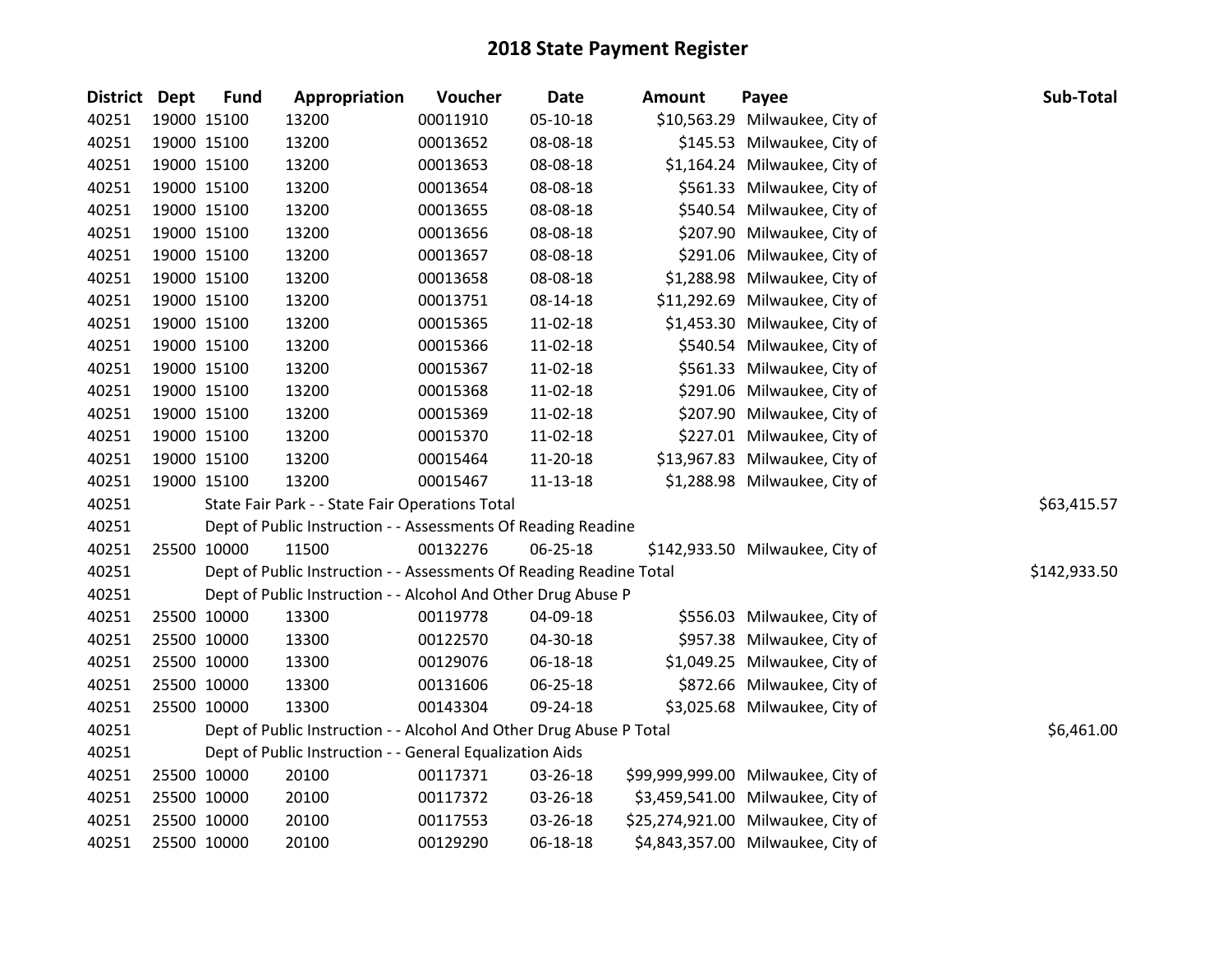| District Dept |             | <b>Fund</b> | Appropriation                                                       | Voucher  | <b>Date</b>    | <b>Amount</b> | Payee                              | Sub-Total        |
|---------------|-------------|-------------|---------------------------------------------------------------------|----------|----------------|---------------|------------------------------------|------------------|
| 40251         |             | 25500 10000 | 20100                                                               | 00129440 | 06-18-18       |               | \$99,999,999.00 Milwaukee, City of |                  |
| 40251         |             | 25500 10000 | 20100                                                               | 00129618 | 06-18-18       |               | \$44,104,886.74 Milwaukee, City of |                  |
| 40251         |             | 25500 10000 | 20100                                                               | 00129680 | 06-18-18       |               | \$1,232,187.00 Milwaukee, City of  |                  |
| 40251         |             | 25500 10000 | 20100                                                               | 00135665 | 07-23-18       |               | \$239,637.00 Milwaukee, City of    |                  |
| 40251         |             | 25500 10000 | 20100                                                               | 00135735 | 07-23-18       |               | \$8,677,320.00 Milwaukee, City of  |                  |
| 40251         |             | 25500 10000 | 20100                                                               | 00142564 | 09-17-18       |               | \$2,076,347.00 Milwaukee, City of  |                  |
| 40251         |             | 25500 10000 | 20100                                                               | 00142711 | 09-17-18       |               | \$74,011,712.00 Milwaukee, City of |                  |
| 40251         |             | 25500 10000 | 20100                                                               | 00151670 | 12-03-18       |               | \$3,681,248.00 Milwaukee, City of  |                  |
| 40251         |             | 25500 10000 | 20100                                                               | 00151671 | 12-03-18       |               | \$99,999,999.00 Milwaukee, City of |                  |
| 40251         | 25500 10000 |             | 20100                                                               | 00151854 | 12-03-18       |               | \$29,135,177.00 Milwaukee, City of |                  |
| 40251         |             |             | Dept of Public Instruction - - General Equalization Aids Total      |          |                |               |                                    | \$496,736,330.74 |
| 40251         |             |             | Dept of Public Instruction - - High Cost Spec Ed State Aid          |          |                |               |                                    |                  |
| 40251         |             | 25500 10000 | 20400                                                               | 00129781 | 06-18-18       |               | \$62,410.00 Milwaukee, City of     |                  |
| 40251         |             |             | Dept of Public Instruction - - High Cost Spec Ed State Aid Total    |          |                |               |                                    | \$62,410.00      |
| 40251         |             |             | Dept of Public Instruction - - Spec Ed & Schl Age Parents Aid       |          |                |               |                                    |                  |
| 40251         |             | 25500 10000 | 20600                                                               | 00107010 | $01 - 16 - 18$ |               | \$6,830,703.00 Milwaukee, City of  |                  |
| 40251         |             | 25500 10000 | 20600                                                               | 00112038 | $02 - 20 - 18$ |               | \$6,924,533.00 Milwaukee, City of  |                  |
| 40251         |             | 25500 10000 | 20600                                                               | 00116029 | 03-19-18       |               | \$6,894,470.00 Milwaukee, City of  |                  |
| 40251         |             | 25500 10000 | 20600                                                               | 00127469 | 06-11-18       |               | \$11,610,260.00 Milwaukee, City of |                  |
| 40251         |             | 25500 10000 | 20600                                                               | 00149104 | 11-19-18       |               | \$6,565,745.00 Milwaukee, City of  |                  |
| 40251         |             | 25500 10000 | 20600                                                               | 00153198 | 12-17-18       |               | \$6,565,745.00 Milwaukee, City of  |                  |
| 40251         |             |             | Dept of Public Instruction - - Spec Ed & Schl Age Parents Aid Total |          |                |               |                                    | \$45,391,456.00  |
| 40251         |             |             | Dept of Public Instruction - - Bilingual-Bicultural Education       |          |                |               |                                    |                  |
| 40251         |             | 25500 10000 | 20700                                                               | 00113486 | 02-26-18       |               | \$1,614,807.12 Milwaukee, City of  |                  |
| 40251         |             | 25500 10000 | 20700                                                               | 00154481 | 12-24-18       |               | \$1,641,950.64 Milwaukee, City of  |                  |
| 40251         |             |             | Dept of Public Instruction - - Bilingual-Bicultural Education Total |          |                |               |                                    | \$3,256,757.76   |
| 40251         |             |             | Dept of Public Instruction - - St Tuition Payments Spec Educ        |          |                |               |                                    |                  |
| 40251         |             | 25500 10000 | 20800                                                               | 00126777 | 06-04-18       |               | \$301,539.00 Milwaukee, City of    |                  |
| 40251         |             |             | Dept of Public Instruction - - St Tuition Payments Spec Educ Total  |          |                |               |                                    | \$301,539.00     |
| 40251         |             |             | Dept of Public Instruction - - Aids For School Lunches And Nu       |          |                |               |                                    |                  |
| 40251         |             | 25500 10000 | 20900                                                               | 00118762 | $04 - 02 - 18$ |               | \$468,130.73 Milwaukee, City of    |                  |
| 40251         |             |             | Dept of Public Instruction - - Aids For School Lunches And Nu Total |          |                |               |                                    | \$468,130.73     |
| 40251         |             |             | Dept of Public Instruction - - Aid For Pupil Transportation         |          |                |               |                                    |                  |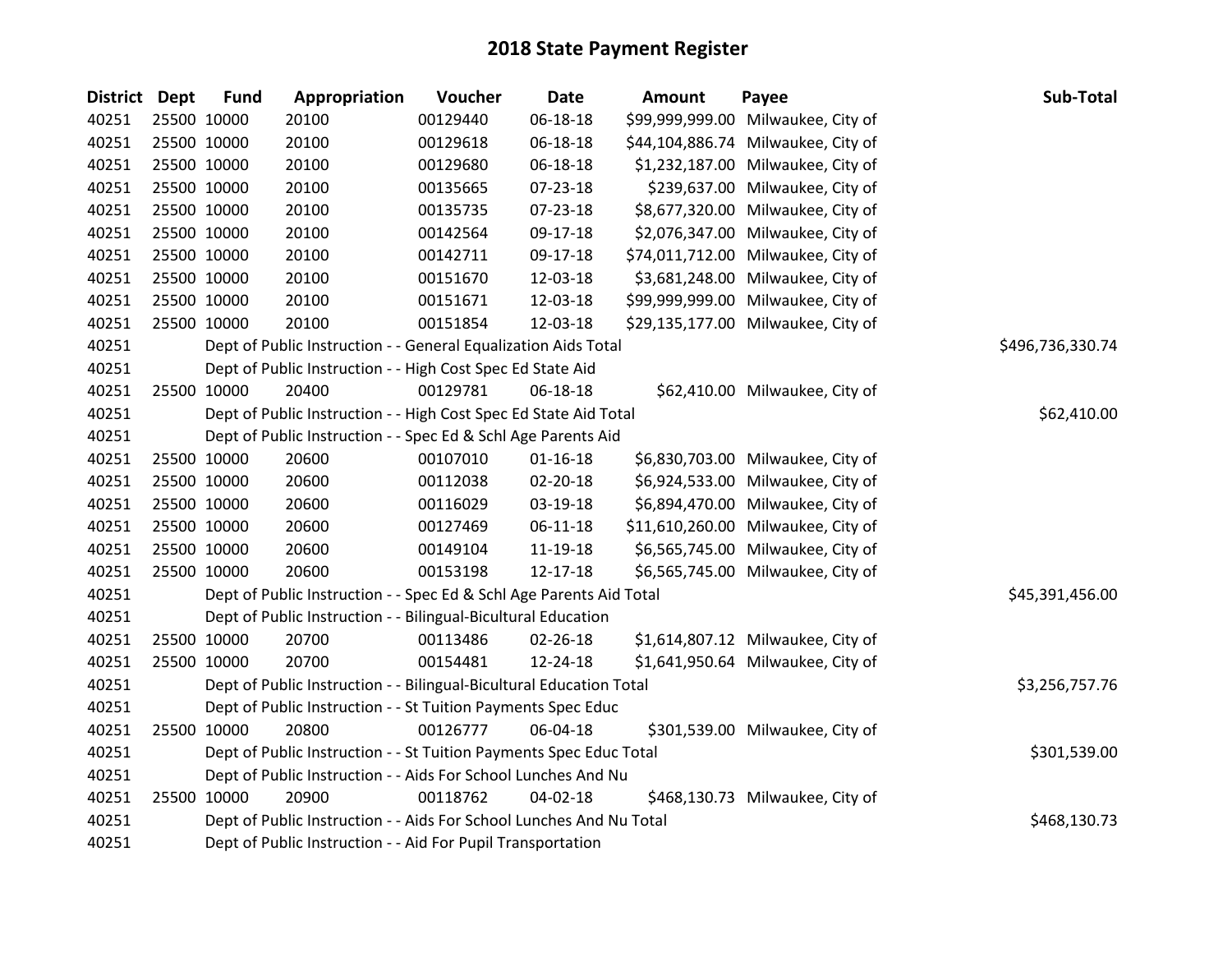| <b>District</b> | Dept | <b>Fund</b> | Appropriation                                                       | Voucher  | <b>Date</b>    | <b>Amount</b> | Payee                             | Sub-Total      |
|-----------------|------|-------------|---------------------------------------------------------------------|----------|----------------|---------------|-----------------------------------|----------------|
| 40251           |      | 25500 10000 | 21000                                                               | 00109546 | $01-29-18$     |               | \$2,514,985.00 Milwaukee, City of |                |
| 40251           |      | 25500 10000 | 21000                                                               | 00130396 | 06-18-18       |               | \$28,463.55 Milwaukee, City of    |                |
| 40251           |      |             | Dept of Public Instruction - - Aid For Pupil Transportation Total   |          |                |               |                                   | \$2,543,448.55 |
| 40251           |      |             | Dept of Public Instruction - - School Breakfast Aid                 |          |                |               |                                   |                |
| 40251           |      | 25500 10000 | 21500                                                               | 00118762 | 04-02-18       |               | \$527,374.99 Milwaukee, City of   |                |
| 40251           |      |             | Dept of Public Instruction - - School Breakfast Aid Total           |          |                |               |                                   | \$527,374.99   |
| 40251           |      |             | Dept of Public Instruction - - Robotics League Participation        |          |                |               |                                   |                |
| 40251           |      | 25500 10000 | 21600                                                               | 00134216 | $07-16-18$     |               | \$1,609.51 Milwaukee, City of     |                |
| 40251           |      | 25500 10000 | 21600                                                               | 00134217 | $07-16-18$     |               | \$2,592.00 Milwaukee, City of     |                |
| 40251           |      | 25500 10000 | 21600                                                               | 00134218 | $07-16-18$     |               | \$2,592.00 Milwaukee, City of     |                |
| 40251           |      | 25500 10000 | 21600                                                               | 00143376 | 09-24-18       |               | \$2,592.00 Milwaukee, City of     |                |
| 40251           |      | 25500 10000 | 21600                                                               | 00147937 | $11 - 13 - 18$ |               | \$859.14 Milwaukee, City of       |                |
| 40251           |      |             | Dept of Public Instruction - - Robotics League Participation Total  |          |                |               |                                   | \$10,244.65    |
| 40251           |      |             | Dept of Public Instruction - - Educator Effectiveness Evaluat       |          |                |               |                                   |                |
| 40251           |      | 25500 10000 | 22000                                                               | 00114441 | 03-05-18       |               | \$3,120.00 Milwaukee, City of     |                |
| 40251           |      | 25500 10000 | 22000                                                               | 00114442 | 03-05-18       |               | \$3,600.00 Milwaukee, City of     |                |
| 40251           |      | 25500 10000 | 22000                                                               | 00114443 | 03-05-18       |               | \$2,560.00 Milwaukee, City of     |                |
| 40251           |      | 25500 10000 | 22000                                                               | 00114444 | 03-05-18       |               | \$2,800.00 Milwaukee, City of     |                |
| 40251           |      | 25500 10000 | 22000                                                               | 00118185 | 03-26-18       |               | \$351,198.02 Milwaukee, City of   |                |
| 40251           |      | 25500 10000 | 22000                                                               | 00122728 | 04-30-18       |               | \$1,607.51 Milwaukee, City of     |                |
| 40251           |      | 25500 10000 | 22000                                                               | 00124104 | 05-14-18       |               | \$8,239.52 Milwaukee, City of     |                |
| 40251           |      | 25500 10000 | 22000                                                               | 00127931 | $06-11-18$     |               | \$212.47 Milwaukee, City of       |                |
| 40251           |      | 25500 10000 | 22000                                                               | 00132512 | 06-25-18       |               | \$5,357.26 Milwaukee, City of     |                |
| 40251           |      | 25500 10000 | 22000                                                               | 00143372 | 09-24-18       |               | \$49,174.48 Milwaukee, City of    |                |
| 40251           |      |             | Dept of Public Instruction - - Educator Effectiveness Evaluat Total |          |                |               |                                   | \$427,869.26   |
| 40251           |      |             | Dept of Public Instruction - - Aid For High-Poverty School Di       |          |                |               |                                   |                |
| 40251           |      | 25500 10000 | 22500                                                               | 00117144 | 03-26-18       |               | \$6,301,589.00 Milwaukee, City of |                |
| 40251           |      |             | Dept of Public Instruction - - Aid For High-Poverty School Di Total |          |                |               |                                   | \$6,301,589.00 |
| 40251           |      |             | Dept of Public Instruction - - Grant Program For Peer Review        |          |                |               |                                   |                |
| 40251           |      | 25500 10000 | 22600                                                               | 00124117 | $05-14-18$     |               | \$9,237.28 Milwaukee, City of     |                |
| 40251           |      |             | Dept of Public Instruction - - Grant Program For Peer Review Total  |          |                |               |                                   | \$9,237.28     |
| 40251           |      |             | Dept of Public Instruction - - Aid For Alcohol And Other Drug       |          |                |               |                                   |                |
| 40251           |      | 25500 10000 | 22800                                                               | 00116257 | 03-19-18       |               | \$1,470.89 Milwaukee, City of     |                |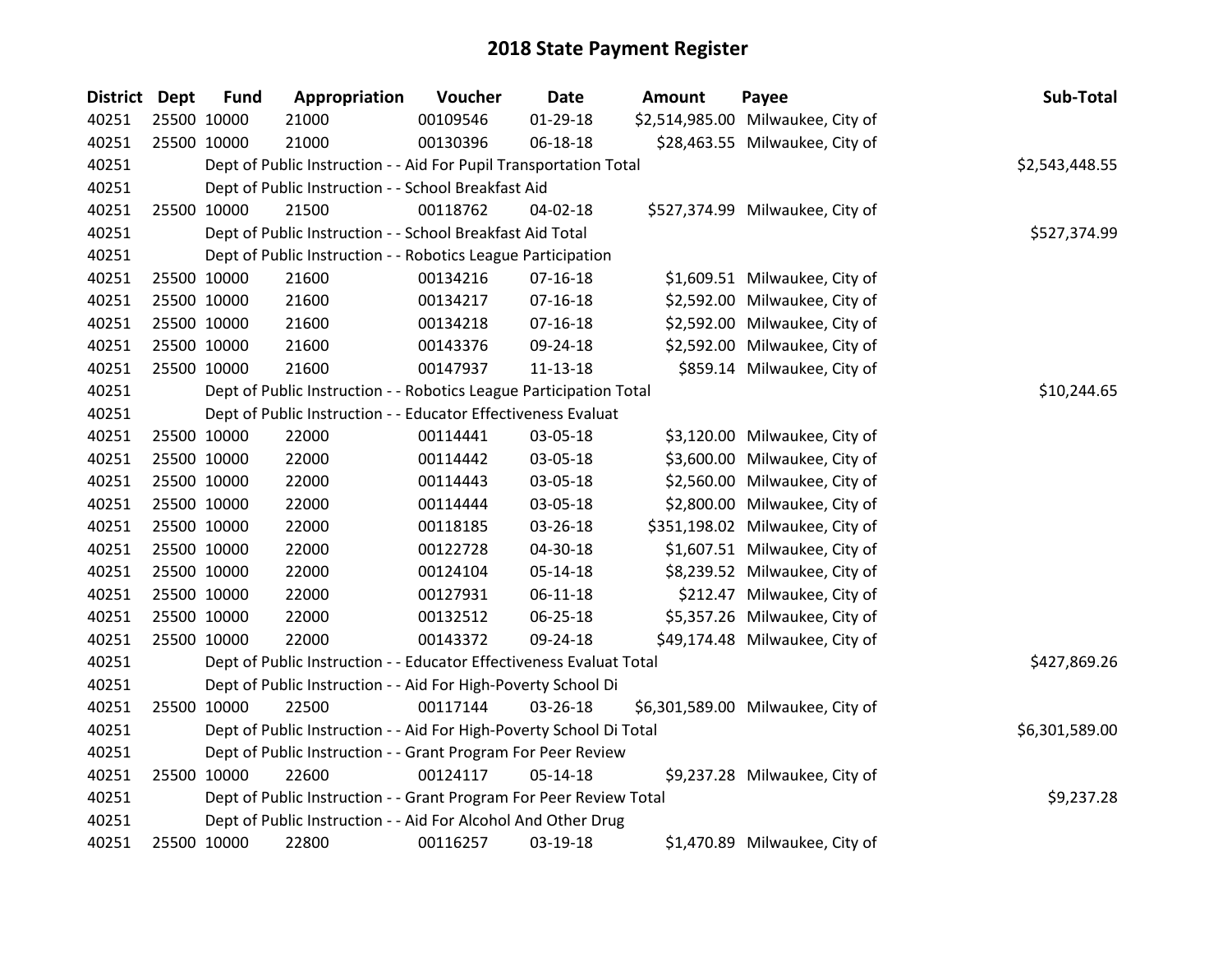| <b>District Dept</b> | <b>Fund</b> | Appropriation                                                       | Voucher  | <b>Date</b>    | <b>Amount</b> | Payee                             | Sub-Total      |
|----------------------|-------------|---------------------------------------------------------------------|----------|----------------|---------------|-----------------------------------|----------------|
| 40251                | 25500 10000 | 22800                                                               | 00119727 | 04-09-18       |               | \$2,400.13 Milwaukee, City of     |                |
| 40251                | 25500 10000 | 22800                                                               | 00119728 | 04-09-18       |               | \$9,259.40 Milwaukee, City of     |                |
| 40251                | 25500 10000 | 22800                                                               | 00124918 | $05 - 21 - 18$ |               | \$87.62 Milwaukee, City of        |                |
| 40251                | 25500 10000 | 22800                                                               | 00129075 | 06-18-18       |               | \$2,883.16 Milwaukee, City of     |                |
| 40251                | 25500 10000 | 22800                                                               | 00131605 | 06-25-18       |               | \$645.92 Milwaukee, City of       |                |
| 40251                | 25500 10000 | 22800                                                               | 00143303 | 09-24-18       |               | \$14,812.06 Milwaukee, City of    |                |
| 40251                | 25500 10000 | 22800                                                               | 00145554 | $10 - 15 - 18$ |               | \$2,950.00 Milwaukee, City of     |                |
| 40251                |             | Dept of Public Instruction - - Aid For Alcohol And Other Drug Total |          |                |               |                                   | \$34,509.18    |
| 40251                |             | Dept of Public Instruction - - Transfer Fr Oth State Ag-Aids        |          |                |               |                                   |                |
| 40251                | 25500 10000 | 23200                                                               | 00114985 | 03-12-18       |               | \$249,406.56 Milwaukee, City of   |                |
| 40251                | 25500 10000 | 23200                                                               | 00114986 | 03-12-18       |               | \$144,780.79 Milwaukee, City of   |                |
| 40251                | 25500 10000 | 23200                                                               | 00114987 | 03-12-18       |               | \$80,454.41 Milwaukee, City of    |                |
| 40251                | 25500 10000 | 23200                                                               | 00120513 | $04 - 16 - 18$ |               | \$94,931.46 Milwaukee, City of    |                |
| 40251                | 25500 10000 | 23200                                                               | 00131941 | 06-25-18       |               | \$32,307.69 Milwaukee, City of    |                |
| 40251                | 25500 10000 | 23200                                                               | 00132518 | 06-25-18       |               | \$175,796.48 Milwaukee, City of   |                |
| 40251                | 25500 10000 | 23200                                                               | 00132520 | 06-25-18       |               | \$216,428.49 Milwaukee, City of   |                |
| 40251                | 25500 10000 | 23200                                                               | 00138809 | 08-20-18       |               | \$339,428.79 Milwaukee, City of   |                |
| 40251                | 25500 10000 | 23200                                                               | 00144390 | 10-01-18       |               | \$103,851.77 Milwaukee, City of   |                |
| 40251                | 25500 10000 | 23200                                                               | 00144391 | 10-01-18       |               | \$116,037.39 Milwaukee, City of   |                |
| 40251                | 25500 10000 | 23200                                                               | 00146318 | $10-22-18$     |               | \$65,229.38 Milwaukee, City of    |                |
| 40251                |             | Dept of Public Instruction - - Transfer Fr Oth State Ag-Aids Total  |          |                |               |                                   | \$1,618,653.21 |
| 40251                |             | Dept of Public Instruction - - Federal Aids, Local Aid              |          |                |               |                                   |                |
| 40251                | 25500 10000 | 24100                                                               | 00106480 | $01 - 16 - 18$ |               | \$5,283,149.36 Milwaukee, City of |                |
| 40251                | 25500 10000 | 24100                                                               | 00107415 | $01 - 16 - 18$ |               | \$239,056.90 Milwaukee, City of   |                |
| 40251                | 25500 10000 | 24100                                                               | 00110349 | 02-05-18       |               | \$240,308.21 Milwaukee, City of   |                |
| 40251                | 25500 10000 | 24100                                                               | 00110969 | $02 - 12 - 18$ |               | \$948,800.40 Milwaukee, City of   |                |
| 40251                | 25500 10000 | 24100                                                               | 00111014 | $02 - 12 - 18$ |               | \$307,093.22 Milwaukee, City of   |                |
| 40251                | 25500 10000 | 24100                                                               | 00111184 | $02 - 12 - 18$ |               | \$3,931,835.49 Milwaukee, City of |                |
| 40251                | 25500 10000 | 24100                                                               | 00112281 | 02-20-18       |               | \$89,908.26 Milwaukee, City of    |                |
| 40251                | 25500 10000 | 24100                                                               | 00112317 | 02-20-18       |               | \$347,822.97 Milwaukee, City of   |                |
| 40251                | 25500 10000 | 24100                                                               | 00112332 | 02-20-18       |               | \$1,879,358.35 Milwaukee, City of |                |
| 40251                | 25500 10000 | 24100                                                               | 00112366 | 02-20-18       |               | \$4,519,886.84 Milwaukee, City of |                |
| 40251                | 25500 10000 | 24100                                                               | 00112390 | 02-20-18       |               | \$9,467,715.79 Milwaukee, City of |                |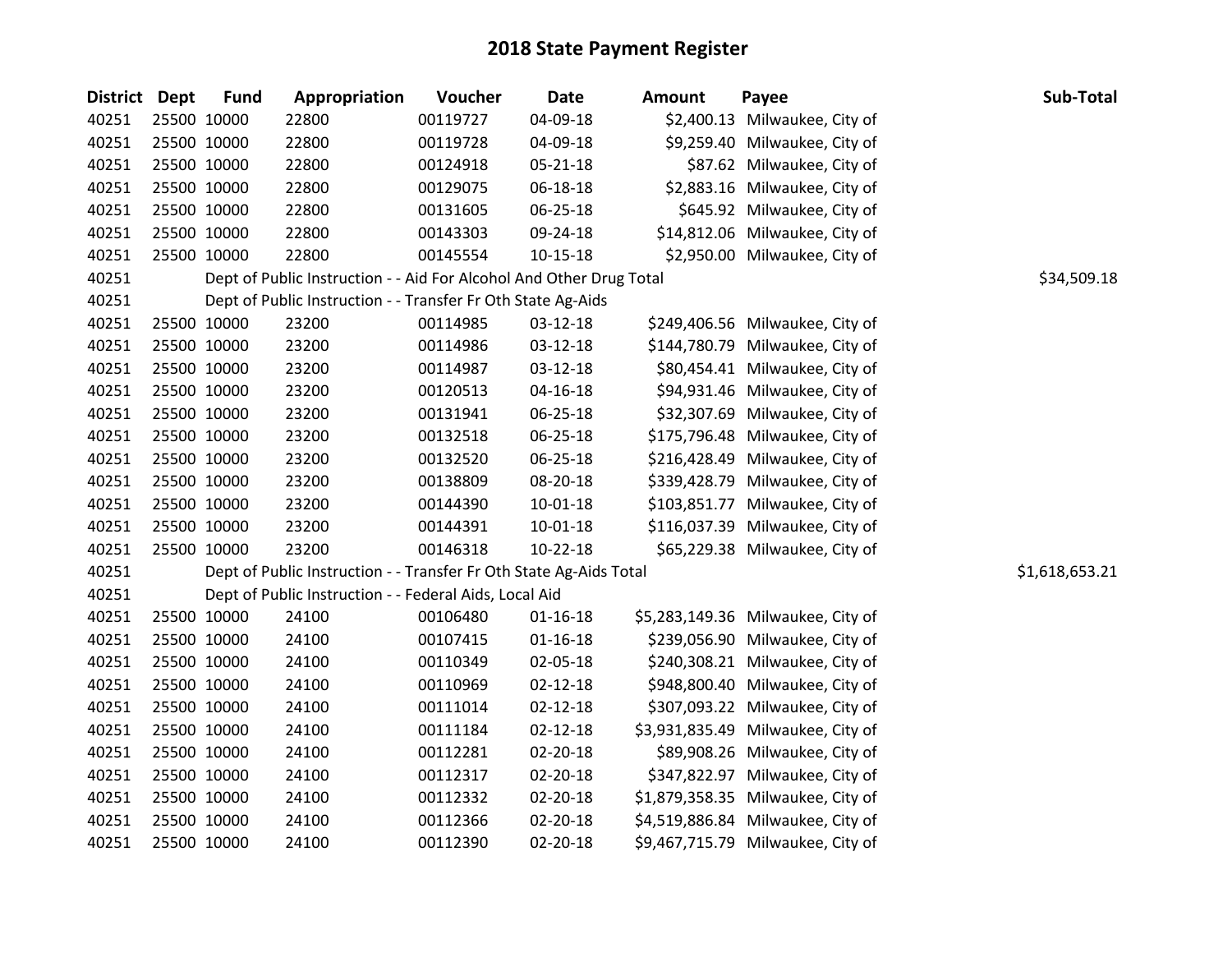| <b>District Dept</b> |             | <b>Fund</b> | Appropriation | Voucher  | <b>Date</b>    | <b>Amount</b>  | Payee                             | Sub-Total |
|----------------------|-------------|-------------|---------------|----------|----------------|----------------|-----------------------------------|-----------|
| 40251                |             | 25500 10000 | 24100         | 00112408 | 02-20-18       | \$1,930,199.60 | Milwaukee, City of                |           |
| 40251                |             | 25500 10000 | 24100         | 00112458 | 02-20-18       |                | \$1,203,627.77 Milwaukee, City of |           |
| 40251                |             | 25500 10000 | 24100         | 00112495 | 02-20-18       |                | \$248,148.78 Milwaukee, City of   |           |
| 40251                |             | 25500 10000 | 24100         | 00112514 | 02-20-18       |                | \$532.56 Milwaukee, City of       |           |
| 40251                | 25500 10000 |             | 24100         | 00112896 | 02-26-18       |                | \$184,208.96 Milwaukee, City of   |           |
| 40251                |             | 25500 10000 | 24100         | 00114250 | 03-05-18       |                | \$232,123.65 Milwaukee, City of   |           |
| 40251                |             | 25500 10000 | 24100         | 00114569 | 03-05-18       |                | \$44,713.00 Milwaukee, City of    |           |
| 40251                |             | 25500 10000 | 24100         | 00114570 | 03-05-18       |                | \$136,839.79 Milwaukee, City of   |           |
| 40251                |             | 25500 10000 | 24100         | 00114571 | 03-05-18       |                | \$334,452.24 Milwaukee, City of   |           |
| 40251                | 25500 10000 |             | 24100         | 00114572 | 03-05-18       |                | \$13,001.90 Milwaukee, City of    |           |
| 40251                |             | 25500 10000 | 24100         | 00114573 | 03-05-18       |                | \$16,203.68 Milwaukee, City of    |           |
| 40251                |             | 25500 10000 | 24100         | 00114581 | 03-05-18       |                | \$33,887.70 Milwaukee, City of    |           |
| 40251                |             | 25500 10000 | 24100         | 00114597 | 03-05-18       |                | \$998.74 Milwaukee, City of       |           |
| 40251                |             | 25500 10000 | 24100         | 00114678 | 03-05-18       |                | \$88,618.19 Milwaukee, City of    |           |
| 40251                | 25500 10000 |             | 24100         | 00114783 | 03-12-18       |                | \$4,879,457.34 Milwaukee, City of |           |
| 40251                |             | 25500 10000 | 24100         | 00116324 | 03-19-18       |                | \$240,827.88 Milwaukee, City of   |           |
| 40251                |             | 25500 10000 | 24100         | 00116346 | 03-19-18       |                | \$9,559.92 Milwaukee, City of     |           |
| 40251                |             | 25500 10000 | 24100         | 00116374 | 03-19-18       |                | \$874,199.01 Milwaukee, City of   |           |
| 40251                |             | 25500 10000 | 24100         | 00116375 | 03-19-18       |                | \$160,097.22 Milwaukee, City of   |           |
| 40251                |             | 25500 10000 | 24100         | 00116382 | 03-19-18       |                | \$680,599.75 Milwaukee, City of   |           |
| 40251                |             | 25500 10000 | 24100         | 00116422 | 03-19-18       |                | \$9,714,460.56 Milwaukee, City of |           |
| 40251                |             | 25500 10000 | 24100         | 00116444 | 03-19-18       |                | \$2,299,879.48 Milwaukee, City of |           |
| 40251                |             | 25500 10000 | 24100         | 00116480 | 03-19-18       |                | \$404,339.09 Milwaukee, City of   |           |
| 40251                | 25500 10000 |             | 24100         | 00118131 | 03-26-18       |                | \$797,133.57 Milwaukee, City of   |           |
| 40251                | 25500 10000 |             | 24100         | 00118762 | 04-02-18       |                | \$204,324.87 Milwaukee, City of   |           |
| 40251                |             | 25500 10000 | 24100         | 00119255 | 04-02-18       |                | \$158,880.31 Milwaukee, City of   |           |
| 40251                |             | 25500 10000 | 24100         | 00119283 | 04-02-18       |                | \$5,704,189.41 Milwaukee, City of |           |
| 40251                |             | 25500 10000 | 24100         | 00119414 | 04-02-18       |                | \$195,236.09 Milwaukee, City of   |           |
| 40251                |             | 25500 10000 | 24100         | 00119620 | 04-09-18       |                | \$4,337,301.97 Milwaukee, City of |           |
| 40251                |             | 25500 10000 | 24100         | 00120516 | 04-16-18       |                | \$808.26 Milwaukee, City of       |           |
| 40251                |             | 25500 10000 | 24100         | 00120517 | $04 - 16 - 18$ |                | \$336.62 Milwaukee, City of       |           |
| 40251                |             | 25500 10000 | 24100         | 00120518 | $04 - 16 - 18$ |                | \$163.74 Milwaukee, City of       |           |
| 40251                |             | 25500 10000 | 24100         | 00120630 | $04 - 16 - 18$ |                | \$381,980.79 Milwaukee, City of   |           |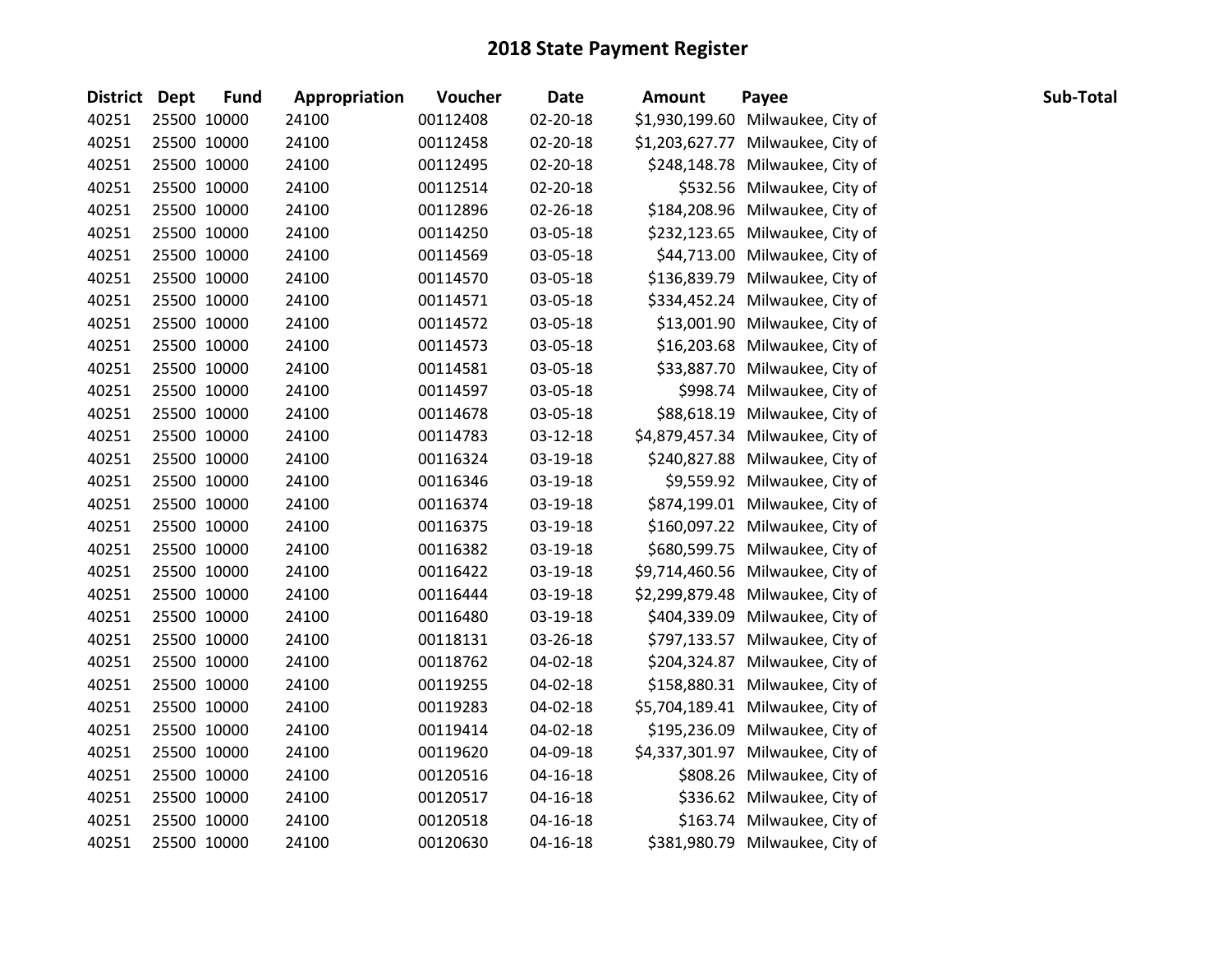| District Dept | <b>Fund</b> | Appropriation | Voucher  | <b>Date</b> | <b>Amount</b> | Payee                             | Sub-Total |
|---------------|-------------|---------------|----------|-------------|---------------|-----------------------------------|-----------|
| 40251         | 25500 10000 | 24100         | 00121300 | 04-23-18    |               | \$172,509.95 Milwaukee, City of   |           |
| 40251         | 25500 10000 | 24100         | 00121323 | 04-23-18    |               | \$9,536.35 Milwaukee, City of     |           |
| 40251         | 25500 10000 | 24100         | 00121453 | 04-23-18    |               | \$4,364,751.37 Milwaukee, City of |           |
| 40251         | 25500 10000 | 24100         | 00121483 | 04-23-18    |               | \$1,440,867.98 Milwaukee, City of |           |
| 40251         | 25500 10000 | 24100         | 00121489 | 04-23-18    |               | \$1,205.00 Milwaukee, City of     |           |
| 40251         | 25500 10000 | 24100         | 00121490 | 04-23-18    |               | \$3,277.00 Milwaukee, City of     |           |
| 40251         | 25500 10000 | 24100         | 00121498 | 04-23-18    |               | \$325,537.28 Milwaukee, City of   |           |
| 40251         | 25500 10000 | 24100         | 00121499 | 04-23-18    |               | \$60,895.90 Milwaukee, City of    |           |
| 40251         | 25500 10000 | 24100         | 00121500 | 04-23-18    |               | \$43,444.95 Milwaukee, City of    |           |
| 40251         | 25500 10000 | 24100         | 00121501 | 04-23-18    |               | \$117,208.61 Milwaukee, City of   |           |
| 40251         | 25500 10000 | 24100         | 00121502 | 04-23-18    |               | \$29,363.42 Milwaukee, City of    |           |
| 40251         | 25500 10000 | 24100         | 00121503 | 04-23-18    |               | \$168,408.71 Milwaukee, City of   |           |
| 40251         | 25500 10000 | 24100         | 00121504 | 04-23-18    |               | \$399,356.15 Milwaukee, City of   |           |
| 40251         | 25500 10000 | 24100         | 00121556 | 04-23-18    |               | \$171,114.66 Milwaukee, City of   |           |
| 40251         | 25500 10000 | 24100         | 00122692 | 04-30-18    |               | \$111,510.47 Milwaukee, City of   |           |
| 40251         | 25500 10000 | 24100         | 00122693 | 04-30-18    |               | \$218,357.51 Milwaukee, City of   |           |
| 40251         | 25500 10000 | 24100         | 00122704 | 04-30-18    |               | \$22,716.35 Milwaukee, City of    |           |
| 40251         | 25500 10000 | 24100         | 00122706 | 04-30-18    |               | \$9,312.70 Milwaukee, City of     |           |
| 40251         | 25500 10000 | 24100         | 00122707 | 04-30-18    |               | \$41,642.22 Milwaukee, City of    |           |
| 40251         | 25500 10000 | 24100         | 00122708 | 04-30-18    |               | \$28,878.69 Milwaukee, City of    |           |
| 40251         | 25500 10000 | 24100         | 00122709 | 04-30-18    |               | \$25,181.35 Milwaukee, City of    |           |
| 40251         | 25500 10000 | 24100         | 00122710 | 04-30-18    |               | \$77,042.38 Milwaukee, City of    |           |
| 40251         | 25500 10000 | 24100         | 00123253 | 05-07-18    |               | \$26,647.96 Milwaukee, City of    |           |
| 40251         | 25500 10000 | 24100         | 00123256 | 05-07-18    |               | \$58,146.53 Milwaukee, City of    |           |
| 40251         | 25500 10000 | 24100         | 00123266 | 05-07-18    |               | \$322,824.82 Milwaukee, City of   |           |
| 40251         | 25500 10000 | 24100         | 00123360 | 05-07-18    |               | \$56,081.08 Milwaukee, City of    |           |
| 40251         | 25500 10000 | 24100         | 00123394 | 05-07-18    |               | \$42.30 Milwaukee, City of        |           |
| 40251         | 25500 10000 | 24100         | 00123735 | 05-14-18    |               | \$182,137.14 Milwaukee, City of   |           |
| 40251         | 25500 10000 | 24100         | 00123970 | 05-14-18    |               | \$313,638.87 Milwaukee, City of   |           |
| 40251         | 25500 10000 | 24100         | 00123987 | 05-14-18    |               | \$3,051,788.89 Milwaukee, City of |           |
| 40251         | 25500 10000 | 24100         | 00124003 | 05-14-18    |               | \$75,833.46 Milwaukee, City of    |           |
| 40251         | 25500 10000 | 24100         | 00124014 | 05-14-18    |               | \$17,606.99 Milwaukee, City of    |           |
| 40251         | 25500 10000 | 24100         | 00124015 | 05-14-18    |               | \$415,633.64 Milwaukee, City of   |           |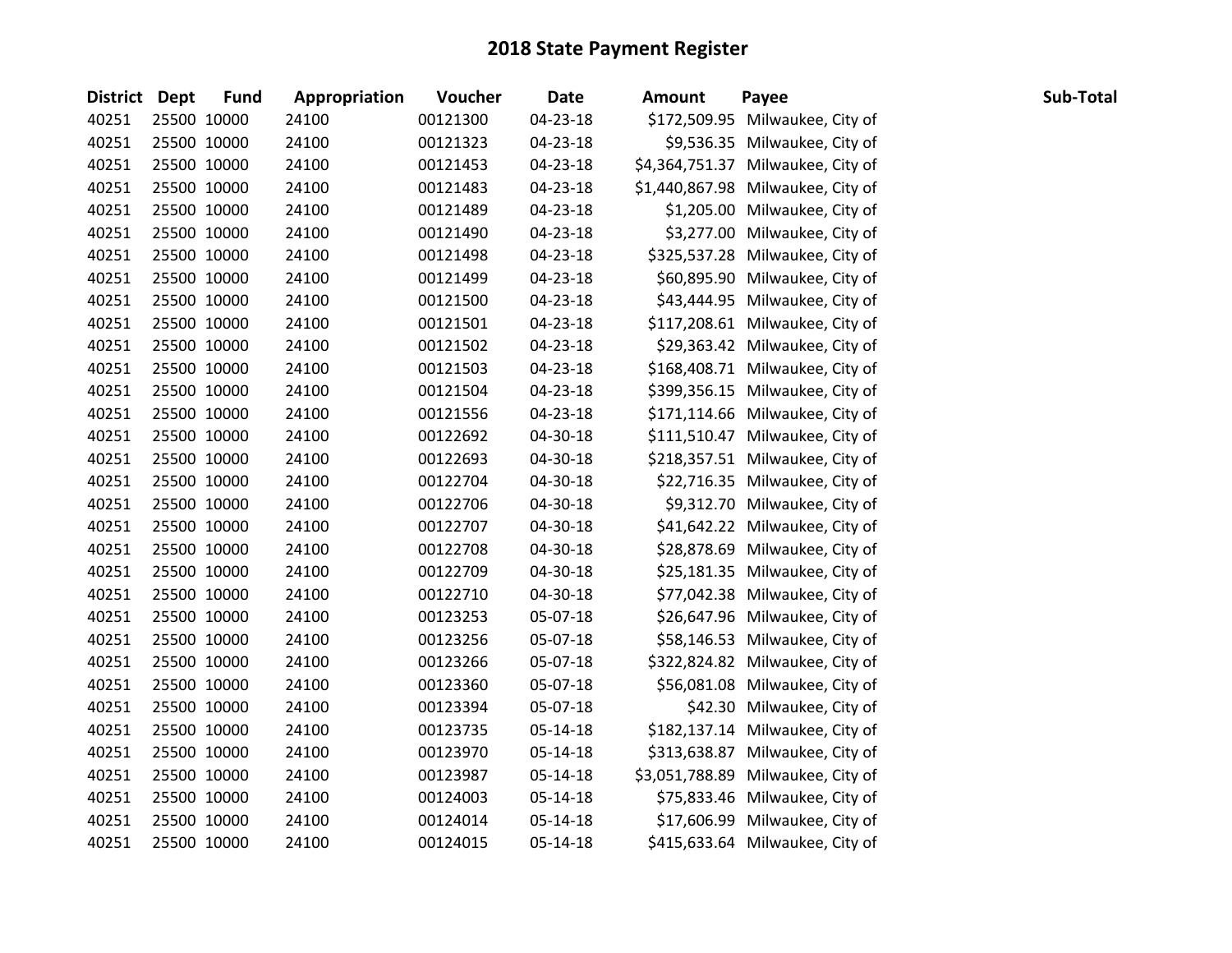| <b>District Dept</b> | <b>Fund</b> | Appropriation | Voucher  | <b>Date</b>    | <b>Amount</b> | Payee                             | Sub-Total |
|----------------------|-------------|---------------|----------|----------------|---------------|-----------------------------------|-----------|
| 40251                | 25500 10000 | 24100         | 00124019 | 05-14-18       |               | \$254,694.07 Milwaukee, City of   |           |
| 40251                | 25500 10000 | 24100         | 00124044 | 05-14-18       |               | \$4,697,155.91 Milwaukee, City of |           |
| 40251                | 25500 10000 | 24100         | 00124060 | 05-14-18       |               | \$1,409,847.12 Milwaukee, City of |           |
| 40251                | 25500 10000 | 24100         | 00124137 | 05-14-18       |               | \$495,951.31 Milwaukee, City of   |           |
| 40251                | 25500 10000 | 24100         | 00124139 | 05-14-18       |               | \$235,600.55 Milwaukee, City of   |           |
| 40251                | 25500 10000 | 24100         | 00124559 | $05 - 21 - 18$ |               | \$4,081,962.52 Milwaukee, City of |           |
| 40251                | 25500 10000 | 24100         | 00124993 | $05 - 21 - 18$ |               | \$79,390.17 Milwaukee, City of    |           |
| 40251                | 25500 10000 | 24100         | 00125065 | $05 - 21 - 18$ |               | \$195,221.68 Milwaukee, City of   |           |
| 40251                | 25500 10000 | 24100         | 00125066 | $05 - 21 - 18$ |               | \$27,166.65 Milwaukee, City of    |           |
| 40251                | 25500 10000 | 24100         | 00125067 | 05-21-18       |               | \$18,624.40 Milwaukee, City of    |           |
| 40251                | 25500 10000 | 24100         | 00125068 | 05-21-18       |               | \$22,689.96 Milwaukee, City of    |           |
| 40251                | 25500 10000 | 24100         | 00125069 | 05-21-18       |               | \$9,747.05 Milwaukee, City of     |           |
| 40251                | 25500 10000 | 24100         | 00125070 | 05-21-18       |               | \$24,599.76 Milwaukee, City of    |           |
| 40251                | 25500 10000 | 24100         | 00125071 | $05 - 21 - 18$ |               | \$80,518.02 Milwaukee, City of    |           |
| 40251                | 25500 10000 | 24100         | 00125103 | 05-21-18       |               | \$32,785.61 Milwaukee, City of    |           |
| 40251                | 25500 10000 | 24100         | 00125152 | $05 - 21 - 18$ |               | \$124,358.66 Milwaukee, City of   |           |
| 40251                | 25500 10000 | 24100         | 00126218 | 05-29-18       |               | \$9,583.46 Milwaukee, City of     |           |
| 40251                | 25500 10000 | 24100         | 00126628 | 06-04-18       |               | \$5,006,880.18 Milwaukee, City of |           |
| 40251                | 25500 10000 | 24100         | 00127323 | 06-11-18       |               | \$228,872.14 Milwaukee, City of   |           |
| 40251                | 25500 10000 | 24100         | 00127760 | 06-11-18       |               | \$3,285,465.81 Milwaukee, City of |           |
| 40251                | 25500 10000 | 24100         | 00127784 | 06-11-18       |               | \$2,981,912.85 Milwaukee, City of |           |
| 40251                | 25500 10000 | 24100         | 00127793 | 06-11-18       |               | \$509,083.56 Milwaukee, City of   |           |
| 40251                | 25500 10000 | 24100         | 00127823 | $06-11-18$     |               | \$71,662.57 Milwaukee, City of    |           |
| 40251                | 25500 10000 | 24100         | 00127830 | 06-11-18       |               | \$301,158.79 Milwaukee, City of   |           |
| 40251                | 25500 10000 | 24100         | 00127880 | $06-11-18$     |               | \$170,015.84 Milwaukee, City of   |           |
| 40251                | 25500 10000 | 24100         | 00127889 | 06-11-18       |               | \$129,941.50 Milwaukee, City of   |           |
| 40251                | 25500 10000 | 24100         | 00127899 | $06-11-18$     |               | \$255,572.36 Milwaukee, City of   |           |
| 40251                | 25500 10000 | 24100         | 00127937 | $06-11-18$     |               | \$9,579.11 Milwaukee, City of     |           |
| 40251                | 25500 10000 | 24100         | 00127939 | $06-11-18$     |               | \$15,795.90 Milwaukee, City of    |           |
| 40251                | 25500 10000 | 24100         | 00129063 | 06-18-18       |               | \$3,051,691.91 Milwaukee, City of |           |
| 40251                | 25500 10000 | 24100         | 00129209 | 06-18-18       |               | \$117,695.05 Milwaukee, City of   |           |
| 40251                | 25500 10000 | 24100         | 00129210 | 06-18-18       |               | \$252,018.67 Milwaukee, City of   |           |
| 40251                | 25500 10000 | 24100         | 00129211 | 06-18-18       |               | \$352,756.97 Milwaukee, City of   |           |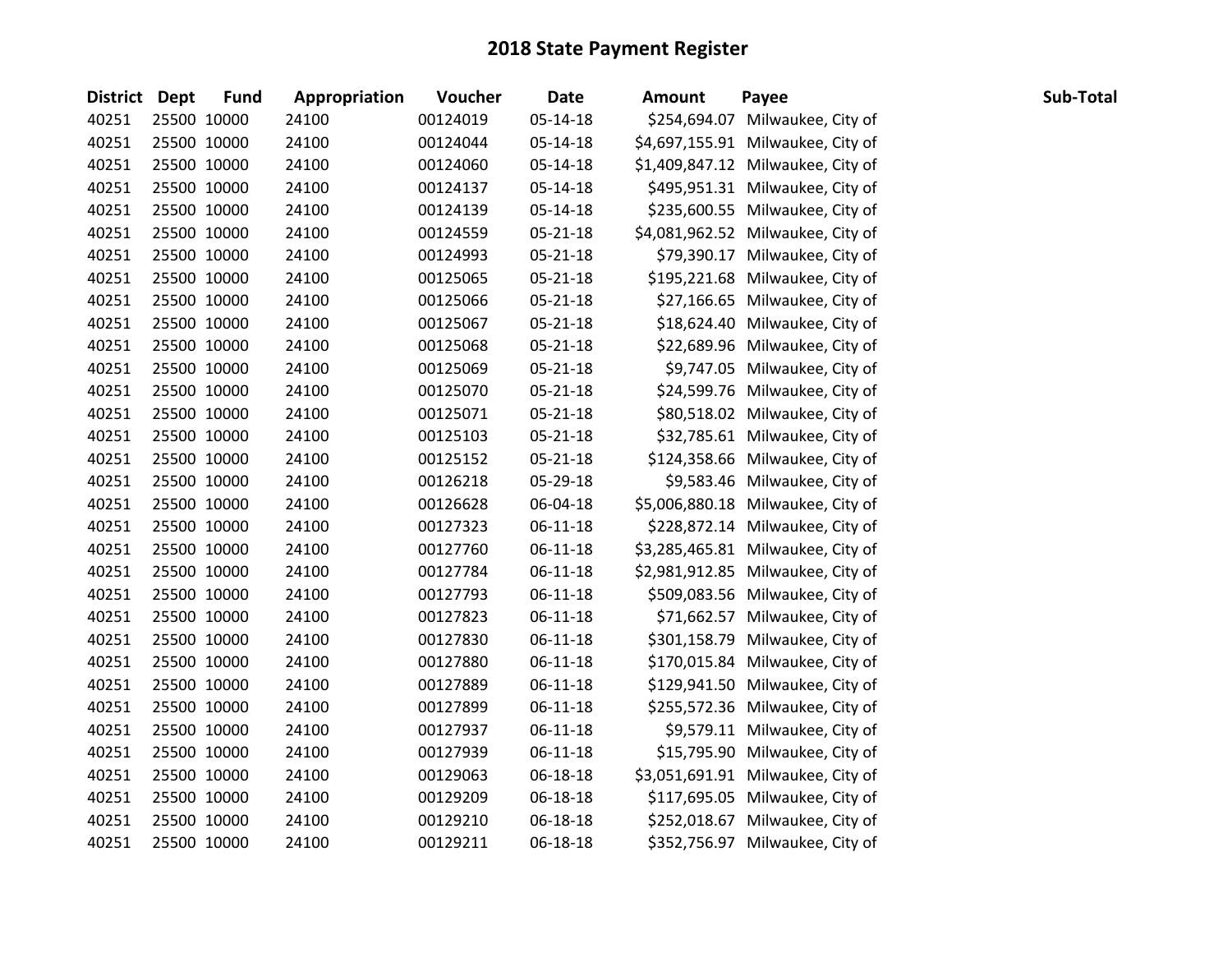| District Dept | <b>Fund</b> | Appropriation | Voucher  | <b>Date</b>    | <b>Amount</b> | Payee                             | Sub-Total |
|---------------|-------------|---------------|----------|----------------|---------------|-----------------------------------|-----------|
| 40251         | 25500 10000 | 24100         | 00129942 | 06-18-18       |               | \$16,180.00 Milwaukee, City of    |           |
| 40251         | 25500 10000 | 24100         | 00131639 | 06-25-18       |               | \$100,532.42 Milwaukee, City of   |           |
| 40251         | 25500 10000 | 24100         | 00131645 | 06-25-18       |               | \$2,044.35 Milwaukee, City of     |           |
| 40251         | 25500 10000 | 24100         | 00131670 | 06-25-18       |               | \$305,239.32 Milwaukee, City of   |           |
| 40251         | 25500 10000 | 24100         | 00131702 | 06-25-18       |               | \$1,832,548.77 Milwaukee, City of |           |
| 40251         | 25500 10000 | 24100         | 00131722 | 06-25-18       |               | \$13,519.14 Milwaukee, City of    |           |
| 40251         | 25500 10000 | 24100         | 00131751 | 06-25-18       |               | \$89,282.73 Milwaukee, City of    |           |
| 40251         | 25500 10000 | 24100         | 00132477 | 06-25-18       |               | \$9,858.55 Milwaukee, City of     |           |
| 40251         | 25500 10000 | 24100         | 00132483 | 06-25-18       |               | \$15,547.88 Milwaukee, City of    |           |
| 40251         | 25500 10000 | 24100         | 00132494 | 06-25-18       |               | \$1,929.56 Milwaukee, City of     |           |
| 40251         | 25500 10000 | 24100         | 00132645 | 06-25-18       |               | \$3,839,479.85 Milwaukee, City of |           |
| 40251         | 25500 10000 | 24100         | 00132672 | 06-25-18       |               | \$1,866,933.57 Milwaukee, City of |           |
| 40251         | 25500 10000 | 24100         | 00132675 | 06-25-18       |               | \$7,566.23 Milwaukee, City of     |           |
| 40251         | 25500 10000 | 24100         | 00132688 | 06-25-18       |               | \$38,136.64 Milwaukee, City of    |           |
| 40251         | 25500 10000 | 24100         | 00132716 | 06-25-18       |               | \$212,518.27 Milwaukee, City of   |           |
| 40251         | 25500 10000 | 24100         | 00132719 | 06-25-18       |               | \$272,625.58 Milwaukee, City of   |           |
| 40251         | 25500 10000 | 24100         | 00132721 | 06-25-18       |               | \$188,816.15 Milwaukee, City of   |           |
| 40251         | 25500 10000 | 24100         | 00132745 | 06-25-18       |               | \$209,068.46 Milwaukee, City of   |           |
| 40251         | 25500 10000 | 24100         | 00132752 | 06-25-18       |               | \$189,112.65 Milwaukee, City of   |           |
| 40251         | 25500 10000 | 24100         | 00132753 | 06-25-18       |               | \$8,026.45 Milwaukee, City of     |           |
| 40251         | 25500 10000 | 24100         | 00132754 | 06-25-18       |               | \$14,522.76 Milwaukee, City of    |           |
| 40251         | 25500 10000 | 24100         | 00132755 | 06-25-18       |               | \$56,316.28 Milwaukee, City of    |           |
| 40251         | 25500 10000 | 24100         | 00132756 | 06-25-18       |               | \$10,889.53 Milwaukee, City of    |           |
| 40251         | 25500 10000 | 24100         | 00132757 | 06-25-18       |               | \$66,892.02 Milwaukee, City of    |           |
| 40251         | 25500 10000 | 24100         | 00132758 | 06-25-18       |               | \$102,125.50 Milwaukee, City of   |           |
| 40251         | 25500 10000 | 24100         | 00132794 | 06-25-18       |               | \$1,052.16 Milwaukee, City of     |           |
| 40251         | 25500 10000 | 24100         | 00133727 | $07-16-18$     |               | \$2,000.00 Milwaukee, City of     |           |
| 40251         | 25500 10000 | 24100         | 00133728 | $07 - 16 - 18$ |               | \$2,000.00 Milwaukee, City of     |           |
| 40251         | 25500 10000 | 24100         | 00133729 | 07-16-18       |               | \$1,934.75 Milwaukee, City of     |           |
| 40251         | 25500 10000 | 24100         | 00133730 | $07-16-18$     |               | \$16,254.22 Milwaukee, City of    |           |
| 40251         | 25500 10000 | 24100         | 00133731 | $07-16-18$     |               | \$12,984.51 Milwaukee, City of    |           |
| 40251         | 25500 10000 | 24100         | 00133746 | $07-16-18$     |               | \$14,703.56 Milwaukee, City of    |           |
| 40251         | 25500 10000 | 24100         | 00134205 | 07-16-18       |               | \$18,142.52 Milwaukee, City of    |           |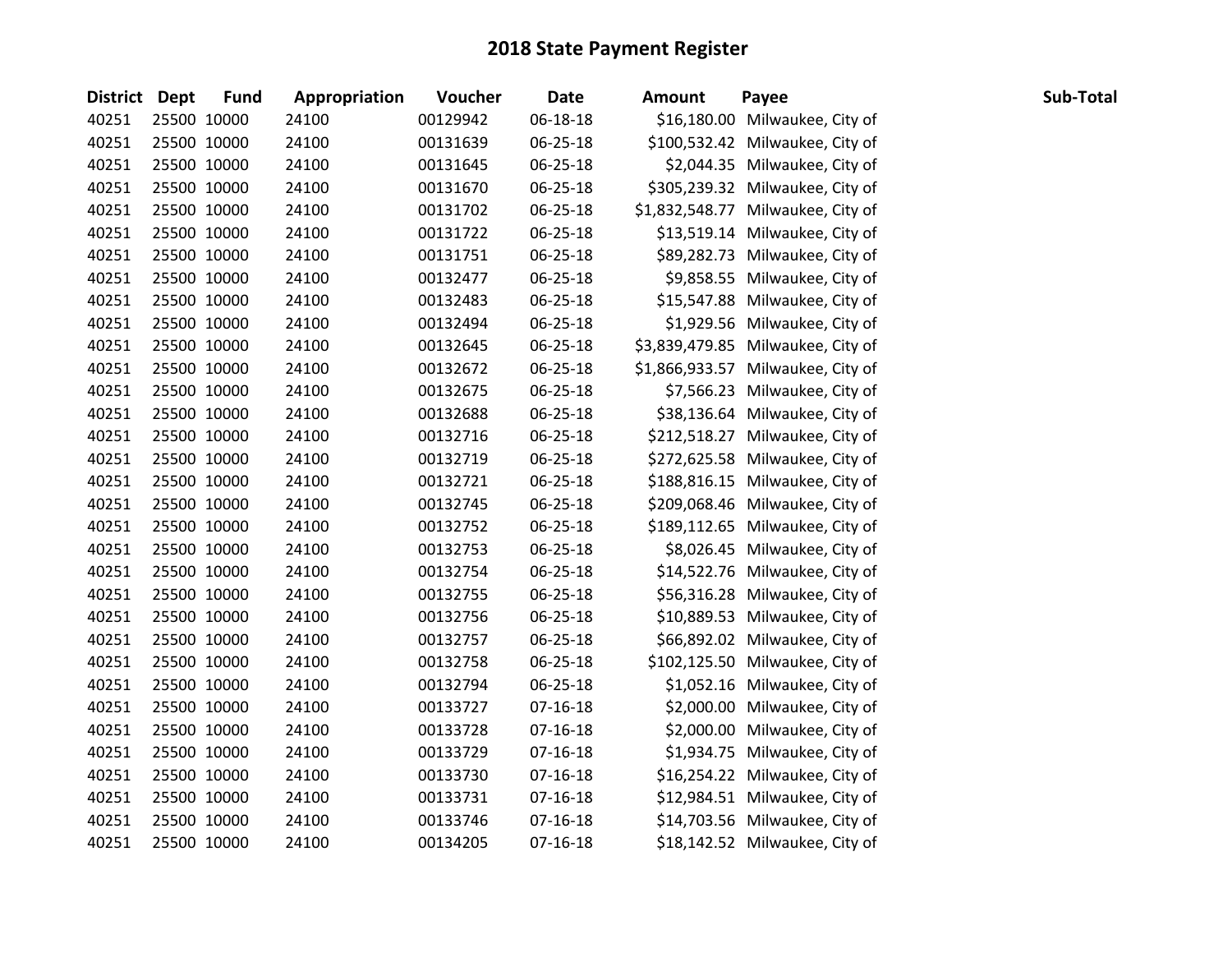| District Dept | <b>Fund</b> | Appropriation | Voucher  | <b>Date</b> | <b>Amount</b> | Payee                             | Sub-Total |
|---------------|-------------|---------------|----------|-------------|---------------|-----------------------------------|-----------|
| 40251         | 25500 10000 | 24100         | 00134690 | 07-23-18    |               | \$5,691,336.73 Milwaukee, City of |           |
| 40251         | 25500 10000 | 24100         | 00135982 | 07-30-18    |               | \$19,026.86 Milwaukee, City of    |           |
| 40251         | 25500 10000 | 24100         | 00136717 | 08-06-18    |               | \$307,215.76 Milwaukee, City of   |           |
| 40251         | 25500 10000 | 24100         | 00137515 | 08-13-18    |               | \$67,156.80 Milwaukee, City of    |           |
| 40251         | 25500 10000 | 24100         | 00138477 | 08-20-18    |               | \$36,344.51 Milwaukee, City of    |           |
| 40251         | 25500 10000 | 24100         | 00138481 | 08-20-18    |               | \$16,968.73 Milwaukee, City of    |           |
| 40251         | 25500 10000 | 24100         | 00138503 | 08-20-18    |               | \$321,731.46 Milwaukee, City of   |           |
| 40251         | 25500 10000 | 24100         | 00138504 | 08-20-18    |               | \$16,890.24 Milwaukee, City of    |           |
| 40251         | 25500 10000 | 24100         | 00138566 | 08-20-18    |               | \$37,667.01 Milwaukee, City of    |           |
| 40251         | 25500 10000 | 24100         | 00138610 | 08-20-18    |               | \$231,083.37 Milwaukee, City of   |           |
| 40251         | 25500 10000 | 24100         | 00138644 | 08-20-18    |               | \$2,555,243.45 Milwaukee, City of |           |
| 40251         | 25500 10000 | 24100         | 00138696 | 08-20-18    |               | \$5,191.38 Milwaukee, City of     |           |
| 40251         | 25500 10000 | 24100         | 00138704 | 08-20-18    |               | \$32,649.44 Milwaukee, City of    |           |
| 40251         | 25500 10000 | 24100         | 00138716 | 08-20-18    |               | \$5,297.21 Milwaukee, City of     |           |
| 40251         | 25500 10000 | 24100         | 00138719 | 08-20-18    |               | \$3,213.20 Milwaukee, City of     |           |
| 40251         | 25500 10000 | 24100         | 00138770 | 08-20-18    |               | \$1,252,609.82 Milwaukee, City of |           |
| 40251         | 25500 10000 | 24100         | 00138791 | 08-20-18    |               | \$63,441.92 Milwaukee, City of    |           |
| 40251         | 25500 10000 | 24100         | 00138838 | 08-20-18    |               | \$7,199,818.09 Milwaukee, City of |           |
| 40251         | 25500 10000 | 24100         | 00138867 | 08-20-18    |               | \$707,759.58 Milwaukee, City of   |           |
| 40251         | 25500 10000 | 24100         | 00138883 | 08-20-18    |               | \$6,148.07 Milwaukee, City of     |           |
| 40251         | 25500 10000 | 24100         | 00138884 | 08-20-18    |               | \$28,976.26 Milwaukee, City of    |           |
| 40251         | 25500 10000 | 24100         | 00139851 | 09-04-18    |               | \$34,551.83 Milwaukee, City of    |           |
| 40251         | 25500 10000 | 24100         | 00139852 | 09-04-18    |               | \$6,025.72 Milwaukee, City of     |           |
| 40251         | 25500 10000 | 24100         | 00139886 | 09-04-18    |               | \$182,175.74 Milwaukee, City of   |           |
| 40251         | 25500 10000 | 24100         | 00139963 | 09-04-18    |               | \$53,992.49 Milwaukee, City of    |           |
| 40251         | 25500 10000 | 24100         | 00139964 | 09-04-18    |               | \$25,596.29 Milwaukee, City of    |           |
| 40251         | 25500 10000 | 24100         | 00139965 | 09-04-18    |               | \$59.31 Milwaukee, City of        |           |
| 40251         | 25500 10000 | 24100         | 00139966 | 09-04-18    |               | \$16,891.50 Milwaukee, City of    |           |
| 40251         | 25500 10000 | 24100         | 00139967 | 09-04-18    |               | \$57,276.40 Milwaukee, City of    |           |
| 40251         | 25500 10000 | 24100         | 00139974 | 09-04-18    |               | \$21,317.80 Milwaukee, City of    |           |
| 40251         | 25500 10000 | 24100         | 00139975 | 09-04-18    |               | \$10,187.42 Milwaukee, City of    |           |
| 40251         | 25500 10000 | 24100         | 00139988 | 09-04-18    |               | \$55,053.53 Milwaukee, City of    |           |
| 40251         | 25500 10000 | 24100         | 00140016 | 09-04-18    |               | \$665,775.00 Milwaukee, City of   |           |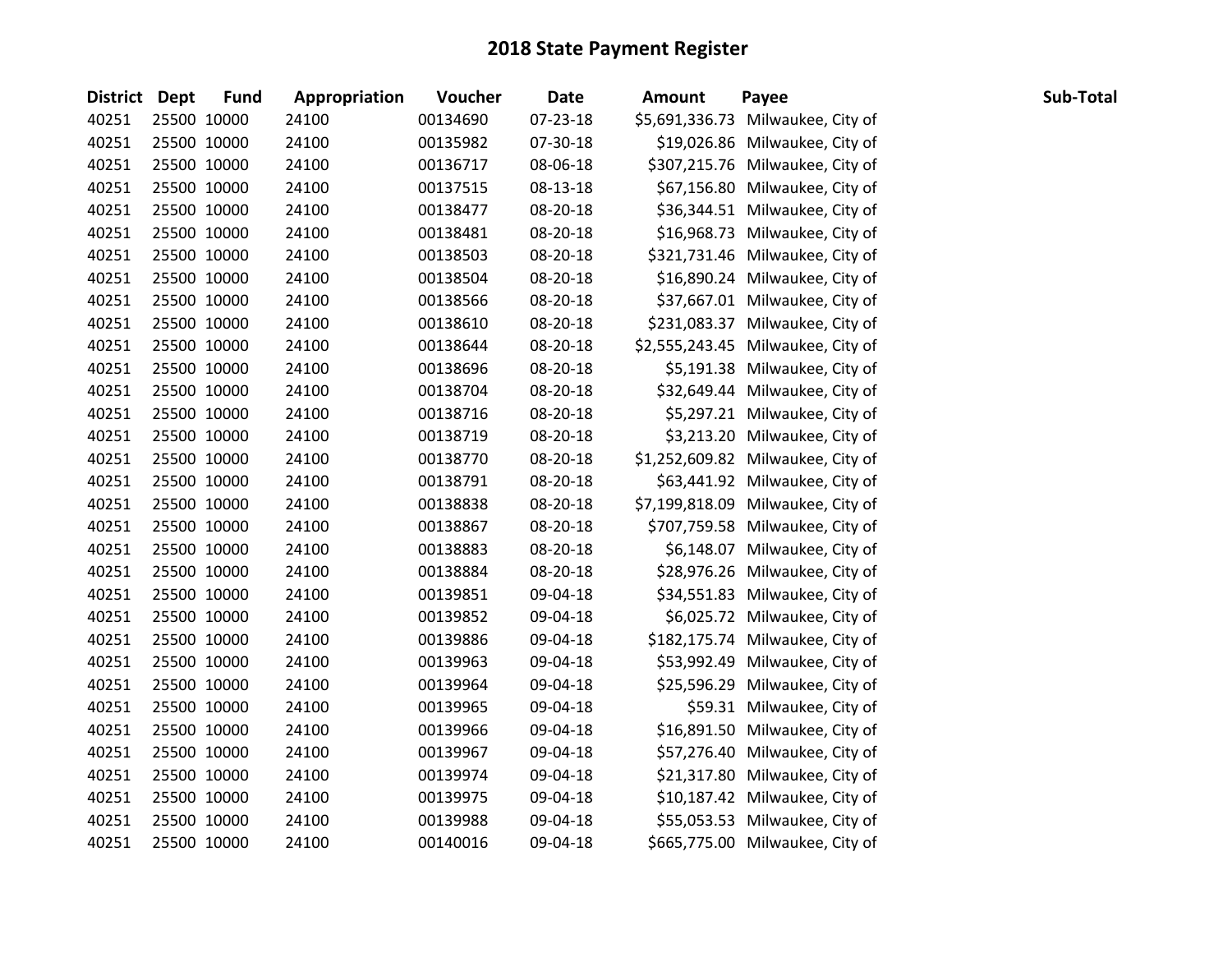| <b>District Dept</b> |             | <b>Fund</b> | Appropriation | Voucher  | <b>Date</b>    | <b>Amount</b> | Payee                             | Sub-Total |
|----------------------|-------------|-------------|---------------|----------|----------------|---------------|-----------------------------------|-----------|
| 40251                |             | 25500 10000 | 24100         | 00140033 | 09-04-18       |               | \$1,791,900.00 Milwaukee, City of |           |
| 40251                |             | 25500 10000 | 24100         | 00141771 | 09-10-18       |               | \$483,942.92 Milwaukee, City of   |           |
| 40251                |             | 25500 10000 | 24100         | 00141804 | 09-10-18       |               | \$1,680,954.35 Milwaukee, City of |           |
| 40251                | 25500 10000 |             | 24100         | 00141831 | 09-10-18       |               | \$3,259,883.06 Milwaukee, City of |           |
| 40251                |             | 25500 10000 | 24100         | 00141835 | 09-10-18       |               | \$377,427.16 Milwaukee, City of   |           |
| 40251                |             | 25500 10000 | 24100         | 00142473 | 09-17-18       |               | \$685,382.58 Milwaukee, City of   |           |
| 40251                |             | 25500 10000 | 24100         | 00143100 | 09-24-18       |               | \$599,898.49 Milwaukee, City of   |           |
| 40251                |             | 25500 10000 | 24100         | 00143366 | 09-24-18       |               | \$15,235.67 Milwaukee, City of    |           |
| 40251                |             | 25500 10000 | 24100         | 00143382 | 09-24-18       |               | \$18,283.22 Milwaukee, City of    |           |
| 40251                |             | 25500 10000 | 24100         | 00143390 | 09-24-18       |               | \$315,264.48 Milwaukee, City of   |           |
| 40251                |             | 25500 10000 | 24100         | 00143391 | 09-24-18       |               | \$7,468.13 Milwaukee, City of     |           |
| 40251                |             | 25500 10000 | 24100         | 00143392 | 09-24-18       |               | \$2,515.07 Milwaukee, City of     |           |
| 40251                |             | 25500 10000 | 24100         | 00143393 | 09-24-18       |               | \$36,783.13 Milwaukee, City of    |           |
| 40251                |             | 25500 10000 | 24100         | 00143394 | 09-24-18       |               | \$27,529.37 Milwaukee, City of    |           |
| 40251                |             | 25500 10000 | 24100         | 00143398 | 09-24-18       |               | \$19,364.37 Milwaukee, City of    |           |
| 40251                |             | 25500 10000 | 24100         | 00143406 | 09-24-18       |               | \$188,559.59 Milwaukee, City of   |           |
| 40251                |             | 25500 10000 | 24100         | 00143418 | 09-24-18       |               | \$285,607.43 Milwaukee, City of   |           |
| 40251                |             | 25500 10000 | 24100         | 00143451 | 09-24-18       |               | \$252,149.79 Milwaukee, City of   |           |
| 40251                |             | 25500 10000 | 24100         | 00144669 | 10-09-18       |               | \$113,021.03 Milwaukee, City of   |           |
| 40251                |             | 25500 10000 | 24100         | 00145568 | 10-15-18       |               | \$4,652.23 Milwaukee, City of     |           |
| 40251                |             | 25500 10000 | 24100         | 00145582 | $10-15-18$     |               | \$10,988.65 Milwaukee, City of    |           |
| 40251                |             | 25500 10000 | 24100         | 00145588 | 10-15-18       |               | \$3,971.47 Milwaukee, City of     |           |
| 40251                |             | 25500 10000 | 24100         | 00145627 | $10-15-18$     |               | \$43,496.46 Milwaukee, City of    |           |
| 40251                |             | 25500 10000 | 24100         | 00145632 | 10-15-18       |               | \$80,340.36 Milwaukee, City of    |           |
| 40251                |             | 25500 10000 | 24100         | 00145633 | $10-15-18$     |               | \$36,324.72 Milwaukee, City of    |           |
| 40251                |             | 25500 10000 | 24100         | 00145641 | 10-15-18       |               | \$10,291.83 Milwaukee, City of    |           |
| 40251                |             | 25500 10000 | 24100         | 00145679 | $10-15-18$     |               | \$110,656.42 Milwaukee, City of   |           |
| 40251                |             | 25500 10000 | 24100         | 00145688 | $10 - 15 - 18$ |               | \$7,495.69 Milwaukee, City of     |           |
| 40251                |             | 25500 10000 | 24100         | 00145691 | 10-15-18       |               | \$15,687.00 Milwaukee, City of    |           |
| 40251                |             | 25500 10000 | 24100         | 00145692 | $10-15-18$     |               | \$9,041.35 Milwaukee, City of     |           |
| 40251                |             | 25500 10000 | 24100         | 00145700 | $10-15-18$     |               | \$94,688.24 Milwaukee, City of    |           |
| 40251                |             | 25500 10000 | 24100         | 00145701 | 10-15-18       |               | \$213.33 Milwaukee, City of       |           |
| 40251                |             | 25500 10000 | 24100         | 00145973 | $10-22-18$     |               | \$194,020.87 Milwaukee, City of   |           |
|                      |             |             |               |          |                |               |                                   |           |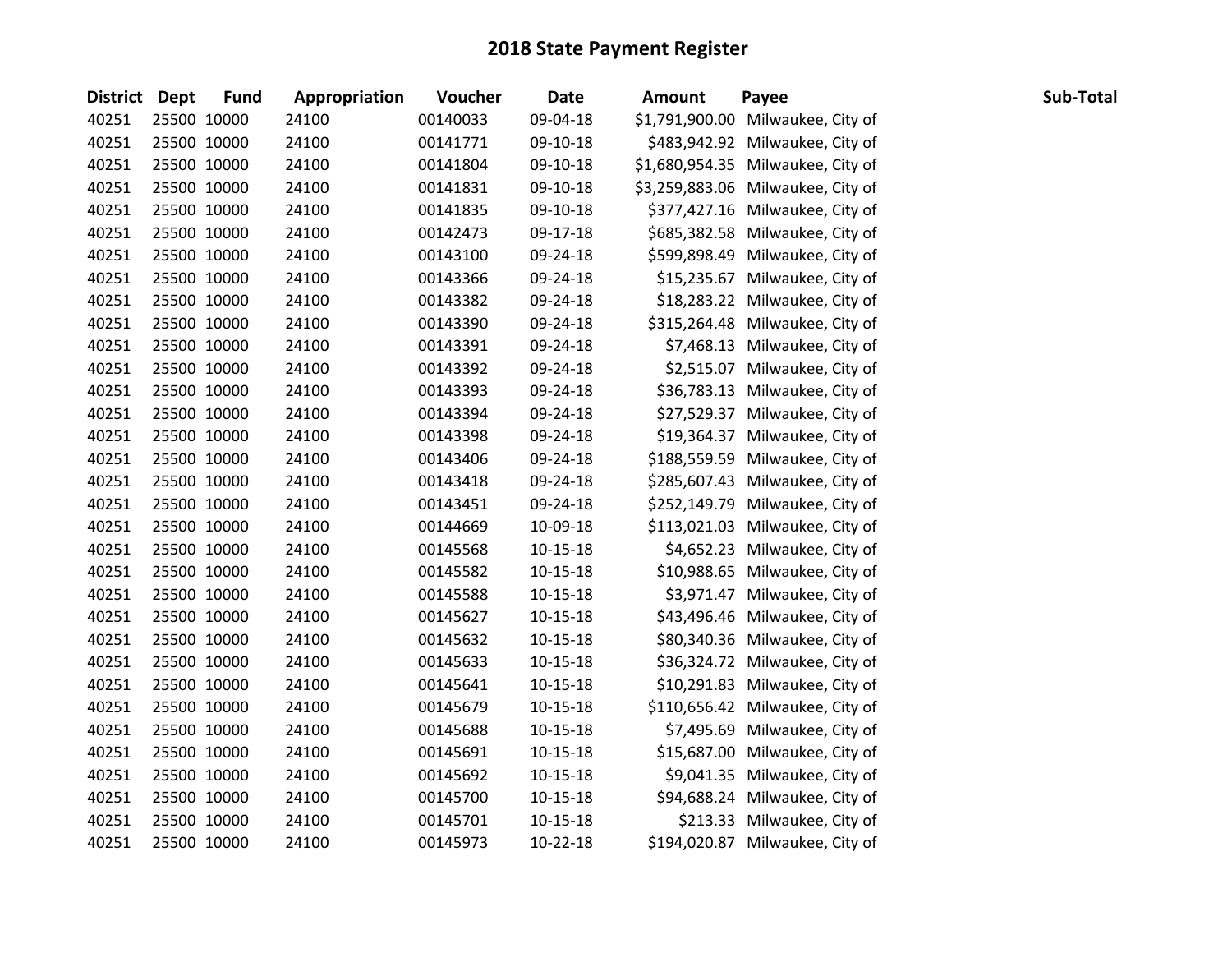| District Dept |             | <b>Fund</b> | Appropriation                                                    | Voucher  | <b>Date</b>    | <b>Amount</b> | Payee                             | Sub-Total        |
|---------------|-------------|-------------|------------------------------------------------------------------|----------|----------------|---------------|-----------------------------------|------------------|
| 40251         | 25500 10000 |             | 24100                                                            | 00146319 | 10-22-18       |               | \$3,663.68 Milwaukee, City of     |                  |
| 40251         | 25500 10000 |             | 24100                                                            | 00146320 | $10-22-18$     |               | \$36,898.29 Milwaukee, City of    |                  |
| 40251         | 25500 10000 |             | 24100                                                            | 00146622 | 10-29-18       |               | \$1,100,864.92 Milwaukee, City of |                  |
| 40251         | 25500 10000 |             | 24100                                                            | 00146881 | 10-29-18       |               | \$45,537.71 Milwaukee, City of    |                  |
| 40251         | 25500 10000 |             | 24100                                                            | 00146882 | 10-29-18       |               | \$69,516.78 Milwaukee, City of    |                  |
| 40251         | 25500 10000 |             | 24100                                                            | 00146883 | 10-29-18       |               | \$12,724.98 Milwaukee, City of    |                  |
| 40251         | 25500 10000 |             | 24100                                                            | 00146884 | 10-29-18       |               | \$18,109.77 Milwaukee, City of    |                  |
| 40251         | 25500 10000 |             | 24100                                                            | 00147977 | 11-13-18       |               | \$468,054.21 Milwaukee, City of   |                  |
| 40251         | 25500 10000 |             | 24100                                                            | 00147978 | $11 - 13 - 18$ |               | \$27,799.20 Milwaukee, City of    |                  |
| 40251         | 25500 10000 |             | 24100                                                            | 00148368 | 11-19-18       |               | \$5,045,571.80 Milwaukee, City of |                  |
| 40251         | 25500 10000 |             | 24100                                                            | 00148828 | 11-19-18       |               | \$359,350.00 Milwaukee, City of   |                  |
| 40251         | 25500 10000 |             | 24100                                                            | 00149579 | 11-19-18       |               | \$116,396.86 Milwaukee, City of   |                  |
| 40251         | 25500 10000 |             | 24100                                                            | 00149617 | 11-19-18       |               | \$462,339.62 Milwaukee, City of   |                  |
| 40251         | 25500 10000 |             | 24100                                                            | 00149639 | 11-19-18       |               | \$382,472.08 Milwaukee, City of   |                  |
| 40251         | 25500 10000 |             | 24100                                                            | 00149640 | 11-19-18       |               | \$3,007,368.89 Milwaukee, City of |                  |
| 40251         | 25500 10000 |             | 24100                                                            | 00150726 | 11-26-18       |               | \$24,659.32 Milwaukee, City of    |                  |
| 40251         | 25500 10000 |             | 24100                                                            | 00152362 | 12-10-18       |               | \$19,648.01 Milwaukee, City of    |                  |
| 40251         | 25500 10000 |             | 24100                                                            | 00152369 | 12-10-18       |               | \$439.42 Milwaukee, City of       |                  |
| 40251         | 25500 10000 |             | 24100                                                            | 00152370 | 12-10-18       |               | \$1,531.65 Milwaukee, City of     |                  |
| 40251         | 25500 10000 |             | 24100                                                            | 00152413 | 12-10-18       |               | \$156,385.69 Milwaukee, City of   |                  |
| 40251         | 25500 10000 |             | 24100                                                            | 00153493 | 12-17-18       |               | \$129,585.73 Milwaukee, City of   |                  |
| 40251         | 25500 10000 |             | 24100                                                            | 00153921 | 12-24-18       |               | \$244,298.78 Milwaukee, City of   |                  |
| 40251         | 25500 10000 |             | 24100                                                            | 00154424 | 12-24-18       |               | \$1,332.85 Milwaukee, City of     |                  |
| 40251         | 25500 10000 |             | 24100                                                            | 00155002 | 12-31-18       |               | \$1,278.27 Milwaukee, City of     |                  |
| 40251         | 25500 10000 |             | 24100                                                            | 00155155 | 12-31-18       |               | \$478,184.02 Milwaukee, City of   |                  |
| 40251         |             |             | Dept of Public Instruction - - Federal Aids, Local Aid Total     |          |                |               |                                   | \$155,939,277.31 |
| 40251         |             |             | Dept of Public Instruction - - Transition Incentive Grants       |          |                |               |                                   |                  |
| 40251         | 25500 10000 |             | 25600                                                            | 00130683 | 06-18-18       |               | \$177,000.00 Milwaukee, City of   |                  |
| 40251         |             |             | Dept of Public Instruction - - Transition Incentive Grants Total |          |                |               |                                   | \$177,000.00     |
| 40251         |             |             | Dept of Public Instruction - - Head Start Supplement             |          |                |               |                                   |                  |
| 40251         | 25500 10000 |             | 27300                                                            | 00119776 | 04-09-18       |               | \$63,694.22 Milwaukee, City of    |                  |
| 40251         | 25500 10000 |             | 27300                                                            | 00119777 | 04-09-18       |               | \$108,506.53 Milwaukee, City of   |                  |
| 40251         | 25500 10000 |             | 27300                                                            | 00124921 | $05 - 21 - 18$ |               | \$39,194.45 Milwaukee, City of    |                  |
|               |             |             |                                                                  |          |                |               |                                   |                  |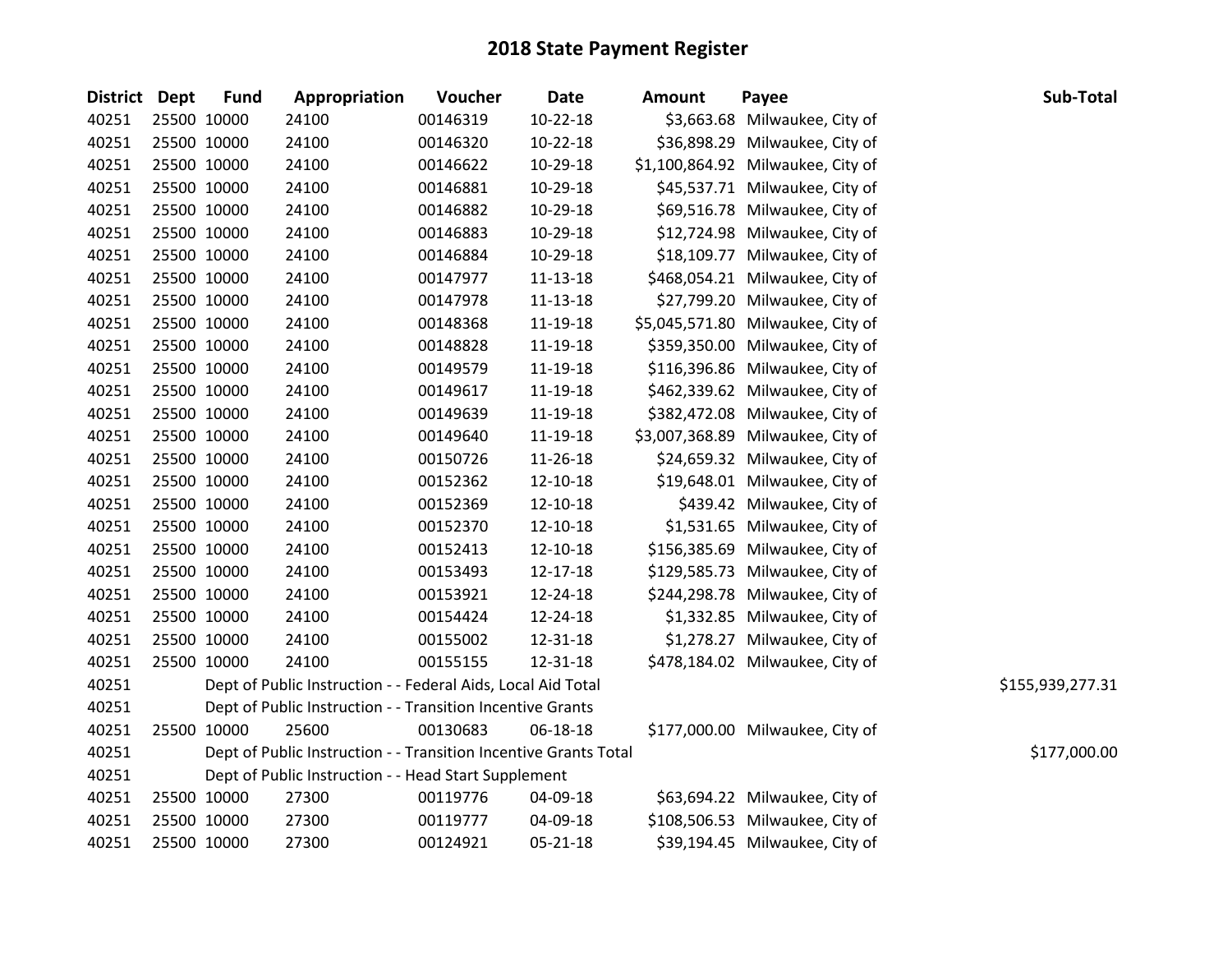| <b>District Dept</b> | <b>Fund</b> | Appropriation                                                           | Voucher  | <b>Date</b>    | <b>Amount</b> | Payee                              | Sub-Total       |
|----------------------|-------------|-------------------------------------------------------------------------|----------|----------------|---------------|------------------------------------|-----------------|
| 40251                | 25500 10000 | 27300                                                                   | 00124922 | 05-21-18       |               | \$36,885.88 Milwaukee, City of     |                 |
| 40251                | 25500 10000 | 27300                                                                   | 00124923 | $05 - 21 - 18$ |               | \$2,426.50 Milwaukee, City of      |                 |
| 40251                | 25500 10000 | 27300                                                                   | 00129073 | 06-18-18       |               | \$32,733.29 Milwaukee, City of     |                 |
| 40251                | 25500 10000 | 27300                                                                   | 00132562 | 06-25-18       |               | \$23,841.19 Milwaukee, City of     |                 |
| 40251                | 25500 10000 | 27300                                                                   | 00137868 | 08-13-18       |               | \$40,739.15 Milwaukee, City of     |                 |
| 40251                | 25500 10000 | 27300                                                                   | 00145551 | $10 - 15 - 18$ |               | \$4,745.74 Milwaukee, City of      |                 |
| 40251                |             | Dept of Public Instruction - - Head Start Supplement Total              |          |                |               |                                    | \$352,766.95    |
| 40251                |             | Dept of Public Instruction - - Achievement Guarantee Contract           |          |                |               |                                    |                 |
| 40251                | 25500 10000 | 27500                                                                   | 00111721 | 02-20-18       |               | \$8,197,897.00 Milwaukee, City of  |                 |
| 40251                | 25500 10000 | 27500                                                                   | 00128050 | $06-11-18$     |               | \$8,197,898.34 Milwaukee, City of  |                 |
| 40251                | 25500 10000 | 27500                                                                   | 00149412 | 11-19-18       |               | \$8,229,814.00 Milwaukee, City of  |                 |
| 40251                |             | Dept of Public Instruction - - Achievement Guarantee Contract Total     |          |                |               |                                    | \$24,625,609.34 |
| 40251                |             | Dept of Public Instruction - - Per Pupil Aid                            |          |                |               |                                    |                 |
| 40251                | 25500 10000 | 27900                                                                   | 00117824 | 03-26-18       |               | \$34,986,150.00 Milwaukee, City of |                 |
| 40251                |             | Dept of Public Instruction - - Per Pupil Aid Total                      |          |                |               |                                    | \$34,986,150.00 |
| 40251                |             | Dept of Public Instruction - - School Library Aids                      |          |                |               |                                    |                 |
| 40251                | 25500 37500 | 26200                                                                   | 00122365 | 04-30-18       |               | \$4,732,921.00 Milwaukee, City of  |                 |
| 40251                |             | Dept of Public Instruction - - School Library Aids Total                |          |                |               |                                    | \$4,732,921.00  |
| 40251                |             | Technical College System Board - - Fire Schools, Local Assistance       |          |                |               |                                    |                 |
| 40251                | 29200 10000 | 13700                                                                   | 00005163 | 07-20-18       |               | \$15,007.92 Milwaukee, City of     |                 |
| 40251                |             | Technical College System Board - - Fire Schools, Local Assistance Total |          |                |               |                                    | \$15,007.92     |
| 40251                |             | Technical College System Board - - Interagency Projects, Local As       |          |                |               |                                    |                 |
| 40251                | 29200 10000 | 13800                                                                   | 00005350 | 08-31-18       |               | \$1,123.43 Milwaukee, City of      |                 |
| 40251                |             | Technical College System Board - - Interagency Projects, Local As Total |          |                |               |                                    | \$1,123.43      |
| 40251                |             | Technical College System Board - - Federal Aid, Local Assistance        |          |                |               |                                    |                 |
| 40251                | 29200 10000 | 15300                                                                   | 00004141 | $01 - 05 - 18$ |               | \$1,147.60 Milwaukee, City of      |                 |
| 40251                | 29200 10000 | 15300                                                                   | 00004801 | 05-18-18       |               | \$191.97 Milwaukee, City of        |                 |
| 40251                | 29200 10000 | 15300                                                                   | 00005756 | 11-29-18       |               | \$194.67 Milwaukee, City of        |                 |
| 40251                |             | Technical College System Board - - Federal Aid, Local Assistance Total  |          |                |               |                                    | \$1,534.24      |
| 40251                |             | Dept of Natural Resources - - Air Management -- Stationary S            |          |                |               |                                    |                 |
| 40251                | 37000 10000 | 43700                                                                   | 00252499 | $07 - 12 - 18$ |               | \$5,126.00 Milwaukee, City of      |                 |
| 40251                |             | Dept of Natural Resources - - Air Management -- Stationary S Total      |          |                |               |                                    | \$5,126.00      |
| 40251                |             | Dept of Natural Resources - - Gpo-Federal Funds                         |          |                |               |                                    |                 |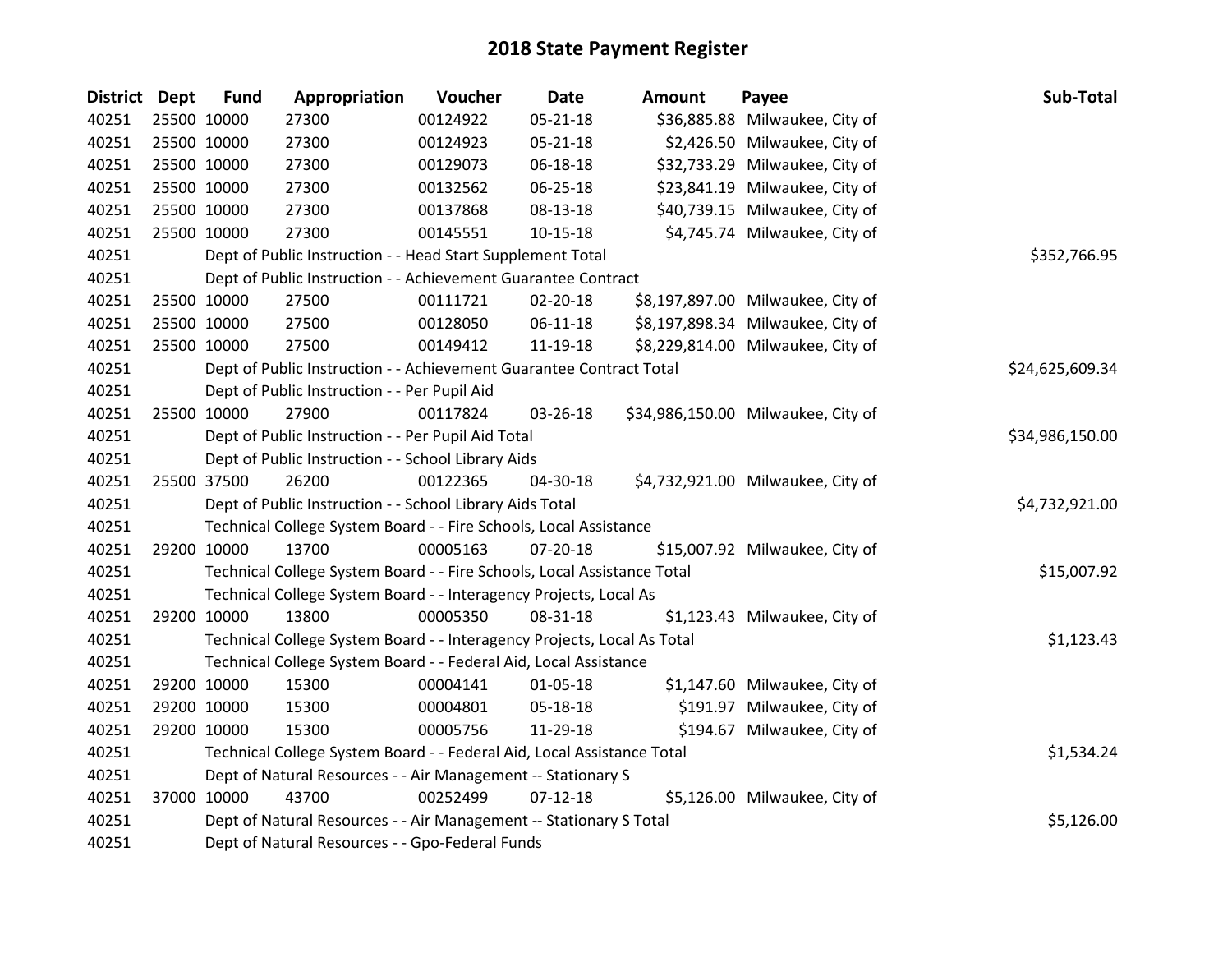| District Dept |             | <b>Fund</b> | Appropriation                                                      | Voucher  | <b>Date</b>    | <b>Amount</b> | Payee                           | Sub-Total    |
|---------------|-------------|-------------|--------------------------------------------------------------------|----------|----------------|---------------|---------------------------------|--------------|
| 40251         | 37000 10000 |             | 44100                                                              | 00210121 | $01 - 26 - 18$ |               | \$14,568.90 Milwaukee, City of  |              |
| 40251         |             | 37000 10000 | 44100                                                              | 00256112 | 08-09-18       |               | \$59,317.11 Milwaukee, City of  |              |
| 40251         |             |             | Dept of Natural Resources - - Gpo-Federal Funds Total              |          |                |               |                                 | \$73,886.01  |
| 40251         |             |             | Dept of Natural Resources - - Aids In Lieu Of Taxes - Gener        |          |                |               |                                 |              |
| 40251         |             | 37000 10000 | 50300                                                              | 00212182 | 02-02-18       |               | \$112,069.20 Milwaukee, City of |              |
| 40251         |             | 37000 10000 | 50300                                                              | 00212183 | $02 - 02 - 18$ |               | \$35.80 Milwaukee, City of      |              |
| 40251         |             |             | Dept of Natural Resources - - Aids In Lieu Of Taxes - Gener Total  |          |                |               |                                 | \$112,105.00 |
| 40251         |             |             | Dept of Natural Resources - - Gen Program Ops-State Funds          |          |                |               |                                 |              |
| 40251         |             | 37000 21200 | 16100                                                              | 00208109 | $01 - 22 - 18$ |               | \$3,190.49 Milwaukee, City of   |              |
| 40251         |             | 37000 21200 | 16100                                                              | 00230924 | 04-25-18       |               | \$223.36 Milwaukee, City of     |              |
| 40251         |             | 37000 21200 | 16100                                                              | 00240954 | 06-05-18       |               | \$58.90 Milwaukee, City of      |              |
| 40251         |             | 37000 21200 | 16100                                                              | 00253820 | 07-23-18       |               | \$284.16 Milwaukee, City of     |              |
| 40251         |             | 37000 21200 | 16100                                                              | 00271057 | $10-10-18$     |               | \$563.87 Milwaukee, City of     |              |
| 40251         |             | 37000 21200 | 16100                                                              | 00278223 | 11-07-18       |               | \$26.19 Milwaukee, City of      |              |
| 40251         |             |             | Dept of Natural Resources - - Gen Program Ops-State Funds Total    |          |                |               |                                 | \$4,346.97   |
| 40251         |             |             | Dept of Natural Resources - - Taxes & Assessmts-Conserv Fund       |          |                |               |                                 |              |
| 40251         |             | 37000 21200 | 16900                                                              | 00208109 | $01 - 22 - 18$ |               | \$1,574.04 Milwaukee, City of   |              |
| 40251         |             | 37000 21200 | 16900                                                              | 00230924 | 04-25-18       |               | \$1,630.32 Milwaukee, City of   |              |
| 40251         |             | 37000 21200 | 16900                                                              | 00253820 | 07-23-18       |               | \$1,621.62 Milwaukee, City of   |              |
| 40251         |             |             | Dept of Natural Resources - - Taxes & Assessmts-Conserv Fund Total |          |                |               |                                 | \$4,825.98   |
| 40251         |             |             | Dept of Natural Resources - - Gpo -Federal Funds                   |          |                |               |                                 |              |
| 40251         |             | 37000 21200 | 38100                                                              | 00222236 | 08-24-18       |               | \$70,524.15 Milwaukee, City of  |              |
| 40251         |             |             | Dept of Natural Resources - - Gpo -Federal Funds Total             |          |                |               |                                 | \$70,524.15  |
| 40251         |             |             | Dept of Natural Resources - - Enf A - Boating Enforcement          |          |                |               |                                 |              |
| 40251         |             | 37000 21200 | 55000                                                              | 00222236 | 08-24-18       |               | \$154,735.58 Milwaukee, City of |              |
| 40251         |             |             | Dept of Natural Resources - - Enf A - Boating Enforcement Total    |          |                |               |                                 | \$154,735.58 |
| 40251         |             |             | Dept of Natural Resources - - Aids In Lieu Of Taxes - Sum S        |          |                |               |                                 |              |
| 40251         |             | 37000 21200 | 57900                                                              | 00229809 | 04-20-18       |               | \$7,034.11 Milwaukee, City of   |              |
| 40251         |             |             | Dept of Natural Resources - - Aids In Lieu Of Taxes - Sum S Total  |          |                |               |                                 | \$7,034.11   |
| 40251         |             |             | Dept of Natural Resources - - Gpo--State Funds                     |          |                |               |                                 |              |
| 40251         |             | 37000 21200 | 86100                                                              | 00227932 | $04 - 16 - 18$ |               | \$1,923.96 Milwaukee, City of   |              |
| 40251         |             | 37000 21200 | 86100                                                              | 00253590 | 07-18-18       |               | \$2,052.51 Milwaukee, City of   |              |
| 40251         | 37000 21200 |             | 86100                                                              | 00271057 | $10-10-18$     |               | \$1,621.62 Milwaukee, City of   |              |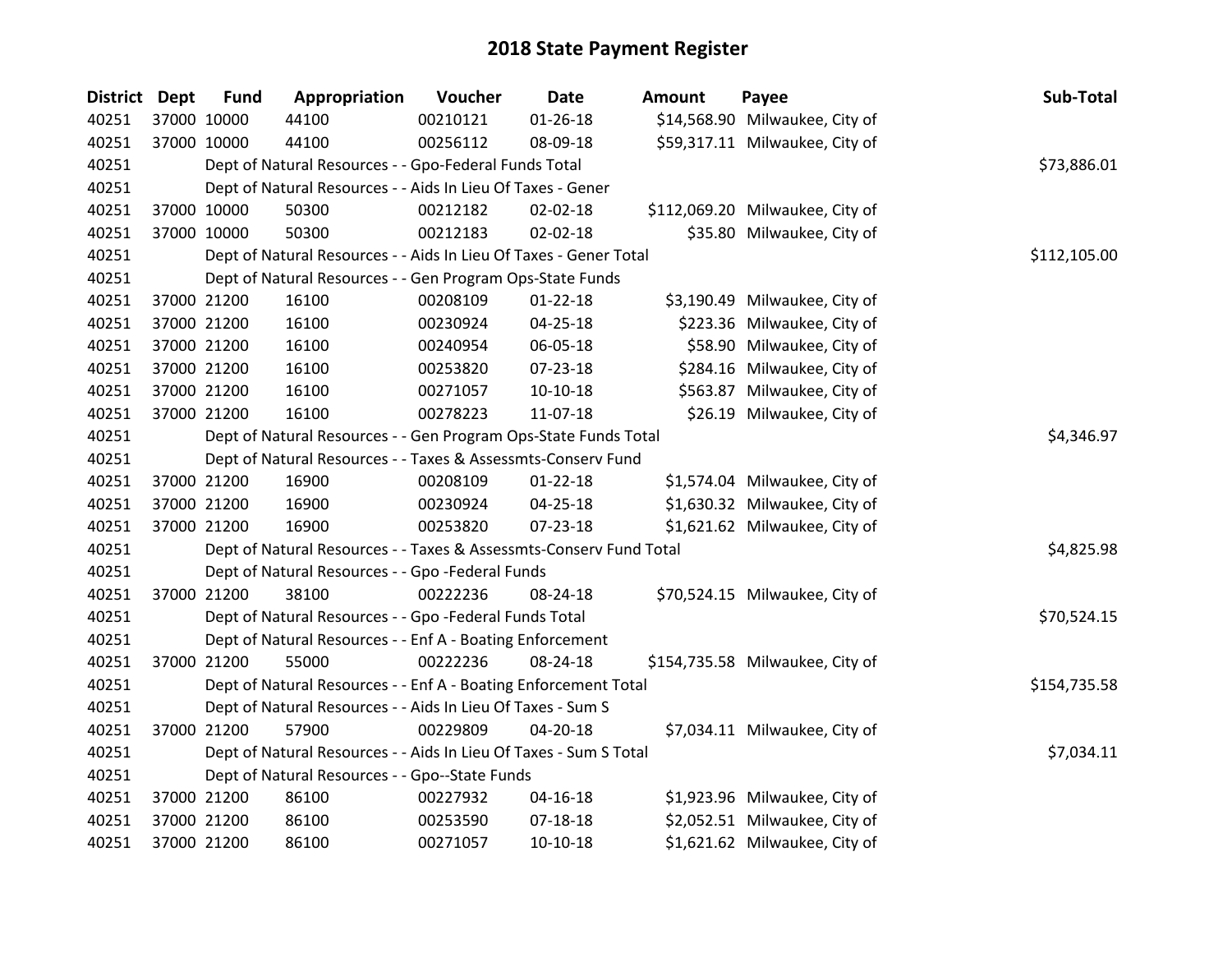| District Dept | <b>Fund</b> | Appropriation                                                      | Voucher  | <b>Date</b>    | <b>Amount</b> | Payee                             | Sub-Total      |
|---------------|-------------|--------------------------------------------------------------------|----------|----------------|---------------|-----------------------------------|----------------|
| 40251         | 37000 21200 | 86100                                                              | 00274386 | 10-19-18       |               | \$4,319.24 Milwaukee, City of     |                |
| 40251         | 37000 21200 | 86100                                                              | 00280965 | 11-28-18       |               | \$1,808.27 Milwaukee, City of     |                |
| 40251         | 37000 21200 | 86100                                                              | 00282424 | 11-28-18       |               | \$1,220.43 Milwaukee, City of     |                |
| 40251         | 37000 21200 | 86100                                                              | 00282441 | 11-29-18       |               | \$1,303.79 Milwaukee, City of     |                |
| 40251         | 37000 21200 | 86100                                                              | 00284739 | 12-12-18       |               | \$1,820.79 Milwaukee, City of     |                |
| 40251         |             | Dept of Natural Resources - - Gpo--State Funds Total               |          |                |               |                                   | \$16,070.61    |
| 40251         |             | Dept of Natural Resources - - Gpo - State Funds                    |          |                |               |                                   |                |
| 40251         | 37000 21200 | 96100                                                              | 00207815 | 02-07-18       |               | \$2,054.28 Milwaukee, City of     |                |
| 40251         |             | Dept of Natural Resources - - Gpo - State Funds Total              |          |                |               |                                   | \$2,054.28     |
| 40251         |             | Dept of Natural Resources - - Petrostorage Envr Remd Awards        |          |                |               |                                   |                |
| 40251         | 37000 27200 | 66700                                                              | 00212337 | 02-05-18       |               | \$6,567.63 Milwaukee, City of     |                |
| 40251         | 37000 27200 | 66700                                                              | 00223034 | 03-29-18       |               | \$1,743.23 Milwaukee, City of     |                |
| 40251         | 37000 27200 | 66700                                                              | 00223038 | 03-29-18       |               | \$2,024.61 Milwaukee, City of     |                |
| 40251         |             | Dept of Natural Resources - - Petrostorage Envr Remd Awards Total  |          |                |               |                                   | \$10,335.47    |
| 40251         |             | Dept of Natural Resources - - Fin Asst For Responsible Units       |          |                |               |                                   |                |
| 40251         | 37000 27400 | 67000                                                              | 00235384 | $05 - 11 - 18$ |               | \$2,158,867.95 Milwaukee, City of |                |
| 40251         |             | Dept of Natural Resources - - Fin Asst For Responsible Units Total |          |                |               |                                   | \$2,158,867.95 |
| 40251         |             | Dept of Natural Resources - - Recycling Consolidation Grants       |          |                |               |                                   |                |
| 40251         | 37000 27400 | 67300                                                              | 00235384 | $05-11-18$     |               | \$153,037.07 Milwaukee, City of   |                |
| 40251         |             | Dept of Natural Resources - - Recycling Consolidation Grants Total |          |                |               |                                   | \$153,037.07   |
| 40251         |             | Department of Tourism - - Ab; Regranting Program                   |          |                |               |                                   |                |
| 40251         | 38000 10000 | 30900                                                              | 00005519 | 04-09-18       |               | \$23,060.00 Milwaukee, City of    |                |
| 40251         |             | Department of Tourism - - Ab; Regranting Program Total             |          |                |               |                                   | \$23,060.00    |
| 40251         |             | WI Dept of Transportation - - Conn Hwy Aids St Fds                 |          |                |               |                                   |                |
| 40251         | 39500 21100 | 16200                                                              | 00205599 | $01 - 02 - 18$ |               | \$457,341.52 Milwaukee, City of   |                |
| 40251         | 39500 21100 | 16200                                                              | 00236107 | 04-02-18       |               | \$457,341.52 Milwaukee, City of   |                |
| 40251         | 39500 21100 | 16200                                                              | 00269806 | 07-02-18       |               | \$457,341.52 Milwaukee, City of   |                |
| 40251         | 39500 21100 | 16200                                                              | 00303858 | $10-01-18$     |               | \$457,341.53 Milwaukee, City of   |                |
| 40251         |             | WI Dept of Transportation - - Conn Hwy Aids St Fds Total           |          |                |               |                                   | \$1,829,366.09 |
| 40251         |             | WI Dept of Transportation - - Lift Bridge State Fd                 |          |                |               |                                   |                |
| 40251         | 39500 21100 | 16400                                                              | 00270464 | $07 - 02 - 18$ |               | \$1,035,753.61 Milwaukee, City of |                |
| 40251         |             | WI Dept of Transportation - - Lift Bridge State Fd Total           |          |                |               |                                   | \$1,035,753.61 |
| 40251         |             | WI Dept of Transportation - - Hwy Sfty Loc Aid Ffd                 |          |                |               |                                   |                |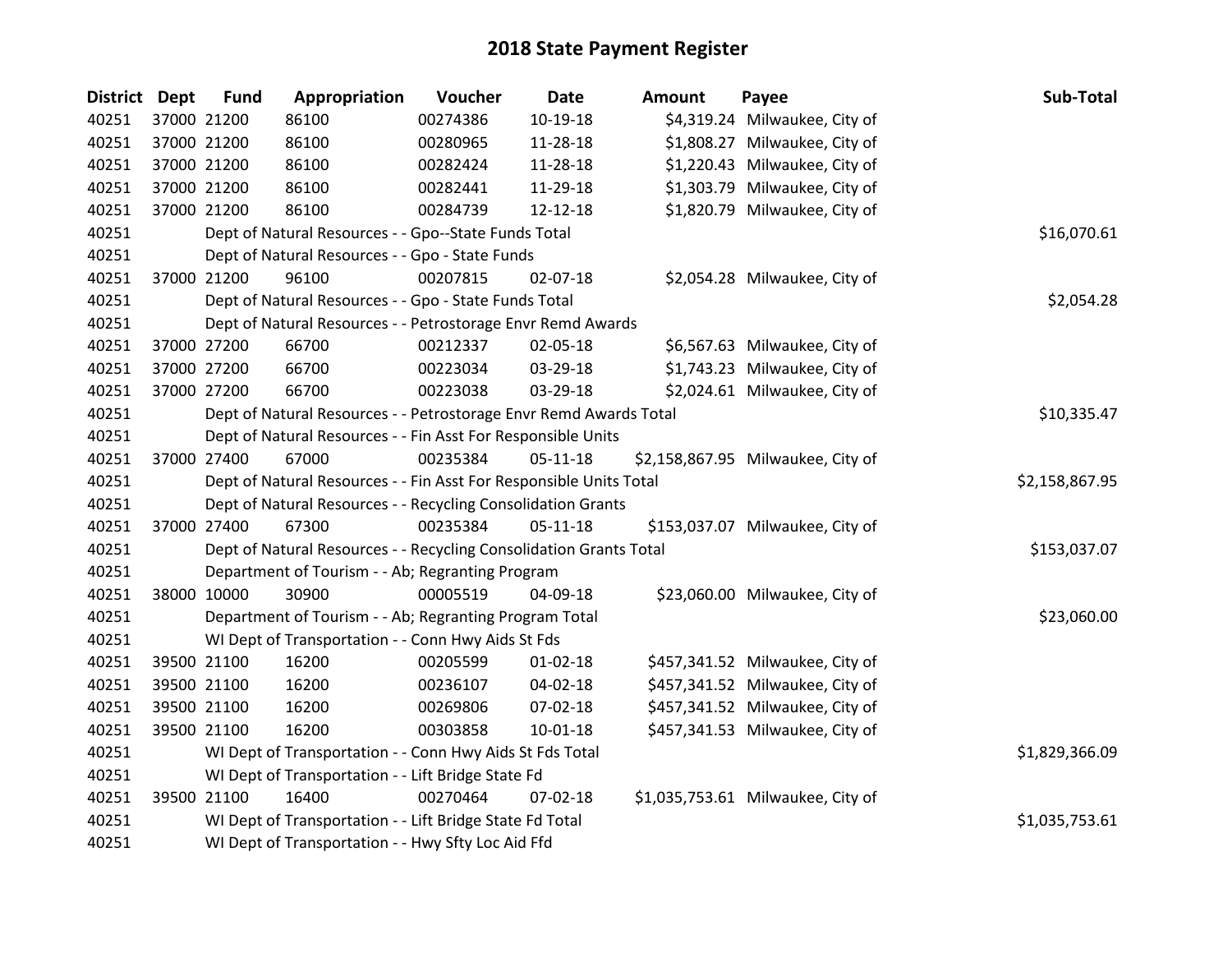| District Dept | <b>Fund</b> | Appropriation | Voucher  | <b>Date</b>    | <b>Amount</b> | Payee                          | Sub-Total |
|---------------|-------------|---------------|----------|----------------|---------------|--------------------------------|-----------|
| 40251         | 39500 21100 | 18500         | 00208443 | 01-08-18       |               | \$263.46 Milwaukee, City of    |           |
| 40251         | 39500 21100 | 18500         | 00216784 | 02-05-18       |               | \$235.43 Milwaukee, City of    |           |
| 40251         | 39500 21100 | 18500         | 00228364 | 03-09-18       |               | \$17,738.49 Milwaukee, City of |           |
| 40251         | 39500 21100 | 18500         | 00238267 | 04-05-18       |               | \$6,699.12 Milwaukee, City of  |           |
| 40251         | 39500 21100 | 18500         | 00238268 | 04-05-18       |               | \$9,919.11 Milwaukee, City of  |           |
| 40251         | 39500 21100 | 18500         | 00246772 | 04-27-18       |               | \$8,473.10 Milwaukee, City of  |           |
| 40251         | 39500 21100 | 18500         | 00246775 | 04-27-18       |               | \$7,768.85 Milwaukee, City of  |           |
| 40251         | 39500 21100 | 18500         | 00263334 | 06-14-18       |               | \$6,672.77 Milwaukee, City of  |           |
| 40251         | 39500 21100 | 18500         | 00263341 | 06-14-18       |               | \$3,551.95 Milwaukee, City of  |           |
| 40251         | 39500 21100 | 18500         | 00265846 | 06-25-18       |               | \$5,994.65 Milwaukee, City of  |           |
| 40251         | 39500 21100 | 18500         | 00265852 | 06-25-18       |               | \$5,131.88 Milwaukee, City of  |           |
| 40251         | 39500 21100 | 18500         | 00266467 | $07-17-18$     |               | \$11,360.82 Milwaukee, City of |           |
| 40251         | 39500 21100 | 18500         | 00281004 | 08-01-18       |               | \$3,740.15 Milwaukee, City of  |           |
| 40251         | 39500 21100 | 18500         | 00286955 | 08-28-18       |               | \$10,355.57 Milwaukee, City of |           |
| 40251         | 39500 21100 | 18500         | 00292409 | 09-06-18       |               | \$10,547.72 Milwaukee, City of |           |
| 40251         | 39500 21100 | 18500         | 00293254 | 09-06-18       |               | \$3,021.05 Milwaukee, City of  |           |
| 40251         | 39500 21100 | 18500         | 00293255 | 09-06-18       |               | \$2,833.34 Milwaukee, City of  |           |
| 40251         | 39500 21100 | 18500         | 00293258 | 09-06-18       |               | \$3,042.41 Milwaukee, City of  |           |
| 40251         | 39500 21100 | 18500         | 00293259 | 09-06-18       |               | \$6,607.74 Milwaukee, City of  |           |
| 40251         | 39500 21100 | 18500         | 00297069 | 09-18-18       |               | \$1,956.00 Milwaukee, City of  |           |
| 40251         | 39500 21100 | 18500         | 00297070 | 09-18-18       |               | \$2,040.00 Milwaukee, City of  |           |
| 40251         | 39500 21100 | 18500         | 00297080 | 09-18-18       |               | \$24,534.96 Milwaukee, City of |           |
| 40251         | 39500 21100 | 18500         | 00304847 | $10 - 01 - 18$ |               | \$17,151.05 Milwaukee, City of |           |
| 40251         | 39500 21100 | 18500         | 00304849 | $10 - 01 - 18$ |               | \$5,710.13 Milwaukee, City of  |           |
| 40251         | 39500 21100 | 18500         | 00304857 | 10-01-18       |               | \$5,605.41 Milwaukee, City of  |           |
| 40251         | 39500 21100 | 18500         | 00305521 | 10-01-18       |               | \$39,216.48 Milwaukee, City of |           |
| 40251         | 39500 21100 | 18500         | 00309981 | 10-16-18       |               | \$6,064.35 Milwaukee, City of  |           |
| 40251         | 39500 21100 | 18500         | 00309983 | 10-16-18       |               | \$3,833.45 Milwaukee, City of  |           |
| 40251         | 39500 21100 | 18500         | 00314476 | 10-24-18       |               | \$11,720.16 Milwaukee, City of |           |
| 40251         | 39500 21100 | 18500         | 00315071 | 11-01-18       |               | \$5,608.01 Milwaukee, City of  |           |
| 40251         | 39500 21100 | 18500         | 00327438 | 11-29-18       |               | \$9,656.01 Milwaukee, City of  |           |
| 40251         | 39500 21100 | 18500         | 00327441 | 11-29-18       |               | \$7,765.90 Milwaukee, City of  |           |
| 40251         | 39500 21100 | 18500         | 00335116 | 12-26-18       |               | \$12,454.99 Milwaukee, City of |           |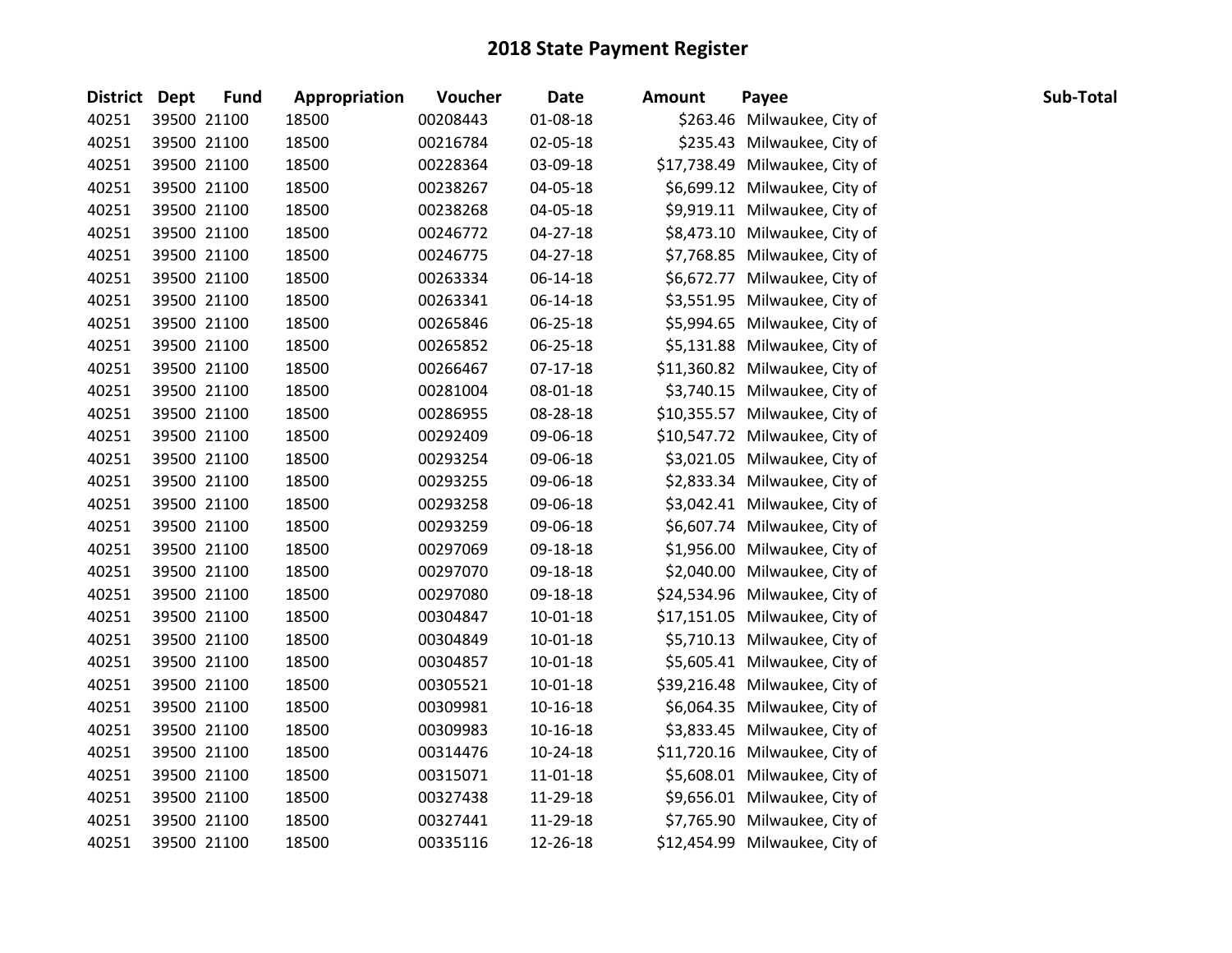| <b>District Dept</b> | <b>Fund</b> | Appropriation                                            | Voucher  | <b>Date</b>    | <b>Amount</b> | Payee                             | Sub-Total       |
|----------------------|-------------|----------------------------------------------------------|----------|----------------|---------------|-----------------------------------|-----------------|
| 40251                | 39500 21100 | 18500                                                    | 00335124 | 12-26-18       |               | \$5,585.15 Milwaukee, City of     |                 |
| 40251                |             | WI Dept of Transportation - - Hwy Sfty Loc Aid Ffd Total |          |                |               |                                   | \$282,859.66    |
| 40251                |             | WI Dept of Transportation - - Trns Aids To Mnc.-Sf       |          |                |               |                                   |                 |
| 40251                | 39500 21100 | 19100                                                    | 00204704 | $01 - 02 - 18$ |               | \$6,589,960.90 Milwaukee, City of |                 |
| 40251                | 39500 21100 | 19100                                                    | 00235212 | 04-02-18       |               | \$6,589,960.90 Milwaukee, City of |                 |
| 40251                | 39500 21100 | 19100                                                    | 00268911 | 07-02-18       |               | \$6,589,960.90 Milwaukee, City of |                 |
| 40251                | 39500 21100 | 19100                                                    | 00302963 | 10-01-18       |               | \$6,589,960.91 Milwaukee, City of |                 |
| 40251                |             | WI Dept of Transportation - - Trns Aids To Mnc.-Sf Total |          |                |               |                                   | \$26,359,843.61 |
| 40251                |             | WI Dept of Transportation - - Trnsprt Alternats Sf       |          |                |               |                                   |                 |
| 40251                | 39500 21100 | 22500                                                    | 00208494 | 01-08-18       |               | \$12,262.08 Milwaukee, City of    |                 |
| 40251                | 39500 21100 | 22500                                                    | 00239020 | 04-05-18       |               | \$2,079.61 Milwaukee, City of     |                 |
| 40251                | 39500 21100 | 22500                                                    | 00245057 | 04-24-18       |               | \$21,065.40 Milwaukee, City of    |                 |
| 40251                | 39500 21100 | 22500                                                    | 00256915 | 05-25-18       |               | \$21,065.40 Milwaukee, City of    |                 |
| 40251                | 39500 21100 | 22500                                                    | 00267377 | 06-27-18       |               | \$777.66 Milwaukee, City of       |                 |
| 40251                | 39500 21100 | 22500                                                    | 00267380 | 06-27-18       |               | \$14,326.14 Milwaukee, City of    |                 |
| 40251                | 39500 21100 | 22500                                                    | 00306439 | 10-03-18       |               | \$652.43 Milwaukee, City of       |                 |
| 40251                | 39500 21100 | 22500                                                    | 00306452 | 10-04-18       |               | \$40,265.05 Milwaukee, City of    |                 |
| 40251                |             | WI Dept of Transportation - - Trnsprt Alternats Sf Total |          |                |               |                                   | \$112,493.77    |
| 40251                |             | WI Dept of Transportation - - Trnsprt Alternats Lf       |          |                |               |                                   |                 |
| 40251                | 39500 21100 | 22600                                                    | 00208494 | 01-08-18       |               | \$3,065.52 Milwaukee, City of     |                 |
| 40251                | 39500 21100 | 22600                                                    | 00210797 | $01 - 11 - 18$ |               | \$4,038.48 Milwaukee, City of     |                 |
| 40251                | 39500 21100 | 22600                                                    | 00219411 | 02-07-18       |               | \$3,273.87 Milwaukee, City of     |                 |
| 40251                | 39500 21100 | 22600                                                    | 00219412 | 02-07-18       |               | \$33,412.68 Milwaukee, City of    |                 |
| 40251                | 39500 21100 | 22600                                                    | 00233387 | 03-23-18       |               | \$6,445.21 Milwaukee, City of     |                 |
| 40251                | 39500 21100 | 22600                                                    | 00238967 | 04-05-18       |               | \$219.33 Milwaukee, City of       |                 |
| 40251                | 39500 21100 | 22600                                                    | 00238975 | 04-05-18       |               | \$725.49 Milwaukee, City of       |                 |
| 40251                | 39500 21100 | 22600                                                    | 00239020 | 04-05-18       |               | \$519.90 Milwaukee, City of       |                 |
| 40251                | 39500 21100 | 22600                                                    | 00245057 | 04-24-18       |               | \$5,266.35 Milwaukee, City of     |                 |
| 40251                | 39500 21100 | 22600                                                    | 00256915 | 05-25-18       |               | \$5,266.35 Milwaukee, City of     |                 |
| 40251                | 39500 21100 | 22600                                                    | 00257234 | 05-25-18       |               | \$2,703.24 Milwaukee, City of     |                 |
| 40251                | 39500 21100 | 22600                                                    | 00263802 | 06-15-18       |               | \$9,815.77 Milwaukee, City of     |                 |
| 40251                | 39500 21100 | 22600                                                    | 00267377 | $06 - 27 - 18$ |               | \$194.42 Milwaukee, City of       |                 |
| 40251                | 39500 21100 | 22600                                                    | 00267380 | 06-27-18       |               | \$3,581.53 Milwaukee, City of     |                 |
|                      |             |                                                          |          |                |               |                                   |                 |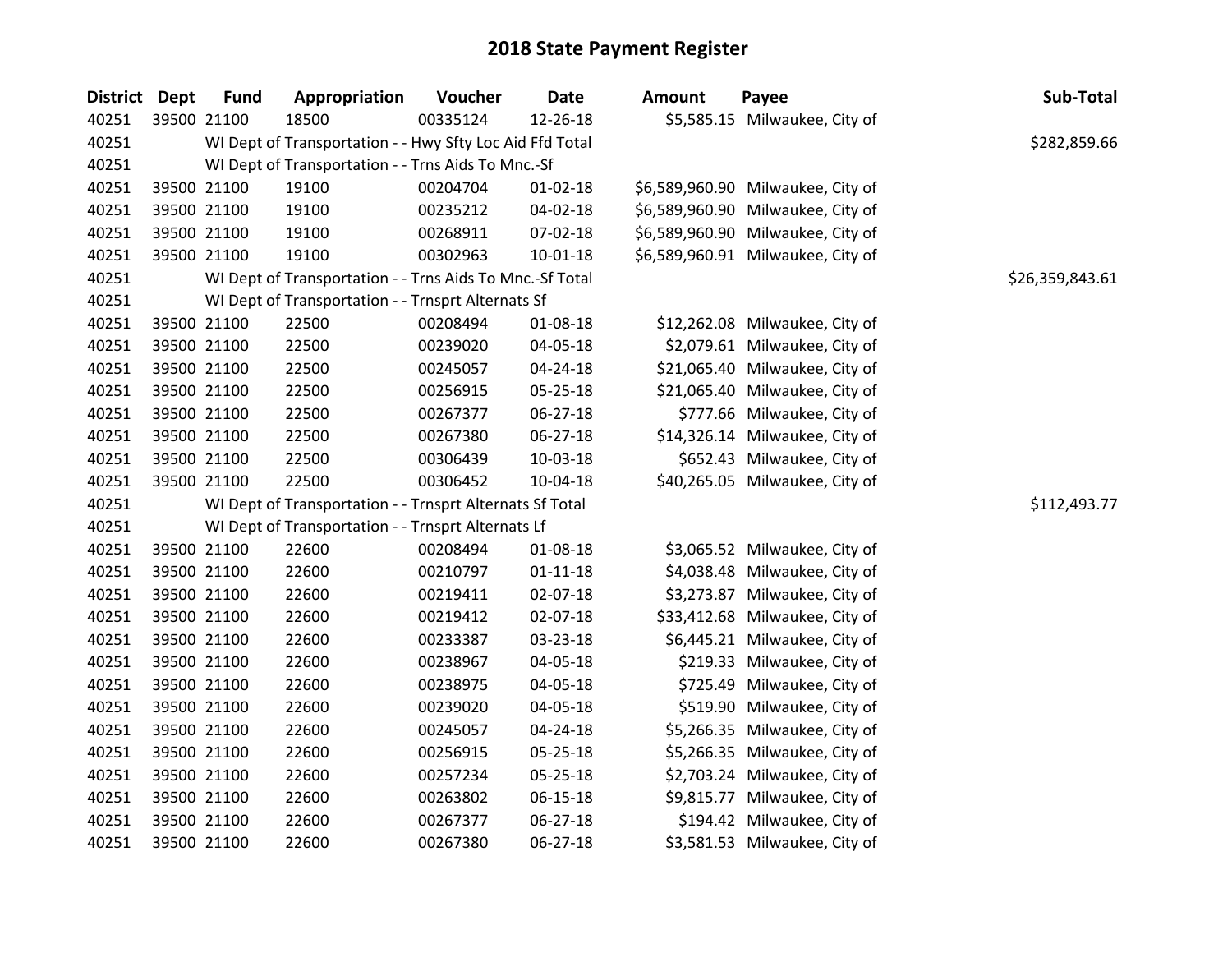| District Dept | <b>Fund</b> | Appropriation                                            | Voucher  | <b>Date</b>    | Amount      | Payee                           | Sub-Total    |
|---------------|-------------|----------------------------------------------------------|----------|----------------|-------------|---------------------------------|--------------|
| 40251         | 39500 21100 | 22600                                                    | 00267489 | $07-17-18$     | \$10,548.00 | Milwaukee, City of              |              |
| 40251         | 39500 21100 | 22600                                                    | 00271084 | 07-02-18       |             | \$2,482.09 Milwaukee, City of   |              |
| 40251         | 39500 21100 | 22600                                                    | 00285851 | 08-13-18       |             | \$35.75 Milwaukee, City of      |              |
| 40251         | 39500 21100 | 22600                                                    | 00290816 | 08-28-18       |             | \$11.22 Milwaukee, City of      |              |
| 40251         | 39500 21100 | 22600                                                    | 00306439 | 10-03-18       |             | \$163.11 Milwaukee, City of     |              |
| 40251         | 39500 21100 | 22600                                                    | 00306441 | 10-03-18       |             | \$69.52 Milwaukee, City of      |              |
| 40251         | 39500 21100 | 22600                                                    | 00306451 | 10-04-18       |             | \$4,572.37 Milwaukee, City of   |              |
| 40251         | 39500 21100 | 22600                                                    | 00306452 | 10-04-18       |             | \$10,066.26 Milwaukee, City of  |              |
| 40251         | 39500 21100 | 22600                                                    | 00307392 | 10-09-18       |             | \$6,621.51 Milwaukee, City of   |              |
| 40251         | 39500 21100 | 22600                                                    | 00309668 | $10 - 15 - 18$ |             | \$105,464.00 Milwaukee, City of |              |
| 40251         | 39500 21100 | 22600                                                    | 00334494 | 12-21-18       |             | \$7,087.64 Milwaukee, City of   |              |
| 40251         |             | WI Dept of Transportation - - Trnsprt Alternats Lf Total |          |                |             |                                 | \$225,649.61 |
| 40251         |             | WI Dept of Transportation - - Trnsprt Alternats Ff       |          |                |             |                                 |              |
| 40251         | 39500 21100 | 22700                                                    | 00210797 | $01 - 11 - 18$ |             | \$16,153.94 Milwaukee, City of  |              |
| 40251         | 39500 21100 | 22700                                                    | 00219411 | 02-07-18       |             | \$13,095.49 Milwaukee, City of  |              |
| 40251         | 39500 21100 | 22700                                                    | 00219412 | 02-07-18       |             | \$133,650.71 Milwaukee, City of |              |
| 40251         | 39500 21100 | 22700                                                    | 00233387 | 03-23-18       |             | \$25,780.82 Milwaukee, City of  |              |
| 40251         | 39500 21100 | 22700                                                    | 00238967 | 04-05-18       |             | \$877.34 Milwaukee, City of     |              |
| 40251         | 39500 21100 | 22700                                                    | 00238975 | 04-05-18       |             | \$2,901.98 Milwaukee, City of   |              |
| 40251         | 39500 21100 | 22700                                                    | 00257234 | 05-25-18       |             | \$10,812.96 Milwaukee, City of  |              |
| 40251         | 39500 21100 | 22700                                                    | 00263802 | 06-15-18       |             | \$39,263.10 Milwaukee, City of  |              |
| 40251         | 39500 21100 | 22700                                                    | 00267489 | $07-17-18$     |             | \$42,192.00 Milwaukee, City of  |              |
| 40251         | 39500 21100 | 22700                                                    | 00271084 | 07-02-18       |             | \$9,928.34 Milwaukee, City of   |              |
| 40251         | 39500 21100 | 22700                                                    | 00285851 | 08-13-18       |             | \$142.98 Milwaukee, City of     |              |
| 40251         | 39500 21100 | 22700                                                    | 00290816 | 08-28-18       |             | \$44.89 Milwaukee, City of      |              |
| 40251         | 39500 21100 | 22700                                                    | 00306441 | 10-03-18       |             | \$278.10 Milwaukee, City of     |              |
| 40251         | 39500 21100 | 22700                                                    | 00306451 | 10-04-18       |             | \$18,289.47 Milwaukee, City of  |              |
| 40251         | 39500 21100 | 22700                                                    | 00307392 | 10-09-18       |             | \$26,486.06 Milwaukee, City of  |              |
| 40251         | 39500 21100 | 22700                                                    | 00309668 | 10-15-18       |             | \$421,856.00 Milwaukee, City of |              |
| 40251         | 39500 21100 | 22700                                                    | 00334494 | 12-21-18       |             | \$28,350.54 Milwaukee, City of  |              |
| 40251         |             | WI Dept of Transportation - - Trnsprt Alternats Ff Total |          |                |             |                                 | \$790,104.72 |
| 40251         |             | WI Dept of Transportation - - Harbor Asst Grnts Sf       |          |                |             |                                 |              |
| 40251         | 39500 21100 | 26300                                                    | 00259688 | 06-05-18       |             | \$525,000.00 Milwaukee, City of |              |

| mount        | Payee              |
|--------------|--------------------|
| \$10,548.00  | Milwaukee, City of |
| \$2,482.09   | Milwaukee, City of |
| \$35.75      | Milwaukee, City of |
| \$11.22      | Milwaukee, City of |
| \$163.11     | Milwaukee, City of |
| \$69.52      | Milwaukee, City of |
| \$4,572.37   | Milwaukee, City of |
| \$10,066.26  | Milwaukee, City of |
| \$6,621.51   | Milwaukee, City of |
| \$105,464.00 | Milwaukee, City of |
| \$7,087.64   | Milwaukee, City of |
|              |                    |

| \$16,153.94 | Milwaukee, City of |
|-------------|--------------------|
| \$13,095.49 | Milwaukee, City of |
| 133,650.71  | Milwaukee, City of |
| \$25,780.82 | Milwaukee, City of |
| \$877.34    | Milwaukee, City of |
| \$2,901.98  | Milwaukee, City of |
| \$10,812.96 | Milwaukee, City of |
| \$39,263.10 | Milwaukee, City of |
| \$42,192.00 | Milwaukee, City of |
| \$9,928.34  | Milwaukee, City of |
| \$142.98    | Milwaukee, City of |
| \$44.89     | Milwaukee, City of |
| \$278.10    | Milwaukee, City of |
| \$18,289.47 | Milwaukee, City of |
| \$26,486.06 | Milwaukee, City of |
| 421,856.00  | Milwaukee, City of |
| \$28,350.54 | Milwaukee, City of |
|             |                    |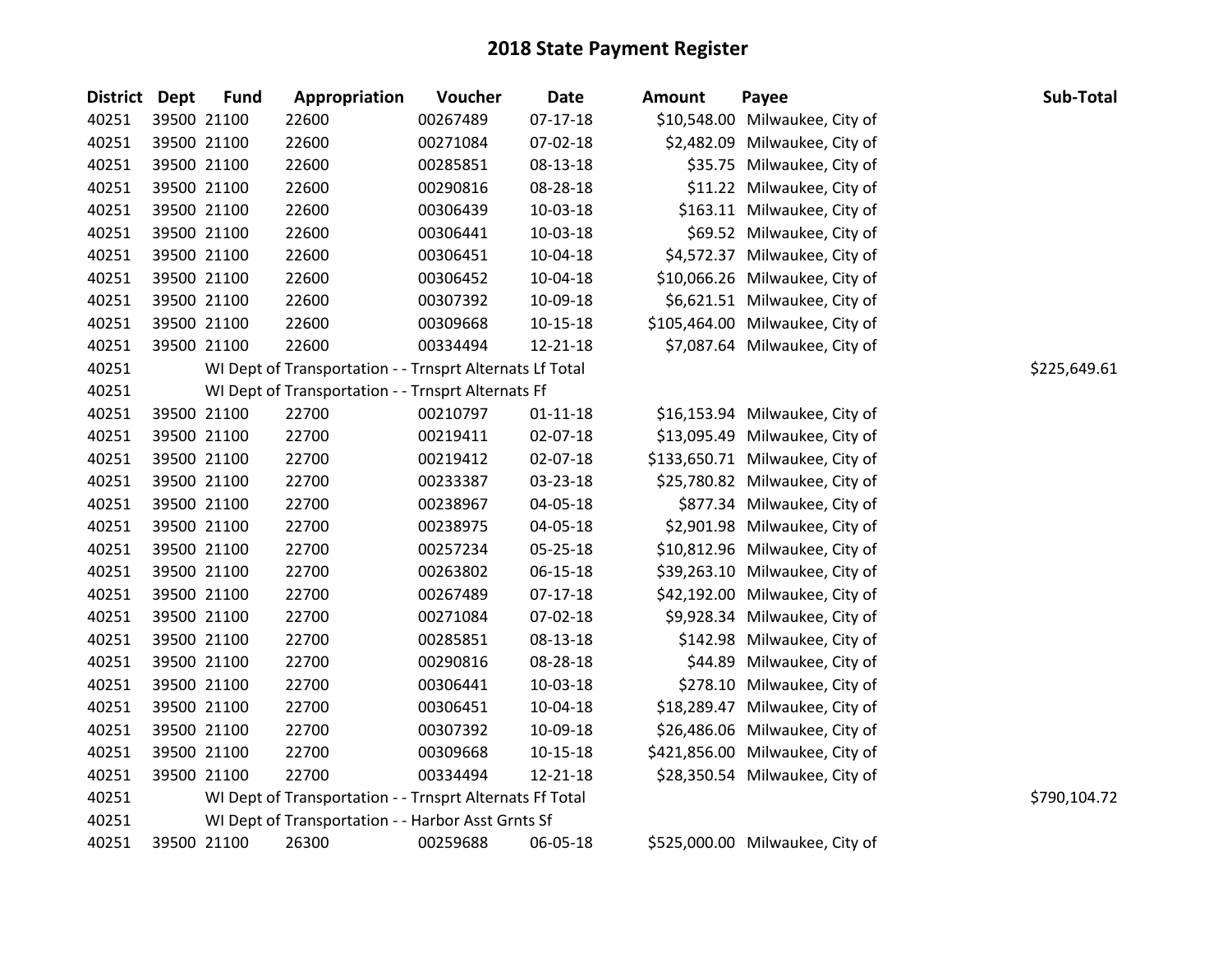|       | <b>District Dept</b> | <b>Fund</b> | Appropriation                                            | Voucher  | <b>Date</b>    | <b>Amount</b> | Payee                          | Sub-Total    |
|-------|----------------------|-------------|----------------------------------------------------------|----------|----------------|---------------|--------------------------------|--------------|
| 40251 |                      |             | WI Dept of Transportation - - Harbor Asst Grnts Sf Total |          |                |               |                                | \$525,000.00 |
| 40251 |                      |             | WI Dept of Transportation - - Hwy/Loc Brdg Imp Sfd       |          |                |               |                                |              |
| 40251 |                      | 39500 21100 | 26500                                                    | 00247597 | 04-30-18       |               | \$8,936.41 Milwaukee, City of  |              |
| 40251 |                      | 39500 21100 | 26500                                                    | 00267036 | 06-27-18       |               | \$294.38 Milwaukee, City of    |              |
| 40251 |                      | 39500 21100 | 26500                                                    | 00312249 | $10-17-18$     |               | \$573.64 Milwaukee, City of    |              |
| 40251 |                      | 39500 21100 | 26500                                                    | 00332202 | 12-14-18       |               | \$12,042.52 Milwaukee, City of |              |
| 40251 |                      |             | WI Dept of Transportation - - Hwy/Loc Brdg Imp Sfd Total |          |                |               |                                | \$21,846.95  |
| 40251 |                      |             | WI Dept of Transportation - - Loc Brdg Imp Asst Lf       |          |                |               |                                |              |
| 40251 |                      | 39500 21100 | 27500                                                    | 00232638 | 03-21-18       |               | \$5,766.20 Milwaukee, City of  |              |
| 40251 |                      | 39500 21100 | 27500                                                    | 00239018 | 04-05-18       |               | \$98.61 Milwaukee, City of     |              |
| 40251 |                      | 39500 21100 | 27500                                                    | 00247597 | 04-30-18       |               | \$2,604.70 Milwaukee, City of  |              |
| 40251 |                      | 39500 21100 | 27500                                                    | 00267036 | 06-27-18       |               | \$85.80 Milwaukee, City of     |              |
| 40251 |                      | 39500 21100 | 27500                                                    | 00267375 | 06-27-18       |               | \$167.83 Milwaukee, City of    |              |
| 40251 |                      | 39500 21100 | 27500                                                    | 00274120 | $07-12-18$     |               | \$2,786.01 Milwaukee, City of  |              |
| 40251 |                      | 39500 21100 | 27500                                                    | 00312249 | 10-17-18       |               | \$167.20 Milwaukee, City of    |              |
| 40251 |                      | 39500 21100 | 27500                                                    | 00315136 | $10-25-18$     |               | \$879.78 Milwaukee, City of    |              |
| 40251 |                      | 39500 21100 | 27500                                                    | 00320676 | 11-07-18       |               | \$143.14 Milwaukee, City of    |              |
| 40251 |                      | 39500 21100 | 27500                                                    | 00332202 | 12-14-18       |               | \$3,010.63 Milwaukee, City of  |              |
| 40251 |                      |             | WI Dept of Transportation - - Loc Brdg Imp Asst Lf Total |          |                |               |                                | \$15,709.90  |
| 40251 |                      |             | WI Dept of Transportation - - Loc Trns Facl Implfd       |          |                |               |                                |              |
| 40251 |                      | 39500 21100 | 27600                                                    | 00207389 | $01 - 23 - 18$ |               | \$11,973.22 Milwaukee, City of |              |
| 40251 |                      | 39500 21100 | 27600                                                    | 00208493 | 01-08-18       |               | \$5,816.27 Milwaukee, City of  |              |
| 40251 |                      | 39500 21100 | 27600                                                    | 00212669 | $01 - 18 - 18$ |               | \$10,930.32 Milwaukee, City of |              |
| 40251 |                      | 39500 21100 | 27600                                                    | 00212670 | $01 - 18 - 18$ |               | \$17,660.16 Milwaukee, City of |              |
| 40251 |                      | 39500 21100 | 27600                                                    | 00212686 | $01 - 18 - 18$ |               | \$297.59 Milwaukee, City of    |              |
| 40251 |                      | 39500 21100 | 27600                                                    | 00232635 | 03-21-18       |               | \$10.38 Milwaukee, City of     |              |
| 40251 |                      | 39500 21100 | 27600                                                    | 00232702 | $03 - 21 - 18$ |               | \$23.47 Milwaukee, City of     |              |
| 40251 |                      | 39500 21100 | 27600                                                    | 00239021 | 04-05-18       |               | \$713.42 Milwaukee, City of    |              |
| 40251 |                      | 39500 21100 | 27600                                                    | 00239022 | 04-05-18       |               | \$857.91 Milwaukee, City of    |              |
| 40251 |                      | 39500 21100 | 27600                                                    | 00239030 | 04-06-18       |               | \$227.36 Milwaukee, City of    |              |
| 40251 |                      | 39500 21100 | 27600                                                    | 00239035 | 04-06-18       |               | \$7,475.16 Milwaukee, City of  |              |
| 40251 |                      | 39500 21100 | 27600                                                    | 00242392 | $04 - 17 - 18$ |               | \$1,119.51 Milwaukee, City of  |              |
| 40251 |                      | 39500 21100 | 27600                                                    | 00244019 | 04-18-18       |               | \$1,923.40 Milwaukee, City of  |              |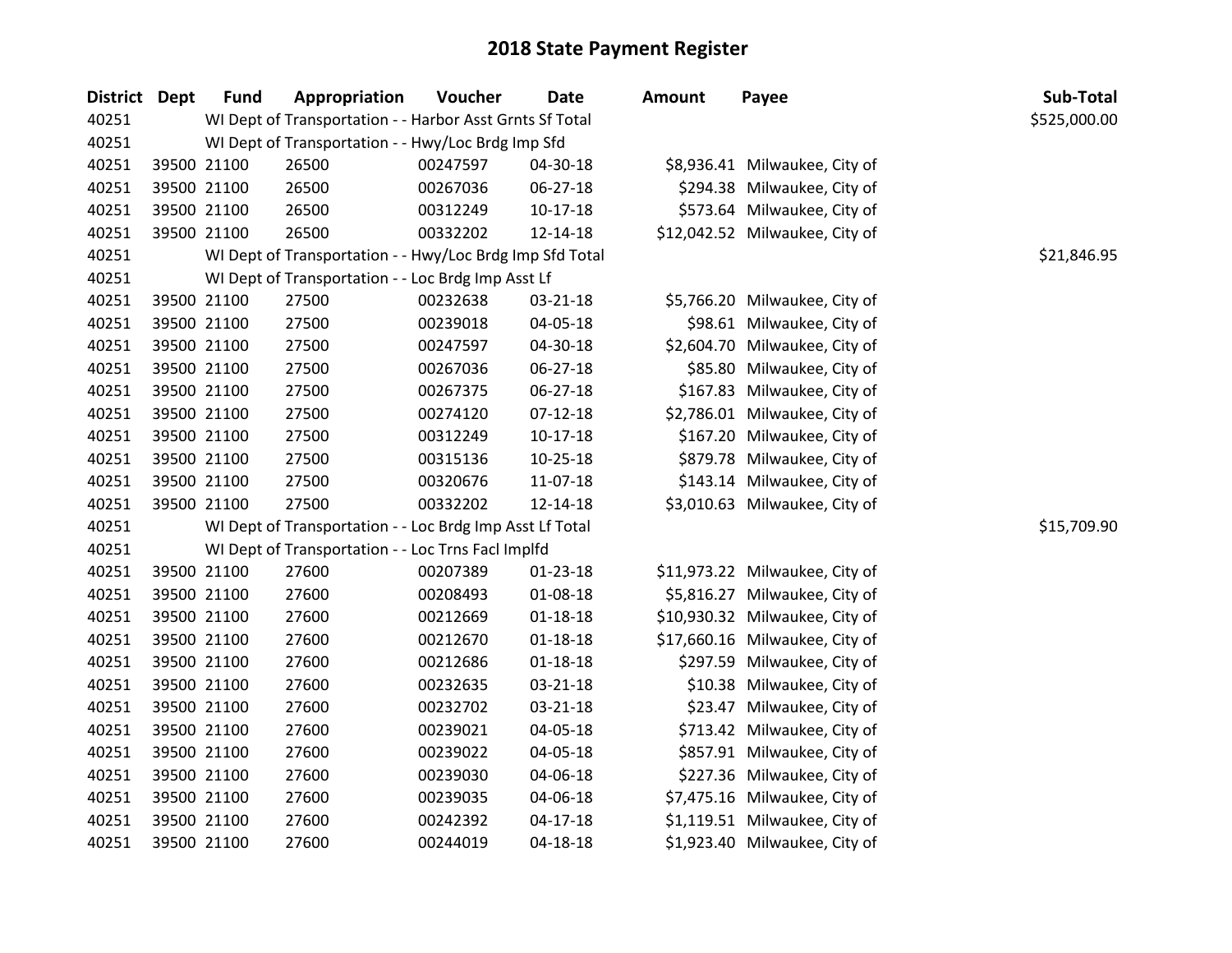| <b>District Dept</b> | <b>Fund</b> | Appropriation | Voucher  | <b>Date</b>    | Amount | Payee                          | Sub-Total |
|----------------------|-------------|---------------|----------|----------------|--------|--------------------------------|-----------|
| 40251                | 39500 21100 | 27600         | 00245044 | 04-24-18       |        | \$5,678.30 Milwaukee, City of  |           |
| 40251                | 39500 21100 | 27600         | 00245050 | 04-24-18       |        | \$16,266.43 Milwaukee, City of |           |
| 40251                | 39500 21100 | 27600         | 00245051 | 04-24-18       |        | \$4,295.56 Milwaukee, City of  |           |
| 40251                | 39500 21100 | 27600         | 00245053 | 04-24-18       |        | \$3,255.13 Milwaukee, City of  |           |
| 40251                | 39500 21100 | 27600         | 00247460 | 04-30-18       |        | \$18,213.37 Milwaukee, City of |           |
| 40251                | 39500 21100 | 27600         | 00256913 | 05-25-18       |        | \$6,456.68 Milwaukee, City of  |           |
| 40251                | 39500 21100 | 27600         | 00256919 | 05-25-18       |        | \$6,476.58 Milwaukee, City of  |           |
| 40251                | 39500 21100 | 27600         | 00271082 | 07-02-18       |        | \$2,894.00 Milwaukee, City of  |           |
| 40251                | 39500 21100 | 27600         | 00271086 | 07-02-18       |        | \$2,211.31 Milwaukee, City of  |           |
| 40251                | 39500 21100 | 27600         | 00271087 | 07-02-18       |        | \$1,614.21 Milwaukee, City of  |           |
| 40251                | 39500 21100 | 27600         | 00271088 | 07-02-18       |        | \$1,847.13 Milwaukee, City of  |           |
| 40251                | 39500 21100 | 27600         | 00271089 | $07 - 02 - 18$ |        | \$12,394.82 Milwaukee, City of |           |
| 40251                | 39500 21100 | 27600         | 00271093 | 07-02-18       |        | \$5,256.68 Milwaukee, City of  |           |
| 40251                | 39500 21100 | 27600         | 00271096 | $07 - 02 - 18$ |        | \$84.82 Milwaukee, City of     |           |
| 40251                | 39500 21100 | 27600         | 00271097 | 07-02-18       |        | \$5,775.00 Milwaukee, City of  |           |
| 40251                | 39500 21100 | 27600         | 00271099 | 07-02-18       |        | \$704.94 Milwaukee, City of    |           |
| 40251                | 39500 21100 | 27600         | 00274078 | $07-12-18$     |        | \$6,822.41 Milwaukee, City of  |           |
| 40251                | 39500 21100 | 27600         | 00274079 | $07-12-18$     |        | \$178.50 Milwaukee, City of    |           |
| 40251                | 39500 21100 | 27600         | 00274123 | 07-12-18       |        | \$23,188.61 Milwaukee, City of |           |
| 40251                | 39500 21100 | 27600         | 00274133 | $07-12-18$     |        | \$2,831.89 Milwaukee, City of  |           |
| 40251                | 39500 21100 | 27600         | 00274137 | $07-12-18$     |        | \$24.21 Milwaukee, City of     |           |
| 40251                | 39500 21100 | 27600         | 00274537 | $07-12-18$     |        | \$73.49 Milwaukee, City of     |           |
| 40251                | 39500 21100 | 27600         | 00290812 | 08-28-18       |        | \$10,181.36 Milwaukee, City of |           |
| 40251                | 39500 21100 | 27600         | 00290814 | 08-28-18       |        | \$24,098.94 Milwaukee, City of |           |
| 40251                | 39500 21100 | 27600         | 00291874 | 08-29-18       |        | \$27.16 Milwaukee, City of     |           |
| 40251                | 39500 21100 | 27600         | 00294075 | 09-10-18       |        | \$1,331.89 Milwaukee, City of  |           |
| 40251                | 39500 21100 | 27600         | 00306438 | 10-03-18       |        | \$12,417.93 Milwaukee, City of |           |
| 40251                | 39500 21100 | 27600         | 00306442 | 10-04-18       |        | \$93.85 Milwaukee, City of     |           |
| 40251                | 39500 21100 | 27600         | 00309667 | $10-12-18$     |        | \$13,418.87 Milwaukee, City of |           |
| 40251                | 39500 21100 | 27600         | 00309670 | $10-12-18$     |        | \$15,081.96 Milwaukee, City of |           |
| 40251                | 39500 21100 | 27600         | 00309672 | $10-12-18$     |        | \$15,623.51 Milwaukee, City of |           |
| 40251                | 39500 21100 | 27600         | 00312240 | $10-17-18$     |        | \$57.80 Milwaukee, City of     |           |
| 40251                | 39500 21100 | 27600         | 00312251 | $10-17-18$     |        | \$1,113.62 Milwaukee, City of  |           |
|                      |             |               |          |                |        |                                |           |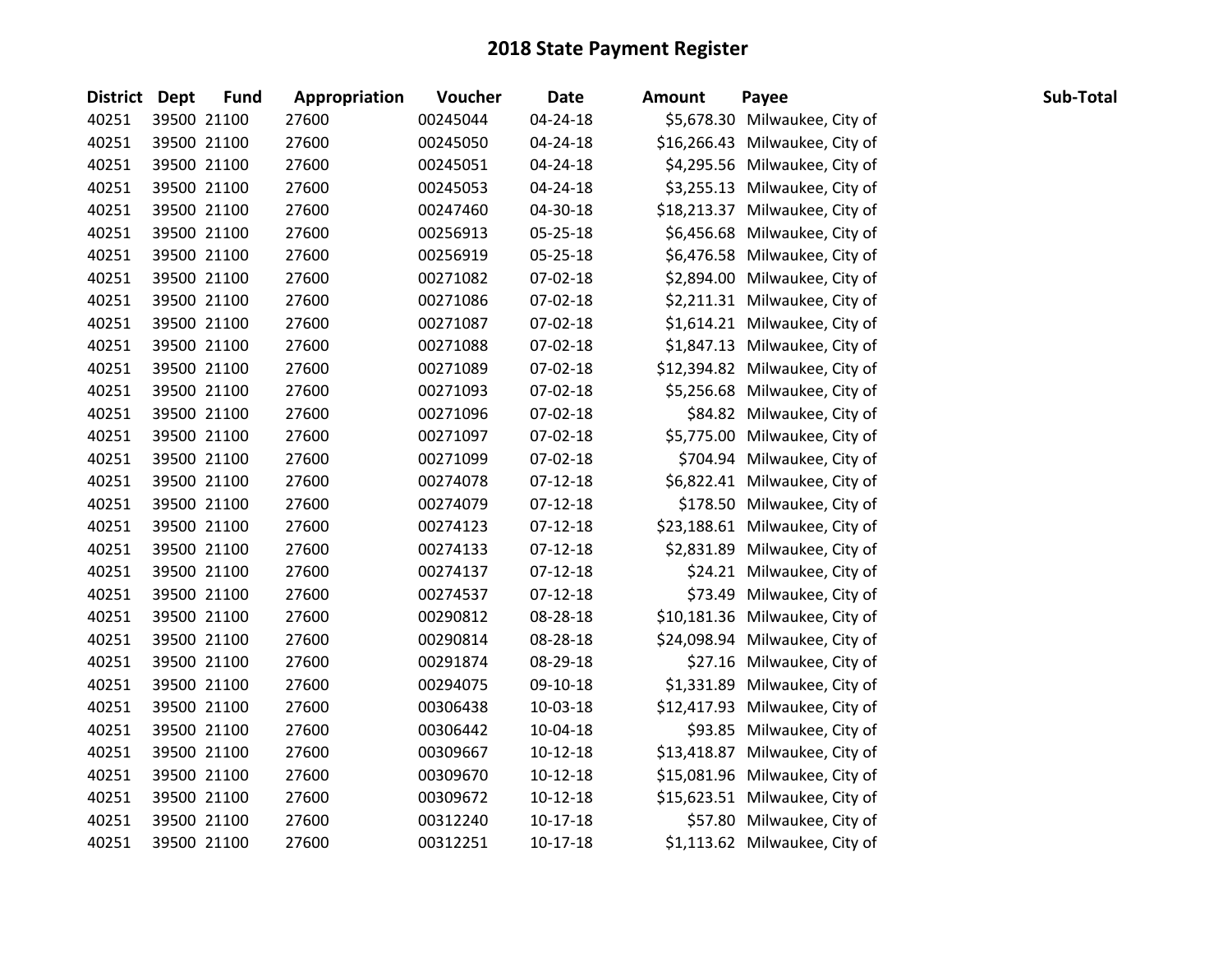| <b>District</b> | Dept | <b>Fund</b> | Appropriation                                            | Voucher  | <b>Date</b>    | <b>Amount</b> | Payee                          | Sub-Total    |
|-----------------|------|-------------|----------------------------------------------------------|----------|----------------|---------------|--------------------------------|--------------|
| 40251           |      | 39500 21100 | 27600                                                    | 00312340 | $10 - 18 - 18$ |               | \$1,771.35 Milwaukee, City of  |              |
| 40251           |      | 39500 21100 | 27600                                                    | 00315134 | $10 - 25 - 18$ |               | \$25,121.96 Milwaukee, City of |              |
| 40251           |      | 39500 21100 | 27600                                                    | 00320683 | 11-07-18       |               | \$27.16 Milwaukee, City of     |              |
| 40251           |      | 39500 21100 | 27600                                                    | 00320781 | 11-07-18       |               | \$10,919.18 Milwaukee, City of |              |
| 40251           |      | 39500 21100 | 27600                                                    | 00332195 | 12-14-18       |               | \$6,331.86 Milwaukee, City of  |              |
| 40251           |      | 39500 21100 | 27600                                                    | 00332196 | 12-14-18       |               | \$12,495.97 Milwaukee, City of |              |
| 40251           |      | 39500 21100 | 27600                                                    | 00332201 | 12-14-18       |               | \$18,504.92 Milwaukee, City of |              |
| 40251           |      | 39500 21100 | 27600                                                    | 00332229 | 12-14-18       |               | \$1,455.07 Milwaukee, City of  |              |
| 40251           |      | 39500 21100 | 27600                                                    | 00334830 | 12-26-18       |               | \$13,616.58 Milwaukee, City of |              |
| 40251           |      |             | WI Dept of Transportation - - Loc Trns FacI Implfd Total |          |                |               |                                | \$369,263.18 |
| 40251           |      |             | WI Dept of Transportation - - Cg Mt & Air Q Imp-Lf       |          |                |               |                                |              |
| 40251           |      | 39500 21100 | 27900                                                    | 00210431 | $01 - 11 - 18$ |               | \$7,251.58 Milwaukee, City of  |              |
| 40251           |      | 39500 21100 | 27900                                                    | 00212671 | $01 - 18 - 18$ |               | \$430.98 Milwaukee, City of    |              |
| 40251           |      | 39500 21100 | 27900                                                    | 00212718 | $01 - 18 - 18$ |               | \$1,509.80 Milwaukee, City of  |              |
| 40251           |      | 39500 21100 | 27900                                                    | 00229607 | 03-13-18       |               | \$32,641.38 Milwaukee, City of |              |
| 40251           |      | 39500 21100 | 27900                                                    | 00232634 | 03-21-18       |               | \$2,543.05 Milwaukee, City of  |              |
| 40251           |      | 39500 21100 | 27900                                                    | 00238965 | 04-05-18       |               | \$680.75 Milwaukee, City of    |              |
| 40251           |      | 39500 21100 | 27900                                                    | 00238969 | 04-05-18       |               | \$166.14 Milwaukee, City of    |              |
| 40251           |      | 39500 21100 | 27900                                                    | 00239029 | 04-06-18       |               | \$1,874.37 Milwaukee, City of  |              |
| 40251           |      | 39500 21100 | 27900                                                    | 00245052 | 04-24-18       |               | \$2,243.93 Milwaukee, City of  |              |
| 40251           |      | 39500 21100 | 27900                                                    | 00256914 | 05-25-18       |               | \$2,934.05 Milwaukee, City of  |              |
| 40251           |      | 39500 21100 | 27900                                                    | 00267041 | 06-27-18       |               | \$717.64 Milwaukee, City of    |              |
| 40251           |      | 39500 21100 | 27900                                                    | 00267482 | 06-27-18       |               | \$1,544.95 Milwaukee, City of  |              |
| 40251           |      | 39500 21100 | 27900                                                    | 00267483 | $06 - 27 - 18$ |               | \$1,238.85 Milwaukee, City of  |              |
| 40251           |      | 39500 21100 | 27900                                                    | 00267488 | 06-27-18       |               | \$1,565.29 Milwaukee, City of  |              |
| 40251           |      | 39500 21100 | 27900                                                    | 00274125 | $07-12-18$     |               | \$923.74 Milwaukee, City of    |              |
| 40251           |      | 39500 21100 | 27900                                                    | 00274572 | $07-12-18$     |               | \$29,679.47 Milwaukee, City of |              |
| 40251           |      | 39500 21100 | 27900                                                    | 00285847 | 08-13-18       |               | \$11.22 Milwaukee, City of     |              |
| 40251           |      | 39500 21100 | 27900                                                    | 00291872 | 08-29-18       |               | \$11,345.43 Milwaukee, City of |              |
| 40251           |      | 39500 21100 | 27900                                                    | 00306443 | 10-04-18       |               | \$1,021.48 Milwaukee, City of  |              |
| 40251           |      | 39500 21100 | 27900                                                    | 00312239 | $10-17-18$     |               | \$440.68 Milwaukee, City of    |              |
| 40251           |      | 39500 21100 | 27900                                                    | 00312248 | $10-17-18$     |               | \$1,117.12 Milwaukee, City of  |              |
| 40251           |      | 39500 21100 | 27900                                                    | 00312252 | 10-17-18       |               | \$1,092.32 Milwaukee, City of  |              |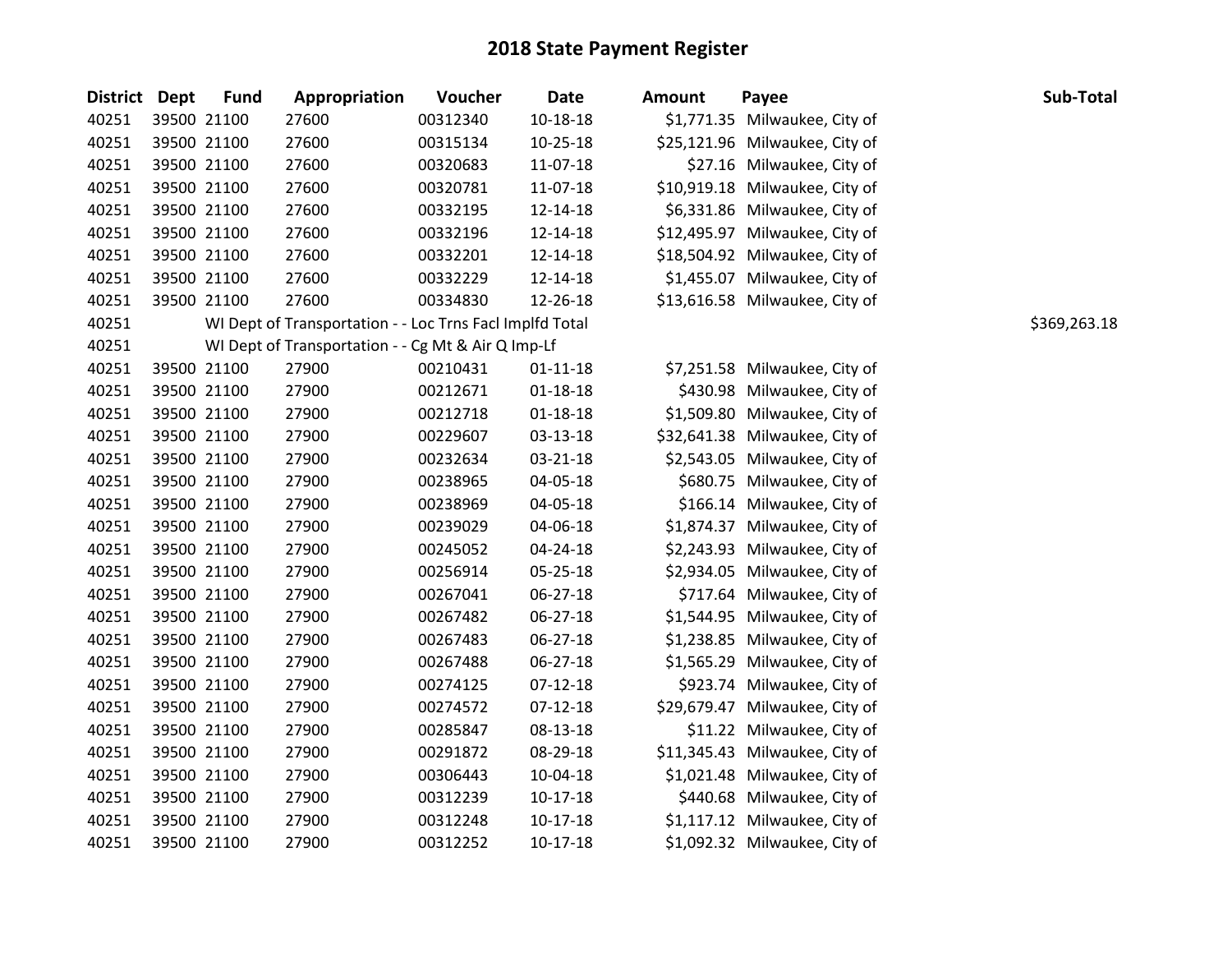| 40251<br>40251<br>40251 | 39500 21100 |                                                    | 27900                                                    | 00332227 | $12 - 14 - 18$ |  |                                |             |  |  |  |
|-------------------------|-------------|----------------------------------------------------|----------------------------------------------------------|----------|----------------|--|--------------------------------|-------------|--|--|--|
|                         |             |                                                    |                                                          |          |                |  | \$76.15 Milwaukee, City of     |             |  |  |  |
|                         |             |                                                    | WI Dept of Transportation - - Cg Mt & Air Q Imp-Lf Total |          |                |  |                                |             |  |  |  |
|                         |             | WI Dept of Transportation - - Loc Brdg Imp Asstffd |                                                          |          |                |  |                                |             |  |  |  |
| 40251                   |             | 39500 21100                                        | 28500                                                    | 00232638 | 03-21-18       |  | \$23,064.81 Milwaukee, City of |             |  |  |  |
| 40251                   |             | 39500 21100                                        | 28500                                                    | 00239018 | 04-05-18       |  | \$394.44 Milwaukee, City of    |             |  |  |  |
| 40251                   |             | 39500 21100                                        | 28500                                                    | 00267375 | 06-27-18       |  | \$671.32 Milwaukee, City of    |             |  |  |  |
| 40251                   |             | 39500 21100                                        | 28500                                                    | 00274120 | $07 - 12 - 18$ |  | \$11,144.03 Milwaukee, City of |             |  |  |  |
| 40251                   |             | 39500 21100                                        | 28500                                                    | 00315136 | $10-25-18$     |  | \$3,519.11 Milwaukee, City of  |             |  |  |  |
| 40251                   |             | 39500 21100                                        | 28500                                                    | 00320676 | 11-07-18       |  | \$572.54 Milwaukee, City of    |             |  |  |  |
| 40251                   |             |                                                    | WI Dept of Transportation - - Loc Brdg Imp Asstffd Total |          |                |  |                                | \$39,366.25 |  |  |  |
| 40251                   |             |                                                    | WI Dept of Transportation - - Loc Trns FacI Impffd       |          |                |  |                                |             |  |  |  |
| 40251                   |             | 39500 21100                                        | 28600                                                    | 00207389 | $01 - 23 - 18$ |  | \$47,892.89 Milwaukee, City of |             |  |  |  |
| 40251                   |             | 39500 21100                                        | 28600                                                    | 00208493 | 01-08-18       |  | \$23,265.08 Milwaukee, City of |             |  |  |  |
| 40251                   |             | 39500 21100                                        | 28600                                                    | 00212669 | $01 - 18 - 18$ |  | \$42,609.36 Milwaukee, City of |             |  |  |  |
| 40251                   |             | 39500 21100                                        | 28600                                                    | 00212670 | $01 - 18 - 18$ |  | \$43,590.70 Milwaukee, City of |             |  |  |  |
| 40251                   |             | 39500 21100                                        | 28600                                                    | 00212686 | $01 - 18 - 18$ |  | \$2,678.34 Milwaukee, City of  |             |  |  |  |
| 40251                   |             | 39500 21100                                        | 28600                                                    | 00232635 | $03 - 21 - 18$ |  | \$41.51 Milwaukee, City of     |             |  |  |  |
| 40251                   |             | 39500 21100                                        | 28600                                                    | 00232702 | 03-21-18       |  | \$93.90 Milwaukee, City of     |             |  |  |  |
| 40251                   |             | 39500 21100                                        | 28600                                                    | 00239021 | 04-05-18       |  | \$2,853.69 Milwaukee, City of  |             |  |  |  |
| 40251                   |             | 39500 21100                                        | 28600                                                    | 00239022 | 04-05-18       |  | \$3,431.66 Milwaukee, City of  |             |  |  |  |
| 40251                   |             | 39500 21100                                        | 28600                                                    | 00239030 | 04-06-18       |  | \$442.00 Milwaukee, City of    |             |  |  |  |
| 40251                   |             | 39500 21100                                        | 28600                                                    | 00239035 | 04-06-18       |  | \$29,140.23 Milwaukee, City of |             |  |  |  |
| 40251                   |             | 39500 21100                                        | 28600                                                    | 00242392 | $04 - 17 - 18$ |  | \$10,075.58 Milwaukee, City of |             |  |  |  |
| 40251                   |             | 39500 21100                                        | 28600                                                    | 00244019 | $04 - 18 - 18$ |  | \$17,310.59 Milwaukee, City of |             |  |  |  |
| 40251                   |             | 39500 21100                                        | 28600                                                    | 00245044 | $04 - 24 - 18$ |  | \$22,713.19 Milwaukee, City of |             |  |  |  |
| 40251                   |             | 39500 21100                                        | 28600                                                    | 00245050 | 04-24-18       |  | \$65,065.73 Milwaukee, City of |             |  |  |  |
| 40251                   |             | 39500 21100                                        | 28600                                                    | 00245051 | 04-24-18       |  | \$10,602.76 Milwaukee, City of |             |  |  |  |
| 40251                   |             | 39500 21100                                        | 28600                                                    | 00245053 | 04-24-18       |  | \$13,020.53 Milwaukee, City of |             |  |  |  |
| 40251                   |             | 39500 21100                                        | 28600                                                    | 00247460 | 04-30-18       |  | \$43,474.62 Milwaukee, City of |             |  |  |  |
| 40251                   |             | 39500 21100                                        | 28600                                                    | 00256913 | 05-25-18       |  | \$15,752.86 Milwaukee, City of |             |  |  |  |
| 40251                   |             | 39500 21100                                        | 28600                                                    | 00256919 | 05-25-18       |  | \$25,906.30 Milwaukee, City of |             |  |  |  |
| 40251                   |             | 39500 21100                                        | 28600                                                    | 00271082 | 07-02-18       |  | \$11,575.98 Milwaukee, City of |             |  |  |  |
| 40251                   |             | 39500 21100                                        | 28600                                                    | 00271086 | 07-02-18       |  | \$5,395.11 Milwaukee, City of  |             |  |  |  |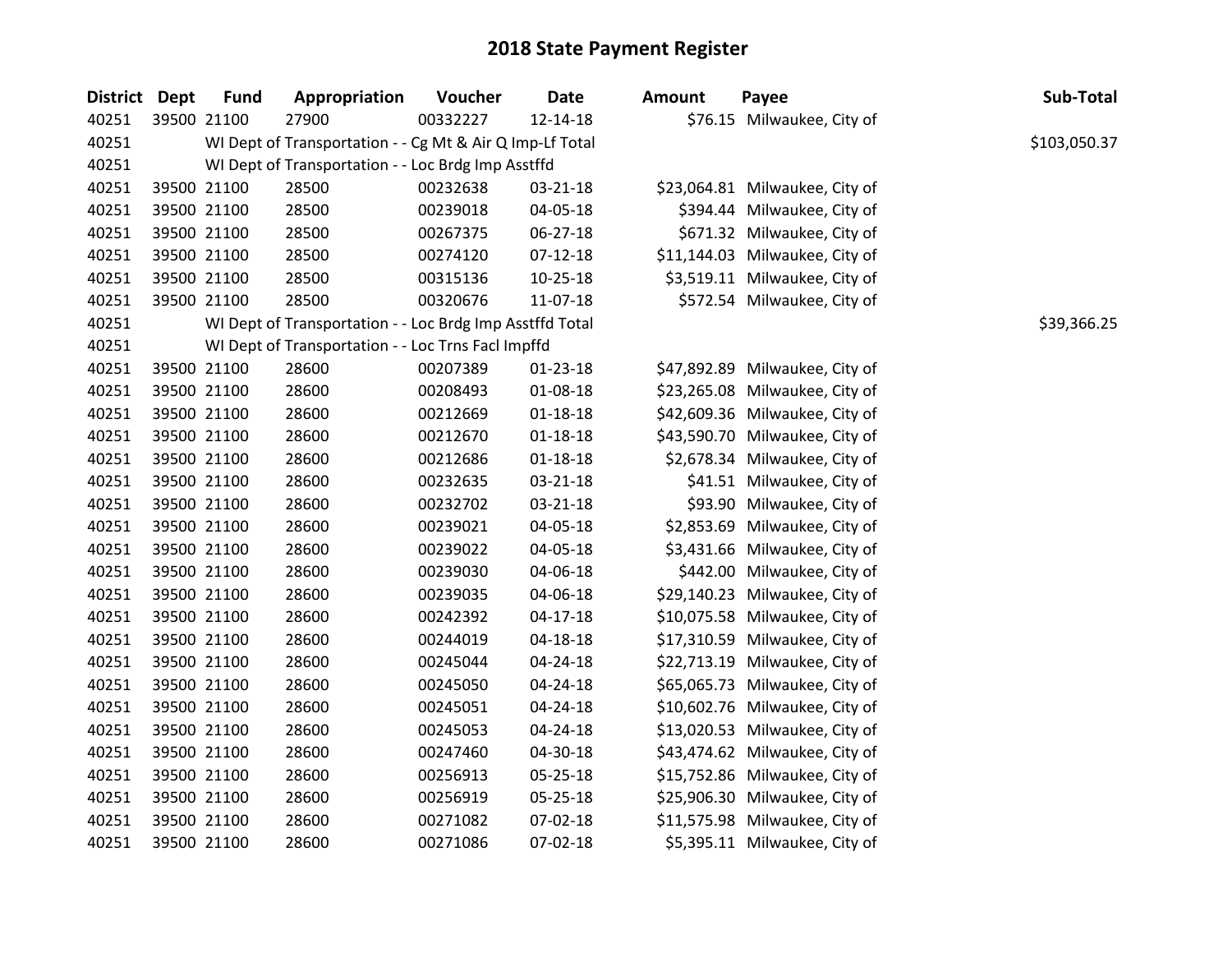| District Dept | <b>Fund</b> | Appropriation | Voucher  | <b>Date</b>    | Amount | Payee                           | Sub-Total |
|---------------|-------------|---------------|----------|----------------|--------|---------------------------------|-----------|
| 40251         | 39500 21100 | 28600         | 00271087 | 07-02-18       |        | \$6,456.86 Milwaukee, City of   |           |
| 40251         | 39500 21100 | 28600         | 00271088 | 07-02-18       |        | \$16,624.22 Milwaukee, City of  |           |
| 40251         | 39500 21100 | 28600         | 00271089 | 07-02-18       |        | \$29,585.98 Milwaukee, City of  |           |
| 40251         | 39500 21100 | 28600         | 00271093 | 07-02-18       |        | \$20,491.95 Milwaukee, City of  |           |
| 40251         | 39500 21100 | 28600         | 00271096 | 07-02-18       |        | \$763.37 Milwaukee, City of     |           |
| 40251         | 39500 21100 | 28600         | 00271097 | 07-02-18       |        | \$23,099.99 Milwaukee, City of  |           |
| 40251         | 39500 21100 | 28600         | 00271099 | 07-02-18       |        | \$2,819.78 Milwaukee, City of   |           |
| 40251         | 39500 21100 | 28600         | 00274078 | $07-12-18$     |        | \$20,314.80 Milwaukee, City of  |           |
| 40251         | 39500 21100 | 28600         | 00274079 | $07-12-18$     |        | \$580.77 Milwaukee, City of     |           |
| 40251         | 39500 21100 | 28600         | 00274123 | $07-12-18$     |        | \$92,754.45 Milwaukee, City of  |           |
| 40251         | 39500 21100 | 28600         | 00274133 | $07-12-18$     |        | \$11,327.56 Milwaukee, City of  |           |
| 40251         | 39500 21100 | 28600         | 00274137 | $07-12-18$     |        | \$96.83 Milwaukee, City of      |           |
| 40251         | 39500 21100 | 28600         | 00274537 | $07 - 12 - 18$ |        | \$293.96 Milwaukee, City of     |           |
| 40251         | 39500 21100 | 28600         | 00290812 | 08-28-18       |        | \$40,725.43 Milwaukee, City of  |           |
| 40251         | 39500 21100 | 28600         | 00290814 | 08-28-18       |        | \$216,890.45 Milwaukee, City of |           |
| 40251         | 39500 21100 | 28600         | 00291874 | 08-29-18       |        | \$52.79 Milwaukee, City of      |           |
| 40251         | 39500 21100 | 28600         | 00294075 | 09-10-18       |        | \$3,287.51 Milwaukee, City of   |           |
| 40251         | 39500 21100 | 28600         | 00306438 | 10-03-18       |        | \$29,641.13 Milwaukee, City of  |           |
| 40251         | 39500 21100 | 28600         | 00306442 | 10-04-18       |        | \$375.40 Milwaukee, City of     |           |
| 40251         | 39500 21100 | 28600         | 00309667 | $10-12-18$     |        | \$43,659.26 Milwaukee, City of  |           |
| 40251         | 39500 21100 | 28600         | 00309670 | $10-12-18$     |        | \$58,197.20 Milwaukee, City of  |           |
| 40251         | 39500 21100 | 28600         | 00309672 | $10-12-18$     |        | \$60,904.71 Milwaukee, City of  |           |
| 40251         | 39500 21100 | 28600         | 00312240 | 10-17-18       |        | \$520.21 Milwaukee, City of     |           |
| 40251         | 39500 21100 | 28600         | 00312251 | $10-17-18$     |        | \$4,454.50 Milwaukee, City of   |           |
| 40251         | 39500 21100 | 28600         | 00312340 | 10-18-18       |        | \$4,321.69 Milwaukee, City of   |           |
| 40251         | 39500 21100 | 28600         | 00315134 | 10-25-18       |        | \$100,487.82 Milwaukee, City of |           |
| 40251         | 39500 21100 | 28600         | 00320683 | 11-07-18       |        | \$52.79 Milwaukee, City of      |           |
| 40251         | 39500 21100 | 28600         | 00320781 | 11-07-18       |        | \$43,676.71 Milwaukee, City of  |           |
| 40251         | 39500 21100 | 28600         | 00332195 | 12-14-18       |        | \$25,327.43 Milwaukee, City of  |           |
| 40251         | 39500 21100 | 28600         | 00332196 | 12-14-18       |        | \$48,218.57 Milwaukee, City of  |           |
| 40251         | 39500 21100 | 28600         | 00332201 | 12-14-18       |        | \$55,101.28 Milwaukee, City of  |           |
| 40251         | 39500 21100 | 28600         | 00332229 | 12-14-18       |        | \$5,820.29 Milwaukee, City of   |           |
| 40251         | 39500 21100 | 28600         | 00334830 | 12-26-18       |        | \$44,302.50 Milwaukee, City of  |           |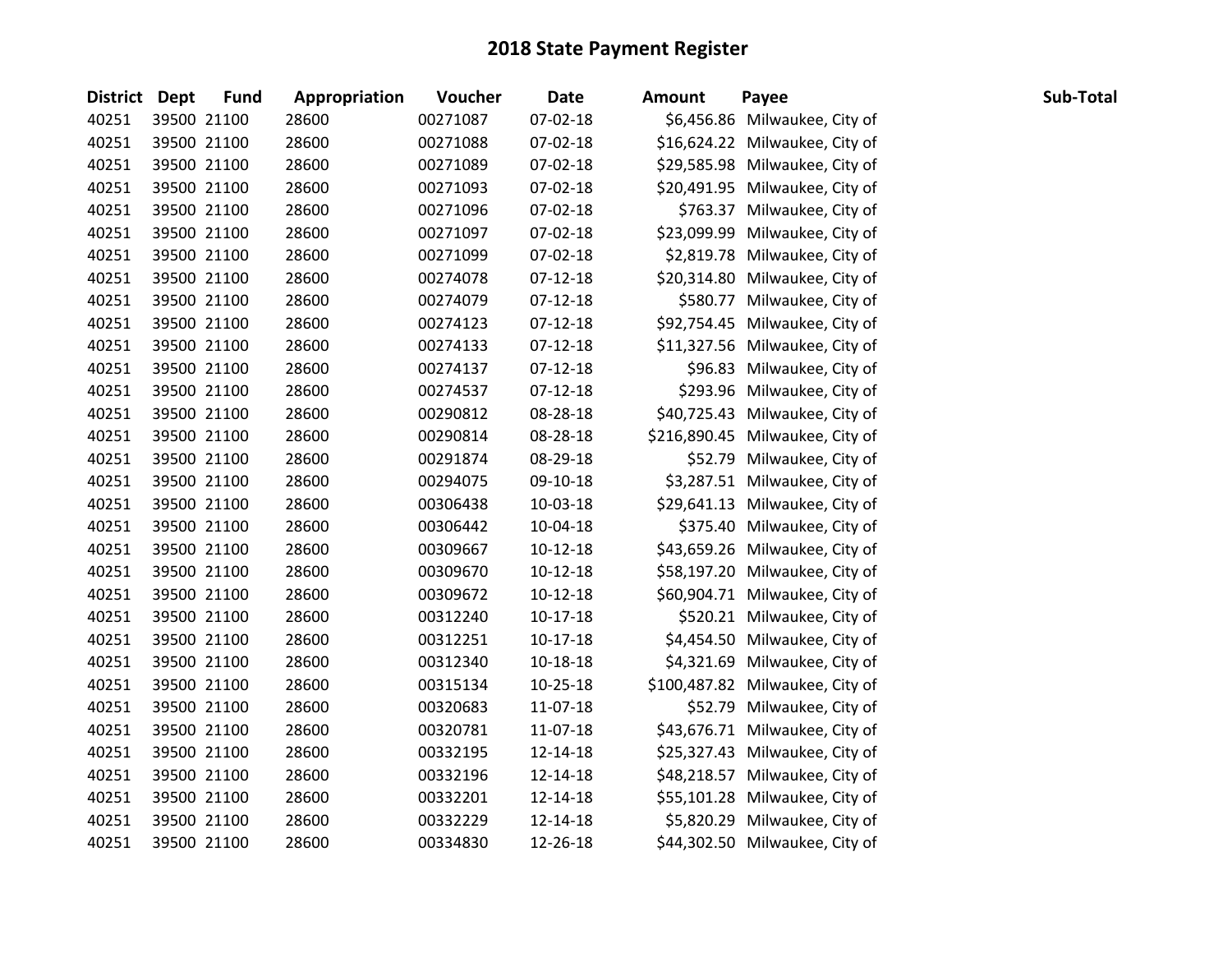| District Dept |             | <b>Fund</b> | Appropriation                                            | Voucher  | <b>Date</b>    | <b>Amount</b> | Payee                           | Sub-Total      |
|---------------|-------------|-------------|----------------------------------------------------------|----------|----------------|---------------|---------------------------------|----------------|
| 40251         |             |             | WI Dept of Transportation - - Loc Trns Facl Impffd Total |          |                |               |                                 | \$1,448,160.80 |
| 40251         |             |             | WI Dept of Transportation - - Cg Mt & Air Q Imp-Ff       |          |                |               |                                 |                |
| 40251         | 39500 21100 |             | 28900                                                    | 00210431 | $01-11-18$     |               | \$29,006.33 Milwaukee, City of  |                |
| 40251         |             | 39500 21100 | 28900                                                    | 00212671 | $01 - 18 - 18$ |               | \$1,723.93 Milwaukee, City of   |                |
| 40251         |             | 39500 21100 | 28900                                                    | 00212718 | $01 - 18 - 18$ |               | \$6,039.22 Milwaukee, City of   |                |
| 40251         |             | 39500 21100 | 28900                                                    | 00229607 | 03-13-18       |               | \$130,565.52 Milwaukee, City of |                |
| 40251         |             | 39500 21100 | 28900                                                    | 00232634 | 03-21-18       |               | \$10,172.19 Milwaukee, City of  |                |
| 40251         |             | 39500 21100 | 28900                                                    | 00238965 | 04-05-18       |               | \$2,723.02 Milwaukee, City of   |                |
| 40251         |             | 39500 21100 | 28900                                                    | 00238969 | 04-05-18       |               | \$664.55 Milwaukee, City of     |                |
| 40251         |             | 39500 21100 | 28900                                                    | 00239029 | 04-06-18       |               | \$7,497.49 Milwaukee, City of   |                |
| 40251         |             | 39500 21100 | 28900                                                    | 00245052 | 04-24-18       |               | \$8,975.71 Milwaukee, City of   |                |
| 40251         |             | 39500 21100 | 28900                                                    | 00256914 | 05-25-18       |               | \$11,736.20 Milwaukee, City of  |                |
| 40251         |             | 39500 21100 | 28900                                                    | 00267041 | 06-27-18       |               | \$2,870.56 Milwaukee, City of   |                |
| 40251         |             | 39500 21100 | 28900                                                    | 00267482 | 06-27-18       |               | \$6,179.83 Milwaukee, City of   |                |
| 40251         |             | 39500 21100 | 28900                                                    | 00267483 | 06-27-18       |               | \$4,955.38 Milwaukee, City of   |                |
| 40251         |             | 39500 21100 | 28900                                                    | 00267488 | 06-27-18       |               | \$6,261.17 Milwaukee, City of   |                |
| 40251         |             | 39500 21100 | 28900                                                    | 00274125 | $07-12-18$     |               | \$3,694.94 Milwaukee, City of   |                |
| 40251         |             | 39500 21100 | 28900                                                    | 00274572 | $07-12-18$     |               | \$118,717.90 Milwaukee, City of |                |
| 40251         |             | 39500 21100 | 28900                                                    | 00285847 | 08-13-18       |               | \$44.89 Milwaukee, City of      |                |
| 40251         |             | 39500 21100 | 28900                                                    | 00291872 | 08-29-18       |               | \$45,381.71 Milwaukee, City of  |                |
| 40251         |             | 39500 21100 | 28900                                                    | 00306443 | 10-04-18       |               | \$4,085.94 Milwaukee, City of   |                |
| 40251         |             | 39500 21100 | 28900                                                    | 00312239 | $10-17-18$     |               | \$1,762.72 Milwaukee, City of   |                |
| 40251         |             | 39500 21100 | 28900                                                    | 00312248 | $10-17-18$     |               | \$4,468.51 Milwaukee, City of   |                |
| 40251         |             | 39500 21100 | 28900                                                    | 00312252 | $10-17-18$     |               | \$4,369.28 Milwaukee, City of   |                |
| 40251         |             | 39500 21100 | 28900                                                    | 00332227 | 12-14-18       |               | \$304.59 Milwaukee, City of     |                |
| 40251         |             |             | WI Dept of Transportation - - Cg Mt & Air Q Imp-Ff Total |          |                |               |                                 | \$412,201.58   |
| 40251         |             |             | WI Dept of Transportation - - Its & Traf SignIs Sf       |          |                |               |                                 |                |
| 40251         |             | 39500 21100 | 35200                                                    | 00232701 | 03-21-18       |               | \$14,197.92 Milwaukee, City of  |                |
| 40251         |             | 39500 21100 | 35200                                                    | 00253105 | 05-11-18       |               | \$21,709.00 Milwaukee, City of  |                |
| 40251         |             | 39500 21100 | 35200                                                    | 00253172 | 05-15-18       |               | \$12,127.39 Milwaukee, City of  |                |
| 40251         |             | 39500 21100 | 35200                                                    | 00253196 | 05-15-18       |               | \$3,102.51 Milwaukee, City of   |                |
| 40251         |             | 39500 21100 | 35200                                                    | 00267378 | 06-27-18       |               | \$68.48 Milwaukee, City of      |                |
| 40251         |             | 39500 21100 | 35200                                                    | 00274128 | $07 - 12 - 18$ |               | \$20,537.83 Milwaukee, City of  |                |

# \$1,448,160.80

| \$29,006.33  | Milwaukee, City of |
|--------------|--------------------|
| \$1,723.93   | Milwaukee, City of |
| \$6,039.22   | Milwaukee, City of |
| \$130,565.52 | Milwaukee, City of |
| \$10,172.19  | Milwaukee, City of |
| \$2,723.02   | Milwaukee, City of |
| \$664.55     | Milwaukee, City of |
| \$7,497.49   | Milwaukee, City of |
| \$8,975.71   | Milwaukee, City of |
| \$11,736.20  | Milwaukee, City of |
| \$2,870.56   | Milwaukee, City of |
| \$6,179.83   | Milwaukee, City of |
| \$4,955.38   | Milwaukee, City of |
| \$6,261.17   | Milwaukee, City of |
| \$3,694.94   | Milwaukee, City of |
| \$118,717.90 | Milwaukee, City of |
| \$44.89      | Milwaukee, City of |
| \$45,381.71  | Milwaukee, City of |
| \$4,085.94   | Milwaukee, City of |
| \$1,762.72   | Milwaukee, City of |
| \$4,468.51   | Milwaukee, City of |
| \$4,369.28   | Milwaukee, City of |
| \$304.59     | Milwaukee, City of |

| \$14,197.92 Milwaukee, City of |
|--------------------------------|
| \$21,709.00 Milwaukee, City of |
| \$12,127.39 Milwaukee, City of |
| \$3,102.51 Milwaukee, City of  |
| \$68.48 Milwaukee, City of     |
| \$20,537.83 Milwaukee, City of |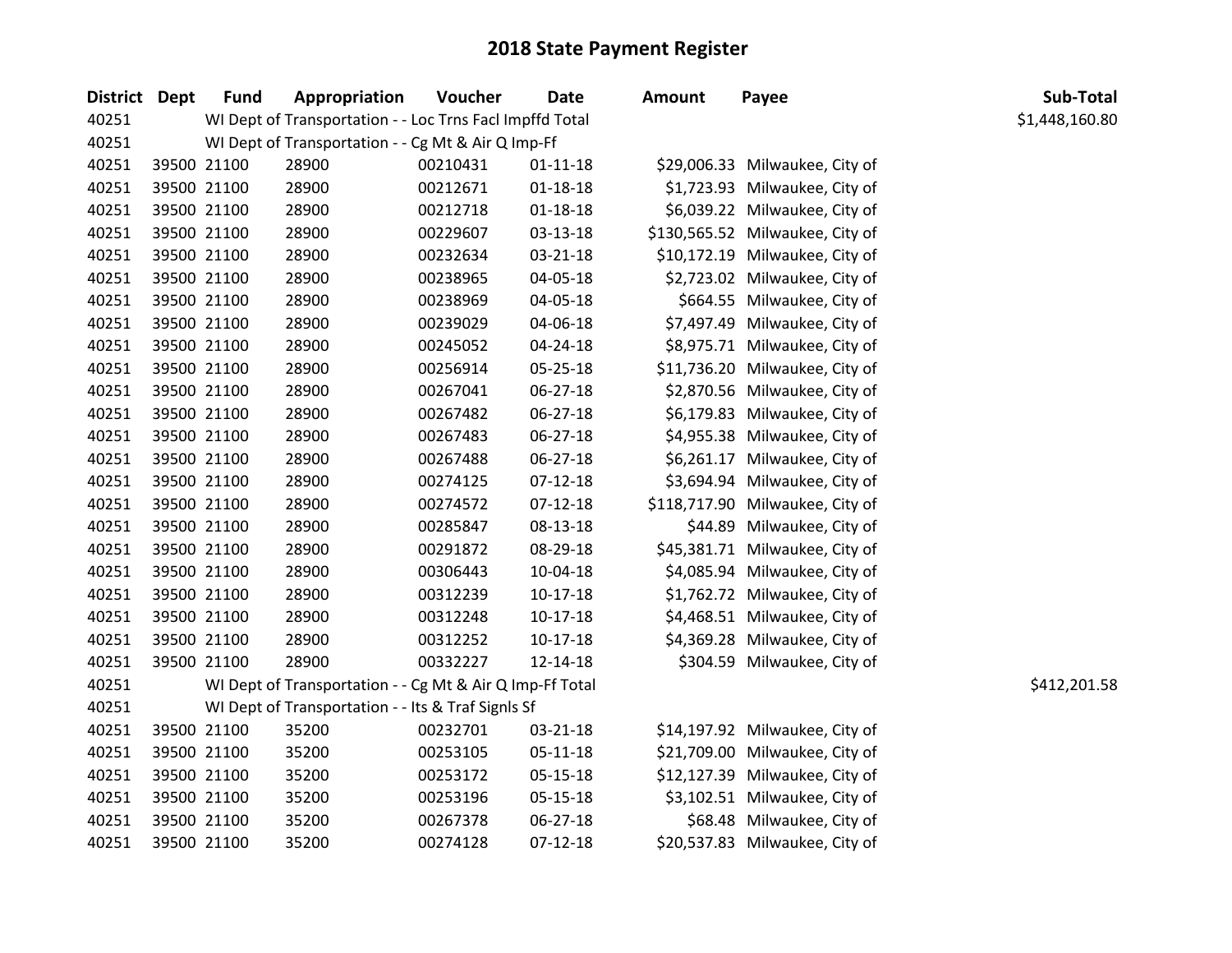| District Dept |             | <b>Fund</b> | Appropriation                                            | Voucher  | <b>Date</b>    | <b>Amount</b> | Payee                           | Sub-Total    |
|---------------|-------------|-------------|----------------------------------------------------------|----------|----------------|---------------|---------------------------------|--------------|
| 40251         | 39500 21100 |             | 35200                                                    | 00274566 | $07-12-18$     |               | \$320.95 Milwaukee, City of     |              |
| 40251         | 39500 21100 |             | 35200                                                    | 00279589 | 07-27-18       |               | \$22,012.88 Milwaukee, City of  |              |
| 40251         | 39500 21100 |             | 35200                                                    | 00280662 | 08-24-18       |               | \$198,053.32 Milwaukee, City of |              |
| 40251         | 39500 21100 |             | 35200                                                    | 00285460 | 08-10-18       |               | \$14,555.60 Milwaukee, City of  |              |
| 40251         | 39500 21100 |             | 35200                                                    | 00291836 | 08-29-18       |               | \$8,378.98 Milwaukee, City of   |              |
| 40251         | 39500 21100 |             | 35200                                                    | 00309671 | $10-12-18$     |               | \$652.05 Milwaukee, City of     |              |
| 40251         | 39500 21100 |             | 35200                                                    | 00313342 | 10-24-18       |               | \$2,158.68 Milwaukee, City of   |              |
| 40251         | 39500 21100 |             | 35200                                                    | 00315141 | $10-25-18$     |               | \$34,896.61 Milwaukee, City of  |              |
| 40251         | 39500 21100 |             | 35200                                                    | 00315590 | $10-25-18$     |               | \$152,956.62 Milwaukee, City of |              |
| 40251         | 39500 21100 |             | 35200                                                    | 00320677 | 11-07-18       |               | \$9,779.08 Milwaukee, City of   |              |
| 40251         |             |             | WI Dept of Transportation - - Its & Traf SignIs Sf Total |          |                |               |                                 | \$515,507.90 |
| 40251         |             |             | WI Dept of Transportation - - Its & Traf SignIs Lf       |          |                |               |                                 |              |
| 40251         | 39500 21100 |             | 35400                                                    | 00232701 | 03-21-18       |               | \$1,577.55 Milwaukee, City of   |              |
| 40251         | 39500 21100 |             | 35400                                                    | 00253105 | 05-11-18       |               | \$2,412.11 Milwaukee, City of   |              |
| 40251         | 39500 21100 |             | 35400                                                    | 00253172 | 05-15-18       |               | \$1,347.49 Milwaukee, City of   |              |
| 40251         | 39500 21100 |             | 35400                                                    | 00253196 | 05-15-18       |               | \$344.72 Milwaukee, City of     |              |
| 40251         | 39500 21100 |             | 35400                                                    | 00267378 | 06-27-18       |               | \$7.61 Milwaukee, City of       |              |
| 40251         | 39500 21100 |             | 35400                                                    | 00274128 | $07-12-18$     |               | \$2,281.98 Milwaukee, City of   |              |
| 40251         | 39500 21100 |             | 35400                                                    | 00274566 | $07-12-18$     |               | \$35.66 Milwaukee, City of      |              |
| 40251         | 39500 21100 |             | 35400                                                    | 00279589 | $07-27-18$     |               | \$2,445.87 Milwaukee, City of   |              |
| 40251         | 39500 21100 |             | 35400                                                    | 00280662 | 08-24-18       |               | \$22,005.92 Milwaukee, City of  |              |
| 40251         | 39500 21100 |             | 35400                                                    | 00285460 | 08-10-18       |               | \$1,617.29 Milwaukee, City of   |              |
| 40251         | 39500 21100 |             | 35400                                                    | 00291836 | 08-29-18       |               | \$931.00 Milwaukee, City of     |              |
| 40251         | 39500 21100 |             | 35400                                                    | 00309671 | $10-12-18$     |               | \$72.45 Milwaukee, City of      |              |
| 40251         | 39500 21100 |             | 35400                                                    | 00313342 | $10-24-18$     |               | \$239.85 Milwaukee, City of     |              |
| 40251         | 39500 21100 |             | 35400                                                    | 00315141 | 10-25-18       |               | \$3,877.40 Milwaukee, City of   |              |
| 40251         | 39500 21100 |             | 35400                                                    | 00315590 | 10-25-18       |               | \$16,995.18 Milwaukee, City of  |              |
| 40251         | 39500 21100 |             | 35400                                                    | 00320677 | 11-07-18       |               | \$1,086.57 Milwaukee, City of   |              |
| 40251         |             |             | WI Dept of Transportation - - Its & Traf SignIs Lf Total |          |                |               |                                 | \$57,278.65  |
| 40251         |             |             | WI Dept of Transportation - - St Hwy Rehab, Sf           |          |                |               |                                 |              |
| 40251         | 39500 21100 |             | 36300                                                    | 00210437 | $01 - 11 - 18$ |               | \$11,581.95 Milwaukee, City of  |              |
| 40251         | 39500 21100 |             | 36300                                                    | 00211074 | $01 - 11 - 18$ |               | \$1,699.17 Milwaukee, City of   |              |
| 40251         | 39500 21100 |             | 36300                                                    | 00211878 | $01 - 16 - 18$ |               | \$60,749.19 Milwaukee, City of  |              |
|               |             |             |                                                          |          |                |               |                                 |              |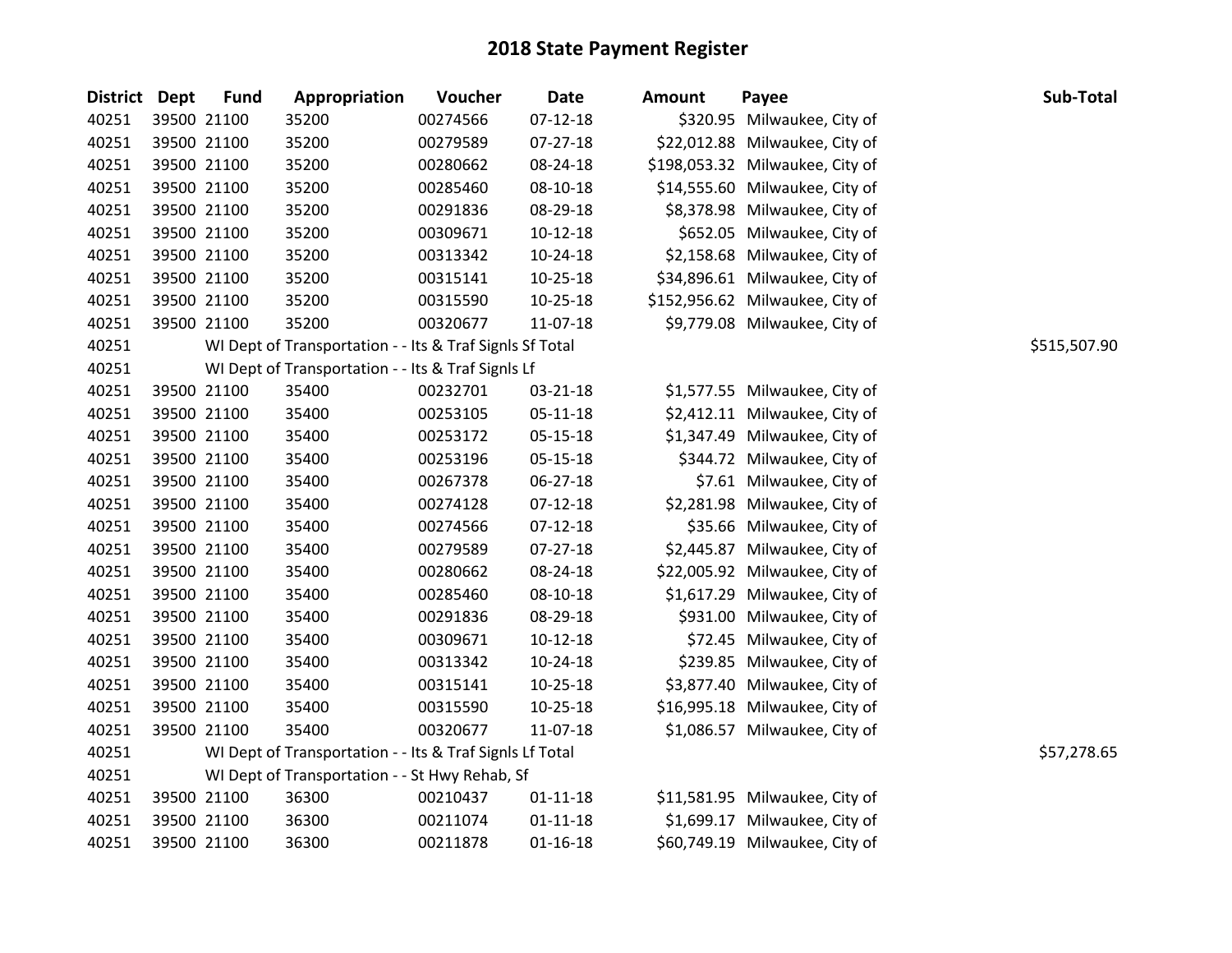| <b>District Dept</b> | <b>Fund</b> | Appropriation | Voucher  | <b>Date</b>    | <b>Amount</b> | Payee                          | Sub-Total |
|----------------------|-------------|---------------|----------|----------------|---------------|--------------------------------|-----------|
| 40251                | 39500 21100 | 36300         | 00212898 | 02-09-18       |               | \$60.35 Milwaukee, City of     |           |
| 40251                | 39500 21100 | 36300         | 00212899 | $01 - 26 - 18$ |               | \$740.30 Milwaukee, City of    |           |
| 40251                | 39500 21100 | 36300         | 00213301 | $01 - 22 - 18$ |               | \$24,947.48 Milwaukee, City of |           |
| 40251                | 39500 21100 | 36300         | 00213346 | $01 - 22 - 18$ |               | \$16,050.95 Milwaukee, City of |           |
| 40251                | 39500 21100 | 36300         | 00214358 | 02-07-18       |               | \$83.16 Milwaukee, City of     |           |
| 40251                | 39500 21100 | 36300         | 00214360 | 02-07-18       |               | \$769.23 Milwaukee, City of    |           |
| 40251                | 39500 21100 | 36300         | 00214361 | 02-07-18       |               | \$831.60 Milwaukee, City of    |           |
| 40251                | 39500 21100 | 36300         | 00218184 | 02-07-18       |               | \$1,330.56 Milwaukee, City of  |           |
| 40251                | 39500 21100 | 36300         | 00218185 | 02-07-18       |               | \$395.01 Milwaukee, City of    |           |
| 40251                | 39500 21100 | 36300         | 00218939 | 02-05-18       |               | \$40,537.62 Milwaukee, City of |           |
| 40251                | 39500 21100 | 36300         | 00218940 | 02-05-18       |               | \$18,480.64 Milwaukee, City of |           |
| 40251                | 39500 21100 | 36300         | 00219379 | 02-06-18       |               | \$324.00 Milwaukee, City of    |           |
| 40251                | 39500 21100 | 36300         | 00221253 | 02-13-18       |               | \$11,493.60 Milwaukee, City of |           |
| 40251                | 39500 21100 | 36300         | 00221348 | $02 - 12 - 18$ |               | \$1,156.54 Milwaukee, City of  |           |
| 40251                | 39500 21100 | 36300         | 00222117 | 02-28-18       |               | \$997.92 Milwaukee, City of    |           |
| 40251                | 39500 21100 | 36300         | 00228611 | 03-08-18       |               | \$1,194.38 Milwaukee, City of  |           |
| 40251                | 39500 21100 | 36300         | 00229952 | 03-14-18       |               | \$1,539.70 Milwaukee, City of  |           |
| 40251                | 39500 21100 | 36300         | 00232633 | 03-21-18       |               | \$5,911.19 Milwaukee, City of  |           |
| 40251                | 39500 21100 | 36300         | 00233385 | 03-23-18       |               | \$975.37 Milwaukee, City of    |           |
| 40251                | 39500 21100 | 36300         | 00238948 | 04-05-18       |               | \$1.81 Milwaukee, City of      |           |
| 40251                | 39500 21100 | 36300         | 00241646 | 04-12-18       |               | \$876.57 Milwaukee, City of    |           |
| 40251                | 39500 21100 | 36300         | 00243998 | 04-18-18       |               | \$147.28 Milwaukee, City of    |           |
| 40251                | 39500 21100 | 36300         | 00243999 | 04-18-18       |               | \$4,098.26 Milwaukee, City of  |           |
| 40251                | 39500 21100 | 36300         | 00250469 | 05-04-18       |               | \$217.24 Milwaukee, City of    |           |
| 40251                | 39500 21100 | 36300         | 00251018 | 05-07-18       |               | \$1,370.48 Milwaukee, City of  |           |
| 40251                | 39500 21100 | 36300         | 00251019 | 05-07-18       |               | \$856.55 Milwaukee, City of    |           |
| 40251                | 39500 21100 | 36300         | 00251021 | 05-07-18       |               | \$406.86 Milwaukee, City of    |           |
| 40251                | 39500 21100 | 36300         | 00251024 | 05-07-18       |               | \$792.31 Milwaukee, City of    |           |
| 40251                | 39500 21100 | 36300         | 00251027 | 05-07-18       |               | \$762.30 Milwaukee, City of    |           |
| 40251                | 39500 21100 | 36300         | 00251028 | 05-07-18       |               | \$85.65 Milwaukee, City of     |           |
| 40251                | 39500 21100 | 36300         | 00252731 | 05-11-18       |               | \$1,525.68 Milwaukee, City of  |           |
| 40251                | 39500 21100 | 36300         | 00252732 | $05 - 11 - 18$ |               | \$27,376.22 Milwaukee, City of |           |
| 40251                | 39500 21100 | 36300         | 00253182 | 05-15-18       |               | \$13,991.72 Milwaukee, City of |           |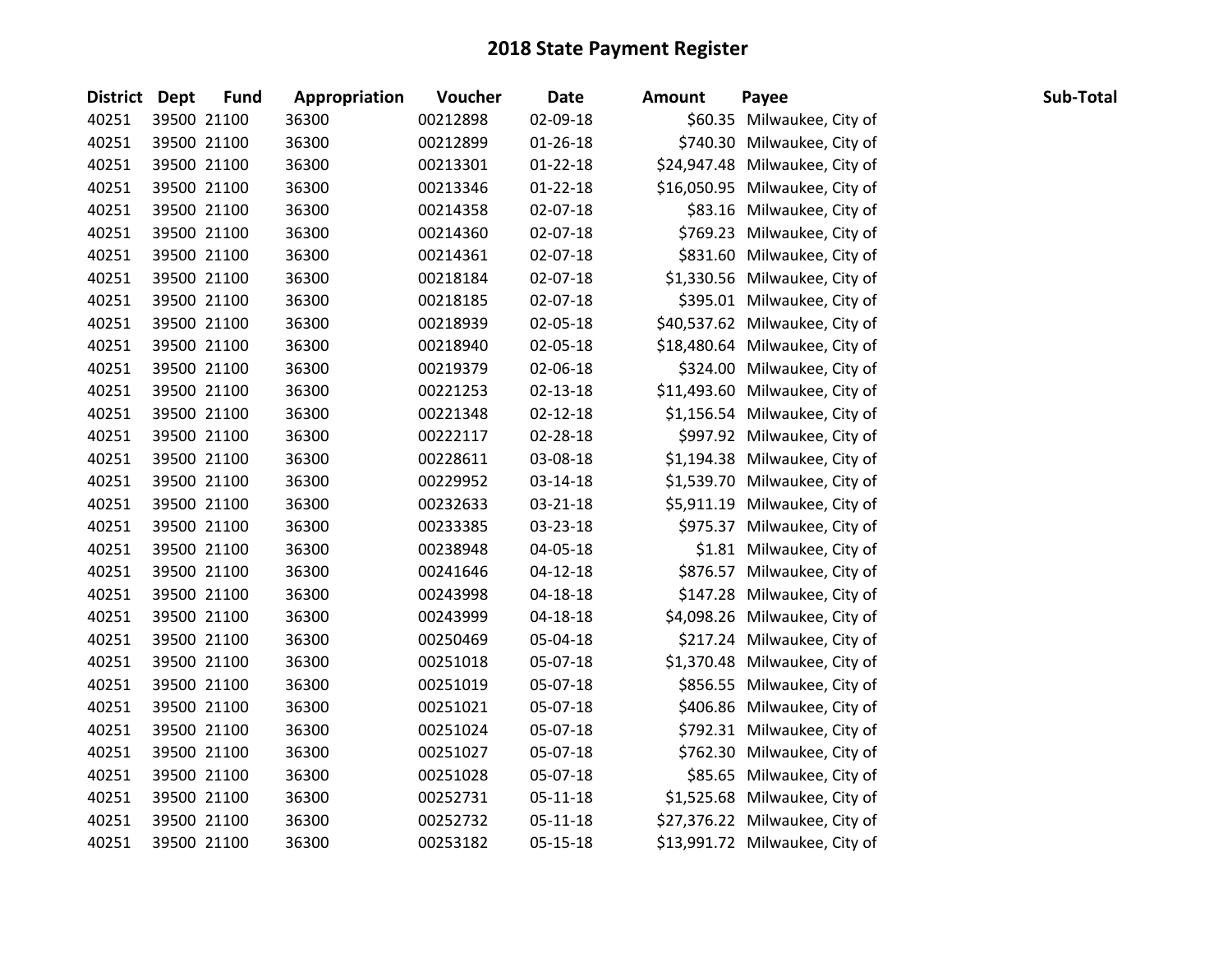| <b>District Dept</b> | <b>Fund</b> | Appropriation | Voucher  | <b>Date</b> | Amount | Payee                           | Sub-Total |
|----------------------|-------------|---------------|----------|-------------|--------|---------------------------------|-----------|
| 40251                | 39500 21100 | 36300         | 00253191 | 05-15-18    |        | \$76,946.63 Milwaukee, City of  |           |
| 40251                | 39500 21100 | 36300         | 00253202 | 05-15-18    |        | \$7,099.27 Milwaukee, City of   |           |
| 40251                | 39500 21100 | 36300         | 00253448 | 05-14-18    |        | \$985.98 Milwaukee, City of     |           |
| 40251                | 39500 21100 | 36300         | 00256728 | 05-24-18    |        | \$1,027.86 Milwaukee, City of   |           |
| 40251                | 39500 21100 | 36300         | 00256918 | 05-25-18    |        | \$142,912.26 Milwaukee, City of |           |
| 40251                | 39500 21100 | 36300         | 00258717 | 05-31-18    |        | \$382,894.08 Milwaukee, City of |           |
| 40251                | 39500 21100 | 36300         | 00258758 | 06-01-18    |        | \$142.24 Milwaukee, City of     |           |
| 40251                | 39500 21100 | 36300         | 00263059 | 06-13-18    |        | \$1,111.02 Milwaukee, City of   |           |
| 40251                | 39500 21100 | 36300         | 00263861 | 06-18-18    |        | \$2,256.40 Milwaukee, City of   |           |
| 40251                | 39500 21100 | 36300         | 00274075 | 07-12-18    |        | \$449.17 Milwaukee, City of     |           |
| 40251                | 39500 21100 | 36300         | 00274076 | $07-12-18$  |        | \$4,878.83 Milwaukee, City of   |           |
| 40251                | 39500 21100 | 36300         | 00274544 | 07-12-18    |        | \$37,689.47 Milwaukee, City of  |           |
| 40251                | 39500 21100 | 36300         | 00274552 | $07-12-18$  |        | \$6,054.46 Milwaukee, City of   |           |
| 40251                | 39500 21100 | 36300         | 00274556 | $07-12-18$  |        | \$23,437.82 Milwaukee, City of  |           |
| 40251                | 39500 21100 | 36300         | 00275248 | 07-13-18    |        | \$1,486.14 Milwaukee, City of   |           |
| 40251                | 39500 21100 | 36300         | 00277249 | 07-20-18    |        | \$395.01 Milwaukee, City of     |           |
| 40251                | 39500 21100 | 36300         | 00279971 | $07-27-18$  |        | \$18,435.36 Milwaukee, City of  |           |
| 40251                | 39500 21100 | 36300         | 00279973 | 07-27-18    |        | \$17,069.84 Milwaukee, City of  |           |
| 40251                | 39500 21100 | 36300         | 00279974 | $07-27-18$  |        | \$87,501.40 Milwaukee, City of  |           |
| 40251                | 39500 21100 | 36300         | 00285012 | 08-15-18    |        | \$76.20 Milwaukee, City of      |           |
| 40251                | 39500 21100 | 36300         | 00285134 | 08-09-18    |        | \$1,225.64 Milwaukee, City of   |           |
| 40251                | 39500 21100 | 36300         | 00286978 | 08-16-18    |        | \$2,402.37 Milwaukee, City of   |           |
| 40251                | 39500 21100 | 36300         | 00287518 | 08-16-18    |        | \$1,028.76 Milwaukee, City of   |           |
| 40251                | 39500 21100 | 36300         | 00287558 | 08-16-18    |        | \$631.27 Milwaukee, City of     |           |
| 40251                | 39500 21100 | 36300         | 00290454 | 09-05-18    |        | \$162.56 Milwaukee, City of     |           |
| 40251                | 39500 21100 | 36300         | 00291848 | 08-29-18    |        | \$5,208.23 Milwaukee, City of   |           |
| 40251                | 39500 21100 | 36300         | 00312237 | $10-17-18$  |        | \$3,852.99 Milwaukee, City of   |           |
| 40251                | 39500 21100 | 36300         | 00315133 | 10-25-18    |        | \$22,895.31 Milwaukee, City of  |           |
| 40251                | 39500 21100 | 36300         | 00315146 | 10-25-18    |        | \$80,448.98 Milwaukee, City of  |           |
| 40251                | 39500 21100 | 36300         | 00316142 | 10-29-18    |        | \$70.95 Milwaukee, City of      |           |
| 40251                | 39500 21100 | 36300         | 00318773 | 11-02-18    |        | \$998.15 Milwaukee, City of     |           |
| 40251                | 39500 21100 | 36300         | 00318774 | 11-02-18    |        | \$1,330.56 Milwaukee, City of   |           |
| 40251                | 39500 21100 | 36300         | 00318775 | 11-02-18    |        | \$435.75 Milwaukee, City of     |           |
|                      |             |               |          |             |        |                                 |           |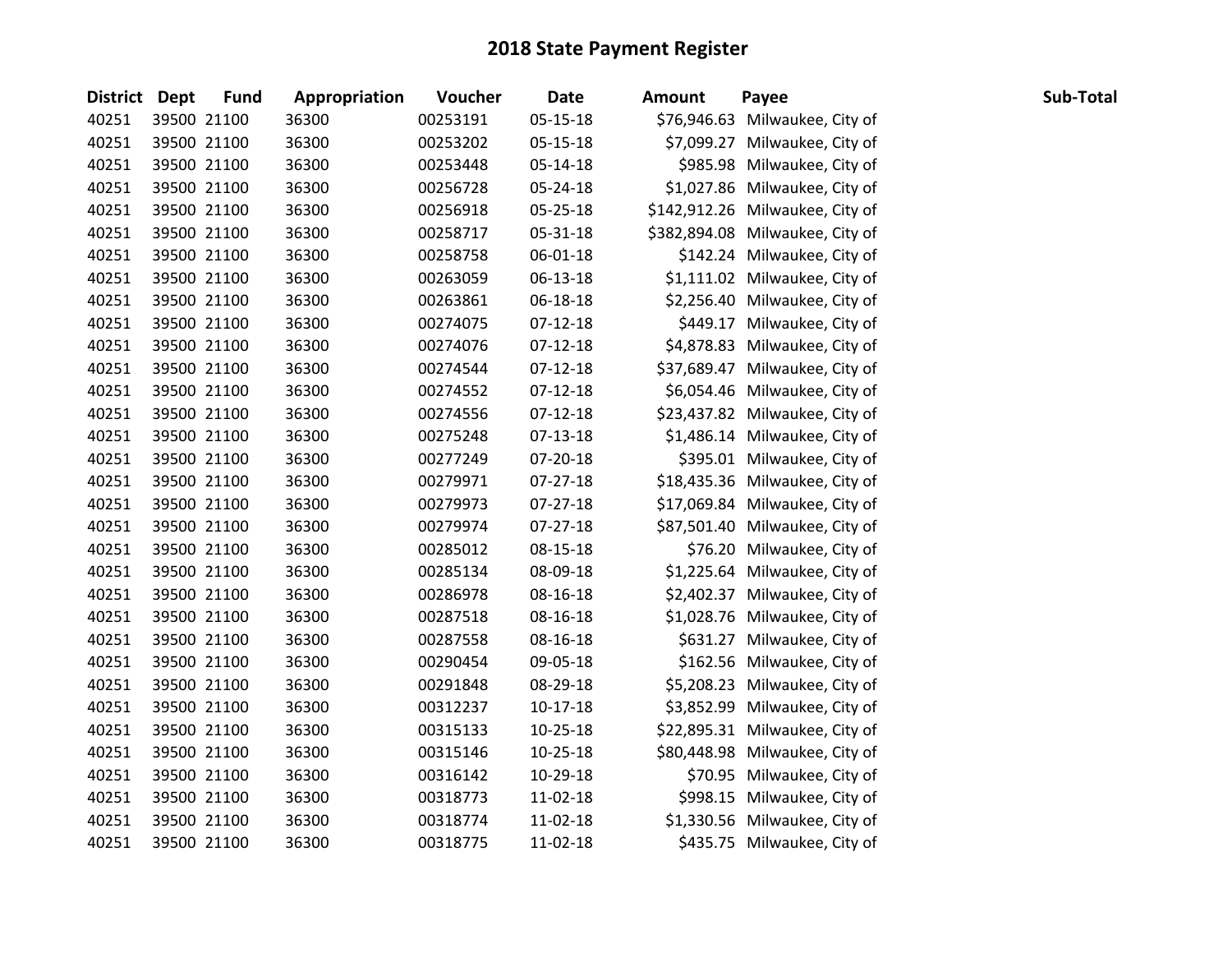| District Dept | <b>Fund</b> | Appropriation                                        | Voucher  | <b>Date</b>    | <b>Amount</b> | Payee                          | Sub-Total      |
|---------------|-------------|------------------------------------------------------|----------|----------------|---------------|--------------------------------|----------------|
| 40251         | 39500 21100 | 36300                                                | 00318776 | 11-02-18       |               | \$871.37 Milwaukee, City of    |                |
| 40251         | 39500 21100 | 36300                                                | 00320675 | 11-07-18       |               | \$92.29 Milwaukee, City of     |                |
| 40251         | 39500 21100 | 36300                                                | 00321486 | 11-13-18       |               | \$2,616.10 Milwaukee, City of  |                |
| 40251         | 39500 21100 | 36300                                                | 00323157 | 11-15-18       |               | \$34,807.76 Milwaukee, City of |                |
| 40251         | 39500 21100 | 36300                                                | 00332203 | 12-14-18       |               | \$708.53 Milwaukee, City of    |                |
| 40251         | 39500 21100 | 36300                                                | 00332204 | 12-14-18       |               | \$23,358.90 Milwaukee, City of |                |
| 40251         | 39500 21100 | 36300                                                | 00332205 | 12-14-18       |               | \$17,008.03 Milwaukee, City of |                |
| 40251         |             | WI Dept of Transportation - - St Hwy Rehab, Sf Total |          |                |               |                                | \$1,267,362.78 |
| 40251         |             | WI Dept of Transportation - - St Hwy Rehab, Lf       |          |                |               |                                |                |
| 40251         | 39500 21100 | 37300                                                | 00210437 | $01 - 11 - 18$ |               | \$10,093.11 Milwaukee, City of |                |
| 40251         | 39500 21100 | 37300                                                | 00213301 | $01 - 22 - 18$ |               | \$8,315.83 Milwaukee, City of  |                |
| 40251         | 39500 21100 | 37300                                                | 00213346 | $01 - 22 - 18$ |               | \$5,350.32 Milwaukee, City of  |                |
| 40251         | 39500 21100 | 37300                                                | 00218939 | 02-05-18       |               | \$13,512.54 Milwaukee, City of |                |
| 40251         | 39500 21100 | 37300                                                | 00218940 | 02-05-18       |               | \$6,160.22 Milwaukee, City of  |                |
| 40251         | 39500 21100 | 37300                                                | 00218941 | 02-05-18       |               | \$13,279.72 Milwaukee, City of |                |
| 40251         | 39500 21100 | 37300                                                | 00232633 | 03-21-18       |               | \$5,151.32 Milwaukee, City of  |                |
| 40251         | 39500 21100 | 37300                                                | 00233385 | 03-23-18       |               | \$278.66 Milwaukee, City of    |                |
| 40251         | 39500 21100 | 37300                                                | 00243998 | 04-18-18       |               | \$1.83 Milwaukee, City of      |                |
| 40251         | 39500 21100 | 37300                                                | 00252729 | 05-11-18       |               | \$4,517.23 Milwaukee, City of  |                |
| 40251         | 39500 21100 | 37300                                                | 00252732 | 05-11-18       |               | \$9,125.41 Milwaukee, City of  |                |
| 40251         | 39500 21100 | 37300                                                | 00253158 | 05-15-18       |               | \$1,030.73 Milwaukee, City of  |                |
| 40251         | 39500 21100 | 37300                                                | 00253182 | 05-15-18       |               | \$4,663.91 Milwaukee, City of  |                |
| 40251         | 39500 21100 | 37300                                                | 00253191 | 05-15-18       |               | \$25,648.88 Milwaukee, City of |                |
| 40251         | 39500 21100 | 37300                                                | 00253202 | 05-15-18       |               | \$2,366.42 Milwaukee, City of  |                |
| 40251         | 39500 21100 | 37300                                                | 00274073 | $07-12-18$     |               | \$12.02 Milwaukee, City of     |                |
| 40251         | 39500 21100 | 37300                                                | 00274075 | $07-12-18$     |               | \$128.33 Milwaukee, City of    |                |
| 40251         | 39500 21100 | 37300                                                | 00274076 | $07-12-18$     |               | \$4,251.66 Milwaukee, City of  |                |
| 40251         | 39500 21100 | 37300                                                | 00274540 | $07-12-18$     |               | \$2.11 Milwaukee, City of      |                |
| 40251         | 39500 21100 | 37300                                                | 00274544 | 07-12-18       |               | \$12,563.15 Milwaukee, City of |                |
| 40251         | 39500 21100 | 37300                                                | 00274552 | $07-12-18$     |               | \$2,018.15 Milwaukee, City of  |                |
| 40251         | 39500 21100 | 37300                                                | 00274556 | $07-12-18$     |               | \$7,812.61 Milwaukee, City of  |                |
| 40251         | 39500 21100 | 37300                                                | 00274569 | $07-12-18$     |               | \$444.50 Milwaukee, City of    |                |
| 40251         | 39500 21100 | 37300                                                | 00275874 | $07-16-18$     |               | \$105.39 Milwaukee, City of    |                |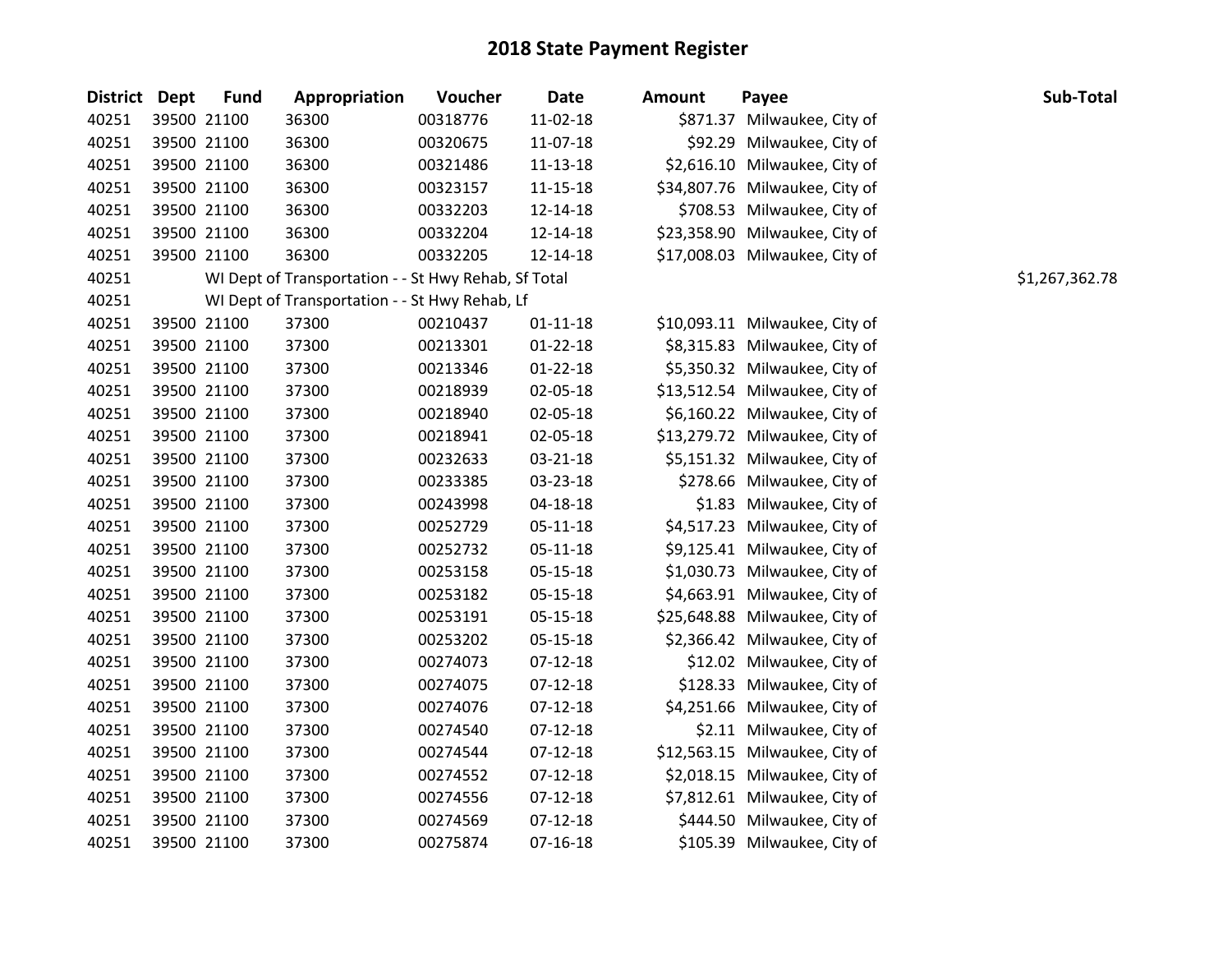| District Dept | <b>Fund</b> | Appropriation                                           | Voucher  | <b>Date</b>    | Amount | Payee                          | Sub-Total    |
|---------------|-------------|---------------------------------------------------------|----------|----------------|--------|--------------------------------|--------------|
| 40251         | 39500 21100 | 37300                                                   | 00286978 | 08-16-18       |        | \$29.80 Milwaukee, City of     |              |
| 40251         | 39500 21100 | 37300                                                   | 00291848 | 08-29-18       |        | \$1,736.07 Milwaukee, City of  |              |
| 40251         | 39500 21100 | 37300                                                   | 00312237 | 10-17-18       |        | \$47.80 Milwaukee, City of     |              |
| 40251         | 39500 21100 | 37300                                                   | 00312339 | 10-18-18       |        | \$743.68 Milwaukee, City of    |              |
| 40251         | 39500 21100 | 37300                                                   | 00313903 | 10-24-18       |        | \$313.12 Milwaukee, City of    |              |
| 40251         | 39500 21100 | 37300                                                   | 00315133 | $10-25-18$     |        | \$7,631.77 Milwaukee, City of  |              |
| 40251         | 39500 21100 | 37300                                                   | 00316142 | 10-29-18       |        | \$61.83 Milwaukee, City of     |              |
| 40251         | 39500 21100 | 37300                                                   | 00320675 | 11-07-18       |        | \$1.84 Milwaukee, City of      |              |
| 40251         | 39500 21100 | 37300                                                   | 00323172 | 11-15-18       |        | \$456.07 Milwaukee, City of    |              |
| 40251         | 39500 21100 | 37300                                                   | 00332203 | 12-14-18       |        | \$202.42 Milwaukee, City of    |              |
| 40251         | 39500 21100 | 37300                                                   | 00332204 | 12-14-18       |        | \$7,786.30 Milwaukee, City of  |              |
| 40251         | 39500 21100 | 37300                                                   | 00332205 | 12-14-18       |        | \$5,669.34 Milwaukee, City of  |              |
| 40251         | 39500 21100 | 37300                                                   | 00334831 | 12-26-18       |        | \$554.03 Milwaukee, City of    |              |
| 40251         |             | WI Dept of Transportation - - St Hwy Rehab, Lf Total    |          |                |        |                                | \$162,068.12 |
| 40251         |             | WI Dept of Transportation - - Se Wi Frewy Mega Sf       |          |                |        |                                |              |
| 40251         | 39500 21100 | 37400                                                   | 00219849 | 02-07-18       |        | \$25,000.00 Milwaukee, City of |              |
| 40251         | 39500 21100 | 37400                                                   | 00232736 | 03-22-18       |        | \$59,157.36 Milwaukee, City of |              |
| 40251         | 39500 21100 | 37400                                                   | 00233756 | 03-29-18       |        | \$890.67 Milwaukee, City of    |              |
| 40251         | 39500 21100 | 37400                                                   | 00233768 | 03-29-18       |        | \$2,719.38 Milwaukee, City of  |              |
| 40251         | 39500 21100 | 37400                                                   | 00263862 | 06-18-18       |        | \$10,558.06 Milwaukee, City of |              |
| 40251         | 39500 21100 | 37400                                                   | 00280017 | 07-30-18       |        | \$5,831.24 Milwaukee, City of  |              |
| 40251         | 39500 21100 | 37400                                                   | 00281037 | 08-01-18       |        | \$518.77 Milwaukee, City of    |              |
| 40251         |             | WI Dept of Transportation - - Se Wi Frewy Mega Sf Total |          |                |        |                                | \$104,675.48 |
| 40251         |             | WI Dept of Transportation - - St Hwy Rehab Fed Fd       |          |                |        |                                |              |
| 40251         | 39500 21100 | 38300                                                   | 00210437 | $01 - 11 - 18$ |        | \$51,026.95 Milwaukee, City of |              |
| 40251         | 39500 21100 | 38300                                                   | 00218941 | 02-05-18       |        | \$39,839.18 Milwaukee, City of |              |
| 40251         | 39500 21100 | 38300                                                   | 00232633 | 03-21-18       |        | \$26,043.10 Milwaukee, City of |              |
| 40251         | 39500 21100 | 38300                                                   | 00233385 | 03-23-18       |        | \$4,231.30 Milwaukee, City of  |              |
| 40251         | 39500 21100 | 38300                                                   | 00243998 | 04-18-18       |        | \$589.11 Milwaukee, City of    |              |
| 40251         | 39500 21100 | 38300                                                   | 00252729 | 05-11-18       |        | \$13,551.70 Milwaukee, City of |              |
| 40251         | 39500 21100 | 38300                                                   | 00253158 | 05-15-18       |        | \$9,276.59 Milwaukee, City of  |              |
| 40251         | 39500 21100 | 38300                                                   | 00274073 | $07-12-18$     |        | \$94.21 Milwaukee, City of     |              |
| 40251         | 39500 21100 | 38300                                                   | 00274075 | $07-12-18$     |        | \$1,948.57 Milwaukee, City of  |              |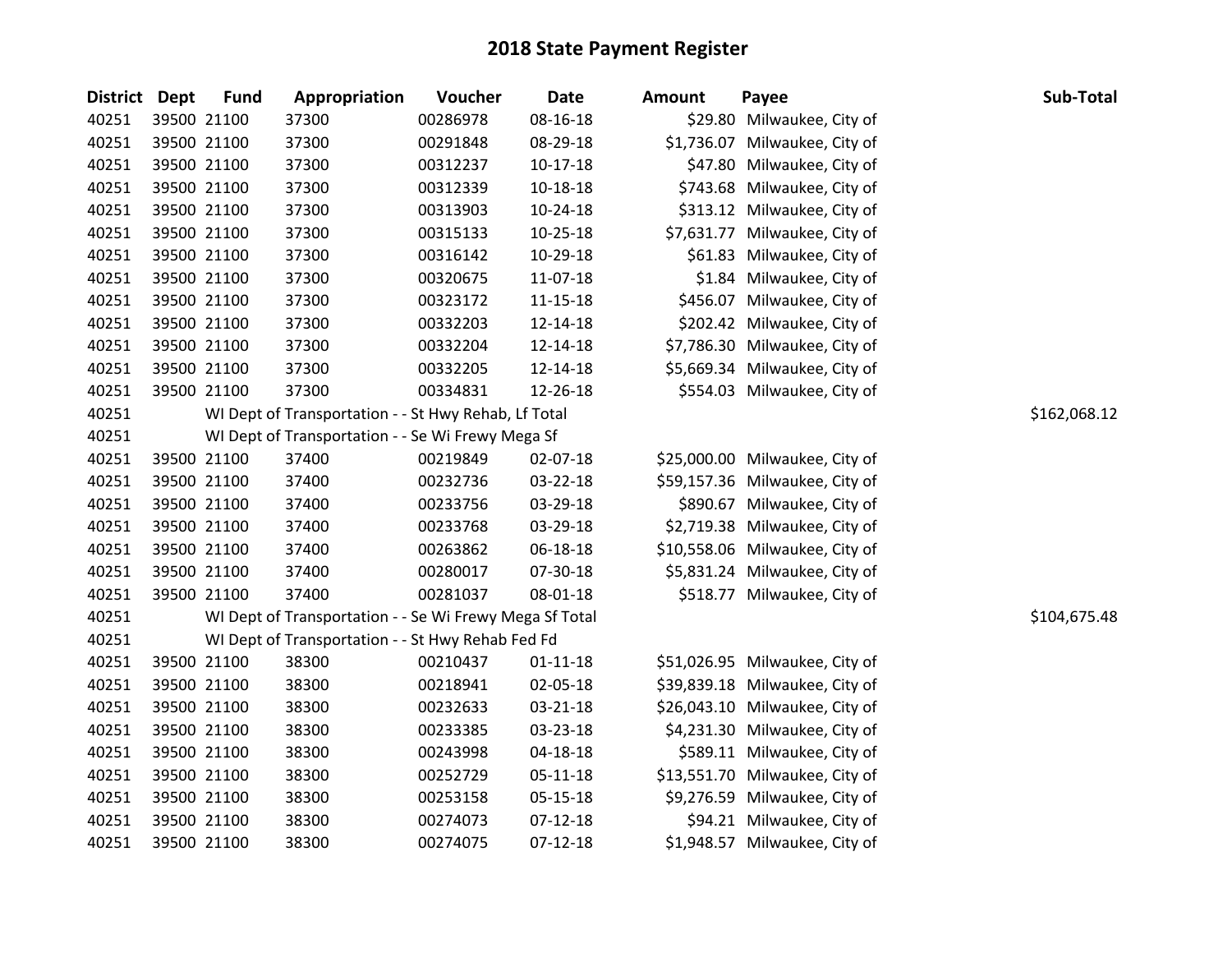| <b>District Dept</b> | <b>Fund</b> | Appropriation                                             | Voucher  | <b>Date</b>    | <b>Amount</b> | Payee                           | Sub-Total    |
|----------------------|-------------|-----------------------------------------------------------|----------|----------------|---------------|---------------------------------|--------------|
| 40251                | 39500 21100 | 38300                                                     | 00274076 | $07 - 12 - 18$ |               | \$21,494.79 Milwaukee, City of  |              |
| 40251                | 39500 21100 | 38300                                                     | 00274540 | $07-12-18$     |               | \$46.79 Milwaukee, City of      |              |
| 40251                | 39500 21100 | 38300                                                     | 00274569 | $07 - 12 - 18$ |               | \$4,000.51 Milwaukee, City of   |              |
| 40251                | 39500 21100 | 38300                                                     | 00275874 | 07-16-18       |               | \$890.89 Milwaukee, City of     |              |
| 40251                | 39500 21100 | 38300                                                     | 00286978 | 08-16-18       |               | \$9,609.49 Milwaukee, City of   |              |
| 40251                | 39500 21100 | 38300                                                     | 00287558 | 08-16-18       |               | \$2,525.08 Milwaukee, City of   |              |
| 40251                | 39500 21100 | 38300                                                     | 00312237 | $10-17-18$     |               | \$15,411.98 Milwaukee, City of  |              |
| 40251                | 39500 21100 | 38300                                                     | 00312339 | $10-18-18$     |               | \$6,286.24 Milwaukee, City of   |              |
| 40251                | 39500 21100 | 38300                                                     | 00313903 | $10-24-18$     |               | \$6,942.86 Milwaukee, City of   |              |
| 40251                | 39500 21100 | 38300                                                     | 00316142 | 10-29-18       |               | \$312.58 Milwaukee, City of     |              |
| 40251                | 39500 21100 | 38300                                                     | 00320675 | 11-07-18       |               | \$371.06 Milwaukee, City of     |              |
| 40251                | 39500 21100 | 38300                                                     | 00323157 | 11-15-18       |               | \$139,231.04 Milwaukee, City of |              |
| 40251                | 39500 21100 | 38300                                                     | 00323172 | 11-15-18       |               | \$3,575.25 Milwaukee, City of   |              |
| 40251                | 39500 21100 | 38300                                                     | 00332203 | 12-14-18       |               | \$3,073.69 Milwaukee, City of   |              |
| 40251                | 39500 21100 | 38300                                                     | 00334831 | 12-26-18       |               | \$12,284.53 Milwaukee, City of  |              |
| 40251                |             | WI Dept of Transportation - - St Hwy Rehab Fed Fd Total   |          |                |               |                                 | \$372,657.49 |
| 40251                |             | WI Dept of Transportation - - Dept Mgt & Oper St Fd       |          |                |               |                                 |              |
| 40251                | 39500 21100 | 46100                                                     | 00237731 | 04-03-18       |               | \$1,659.70 Milwaukee, City of   |              |
| 40251                | 39500 21100 | 46100                                                     | 00269985 | 07-02-18       |               | \$1,951.46 Milwaukee, City of   |              |
| 40251                | 39500 21100 | 46100                                                     | 00304484 | 09-27-18       |               | \$1,675.33 Milwaukee, City of   |              |
| 40251                | 39500 21100 | 46100                                                     | 00338136 | 12-28-18       |               | \$1,685.75 Milwaukee, City of   |              |
| 40251                |             | WI Dept of Transportation - - Dept Mgt & Oper St Fd Total |          |                |               |                                 | \$6,972.24   |
| 40251                |             | WI Dept of Transportation - - Transpor Safety Ff          |          |                |               |                                 |              |
| 40251                | 39500 21100 | 58200                                                     | 00224323 | $02 - 21 - 18$ |               | \$11,758.28 Milwaukee, City of  |              |
| 40251                |             | WI Dept of Transportation - - Transpor Safety Ff Total    |          |                |               |                                 | \$11,758.28  |
| 40251                |             | WI Dept of Transportation - - Harbor Bond Fund 4          |          |                |               |                                 |              |
| 40251                | 39500 21100 | 90500                                                     | 00259688 | 06-05-18       |               | \$675,000.00 Milwaukee, City of |              |
| 40251                |             | WI Dept of Transportation - - Harbor Bond Fund 4 Total    |          |                |               |                                 | \$675,000.00 |
| 40251                |             | WI Dept of Transportation - - Shr Contingent Bond (Gpr)   |          |                |               |                                 |              |
| 40251                | 39500 21100 | 93500                                                     | 00274540 | $07 - 12 - 18$ |               | \$10.12 Milwaukee, City of      |              |
| 40251                | 39500 21100 | 93500                                                     | 00275874 | 07-16-18       |               | \$399.45 Milwaukee, City of     |              |
| 40251                | 39500 21100 | 93500                                                     | 00312339 | 10-18-18       |               | \$2,818.57 Milwaukee, City of   |              |
| 40251                | 39500 21100 | 93500                                                     | 00313903 | 10-24-18       |               | \$1,502.43 Milwaukee, City of   |              |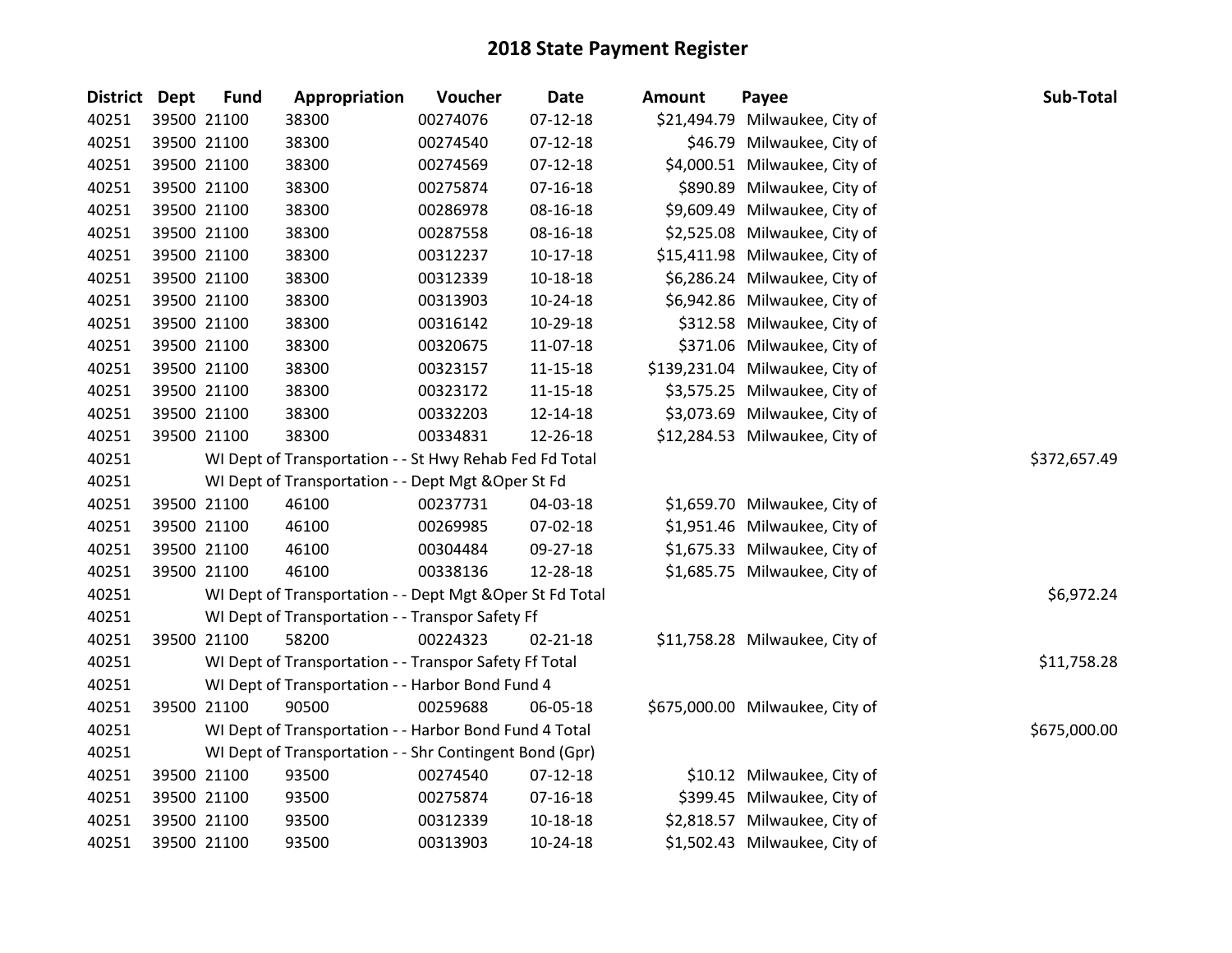| <b>District Dept</b> | <b>Fund</b> | Appropriation                                                  | Voucher  | <b>Date</b>    | <b>Amount</b> | Payee                          | Sub-Total   |
|----------------------|-------------|----------------------------------------------------------------|----------|----------------|---------------|--------------------------------|-------------|
| 40251                | 39500 21100 | 93500                                                          | 00334831 | 12-26-18       |               | \$2,658.36 Milwaukee, City of  |             |
| 40251                |             | WI Dept of Transportation - - Shr Contingent Bond (Gpr) Total  |          |                |               |                                | \$7,388.93  |
| 40251                |             | Department of Corrections - - General Program Operations       |          |                |               |                                |             |
| 40251                | 41000 10000 | 10100                                                          | 00227524 | 08-09-18       |               | \$11.18 Milwaukee, City of     |             |
| 40251                | 41000 10000 | 10100                                                          | 00227534 | 08-13-18       |               | \$14,487.64 Milwaukee, City of |             |
| 40251                | 41000 10000 | 10100                                                          | 00234370 | 09-12-18       |               | \$9.07 Milwaukee, City of      |             |
| 40251                | 41000 10000 | 10100                                                          | 00234372 | 09-12-18       |               | \$15,294.90 Milwaukee, City of |             |
| 40251                | 41000 10000 | 10100                                                          | 00241608 | $10-12-18$     |               | \$17,609.64 Milwaukee, City of |             |
| 40251                | 41000 10000 | 10100                                                          | 00241626 | $10-12-18$     |               | \$11.18 Milwaukee, City of     |             |
| 40251                |             | Department of Corrections - - General Program Operations Total |          |                |               |                                | \$47,423.61 |
| 40251                |             | Department of Corrections - - Energy Costs, Energy-Related A   |          |                |               |                                |             |
| 40251                | 41000 10000 | 10600                                                          | 00179231 | 01-08-18       |               | \$8,441.53 Milwaukee, City of  |             |
| 40251                | 41000 10000 | 10600                                                          | 00181086 | $01-10-18$     |               | \$17,588.56 Milwaukee, City of |             |
| 40251                | 41000 10000 | 10600                                                          | 00181088 | $01-10-18$     |               | \$9.07 Milwaukee, City of      |             |
| 40251                | 41000 10000 | 10600                                                          | 00185451 | 01-31-18       |               | \$4,088.38 Milwaukee, City of  |             |
| 40251                | 41000 10000 | 10600                                                          | 00185868 | 02-01-18       |               | \$324.00 Milwaukee, City of    |             |
| 40251                | 41000 10000 | 10600                                                          | 00187758 | 02-08-18       |               | \$17,818.16 Milwaukee, City of |             |
| 40251                | 41000 10000 | 10600                                                          | 00187763 | 02-08-18       |               | \$11.43 Milwaukee, City of     |             |
| 40251                | 41000 10000 | 10600                                                          | 00187934 | $02 - 12 - 18$ |               | \$5,629.84 Milwaukee, City of  |             |
| 40251                | 41000 10000 | 10600                                                          | 00193839 | 03-07-18       |               | \$16,918.34 Milwaukee, City of |             |
| 40251                | 41000 10000 | 10600                                                          | 00193842 | 03-07-18       |               | \$9.07 Milwaukee, City of      |             |
| 40251                | 41000 10000 | 10600                                                          | 00199518 | 04-05-18       |               | \$8,483.44 Milwaukee, City of  |             |
| 40251                | 41000 10000 | 10600                                                          | 00200916 | $04 - 10 - 18$ |               | \$17,404.48 Milwaukee, City of |             |
| 40251                | 41000 10000 | 10600                                                          | 00200920 | $04-10-18$     |               | \$9.07 Milwaukee, City of      |             |
| 40251                | 41000 10000 | 10600                                                          | 00206706 | 05-04-18       |               | \$3,581.24 Milwaukee, City of  |             |
| 40251                | 41000 10000 | 10600                                                          | 00207652 | 05-09-18       |               | \$5,331.10 Milwaukee, City of  |             |
| 40251                | 41000 10000 | 10600                                                          | 00207980 | 05-11-18       |               | \$15,517.90 Milwaukee, City of |             |
| 40251                | 41000 10000 | 10600                                                          | 00207996 | 05-11-18       |               | \$9.07 Milwaukee, City of      |             |
| 40251                | 41000 10000 | 10600                                                          | 00214467 | 06-11-18       |               | \$16,164.45 Milwaukee, City of |             |
| 40251                | 41000 10000 | 10600                                                          | 00214468 | 06-11-18       |               | \$18.29 Milwaukee, City of     |             |
| 40251                | 41000 10000 | 10600                                                          | 00219162 | 07-02-18       |               | \$7,821.77 Milwaukee, City of  |             |
| 40251                | 41000 10000 | 10600                                                          | 00221869 | $07 - 16 - 18$ |               | \$11.18 Milwaukee, City of     |             |
| 40251                | 41000 10000 | 10600                                                          | 00221870 | $07-16-18$     |               | \$17,765.74 Milwaukee, City of |             |
|                      |             |                                                                |          |                |               |                                |             |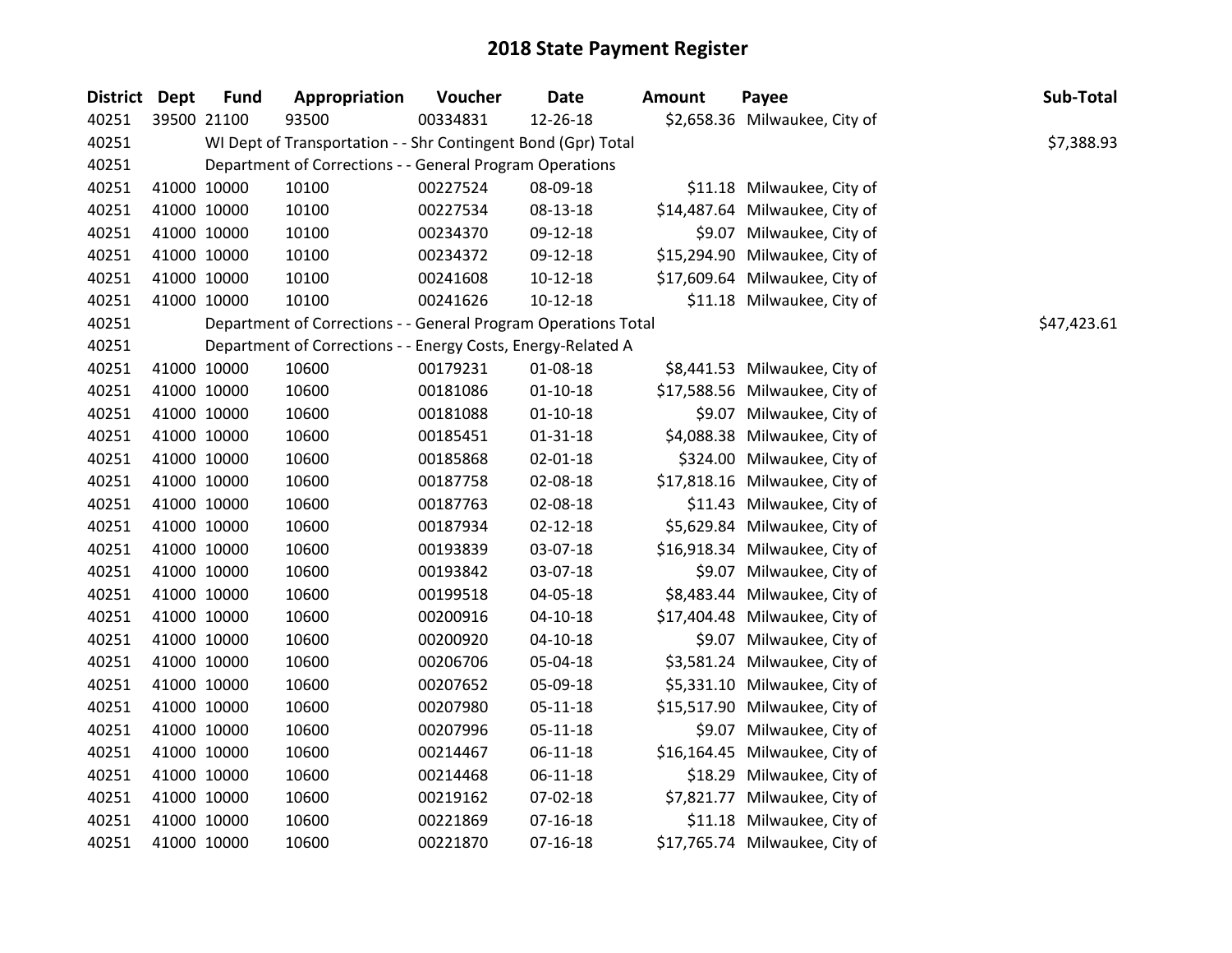| District Dept | <b>Fund</b> | Appropriation                                                      | Voucher  | <b>Date</b>    | <b>Amount</b> | Payee                             | Sub-Total      |
|---------------|-------------|--------------------------------------------------------------------|----------|----------------|---------------|-----------------------------------|----------------|
| 40251         | 41000 10000 | 10600                                                              | 00226123 | 08-02-18       |               | \$3,826.11 Milwaukee, City of     |                |
| 40251         | 41000 10000 | 10600                                                              | 00227665 | 08-10-18       |               | \$6,018.82 Milwaukee, City of     |                |
| 40251         | 41000 10000 | 10600                                                              | 00239582 | 10-04-18       |               | \$8,827.30 Milwaukee, City of     |                |
| 40251         | 41000 10000 | 10600                                                              | 00245686 | $10-31-18$     |               | \$4,884.86 Milwaukee, City of     |                |
| 40251         | 41000 10000 | 10600                                                              | 00247623 | 11-09-18       |               | \$9.07 Milwaukee, City of         |                |
| 40251         | 41000 10000 | 10600                                                              | 00247690 | 11-09-18       |               | \$15,048.00 Milwaukee, City of    |                |
| 40251         | 41000 10000 | 10600                                                              | 00248753 | $11 - 14 - 18$ |               | \$7,122.11 Milwaukee, City of     |                |
| 40251         | 41000 10000 | 10600                                                              | 00254181 | 12-12-18       |               | \$17,119.04 Milwaukee, City of    |                |
| 40251         | 41000 10000 | 10600                                                              | 00254186 | 12-12-18       |               | \$9.07 Milwaukee, City of         |                |
| 40251         |             | Department of Corrections - - Energy Costs, Energy-Related A Total |          |                |               |                                   | \$225,820.49   |
| 40251         |             | Department of Corrections - - Institutional Repair And Maint       |          |                |               |                                   |                |
| 40251         | 41000 10000 | 11000                                                              | 00177562 | $01 - 10 - 18$ |               | \$396.24 Milwaukee, City of       |                |
| 40251         |             | Department of Corrections - - Institutional Repair And Maint Total |          |                |               |                                   | \$396.24       |
| 40251         |             | Department of Corrections - - General Operations                   |          |                |               |                                   |                |
| 40251         | 41000 10000 | 18500                                                              | 00180570 | $01 - 12 - 18$ |               | \$128.85 Milwaukee, City of       |                |
| 40251         |             | Department of Corrections - - General Operations Total             |          |                |               |                                   | \$128.85       |
| 40251         |             | Department of Health Services - - State/Federal Aids               |          |                |               |                                   |                |
| 40251         | 43500 10000 | 00000                                                              | 90808    | $01 - 02 - 18$ |               | \$201,604.00 Milwaukee, City of   |                |
| 40251         | 43500 10000 | 00000                                                              | 90810    | 03-01-18       |               | \$1,089,384.00 Milwaukee, City of |                |
| 40251         | 43500 10000 | 00000                                                              | 90811    | 03-02-18       |               | \$303,748.00 Milwaukee, City of   |                |
| 40251         | 43500 10000 | 00000                                                              | 90812    | 04-02-18       |               | \$76,745.00 Milwaukee, City of    |                |
| 40251         | 43500 10000 | 00000                                                              | 90814    | 06-01-18       |               | \$693,659.00 Milwaukee, City of   |                |
| 40251         | 43500 10000 | 00000                                                              | 90900    | 07-02-18       |               | \$39,076.00 Milwaukee, City of    |                |
| 40251         | 43500 10000 | 00000                                                              | 90901    | 08-01-18       |               | \$445,907.00 Milwaukee, City of   |                |
| 40251         | 43500 10000 | 00000                                                              | 90902    | 09-04-18       |               | \$641,200.00 Milwaukee, City of   |                |
| 40251         | 43500 10000 | 00000                                                              | 90903    | $10 - 01 - 18$ |               | \$574,213.00 Milwaukee, City of   |                |
| 40251         | 43500 10000 | 00000                                                              | 90904    | 11-01-18       |               | \$18,878.00 Milwaukee, City of    |                |
| 40251         | 43500 10000 | 00000                                                              | 90905    | 12-03-18       |               | \$448,966.00 Milwaukee, City of   |                |
| 40251         |             | Department of Health Services - - State/Federal Aids Total         |          |                |               |                                   | \$4,533,380.00 |
| 40251         |             | Department of Health Services - - Public Health Dispensaries And   |          |                |               |                                   |                |
| 40251         | 43500 10000 | 10700                                                              | 00176386 | $01 - 12 - 18$ |               | \$770.83 Milwaukee, City of       |                |
| 40251         | 43500 10000 | 10700                                                              | 00176388 | $01 - 12 - 18$ |               | \$113.19 Milwaukee, City of       |                |
| 40251         | 43500 10000 | 10700                                                              | 00176392 | $01 - 12 - 18$ |               | \$68.57 Milwaukee, City of        |                |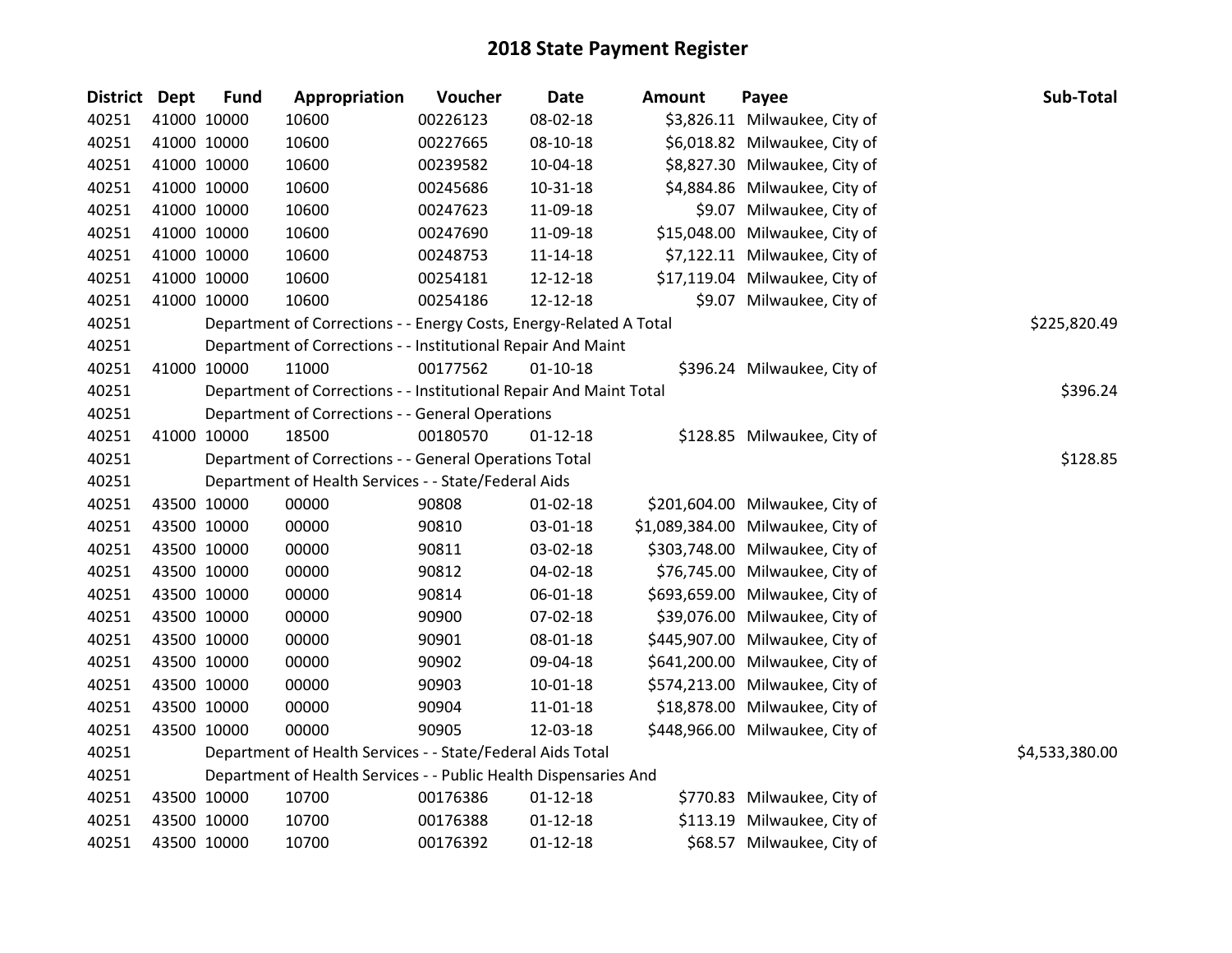| District Dept |             | <b>Fund</b> | Appropriation                                                          | Voucher  | <b>Date</b>    | <b>Amount</b> | Payee                          | Sub-Total   |
|---------------|-------------|-------------|------------------------------------------------------------------------|----------|----------------|---------------|--------------------------------|-------------|
| 40251         | 43500 10000 |             | 10700                                                                  | 00181043 | 02-07-18       |               | \$9.48 Milwaukee, City of      |             |
| 40251         | 43500 10000 |             | 10700                                                                  | 00181044 | 02-01-18       |               | \$1,169.41 Milwaukee, City of  |             |
| 40251         | 43500 10000 |             | 10700                                                                  | 00182933 | 02-09-18       |               | \$1,557.65 Milwaukee, City of  |             |
| 40251         | 43500 10000 |             | 10700                                                                  | 00183033 | $02 - 16 - 18$ |               | \$150.10 Milwaukee, City of    |             |
| 40251         | 43500 10000 |             | 10700                                                                  | 00186797 | 03-01-18       |               | \$434.30 Milwaukee, City of    |             |
| 40251         | 43500 10000 |             | 10700                                                                  | 00196121 | 03-30-18       |               | \$580.83 Milwaukee, City of    |             |
| 40251         | 43500 10000 |             | 10700                                                                  | 00197725 | $04 - 11 - 18$ |               | \$884.25 Milwaukee, City of    |             |
| 40251         |             | 43500 10000 | 10700                                                                  | 00197736 | 04-06-18       |               | \$79.33 Milwaukee, City of     |             |
| 40251         | 43500 10000 |             | 10700                                                                  | 00206081 | $05 - 14 - 18$ |               | \$527.94 Milwaukee, City of    |             |
| 40251         | 43500 10000 |             | 10700                                                                  | 00206291 | 06-01-18       |               | \$33.27 Milwaukee, City of     |             |
| 40251         | 43500 10000 |             | 10700                                                                  | 00210768 | 06-08-18       |               | \$544.21 Milwaukee, City of    |             |
| 40251         |             | 43500 10000 | 10700                                                                  | 00211452 | 06-22-18       |               | \$865.14 Milwaukee, City of    |             |
| 40251         | 43500 10000 |             | 10700                                                                  | 00220598 | 07-30-18       |               | \$1,363.77 Milwaukee, City of  |             |
| 40251         | 43500 10000 |             | 10700                                                                  | 00220599 | 07-23-18       |               | \$442.10 Milwaukee, City of    |             |
| 40251         | 43500 10000 |             | 10700                                                                  | 00224237 | 08-24-18       |               | \$398.71 Milwaukee, City of    |             |
| 40251         | 43500 10000 |             | 10700                                                                  | 00230752 | 09-28-18       |               | \$17.00 Milwaukee, City of     |             |
| 40251         |             | 43500 10000 | 10700                                                                  | 00240457 | 10-19-18       |               | \$1,314.34 Milwaukee, City of  |             |
| 40251         | 43500 10000 |             | 10700                                                                  | 00242778 | $11 - 14 - 18$ |               | \$1,093.65 Milwaukee, City of  |             |
| 40251         | 43500 10000 |             | 10700                                                                  | 00243940 | 11-29-18       |               | \$773.81 Milwaukee, City of    |             |
| 40251         | 43500 10000 |             | 10700                                                                  | 00248555 | 12-13-18       |               | \$523.14 Milwaukee, City of    |             |
| 40251         |             |             | Department of Health Services - - Public Health Dispensaries And Total |          |                |               |                                | \$13,715.02 |
| 40251         |             |             | Department of Health Services - - Emergency Medical Services, Ai       |          |                |               |                                |             |
| 40251         | 43500 10000 |             | 11900                                                                  | 00229394 | 08-31-18       |               | \$50,445.43 Milwaukee, City of |             |
| 40251         |             |             | Department of Health Services - - Emergency Medical Services, Ai Total |          |                |               |                                | \$50,445.43 |
| 40251         |             |             | Department of Health Services - - Federal Projects Operations          |          |                |               |                                |             |
| 40251         | 43500 10000 |             | 14900                                                                  | 00183984 | $02 - 21 - 18$ |               | \$17,427.09 Milwaukee, City of |             |
| 40251         |             | 43500 10000 | 14900                                                                  | 00183989 | $02 - 21 - 18$ |               | \$36,341.75 Milwaukee, City of |             |
| 40251         | 43500 10000 |             | 14900                                                                  | 00183992 | $02 - 21 - 18$ |               | \$12,036.52 Milwaukee, City of |             |
| 40251         | 43500 10000 |             | 14900                                                                  | 00183995 | $02 - 21 - 18$ |               | \$34,296.19 Milwaukee, City of |             |
| 40251         | 43500 10000 |             | 14900                                                                  | 00187941 | 03-01-18       |               | \$1,400.00 Milwaukee, City of  |             |
| 40251         |             | 43500 10000 | 14900                                                                  | 00211849 | $06 - 12 - 18$ |               | \$52,538.75 Milwaukee, City of |             |
| 40251         |             | 43500 10000 | 14900                                                                  | 00216339 | 07-05-18       |               | \$6,091.92 Milwaukee, City of  |             |
| 40251         | 43500 10000 |             | 14900                                                                  | 00224102 | 08-17-18       |               | \$12,488.42 Milwaukee, City of |             |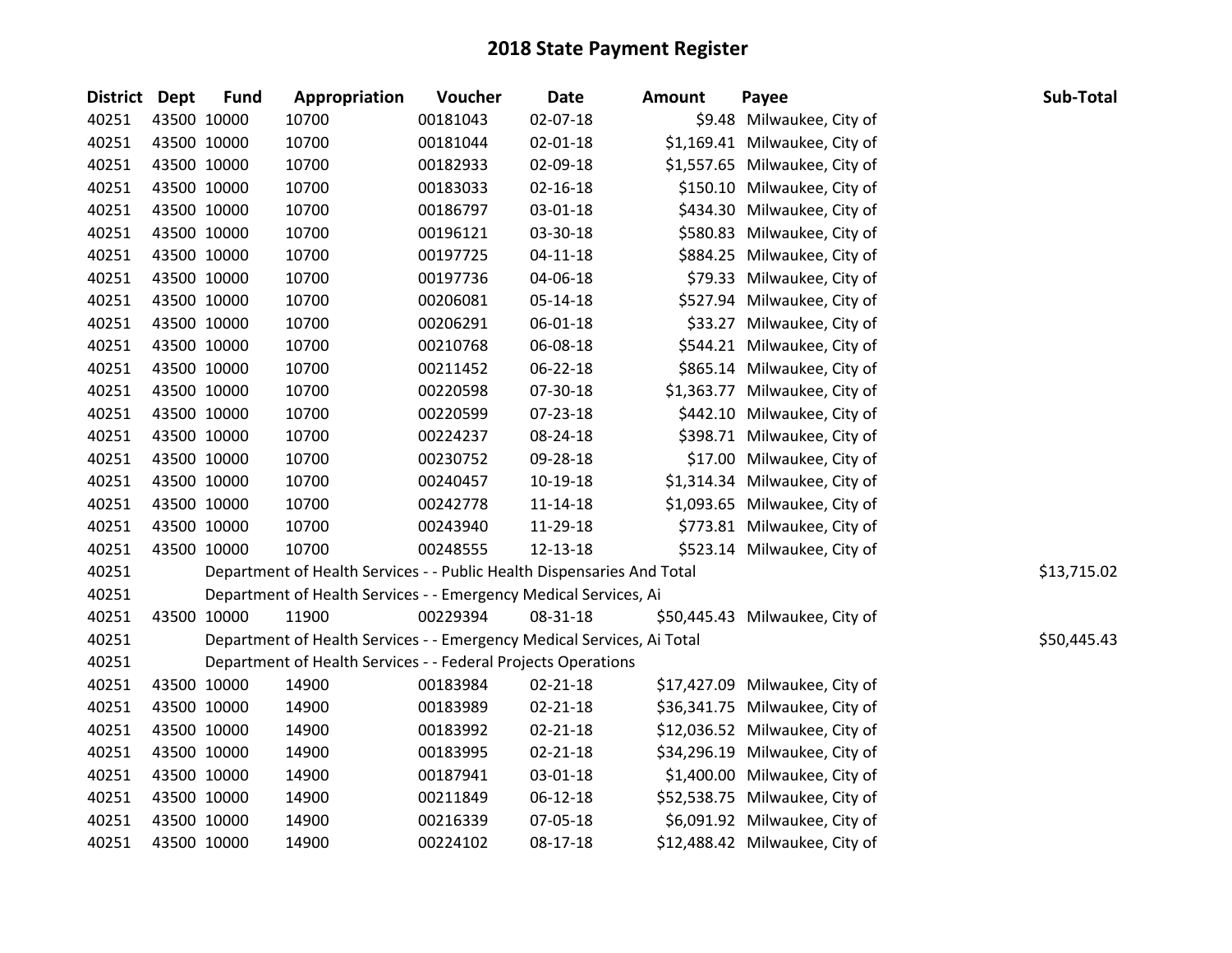| <b>District Dept</b> | <b>Fund</b> | Appropriation                                                                   | Voucher   | <b>Date</b>    | <b>Amount</b> | Payee                           | Sub-Total      |
|----------------------|-------------|---------------------------------------------------------------------------------|-----------|----------------|---------------|---------------------------------|----------------|
| 40251                | 43500 10000 | 14900                                                                           | 00227846  | 08-22-18       |               | \$79,586.78 Milwaukee, City of  |                |
| 40251                | 43500 10000 | 14900                                                                           | 00230831  | 09-06-18       |               | \$595.00 Milwaukee, City of     |                |
| 40251                | 43500 10000 | 14900                                                                           | 00230832  | 09-13-18       |               | \$1,539.44 Milwaukee, City of   |                |
| 40251                | 43500 10000 | 14900                                                                           | 00235057  | 09-27-18       |               | \$8,200.00 Milwaukee, City of   |                |
| 40251                | 43500 10000 | 14900                                                                           | 00236953  | 10-26-18       |               | \$4,280.92 Milwaukee, City of   |                |
| 40251                | 43500 10000 | 14900                                                                           | 00237115  | 10-26-18       |               | \$136,016.95 Milwaukee, City of |                |
| 40251                | 43500 10000 | 14900                                                                           | 00242890  | 11-05-18       |               | \$1,067.98 Milwaukee, City of   |                |
| 40251                |             | Department of Health Services - - Federal Projects Operations Total             |           |                |               |                                 | \$403,907.71   |
| 40251                |             | Department of Health Services - - Federal Project Aids                          |           |                |               |                                 |                |
| 40251                | 43500 10000 | 15000                                                                           | 00178505  | $01 - 04 - 18$ |               | \$10,200.00 Milwaukee, City of  |                |
| 40251                | 43500 10000 | 15000                                                                           | 00216348  | 07-05-18       |               | \$143,459.00 Milwaukee, City of |                |
| 40251                | 43500 10000 | 15000                                                                           | 00251545  | 12-14-18       |               | \$40,139.67 Milwaukee, City of  |                |
| 40251                |             | Department of Health Services - - Federal Project Aids Total                    |           |                |               |                                 | \$193,798.67   |
| 40251                |             | Department of Health Services - - Prepaid Medical Transport Reimbursement       |           |                |               |                                 |                |
| 40251                | 43500 10000 | 16300                                                                           | AMBULANCE | 11-08-18       |               | \$495,422.16 Milwaukee, City of |                |
| 40251                |             | Department of Health Services - - Prepaid Medical Transport Reimbursement Total |           |                |               |                                 | \$495,422.16   |
| 40251                |             | Dept of Children and Families - - General Aids                                  |           |                |               |                                 |                |
| 40251                | 43700 10000 | 99000                                                                           | 00033578  | $01 - 17 - 18$ |               | \$177,121.09 Milwaukee, City of |                |
| 40251                | 43700 10000 | 99000                                                                           | 00033717  | $01-19-18$     |               | \$62,543.94 Milwaukee, City of  |                |
| 40251                | 43700 10000 | 99000                                                                           | 00035163  | $02 - 21 - 18$ |               | \$87,470.57 Milwaukee, City of  |                |
| 40251                | 43700 10000 | 99000                                                                           | 00035456  | 02-28-18       |               | \$223,373.98 Milwaukee, City of |                |
| 40251                | 43700 10000 | 99000                                                                           | 00038548  | 04-24-18       |               | \$94,925.00 Milwaukee, City of  |                |
| 40251                | 43700 10000 | 99000                                                                           | 00038711  | 04-30-18       |               | \$101,597.52 Milwaukee, City of |                |
| 40251                | 43700 10000 | 99000                                                                           | 00042370  | $07 - 18 - 18$ |               | \$101,565.23 Milwaukee, City of |                |
| 40251                | 43700 10000 | 99000                                                                           | 00043251  | 08-07-18       |               | \$237,211.07 Milwaukee, City of |                |
| 40251                | 43700 10000 | 99000                                                                           | 00045898  | 10-19-18       |               | \$224,729.64 Milwaukee, City of |                |
| 40251                | 43700 10000 | 99000                                                                           | 00046456  | $11 - 01 - 18$ |               | \$104,576.57 Milwaukee, City of |                |
| 40251                |             | Dept of Children and Families - - General Aids Total                            |           |                |               |                                 | \$1,415,114.61 |
| 40251                |             | Department of Justice - - Legal Expenses                                        |           |                |               |                                 |                |
| 40251                | 45500 10000 | 10400                                                                           | 00050730  | 08-24-18       |               | \$144.63 Milwaukee, City of     |                |
| 40251                |             | Department of Justice - - Legal Expenses Total                                  |           |                |               |                                 | \$144.63       |
| 40251                |             | Department of Justice - - Shot Spotter Program                                  |           |                |               |                                 |                |
| 40251                | 45500 10000 | 20700                                                                           | 00044148  | 04-06-18       |               | \$175,000.00 Milwaukee, City of |                |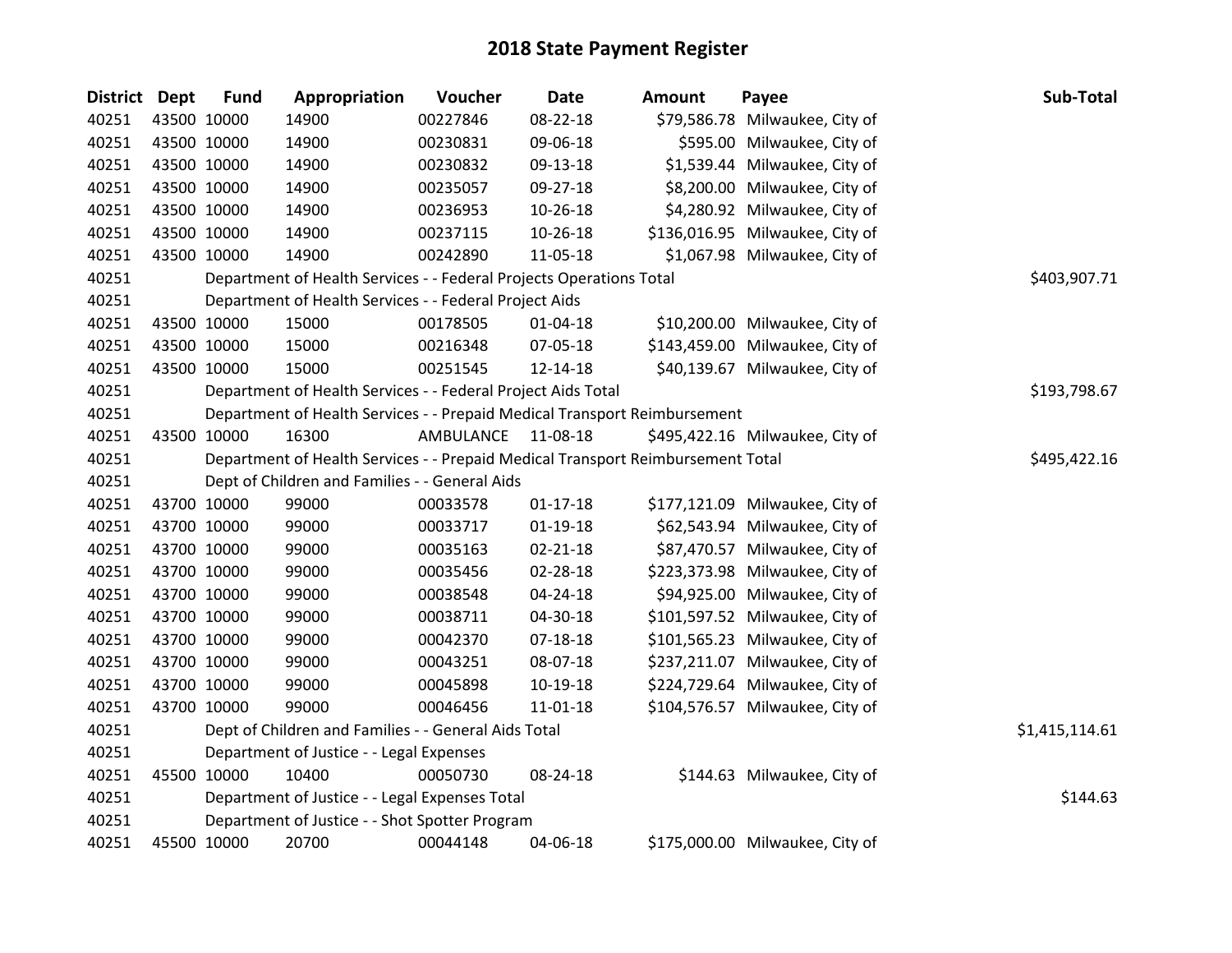| District Dept | <b>Fund</b> | Appropriation                                                  | Voucher  | <b>Date</b>    | <b>Amount</b> | Payee                           | Sub-Total      |
|---------------|-------------|----------------------------------------------------------------|----------|----------------|---------------|---------------------------------|----------------|
| 40251         |             | Department of Justice - - Shot Spotter Program Total           |          |                |               |                                 | \$175,000.00   |
| 40251         |             | Department of Justice - - Crime Laboratories, Dna              |          |                |               |                                 |                |
| 40251         | 45500 10000 | 22100                                                          | 00049006 | 07-19-18       |               | \$2,570.00 Milwaukee, City of   |                |
| 40251         |             | Department of Justice - - Crime Laboratories, Dna Total        |          |                |               |                                 | \$2,570.00     |
| 40251         |             | Department of Justice - - Law Enforcement Train, Local         |          |                |               |                                 |                |
| 40251         | 45500 10000 | 23100                                                          | 00041140 | 02-01-18       |               | \$210,000.00 Milwaukee, City of |                |
| 40251         | 45500 10000 | 23100                                                          | 00050417 | 08-20-18       |               | \$270,000.00 Milwaukee, City of |                |
| 40251         | 45500 10000 | 23100                                                          | 00051046 | 09-06-18       |               | \$1,672.48 Milwaukee, City of   |                |
| 40251         | 45500 10000 | 23100                                                          | 00055769 | 11-29-18       |               | \$300,000.00 Milwaukee, City of |                |
| 40251         | 45500 10000 | 23100                                                          | 00056385 | 12-06-18       |               | \$1,396.96 Milwaukee, City of   |                |
| 40251         | 45500 10000 | 23100                                                          | 00056706 | 12-13-18       |               | \$14,500.00 Milwaukee, City of  |                |
| 40251         | 45500 10000 | 23100                                                          | 00057232 | 12-20-18       |               | \$5,000.00 Milwaukee, City of   |                |
| 40251         | 45500 10000 | 23100                                                          | 00057366 | 12-20-18       |               | \$262,300.00 Milwaukee, City of |                |
| 40251         |             | Department of Justice - - Law Enforcement Train, Local Total   |          |                |               |                                 | \$1,064,869.44 |
| 40251         |             | Department of Justice - - Federal Aid, State Operations        |          |                |               |                                 |                |
| 40251         | 45500 10000 | 24100                                                          | 00047025 | 06-12-18       |               | \$2,920.67 Milwaukee, City of   |                |
| 40251         | 45500 10000 | 24100                                                          | 00048937 | $07-19-18$     |               | \$793.07 Milwaukee, City of     |                |
| 40251         | 45500 10000 | 24100                                                          | 00049547 | $07-27-18$     |               | \$2,557.26 Milwaukee, City of   |                |
| 40251         | 45500 10000 | 24100                                                          | 00052658 | $10-02-18$     |               | \$174.10 Milwaukee, City of     |                |
| 40251         | 45500 10000 | 24100                                                          | 00056841 | 12-13-18       |               | \$22,167.46 Milwaukee, City of  |                |
| 40251         | 45500 10000 | 24100                                                          | 00056908 | $12 - 17 - 18$ |               | \$1,666.01 Milwaukee, City of   |                |
| 40251         |             | Department of Justice - - Federal Aid, State Operations Total  |          |                |               |                                 | \$30,278.57    |
| 40251         |             | Department of Justice - - Federal Aid, Local Assistance        |          |                |               |                                 |                |
| 40251         | 45500 10000 | 25100                                                          | 00042124 | 03-01-18       |               | \$720.95 Milwaukee, City of     |                |
| 40251         |             | Department of Justice - - Federal Aid, Local Assistance Total  |          |                |               |                                 | \$720.95       |
| 40251         |             | Department of Justice - - Law Enf Officer Suplmnt Grants       |          |                |               |                                 |                |
| 40251         | 45500 10000 | 27500                                                          | 00047825 | $07-10-18$     |               | \$126,714.00 Milwaukee, City of |                |
| 40251         |             | Department of Justice - - Law Enf Officer Suplmnt Grants Total |          |                |               |                                 | \$126,714.00   |
| 40251         |             | Department of Justice - - Internet Crimes Against Childr       |          |                |               |                                 |                |
| 40251         | 45500 10000 | 28400                                                          | 00040902 | $01 - 25 - 18$ |               | \$1,517.48 Milwaukee, City of   |                |
| 40251         | 45500 10000 | 28400                                                          | 00040903 | $01 - 25 - 18$ |               | \$1,689.47 Milwaukee, City of   |                |
| 40251         |             | Department of Justice - - Internet Crimes Against Childr Total |          |                |               |                                 | \$3,206.95     |
| 40251         |             | Department of Justice - - Law Enforcement Overtime Grant       |          |                |               |                                 |                |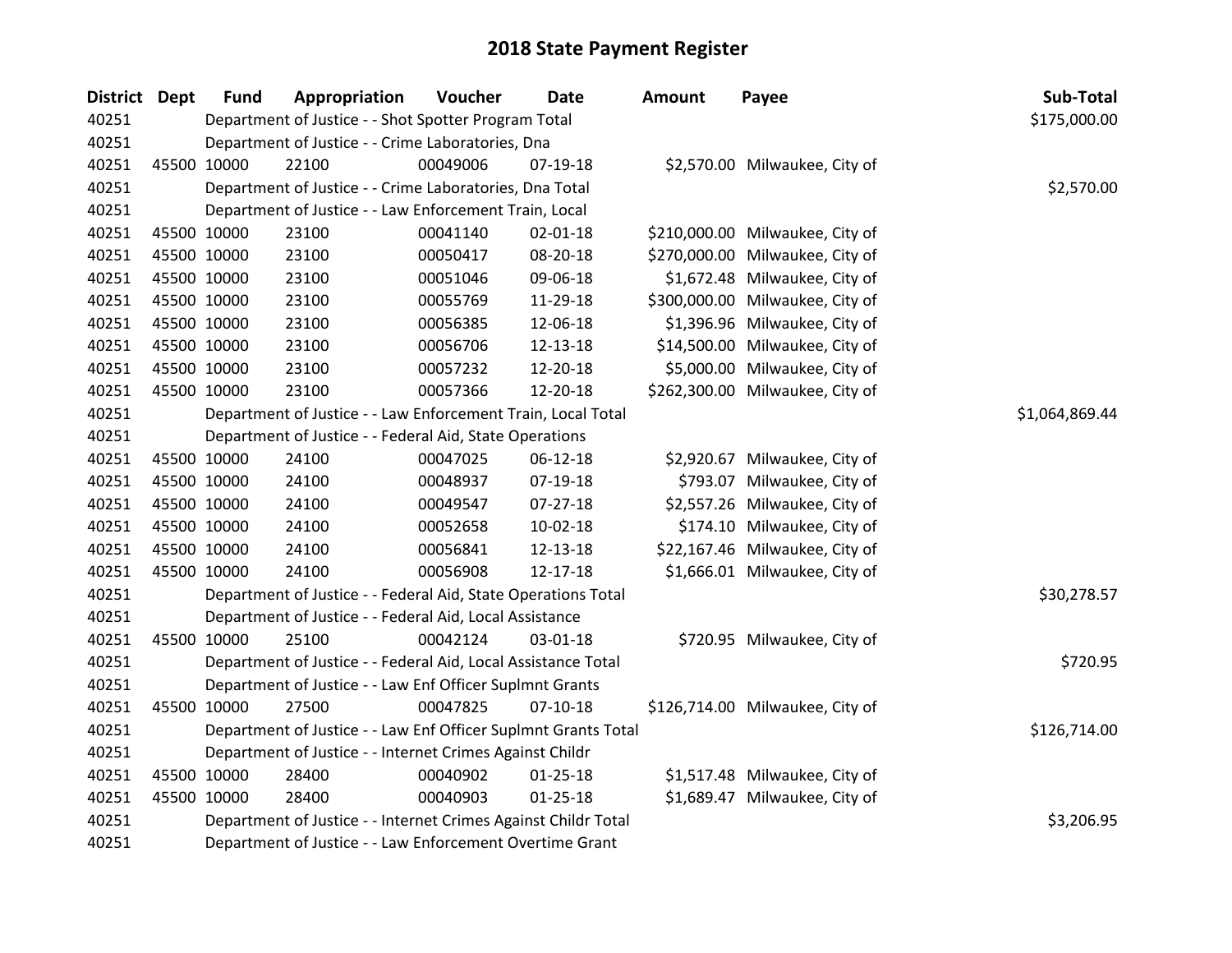| District Dept |             | <b>Fund</b> | Appropriation                                                     | Voucher  | <b>Date</b>    | <b>Amount</b> | Payee                          | Sub-Total   |
|---------------|-------------|-------------|-------------------------------------------------------------------|----------|----------------|---------------|--------------------------------|-------------|
| 40251         |             | 45500 10000 | 28600                                                             | 00053808 | 10-26-18       |               | \$94,854.73 Milwaukee, City of |             |
| 40251         |             |             | Department of Justice - - Law Enforcement Overtime Grant Total    |          |                |               |                                | \$94,854.73 |
| 40251         |             |             | Department of Justice - - Awards For Victims Of Crimes            |          |                |               |                                |             |
| 40251         |             | 45500 10000 | 50200                                                             | 00042020 | $02 - 15 - 18$ |               | \$1,034.12 Milwaukee, City of  |             |
| 40251         |             | 45500 10000 | 50200                                                             | 00051574 | 09-17-18       |               | \$400.00 Milwaukee, City of    |             |
| 40251         |             |             | Department of Justice - - Awards For Victims Of Crimes Total      |          |                |               |                                | \$1,434.12  |
| 40251         |             |             | Department of Justice - - Federal Aid; Victim Comp                |          |                |               |                                |             |
| 40251         |             | 45500 10000 | 54100                                                             | 00043346 | 03-16-18       |               | \$230.00 Milwaukee, City of    |             |
| 40251         |             | 45500 10000 | 54100                                                             | 00044710 | 04-18-18       |               | \$720.50 Milwaukee, City of    |             |
| 40251         |             |             | Department of Justice - - Federal Aid; Victim Comp Total          |          |                |               |                                | \$950.50    |
| 40251         |             |             | Department of Military Affairs - - Energy Costs, Energy-Related A |          |                |               |                                |             |
| 40251         |             | 46500 10000 | 10600                                                             | 00036938 | $01 - 10 - 18$ |               | \$7,533.78 Milwaukee, City of  |             |
| 40251         |             | 46500 10000 | 10600                                                             | 00037171 | $01-17-18$     |               | \$8.63 Milwaukee, City of      |             |
| 40251         |             | 46500 10000 | 10600                                                             | 00037172 | $01 - 17 - 18$ |               | \$1,034.47 Milwaukee, City of  |             |
| 40251         |             | 46500 10000 | 10600                                                             | 00037173 | $01 - 17 - 18$ |               | \$2.26 Milwaukee, City of      |             |
| 40251         |             | 46500 10000 | 10600                                                             | 00039185 | $02 - 16 - 18$ |               | \$8.09 Milwaukee, City of      |             |
| 40251         |             | 46500 10000 | 10600                                                             | 00039186 | $02 - 15 - 18$ |               | \$1,008.05 Milwaukee, City of  |             |
| 40251         |             | 46500 10000 | 10600                                                             | 00039187 | $02 - 15 - 18$ |               | \$2.27 Milwaukee, City of      |             |
| 40251         |             | 46500 10000 | 10600                                                             | 00039188 | $02 - 15 - 18$ |               | \$123.00 Milwaukee, City of    |             |
| 40251         |             | 46500 10000 | 10600                                                             | 00039189 | $02 - 15 - 18$ |               | \$123.00 Milwaukee, City of    |             |
| 40251         |             | 46500 10000 | 10600                                                             | 00040127 | 03-07-18       |               | \$7.69 Milwaukee, City of      |             |
| 40251         |             | 46500 10000 | 10600                                                             | 00040128 | 03-07-18       |               | \$1,019.31 Milwaukee, City of  |             |
| 40251         |             | 46500 10000 | 10600                                                             | 00040129 | 03-07-18       |               | \$2.26 Milwaukee, City of      |             |
| 40251         |             | 46500 10000 | 10600                                                             | 00040130 | 03-07-18       |               | \$631.70 Milwaukee, City of    |             |
| 40251         |             | 46500 10000 | 10600                                                             | 00041677 | $04 - 13 - 18$ |               | \$8.09 Milwaukee, City of      |             |
| 40251         |             | 46500 10000 | 10600                                                             | 00041678 | $04 - 13 - 18$ |               | \$982.85 Milwaukee, City of    |             |
| 40251         |             | 46500 10000 | 10600                                                             | 00041679 | $04 - 13 - 18$ |               | \$2.27 Milwaukee, City of      |             |
| 40251         |             | 46500 10000 | 10600                                                             | 00041680 | $04 - 13 - 18$ |               | \$6,049.20 Milwaukee, City of  |             |
| 40251         |             | 46500 10000 | 10600                                                             | 00043133 | 05-15-18       |               | \$8.09 Milwaukee, City of      |             |
| 40251         |             | 46500 10000 | 10600                                                             | 00043136 | $05 - 15 - 18$ |               | \$969.82 Milwaukee, City of    |             |
| 40251         |             | 46500 10000 | 10600                                                             | 00043138 | 05-15-18       |               | \$2.26 Milwaukee, City of      |             |
| 40251         | 46500 10000 |             | 10600                                                             | 00044662 | 06-14-18       |               | \$8.10 Milwaukee, City of      |             |
| 40251         |             | 46500 10000 | 10600                                                             | 00044663 | 06-14-18       |               | \$1,024.52 Milwaukee, City of  |             |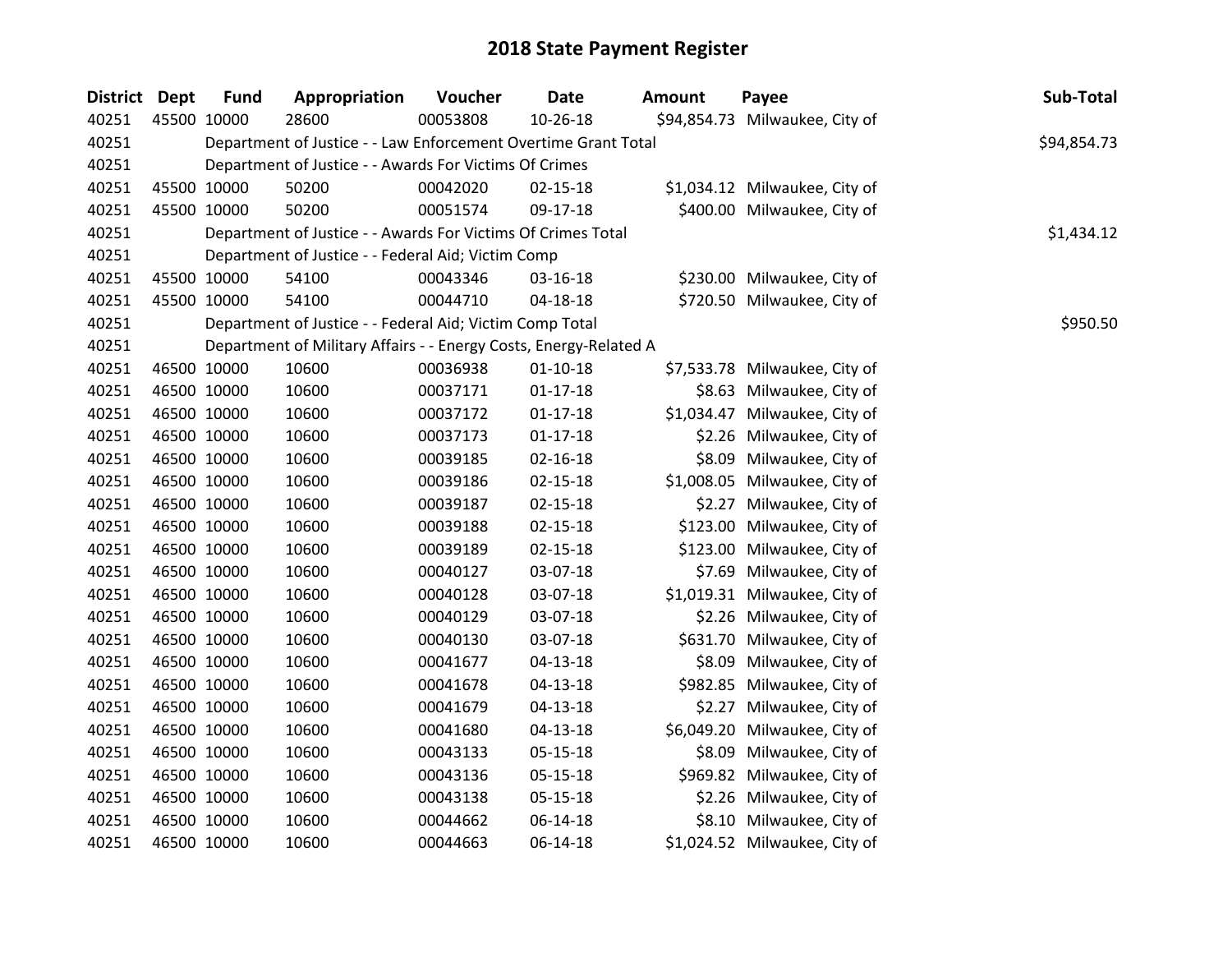| District Dept |             | <b>Fund</b> | Appropriation                                                           | Voucher  | <b>Date</b>    | <b>Amount</b> | Payee                         | Sub-Total   |
|---------------|-------------|-------------|-------------------------------------------------------------------------|----------|----------------|---------------|-------------------------------|-------------|
| 40251         |             | 46500 10000 | 10600                                                                   | 00044664 | 06-14-18       |               | \$2.27 Milwaukee, City of     |             |
| 40251         |             | 46500 10000 | 10600                                                                   | 00044665 | $06 - 14 - 18$ |               | \$613.30 Milwaukee, City of   |             |
| 40251         | 46500 10000 |             | 10600                                                                   | 00046279 | 07-18-18       |               | \$5,882.48 Milwaukee, City of |             |
| 40251         | 46500 10000 |             | 10600                                                                   | 00046500 | 07-16-18       |               | \$8.09 Milwaukee, City of     |             |
| 40251         |             | 46500 10000 | 10600                                                                   | 00046502 | 07-18-18       |               | \$1,066.21 Milwaukee, City of |             |
| 40251         |             | 46500 10000 | 10600                                                                   | 00046525 | $07-16-18$     |               | \$2.26 Milwaukee, City of     |             |
| 40251         |             | 46500 10000 | 10600                                                                   | 00047595 | 08-13-18       |               | \$8.10 Milwaukee, City of     |             |
| 40251         |             | 46500 10000 | 10600                                                                   | 00047596 | 08-13-18       |               | \$943.77 Milwaukee, City of   |             |
| 40251         | 46500 10000 |             | 10600                                                                   | 00047597 | 08-13-18       |               | \$2.27 Milwaukee, City of     |             |
| 40251         |             | 46500 10000 | 10600                                                                   | 00049259 | 09-18-18       |               | \$613.31 Milwaukee, City of   |             |
| 40251         | 46500 10000 |             | 10600                                                                   | 00049287 | 09-19-18       |               | \$8.10 Milwaukee, City of     |             |
| 40251         | 46500 10000 |             | 10600                                                                   | 00049289 | 09-19-18       |               | \$1,001.07 Milwaukee, City of |             |
| 40251         | 46500 10000 |             | 10600                                                                   | 00049290 | 09-19-18       |               | \$2.26 Milwaukee, City of     |             |
| 40251         | 46500 10000 |             | 10600                                                                   | 00049479 | 09-24-18       |               | \$144.95 Milwaukee, City of   |             |
| 40251         | 46500 10000 |             | 10600                                                                   | 00050297 | 10-11-18       |               | \$8.09 Milwaukee, City of     |             |
| 40251         |             | 46500 10000 | 10600                                                                   | 00050298 | $10-11-18$     |               | \$1,027.14 Milwaukee, City of |             |
| 40251         |             | 46500 10000 | 10600                                                                   | 00050299 | $10-11-18$     |               | \$2.27 Milwaukee, City of     |             |
| 40251         |             | 46500 10000 | 10600                                                                   | 00051997 | $11 - 15 - 18$ |               | \$8.10 Milwaukee, City of     |             |
| 40251         | 46500 10000 |             | 10600                                                                   | 00051999 | 11-15-18       |               | \$955.50 Milwaukee, City of   |             |
| 40251         |             | 46500 10000 | 10600                                                                   | 00052001 | 11-15-18       |               | \$2.26 Milwaukee, City of     |             |
| 40251         |             | 46500 10000 | 10600                                                                   | 00053056 | 12-14-18       |               | \$613.31 Milwaukee, City of   |             |
| 40251         |             | 46500 10000 | 10600                                                                   | 00053060 | 12-14-18       |               | \$8.09 Milwaukee, City of     |             |
| 40251         |             | 46500 10000 | 10600                                                                   | 00053064 | 12-14-18       |               | \$981.54 Milwaukee, City of   |             |
| 40251         | 46500 10000 |             | 10600                                                                   | 00053066 | 12-14-18       |               | \$2.27 Milwaukee, City of     |             |
| 40251         |             | 46500 10000 | 10600                                                                   | 00053072 | 12-14-18       |               | \$6,395.63 Milwaukee, City of |             |
| 40251         |             | 46500 10000 | 10600                                                                   | 00053075 | 12-14-18       |               | \$555.37 Milwaukee, City of   |             |
| 40251         | 46500 10000 |             | 10600                                                                   | 00053077 | 12-14-18       |               | \$47.05 Milwaukee, City of    |             |
| 40251         |             |             | Department of Military Affairs - - Energy Costs, Energy-Related A Total |          |                |               |                               | \$41,464.77 |
| 40251         |             |             | Department of Military Affairs - - Federal Aid-Service Contracts        |          |                |               |                               |             |
| 40251         |             | 46500 10000 | 14100                                                                   | 00036939 | $01 - 10 - 18$ |               | \$228.20 Milwaukee, City of   |             |
| 40251         | 46500 10000 |             | 14100                                                                   | 00037171 | $01 - 17 - 18$ |               | \$24.28 Milwaukee, City of    |             |
| 40251         | 46500 10000 |             | 14100                                                                   | 00037172 | $01 - 17 - 18$ |               | \$3,103.44 Milwaukee, City of |             |
| 40251         | 46500 10000 |             | 14100                                                                   | 00037173 | $01 - 17 - 18$ |               | \$6.81 Milwaukee, City of     |             |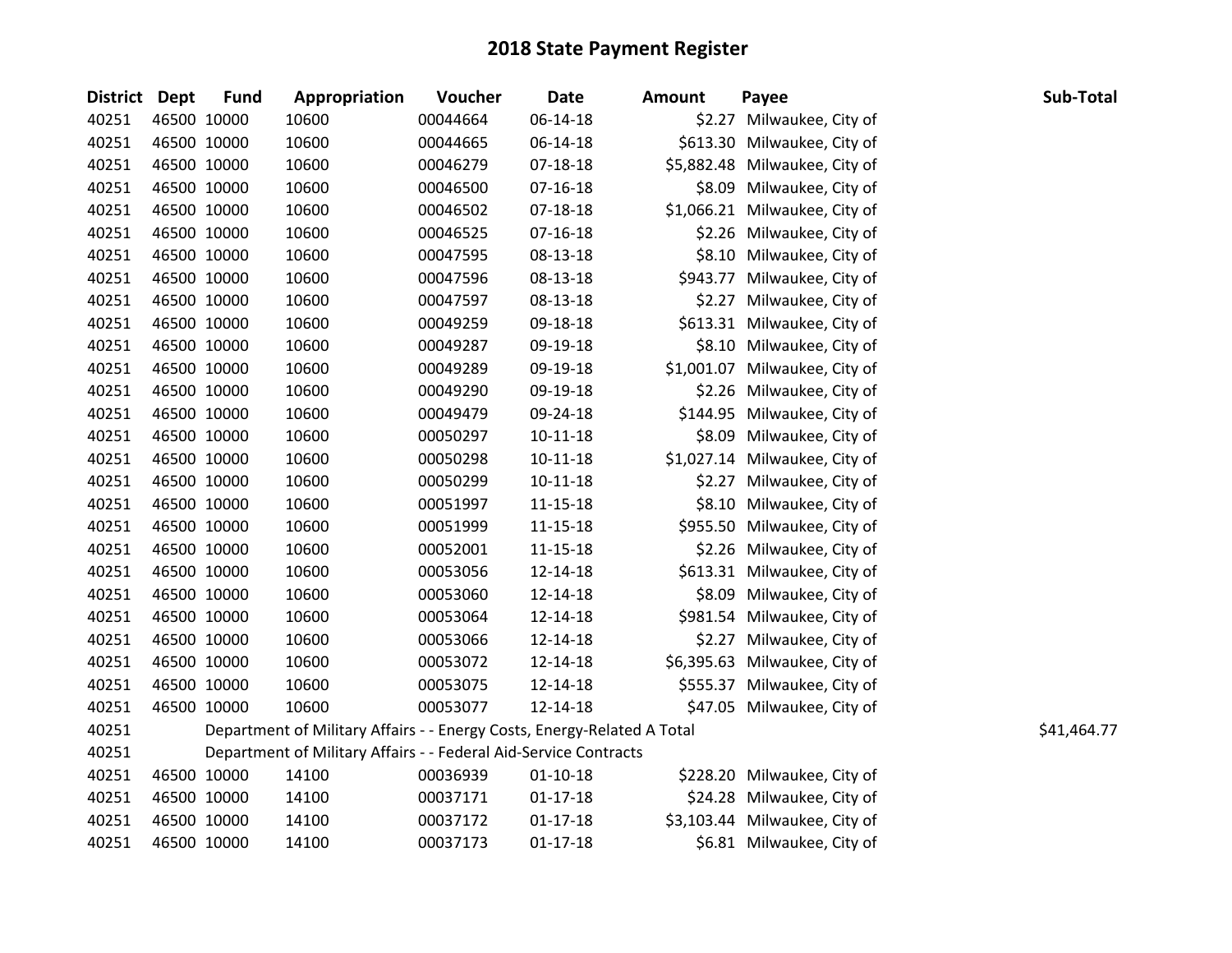| District Dept |             | <b>Fund</b> | Appropriation | Voucher  | <b>Date</b>    | <b>Amount</b> | Payee                         | Sub-Total |
|---------------|-------------|-------------|---------------|----------|----------------|---------------|-------------------------------|-----------|
| 40251         |             | 46500 10000 | 14100         | 00039185 | $02 - 16 - 18$ |               | \$24.28 Milwaukee, City of    |           |
| 40251         |             | 46500 10000 | 14100         | 00039186 | $02 - 15 - 18$ |               | \$3,024.14 Milwaukee, City of |           |
| 40251         |             | 46500 10000 | 14100         | 00039187 | $02 - 15 - 18$ |               | \$6.80 Milwaukee, City of     |           |
| 40251         |             | 46500 10000 | 14100         | 00039188 | $02 - 15 - 18$ |               | \$369.00 Milwaukee, City of   |           |
| 40251         |             | 46500 10000 | 14100         | 00039189 | 02-15-18       |               | \$369.00 Milwaukee, City of   |           |
| 40251         |             | 46500 10000 | 14100         | 00040127 | 03-07-18       |               | \$23.09 Milwaukee, City of    |           |
| 40251         |             | 46500 10000 | 14100         | 00040128 | 03-07-18       |               | \$3,057.95 Milwaukee, City of |           |
| 40251         |             | 46500 10000 | 14100         | 00040129 | 03-07-18       |               | \$6.81 Milwaukee, City of     |           |
| 40251         |             | 46500 10000 | 14100         | 00040130 | 03-07-18       |               | \$1,895.10 Milwaukee, City of |           |
| 40251         |             | 46500 10000 | 14100         | 00041677 | 04-13-18       |               | \$24.28 Milwaukee, City of    |           |
| 40251         |             | 46500 10000 | 14100         | 00041678 | 04-13-18       |               | \$2,948.53 Milwaukee, City of |           |
| 40251         |             | 46500 10000 | 14100         | 00041679 | 04-13-18       |               | \$6.80 Milwaukee, City of     |           |
| 40251         |             | 46500 10000 | 14100         | 00041681 | $04 - 13 - 18$ |               | \$238.52 Milwaukee, City of   |           |
| 40251         |             | 46500 10000 | 14100         | 00043133 | 05-15-18       |               | \$24.28 Milwaukee, City of    |           |
| 40251         |             | 46500 10000 | 14100         | 00043136 | 05-15-18       |               | \$2,909.46 Milwaukee, City of |           |
| 40251         |             | 46500 10000 | 14100         | 00043138 | 05-15-18       |               | \$6.81 Milwaukee, City of     |           |
| 40251         |             | 46500 10000 | 14100         | 00044662 | 06-14-18       |               | \$24.27 Milwaukee, City of    |           |
| 40251         |             | 46500 10000 | 14100         | 00044663 | 06-14-18       |               | \$3,073.58 Milwaukee, City of |           |
| 40251         |             | 46500 10000 | 14100         | 00044664 | 06-14-18       |               | \$6.80 Milwaukee, City of     |           |
| 40251         |             | 46500 10000 | 14100         | 00044665 | 06-14-18       |               | \$1,839.92 Milwaukee, City of |           |
| 40251         |             | 46500 10000 | 14100         | 00046280 | $07-12-18$     |               | \$274.99 Milwaukee, City of   |           |
| 40251         |             | 46500 10000 | 14100         | 00046500 | 07-16-18       |               | \$24.28 Milwaukee, City of    |           |
| 40251         |             | 46500 10000 | 14100         | 00046502 | 07-18-18       |               | \$3,198.61 Milwaukee, City of |           |
| 40251         |             | 46500 10000 | 14100         | 00046525 | $07-16-18$     |               | \$6.81 Milwaukee, City of     |           |
| 40251         |             | 46500 10000 | 14100         | 00047595 | 08-13-18       |               | \$24.27 Milwaukee, City of    |           |
| 40251         |             | 46500 10000 | 14100         | 00047596 | 08-13-18       |               | \$2,831.31 Milwaukee, City of |           |
| 40251         |             | 46500 10000 | 14100         | 00047597 | 08-13-18       |               | \$6.80 Milwaukee, City of     |           |
| 40251         |             | 46500 10000 | 14100         | 00049259 | 09-18-18       |               | \$1,839.91 Milwaukee, City of |           |
| 40251         |             | 46500 10000 | 14100         | 00049287 | 09-19-18       |               | \$24.27 Milwaukee, City of    |           |
| 40251         |             | 46500 10000 | 14100         | 00049289 | 09-19-18       |               | \$3,003.25 Milwaukee, City of |           |
| 40251         |             | 46500 10000 | 14100         | 00049290 | 09-19-18       |               | \$6.81 Milwaukee, City of     |           |
| 40251         |             | 46500 10000 | 14100         | 00050297 | $10-11-18$     |               | \$24.28 Milwaukee, City of    |           |
| 40251         | 46500 10000 |             | 14100         | 00050298 | 10-11-18       |               | \$3,081.38 Milwaukee, City of |           |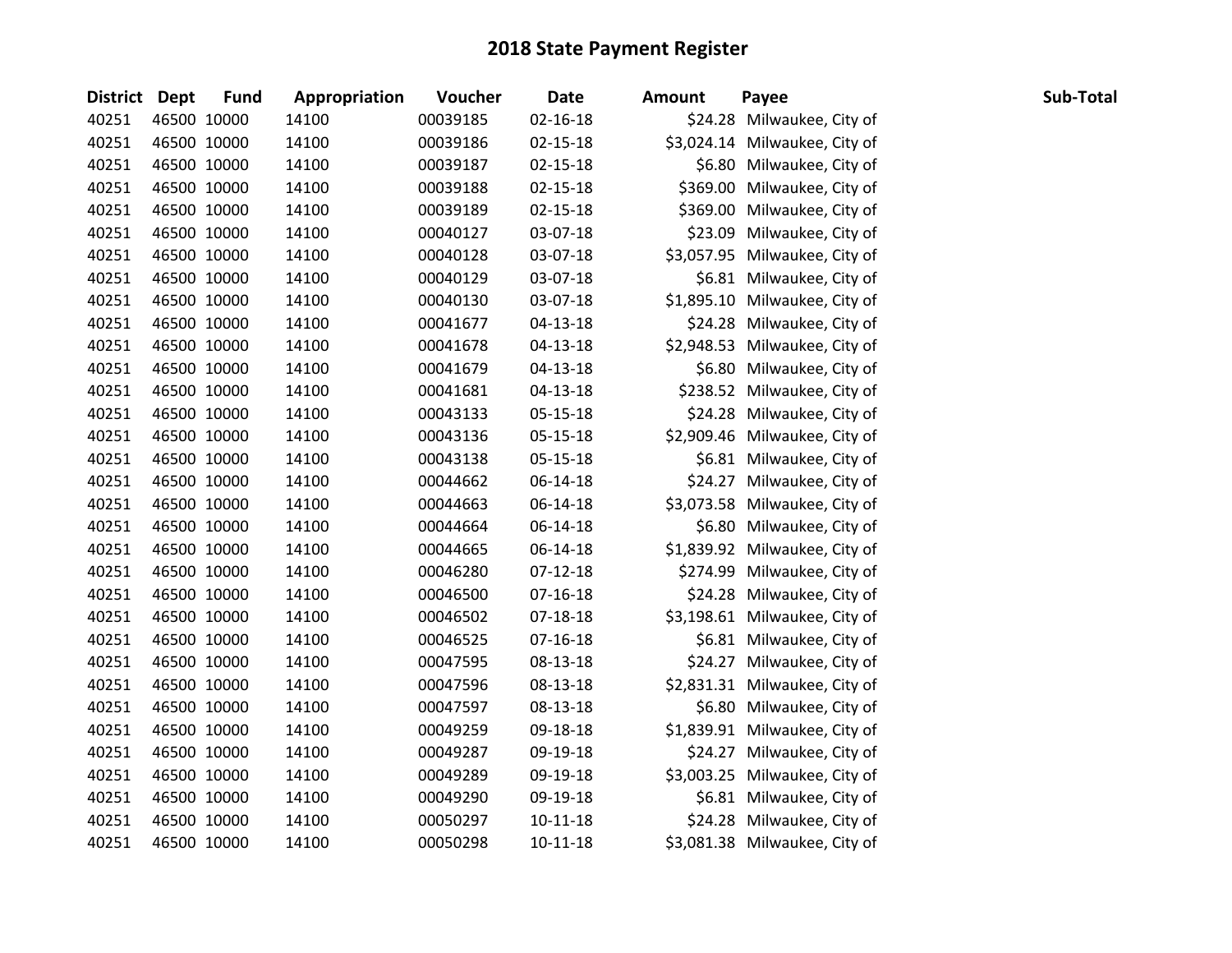| District Dept | <b>Fund</b> | Appropriation                                                           | Voucher  | <b>Date</b>    | <b>Amount</b> | Payee                           | Sub-Total    |
|---------------|-------------|-------------------------------------------------------------------------|----------|----------------|---------------|---------------------------------|--------------|
| 40251         | 46500 10000 | 14100                                                                   | 00050299 | $10 - 11 - 18$ |               | \$6.80 Milwaukee, City of       |              |
| 40251         | 46500 10000 | 14100                                                                   | 00050412 | $10 - 31 - 18$ |               | \$8,201.43 Milwaukee, City of   |              |
| 40251         | 46500 10000 | 14100                                                                   | 00051997 | $11 - 15 - 18$ |               | \$24.27 Milwaukee, City of      |              |
| 40251         | 46500 10000 | 14100                                                                   | 00051999 | $11 - 15 - 18$ |               | \$2,866.47 Milwaukee, City of   |              |
| 40251         | 46500 10000 | 14100                                                                   | 00052001 | 11-15-18       |               | \$6.81 Milwaukee, City of       |              |
| 40251         | 46500 10000 | 14100                                                                   | 00053056 | 12-14-18       |               | \$1,839.91 Milwaukee, City of   |              |
| 40251         | 46500 10000 | 14100                                                                   | 00053060 | 12-14-18       |               | \$24.28 Milwaukee, City of      |              |
| 40251         | 46500 10000 | 14100                                                                   | 00053064 | 12-14-18       |               | \$2,944.63 Milwaukee, City of   |              |
| 40251         | 46500 10000 | 14100                                                                   | 00053066 | 12-14-18       |               | \$6.80 Milwaukee, City of       |              |
| 40251         | 46500 10000 | 14100                                                                   | 00053073 | 12-14-18       |               | \$248.94 Milwaukee, City of     |              |
| 40251         |             | Department of Military Affairs - - Federal Aid-Service Contracts Total  |          |                |               |                                 | \$53,759.46  |
| 40251         |             | Department of Military Affairs - - Regional Emergency Response Tm       |          |                |               |                                 |              |
| 40251         | 46500 10000 | 30600                                                                   | 00038643 | 02-05-18       |               | \$62,552.94 Milwaukee, City of  |              |
| 40251         | 46500 10000 | 30600                                                                   | 00041650 | $04-17-18$     |               | \$62,552.94 Milwaukee, City of  |              |
| 40251         | 46500 10000 | 30600                                                                   | 00046036 | 07-09-18       |               | \$62,552.94 Milwaukee, City of  |              |
| 40251         | 46500 10000 | 30600                                                                   | 00051709 | $11 - 15 - 18$ |               | \$62,552.94 Milwaukee, City of  |              |
| 40251         |             | Department of Military Affairs - - Regional Emergency Response Tm Total |          |                |               |                                 | \$250,211.76 |
| 40251         |             | Department of Military Affairs - - Federal Aid, Homeland Security       |          |                |               |                                 |              |
| 40251         | 46500 10000 | 35000                                                                   | 00037114 | $01 - 12 - 18$ |               | \$4,476.96 Milwaukee, City of   |              |
| 40251         | 46500 10000 | 35000                                                                   | 00037347 | $01 - 22 - 18$ |               | \$6,267.42 Milwaukee, City of   |              |
| 40251         | 46500 10000 | 35000                                                                   | 00037993 | $01 - 25 - 18$ |               | \$6,270.00 Milwaukee, City of   |              |
| 40251         | 46500 10000 | 35000                                                                   | 00039835 | 02-28-18       |               | \$1,223.53 Milwaukee, City of   |              |
| 40251         | 46500 10000 | 35000                                                                   | 00042022 | 04-23-18       |               | \$157.00 Milwaukee, City of     |              |
| 40251         | 46500 10000 | 35000                                                                   | 00042023 | 04-23-18       |               | \$15,378.75 Milwaukee, City of  |              |
| 40251         | 46500 10000 | 35000                                                                   | 00047004 | 08-01-18       |               | \$113,745.53 Milwaukee, City of |              |
| 40251         | 46500 10000 | 35000                                                                   | 00047513 | 08-08-18       |               | \$24,248.10 Milwaukee, City of  |              |
| 40251         | 46500 10000 | 35000                                                                   | 00047514 | 08-08-18       |               | \$1,060.24 Milwaukee, City of   |              |
| 40251         | 46500 10000 | 35000                                                                   | 00049991 | 11-01-18       |               | \$22,395.64 Milwaukee, City of  |              |
| 40251         | 46500 10000 | 35000                                                                   | 00051452 | 11-01-18       |               | \$990.00 Milwaukee, City of     |              |
| 40251         |             | Department of Military Affairs - - Federal Aid, Homeland Security Total |          |                |               |                                 | \$196,213.17 |
| 40251         |             | Department of Administration - - Housing Grants And Loans, Gpr          |          |                |               |                                 |              |
| 40251         | 50500 10000 | 70300                                                                   | 00074724 | 03-14-18       |               | \$3,665.00 Milwaukee, City of   |              |
| 40251         | 50500 10000 | 70300                                                                   | 00074725 | 03-14-18       |               | \$15,475.64 Milwaukee, City of  |              |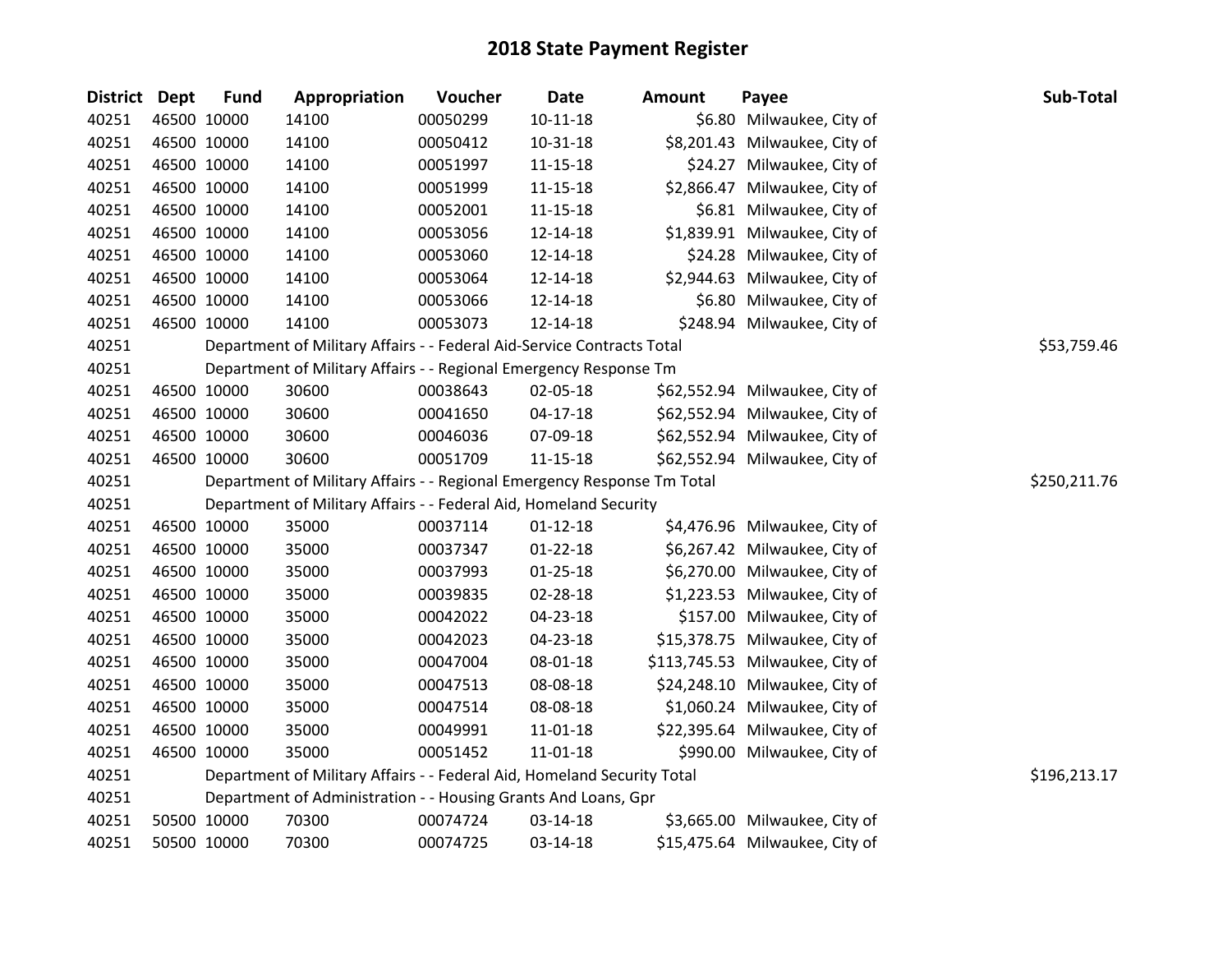| <b>District Dept</b> |             | <b>Fund</b> | Appropriation                                                        | Voucher  | <b>Date</b>    | Amount | Payee                          | Sub-Total    |
|----------------------|-------------|-------------|----------------------------------------------------------------------|----------|----------------|--------|--------------------------------|--------------|
| 40251                |             | 50500 10000 | 70300                                                                | 00074727 | $03 - 14 - 18$ |        | \$5,692.03 Milwaukee, City of  |              |
| 40251                | 50500 10000 |             | 70300                                                                | 00074728 | 03-14-18       |        | \$32,689.56 Milwaukee, City of |              |
| 40251                | 50500 10000 |             | 70300                                                                | 00076834 | 04-09-18       |        | \$37,964.15 Milwaukee, City of |              |
| 40251                |             | 50500 10000 | 70300                                                                | 00077309 | $04 - 17 - 18$ |        | \$28,637.43 Milwaukee, City of |              |
| 40251                |             | 50500 10000 | 70300                                                                | 00079124 | 05-11-18       |        | \$27,537.83 Milwaukee, City of |              |
| 40251                |             | 50500 10000 | 70300                                                                | 00081958 | 06-12-18       |        | \$49,345.09 Milwaukee, City of |              |
| 40251                | 50500 10000 |             | 70300                                                                | 00083688 | 06-27-18       |        | \$20,513.21 Milwaukee, City of |              |
| 40251                |             | 50500 10000 | 70300                                                                | 00087104 | 08-27-18       |        | \$10,946.06 Milwaukee, City of |              |
| 40251                |             |             | Department of Administration - - Housing Grants And Loans, Gpr Total |          |                |        |                                | \$232,466.00 |
| 40251                |             |             | Department of Administration - - Shelter And Transitional Grts       |          |                |        |                                |              |
| 40251                |             | 50500 10000 | 70700                                                                | 00074724 | 03-14-18       |        | \$11,287.15 Milwaukee, City of |              |
| 40251                |             | 50500 10000 | 70700                                                                | 00074725 | 03-14-18       |        | \$4,621.15 Milwaukee, City of  |              |
| 40251                |             | 50500 10000 | 70700                                                                | 00074727 | 03-14-18       |        | \$3,272.50 Milwaukee, City of  |              |
| 40251                |             | 50500 10000 | 70700                                                                | 00074728 | 03-14-18       |        | \$3,756.69 Milwaukee, City of  |              |
| 40251                | 50500 10000 |             | 70700                                                                | 00076834 | 04-09-18       |        | \$1,717.01 Milwaukee, City of  |              |
| 40251                |             | 50500 10000 | 70700                                                                | 00081958 | 06-12-18       |        | \$127.20 Milwaukee, City of    |              |
| 40251                |             | 50500 10000 | 70700                                                                | 00083688 | 06-27-18       |        | \$218.30 Milwaukee, City of    |              |
| 40251                |             |             | Department of Administration - - Shelter And Transitional Grts Total |          |                |        |                                | \$25,000.00  |
| 40251                |             |             | Department of Administration - - Federal Aid; Individ And Orgs       |          |                |        |                                |              |
| 40251                |             | 50500 10000 | 74500                                                                | 00074724 | 03-14-18       |        | \$55,760.46 Milwaukee, City of |              |
| 40251                |             | 50500 10000 | 74500                                                                | 00074725 | 03-14-18       |        | \$19,849.29 Milwaukee, City of |              |
| 40251                |             | 50500 10000 | 74500                                                                | 00074727 | 03-14-18       |        | \$25,761.34 Milwaukee, City of |              |
| 40251                |             | 50500 10000 | 74500                                                                | 00074728 | 03-14-18       |        | \$27,627.50 Milwaukee, City of |              |
| 40251                |             | 50500 10000 | 74500                                                                | 00076834 | 04-09-18       |        | \$35,863.32 Milwaukee, City of |              |
| 40251                |             | 50500 10000 | 74500                                                                | 00077309 | 04-17-18       |        | \$29,935.79 Milwaukee, City of |              |
| 40251                |             | 50500 10000 | 74500                                                                | 00079124 | $05 - 11 - 18$ |        | \$45,237.34 Milwaukee, City of |              |
| 40251                | 50500 10000 |             | 74500                                                                | 00081958 | 06-12-18       |        | \$51,901.55 Milwaukee, City of |              |
| 40251                |             | 50500 10000 | 74500                                                                | 00083688 | 06-27-18       |        | \$51,908.21 Milwaukee, City of |              |
| 40251                |             | 50500 10000 | 74500                                                                | 00084110 | 07-03-18       |        | \$44,619.20 Milwaukee, City of |              |
| 40251                |             | 50500 10000 | 74500                                                                | 00084113 | 07-03-18       |        | \$63,428.41 Milwaukee, City of |              |
| 40251                |             | 50500 10000 | 74500                                                                | 00087104 | 08-27-18       |        | \$46,228.41 Milwaukee, City of |              |
| 40251                |             |             | Department of Administration - - Federal Aid; Individ And Orgs Total |          |                |        |                                | \$498,120.82 |
|                      |             |             |                                                                      |          |                |        |                                |              |

Department of Administration - - Facility Ops And Maintenance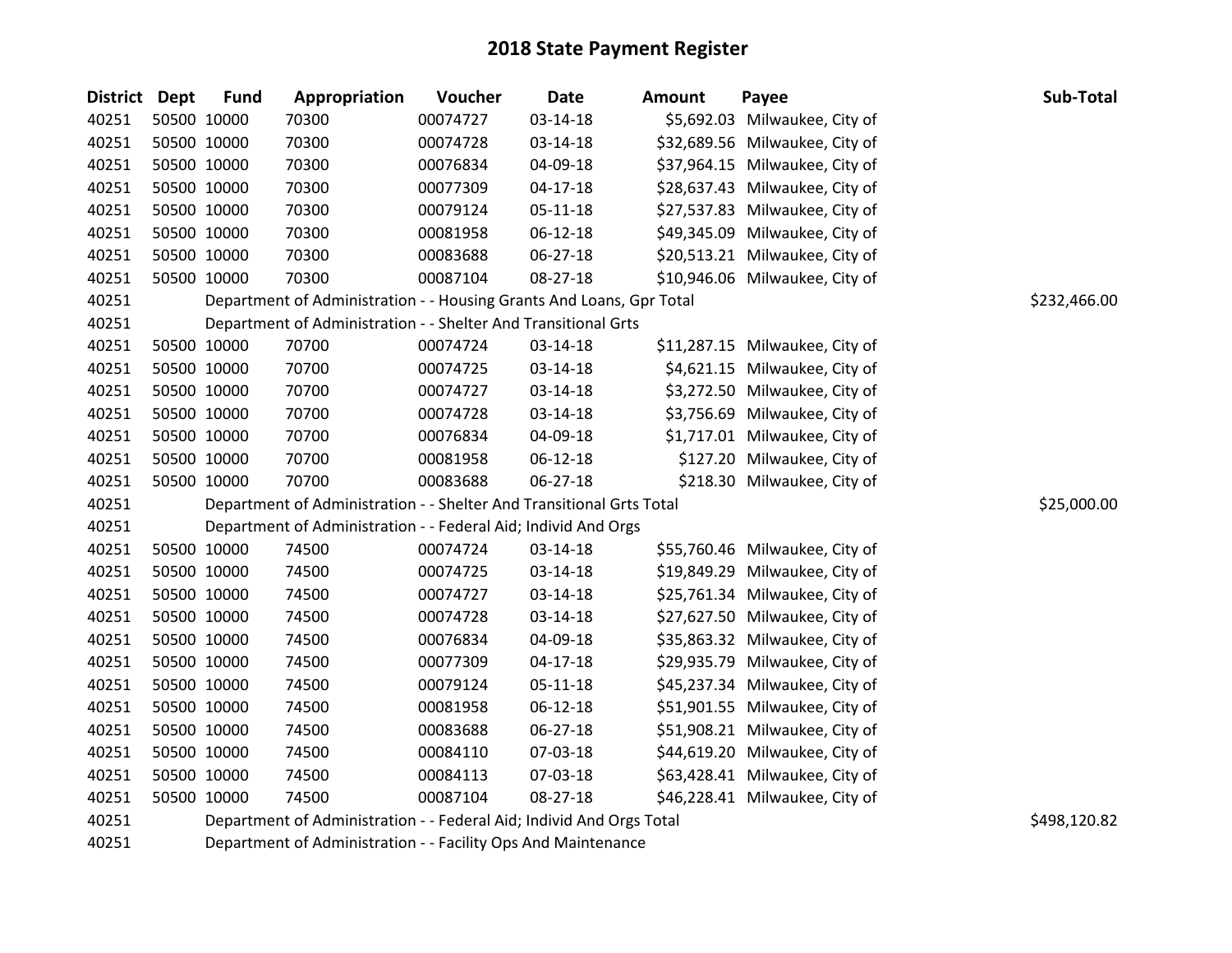| District Dept |             | <b>Fund</b> | Appropriation                                                       | Voucher  | <b>Date</b>    | <b>Amount</b> | Payee                          | Sub-Total   |
|---------------|-------------|-------------|---------------------------------------------------------------------|----------|----------------|---------------|--------------------------------|-------------|
| 40251         | 50500 16400 |             | 53100                                                               | 00070127 | 01-19-18       | \$1,773.29    | Milwaukee, City of             |             |
| 40251         | 50500 16400 |             | 53100                                                               | 00072512 | $02 - 15 - 18$ |               | \$324.00 Milwaukee, City of    |             |
| 40251         | 50500 16400 |             | 53100                                                               | 00072527 | $02 - 15 - 18$ |               | \$6,354.23 Milwaukee, City of  |             |
| 40251         | 50500 16400 |             | 53100                                                               | 00072532 | $02 - 15 - 18$ |               | \$3,953.77 Milwaukee, City of  |             |
| 40251         | 50500 16400 |             | 53100                                                               | 00075097 | 03-20-18       |               | \$1,825.36 Milwaukee, City of  |             |
| 40251         | 50500 16400 |             | 53100                                                               | 00077853 | 04-20-18       |               | \$1,550.66 Milwaukee, City of  |             |
| 40251         | 50500 16400 |             | 53100                                                               | 00080272 | 05-21-18       |               | \$4,601.90 Milwaukee, City of  |             |
| 40251         | 50500 16400 |             | 53100                                                               | 00080273 | 05-21-18       |               | \$1,540.24 Milwaukee, City of  |             |
| 40251         | 50500 16400 |             | 53100                                                               | 00080274 | 05-21-18       |               | \$1,810.69 Milwaukee, City of  |             |
| 40251         | 50500 16400 |             | 53100                                                               | 00083093 | 06-22-18       |               | \$1,779.90 Milwaukee, City of  |             |
| 40251         | 50500 16400 |             | 53100                                                               | 00084780 | $07-12-18$     |               | \$1,910.15 Milwaukee, City of  |             |
| 40251         | 50500 16400 |             | 53100                                                               | 00086775 | 08-17-18       |               | \$3,707.13 Milwaukee, City of  |             |
| 40251         | 50500 16400 |             | 53100                                                               | 00086777 | 08-17-18       |               | \$6,222.21 Milwaukee, City of  |             |
| 40251         | 50500 16400 |             | 53100                                                               | 00086779 | 08-17-18       |               | \$2,201.91 Milwaukee, City of  |             |
| 40251         | 50500 16400 |             | 53100                                                               | 00088110 | 09-14-18       |               | \$2,535.35 Milwaukee, City of  |             |
| 40251         | 50500 16400 |             | 53100                                                               | 00089988 | 10-15-18       |               | \$2,384.26 Milwaukee, City of  |             |
| 40251         | 50500 16400 |             | 53100                                                               | 00091954 | 11-20-18       |               | \$8,678.52 Milwaukee, City of  |             |
| 40251         | 50500 16400 |             | 53100                                                               | 00091955 | 11-20-18       |               | \$10,901.84 Milwaukee, City of |             |
| 40251         | 50500 16400 |             | 53100                                                               | 00091959 | 11-20-18       |               | \$2,160.16 Milwaukee, City of  |             |
| 40251         | 50500 16400 |             | 53100                                                               | 00093601 | 12-17-18       |               | \$1,514.19 Milwaukee, City of  |             |
| 40251         |             |             | Department of Administration - - Facility Ops And Maintenance Total |          |                |               |                                | \$67,729.76 |
| 40251         |             |             | Public Defender Board - - Appellate Representation                  |          |                |               |                                |             |
| 40251         | 55000 10000 |             | 10200                                                               | 00124818 | $01 - 26 - 18$ |               | \$2.50 Milwaukee, City of      |             |
| 40251         | 55000 10000 |             | 10200                                                               | 00130136 | 03-01-18       |               | \$9.25 Milwaukee, City of      |             |
| 40251         | 55000 10000 |             | 10200                                                               | 00133007 | 03-29-18       |               | \$65.32 Milwaukee, City of     |             |
| 40251         | 55000 10000 |             | 10200                                                               | 00137180 | $04 - 27 - 18$ |               | \$47.77 Milwaukee, City of     |             |
| 40251         | 55000 10000 |             | 10200                                                               | 00141944 | 05-25-18       |               | \$8.25 Milwaukee, City of      |             |
| 40251         | 55000 10000 |             | 10200                                                               | 00146850 | 06-27-18       |               | \$58.09 Milwaukee, City of     |             |
| 40251         | 55000 10000 |             | 10200                                                               | 00162858 | 10-05-18       |               | \$13.15 Milwaukee, City of     |             |
| 40251         | 55000 10000 |             | 10200                                                               | 00164678 | 10-26-18       |               | \$16.43 Milwaukee, City of     |             |
| 40251         | 55000 10000 |             | 10200                                                               | 00168140 | 11-23-18       |               | \$7.00 Milwaukee, City of      |             |
| 40251         | 55000 10000 |             | 10200                                                               | 00174136 | 12-27-18       |               | \$7.00 Milwaukee, City of      |             |
| 40251         |             |             | Public Defender Board - - Appellate Representation Total            |          |                |               |                                | \$234.76    |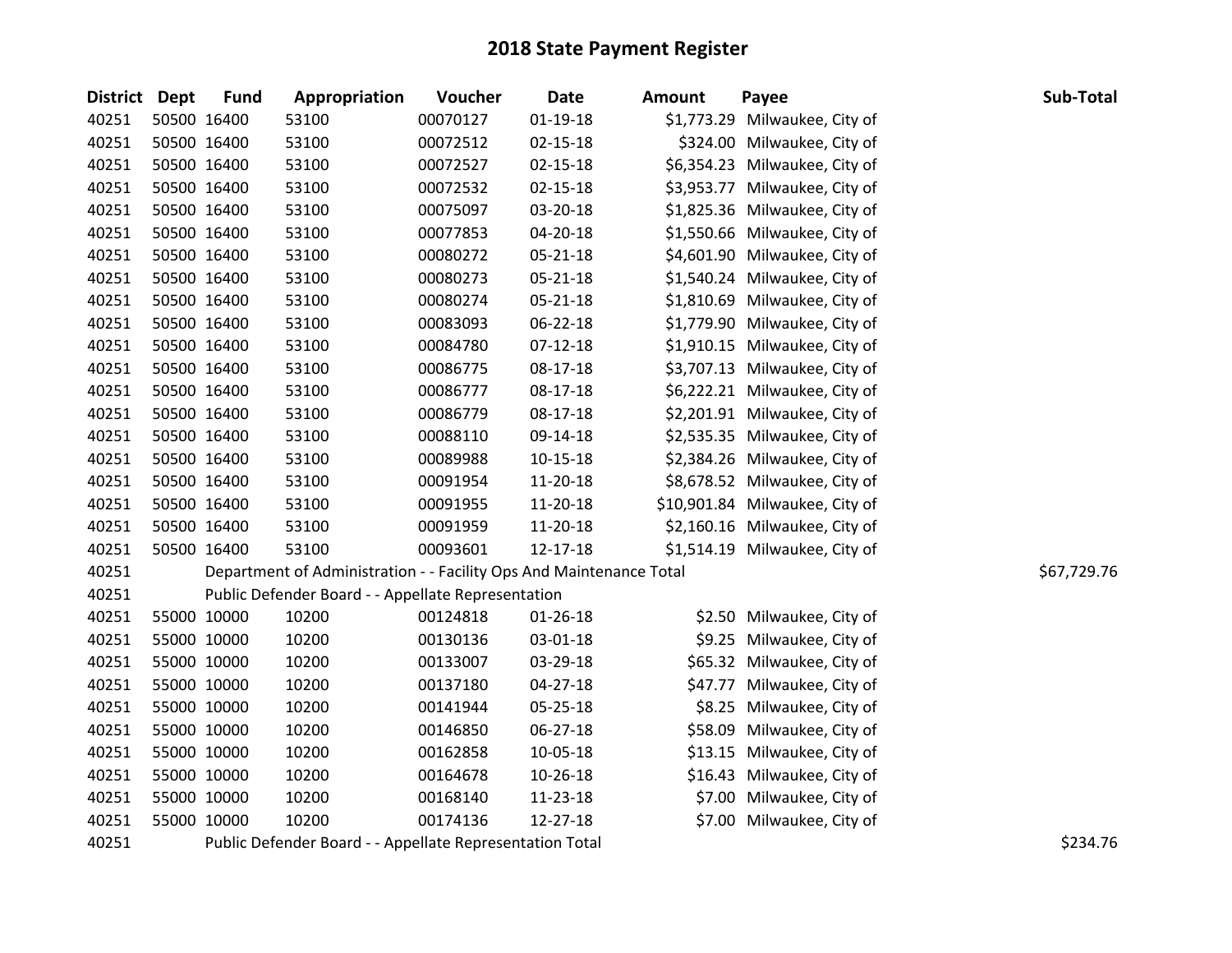| District Dept | <b>Fund</b> | Appropriation                                               | Voucher  | <b>Date</b>    | <b>Amount</b> | Payee                             | Sub-Total      |
|---------------|-------------|-------------------------------------------------------------|----------|----------------|---------------|-----------------------------------|----------------|
| 40251         |             | Public Defender Board - - Trial Representation              |          |                |               |                                   |                |
| 40251         | 55000 10000 | 10300                                                       | 00124818 | $01 - 26 - 18$ |               | \$51.86 Milwaukee, City of        |                |
| 40251         | 55000 10000 | 10300                                                       | 00130136 | 03-01-18       |               | \$6.50 Milwaukee, City of         |                |
| 40251         | 55000 10000 | 10300                                                       | 00133007 | 03-29-18       |               | \$57.28 Milwaukee, City of        |                |
| 40251         | 55000 10000 | 10300                                                       | 00135346 | 04-04-18       |               | \$14.33 Milwaukee, City of        |                |
| 40251         | 55000 10000 | 10300                                                       | 00138107 | 04-23-18       |               | \$91.17 Milwaukee, City of        |                |
| 40251         | 55000 10000 | 10300                                                       | 00140478 | $05 - 15 - 18$ |               | \$3.15 Milwaukee, City of         |                |
| 40251         | 55000 10000 | 10300                                                       | 00141944 | 05-25-18       |               | \$2.65 Milwaukee, City of         |                |
| 40251         | 55000 10000 | 10300                                                       | 00142364 | 05-25-18       |               | \$60.44 Milwaukee, City of        |                |
| 40251         | 55000 10000 | 10300                                                       | 00146411 | $06 - 27 - 18$ |               | \$37.50 Milwaukee, City of        |                |
| 40251         | 55000 10000 | 10300                                                       | 00159612 | 09-06-18       |               | \$189.95 Milwaukee, City of       |                |
| 40251         | 55000 10000 | 10300                                                       | 00160807 | 09-19-18       |               | \$58.26 Milwaukee, City of        |                |
| 40251         | 55000 10000 | 10300                                                       | 00162858 | 10-05-18       |               | \$21.50 Milwaukee, City of        |                |
| 40251         | 55000 10000 | 10300                                                       | 00164070 | 10-09-18       |               | \$4.15 Milwaukee, City of         |                |
| 40251         | 55000 10000 | 10300                                                       | 00165051 | 10-26-18       |               | \$142.25 Milwaukee, City of       |                |
| 40251         | 55000 10000 | 10300                                                       | 00168386 | $11 - 23 - 18$ |               | \$72.50 Milwaukee, City of        |                |
| 40251         | 55000 10000 | 10300                                                       | 00172687 | 12-27-18       |               | \$42.75 Milwaukee, City of        |                |
| 40251         |             | Public Defender Board - - Trial Representation Total        |          |                |               |                                   | \$856.24       |
| 40251         |             | Department of Revenue - - Payments For Municipal Svcs       |          |                |               |                                   |                |
| 40251         | 56600 10000 | 50100                                                       | 00026851 | $01 - 31 - 18$ |               | \$2,432,486.54 Milwaukee, City of |                |
| 40251         |             | Department of Revenue - - Payments For Municipal Svcs Total |          |                |               |                                   | \$2,432,486.54 |
| 40251         |             | Court of Appeals - - General Program Operations             |          |                |               |                                   |                |
| 40251         | 66000 10000 | 10100                                                       | 00000647 | 07-05-18       |               | \$160.00 Milwaukee, City of       |                |
| 40251         |             | Court of Appeals - - General Program Operations Total       |          |                |               |                                   | \$160.00       |
| 40251         |             | Supreme Court - - General Program Operations                |          |                |               |                                   |                |
| 40251         | 68000 10000 | 20100                                                       | 00002638 | 07-05-18       |               | \$160.00 Milwaukee, City of       |                |
| 40251         |             | Supreme Court - - General Program Operations Total          |          |                |               |                                   | \$160.00       |
| 40251         |             | Supreme Court - - Gifts And Grants                          |          |                |               |                                   |                |
| 40251         | 68000 10000 | 22100                                                       | 00002639 | 07-05-18       |               | \$160.00 Milwaukee, City of       |                |
| 40251         |             | Supreme Court - - Gifts And Grants Total                    |          |                |               |                                   | \$160.00       |
| 40251         |             | Supreme Court - - Office Of Lawyer Regulation               |          |                |               |                                   |                |
| 40251         | 68000 10000 | 33300                                                       | 00001893 | 05-08-18       |               | \$1.49 Milwaukee, City of         |                |
| 40251         |             | Supreme Court - - Office Of Lawyer Regulation Total         |          |                |               |                                   | \$1.49         |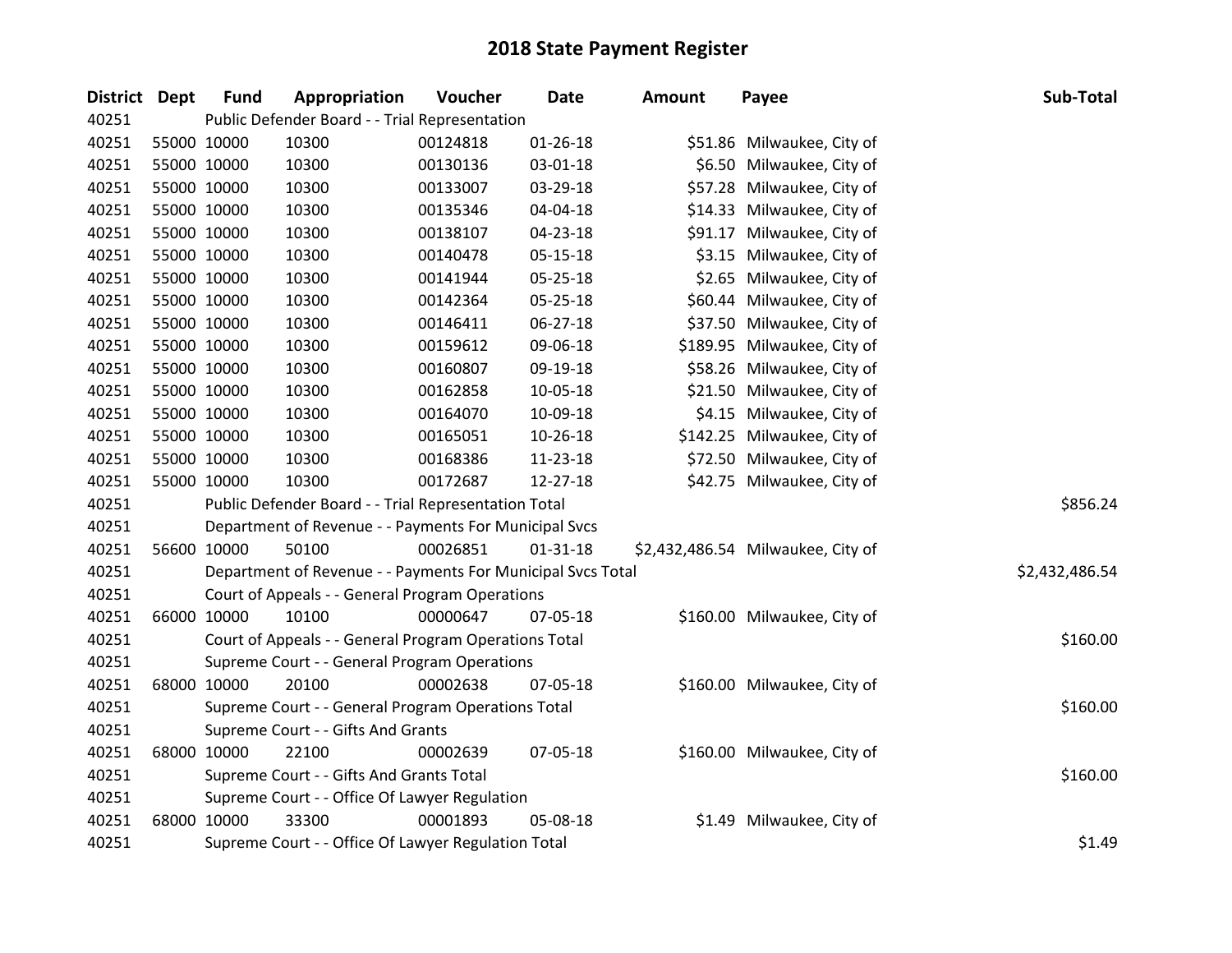| District Dept | <b>Fund</b> | Appropriation                                                         | Voucher  | Date             | Amount | Payee                               | Sub-Total       |  |  |  |  |
|---------------|-------------|-----------------------------------------------------------------------|----------|------------------|--------|-------------------------------------|-----------------|--|--|--|--|
| 40251         |             | Shared Revenue and Tax Relief - - Expenditure Restraint Program       |          |                  |        |                                     |                 |  |  |  |  |
| 40251         | 83500 10000 | 10100                                                                 | 00033664 | $07 - 23 - 18$   |        | \$9,071,018.77 Milwaukee, City of   |                 |  |  |  |  |
| 40251         |             | Shared Revenue and Tax Relief - - Expenditure Restraint Program Total |          |                  |        |                                     | \$9,071,018.77  |  |  |  |  |
| 40251         |             | Shared Revenue and Tax Relief - - County And Municipal Aid            |          |                  |        |                                     |                 |  |  |  |  |
| 40251         | 83500 10000 | 10500                                                                 | 00033664 | $07 - 23 - 18$   |        | \$32,623,649.55 Milwaukee, City of  |                 |  |  |  |  |
| 40251         | 83500 10000 | 10500                                                                 | 00036550 | 11-19-18         |        | \$139,384,525.30 Milwaukee, City of |                 |  |  |  |  |
| 40251         |             | Shared Revenue and Tax Relief - - County And Municipal Aid Total      |          | \$172,008,174.85 |        |                                     |                 |  |  |  |  |
| 40251         |             | Shared Revenue and Tax Relief - - Exempt Computer Aid                 |          |                  |        |                                     |                 |  |  |  |  |
| 40251         | 83500 10000 | 10900                                                                 | 00030908 | 07-23-18         |        | \$6,453,610.14 Milwaukee, City of   |                 |  |  |  |  |
| 40251         | 83500 10000 | 10900                                                                 | 00032423 | $07 - 23 - 18$   |        | \$966,745.66 Milwaukee, City of     |                 |  |  |  |  |
| 40251         |             | Shared Revenue and Tax Relief - - Exempt Computer Aid Total           |          |                  |        |                                     | \$7,420,355.80  |  |  |  |  |
| 40251         |             | Shared Revenue and Tax Relief - - Utility Aid                         |          |                  |        |                                     |                 |  |  |  |  |
| 40251         | 83500 10000 | 11000                                                                 | 00033664 | $07 - 23 - 18$   |        | \$234,397.75 Milwaukee, City of     |                 |  |  |  |  |
| 40251         | 83500 10000 | 11000                                                                 | 00036550 | 11-19-18         |        | \$1,382,671.75 Milwaukee, City of   |                 |  |  |  |  |
| 40251         |             | Shared Revenue and Tax Relief - - Utility Aid Total                   |          |                  |        |                                     | \$1,617,069.50  |  |  |  |  |
| 40251         |             | Shared Revenue and Tax Relief - - School Lvy Tx/First Dollar Cr       |          |                  |        |                                     |                 |  |  |  |  |
| 40251         | 83500 10000 | 30200                                                                 | 00029646 | $07 - 23 - 18$   |        | \$11,034,971.83 Milwaukee, City of  |                 |  |  |  |  |
| 40251         | 83500 10000 | 30200                                                                 | 00029794 | 07-23-18         |        | \$58,811,950.10 Milwaukee, City of  |                 |  |  |  |  |
| 40251         |             | Shared Revenue and Tax Relief - - School Lvy Tx/First Dollar Cr Total |          |                  |        |                                     | \$69,846,921.93 |  |  |  |  |
| 40251         |             | Shared Revenue and Tax Relief - - Cty/Muni Aid, Police Fire Prt       |          |                  |        |                                     |                 |  |  |  |  |
| 40251         | 83500 23900 | 16600                                                                 | 00036550 | 11-19-18         |        | \$44,987,400.00 Milwaukee, City of  |                 |  |  |  |  |
| 40251         |             | Shared Revenue and Tax Relief - - Cty/Muni Aid, Police Fire Prt Total |          |                  |        |                                     | \$44,987,400.00 |  |  |  |  |
| 40251         |             | Shared Revenue and Tax Relief - - Lottery & Gaming Credit             |          |                  |        |                                     |                 |  |  |  |  |
| 40251         | 83500 52100 | 36300                                                                 | 00027161 | 03-26-18         |        | \$9,624,263.60 Milwaukee, City of   |                 |  |  |  |  |
| 40251         | 83500 52100 | 36300                                                                 | 00027509 | 03-26-18         |        | \$21,851.28 Milwaukee, City of      |                 |  |  |  |  |
| 40251         |             | Shared Revenue and Tax Relief - - Lottery & Gaming Credit Total       |          |                  |        |                                     | \$9,646,114.88  |  |  |  |  |
| 40251 Total   |             |                                                                       |          |                  |        |                                     | ##############  |  |  |  |  |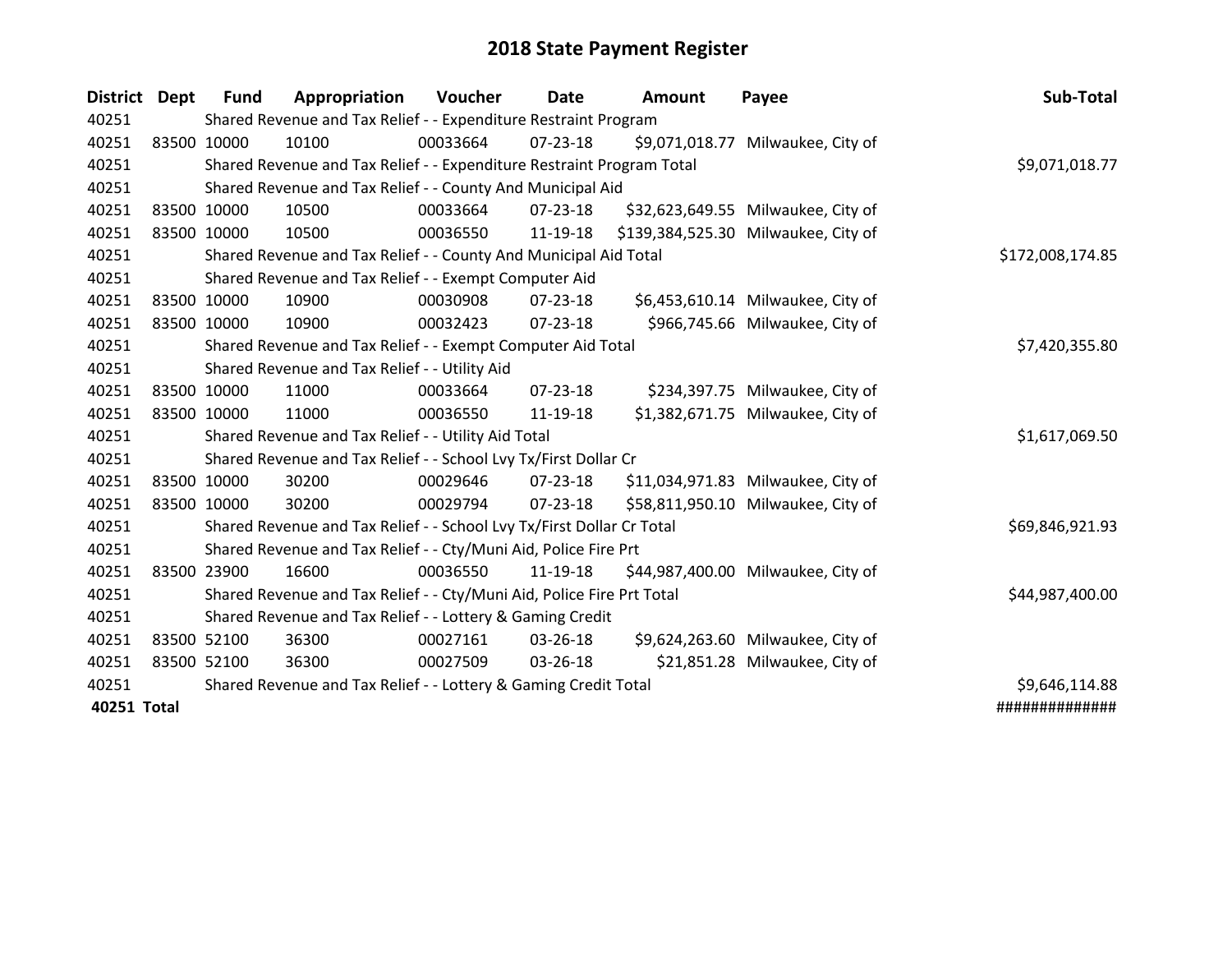| District Dept | <b>Fund</b> | Appropriation                                                      | Voucher  | Date           | Amount | Payee                           | Sub-Total      |
|---------------|-------------|--------------------------------------------------------------------|----------|----------------|--------|---------------------------------|----------------|
| 40265         |             | Dept of Safety & Prof Services - - Fire Dues Distribution          |          |                |        |                                 |                |
| 40265         | 16500 10000 | 22500                                                              | 00017497 | 07-02-18       |        | \$119,147.29 Oak Creek, City of |                |
| 40265         |             | Dept of Safety & Prof Services - - Fire Dues Distribution Total    |          |                |        |                                 | \$119,147.29   |
| 40265         |             | Dept of Natural Resources - - Gpo--State Funds                     |          |                |        |                                 |                |
| 40265         | 37000 21200 | 36100                                                              | 00286105 | 12-28-18       |        | \$275.00 Oak Creek, City of     |                |
| 40265         |             | Dept of Natural Resources - - Gpo--State Funds Total               |          |                |        |                                 | \$275.00       |
| 40265         |             | Dept of Natural Resources - - Resaids - Urban Forestry Grant       |          |                |        |                                 |                |
| 40265         | 37000 21200 | 58700                                                              | 00234402 | 05-09-18       |        | \$19,211.00 Oak Creek, City of  |                |
| 40265         |             | Dept of Natural Resources - - Resaids - Urban Forestry Grant Total |          |                |        |                                 | \$19,211.00    |
| 40265         |             | Dept of Natural Resources - - Fin Asst For Responsible Units       |          |                |        |                                 |                |
| 40265         | 37000 27400 | 67000                                                              | 00235373 | $05-11-18$     |        | \$84,992.11 Oak Creek, City of  |                |
| 40265         |             | Dept of Natural Resources - - Fin Asst For Responsible Units Total |          |                |        |                                 | \$84,992.11    |
| 40265         |             | Dept of Natural Resources - - Recycling Consolidation Grants       |          |                |        |                                 |                |
| 40265         | 37000 27400 | 67300                                                              | 00235373 | $05 - 11 - 18$ |        | \$9,206.93 Oak Creek, City of   |                |
| 40265         |             | Dept of Natural Resources - - Recycling Consolidation Grants Total |          |                |        |                                 | \$9,206.93     |
| 40265         |             | Dept of Natural Resources - - Urban Nonpoint Source Cost-Sha       |          |                |        |                                 |                |
| 40265         | 37000 36300 | <b>TH100</b>                                                       | 00285257 | 12-18-18       |        | \$142,798.75 Oak Creek, City of |                |
| 40265         |             | Dept of Natural Resources - - Urban Nonpoint Source Cost-Sha Total |          |                |        |                                 | \$142,798.75   |
| 40265         |             | WI Dept of Transportation - - Hwy Sfty Loc Aid Ffd                 |          |                |        |                                 |                |
| 40265         | 39500 21100 | 18500                                                              | 00252166 | 05-14-18       |        | \$1,245.20 Oak Creek, City of   |                |
| 40265         |             | WI Dept of Transportation - - Hwy Sfty Loc Aid Ffd Total           |          |                |        |                                 | \$1,245.20     |
| 40265         |             | WI Dept of Transportation - - Trns Aids To Mnc.-Sf                 |          |                |        |                                 |                |
| 40265         | 39500 21100 | 19100                                                              | 00204705 | $01 - 02 - 18$ |        | \$692,845.91 Oak Creek, City of |                |
| 40265         | 39500 21100 | 19100                                                              | 00235213 | 04-02-18       |        | \$692,845.91 Oak Creek, City of |                |
| 40265         | 39500 21100 | 19100                                                              | 00268912 | 07-02-18       |        | \$692,845.91 Oak Creek, City of |                |
| 40265         | 39500 21100 | 19100                                                              | 00302964 | $10 - 01 - 18$ |        | \$692,845.91 Oak Creek, City of |                |
| 40265         |             | WI Dept of Transportation - - Trns Aids To Mnc.-Sf Total           |          |                |        |                                 | \$2,771,383.64 |
| 40265         |             | WI Dept of Transportation - - Trnsprt Alternats Lf                 |          |                |        |                                 |                |
| 40265         | 39500 21100 | 22600                                                              | 00212738 | $01 - 18 - 18$ |        | \$1,968.74 Oak Creek, City of   |                |
| 40265         | 39500 21100 | 22600                                                              | 00263801 | $06 - 15 - 18$ |        | \$377.71 Oak Creek, City of     |                |
| 40265         |             | WI Dept of Transportation - - Trnsprt Alternats Lf Total           |          |                |        |                                 | \$2,346.45     |
| 40265         |             | WI Dept of Transportation - - Trnsprt Alternats Ff                 |          |                |        |                                 |                |
| 40265         | 39500 21100 | 22700                                                              | 00212738 | $01 - 18 - 18$ |        | \$7,874.96 Oak Creek, City of   |                |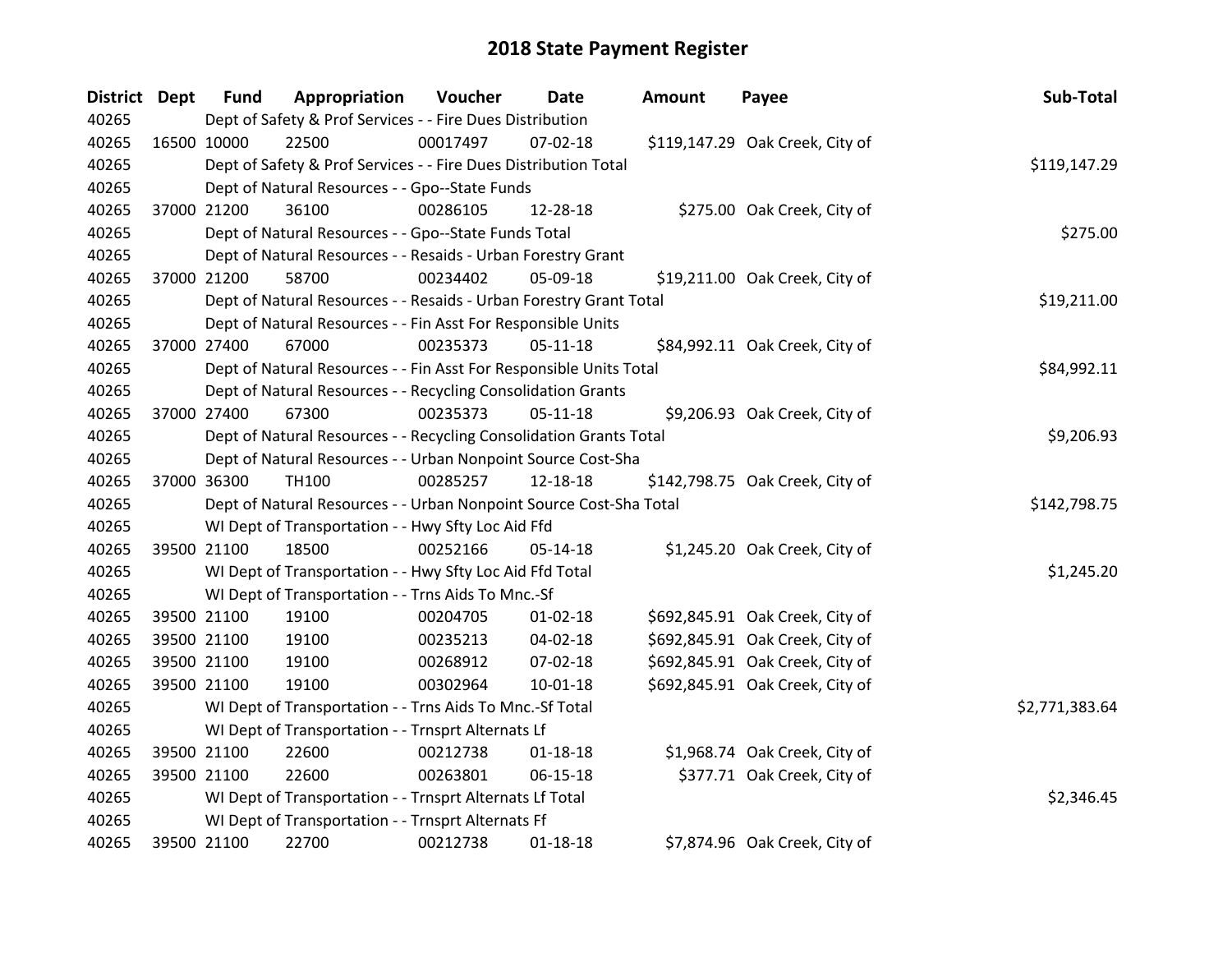| District Dept |             | <b>Fund</b> | Appropriation                                                          | Voucher  | Date           | <b>Amount</b> | Payee                          | Sub-Total   |
|---------------|-------------|-------------|------------------------------------------------------------------------|----------|----------------|---------------|--------------------------------|-------------|
| 40265         |             | 39500 21100 | 22700                                                                  | 00263801 | 06-15-18       |               | \$1,510.84 Oak Creek, City of  |             |
| 40265         |             |             | WI Dept of Transportation - - Trnsprt Alternats Ff Total               |          |                |               |                                | \$9,385.80  |
| 40265         |             |             | WI Dept of Transportation - - Se Wi Frewy Mega Lf                      |          |                |               |                                |             |
| 40265         |             | 39500 21100 | 37600                                                                  | 00290326 | 08-24-18       |               | \$2.39 Oak Creek, City of      |             |
| 40265         |             |             | WI Dept of Transportation - - Se Wi Frewy Mega Lf Total                |          |                |               |                                | \$2.39      |
| 40265         |             |             | WI Dept of Transportation - - Se Wi Fewy Mega Ff                       |          |                |               |                                |             |
| 40265         |             | 39500 21100 | 37800                                                                  | 00290326 | 08-24-18       |               | \$3,975.18 Oak Creek, City of  |             |
| 40265         |             |             | WI Dept of Transportation - - Se Wi Fewy Mega Ff Total                 |          |                |               |                                | \$3,975.18  |
| 40265         |             |             | WI Dept of Transportation - - Veh Insp, Trf EnfSf                      |          |                |               |                                |             |
| 40265         |             | 39500 21100 | 56400                                                                  | 00225137 | 02-26-18       |               | \$275.00 Oak Creek, City of    |             |
| 40265         |             |             | WI Dept of Transportation - - Veh Insp, Trf Enf Sf Total               |          |                |               |                                | \$275.00    |
| 40265         |             |             | WI Dept of Transportation - - Bond Proceeds                            |          |                |               |                                |             |
| 40265         |             | 39500 21100 | 93900                                                                  | 00290326 | 08-24-18       |               | \$993.82 Oak Creek, City of    |             |
| 40265         |             |             | WI Dept of Transportation - - Bond Proceeds Total                      |          |                |               |                                | \$993.82    |
| 40265         |             |             | Department of Health Services - - State/Federal Aids                   |          |                |               |                                |             |
| 40265         |             | 43500 10000 | 00000                                                                  | 90808    | 01-02-18       |               | \$5,281.00 Oak Creek, City of  |             |
| 40265         | 43500 10000 |             | 00000                                                                  | 90809    | $02 - 01 - 18$ |               | \$13,378.00 Oak Creek, City of |             |
| 40265         | 43500 10000 |             | 00000                                                                  | 90812    | 04-02-18       |               | \$9,760.00 Oak Creek, City of  |             |
| 40265         |             | 43500 10000 | 00000                                                                  | 90900    | 07-02-18       |               | \$13,800.00 Oak Creek, City of |             |
| 40265         |             | 43500 10000 | 00000                                                                  | 90901    | 08-01-18       |               | \$9,818.00 Oak Creek, City of  |             |
| 40265         |             | 43500 10000 | 00000                                                                  | 90902    | 09-04-18       |               | \$25,056.00 Oak Creek, City of |             |
| 40265         | 43500 10000 |             | 00000                                                                  | 90905    | 12-03-18       |               | \$2,284.00 Oak Creek, City of  |             |
| 40265         |             |             | Department of Health Services - - State/Federal Aids Total             |          |                |               |                                | \$79,377.00 |
| 40265         |             |             | Department of Health Services - - Public Health Dispensaries And       |          |                |               |                                |             |
| 40265         |             | 43500 10000 | 10700                                                                  | 00220618 | 08-10-18       |               | \$75.60 Oak Creek, City of     |             |
| 40265         |             | 43500 10000 | 10700                                                                  | 00230004 | 09-04-18       |               | \$3,107.60 Oak Creek, City of  |             |
| 40265         | 43500 10000 |             | 10700                                                                  | 00231404 | 09-12-18       |               | \$743.56 Oak Creek, City of    |             |
| 40265         | 43500 10000 |             | 10700                                                                  | 00238204 | $10 - 15 - 18$ |               | \$809.36 Oak Creek, City of    |             |
| 40265         |             | 43500 10000 | 10700                                                                  | 00240152 | 10-23-18       |               | \$376.24 Oak Creek, City of    |             |
| 40265         | 43500 10000 |             | 10700                                                                  | 00248338 | 11-29-18       |               | \$291.88 Oak Creek, City of    |             |
| 40265         |             |             | Department of Health Services - - Public Health Dispensaries And Total |          |                |               |                                | \$5,404.24  |
| 40265         |             |             | Department of Health Services - - Emergency Medical Services, Ai       |          |                |               |                                |             |
| 40265         | 43500 10000 |             | 11900                                                                  | 00229406 | 08-31-18       |               | \$7,038.04 Oak Creek, City of  |             |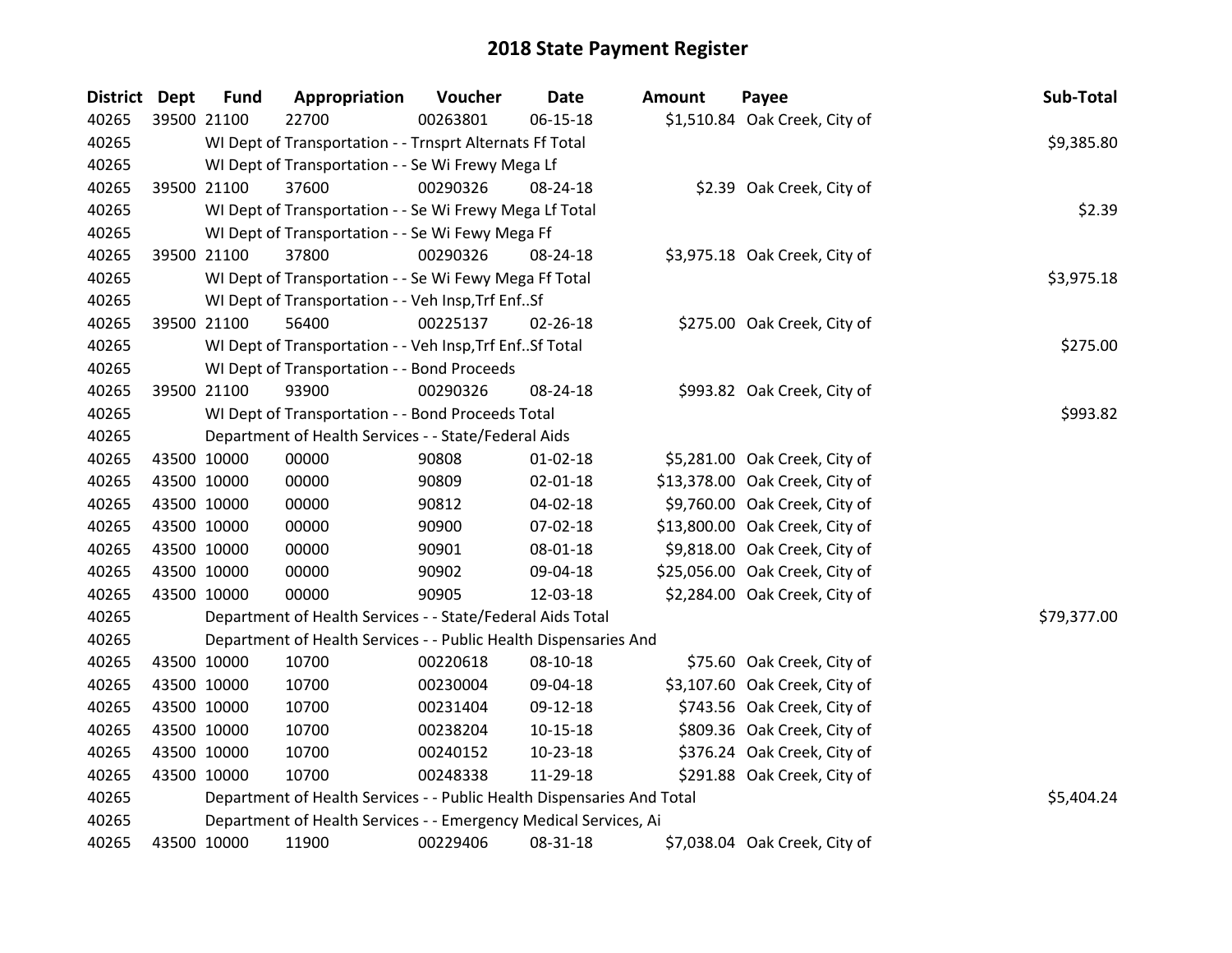| <b>District Dept</b> | <b>Fund</b> | Appropriation                                                                   | Voucher   | <b>Date</b>    | <b>Amount</b> | Payee                           | Sub-Total    |
|----------------------|-------------|---------------------------------------------------------------------------------|-----------|----------------|---------------|---------------------------------|--------------|
| 40265                |             | Department of Health Services - - Emergency Medical Services, Ai Total          |           |                |               |                                 | \$7,038.04   |
| 40265                |             | Department of Health Services - - Federal Project Aids                          |           |                |               |                                 |              |
| 40265                | 43500 10000 | 15000                                                                           | 00183067  | 01-30-18       |               | \$600.00 Oak Creek, City of     |              |
| 40265                |             | Department of Health Services - - Federal Project Aids Total                    |           |                |               |                                 | \$600.00     |
| 40265                |             | Department of Health Services - - Prepaid Medical Transport Reimbursement       |           |                |               |                                 |              |
| 40265                | 43500 10000 | 16300                                                                           | AMBULANCE | 11-08-18       |               | \$35,825.62 Oak Creek, City of  |              |
| 40265                |             | Department of Health Services - - Prepaid Medical Transport Reimbursement Total |           |                |               |                                 | \$35,825.62  |
| 40265                |             | Department of Justice - - Crime Laboratories, Dna                               |           |                |               |                                 |              |
| 40265                | 45500 10000 | 22100                                                                           | 00049012  | 07-19-18       |               | \$10.00 Oak Creek, City of      |              |
| 40265                |             | Department of Justice - - Crime Laboratories, Dna Total                         |           |                |               |                                 | \$10.00      |
| 40265                |             | Department of Justice - - Law Enforcement Train, Local                          |           |                |               |                                 |              |
| 40265                | 45500 10000 | 23100                                                                           | 00053103  | $10-11-18$     |               | \$8,640.00 Oak Creek, City of   |              |
| 40265                |             | Department of Justice - - Law Enforcement Train, Local Total                    |           |                |               |                                 | \$8,640.00   |
| 40265                |             | Department of Military Affairs - - Energy Costs, Energy-Related A               |           |                |               |                                 |              |
| 40265                | 46500 10000 | 10600                                                                           | 00036842  | 01-09-18       |               | \$822.50 Oak Creek, City of     |              |
| 40265                | 46500 10000 | 10600                                                                           | 00040180  | 03-09-18       |               | \$363.93 Oak Creek, City of     |              |
| 40265                | 46500 10000 | 10600                                                                           | 00044666  | 06-14-18       |               | \$360.41 Oak Creek, City of     |              |
| 40265                | 46500 10000 | 10600                                                                           | 00049291  | 09-19-18       |               | \$354.17 Oak Creek, City of     |              |
| 40265                | 46500 10000 | 10600                                                                           | 00053046  | 12-13-18       |               | \$332.88 Oak Creek, City of     |              |
| 40265                | 46500 10000 | 10600                                                                           | 00053417  | 12-20-18       |               | \$869.50 Oak Creek, City of     |              |
| 40265                |             | Department of Military Affairs - - Energy Costs, Energy-Related A Total         |           |                |               |                                 | \$3,103.39   |
| 40265                |             | Department of Administration - - Federal Aid                                    |           |                |               |                                 |              |
| 40265                | 50500 10000 | 14200                                                                           | 00072721  | 02-20-18       |               | \$100,000.00 Oak Creek, City of |              |
| 40265                |             | Department of Administration - - Federal Aid Total                              |           |                |               |                                 | \$100,000.00 |
| 40265                |             | Department of Revenue - - Payments For Municipal Svcs                           |           |                |               |                                 |              |
| 40265                | 56600 10000 | 50100                                                                           | 00026852  | $01 - 31 - 18$ |               | \$4,889.74 Oak Creek, City of   |              |
| 40265                |             | Department of Revenue - - Payments For Municipal Svcs Total                     |           |                |               |                                 | \$4,889.74   |
| 40265                |             | Shared Revenue and Tax Relief - - Expenditure Restraint Program                 |           |                |               |                                 |              |
| 40265                | 83500 10000 | 10100                                                                           | 00033665  | 07-23-18       |               | \$317,433.56 Oak Creek, City of |              |
| 40265                |             | Shared Revenue and Tax Relief - - Expenditure Restraint Program Total           |           |                |               |                                 | \$317,433.56 |
| 40265                |             | Shared Revenue and Tax Relief - - County And Municipal Aid                      |           |                |               |                                 |              |
| 40265                | 83500 10000 | 10500                                                                           | 00033665  | $07 - 23 - 18$ |               | \$132,565.70 Oak Creek, City of |              |
| 40265                | 83500 10000 | 10500                                                                           | 00036551  | 11-19-18       |               | \$715,380.00 Oak Creek, City of |              |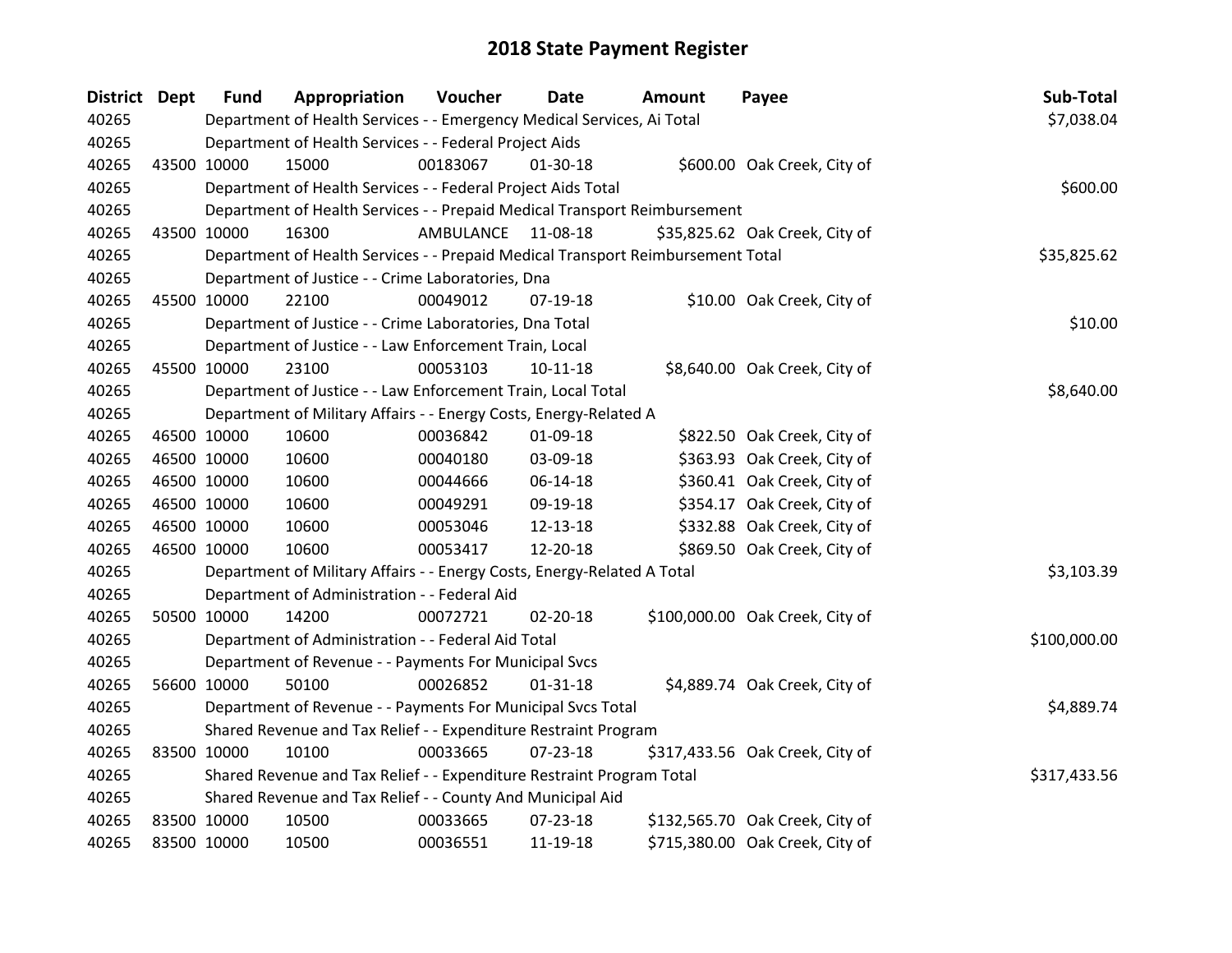| <b>District</b> | Dept | <b>Fund</b>  | Appropriation                                                         | Voucher  | Date     | <b>Amount</b> | Payee                             | Sub-Total       |
|-----------------|------|--------------|-----------------------------------------------------------------------|----------|----------|---------------|-----------------------------------|-----------------|
| 40265           |      |              | Shared Revenue and Tax Relief - - County And Municipal Aid Total      |          |          |               |                                   | \$847,945.70    |
| 40265           |      |              | Shared Revenue and Tax Relief - - Exempt Computer Aid                 |          |          |               |                                   |                 |
| 40265           |      | 83500 10000  | 10900                                                                 | 00030909 | 07-23-18 |               | \$130,436.64 Oak Creek, City of   |                 |
| 40265           |      | 83500 10000  | 10900                                                                 | 00032424 | 07-23-18 |               | \$49,361.11 Oak Creek, City of    |                 |
| 40265           |      | \$179,797.75 |                                                                       |          |          |               |                                   |                 |
| 40265           |      |              | Shared Revenue and Tax Relief - - Utility Aid                         |          |          |               |                                   |                 |
| 40265           |      | 83500 10000  | 11000                                                                 | 00033665 | 07-23-18 |               | \$744,898.80 Oak Creek, City of   |                 |
| 40265           |      | 83500 10000  | 11000                                                                 | 00036551 | 11-19-18 |               | \$4,230,571.21 Oak Creek, City of |                 |
| 40265           |      |              | Shared Revenue and Tax Relief - - Utility Aid Total                   |          |          |               |                                   | \$4,975,470.01  |
| 40265           |      |              | Shared Revenue and Tax Relief - - School Lvy Tx/First Dollar Cr       |          |          |               |                                   |                 |
| 40265           |      | 83500 10000  | 30200                                                                 | 00029647 | 07-23-18 |               | \$562,693.40 Oak Creek, City of   |                 |
| 40265           |      | 83500 10000  | 30200                                                                 | 00029795 | 07-23-18 |               | \$5,293,925.57 Oak Creek, City of |                 |
| 40265           |      |              | Shared Revenue and Tax Relief - - School Lvy Tx/First Dollar Cr Total |          |          |               |                                   | \$5,856,618.97  |
| 40265           |      |              | Shared Revenue and Tax Relief - - Lottery & Gaming Credit             |          |          |               |                                   |                 |
| 40265           |      | 83500 52100  | 36300                                                                 | 00027162 | 03-26-18 |               | \$787,767.38 Oak Creek, City of   |                 |
| 40265           |      | 83500 52100  | 36300                                                                 | 00027510 | 03-26-18 |               | \$13,323.77 Oak Creek, City of    |                 |
| 40265           |      |              | Shared Revenue and Tax Relief - - Lottery & Gaming Credit Total       |          |          |               |                                   | \$801,091.15    |
| 40265 Total     |      |              |                                                                       |          |          |               |                                   | \$16,388,483.73 |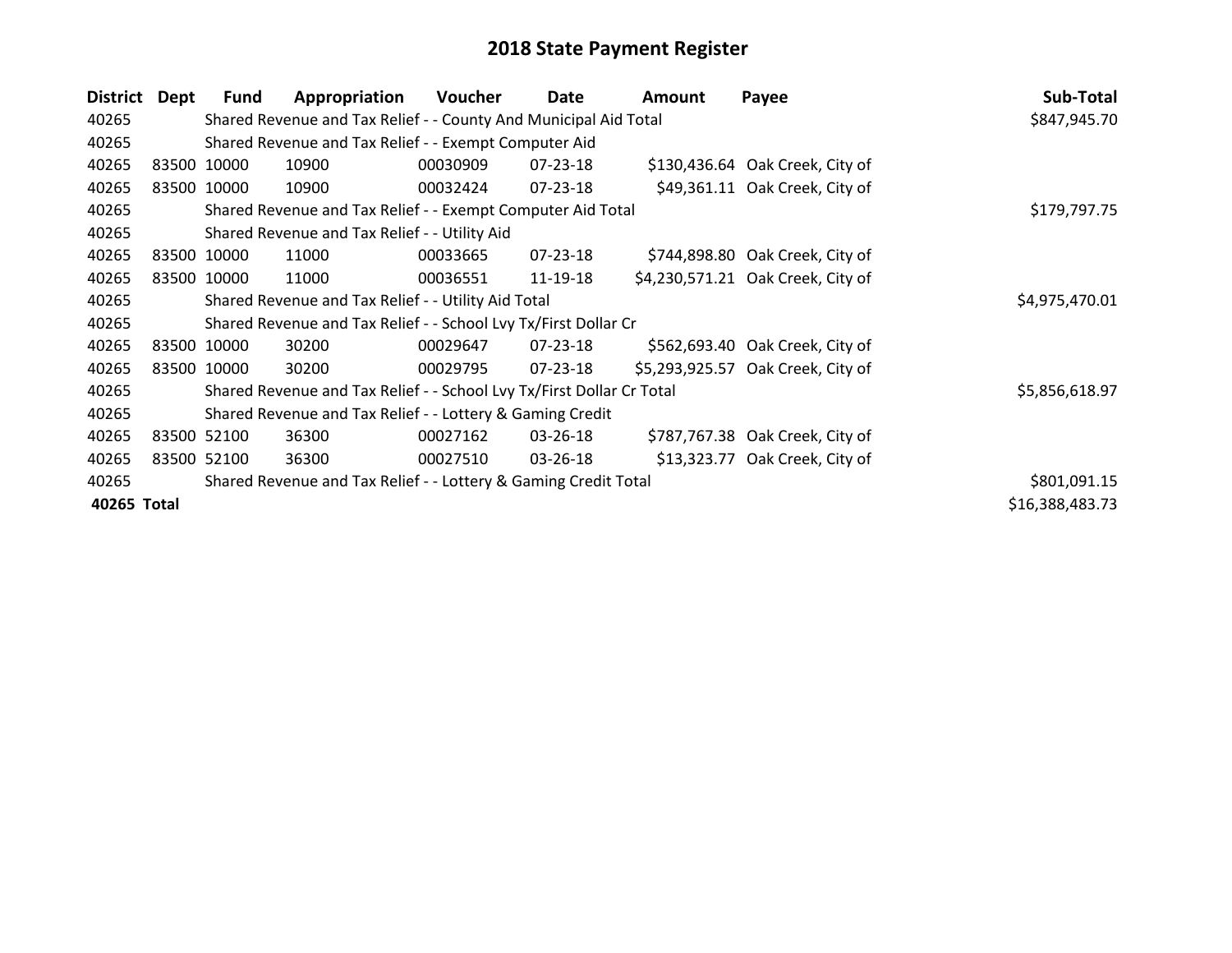| <b>District Dept</b> | <b>Fund</b> | Appropriation                                                                   | Voucher            | <b>Date</b>    | <b>Amount</b> | Payee                              | Sub-Total    |
|----------------------|-------------|---------------------------------------------------------------------------------|--------------------|----------------|---------------|------------------------------------|--------------|
| 40281                |             | Dept of Safety & Prof Services - - Fire Dues Distribution                       |                    |                |               |                                    |              |
| 40281                | 16500 10000 | 22500                                                                           | 00017498           | 07-02-18       |               | \$24,483.71 City Of Saint Francis  |              |
| 40281                |             | Dept of Safety & Prof Services - - Fire Dues Distribution Total                 |                    |                |               |                                    | \$24,483.71  |
| 40281                |             | Dept of Natural Resources - - Fin Asst For Responsible Units                    |                    |                |               |                                    |              |
| 40281                | 37000 27400 | 67000                                                                           | 00235858           | $05-11-18$     |               | \$33,301.06 City Of Saint Francis  |              |
| 40281                |             | Dept of Natural Resources - - Fin Asst For Responsible Units Total              |                    |                |               |                                    | \$33,301.06  |
| 40281                |             | WI Dept of Transportation - - Conn Hwy Aids St Fds                              |                    |                |               |                                    |              |
| 40281                | 39500 21100 | 16200                                                                           | 00205600           | $01 - 02 - 18$ |               | \$12,108.86 City Of Saint Francis  |              |
| 40281                | 39500 21100 | 16200                                                                           | 00236108           | 04-02-18       |               | \$12,108.86 City Of Saint Francis  |              |
| 40281                | 39500 21100 | 16200                                                                           | 00269807           | 07-02-18       |               | \$12,108.86 City Of Saint Francis  |              |
| 40281                | 39500 21100 | 16200                                                                           | 00303859           | $10 - 01 - 18$ |               | \$12,108.87 City Of Saint Francis  |              |
| 40281                |             | WI Dept of Transportation - - Conn Hwy Aids St Fds Total                        |                    |                |               |                                    | \$48,435.45  |
| 40281                |             | WI Dept of Transportation - - Trns Aids To Mnc.-Sf                              |                    |                |               |                                    |              |
| 40281                | 39500 21100 | 19100                                                                           | 00204706           | $01 - 02 - 18$ |               | \$183,185.27 City Of Saint Francis |              |
| 40281                | 39500 21100 | 19100                                                                           | 00235214           | 04-02-18       |               | \$183,185.27 City Of Saint Francis |              |
| 40281                | 39500 21100 | 19100                                                                           | 00268913           | 07-02-18       |               | \$183,185.27 City Of Saint Francis |              |
| 40281                | 39500 21100 | 19100                                                                           | 00302965           | $10 - 01 - 18$ |               | \$183,185.27 City Of Saint Francis |              |
| 40281                |             | WI Dept of Transportation - - Trns Aids To Mnc.-Sf Total                        |                    |                |               |                                    | \$732,741.08 |
| 40281                |             | Department of Health Services - - State/Federal Aids                            |                    |                |               |                                    |              |
| 40281                | 43500 10000 | 00000                                                                           | 90808              | $01 - 02 - 18$ |               | \$2,296.00 City Of Saint Francis   |              |
| 40281                | 43500 10000 | 00000                                                                           | 90809              | $02 - 01 - 18$ |               | \$9,899.00 City Of Saint Francis   |              |
| 40281                | 43500 10000 | 00000                                                                           | 90812              | 04-02-18       |               | \$11,438.00 City Of Saint Francis  |              |
| 40281                | 43500 10000 | 00000                                                                           | 90900              | 07-02-18       |               | \$22,673.00 City Of Saint Francis  |              |
| 40281                | 43500 10000 | 00000                                                                           | 90905              | 12-03-18       |               | \$2,105.00 City Of Saint Francis   |              |
| 40281                |             | Department of Health Services - - State/Federal Aids Total                      |                    |                |               |                                    | \$48,411.00  |
| 40281                |             | Department of Health Services - - Emergency Medical Services, Ai                |                    |                |               |                                    |              |
| 40281                | 43500 10000 | 11900                                                                           | 00229447           | 08-31-18       |               | \$5,149.80 City Of Saint Francis   |              |
| 40281                |             | Department of Health Services - - Emergency Medical Services, Ai Total          |                    |                |               |                                    | \$5,149.80   |
| 40281                |             | Department of Health Services - - Prepaid Medical Transport Reimbursement       |                    |                |               |                                    |              |
| 40281                | 43500 10000 | 16300                                                                           | AMBULANCE 11-08-18 |                |               | \$12,506.82 City Of Saint Francis  |              |
| 40281                |             | Department of Health Services - - Prepaid Medical Transport Reimbursement Total |                    |                |               |                                    | \$12,506.82  |
| 40281                |             | Department of Justice - - Law Enforcement Train, Local                          |                    |                |               |                                    |              |
| 40281                | 45500 10000 | 23100                                                                           | 00053758           | 10-25-18       |               | \$3,040.00 City Of Saint Francis   |              |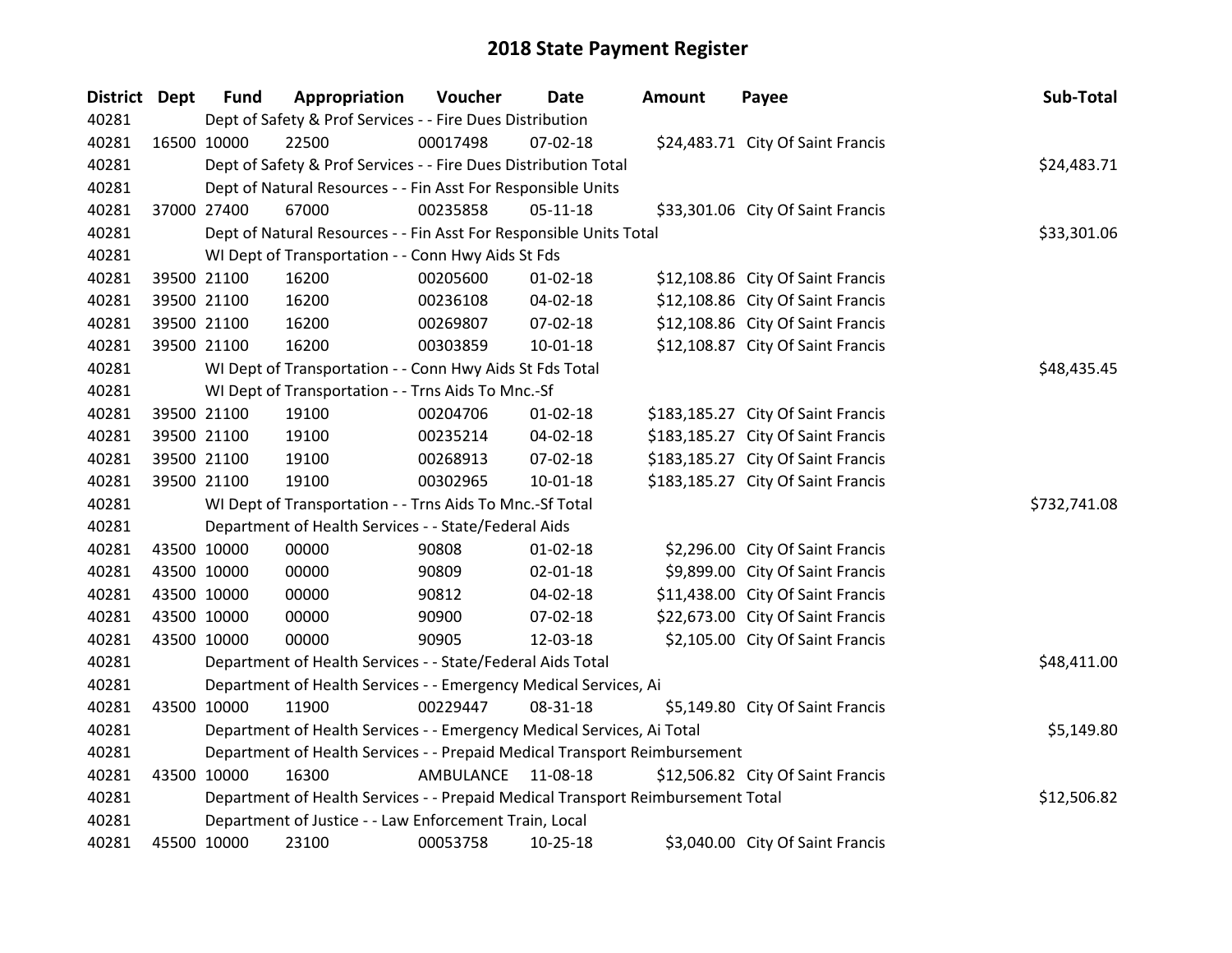| District Dept |             | Fund        | Appropriation                                                         | Voucher  | Date           | <b>Amount</b> | Payee                                | Sub-Total      |
|---------------|-------------|-------------|-----------------------------------------------------------------------|----------|----------------|---------------|--------------------------------------|----------------|
| 40281         |             |             | Department of Justice - - Law Enforcement Train, Local Total          |          |                |               |                                      | \$3,040.00     |
| 40281         |             |             | Shared Revenue and Tax Relief - - Expenditure Restraint Program       |          |                |               |                                      |                |
| 40281         | 83500 10000 |             | 10100                                                                 | 00033666 | 07-23-18       |               | \$232,460.05 City Of Saint Francis   |                |
| 40281         | 83500 10000 |             | 10100                                                                 | 00036552 | 11-19-18       |               | \$0.01 City Of Saint Francis         |                |
| 40281         |             |             | Shared Revenue and Tax Relief - - Expenditure Restraint Program Total |          |                |               |                                      | \$232,460.06   |
| 40281         |             |             | Shared Revenue and Tax Relief - - County And Municipal Aid            |          |                |               |                                      |                |
| 40281         | 83500 10000 |             | 10500                                                                 | 00033666 | 07-23-18       |               | \$283,351.32 City Of Saint Francis   |                |
| 40281         |             | 83500 10000 | 10500                                                                 | 00036552 | 11-19-18       |               | \$1,593,150.65 City Of Saint Francis |                |
| 40281         |             |             | Shared Revenue and Tax Relief - - County And Municipal Aid Total      |          |                |               |                                      | \$1,876,501.97 |
| 40281         |             |             | Shared Revenue and Tax Relief - - Exempt Computer Aid                 |          |                |               |                                      |                |
| 40281         | 83500 10000 |             | 10900                                                                 | 00030910 | $07 - 23 - 18$ |               | \$8,970.96 City Of Saint Francis     |                |
| 40281         | 83500 10000 |             | 10900                                                                 | 00032425 | $07 - 23 - 18$ |               | \$28,724.69 City Of Saint Francis    |                |
| 40281         |             |             | Shared Revenue and Tax Relief - - Exempt Computer Aid Total           |          |                |               |                                      | \$37,695.65    |
| 40281         |             |             | Shared Revenue and Tax Relief - - Utility Aid                         |          |                |               |                                      |                |
| 40281         | 83500 10000 |             | 11000                                                                 | 00033666 | $07 - 23 - 18$ |               | \$13,297.10 City Of Saint Francis    |                |
| 40281         | 83500 10000 |             | 11000                                                                 | 00036552 | 11-19-18       |               | \$77,603.20 City Of Saint Francis    |                |
| 40281         |             |             | Shared Revenue and Tax Relief - - Utility Aid Total                   |          |                |               |                                      | \$90,900.30    |
| 40281         |             |             | Shared Revenue and Tax Relief - - School Lvy Tx/First Dollar Cr       |          |                |               |                                      |                |
| 40281         | 83500 10000 |             | 30200                                                                 | 00029648 | 07-23-18       |               | \$246,391.99 City Of Saint Francis   |                |
| 40281         |             | 83500 10000 | 30200                                                                 | 00029796 | $07 - 23 - 18$ |               | \$1,354,399.02 City Of Saint Francis |                |
| 40281         |             |             | Shared Revenue and Tax Relief - - School Lvy Tx/First Dollar Cr Total |          |                |               |                                      | \$1,600,791.01 |
| 40281         |             |             | Shared Revenue and Tax Relief - - Lottery & Gaming Credit             |          |                |               |                                      |                |
| 40281         | 83500 52100 |             | 36300                                                                 | 00027163 | 03-26-18       |               | \$295,792.43 City Of Saint Francis   |                |
| 40281         |             |             | Shared Revenue and Tax Relief - - Lottery & Gaming Credit Total       |          |                |               |                                      | \$295,792.43   |
| 40281 Total   |             |             |                                                                       |          |                |               |                                      | \$5,042,210.34 |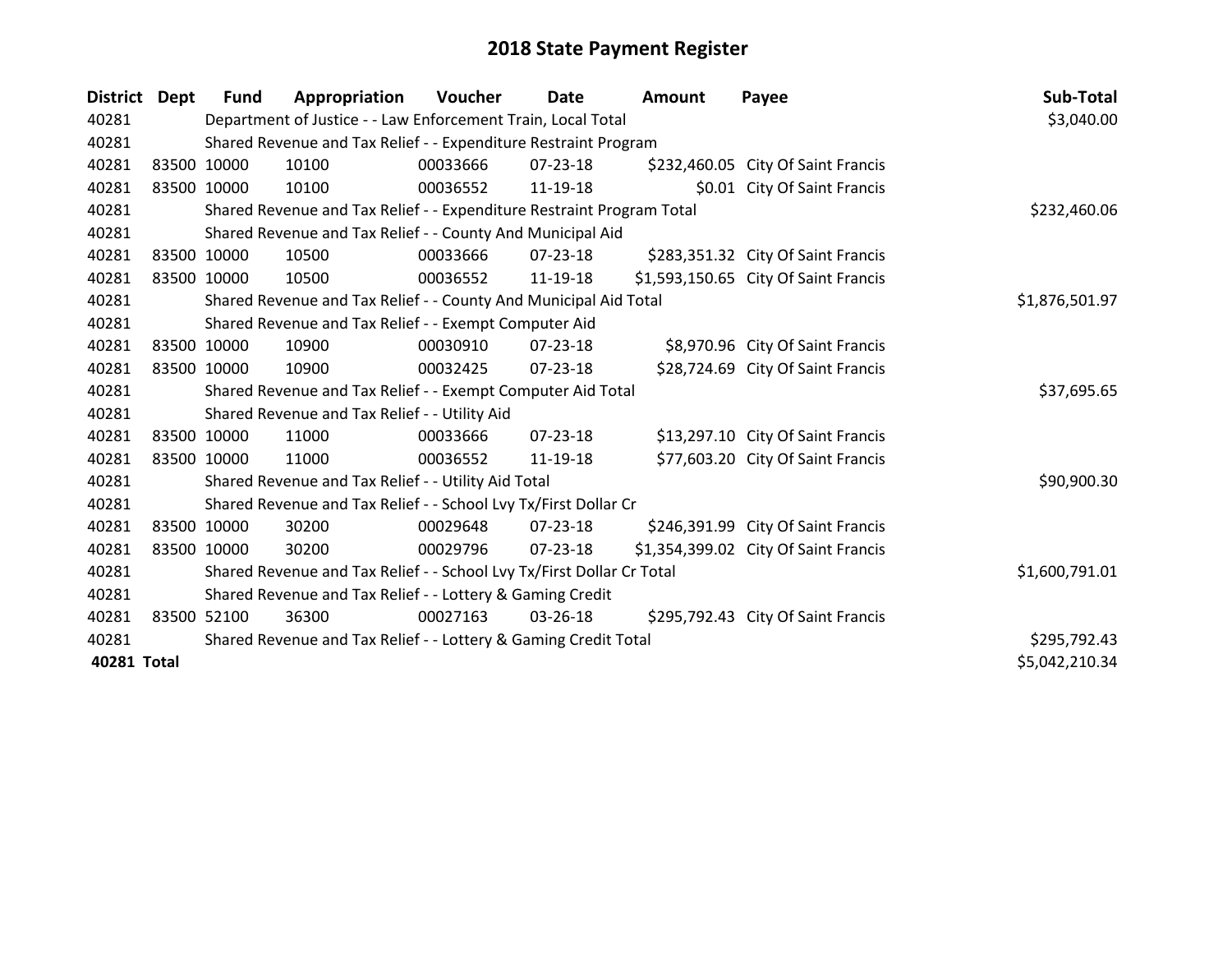| District Dept | <b>Fund</b> | Appropriation                                                      | Voucher  | <b>Date</b>    | <b>Amount</b> | Payee                                | Sub-Total      |
|---------------|-------------|--------------------------------------------------------------------|----------|----------------|---------------|--------------------------------------|----------------|
| 40282         |             | Dept of Safety & Prof Services - - Fire Dues Distribution          |          |                |               |                                      |                |
| 40282         | 16500 10000 | 22500                                                              | 00017499 | 07-02-18       |               | \$43,563.77 City Of South Milwaukee  |                |
| 40282         |             | Dept of Safety & Prof Services - - Fire Dues Distribution Total    |          |                |               |                                      | \$43,563.77    |
| 40282         |             | Dept of Natural Resources - - Fin Asst For Responsible Units       |          |                |               |                                      |                |
| 40282         | 37000 27400 | 67000                                                              | 00235070 | $05 - 11 - 18$ |               | \$81,306.89 City Of South Milwaukee  |                |
| 40282         |             | Dept of Natural Resources - - Fin Asst For Responsible Units Total |          |                |               |                                      | \$81,306.89    |
| 40282         |             | WI Dept of Transportation - - Conn Hwy Aids St Fds                 |          |                |               |                                      |                |
| 40282         | 39500 21100 | 16200                                                              | 00205601 | $01 - 02 - 18$ |               | \$11,649.19 City Of South Milwaukee  |                |
| 40282         | 39500 21100 | 16200                                                              | 00236109 | 04-02-18       |               | \$11,649.19 City Of South Milwaukee  |                |
| 40282         | 39500 21100 | 16200                                                              | 00269808 | 07-02-18       |               | \$11,649.19 City Of South Milwaukee  |                |
| 40282         | 39500 21100 | 16200                                                              | 00303860 | $10 - 01 - 18$ |               | \$11,649.22 City Of South Milwaukee  |                |
| 40282         |             | WI Dept of Transportation - - Conn Hwy Aids St Fds Total           |          |                |               |                                      | \$46,596.79    |
| 40282         |             | WI Dept of Transportation - - Hwy Sfty Loc Aid Ffd                 |          |                |               |                                      |                |
| 40282         | 39500 21100 | 18500                                                              | 00232325 | 03-21-18       |               | \$407.26 City Of South Milwaukee     |                |
| 40282         | 39500 21100 | 18500                                                              | 00255011 | 06-05-18       |               | \$108.44 City Of South Milwaukee     |                |
| 40282         | 39500 21100 | 18500                                                              | 00274673 | $07 - 20 - 18$ |               | \$200.10 City Of South Milwaukee     |                |
| 40282         | 39500 21100 | 18500                                                              | 00276211 | $07 - 20 - 18$ |               | \$200.10 City Of South Milwaukee     |                |
| 40282         |             | WI Dept of Transportation - - Hwy Sfty Loc Aid Ffd Total           |          |                |               |                                      | \$915.90       |
| 40282         |             | WI Dept of Transportation - - Trns Aids To Mnc.-Sf                 |          |                |               |                                      |                |
| 40282         | 39500 21100 | 19100                                                              | 00204707 | $01 - 02 - 18$ |               | \$250,623.62 City Of South Milwaukee |                |
| 40282         | 39500 21100 | 19100                                                              | 00235215 | 04-02-18       |               | \$250,623.62 City Of South Milwaukee |                |
| 40282         | 39500 21100 | 19100                                                              | 00268914 | 07-02-18       |               | \$250,623.62 City Of South Milwaukee |                |
| 40282         | 39500 21100 | 19100                                                              | 00302966 | $10 - 01 - 18$ |               | \$250,623.63 City Of South Milwaukee |                |
| 40282         |             | WI Dept of Transportation - - Trns Aids To Mnc.-Sf Total           |          |                |               |                                      | \$1,002,494.49 |
| 40282         |             | WI Dept of Transportation - - Loc Rd Imp Prg St Fd                 |          |                |               |                                      |                |
| 40282         | 39500 21100 | 27800                                                              | 00213290 | $01 - 22 - 18$ |               | \$39,270.06 City Of South Milwaukee  |                |
| 40282         |             | WI Dept of Transportation - - Loc Rd Imp Prg St Fd Total           |          |                |               |                                      | \$39,270.06    |
| 40282         |             | WI Dept of Transportation - - Dept Mgt & Oper St Fd                |          |                |               |                                      |                |
| 40282         | 39500 21100 | 46100                                                              | 00209371 | 01-09-18       |               | \$2,034.00 City Of South Milwaukee   |                |
| 40282         | 39500 21100 | 46100                                                              | 00219377 | 02-06-18       |               | \$832.37 City Of South Milwaukee     |                |
| 40282         | 39500 21100 | 46100                                                              | 00263491 | 06-14-18       |               | \$384.38 City Of South Milwaukee     |                |
| 40282         | 39500 21100 | 46100                                                              | 00309026 | 10-09-18       |               | \$451.31 City Of South Milwaukee     |                |
| 40282         |             | WI Dept of Transportation - - Dept Mgt & Oper St Fd Total          |          |                |               |                                      | \$3,702.06     |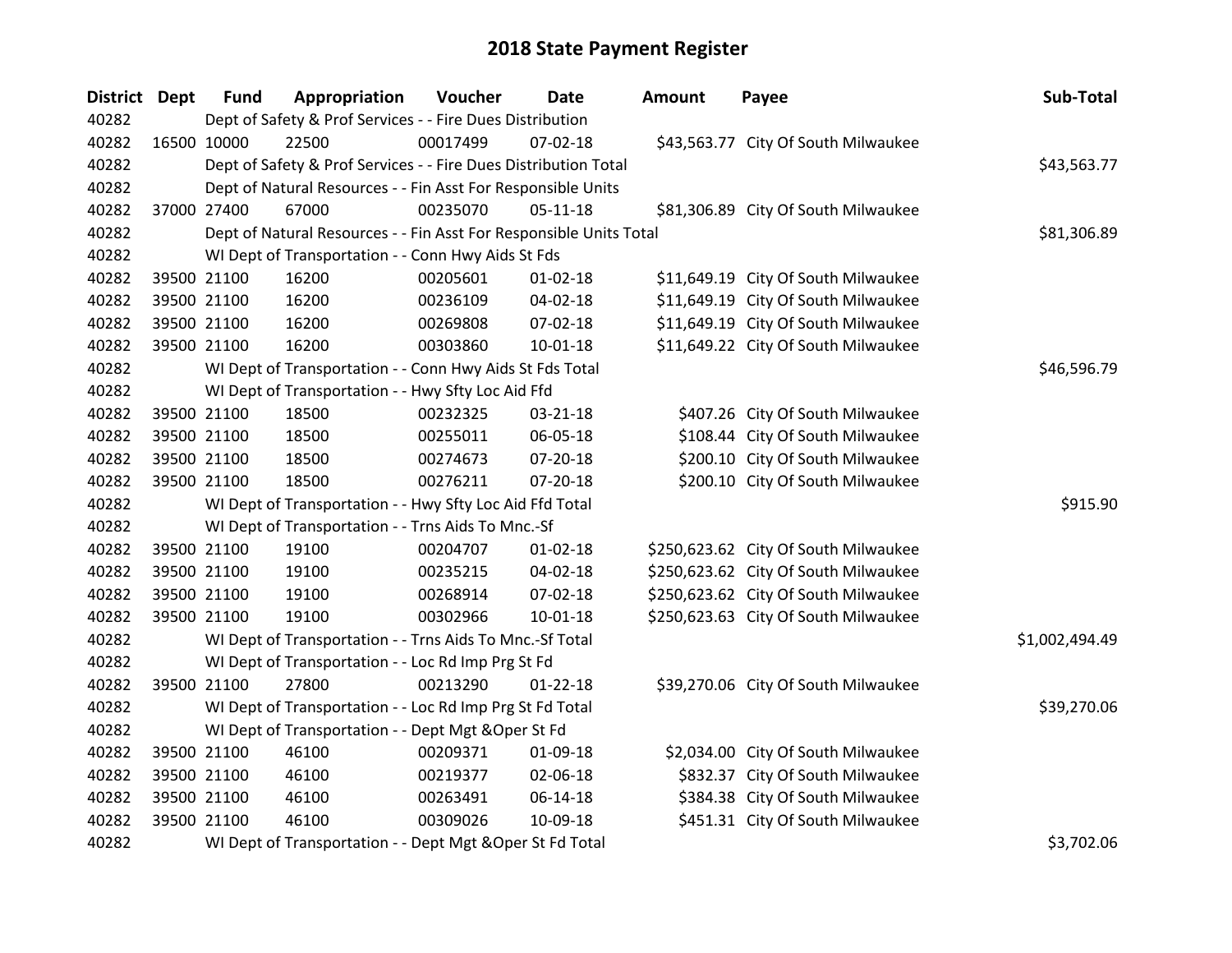| <b>District Dept</b> | <b>Fund</b> | Appropriation                                                                   | Voucher            | <b>Date</b>    | Amount | Payee                                | Sub-Total    |
|----------------------|-------------|---------------------------------------------------------------------------------|--------------------|----------------|--------|--------------------------------------|--------------|
| 40282                |             | Department of Corrections - - General Program Operations                        |                    |                |        |                                      |              |
| 40282                | 41000 10000 | 10100                                                                           | 00212567           | 06-04-18       |        | \$50.00 City Of South Milwaukee      |              |
| 40282                | 41000 10000 | 10100                                                                           | 00236916           | 09-24-18       |        | \$67.00 City Of South Milwaukee      |              |
| 40282                | 41000 10000 | 10100                                                                           | 00236922           | 09-24-18       |        | \$134.00 City Of South Milwaukee     |              |
| 40282                |             | Department of Corrections - - General Program Operations Total                  |                    |                |        |                                      | \$251.00     |
| 40282                |             | Department of Corrections - - Juvenile Corrective Sanctions                     |                    |                |        |                                      |              |
| 40282                | 41000 10000 | 32900                                                                           | 00234630           | 09-12-18       |        | \$75.00 City Of South Milwaukee      |              |
| 40282                | 41000 10000 | 32900                                                                           | 00240585           | 10-09-18       |        | \$75.00 City Of South Milwaukee      |              |
| 40282                |             | Department of Corrections - - Juvenile Corrective Sanctions Total               |                    |                |        |                                      | \$150.00     |
| 40282                |             | Department of Health Services - - State/Federal Aids                            |                    |                |        |                                      |              |
| 40282                | 43500 10000 | 00000                                                                           | 90809              | 02-01-18       |        | \$24,856.00 City Of South Milwaukee  |              |
| 40282                | 43500 10000 | 00000                                                                           | 90900              | $07 - 02 - 18$ |        | \$40,375.00 City Of South Milwaukee  |              |
| 40282                |             | Department of Health Services - - State/Federal Aids Total                      |                    |                |        |                                      | \$65,231.00  |
| 40282                |             | Department of Health Services - - Emergency Medical Services, Ai                |                    |                |        |                                      |              |
| 40282                | 43500 10000 | 11900                                                                           | 00229442           | 08-31-18       |        | \$6,079.95 City Of South Milwaukee   |              |
| 40282                |             | Department of Health Services - - Emergency Medical Services, Ai Total          |                    |                |        |                                      | \$6,079.95   |
| 40282                |             | Department of Health Services - - Prepaid Medical Transport Reimbursement       |                    |                |        |                                      |              |
| 40282                | 43500 10000 | 16300                                                                           | AMBULANCE 11-08-18 |                |        | \$43,306.34 City Of South Milwaukee  |              |
| 40282                |             | Department of Health Services - - Prepaid Medical Transport Reimbursement Total |                    |                |        |                                      | \$43,306.34  |
| 40282                |             | Department of Justice - - Law Enforcement Train, Local                          |                    |                |        |                                      |              |
| 40282                | 45500 10000 | 23100                                                                           | 00050813           | $08-27-18$     |        | \$4,800.00 City Of South Milwaukee   |              |
| 40282                |             | Department of Justice - - Law Enforcement Train, Local Total                    |                    |                |        |                                      | \$4,800.00   |
| 40282                |             | Department of Justice - - Federal Aid; Victim Comp                              |                    |                |        |                                      |              |
| 40282                | 45500 10000 | 54100                                                                           | 00048483           | $07-11-18$     |        | \$225.00 City Of South Milwaukee     |              |
| 40282                |             | Department of Justice - - Federal Aid; Victim Comp Total                        |                    |                |        |                                      | \$225.00     |
| 40282                |             | Department of Revenue - - Payments For Municipal Svcs                           |                    |                |        |                                      |              |
| 40282                | 56600 10000 | 50100                                                                           | 00026853           | $01 - 31 - 18$ |        | \$2,785.92 City Of South Milwaukee   |              |
| 40282                |             | Department of Revenue - - Payments For Municipal Svcs Total                     |                    |                |        |                                      | \$2,785.92   |
| 40282                |             | Shared Revenue and Tax Relief - - Expenditure Restraint Program                 |                    |                |        |                                      |              |
| 40282                | 83500 10000 | 10100                                                                           | 00033667           | $07 - 23 - 18$ |        | \$361,082.12 City Of South Milwaukee |              |
| 40282                |             | Shared Revenue and Tax Relief - - Expenditure Restraint Program Total           |                    |                |        |                                      | \$361,082.12 |
| 40282                |             | Shared Revenue and Tax Relief - - County And Municipal Aid                      |                    |                |        |                                      |              |
| 40282                | 83500 10000 | 10500                                                                           | 00033667           | 07-23-18       |        | \$430,797.20 City Of South Milwaukee |              |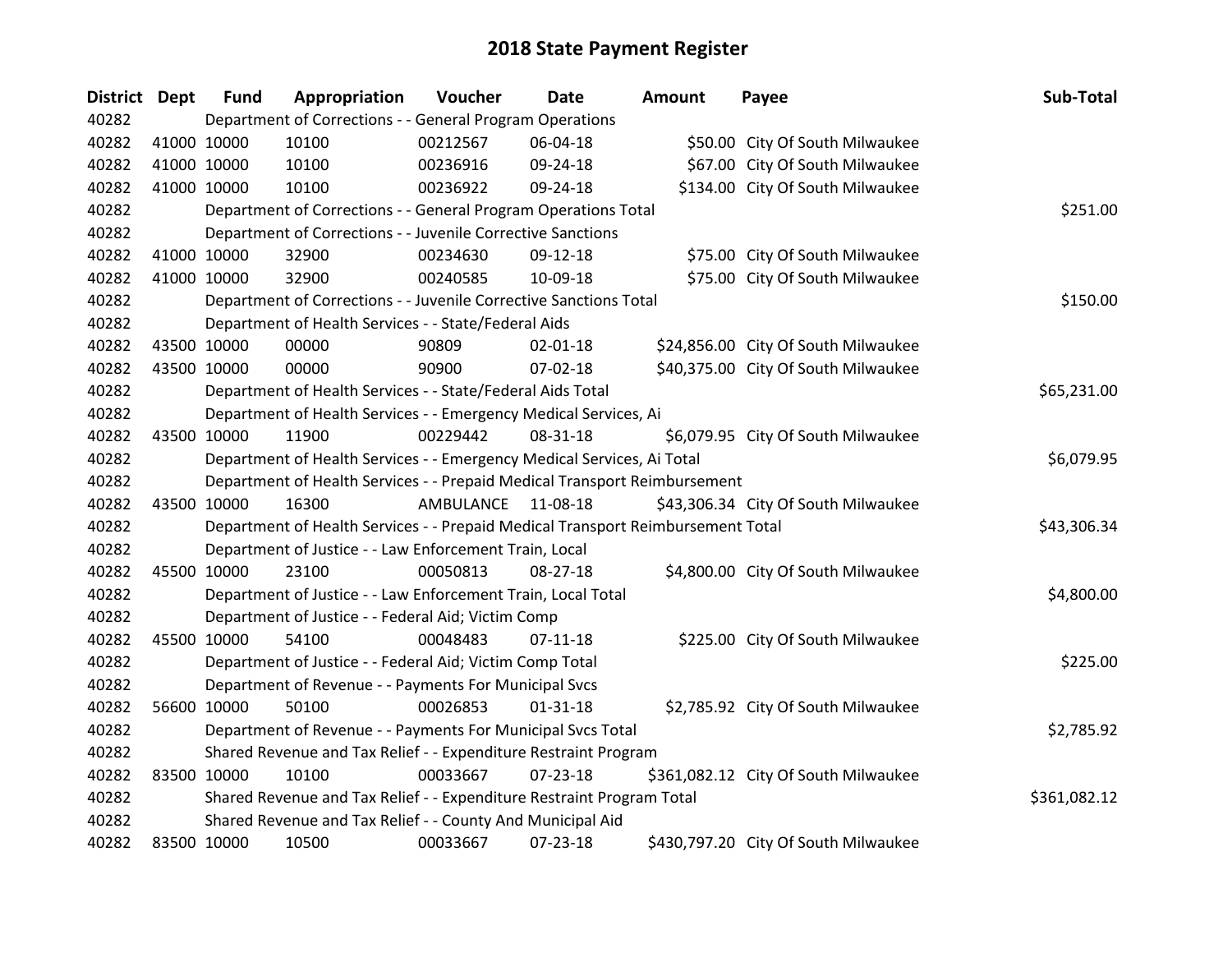| <b>District</b> | Dept        | Fund        | Appropriation                                                         | <b>Voucher</b> | Date           | <b>Amount</b> | Payee                                  | Sub-Total      |
|-----------------|-------------|-------------|-----------------------------------------------------------------------|----------------|----------------|---------------|----------------------------------------|----------------|
| 40282           |             | 83500 10000 | 10500                                                                 | 00036553       | $11 - 19 - 18$ |               | \$2,397,877.81 City Of South Milwaukee |                |
| 40282           |             |             | Shared Revenue and Tax Relief - - County And Municipal Aid Total      |                |                |               |                                        | \$2,828,675.01 |
| 40282           |             |             | Shared Revenue and Tax Relief - - Exempt Computer Aid                 |                |                |               |                                        |                |
| 40282           | 83500 10000 |             | 10900                                                                 | 00030911       | $07 - 23 - 18$ |               | \$58,083.46 City Of South Milwaukee    |                |
| 40282           |             | 83500 10000 | 10900                                                                 | 00032426       | 07-23-18       |               | \$15,621.69 City Of South Milwaukee    |                |
| 40282           |             |             | Shared Revenue and Tax Relief - - Exempt Computer Aid Total           |                |                |               |                                        | \$73,705.15    |
| 40282           |             |             | Shared Revenue and Tax Relief - - School Lvy Tx/First Dollar Cr       |                |                |               |                                        |                |
| 40282           |             | 83500 10000 | 30200                                                                 | 00029649       | 07-23-18       |               | \$501,317.87 City Of South Milwaukee   |                |
| 40282           |             | 83500 10000 | 30200                                                                 | 00029797       | $07 - 23 - 18$ |               | \$2,573,055.35 City Of South Milwaukee |                |
| 40282           |             |             | Shared Revenue and Tax Relief - - School Lvy Tx/First Dollar Cr Total |                |                |               |                                        | \$3,074,373.22 |
| 40282           |             |             | Shared Revenue and Tax Relief - - Lottery & Gaming Credit             |                |                |               |                                        |                |
| 40282           |             | 83500 52100 | 36300                                                                 | 00027164       | $03 - 26 - 18$ |               | \$661,944.15 City Of South Milwaukee   |                |
| 40282           |             |             | Shared Revenue and Tax Relief - - Lottery & Gaming Credit Total       |                |                |               |                                        | \$661,944.15   |
| 40282 Total     |             |             |                                                                       |                |                |               |                                        | \$8,340,458.82 |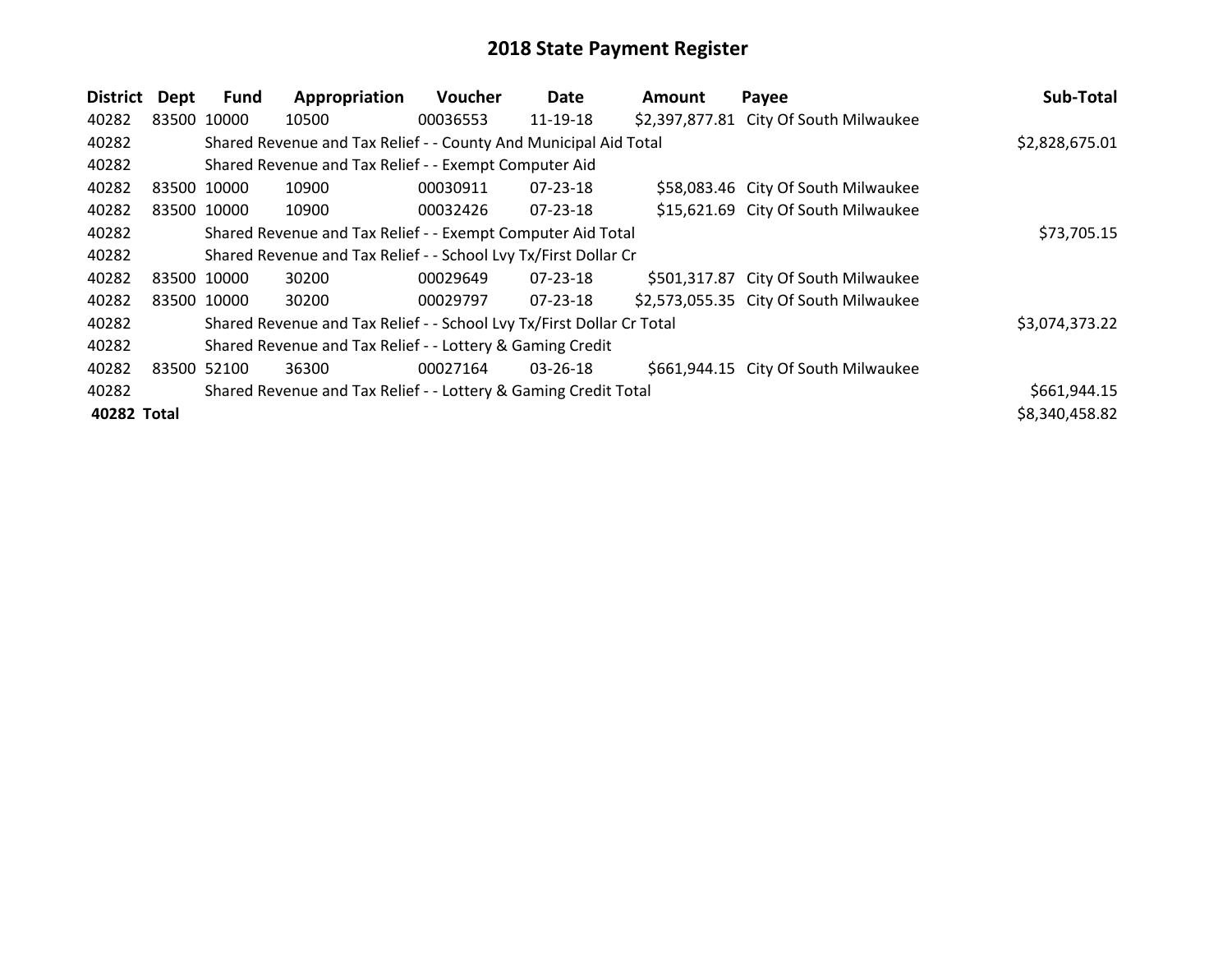| <b>District Dept</b> | <b>Fund</b> | Appropriation                                                         | Voucher  | <b>Date</b>    | <b>Amount</b> | Payee                           | Sub-Total    |
|----------------------|-------------|-----------------------------------------------------------------------|----------|----------------|---------------|---------------------------------|--------------|
| 40291                |             | Dept of Safety & Prof Services - - Fire Dues Distribution             |          |                |               |                                 |              |
| 40291                | 16500 10000 | 22500                                                                 | 00017500 | $07 - 02 - 18$ |               | \$215,407.47 Wauwatosa, City of |              |
| 40291                |             | Dept of Safety & Prof Services - - Fire Dues Distribution Total       |          |                |               |                                 | \$215,407.47 |
| 40291                |             | Wisconsin Historical Society - - General Program Operations-Prf       |          |                |               |                                 |              |
| 40291                | 24500 10000 | 14100                                                                 | 00015721 | 02-23-18       |               | \$15,599.59 Wauwatosa, City of  |              |
| 40291                | 24500 10000 | 14100                                                                 | 00019144 | 09-11-18       |               | \$9,300.41 Wauwatosa, City of   |              |
| 40291                |             | Wisconsin Historical Society - - General Program Operations-Prf Total |          |                |               |                                 | \$24,900.00  |
| 40291                |             | Dept of Natural Resources - - Aids In Lieu Of Taxes - Gener           |          |                |               |                                 |              |
| 40291                | 37000 10000 | 50300                                                                 | 00212191 | $02 - 02 - 18$ |               | \$23,289.53 Wauwatosa, City of  |              |
| 40291                |             | Dept of Natural Resources - - Aids In Lieu Of Taxes - Gener Total     |          |                |               |                                 | \$23,289.53  |
| 40291                |             | Dept of Natural Resources - - Fin Asst For Responsible Units          |          |                |               |                                 |              |
| 40291                | 37000 27400 | 67000                                                                 | 00235526 | $05-11-18$     |               | \$173,356.17 Wauwatosa, City of |              |
| 40291                |             | Dept of Natural Resources - - Fin Asst For Responsible Units Total    |          |                |               |                                 | \$173,356.17 |
| 40291                |             | Dept of Natural Resources - - Recycling Consolidation Grants          |          |                |               |                                 |              |
| 40291                | 37000 27400 | 67300                                                                 | 00235526 | $05-11-18$     |               | \$12,269.61 Wauwatosa, City of  |              |
| 40291                |             | Dept of Natural Resources - - Recycling Consolidation Grants Total    |          |                |               |                                 | \$12,269.61  |
| 40291                |             | Dept of Natural Resources - - Urban Nonpoint Source Cost-Sha          |          |                |               |                                 |              |
| 40291                | 37000 36300 | <b>TH100</b>                                                          | 00272104 | $10-12-18$     |               | \$149,900.00 Wauwatosa, City of |              |
| 40291                |             | Dept of Natural Resources - - Urban Nonpoint Source Cost-Sha Total    |          |                |               |                                 | \$149,900.00 |
| 40291                |             | WI Dept of Transportation - - Conn Hwy Aids St Fds                    |          |                |               |                                 |              |
| 40291                | 39500 21100 | 16200                                                                 | 00205602 | $01 - 02 - 18$ |               | \$34,565.64 Wauwatosa, City of  |              |
| 40291                | 39500 21100 | 16200                                                                 | 00236110 | 04-02-18       |               | \$34,565.64 Wauwatosa, City of  |              |
| 40291                | 39500 21100 | 16200                                                                 | 00269809 | 07-02-18       |               | \$34,565.64 Wauwatosa, City of  |              |
| 40291                | 39500 21100 | 16200                                                                 | 00303861 | 10-01-18       |               | \$34,565.64 Wauwatosa, City of  |              |
| 40291                |             | WI Dept of Transportation - - Conn Hwy Aids St Fds Total              |          |                |               |                                 | \$138,262.56 |
| 40291                |             | WI Dept of Transportation - - Hwy Sfty Loc Aid Ffd                    |          |                |               |                                 |              |
| 40291                | 39500 21100 | 18500                                                                 | 00215872 | $01 - 26 - 18$ |               | \$1,279.66 Wauwatosa, City of   |              |
| 40291                | 39500 21100 | 18500                                                                 | 00222120 | $02 - 20 - 18$ |               | \$1,323.14 Wauwatosa, City of   |              |
| 40291                | 39500 21100 | 18500                                                                 | 00231341 | 03-16-18       |               | \$2,472.83 Wauwatosa, City of   |              |
| 40291                | 39500 21100 | 18500                                                                 | 00244042 | 04-27-18       |               | \$4,747.54 Wauwatosa, City of   |              |
| 40291                | 39500 21100 | 18500                                                                 | 00264996 | 06-25-18       |               | \$5,342.80 Wauwatosa, City of   |              |
| 40291                | 39500 21100 | 18500                                                                 | 00265847 | 06-25-18       |               | \$5,477.64 Wauwatosa, City of   |              |
| 40291                | 39500 21100 | 18500                                                                 | 00284051 | 08-28-18       |               | \$4,954.24 Wauwatosa, City of   |              |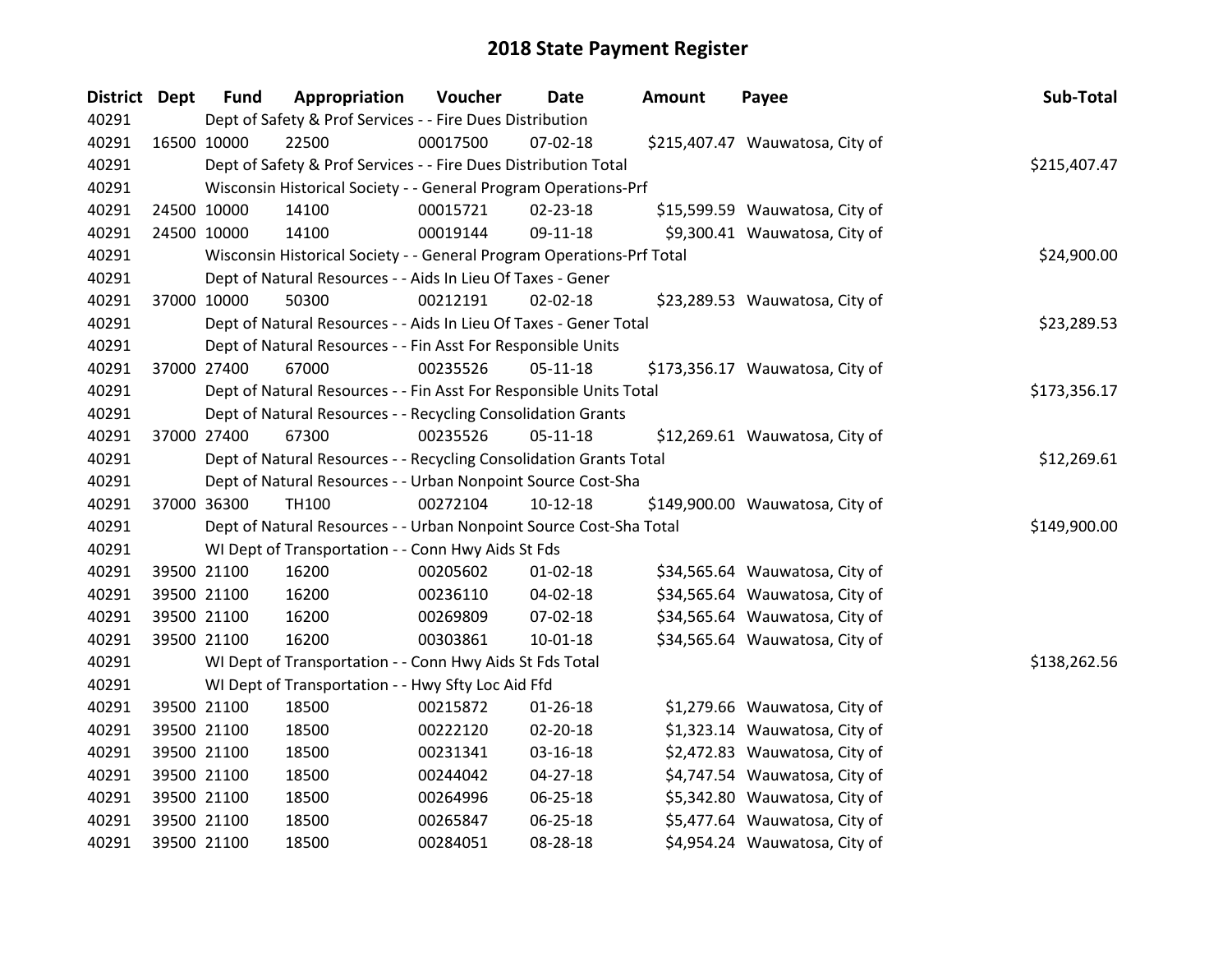| District Dept | <b>Fund</b> | Appropriation                                            | Voucher  | <b>Date</b>    | Amount | Payee                           | Sub-Total      |
|---------------|-------------|----------------------------------------------------------|----------|----------------|--------|---------------------------------|----------------|
| 40291         | 39500 21100 | 18500                                                    | 00298231 | 09-18-18       |        | \$5,146.48 Wauwatosa, City of   |                |
| 40291         | 39500 21100 | 18500                                                    | 00304846 | $10 - 01 - 18$ |        | \$3,565.74 Wauwatosa, City of   |                |
| 40291         | 39500 21100 | 18500                                                    | 00313268 | $10-22-18$     |        | \$2,983.37 Wauwatosa, City of   |                |
| 40291         | 39500 21100 | 18500                                                    | 00325297 | 11-21-18       |        | \$2,645.85 Wauwatosa, City of   |                |
| 40291         | 39500 21100 | 18500                                                    | 00335118 | 12-26-18       |        | \$2,211.47 Wauwatosa, City of   |                |
| 40291         |             | WI Dept of Transportation - - Hwy Sfty Loc Aid Ffd Total |          |                |        |                                 | \$42,150.76    |
| 40291         |             | WI Dept of Transportation - - Trns Aids To Mnc.-Sf       |          |                |        |                                 |                |
| 40291         | 39500 21100 | 19100                                                    | 00204708 | $01 - 02 - 18$ |        | \$576,732.34 Wauwatosa, City of |                |
| 40291         | 39500 21100 | 19100                                                    | 00235216 | 04-02-18       |        | \$576,732.34 Wauwatosa, City of |                |
| 40291         | 39500 21100 | 19100                                                    | 00268915 | 07-02-18       |        | \$576,732.34 Wauwatosa, City of |                |
| 40291         | 39500 21100 | 19100                                                    | 00302967 | $10 - 01 - 18$ |        | \$576,732.35 Wauwatosa, City of |                |
| 40291         |             | WI Dept of Transportation - - Trns Aids To Mnc.-Sf Total |          |                |        |                                 | \$2,306,929.37 |
| 40291         |             | WI Dept of Transportation - - Trnsprt Alternats Lf       |          |                |        |                                 |                |
| 40291         | 39500 21100 | 22600                                                    | 00223397 | $02 - 21 - 18$ |        | \$66,457.84 Wauwatosa, City of  |                |
| 40291         | 39500 21100 | 22600                                                    | 00270366 | 06-28-18       |        | \$6,028.96 Wauwatosa, City of   |                |
| 40291         | 39500 21100 | 22600                                                    | 00291875 | 08-29-18       |        | \$26,271.56 Wauwatosa, City of  |                |
| 40291         | 39500 21100 | 22600                                                    | 00325753 | 11-23-18       |        | \$570.00 Wauwatosa, City of     |                |
| 40291         |             | WI Dept of Transportation - - Trnsprt Alternats Lf Total |          |                |        |                                 | \$99,328.36    |
| 40291         |             | WI Dept of Transportation - - Trnsprt Alternats Ff       |          |                |        |                                 |                |
| 40291         | 39500 21100 | 22700                                                    | 00223397 | $02 - 21 - 18$ |        | \$265,831.37 Wauwatosa, City of |                |
| 40291         | 39500 21100 | 22700                                                    | 00259690 | 06-05-18       |        | \$13,860.73 Wauwatosa, City of  |                |
| 40291         | 39500 21100 | 22700                                                    | 00270366 | 06-28-18       |        | \$24,115.87 Wauwatosa, City of  |                |
| 40291         | 39500 21100 | 22700                                                    | 00291875 | 08-29-18       |        | \$73,728.44 Wauwatosa, City of  |                |
| 40291         | 39500 21100 | 22700                                                    | 00325753 | 11-23-18       |        | \$2,280.00 Wauwatosa, City of   |                |
| 40291         | 39500 21100 | 22700                                                    | 00325796 | 11-23-18       |        | \$100.00 Wauwatosa, City of     |                |
| 40291         | 39500 21100 | 22700                                                    | 00328115 | 12-03-18       |        | \$100.00 Wauwatosa, City of     |                |
| 40291         |             | WI Dept of Transportation - - Trnsprt Alternats Ff Total |          |                |        |                                 | \$380,016.41   |
| 40291         |             | WI Dept of Transportation - - St Hwy Rehab, Sf           |          |                |        |                                 |                |
| 40291         | 39500 21100 | 36300                                                    | 00263871 | 06-15-18       |        | \$46,612.82 Wauwatosa, City of  |                |
| 40291         |             | WI Dept of Transportation - - St Hwy Rehab, Sf Total     |          |                |        |                                 | \$46,612.82    |
| 40291         |             | WI Dept of Transportation - - Se Wi Frewy Mega Sf        |          |                |        |                                 |                |
| 40291         | 39500 21100 | 37400                                                    | 00233772 | 03-29-18       |        | \$18,873.76 Wauwatosa, City of  |                |
| 40291         | 39500 21100 | 37400                                                    | 00236947 | 03-29-18       |        | \$23,125.61 Wauwatosa, City of  |                |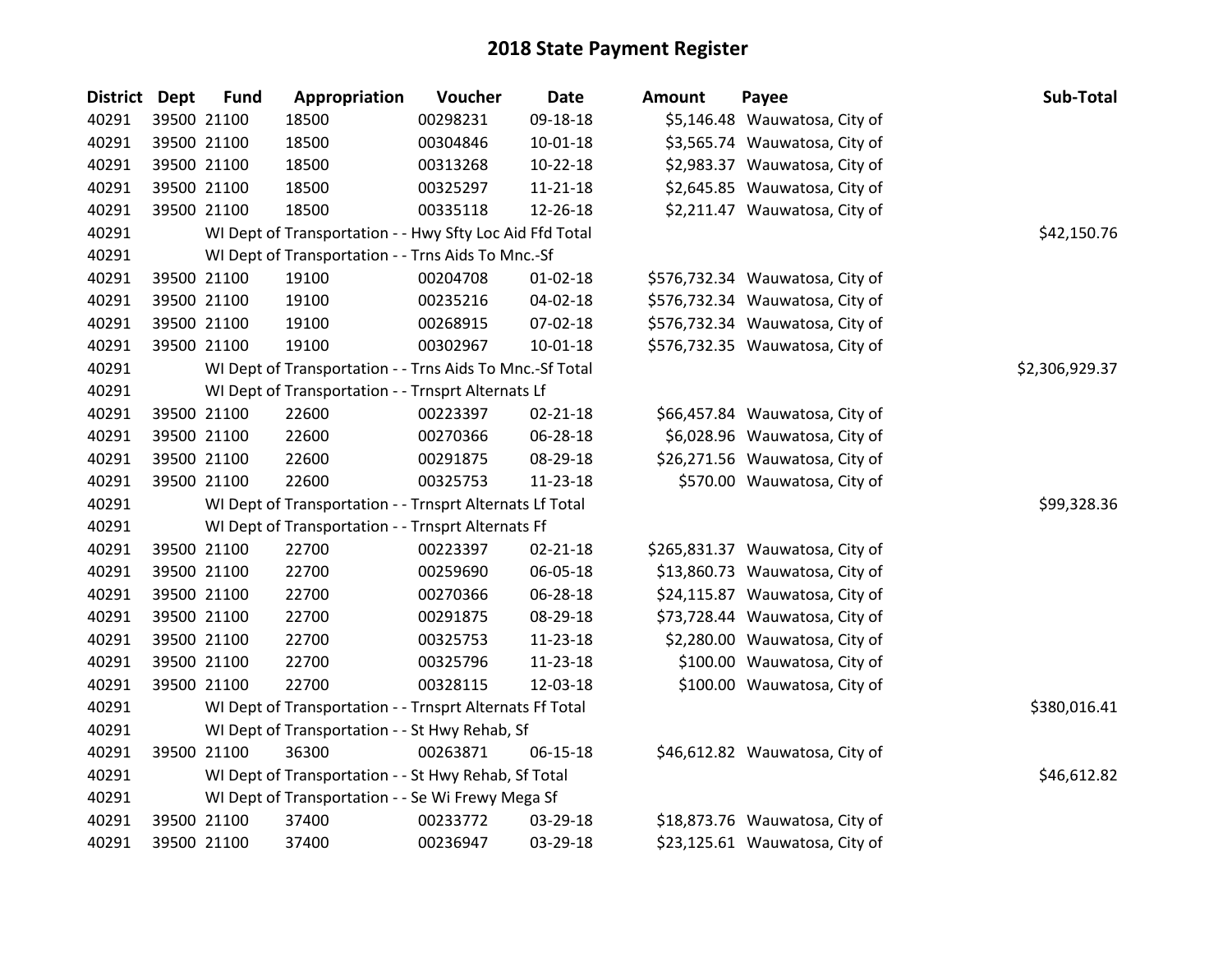| <b>District</b> | <b>Dept</b> | <b>Fund</b> | Appropriation                                                                   | Voucher            | <b>Date</b>    | <b>Amount</b> | Payee                           | Sub-Total    |
|-----------------|-------------|-------------|---------------------------------------------------------------------------------|--------------------|----------------|---------------|---------------------------------|--------------|
| 40291           |             | 39500 21100 | 37400                                                                           | 00325232           | 11-20-18       |               | \$101,874.39 Wauwatosa, City of |              |
| 40291           |             |             | WI Dept of Transportation - - Se Wi Frewy Mega Sf Total                         |                    |                |               |                                 | \$143,873.76 |
| 40291           |             |             | Department of Corrections - - General Program Operations                        |                    |                |               |                                 |              |
| 40291           |             | 41000 10000 | 10100                                                                           | 00194951           | 03-14-18       |               | \$1,866.96 Wauwatosa, City of   |              |
| 40291           |             |             | Department of Corrections - - General Program Operations Total                  |                    |                |               |                                 | \$1,866.96   |
| 40291           |             |             | Department of Corrections - - Prison Industries                                 |                    |                |               |                                 |              |
| 40291           |             | 41000 16600 | 13400                                                                           | 00189904           | $02 - 20 - 18$ |               | \$50.00 Wauwatosa, City of      |              |
| 40291           |             | 41000 16600 | 13400                                                                           | 00207863           | $05 - 11 - 18$ |               | \$120.00 Wauwatosa, City of     |              |
| 40291           |             |             | Department of Corrections - - Prison Industries Total                           |                    |                |               |                                 | \$170.00     |
| 40291           |             |             | Department of Health Services - - State/Federal Aids                            |                    |                |               |                                 |              |
| 40291           |             | 43500 10000 | 00000                                                                           | 90809              | 02-01-18       |               | \$21,416.00 Wauwatosa, City of  |              |
| 40291           |             | 43500 10000 | 00000                                                                           | 90810              | 03-01-18       |               | \$29,018.00 Wauwatosa, City of  |              |
| 40291           |             | 43500 10000 | 00000                                                                           | 90812              | 04-02-18       |               | \$690.00 Wauwatosa, City of     |              |
| 40291           |             | 43500 10000 | 00000                                                                           | 90814              | 06-01-18       |               | \$2,716.00 Wauwatosa, City of   |              |
| 40291           |             | 43500 10000 | 00000                                                                           | 90900              | 07-02-18       |               | \$17,503.00 Wauwatosa, City of  |              |
| 40291           |             | 43500 10000 | 00000                                                                           | 90902              | 09-04-18       |               | \$2,530.00 Wauwatosa, City of   |              |
| 40291           |             | 43500 10000 | 00000                                                                           | 90903              | $10-01-18$     |               | \$14,650.00 Wauwatosa, City of  |              |
| 40291           |             | 43500 10000 | 00000                                                                           | 90904              | 11-01-18       |               | \$10,052.00 Wauwatosa, City of  |              |
| 40291           |             | 43500 10000 | 00000                                                                           | 90905              | 12-03-18       |               | \$2,068.00 Wauwatosa, City of   |              |
| 40291           |             |             | Department of Health Services - - State/Federal Aids Total                      |                    |                |               |                                 | \$100,643.00 |
| 40291           |             |             | Department of Health Services - - Emergency Medical Services, Ai                |                    |                |               |                                 |              |
| 40291           |             | 43500 10000 | 11900                                                                           | 00229472           | 08-31-18       |               | \$8,700.42 Wauwatosa, City of   |              |
| 40291           |             |             | Department of Health Services - - Emergency Medical Services, Ai Total          |                    |                |               |                                 | \$8,700.42   |
| 40291           |             |             | Department of Health Services - - Federal Project Aids                          |                    |                |               |                                 |              |
| 40291           |             | 43500 10000 | 15000                                                                           | 00232178           | $10 - 01 - 18$ |               | \$5,326.91 Wauwatosa, City of   |              |
| 40291           |             | 43500 10000 | 15000                                                                           | 00236954           | 10-26-18       |               | \$173.09 Wauwatosa, City of     |              |
| 40291           |             |             | Department of Health Services - - Federal Project Aids Total                    |                    |                |               |                                 | \$5,500.00   |
| 40291           |             |             | Department of Health Services - - Prepaid Medical Transport Reimbursement       |                    |                |               |                                 |              |
| 40291           |             | 43500 10000 | 16300                                                                           | AMBULANCE 11-08-18 |                |               | \$47,689.57 Wauwatosa, City of  |              |
| 40291           |             |             | Department of Health Services - - Prepaid Medical Transport Reimbursement Total |                    |                |               |                                 | \$47,689.57  |
| 40291           |             |             | Department of Health Services - - Federal Block Grant Aids -- Pr                |                    |                |               |                                 |              |
| 40291           |             | 43500 10000 | 19200                                                                           | 00241804           | 11-08-18       |               | \$6,500.00 Wauwatosa, City of   |              |
| 40291           |             |             | Department of Health Services - - Federal Block Grant Aids -- Pr Total          |                    |                |               |                                 | \$6,500.00   |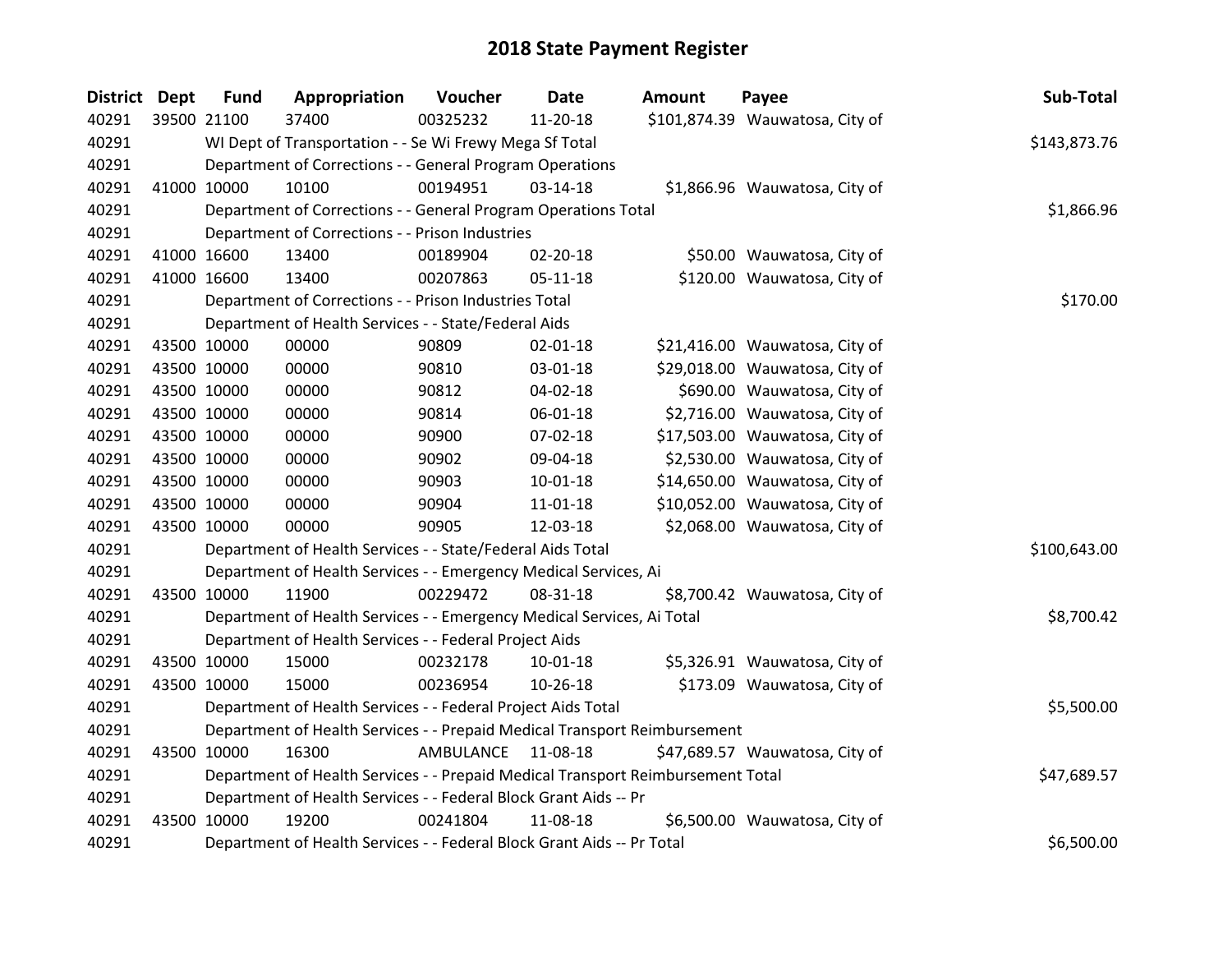| District Dept | <b>Fund</b>                                   | Appropriation                                                         | Voucher  | <b>Date</b> | <b>Amount</b> | Payee                             | Sub-Total    |
|---------------|-----------------------------------------------|-----------------------------------------------------------------------|----------|-------------|---------------|-----------------------------------|--------------|
| 40291         |                                               | Department of Justice - - Law Enforcement Train, Local                |          |             |               |                                   |              |
| 40291         | 45500 10000                                   | 23100                                                                 | 00053606 | $10-18-18$  |               | \$12,960.00 Wauwatosa, City of    |              |
| 40291         |                                               | Department of Justice - - Law Enforcement Train, Local Total          |          |             |               |                                   | \$12,960.00  |
| 40291         |                                               | Department of Administration - - Gifts, Grants And Bequests           |          |             |               |                                   |              |
| 40291         | 50500 10000                                   | 13100                                                                 | 00084965 | 07-13-18    |               | \$1,991.25 Wauwatosa, City of     |              |
| 40291         | 50500 10000                                   | 13100                                                                 | 00084966 | $07-12-18$  |               | \$1,991.25 Wauwatosa, City of     |              |
| 40291         | 50500 10000                                   | 13100                                                                 | 00084967 | $07-12-18$  |               | \$1,991.25 Wauwatosa, City of     |              |
| 40291         |                                               | Department of Administration - - Gifts, Grants And Bequests Total     |          |             |               |                                   | \$5,973.75   |
| 40291         |                                               | Public Defender Board - - Trial Representation                        |          |             |               |                                   |              |
| 40291         | 55000 10000                                   | 10300                                                                 | 00142354 | $05-17-18$  |               | \$5.50 Wauwatosa, City of         |              |
| 40291         |                                               | Public Defender Board - - Trial Representation Total                  |          |             |               |                                   | \$5.50       |
| 40291         |                                               | Public Defender Board - - Transcript, Discovery And Int               |          |             |               |                                   |              |
| 40291         | 55000 10000                                   | 10600                                                                 | 00155101 | 08-02-18    |               | \$5.40 Wauwatosa, City of         |              |
| 40291         |                                               | Public Defender Board - - Transcript, Discovery And Int Total         |          |             |               |                                   | \$5.40       |
| 40291         |                                               | Shared Revenue and Tax Relief - - Expenditure Restraint Program       |          |             |               |                                   |              |
| 40291         | 83500 10000                                   | 10100                                                                 | 00033668 | 07-23-18    |               | \$931,743.25 Wauwatosa, City of   |              |
| 40291         | 83500 10000                                   | 10100                                                                 | 00036554 | 11-19-18    |               | \$0.14 Wauwatosa, City of         |              |
| 40291         |                                               | Shared Revenue and Tax Relief - - Expenditure Restraint Program Total |          |             |               |                                   | \$931,743.39 |
| 40291         |                                               | Shared Revenue and Tax Relief - - County And Municipal Aid            |          |             |               |                                   |              |
| 40291         | 83500 10000                                   | 10500                                                                 | 00033668 | 07-23-18    |               | \$105,593.93 Wauwatosa, City of   |              |
| 40291         | 83500 10000                                   | 10500                                                                 | 00036554 | 11-19-18    |               | \$550,676.06 Wauwatosa, City of   |              |
| 40291         |                                               | Shared Revenue and Tax Relief - - County And Municipal Aid Total      |          |             |               |                                   | \$656,269.99 |
| 40291         |                                               | Shared Revenue and Tax Relief - - Exempt Computer Aid                 |          |             |               |                                   |              |
| 40291         | 83500 10000                                   | 10900                                                                 | 00030912 | 07-23-18    |               | \$906,516.74 Wauwatosa, City of   |              |
| 40291         | 83500 10000                                   | 10900                                                                 | 00032427 | 07-23-18    |               | \$27,354.30 Wauwatosa, City of    |              |
| 40291         |                                               | Shared Revenue and Tax Relief - - Exempt Computer Aid Total           |          |             |               |                                   | \$933,871.04 |
| 40291         | Shared Revenue and Tax Relief - - Utility Aid |                                                                       |          |             |               |                                   |              |
| 40291         | 83500 10000                                   | 11000                                                                 | 00033668 | 07-23-18    |               | \$14,069.11 Wauwatosa, City of    |              |
| 40291         | 83500 10000                                   | 11000                                                                 | 00036554 | 11-19-18    |               | \$88,650.32 Wauwatosa, City of    |              |
| 40291         |                                               | Shared Revenue and Tax Relief - - Utility Aid Total                   |          |             |               |                                   | \$102,719.43 |
| 40291         |                                               | Shared Revenue and Tax Relief - - School Lvy Tx/First Dollar Cr       |          |             |               |                                   |              |
| 40291         | 83500 10000                                   | 30200                                                                 | 00029650 | 07-23-18    |               | \$839,394.16 Wauwatosa, City of   |              |
| 40291         | 83500 10000                                   | 30200                                                                 | 00029798 | 07-23-18    |               | \$8,794,658.64 Wauwatosa, City of |              |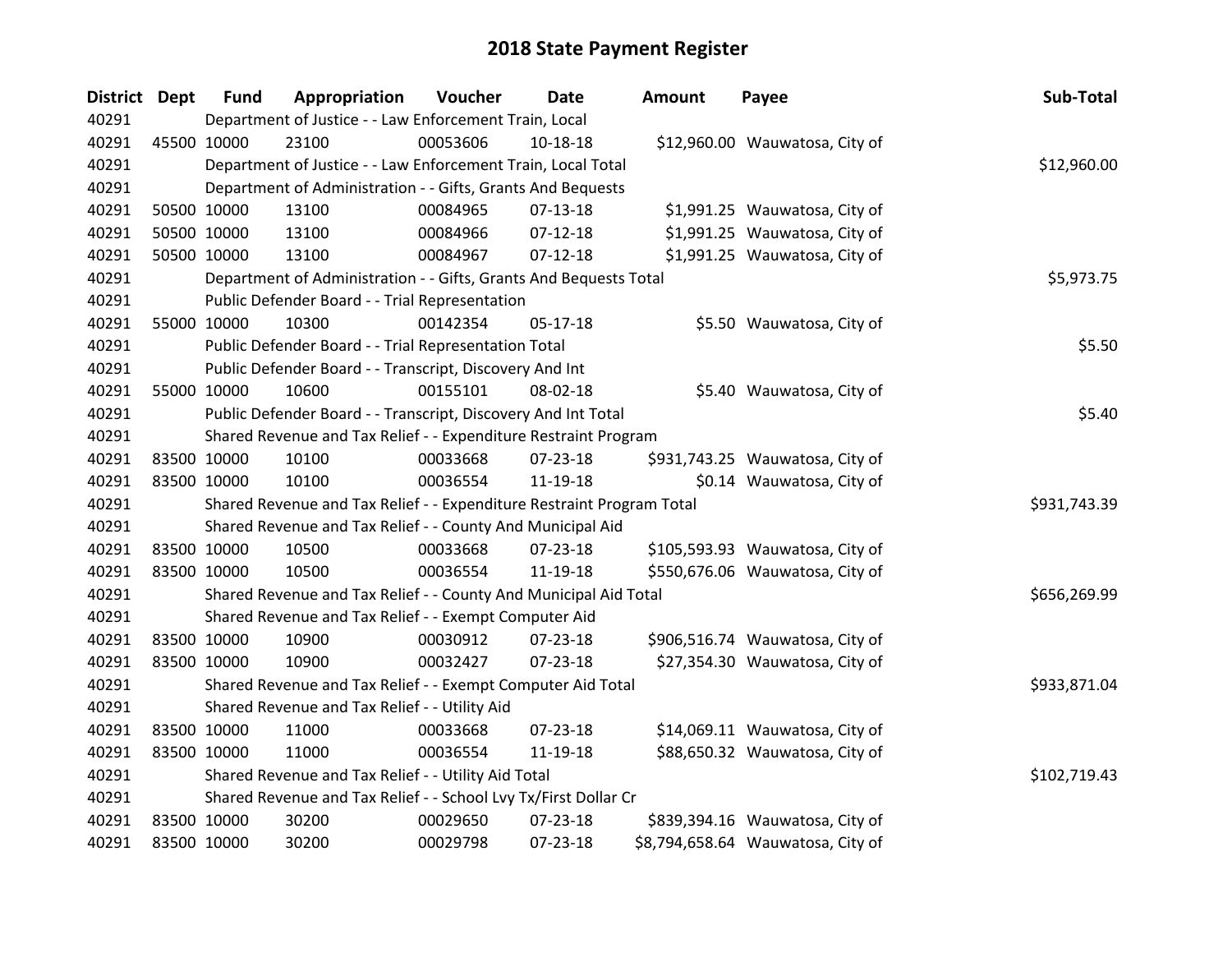| District Dept |                                                                 | Fund | Appropriation                                                         | <b>Voucher</b> | Date     | Amount | Pavee                              | Sub-Total       |
|---------------|-----------------------------------------------------------------|------|-----------------------------------------------------------------------|----------------|----------|--------|------------------------------------|-----------------|
| 40291         |                                                                 |      | Shared Revenue and Tax Relief - - School Lvy Tx/First Dollar Cr Total |                |          |        |                                    | \$9,634,052.80  |
| 40291         |                                                                 |      | Shared Revenue and Tax Relief - - Lottery & Gaming Credit             |                |          |        |                                    |                 |
| 40291         | 83500 52100                                                     |      | 36300                                                                 | 00027165       | 03-26-18 |        | $$1,205,284.55$ Wauwatosa, City of |                 |
| 40291         | Shared Revenue and Tax Relief - - Lottery & Gaming Credit Total |      |                                                                       |                |          |        |                                    | \$1,205,284.55  |
| 40291 Total   |                                                                 |      |                                                                       |                |          |        |                                    | \$17,410,252.62 |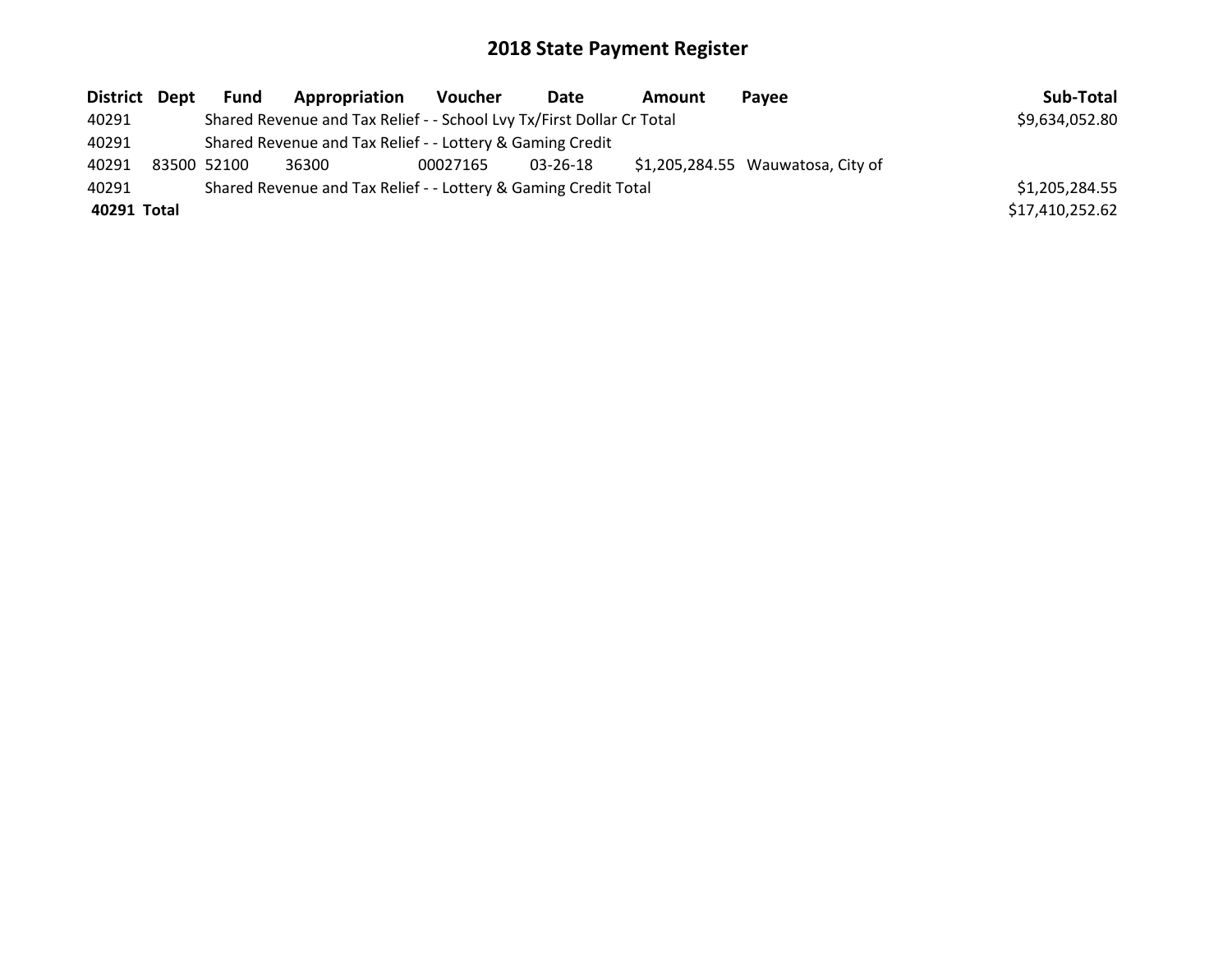| District Dept |             | <b>Fund</b>                                         | Appropriation                                                   | Voucher  | <b>Date</b>    | Amount | Payee                            | Sub-Total |
|---------------|-------------|-----------------------------------------------------|-----------------------------------------------------------------|----------|----------------|--------|----------------------------------|-----------|
| 40292         |             | Dept of Ag, Trade & Cons Protc - - Retail Petroleum |                                                                 |          |                |        |                                  |           |
| 40292         |             | 11500 27200                                         | 16100                                                           | 00033860 | $04-17-18$     |        | \$276.00 West Allis, City of     |           |
| 40292         |             | 11500 27200                                         | 16100                                                           | 00034386 | 05-11-18       |        | \$92.00 West Allis, City of      |           |
| 40292         |             | 11500 27200                                         | 16100                                                           | 00036449 | 07-18-18       |        | \$34.50 West Allis, City of      |           |
| 40292         |             | 11500 27200                                         | 16100                                                           | 00037338 | 08-16-18       |        | \$92.00 West Allis, City of      |           |
| 40292         |             | 11500 27200                                         | 16100                                                           | 00040886 | $11 - 15 - 18$ |        | \$368.00 West Allis, City of     |           |
| 40292         |             |                                                     | Dept of Ag, Trade & Cons Protc - - Retail Petroleum Total       |          |                |        |                                  | \$862.50  |
| 40292         |             |                                                     | Dept of Safety & Prof Services - - Fire Dues Distribution       |          |                |        |                                  |           |
| 40292         |             | 16500 10000                                         | 22500                                                           | 00017501 | 07-02-18       |        | \$160,199.08 West Allis, City of |           |
| 40292         |             |                                                     | Dept of Safety & Prof Services - - Fire Dues Distribution Total |          | \$160,199.08   |        |                                  |           |
| 40292         |             |                                                     | State Fair Park - - State Fair Operations                       |          |                |        |                                  |           |
| 40292         |             | 19000 15100                                         | 13200                                                           | 00011274 | 03-08-18       |        | \$107.81 West Allis, City of     |           |
| 40292         |             | 19000 15100                                         | 13200                                                           | 00011275 | 03-08-18       |        | \$12,392.76 West Allis, City of  |           |
| 40292         |             | 19000 15100                                         | 13200                                                           | 00011276 | 03-08-18       |        | \$450.00 West Allis, City of     |           |
| 40292         |             | 19000 15100                                         | 13200                                                           | 00011277 | 03-08-18       |        | \$487.30 West Allis, City of     |           |
| 40292         |             | 19000 15100                                         | 13200                                                           | 00011278 | 03-08-18       |        | \$18,552.37 West Allis, City of  |           |
| 40292         |             | 19000 15100                                         | 13200                                                           | 00011308 | 03-09-18       |        | \$16,912.42 West Allis, City of  |           |
| 40292         |             | 19000 15100                                         | 13200                                                           | 00012205 | 06-06-18       |        | \$14,283.81 West Allis, City of  |           |
| 40292         |             | 19000 15100                                         | 13200                                                           | 00012207 | 06-06-18       |        | \$466.16 West Allis, City of     |           |
| 40292         |             | 19000 15100                                         | 13200                                                           | 00012208 | 06-06-18       |        | \$16,564.15 West Allis, City of  |           |
| 40292         |             | 19000 15100                                         | 13200                                                           | 00012209 | 06-06-18       |        | \$135.86 West Allis, City of     |           |
| 40292         |             | 19000 15100                                         | 13200                                                           | 00014552 | 09-18-18       |        | \$11,360.81 West Allis, City of  |           |
| 40292         |             | 19000 15100                                         | 13200                                                           | 00014553 | 09-18-18       |        | \$22,579.82 West Allis, City of  |           |
| 40292         |             | 19000 15100                                         | 13200                                                           | 00014554 | 09-18-18       |        | \$506.66 West Allis, City of     |           |
| 40292         |             | 19000 15100                                         | 13200                                                           | 00014555 | 09-18-18       |        | \$129.86 West Allis, City of     |           |
| 40292         |             | 19000 15100                                         | 13200                                                           | 00015495 | $11 - 15 - 18$ |        | \$199.12 West Allis, City of     |           |
| 40292         |             | 19000 15100                                         | 13200                                                           | 00015649 | 12-20-18       |        | \$16,018.75 West Allis, City of  |           |
| 40292         |             | 19000 15100                                         | 13200                                                           | 00015655 | 12-04-18       |        | \$267.86 West Allis, City of     |           |
| 40292         |             | 19000 15100                                         | 13200                                                           | 00015656 | 12-04-18       |        | \$18,136.25 West Allis, City of  |           |
| 40292         |             | 19000 15100                                         | 13200                                                           | 00015657 | 12-04-18       |        | \$2,616.41 West Allis, City of   |           |
| 40292         |             | 19000 15100                                         | 13200                                                           | 00015658 | 12-04-18       |        | \$20,668.03 West Allis, City of  |           |
| 40292         |             | 19000 15100                                         | 13200                                                           | 00015659 | 12-04-18       |        | \$29,011.10 West Allis, City of  |           |
| 40292         | 19000 15100 |                                                     | 13200                                                           | 00015783 | 12-19-18       |        | \$35,858.00 West Allis, City of  |           |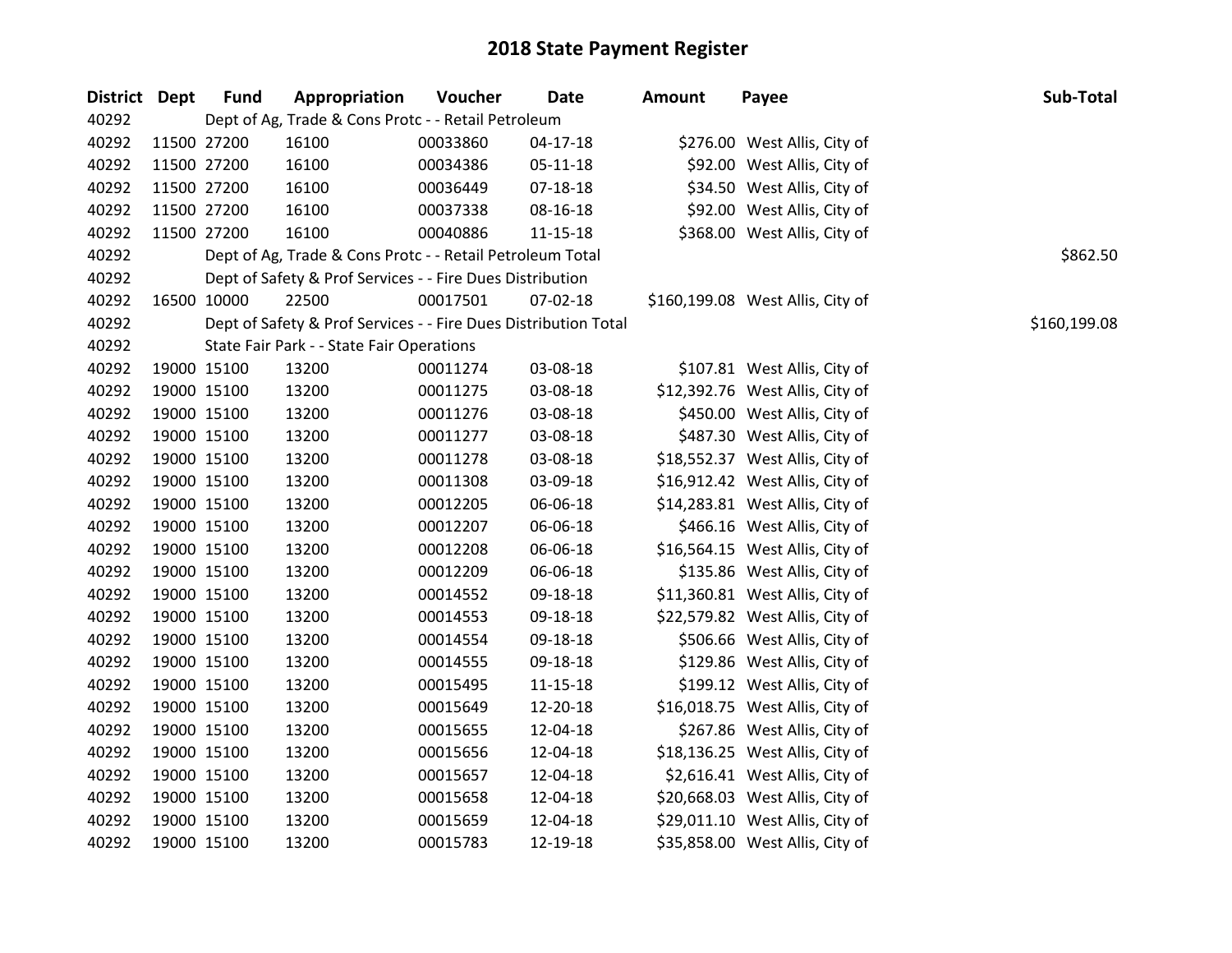| District Dept |                                                                    | <b>Fund</b>                                                       | Appropriation                                                           | Voucher     | <b>Date</b>    | <b>Amount</b> | Payee                            | Sub-Total    |
|---------------|--------------------------------------------------------------------|-------------------------------------------------------------------|-------------------------------------------------------------------------|-------------|----------------|---------------|----------------------------------|--------------|
| 40292         |                                                                    |                                                                   | State Fair Park - - State Fair Operations Total                         |             |                |               |                                  | \$237,705.31 |
| 40292         |                                                                    |                                                                   | Environmental Improvement Prog - - Clean Water Fund Program Finan       |             |                |               |                                  |              |
| 40292         |                                                                    | 32000 57300                                                       | 16300                                                                   | 00000157    | $02 - 22 - 18$ |               | \$1,024.88 West Allis, City of   |              |
| 40292         |                                                                    |                                                                   | Environmental Improvement Prog - - Clean Water Fund Program Finan Total |             |                |               |                                  | \$1,024.88   |
| 40292         |                                                                    | Dept of Natural Resources - - Petrostorage Envr Remd Awards       |                                                                         |             |                |               |                                  |              |
| 40292         |                                                                    | 37000 27200                                                       | 66700                                                                   | 00252881    | $07-13-18$     |               | \$10,933.13 West Allis, City of  |              |
| 40292         |                                                                    | Dept of Natural Resources - - Petrostorage Envr Remd Awards Total |                                                                         | \$10,933.13 |                |               |                                  |              |
| 40292         |                                                                    | Dept of Natural Resources - - Fin Asst For Responsible Units      |                                                                         |             |                |               |                                  |              |
| 40292         |                                                                    | 37000 27400                                                       | 67000                                                                   | 00235675    | $05-11-18$     |               | \$237,768.84 West Allis, City of |              |
| 40292         |                                                                    |                                                                   | \$237,768.84                                                            |             |                |               |                                  |              |
| 40292         |                                                                    |                                                                   | Dept of Natural Resources - - Recycling Consolidation Grants            |             |                |               |                                  |              |
| 40292         |                                                                    | 37000 27400                                                       | 67300                                                                   | 00235675    | $05-11-18$     |               | \$15,444.66 West Allis, City of  |              |
| 40292         | Dept of Natural Resources - - Recycling Consolidation Grants Total |                                                                   |                                                                         |             |                |               |                                  | \$15,444.66  |
| 40292         |                                                                    |                                                                   | WI Dept of Transportation - - Conn Hwy Aids St Fds                      |             |                |               |                                  |              |
| 40292         |                                                                    | 39500 21100                                                       | 16200                                                                   | 00205603    | $01 - 02 - 18$ |               | \$17,330.81 West Allis, City of  |              |
| 40292         |                                                                    | 39500 21100                                                       | 16200                                                                   | 00236111    | 04-02-18       |               | \$17,330.81 West Allis, City of  |              |
| 40292         |                                                                    | 39500 21100                                                       | 16200                                                                   | 00269810    | 07-02-18       |               | \$17,330.81 West Allis, City of  |              |
| 40292         |                                                                    | 39500 21100                                                       | 16200                                                                   | 00303862    | 10-01-18       |               | \$17,330.82 West Allis, City of  |              |
| 40292         |                                                                    |                                                                   | WI Dept of Transportation - - Conn Hwy Aids St Fds Total                |             |                |               |                                  | \$69,323.25  |
| 40292         |                                                                    |                                                                   | WI Dept of Transportation - - Hwy Sfty Loc Aid Ffd                      |             |                |               |                                  |              |
| 40292         |                                                                    | 39500 21100                                                       | 18500                                                                   | 00241022    | 04-20-18       |               | \$2,500.00 West Allis, City of   |              |
| 40292         |                                                                    | 39500 21100                                                       | 18500                                                                   | 00278163    | 07-23-18       |               | \$3,000.77 West Allis, City of   |              |
| 40292         |                                                                    | 39500 21100                                                       | 18500                                                                   | 00291931    | 08-29-18       |               | \$3,030.56 West Allis, City of   |              |
| 40292         |                                                                    | 39500 21100                                                       | 18500                                                                   | 00295920    | 09-13-18       |               | \$2,315.57 West Allis, City of   |              |
| 40292         |                                                                    | 39500 21100                                                       | 18500                                                                   | 00296400    | 09-13-18       |               | \$10,656.44 West Allis, City of  |              |
| 40292         |                                                                    | 39500 21100                                                       | 18500                                                                   | 00298252    | 09-18-18       |               | \$9,223.86 West Allis, City of   |              |
| 40292         |                                                                    | 39500 21100                                                       | 18500                                                                   | 00304858    | $10 - 01 - 18$ |               | \$4,162.16 West Allis, City of   |              |
| 40292         |                                                                    | 39500 21100                                                       | 18500                                                                   | 00315074    | $10 - 25 - 18$ |               | \$2,571.47 West Allis, City of   |              |
| 40292         |                                                                    |                                                                   | WI Dept of Transportation - - Hwy Sfty Loc Aid Ffd Total                |             |                |               |                                  | \$37,460.83  |
| 40292         |                                                                    |                                                                   | WI Dept of Transportation - - Trns Aids To Mnc.-Sf                      |             |                |               |                                  |              |
| 40292         |                                                                    | 39500 21100                                                       | 19100                                                                   | 00204709    | 01-02-18       |               | \$603,252.94 West Allis, City of |              |
| 40292         |                                                                    | 39500 21100                                                       | 19100                                                                   | 00235217    | 04-02-18       |               | \$603,252.94 West Allis, City of |              |
| 40292         |                                                                    | 39500 21100                                                       | 19100                                                                   | 00268916    | 07-02-18       |               | \$603,252.94 West Allis, City of |              |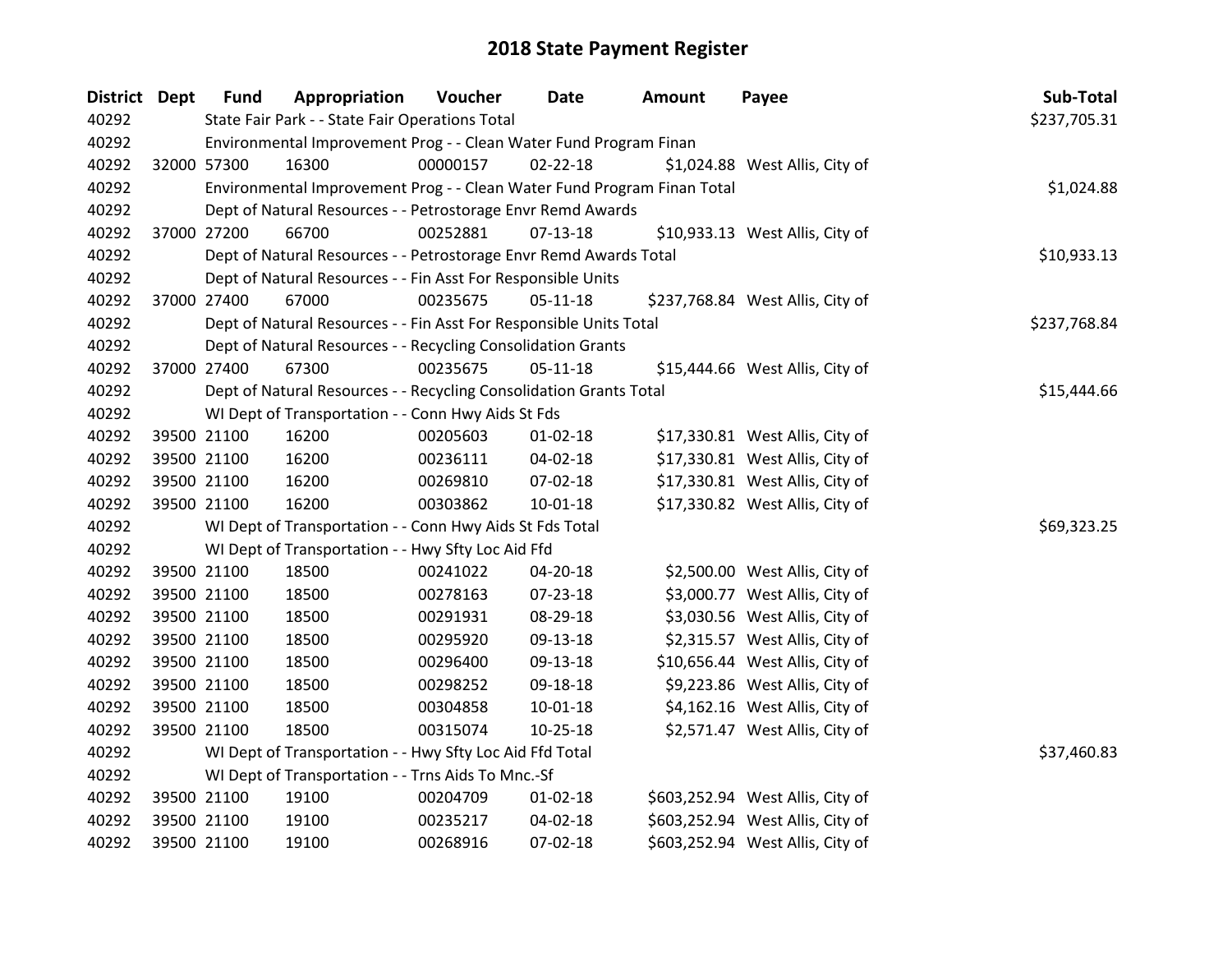## **2018 State Payment Register**

| District Dept | <b>Fund</b>                                               | Appropriation                                      | Voucher  | <b>Date</b>    | <b>Amount</b> | Payee                            | Sub-Total   |
|---------------|-----------------------------------------------------------|----------------------------------------------------|----------|----------------|---------------|----------------------------------|-------------|
| 40292         | 39500 21100                                               | 19100                                              | 00302968 | $10 - 01 - 18$ |               | \$603,252.97 West Allis, City of |             |
| 40292         | WI Dept of Transportation - - Trns Aids To Mnc.-Sf Total  | \$2,413,011.79                                     |          |                |               |                                  |             |
| 40292         | WI Dept of Transportation - - Trnsprt Alternats Lf        |                                                    |          |                |               |                                  |             |
| 40292         | 39500 21100                                               | 22600                                              | 00225923 | 02-27-18       |               | \$32,984.80 West Allis, City of  |             |
| 40292         | 39500 21100                                               | 22600                                              | 00232745 | 03-22-18       |               | \$6,627.10 West Allis, City of   |             |
| 40292         | 39500 21100                                               | 22600                                              | 00260070 | 06-06-18       |               | \$24,410.25 West Allis, City of  |             |
| 40292         | 39500 21100                                               | 22600                                              | 00325227 | 11-20-18       |               | \$33,101.60 West Allis, City of  |             |
| 40292         | WI Dept of Transportation - - Trnsprt Alternats Lf Total  | \$97,123.75                                        |          |                |               |                                  |             |
| 40292         | WI Dept of Transportation - - Trnsprt Alternats Ff        |                                                    |          |                |               |                                  |             |
| 40292         | 39500 21100                                               | 22700                                              | 00225923 | 02-27-18       |               | \$131,939.20 West Allis, City of |             |
| 40292         | 39500 21100                                               | 22700                                              | 00232745 | 03-22-18       |               | \$22,970.77 West Allis, City of  |             |
| 40292         | 39500 21100                                               | 22700                                              | 00260070 | 06-06-18       |               | \$75,589.75 West Allis, City of  |             |
| 40292         | 39500 21100                                               | 22700                                              | 00325227 | 11-20-18       |               | \$132,406.40 West Allis, City of |             |
| 40292         | WI Dept of Transportation - - Trnsprt Alternats Ff Total  | \$362,906.12                                       |          |                |               |                                  |             |
| 40292         |                                                           | WI Dept of Transportation - - Loc Rd Imp Prg St Fd |          |                |               |                                  |             |
| 40292         | 39500 21100                                               | 27800                                              | 00253016 | 05-11-18       |               | \$109,742.19 West Allis, City of |             |
| 40292         | 39500 21100                                               | 27800                                              | 00253019 | $05 - 11 - 18$ |               | \$111,383.73 West Allis, City of |             |
| 40292         | WI Dept of Transportation - - Loc Rd Imp Prg St Fd Total  | \$221,125.92                                       |          |                |               |                                  |             |
| 40292         | WI Dept of Transportation - - Se Wi Frewy Mega Sf         |                                                    |          |                |               |                                  |             |
| 40292         | 39500 21100                                               | 37400                                              | 00236945 | 03-29-18       |               | \$16,672.34 West Allis, City of  |             |
| 40292         | WI Dept of Transportation - - Se Wi Frewy Mega Sf Total   |                                                    |          |                |               |                                  | \$16,672.34 |
| 40292         | WI Dept of Transportation - - Dept Mgt & Oper St Fd       |                                                    |          |                |               |                                  |             |
| 40292         | 39500 21100                                               | 46100                                              | 00228615 | 03-08-18       |               | \$2,816.47 West Allis, City of   |             |
| 40292         | 39500 21100                                               | 46100                                              | 00262592 | 06-12-18       |               | \$2,855.48 West Allis, City of   |             |
| 40292         | 39500 21100                                               | 46100                                              | 00296062 | 09-12-18       |               | \$3,059.48 West Allis, City of   |             |
| 40292         | 39500 21100                                               | 46100                                              | 00329221 | 12-06-18       |               | \$3,215.48 West Allis, City of   |             |
| 40292         | WI Dept of Transportation - - Dept Mgt & Oper St Fd Total | \$11,946.91                                        |          |                |               |                                  |             |
| 40292         | Department of Health Services - - State/Federal Aids      |                                                    |          |                |               |                                  |             |
| 40292         | 43500 10000                                               | 00000                                              | 90808    | $01 - 02 - 18$ |               | \$106,349.00 West Allis, City of |             |
| 40292         | 43500 10000                                               | 00000                                              | 90809    | 02-01-18       |               | \$107,827.00 West Allis, City of |             |
| 40292         | 43500 10000                                               | 00000                                              | 90810    | 03-01-18       |               | \$10,041.00 West Allis, City of  |             |
| 40292         | 43500 10000                                               | 00000                                              | 90811    | 03-02-18       |               | \$560.00 West Allis, City of     |             |
| 40292         | 43500 10000                                               | 00000                                              | 90813    | 05-01-18       |               | \$5,811.00 West Allis, City of   |             |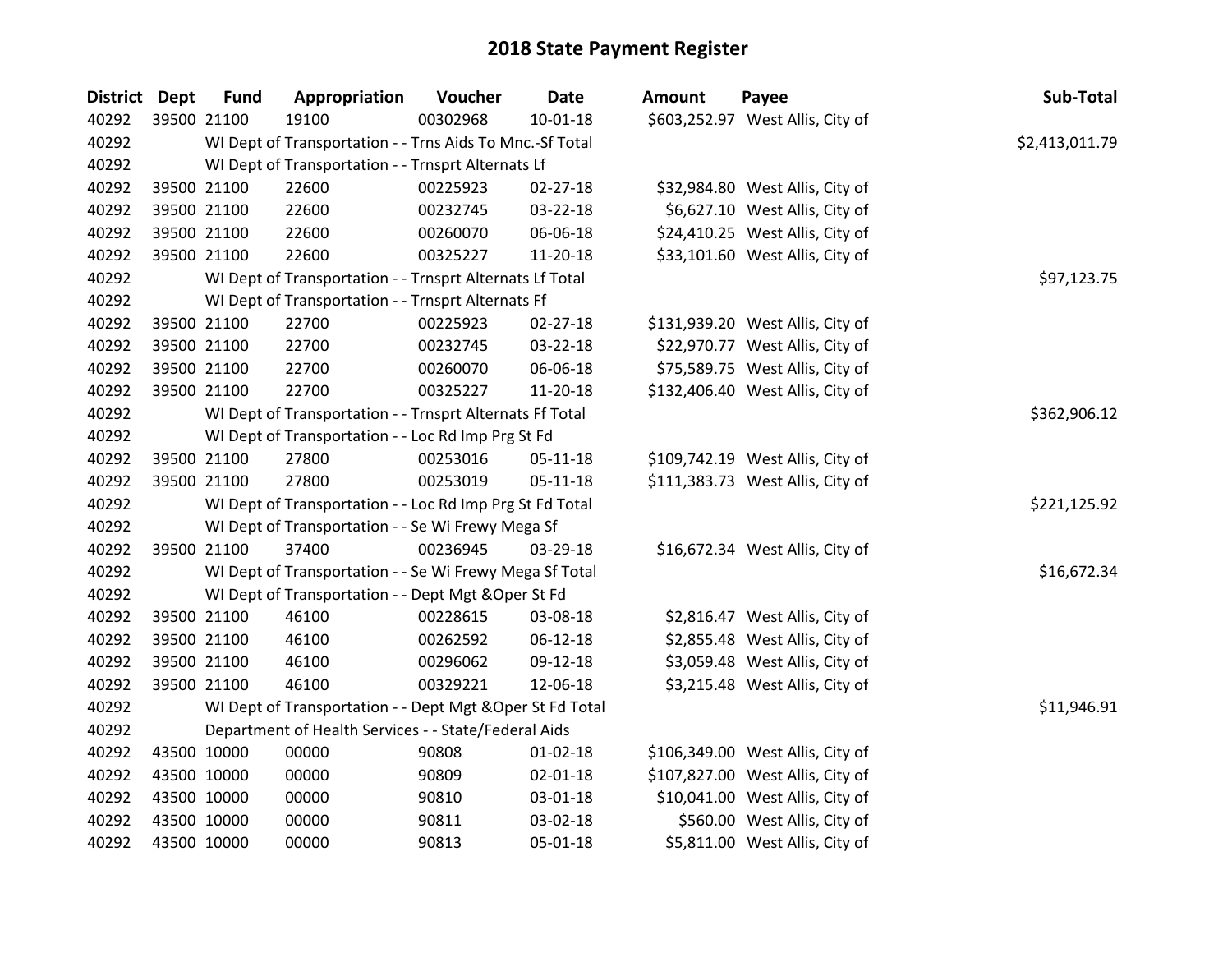## **2018 State Payment Register**

| District Dept |             | <b>Fund</b>                                                                     | Appropriation                                                          | Voucher      | <b>Date</b>    | Amount | Payee                            | Sub-Total    |
|---------------|-------------|---------------------------------------------------------------------------------|------------------------------------------------------------------------|--------------|----------------|--------|----------------------------------|--------------|
| 40292         |             | 43500 10000                                                                     | 00000                                                                  | 90814        | 06-01-18       |        | \$279,390.00 West Allis, City of |              |
| 40292         |             | 43500 10000                                                                     | 00000                                                                  | 90900        | 07-02-18       |        | \$19,057.00 West Allis, City of  |              |
| 40292         |             | 43500 10000                                                                     | 00000                                                                  | 90901        | 08-01-18       |        | \$120,750.00 West Allis, City of |              |
| 40292         |             | 43500 10000                                                                     | 00000                                                                  | 90902        | 09-04-18       |        | \$99,580.00 West Allis, City of  |              |
| 40292         |             | 43500 10000                                                                     | 00000                                                                  | 90903        | $10 - 01 - 18$ |        | \$83,197.00 West Allis, City of  |              |
| 40292         |             | 43500 10000                                                                     | 00000                                                                  | 90904        | $11 - 01 - 18$ |        | \$91,491.00 West Allis, City of  |              |
| 40292         |             | 43500 10000                                                                     | 00000                                                                  | 90905        | 12-03-18       |        | \$64,101.00 West Allis, City of  |              |
| 40292         |             |                                                                                 | Department of Health Services - - State/Federal Aids Total             | \$988,154.00 |                |        |                                  |              |
| 40292         |             |                                                                                 | Department of Health Services - - Emergency Medical Services, Ai       |              |                |        |                                  |              |
| 40292         |             | 43500 10000                                                                     | 11900                                                                  | 00229473     | 08-31-18       |        | \$9,423.69 West Allis, City of   |              |
| 40292         |             |                                                                                 | Department of Health Services - - Emergency Medical Services, Ai Total |              |                |        |                                  | \$9,423.69   |
| 40292         |             |                                                                                 | Department of Health Services - - Gifts And Grants                     |              |                |        |                                  |              |
| 40292         |             | 43500 10000                                                                     | 13300                                                                  | 00188817     | $02 - 27 - 18$ |        | \$450.00 West Allis, City of     |              |
| 40292         |             |                                                                                 | Department of Health Services - - Gifts And Grants Total               |              |                |        |                                  | \$450.00     |
| 40292         |             | Department of Health Services - - Federal Projects Operations                   |                                                                        |              |                |        |                                  |              |
| 40292         |             | 43500 10000                                                                     | 14900                                                                  | 00195903     | 03-30-18       |        | \$400.00 West Allis, City of     |              |
| 40292         |             | 43500 10000                                                                     | 14900                                                                  | 00210307     | 06-07-18       |        | \$1,200.00 West Allis, City of   |              |
| 40292         |             | Department of Health Services - - Federal Projects Operations Total             | \$1,600.00                                                             |              |                |        |                                  |              |
| 40292         |             | Department of Health Services - - Prepaid Medical Transport Reimbursement       |                                                                        |              |                |        |                                  |              |
| 40292         |             | 43500 10000                                                                     | 16300                                                                  | AMBULANCE    | 11-08-18       |        | \$105,431.35 West Allis, City of |              |
| 40292         |             | Department of Health Services - - Prepaid Medical Transport Reimbursement Total |                                                                        |              |                |        |                                  | \$105,431.35 |
| 40292         |             | Department of Justice - - Law Enforcement Train, Local                          |                                                                        |              |                |        |                                  |              |
| 40292         |             | 45500 10000                                                                     | 23100                                                                  | 00053828     | 10-25-18       |        | \$19,520.00 West Allis, City of  |              |
| 40292         |             | Department of Justice - - Law Enforcement Train, Local Total                    |                                                                        |              |                |        |                                  | \$19,520.00  |
| 40292         |             | Department of Justice - - Law Enf Officer Suplmnt Grants                        |                                                                        |              |                |        |                                  |              |
| 40292         | 45500 10000 |                                                                                 | 27500                                                                  | 00045684     | $05-14-18$     |        | \$121,434.00 West Allis, City of |              |
| 40292         |             | Department of Justice - - Law Enf Officer Suplmnt Grants Total                  | \$121,434.00                                                           |              |                |        |                                  |              |
| 40292         |             | Department of Justice - - Law Enforcement Overtime Grant                        |                                                                        |              |                |        |                                  |              |
| 40292         |             | 45500 10000                                                                     | 28600                                                                  | 00053177     | $10 - 11 - 18$ |        | \$73,239.00 West Allis, City of  |              |
| 40292         |             | Department of Justice - - Law Enforcement Overtime Grant Total                  |                                                                        |              |                |        |                                  | \$73,239.00  |
| 40292         |             | Department of Justice - - Awards For Victims Of Crimes                          |                                                                        |              |                |        |                                  |              |
| 40292         |             | 45500 10000                                                                     | 50200                                                                  | 00056161     | 11-30-18       |        | \$653.36 West Allis, City of     |              |
| 40292         |             |                                                                                 | Department of Justice - - Awards For Victims Of Crimes Total           |              |                |        |                                  | \$653.36     |